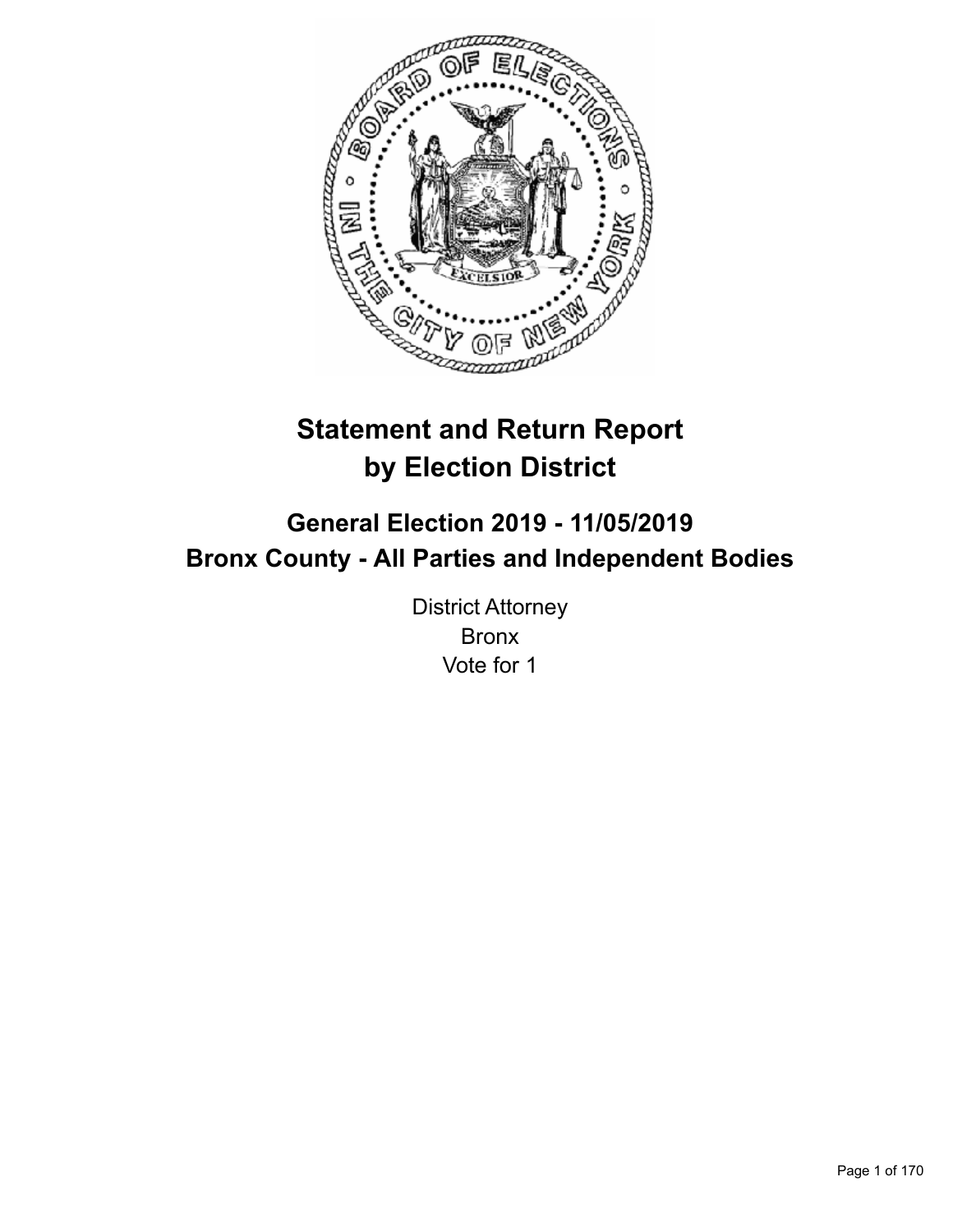

# **001/77 COMBINED into: 011/84**

**002/77** 

| PUBLIC COUNTER                                           | 132          |
|----------------------------------------------------------|--------------|
| MANUALLY COUNTED EMERGENCY                               | $\mathbf{0}$ |
| ABSENTEE / MILITARY                                      | 2            |
| AFFIDAVIT                                                |              |
| Total Ballots                                            | 135          |
| Less - Inapplicable Federal/Special Presidential Ballots | $\Omega$     |
| <b>Total Applicable Ballots</b>                          | 135          |
| DARCEL D. CLARK (DEMOCRATIC)                             | 117          |
| <b>Total Votes</b>                                       | 117          |
| Unrecorded                                               | 18           |

### **003/77**

| 004/77 COMBINED into: 002/77                             |                |
|----------------------------------------------------------|----------------|
| Unrecorded                                               | 42             |
| <b>Total Votes</b>                                       | 149            |
| DARCEL D. CLARK (DEMOCRATIC)                             | 149            |
| <b>Total Applicable Ballots</b>                          | 191            |
| Less - Inapplicable Federal/Special Presidential Ballots | $\Omega$       |
| <b>Total Ballots</b>                                     | 191            |
| AFFIDAVIT                                                | $\Omega$       |
| ABSENTEE / MILITARY                                      | $\overline{2}$ |
| <b>MANUALLY COUNTED EMERGENCY</b>                        | $\Omega$       |
| <b>PUBLIC COUNTER</b>                                    | 189            |

| <b>PUBLIC COUNTER</b>                                    | 202 |
|----------------------------------------------------------|-----|
| MANUALLY COUNTED EMERGENCY                               | 0   |
| ABSENTEE / MILITARY                                      | 2   |
| AFFIDAVIT                                                |     |
| <b>Total Ballots</b>                                     | 205 |
| Less - Inapplicable Federal/Special Presidential Ballots | 0   |
| <b>Total Applicable Ballots</b>                          | 205 |
| DARCEL D. CLARK (DEMOCRATIC)                             | 183 |
| UNATTRIBUTABLE WRITE-IN (WRITE-IN)                       |     |
| <b>Total Votes</b>                                       | 184 |
| Unrecorded                                               | 21  |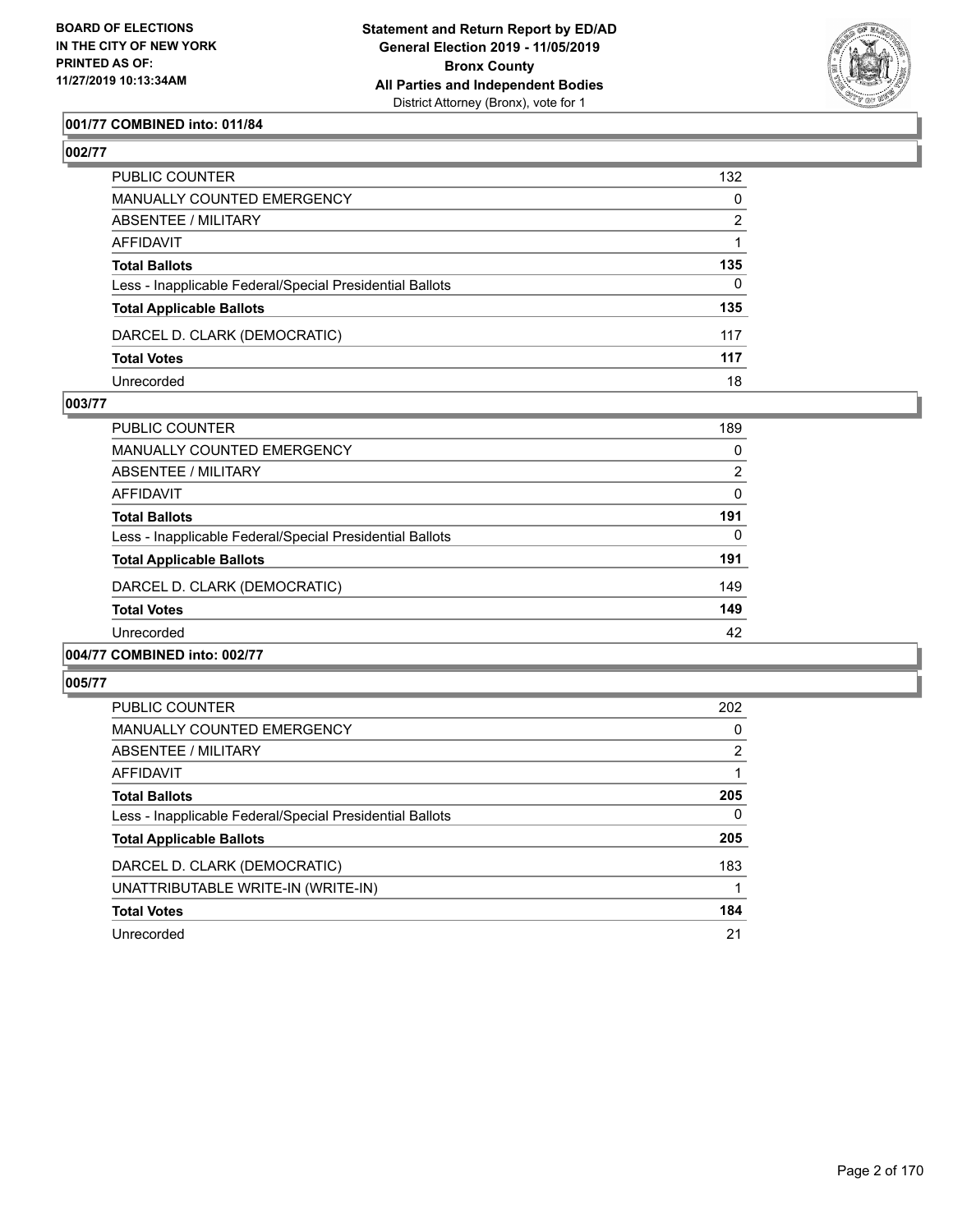

| PUBLIC COUNTER                                           | 139 |
|----------------------------------------------------------|-----|
| MANUALLY COUNTED EMERGENCY                               | 0   |
| ABSENTEE / MILITARY                                      |     |
| AFFIDAVIT                                                | 0   |
| <b>Total Ballots</b>                                     | 140 |
| Less - Inapplicable Federal/Special Presidential Ballots | 0   |
| <b>Total Applicable Ballots</b>                          | 140 |
| DARCEL D. CLARK (DEMOCRATIC)                             | 122 |
| RUBEN DIAZ SR (WRITE-IN)                                 |     |
| <b>Total Votes</b>                                       | 123 |
| Unrecorded                                               | 17  |

# **007/77**

| <b>PUBLIC COUNTER</b>                                    | 170      |
|----------------------------------------------------------|----------|
| MANUALLY COUNTED EMERGENCY                               | 0        |
| ABSENTEE / MILITARY                                      | 5        |
| AFFIDAVIT                                                |          |
| <b>Total Ballots</b>                                     | 176      |
| Less - Inapplicable Federal/Special Presidential Ballots | $\Omega$ |
| <b>Total Applicable Ballots</b>                          | 176      |
| DARCEL D. CLARK (DEMOCRATIC)                             | 140      |
| DONALD J TRUMP (WRITE-IN)                                |          |
| <b>Total Votes</b>                                       | 141      |
| Unrecorded                                               | 35       |

### **008/77**

| PUBLIC COUNTER                                           | 133      |
|----------------------------------------------------------|----------|
| MANUALLY COUNTED EMERGENCY                               | 0        |
| ABSENTEE / MILITARY                                      | 3        |
| AFFIDAVIT                                                | $\Omega$ |
| <b>Total Ballots</b>                                     | 136      |
| Less - Inapplicable Federal/Special Presidential Ballots | 0        |
| <b>Total Applicable Ballots</b>                          | 136      |
| DARCEL D. CLARK (DEMOCRATIC)                             | 114      |
| <b>Total Votes</b>                                       | 114      |
| Unrecorded                                               | 22       |
|                                                          |          |

| <b>PUBLIC COUNTER</b>                                    | 111      |
|----------------------------------------------------------|----------|
| MANUALLY COUNTED EMERGENCY                               | $\Omega$ |
| ABSENTEE / MILITARY                                      | 3        |
| AFFIDAVIT                                                | $\Omega$ |
| <b>Total Ballots</b>                                     | 114      |
| Less - Inapplicable Federal/Special Presidential Ballots | $\Omega$ |
| <b>Total Applicable Ballots</b>                          | 114      |
| DARCEL D. CLARK (DEMOCRATIC)                             | 96       |
| <b>Total Votes</b>                                       | 96       |
| Unrecorded                                               | 18       |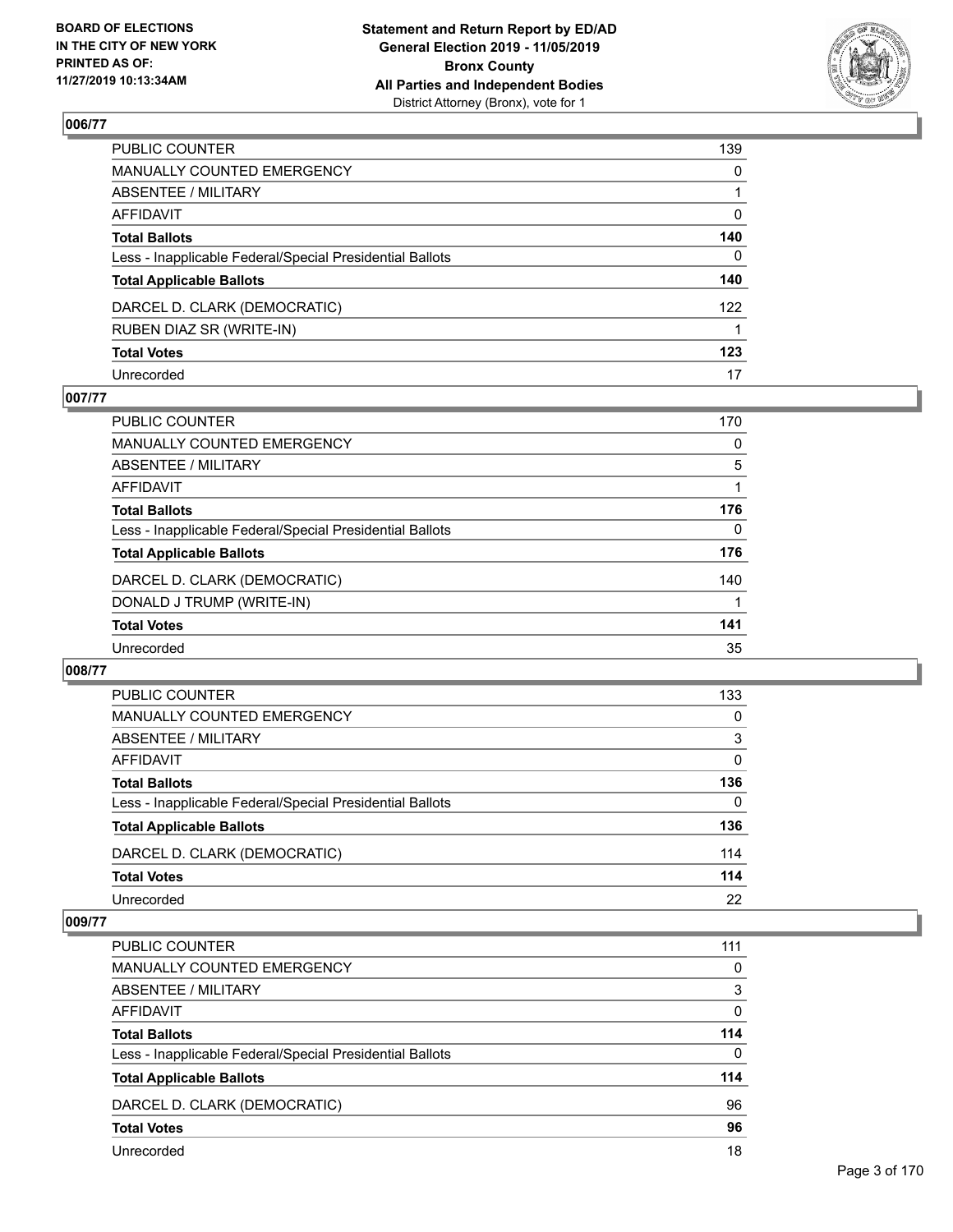

| PUBLIC COUNTER                                           | 328          |
|----------------------------------------------------------|--------------|
| MANUALLY COUNTED EMERGENCY                               | $\mathbf{0}$ |
| ABSENTEE / MILITARY                                      | 5            |
| AFFIDAVIT                                                | 6            |
| <b>Total Ballots</b>                                     | 339          |
| Less - Inapplicable Federal/Special Presidential Ballots | 0            |
| <b>Total Applicable Ballots</b>                          | 339          |
| DARCEL D. CLARK (DEMOCRATIC)                             | 285          |
| <b>Total Votes</b>                                       | 285          |
| Unrecorded                                               | 54           |

### **011/77**

| PUBLIC COUNTER                                           | 109      |
|----------------------------------------------------------|----------|
| <b>MANUALLY COUNTED EMERGENCY</b>                        | 0        |
| <b>ABSENTEE / MILITARY</b>                               | 2        |
| <b>AFFIDAVIT</b>                                         | 3        |
| <b>Total Ballots</b>                                     | 114      |
| Less - Inapplicable Federal/Special Presidential Ballots | $\Omega$ |
| <b>Total Applicable Ballots</b>                          | 114      |
| DARCEL D. CLARK (DEMOCRATIC)                             | 90       |
| <b>Total Votes</b>                                       | 90       |
| Unrecorded                                               | 24       |

# **012/77**

| <b>PUBLIC COUNTER</b>                                    | 176      |
|----------------------------------------------------------|----------|
| <b>MANUALLY COUNTED EMERGENCY</b>                        | $\Omega$ |
| ABSENTEE / MILITARY                                      | 3        |
| <b>AFFIDAVIT</b>                                         | 0        |
| <b>Total Ballots</b>                                     | 179      |
| Less - Inapplicable Federal/Special Presidential Ballots | $\Omega$ |
| <b>Total Applicable Ballots</b>                          | 179      |
| DARCEL D. CLARK (DEMOCRATIC)                             | 146      |
| <b>Total Votes</b>                                       | 146      |
| Unrecorded                                               | 33       |
|                                                          |          |

# **013/77 COMBINED into: 012/77**

| <b>PUBLIC COUNTER</b>                                    | 208            |
|----------------------------------------------------------|----------------|
| <b>MANUALLY COUNTED EMERGENCY</b>                        | $\Omega$       |
| ABSENTEE / MILITARY                                      | $\Omega$       |
| AFFIDAVIT                                                | $\overline{2}$ |
| <b>Total Ballots</b>                                     | 210            |
| Less - Inapplicable Federal/Special Presidential Ballots | 0              |
| <b>Total Applicable Ballots</b>                          | 210            |
| DARCEL D. CLARK (DEMOCRATIC)                             | 169            |
| <b>Total Votes</b>                                       | 169            |
| Unrecorded                                               | 41             |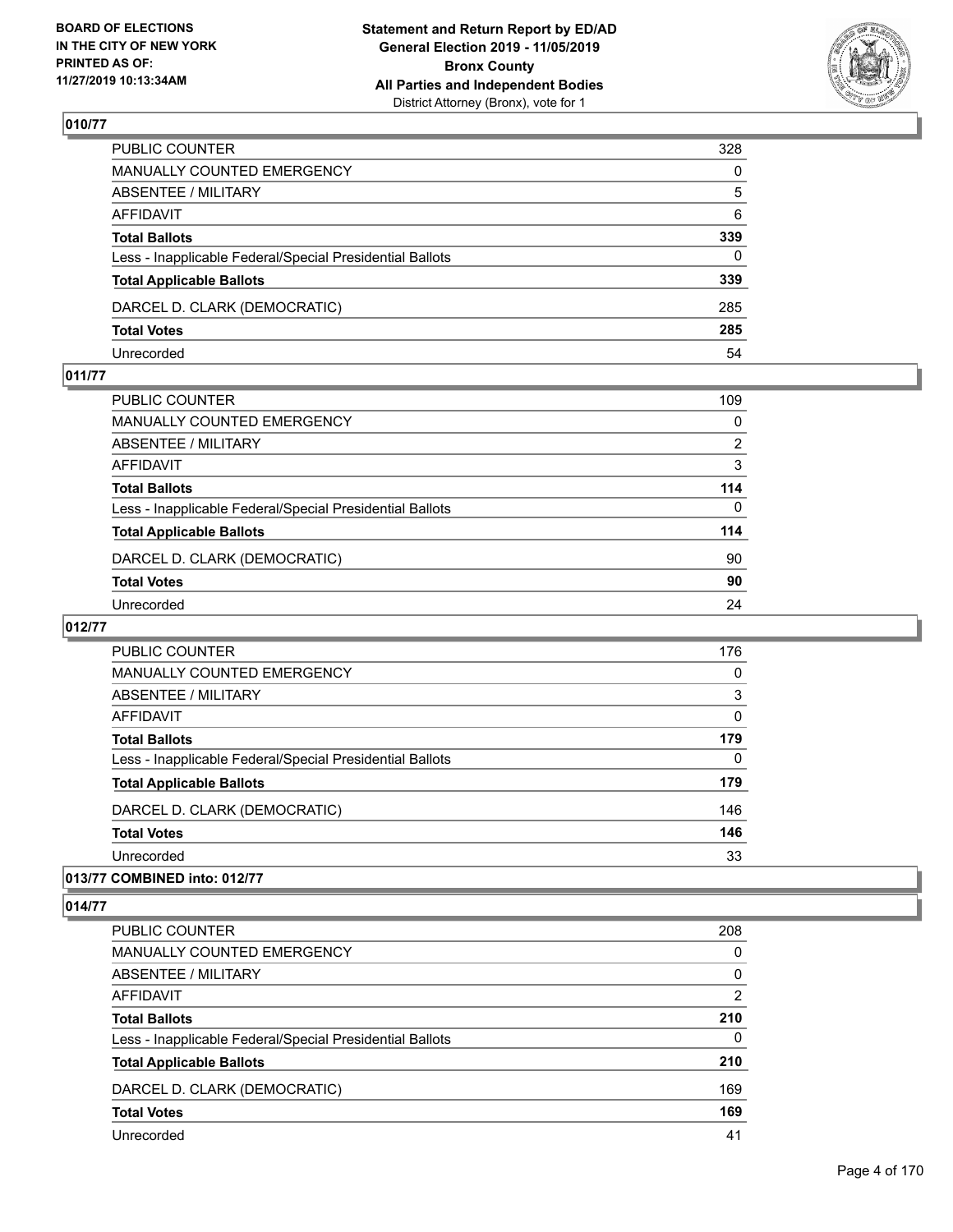

# **015/77 COMBINED into: 014/77**

### **016/77**

| PUBLIC COUNTER                                           | 185            |
|----------------------------------------------------------|----------------|
| <b>MANUALLY COUNTED EMERGENCY</b>                        | $\mathbf 0$    |
| ABSENTEE / MILITARY                                      | $\overline{4}$ |
| AFFIDAVIT                                                | 0              |
| Total Ballots                                            | 189            |
| Less - Inapplicable Federal/Special Presidential Ballots | $\mathbf{0}$   |
| <b>Total Applicable Ballots</b>                          | 189            |
| DARCEL D. CLARK (DEMOCRATIC)                             | 152            |
| LYNN SANCHEZ (WRITE-IN)                                  |                |
| <b>Total Votes</b>                                       | 153            |
| Unrecorded                                               | 36             |

### **017/77**

| PUBLIC COUNTER                                           | 170      |
|----------------------------------------------------------|----------|
| <b>MANUALLY COUNTED EMERGENCY</b>                        | $\Omega$ |
| ABSENTEE / MILITARY                                      | 3        |
| AFFIDAVIT                                                | 2        |
| <b>Total Ballots</b>                                     | 175      |
| Less - Inapplicable Federal/Special Presidential Ballots | $\Omega$ |
| <b>Total Applicable Ballots</b>                          | 175      |
| DARCEL D. CLARK (DEMOCRATIC)                             | 156      |
| <b>Total Votes</b>                                       | 156      |
| Unrecorded                                               | 19       |

| PUBLIC COUNTER                                           | 66       |
|----------------------------------------------------------|----------|
| MANUALLY COUNTED EMERGENCY                               | $\Omega$ |
| ABSENTEE / MILITARY                                      | 4        |
| AFFIDAVIT                                                |          |
| <b>Total Ballots</b>                                     | 71       |
| Less - Inapplicable Federal/Special Presidential Ballots | $\Omega$ |
| <b>Total Applicable Ballots</b>                          | 71       |
| DARCEL D. CLARK (DEMOCRATIC)                             | 57       |
| <b>Total Votes</b>                                       | 57       |
| Unrecorded                                               | 14       |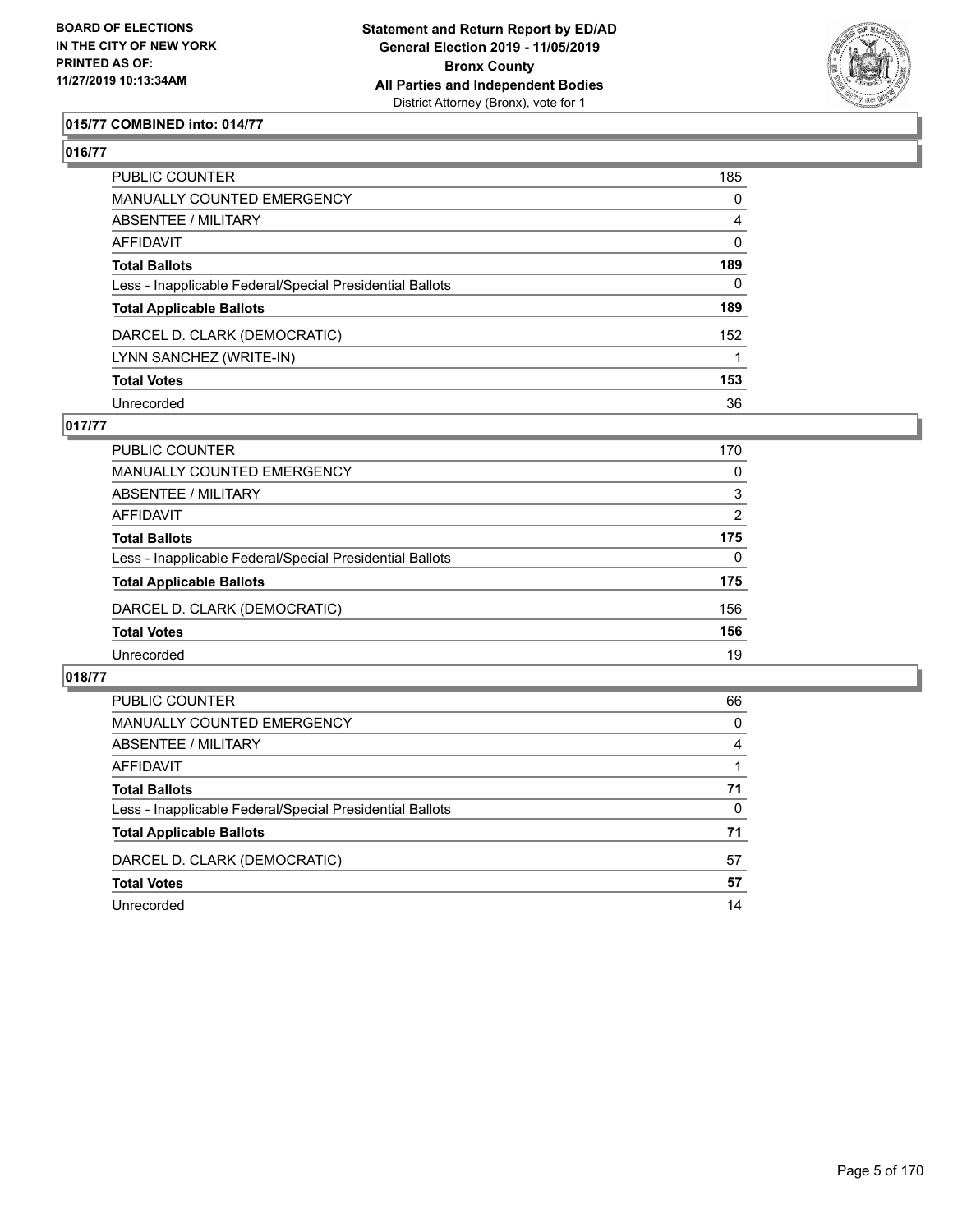

| PUBLIC COUNTER                                           | 210          |
|----------------------------------------------------------|--------------|
| <b>MANUALLY COUNTED EMERGENCY</b>                        | $\mathbf{0}$ |
| <b>ABSENTEE / MILITARY</b>                               | 4            |
| <b>AFFIDAVIT</b>                                         | $\mathbf{0}$ |
| <b>Total Ballots</b>                                     | 214          |
| Less - Inapplicable Federal/Special Presidential Ballots | $\mathbf{0}$ |
| <b>Total Applicable Ballots</b>                          | 214          |
| DARCEL D. CLARK (DEMOCRATIC)                             | 176          |
| <b>Total Votes</b>                                       | 176          |
| Unrecorded                                               | 38           |

### **020/77 COMBINED into: 021/77**

### **021/77**

| PUBLIC COUNTER                                           | 175 |
|----------------------------------------------------------|-----|
| MANUALLY COUNTED EMERGENCY                               | 0   |
| ABSENTEE / MILITARY                                      | 4   |
| AFFIDAVIT                                                | 0   |
| <b>Total Ballots</b>                                     | 179 |
| Less - Inapplicable Federal/Special Presidential Ballots | 0   |
| <b>Total Applicable Ballots</b>                          | 179 |
| DARCEL D. CLARK (DEMOCRATIC)                             | 163 |
| <b>Total Votes</b>                                       | 163 |
| Unrecorded                                               | 16  |
|                                                          |     |

# **022/77**

| <b>PUBLIC COUNTER</b>                                    | 186           |
|----------------------------------------------------------|---------------|
| MANUALLY COUNTED EMERGENCY                               | 0             |
| ABSENTEE / MILITARY                                      | 8             |
| AFFIDAVIT                                                | $\mathcal{P}$ |
| <b>Total Ballots</b>                                     | 196           |
| Less - Inapplicable Federal/Special Presidential Ballots | 0             |
| <b>Total Applicable Ballots</b>                          | 196           |
| DARCEL D. CLARK (DEMOCRATIC)                             | 175           |
| <b>Total Votes</b>                                       | 175           |
| Unrecorded                                               | 21            |

| <b>PUBLIC COUNTER</b>                                    | 224 |
|----------------------------------------------------------|-----|
| MANUALLY COUNTED EMERGENCY                               | 0   |
| ABSENTEE / MILITARY                                      | 3   |
| AFFIDAVIT                                                |     |
| <b>Total Ballots</b>                                     | 228 |
| Less - Inapplicable Federal/Special Presidential Ballots | 0   |
| <b>Total Applicable Ballots</b>                          | 228 |
| DARCEL D. CLARK (DEMOCRATIC)                             | 191 |
| <b>Total Votes</b>                                       | 191 |
| Unrecorded                                               | 37  |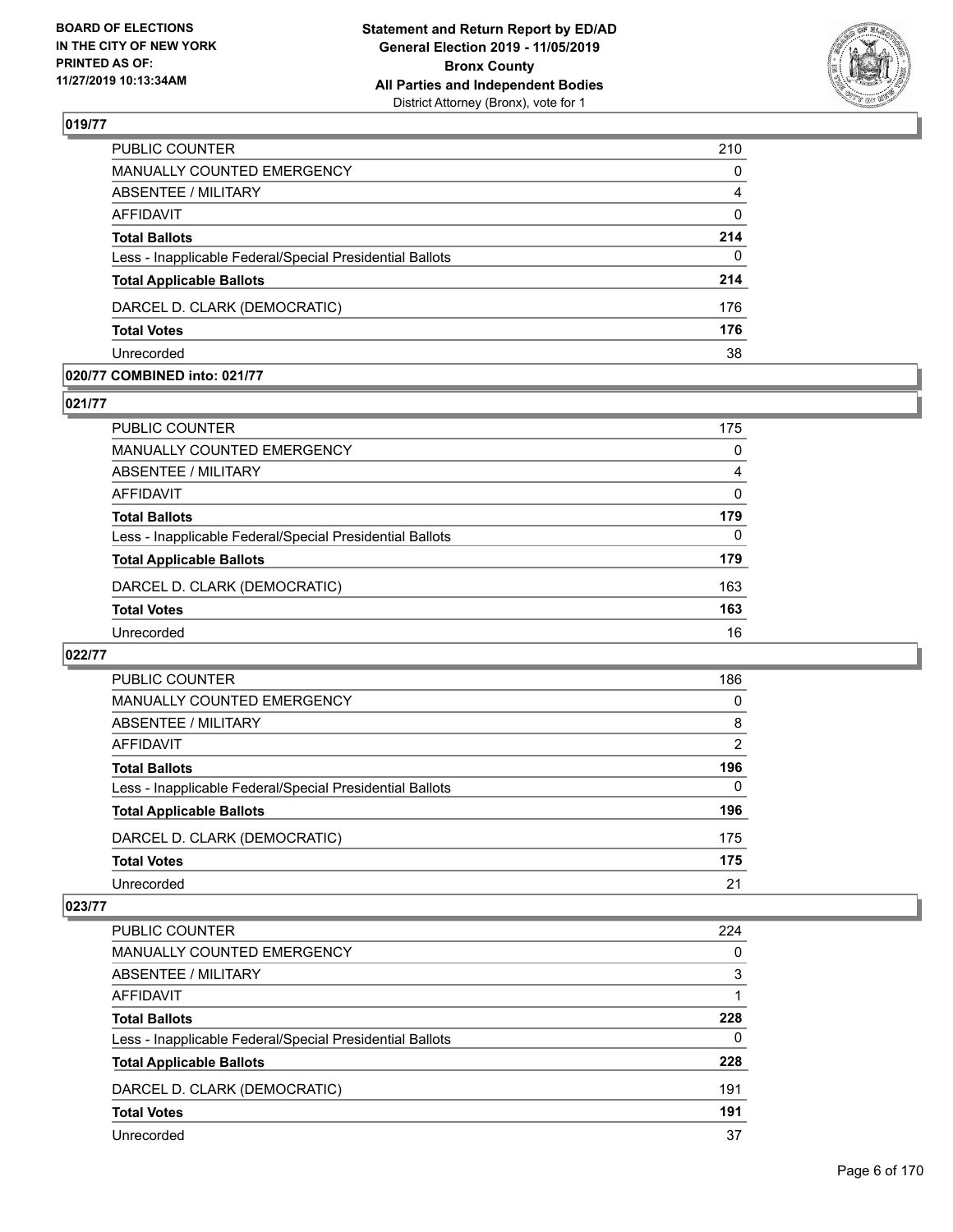

### **024/77 COMBINED into: 023/77**

## **025/77**

| PUBLIC COUNTER                                           | 194          |
|----------------------------------------------------------|--------------|
| MANUALLY COUNTED EMERGENCY                               | $\mathbf{0}$ |
| <b>ABSENTEE / MILITARY</b>                               | 3            |
| <b>AFFIDAVIT</b>                                         | $\Omega$     |
| <b>Total Ballots</b>                                     | 197          |
| Less - Inapplicable Federal/Special Presidential Ballots | $\Omega$     |
| <b>Total Applicable Ballots</b>                          | 197          |
| DARCEL D. CLARK (DEMOCRATIC)                             | 179          |
| <b>Total Votes</b>                                       | 179          |
| Unrecorded                                               | 18           |

### **026/77 COMBINED into: 022/77**

### **027/77**

| PUBLIC COUNTER                                           | 134           |
|----------------------------------------------------------|---------------|
| MANUALLY COUNTED EMERGENCY                               | $\Omega$      |
| <b>ABSENTEE / MILITARY</b>                               | 4             |
| AFFIDAVIT                                                | $\mathcal{P}$ |
| <b>Total Ballots</b>                                     | 140           |
| Less - Inapplicable Federal/Special Presidential Ballots | 0             |
| <b>Total Applicable Ballots</b>                          | 140           |
| DARCEL D. CLARK (DEMOCRATIC)                             | 124           |
| <b>Total Votes</b>                                       | 124           |
| Unrecorded                                               | 16            |

### **028/77**

| <b>PUBLIC COUNTER</b>                                    | 188            |
|----------------------------------------------------------|----------------|
| <b>MANUALLY COUNTED EMERGENCY</b>                        | 0              |
| ABSENTEE / MILITARY                                      | 5              |
| AFFIDAVIT                                                | $\overline{2}$ |
| <b>Total Ballots</b>                                     | 195            |
| Less - Inapplicable Federal/Special Presidential Ballots | $\Omega$       |
| <b>Total Applicable Ballots</b>                          | 195            |
| DARCEL D. CLARK (DEMOCRATIC)                             | 171            |
| <b>Total Votes</b>                                       | 171            |
| Unrecorded                                               | 24             |
| 029/77 COMBINED into: 028/77                             |                |

**030/77 COMBINED into: 025/77**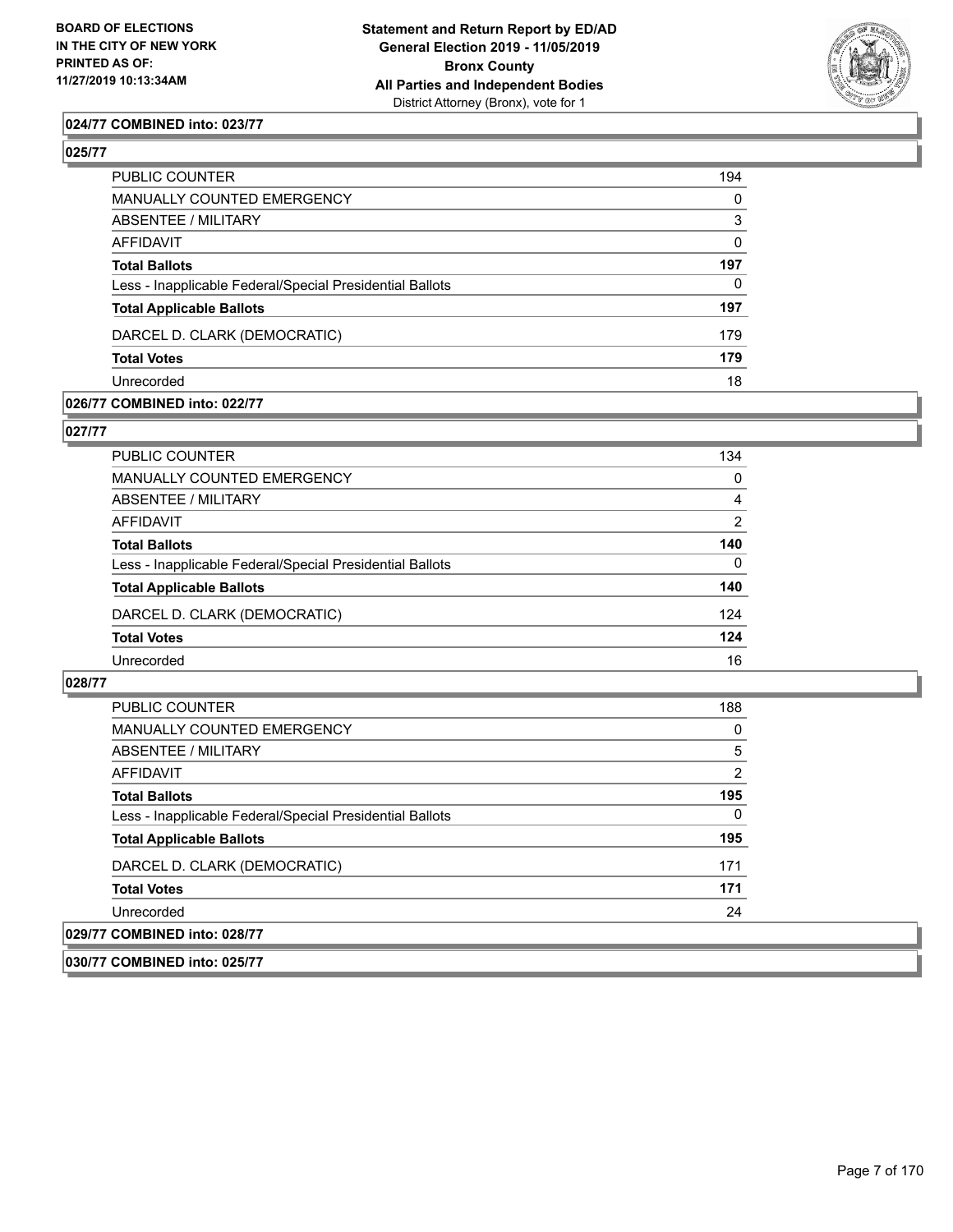

| PUBLIC COUNTER                                           | 127          |
|----------------------------------------------------------|--------------|
| MANUALLY COUNTED EMERGENCY                               | $\mathbf{0}$ |
| ABSENTEE / MILITARY                                      | $\Omega$     |
| AFFIDAVIT                                                |              |
| <b>Total Ballots</b>                                     | 128          |
| Less - Inapplicable Federal/Special Presidential Ballots | 0            |
| <b>Total Applicable Ballots</b>                          | 128          |
| DARCEL D. CLARK (DEMOCRATIC)                             | 115          |
| <b>Total Votes</b>                                       | 115          |
| Unrecorded                                               | 13           |

### **032/77**

| <b>PUBLIC COUNTER</b>                                    | 128      |
|----------------------------------------------------------|----------|
| MANUALLY COUNTED EMERGENCY                               | 0        |
| ABSENTEE / MILITARY                                      | 4        |
| AFFIDAVIT                                                | 0        |
| <b>Total Ballots</b>                                     | 132      |
| Less - Inapplicable Federal/Special Presidential Ballots | $\Omega$ |
| <b>Total Applicable Ballots</b>                          | 132      |
| DARCEL D. CLARK (DEMOCRATIC)                             | 114      |
| JESSICA PEREZ (WRITE-IN)                                 | 1        |
| KALIEF BROWDER (WRITE-IN)                                |          |
| <b>Total Votes</b>                                       | 116      |
| Unrecorded                                               | 16       |
|                                                          |          |

### **033/77 COMBINED into: 032/77**

| <b>PUBLIC COUNTER</b>                                    | 112 |
|----------------------------------------------------------|-----|
| <b>MANUALLY COUNTED EMERGENCY</b>                        | 0   |
| ABSENTEE / MILITARY                                      |     |
| <b>AFFIDAVIT</b>                                         | 2   |
| <b>Total Ballots</b>                                     | 121 |
| Less - Inapplicable Federal/Special Presidential Ballots | 0   |
| <b>Total Applicable Ballots</b>                          | 121 |
| DARCEL D. CLARK (DEMOCRATIC)                             | 93  |
| UNATTRIBUTABLE WRITE-IN (WRITE-IN)                       |     |
| <b>Total Votes</b>                                       | 94  |
| Unrecorded                                               | 27  |
| 035/77 COMBINED into: 034/77                             |     |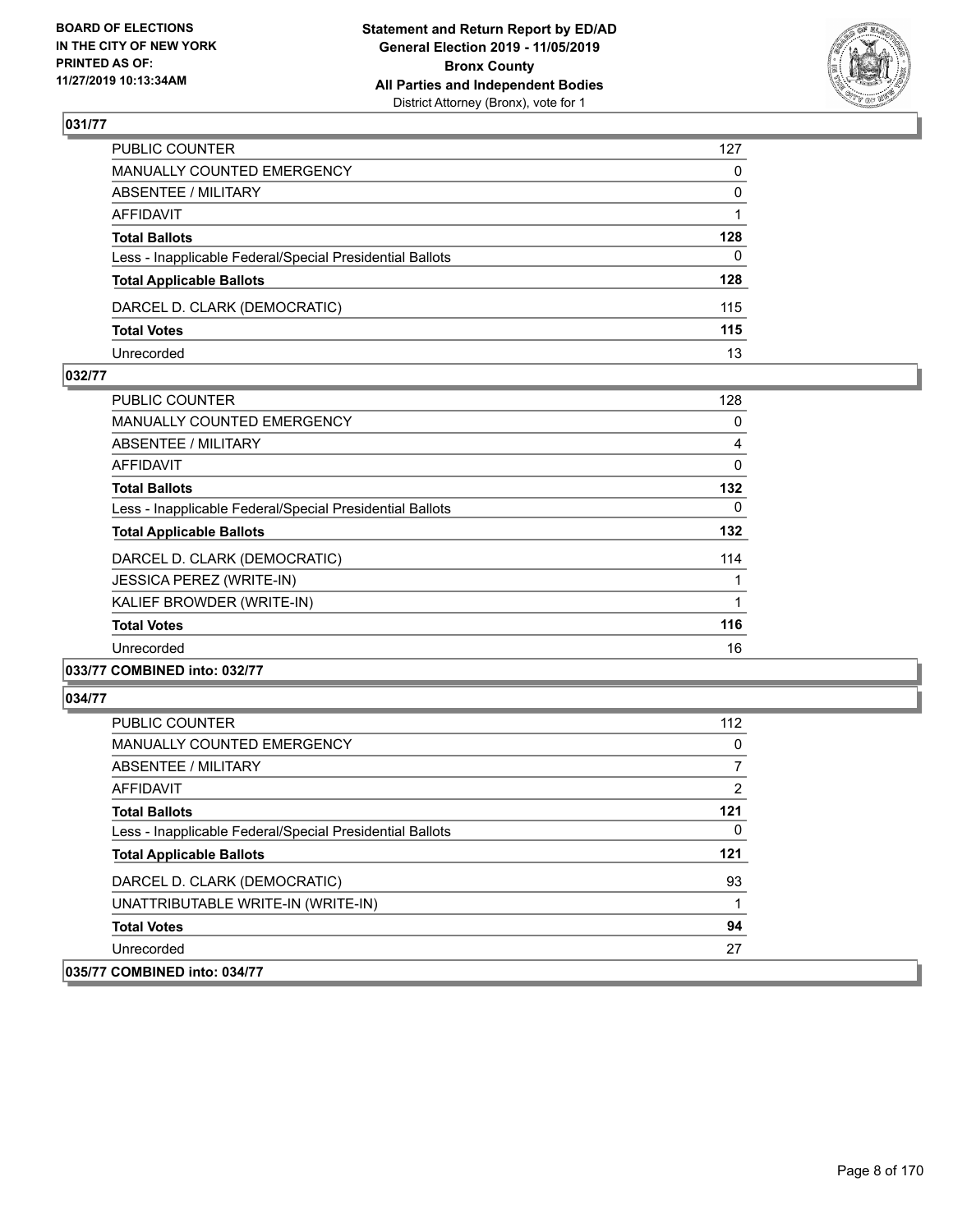

| PUBLIC COUNTER                                           | 129            |
|----------------------------------------------------------|----------------|
| MANUALLY COUNTED EMERGENCY                               | $\mathbf{0}$   |
| ABSENTEE / MILITARY                                      | $\overline{4}$ |
| AFFIDAVIT                                                | 2              |
| <b>Total Ballots</b>                                     | 135            |
| Less - Inapplicable Federal/Special Presidential Ballots | $\Omega$       |
| <b>Total Applicable Ballots</b>                          | 135            |
| DARCEL D. CLARK (DEMOCRATIC)                             | 111            |
| <b>Total Votes</b>                                       | 111            |
| Unrecorded                                               | 24             |

### **037/77**

| PUBLIC COUNTER                                           | 157 |
|----------------------------------------------------------|-----|
| <b>MANUALLY COUNTED EMERGENCY</b>                        | 0   |
| ABSENTEE / MILITARY                                      | 3   |
| AFFIDAVIT                                                | 5   |
| <b>Total Ballots</b>                                     | 165 |
| Less - Inapplicable Federal/Special Presidential Ballots | 0   |
| <b>Total Applicable Ballots</b>                          | 165 |
| DARCEL D. CLARK (DEMOCRATIC)                             | 156 |
| <b>Total Votes</b>                                       | 156 |
| Unrecorded                                               | 9   |
| A                                                        |     |

# **038/77 COMBINED into: 017/77**

#### **039/77**

| <b>PUBLIC COUNTER</b>                                    | 167 |
|----------------------------------------------------------|-----|
| <b>MANUALLY COUNTED EMERGENCY</b>                        | 0   |
| ABSENTEE / MILITARY                                      | 8   |
| AFFIDAVIT                                                | 3   |
| <b>Total Ballots</b>                                     | 178 |
| Less - Inapplicable Federal/Special Presidential Ballots | 0   |
| <b>Total Applicable Ballots</b>                          | 178 |
| DARCEL D. CLARK (DEMOCRATIC)                             | 166 |
| UNATTRIBUTABLE WRITE-IN (WRITE-IN)                       |     |
| <b>Total Votes</b>                                       | 167 |
| Unrecorded                                               | 11  |
| 040/77 COMBINED into: 039/77                             |     |

### **041/77 COMBINED into: 042/77**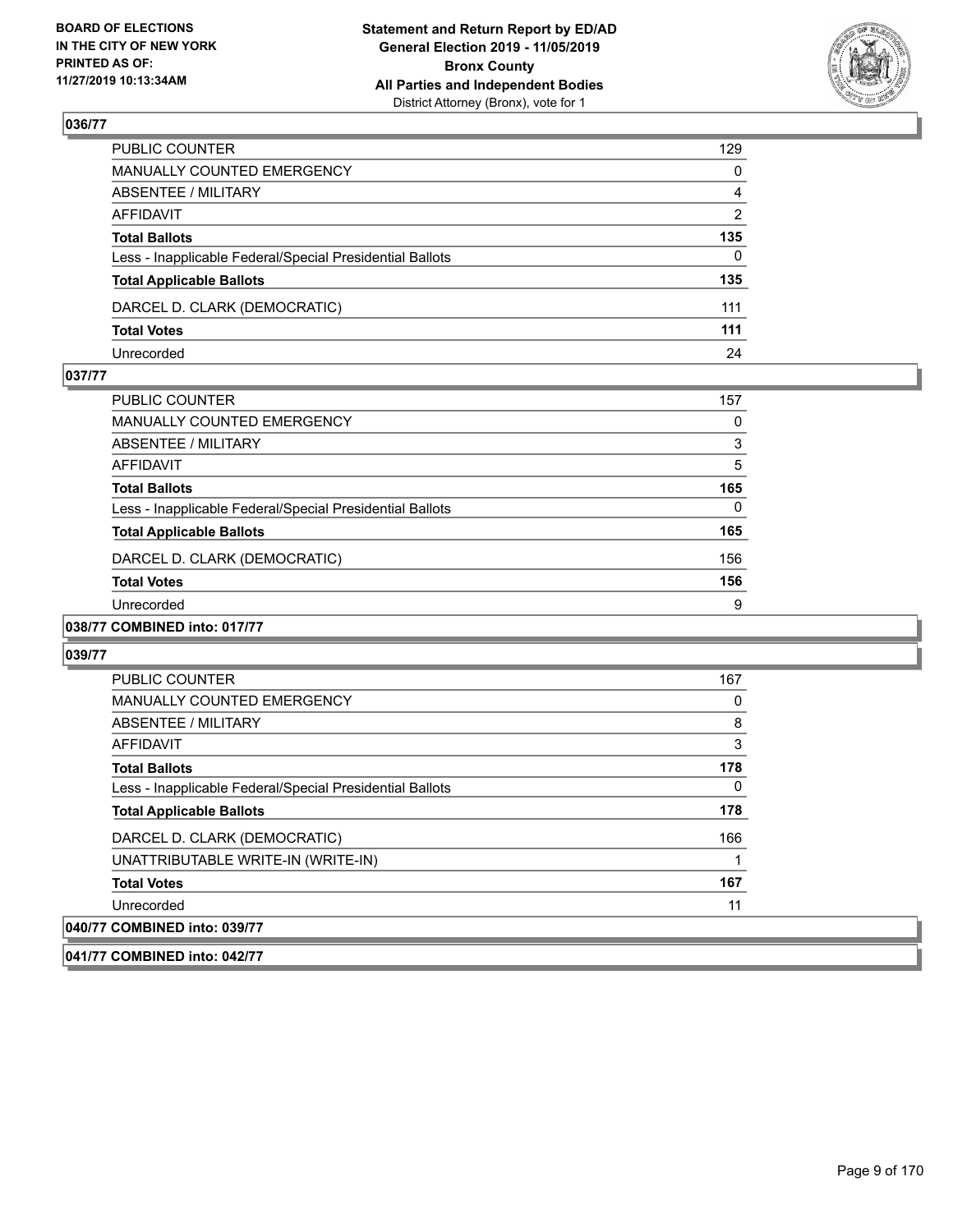

| PUBLIC COUNTER                                           | 199 |
|----------------------------------------------------------|-----|
| MANUALLY COUNTED EMERGENCY                               | 0   |
| ABSENTEE / MILITARY                                      |     |
| AFFIDAVIT                                                | 2   |
| <b>Total Ballots</b>                                     | 202 |
| Less - Inapplicable Federal/Special Presidential Ballots | 0   |
| <b>Total Applicable Ballots</b>                          | 202 |
| DARCEL D. CLARK (DEMOCRATIC)                             | 178 |
| UNATTRIBUTABLE WRITE-IN (WRITE-IN)                       | 3   |
| <b>Total Votes</b>                                       | 181 |
| Unrecorded                                               | 21  |

### **043/77**

| <b>PUBLIC COUNTER</b>                                    | 99       |
|----------------------------------------------------------|----------|
| <b>MANUALLY COUNTED EMERGENCY</b>                        | $\Omega$ |
| ABSENTEE / MILITARY                                      | 3        |
| AFFIDAVIT                                                | 3        |
| <b>Total Ballots</b>                                     | 105      |
| Less - Inapplicable Federal/Special Presidential Ballots | 0        |
| <b>Total Applicable Ballots</b>                          | 105      |
| DARCEL D. CLARK (DEMOCRATIC)                             | 98       |
| <b>Total Votes</b>                                       | 98       |
| Unrecorded                                               |          |

### **044/77**

| PUBLIC COUNTER                                           | 160      |
|----------------------------------------------------------|----------|
| <b>MANUALLY COUNTED EMERGENCY</b>                        | 0        |
| ABSENTEE / MILITARY                                      | 9        |
| AFFIDAVIT                                                | $\Omega$ |
| <b>Total Ballots</b>                                     | 169      |
| Less - Inapplicable Federal/Special Presidential Ballots | $\Omega$ |
| <b>Total Applicable Ballots</b>                          | 169      |
| DARCEL D. CLARK (DEMOCRATIC)                             | 145      |
| <b>Total Votes</b>                                       | 145      |
| Unrecorded                                               | 24       |

| <b>PUBLIC COUNTER</b>                                    | 156      |
|----------------------------------------------------------|----------|
| <b>MANUALLY COUNTED EMERGENCY</b>                        | $\Omega$ |
| ABSENTEE / MILITARY                                      | 4        |
| AFFIDAVIT                                                | $\Omega$ |
| <b>Total Ballots</b>                                     | 160      |
| Less - Inapplicable Federal/Special Presidential Ballots | 0        |
| <b>Total Applicable Ballots</b>                          | 160      |
| DARCEL D. CLARK (DEMOCRATIC)                             | 129      |
| UNATTRIBUTABLE WRITE-IN (WRITE-IN)                       |          |
| <b>Total Votes</b>                                       | 130      |
| Unrecorded                                               | 30       |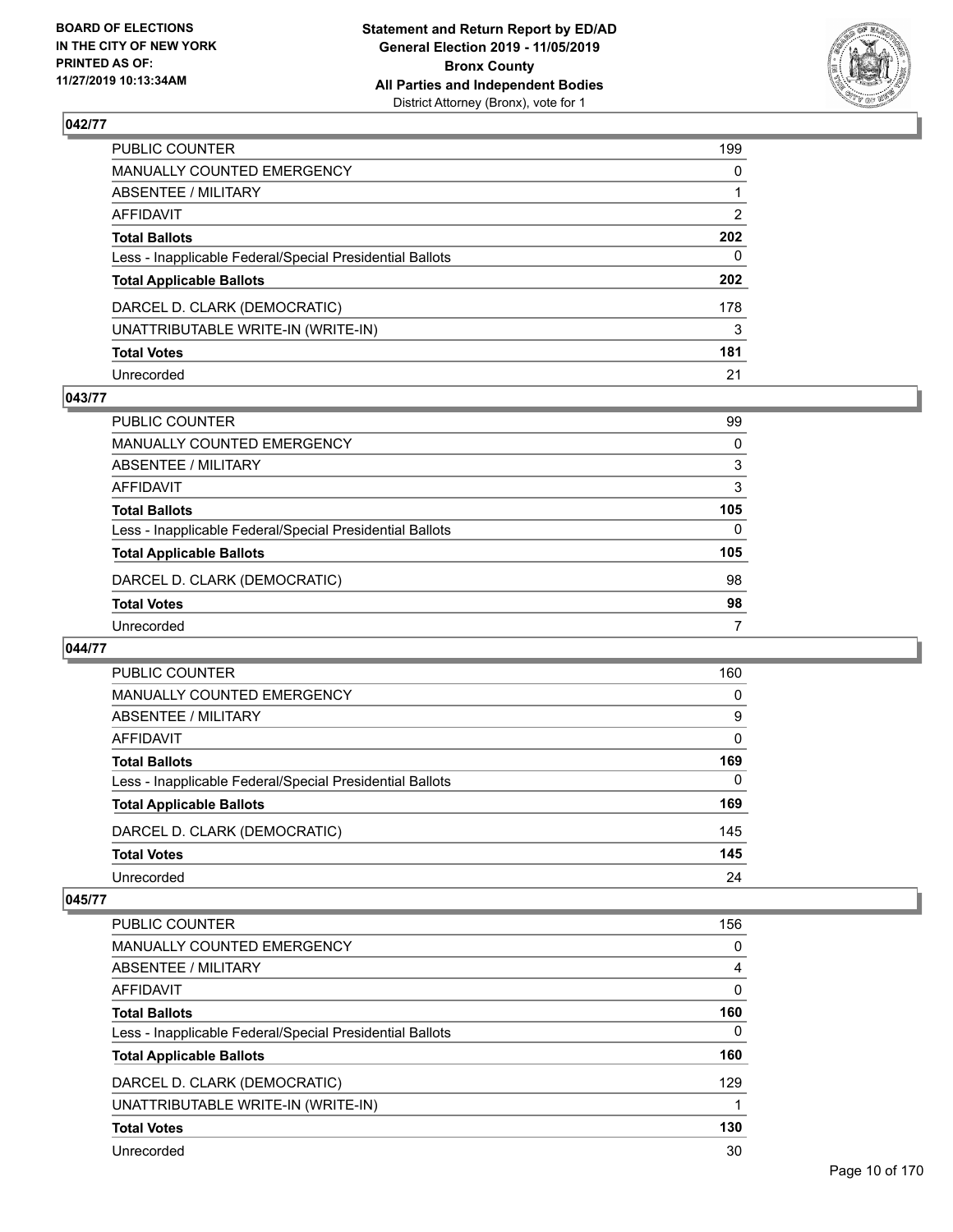

# **046/77 COMBINED into: 045/77**

# **047/77**

| PUBLIC COUNTER                                           | 232          |
|----------------------------------------------------------|--------------|
| <b>MANUALLY COUNTED EMERGENCY</b>                        | $\mathbf{0}$ |
| ABSENTEE / MILITARY                                      | 40           |
| <b>AFFIDAVIT</b>                                         |              |
| <b>Total Ballots</b>                                     | 273          |
| Less - Inapplicable Federal/Special Presidential Ballots | $\mathbf{0}$ |
| <b>Total Applicable Ballots</b>                          | 273          |
| DARCEL D. CLARK (DEMOCRATIC)                             | 230          |
| UNATTRIBUTABLE WRITE-IN (WRITE-IN)                       | 3            |
| <b>Total Votes</b>                                       | 233          |
| Unrecorded                                               | 40           |

### **048/77**

| PUBLIC COUNTER                                           | 241            |
|----------------------------------------------------------|----------------|
| MANUALLY COUNTED EMERGENCY                               | 0              |
| ABSENTEE / MILITARY                                      | $\overline{7}$ |
| AFFIDAVIT                                                |                |
| <b>Total Ballots</b>                                     | 249            |
| Less - Inapplicable Federal/Special Presidential Ballots | 0              |
| <b>Total Applicable Ballots</b>                          | 249            |
| DARCEL D. CLARK (DEMOCRATIC)                             | 214            |
| <b>MARK FRASIER (WRITE-IN)</b>                           |                |
| ROBERT THOMAS (WRITE-IN)                                 |                |
| UNATTRIBUTABLE WRITE-IN (WRITE-IN)                       | 2              |
| <b>Total Votes</b>                                       | 218            |
| Unrecorded                                               | 31             |

| <b>PUBLIC COUNTER</b>                                    | 287 |
|----------------------------------------------------------|-----|
| <b>MANUALLY COUNTED EMERGENCY</b>                        | 0   |
| ABSENTEE / MILITARY                                      | 5   |
| AFFIDAVIT                                                | 3   |
| <b>Total Ballots</b>                                     | 295 |
| Less - Inapplicable Federal/Special Presidential Ballots | 0   |
| <b>Total Applicable Ballots</b>                          | 295 |
| DARCEL D. CLARK (DEMOCRATIC)                             | 261 |
| TERESA MASON (WRITE-IN)                                  |     |
| UNATTRIBUTABLE WRITE-IN (WRITE-IN)                       |     |
| <b>Total Votes</b>                                       | 263 |
| Unrecorded                                               | 32  |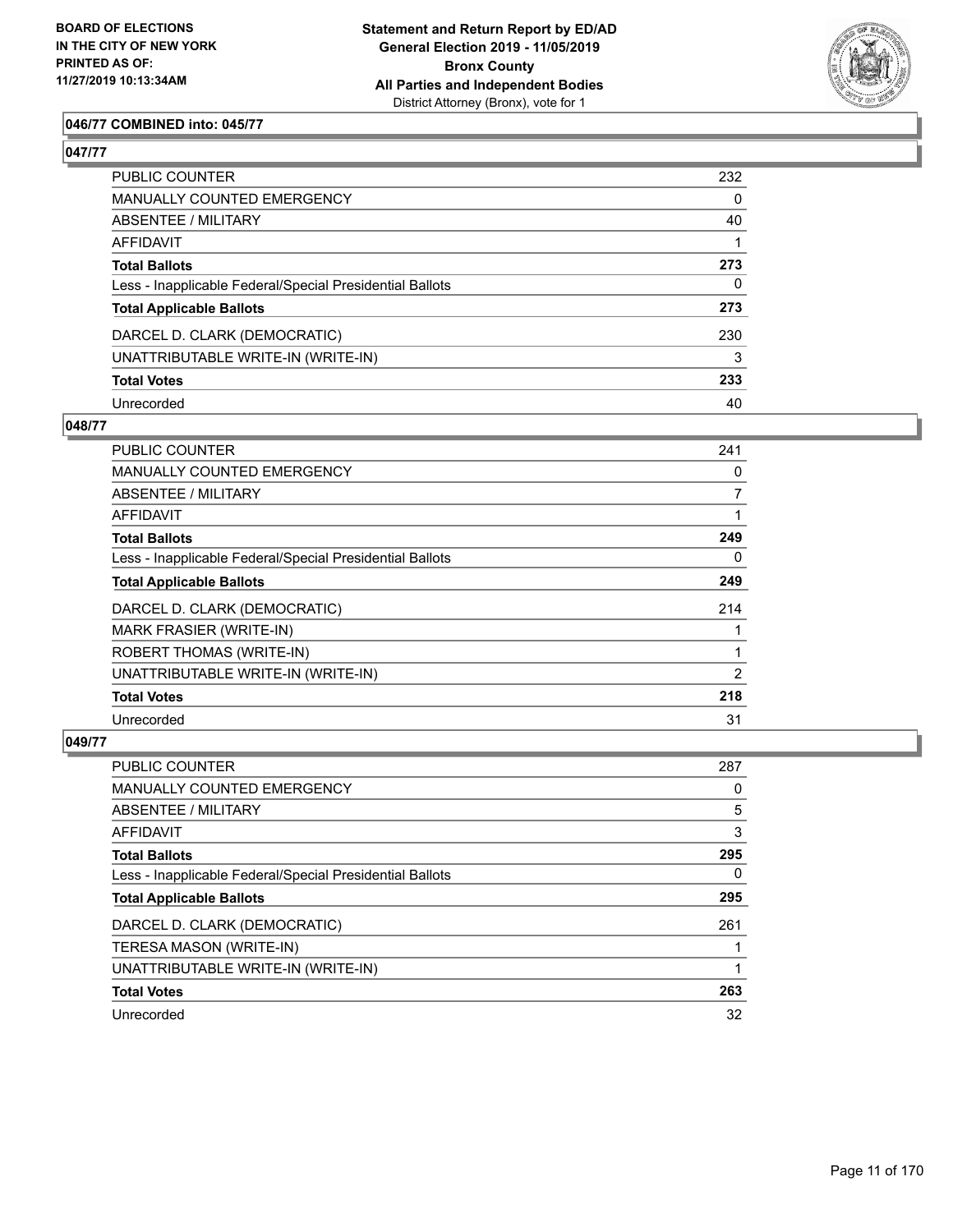

| PUBLIC COUNTER                                           | 224            |
|----------------------------------------------------------|----------------|
| <b>MANUALLY COUNTED EMERGENCY</b>                        | 0              |
| <b>ABSENTEE / MILITARY</b>                               | $\overline{4}$ |
| <b>AFFIDAVIT</b>                                         | $\Omega$       |
| <b>Total Ballots</b>                                     | 228            |
| Less - Inapplicable Federal/Special Presidential Ballots | $\Omega$       |
| <b>Total Applicable Ballots</b>                          | 228            |
| DARCEL D. CLARK (DEMOCRATIC)                             | 203            |
| <b>Total Votes</b>                                       | 203            |
| Unrecorded                                               | 25             |

### **051/77 COMBINED into: 050/77**

#### **052/77**

| PUBLIC COUNTER                                           | 35       |
|----------------------------------------------------------|----------|
| <b>MANUALLY COUNTED EMERGENCY</b>                        | $\Omega$ |
| ABSENTEE / MILITARY                                      | 0        |
| AFFIDAVIT                                                | $\Omega$ |
| <b>Total Ballots</b>                                     | 35       |
| Less - Inapplicable Federal/Special Presidential Ballots | 0        |
| <b>Total Applicable Ballots</b>                          | 35       |
| DARCEL D. CLARK (DEMOCRATIC)                             | 29       |
| <b>Total Votes</b>                                       | 29       |
| Unrecorded                                               | 6        |
|                                                          |          |

# **053/77**

| <b>PUBLIC COUNTER</b>                                    | 179 |
|----------------------------------------------------------|-----|
| MANUALLY COUNTED EMERGENCY                               | 0   |
| ABSENTEE / MILITARY                                      |     |
| AFFIDAVIT                                                | 3   |
| <b>Total Ballots</b>                                     | 183 |
| Less - Inapplicable Federal/Special Presidential Ballots | 0   |
| <b>Total Applicable Ballots</b>                          | 183 |
| DARCEL D. CLARK (DEMOCRATIC)                             | 159 |
| <b>Total Votes</b>                                       | 159 |
| Unrecorded                                               | 24  |

| <b>PUBLIC COUNTER</b>                                    | 91       |
|----------------------------------------------------------|----------|
| <b>MANUALLY COUNTED EMERGENCY</b>                        | 0        |
| ABSENTEE / MILITARY                                      | 2        |
| AFFIDAVIT                                                |          |
| <b>Total Ballots</b>                                     | 94       |
| Less - Inapplicable Federal/Special Presidential Ballots | $\Omega$ |
| <b>Total Applicable Ballots</b>                          | 94       |
| DARCEL D. CLARK (DEMOCRATIC)                             | 85       |
| <b>Total Votes</b>                                       | 85       |
| Unrecorded                                               | 9        |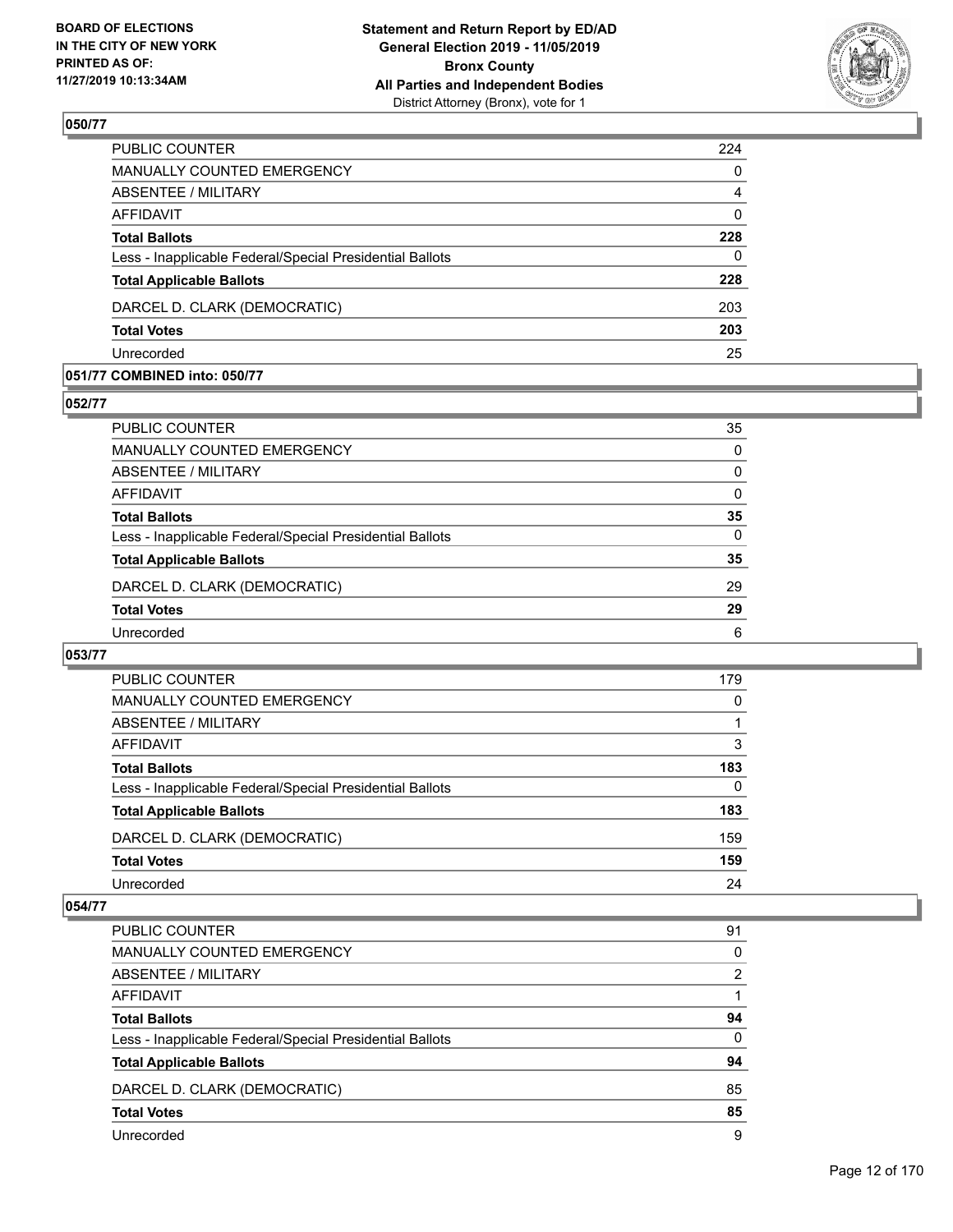

| <b>PUBLIC COUNTER</b>                                    | 192      |
|----------------------------------------------------------|----------|
| <b>MANUALLY COUNTED EMERGENCY</b>                        | $\Omega$ |
| ABSENTEE / MILITARY                                      | 4        |
| AFFIDAVIT                                                | 3        |
| <b>Total Ballots</b>                                     | 199      |
| Less - Inapplicable Federal/Special Presidential Ballots | 0        |
| <b>Total Applicable Ballots</b>                          | 199      |
| DARCEL D. CLARK (DEMOCRATIC)                             | 175      |
| <b>Total Votes</b>                                       | 175      |
| Unrecorded                                               | 24       |

# **056/77 COMBINED into: 047/77**

### **057/77 COMBINED into: 058/77**

### **058/77**

| PUBLIC COUNTER                                           | 356 |
|----------------------------------------------------------|-----|
| <b>MANUALLY COUNTED EMERGENCY</b>                        | 0   |
| <b>ABSENTEE / MILITARY</b>                               | 3   |
| AFFIDAVIT                                                | 4   |
| <b>Total Ballots</b>                                     | 363 |
| Less - Inapplicable Federal/Special Presidential Ballots | 0   |
| <b>Total Applicable Ballots</b>                          | 363 |
| DARCEL D. CLARK (DEMOCRATIC)                             | 316 |
| AKEEM BROWDER (WRITE-IN)                                 |     |
| DAVINA FIGEROUX (WRITE-IN)                               |     |
| TIFFANY CABAN (WRITE-IN)                                 |     |
| <b>Total Votes</b>                                       | 319 |
| Unrecorded                                               | 44  |
|                                                          |     |

# **059/77 COMBINED into: 049/77**

### **060/77 COMBINED into: 049/77**

| <b>PUBLIC COUNTER</b>                                    | 262            |
|----------------------------------------------------------|----------------|
| <b>MANUALLY COUNTED EMERGENCY</b>                        | 0              |
| ABSENTEE / MILITARY                                      | 2              |
| <b>AFFIDAVIT</b>                                         | $\overline{2}$ |
| <b>Total Ballots</b>                                     | 266            |
| Less - Inapplicable Federal/Special Presidential Ballots | 0              |
| <b>Total Applicable Ballots</b>                          | 266            |
| DARCEL D. CLARK (DEMOCRATIC)                             | 237            |
| ALVARO ALMANZA (WRITE-IN)                                |                |
| FRANCIS WHITE (WRITE-IN)                                 |                |
| <b>Total Votes</b>                                       | 239            |
| Unrecorded                                               | 27             |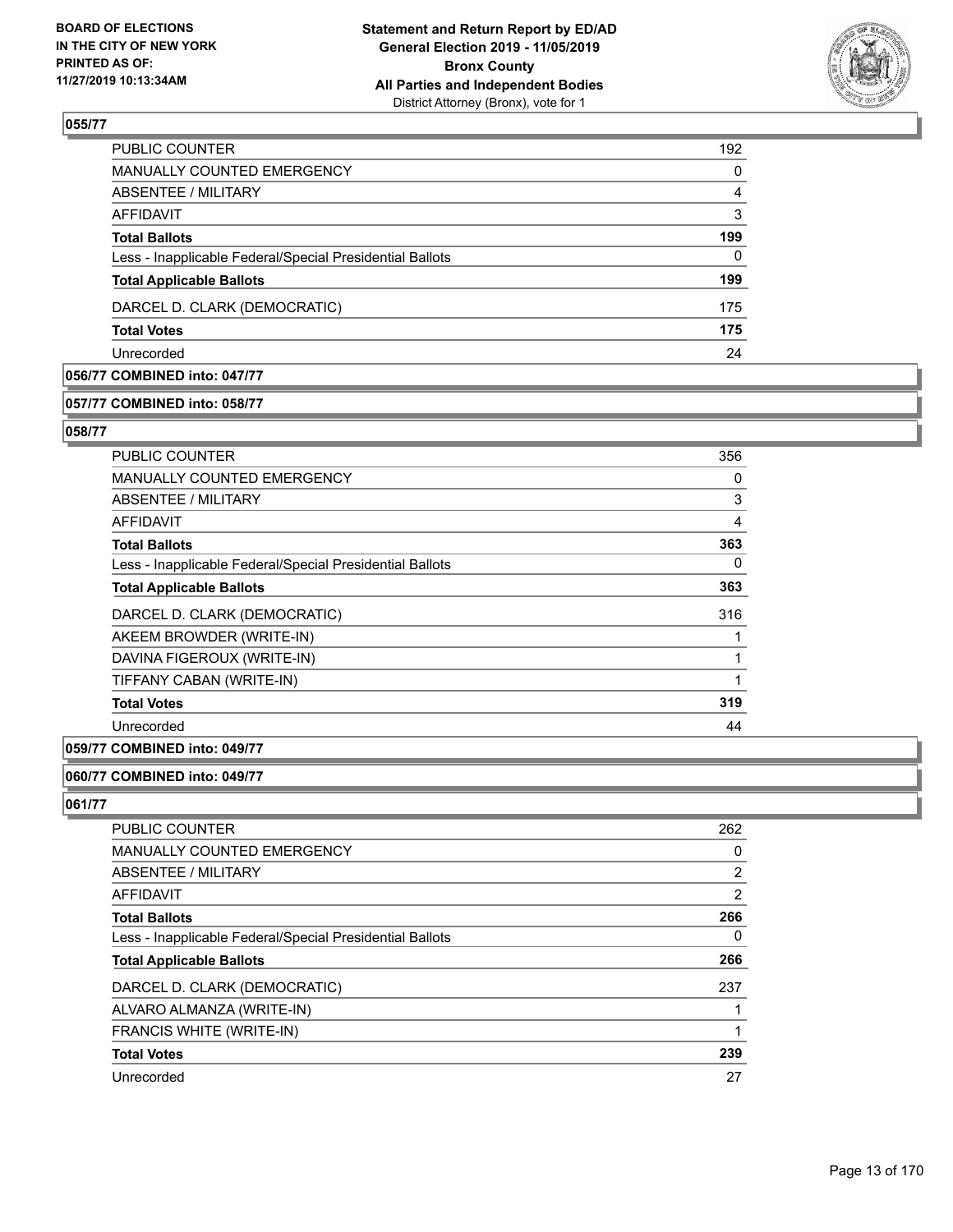

| PUBLIC COUNTER                                           | 150      |
|----------------------------------------------------------|----------|
| MANUALLY COUNTED EMERGENCY                               | $\Omega$ |
| ABSENTEE / MILITARY                                      | 2        |
| AFFIDAVIT                                                |          |
| <b>Total Ballots</b>                                     | 153      |
| Less - Inapplicable Federal/Special Presidential Ballots | 0        |
| <b>Total Applicable Ballots</b>                          | 153      |
| DARCEL D. CLARK (DEMOCRATIC)                             | 133      |
| <b>Total Votes</b>                                       | 133      |
| Unrecorded                                               | 20       |

# **063/77 COMBINED into: 055/77**

### **064/77 COMBINED into: 062/77**

### **065/77**

| PUBLIC COUNTER                                           | 110           |
|----------------------------------------------------------|---------------|
| <b>MANUALLY COUNTED EMERGENCY</b>                        | 0             |
| ABSENTEE / MILITARY                                      | 4             |
| <b>AFFIDAVIT</b>                                         | $\mathcal{P}$ |
| <b>Total Ballots</b>                                     | 116           |
| Less - Inapplicable Federal/Special Presidential Ballots | $\Omega$      |
| <b>Total Applicable Ballots</b>                          | 116           |
| DARCEL D. CLARK (DEMOCRATIC)                             | 108           |
| <b>Total Votes</b>                                       | 108           |
| Unrecorded                                               | 8             |
|                                                          |               |

| <b>PUBLIC COUNTER</b>                                    | 214 |
|----------------------------------------------------------|-----|
| <b>MANUALLY COUNTED EMERGENCY</b>                        | 0   |
| ABSENTEE / MILITARY                                      | 2   |
| AFFIDAVIT                                                | 0   |
| <b>Total Ballots</b>                                     | 216 |
| Less - Inapplicable Federal/Special Presidential Ballots | 0   |
| <b>Total Applicable Ballots</b>                          | 216 |
| DARCEL D. CLARK (DEMOCRATIC)                             | 188 |
| UNATTRIBUTABLE WRITE-IN (WRITE-IN)                       |     |
| <b>Total Votes</b>                                       | 189 |
| Unrecorded                                               | 27  |
| 067/77 COMBINED into: 016/77                             |     |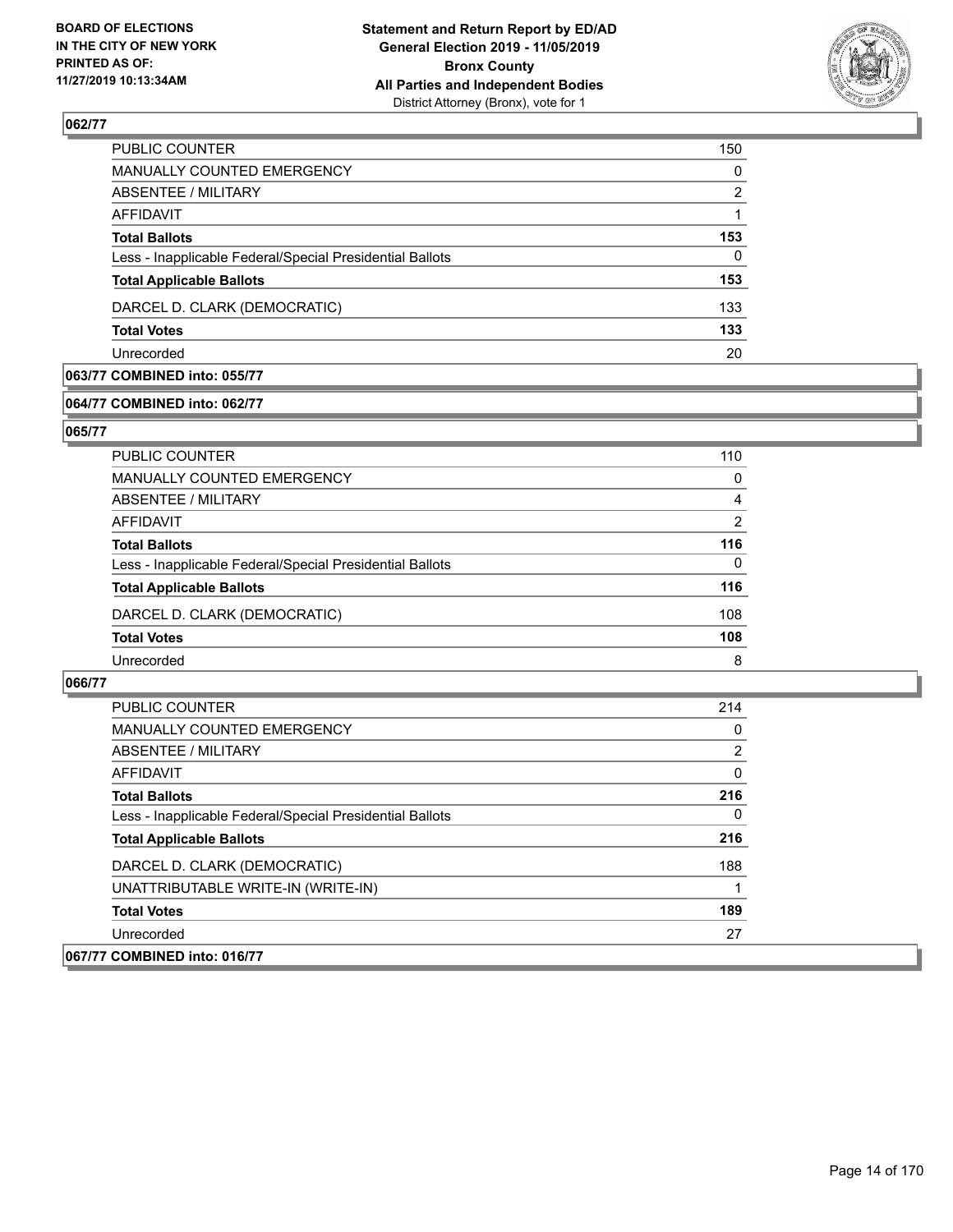

| <b>PUBLIC COUNTER</b>                                    | 106      |
|----------------------------------------------------------|----------|
| <b>MANUALLY COUNTED EMERGENCY</b>                        | $\Omega$ |
| ABSENTEE / MILITARY                                      |          |
| AFFIDAVIT                                                | $\Omega$ |
| <b>Total Ballots</b>                                     | 107      |
| Less - Inapplicable Federal/Special Presidential Ballots | 0        |
| <b>Total Applicable Ballots</b>                          | 107      |
| DARCEL D. CLARK (DEMOCRATIC)                             | 95       |
| FRANCIS KIERAN WHITE (WRITE-IN)                          |          |
| <b>Total Votes</b>                                       | 96       |
| Unrecorded                                               | 11       |

# **069/77 COMBINED into: 061/77**

**070/77 COMBINED into: 044/77**

### **071/77**

| <b>PUBLIC COUNTER</b>                                    | 201 |
|----------------------------------------------------------|-----|
| <b>MANUALLY COUNTED EMERGENCY</b>                        | 0   |
| ABSENTEE / MILITARY                                      | 3   |
| AFFIDAVIT                                                | 3   |
| <b>Total Ballots</b>                                     | 207 |
| Less - Inapplicable Federal/Special Presidential Ballots | 0   |
| <b>Total Applicable Ballots</b>                          | 207 |
| DARCEL D. CLARK (DEMOCRATIC)                             | 169 |
| <b>Total Votes</b>                                       | 169 |
| Unrecorded                                               | 38  |

# **072/77 COMBINED into: 061/77**

### **073/77 COMBINED into: 061/77**

# **074/77 COMBINED into: 010/77**

### **075/77 COMBINED into: 071/77**

| <b>PUBLIC COUNTER</b>                                    | 152 |
|----------------------------------------------------------|-----|
| <b>MANUALLY COUNTED EMERGENCY</b>                        | 0   |
| <b>ABSENTEE / MILITARY</b>                               | 2   |
| AFFIDAVIT                                                |     |
| <b>Total Ballots</b>                                     | 155 |
| Less - Inapplicable Federal/Special Presidential Ballots | 0   |
| <b>Total Applicable Ballots</b>                          | 155 |
| DARCEL D. CLARK (DEMOCRATIC)                             | 125 |
| UNATTRIBUTABLE WRITE-IN (WRITE-IN)                       |     |
| <b>Total Votes</b>                                       | 126 |
| Unrecorded                                               | 29  |
| 077/77 COMBINED into: 003/77                             |     |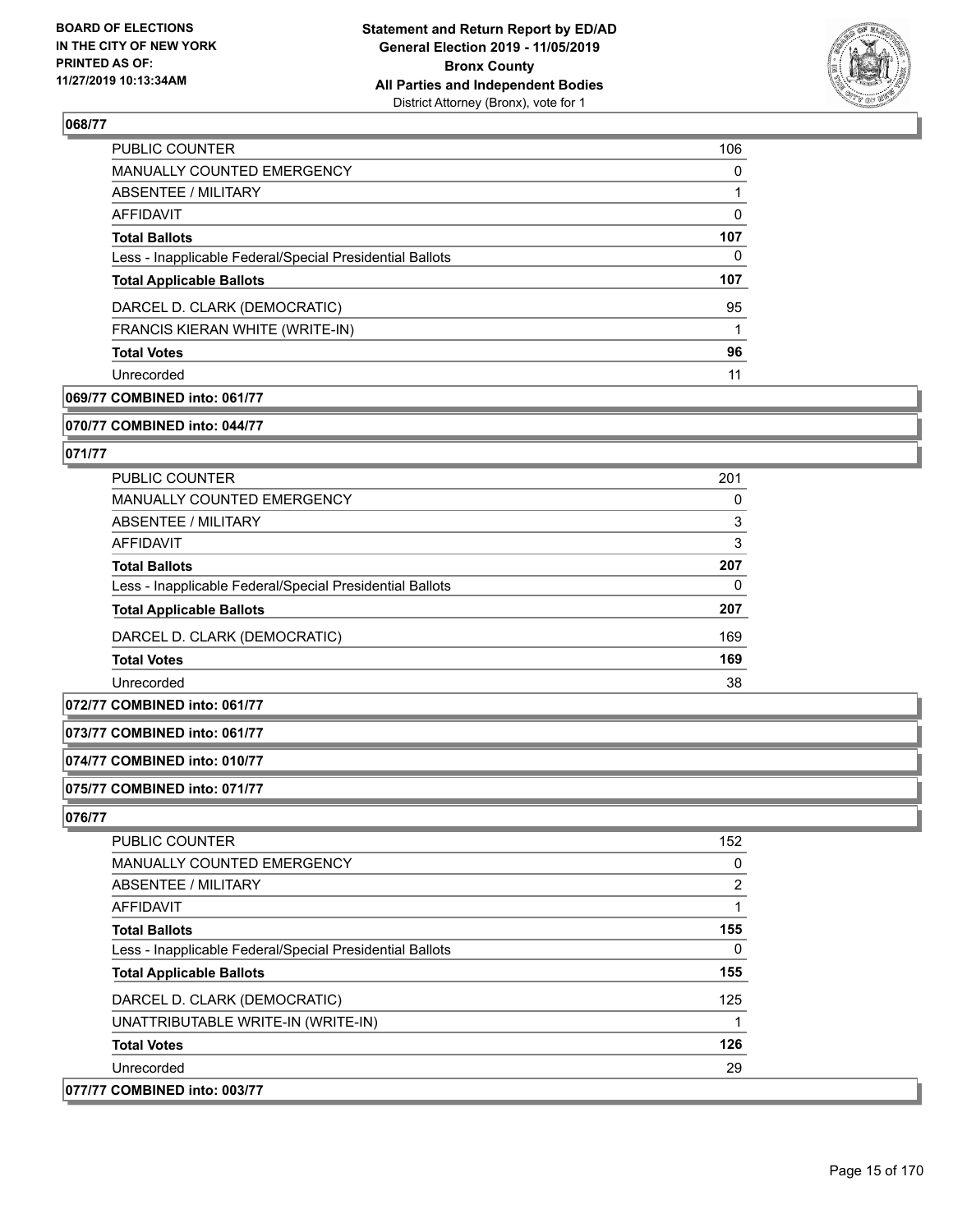

| <b>PUBLIC COUNTER</b>                                    | 133 |
|----------------------------------------------------------|-----|
| <b>MANUALLY COUNTED EMERGENCY</b>                        | 0   |
| ABSENTEE / MILITARY                                      | 2   |
| AFFIDAVIT                                                | 0   |
| <b>Total Ballots</b>                                     | 135 |
| Less - Inapplicable Federal/Special Presidential Ballots | 0   |
| <b>Total Applicable Ballots</b>                          | 135 |
| DARCEL D. CLARK (DEMOCRATIC)                             | 109 |
| UNATTRIBUTABLE WRITE-IN (WRITE-IN)                       |     |
| <b>Total Votes</b>                                       | 110 |
| Unrecorded                                               | 25  |
| 079/77 COMBINED into: 076/77                             |     |
| 080/77 COMBINED into: 044/77                             |     |
| 081/77 COMBINED into: 019/77                             |     |
| 082/77 COMBINED into: 048/77                             |     |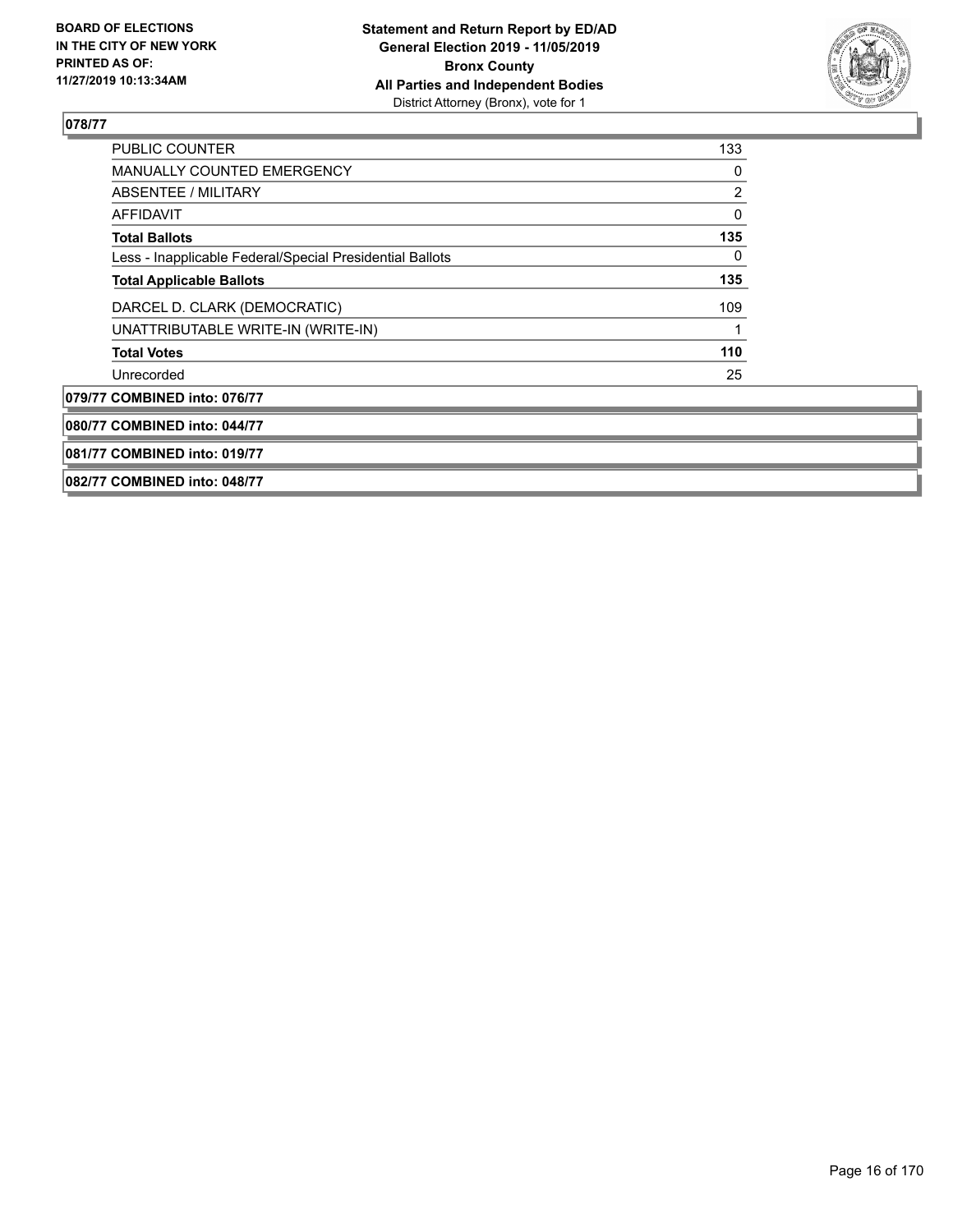

## **001/78 COMBINED into: 003/78**

# **002/78**

| PUBLIC COUNTER                                           | 175      |
|----------------------------------------------------------|----------|
| MANUALLY COUNTED EMERGENCY                               | $\Omega$ |
| ABSENTEE / MILITARY                                      | 3        |
| AFFIDAVIT                                                | 2        |
| Total Ballots                                            | 180      |
| Less - Inapplicable Federal/Special Presidential Ballots | $\Omega$ |
| <b>Total Applicable Ballots</b>                          | 180      |
| DARCEL D. CLARK (DEMOCRATIC)                             | 162      |
| <b>Total Votes</b>                                       | 162      |
| Unrecorded                                               | 18       |

## **003/78**

| <b>PUBLIC COUNTER</b>                                    | 210      |
|----------------------------------------------------------|----------|
| <b>MANUALLY COUNTED EMERGENCY</b>                        | $\Omega$ |
| ABSENTEE / MILITARY                                      | 3        |
| AFFIDAVIT                                                |          |
| <b>Total Ballots</b>                                     | 214      |
| Less - Inapplicable Federal/Special Presidential Ballots | $\Omega$ |
| <b>Total Applicable Ballots</b>                          | 214      |
| DARCEL D. CLARK (DEMOCRATIC)                             | 190      |
| <b>Total Votes</b>                                       | 190      |
| Unrecorded                                               | 24       |
| 004/78 COMBINED into: 006/78                             |          |

| <b>PUBLIC COUNTER</b>                                    | 200      |
|----------------------------------------------------------|----------|
| MANUALLY COUNTED EMERGENCY                               | $\Omega$ |
| ABSENTEE / MILITARY                                      |          |
| AFFIDAVIT                                                | 2        |
| <b>Total Ballots</b>                                     | 209      |
| Less - Inapplicable Federal/Special Presidential Ballots | 0        |
| <b>Total Applicable Ballots</b>                          | 209      |
| DARCEL D. CLARK (DEMOCRATIC)                             | 182      |
| SAL SABINO (WRITE-IN)                                    |          |
| <b>Total Votes</b>                                       | 183      |
| Unrecorded                                               | 26       |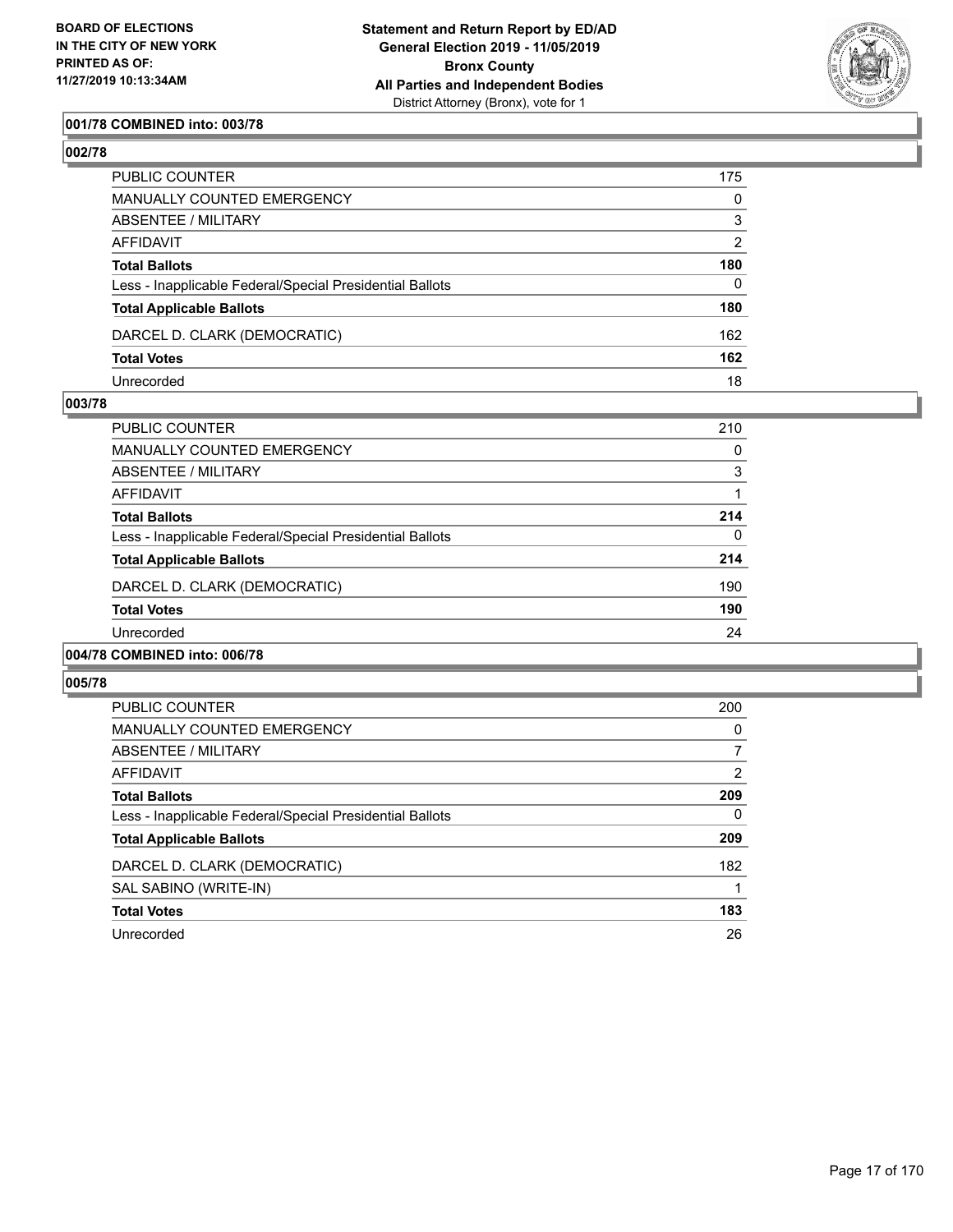

| <b>PUBLIC COUNTER</b>                                    | 212 |
|----------------------------------------------------------|-----|
| <b>MANUALLY COUNTED EMERGENCY</b>                        | 0   |
| ABSENTEE / MILITARY                                      | 6   |
| <b>AFFIDAVIT</b>                                         | 17  |
| <b>Total Ballots</b>                                     | 235 |
| Less - Inapplicable Federal/Special Presidential Ballots | 0   |
| <b>Total Applicable Ballots</b>                          | 235 |
| DARCEL D. CLARK (DEMOCRATIC)                             | 200 |
| GINO GUADAGENO (WRITE-IN)                                |     |
| UNATTRIBUTABLE WRITE-IN (WRITE-IN)                       |     |
| <b>Total Votes</b>                                       | 202 |
| Unrecorded                                               | 33  |

### **007/78**

| <b>PUBLIC COUNTER</b>                                    | 115            |
|----------------------------------------------------------|----------------|
| <b>MANUALLY COUNTED EMERGENCY</b>                        | 0              |
| ABSENTEE / MILITARY                                      | $\overline{2}$ |
| <b>AFFIDAVIT</b>                                         |                |
| <b>Total Ballots</b>                                     | 118            |
| Less - Inapplicable Federal/Special Presidential Ballots | $\Omega$       |
| <b>Total Applicable Ballots</b>                          | 118            |
| DARCEL D. CLARK (DEMOCRATIC)                             | 99             |
| DANIEL PASCAL (WRITE-IN)                                 |                |
| MURRAY RICHMAN (WRITE-IN)                                |                |
| <b>Total Votes</b>                                       | 101            |
| Unrecorded                                               | 17             |

| <b>PUBLIC COUNTER</b>                                    | 182      |
|----------------------------------------------------------|----------|
| <b>MANUALLY COUNTED EMERGENCY</b>                        | $\Omega$ |
| ABSENTEE / MILITARY                                      | 6        |
| AFFIDAVIT                                                | 9        |
| <b>Total Ballots</b>                                     | 197      |
| Less - Inapplicable Federal/Special Presidential Ballots | 0        |
| <b>Total Applicable Ballots</b>                          | 197      |
| DARCEL D. CLARK (DEMOCRATIC)                             | 164      |
| <b>Total Votes</b>                                       | 164      |
| Unrecorded                                               | 33       |
| 009/78 COMBINED into: 007/78                             |          |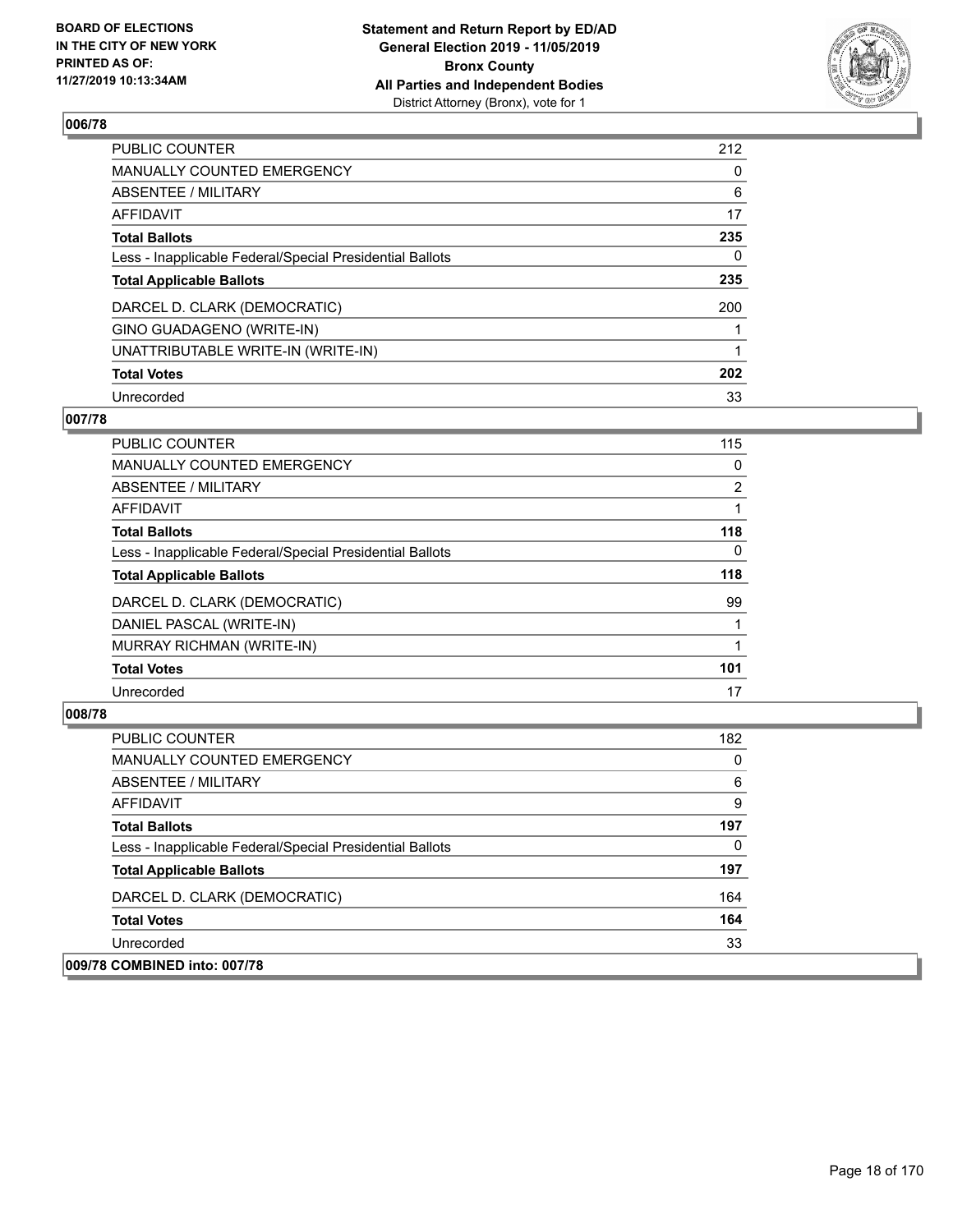

| PUBLIC COUNTER                                           | 168      |
|----------------------------------------------------------|----------|
| <b>MANUALLY COUNTED EMERGENCY</b>                        | $\Omega$ |
| <b>ABSENTEE / MILITARY</b>                               | 5        |
| AFFIDAVIT                                                | 4        |
| <b>Total Ballots</b>                                     | 177      |
| Less - Inapplicable Federal/Special Presidential Ballots | $\Omega$ |
| <b>Total Applicable Ballots</b>                          | 177      |
| DARCEL D. CLARK (DEMOCRATIC)                             | 152      |
| <b>Total Votes</b>                                       | 152      |
| Unrecorded                                               | 25       |

### **011/78 COMBINED into: 010/78**

## **012/78**

| PUBLIC COUNTER                                           | 150 |
|----------------------------------------------------------|-----|
| MANUALLY COUNTED EMERGENCY                               | 0   |
| ABSENTEE / MILITARY                                      |     |
| AFFIDAVIT                                                |     |
| <b>Total Ballots</b>                                     | 158 |
| Less - Inapplicable Federal/Special Presidential Ballots | 0   |
| <b>Total Applicable Ballots</b>                          | 158 |
| DARCEL D. CLARK (DEMOCRATIC)                             | 132 |
| <b>Total Votes</b>                                       | 132 |
| Unrecorded                                               | 26  |
|                                                          |     |

| <b>PUBLIC COUNTER</b>                                    | 161      |
|----------------------------------------------------------|----------|
| MANUALLY COUNTED EMERGENCY                               | 0        |
| ABSENTEE / MILITARY                                      |          |
| <b>AFFIDAVIT</b>                                         | 2        |
| <b>Total Ballots</b>                                     | 164      |
| Less - Inapplicable Federal/Special Presidential Ballots | $\Omega$ |
| <b>Total Applicable Ballots</b>                          | 164      |
| DARCEL D. CLARK (DEMOCRATIC)                             | 130      |
| UNATTRIBUTABLE WRITE-IN (WRITE-IN)                       |          |
| <b>Total Votes</b>                                       | 131      |
| Unrecorded                                               | 33       |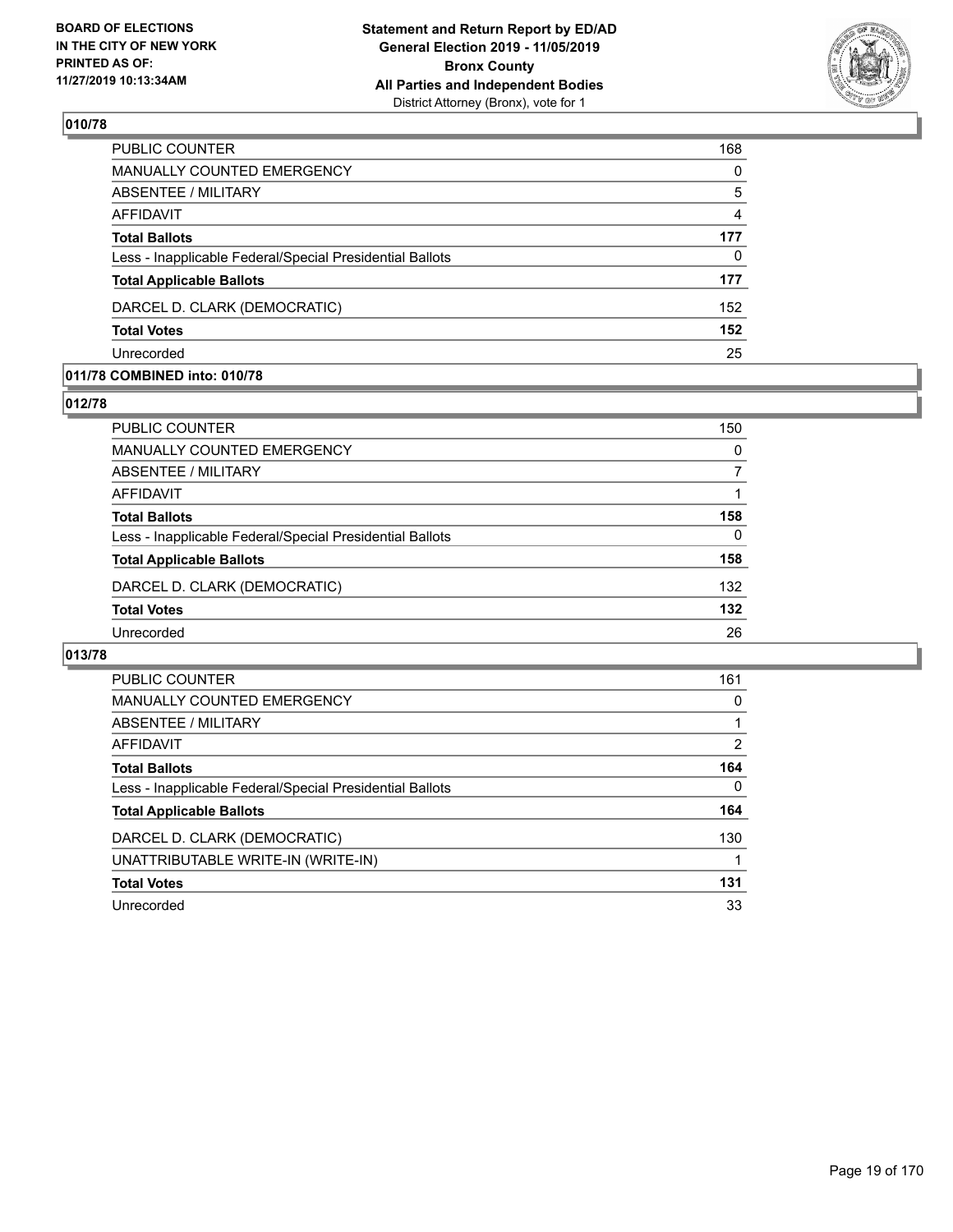

| PUBLIC COUNTER                                           | 134 |
|----------------------------------------------------------|-----|
| MANUALLY COUNTED EMERGENCY                               | 0   |
| ABSENTEE / MILITARY                                      |     |
| AFFIDAVIT                                                | 2   |
| Total Ballots                                            | 137 |
| Less - Inapplicable Federal/Special Presidential Ballots | 0   |
| <b>Total Applicable Ballots</b>                          | 137 |
| DARCEL D. CLARK (DEMOCRATIC)                             | 111 |
| GAVIN WAX (WRITE-IN)                                     |     |
| <b>Total Votes</b>                                       | 112 |
| Unrecorded                                               | 25  |

### **015/78**

| PUBLIC COUNTER                                           | 97               |
|----------------------------------------------------------|------------------|
| MANUALLY COUNTED EMERGENCY                               | 0                |
| ABSENTEE / MILITARY                                      | 5                |
| AFFIDAVIT                                                | 0                |
| <b>Total Ballots</b>                                     | 102              |
| Less - Inapplicable Federal/Special Presidential Ballots | $\Omega$         |
| <b>Total Applicable Ballots</b>                          | 102 <sub>2</sub> |
| DARCEL D. CLARK (DEMOCRATIC)                             | 85               |
| <b>Total Votes</b>                                       | 85               |
| Unrecorded                                               | 17               |

| <b>PUBLIC COUNTER</b>                                    | 204 |
|----------------------------------------------------------|-----|
| <b>MANUALLY COUNTED EMERGENCY</b>                        | 0   |
| ABSENTEE / MILITARY                                      | 8   |
| <b>AFFIDAVIT</b>                                         | 6   |
| <b>Total Ballots</b>                                     | 218 |
| Less - Inapplicable Federal/Special Presidential Ballots | 0   |
| <b>Total Applicable Ballots</b>                          | 218 |
| DARCEL D. CLARK (DEMOCRATIC)                             | 184 |
| ROBERT SIANO (WRITE-IN)                                  |     |
| ROSALIE LESLIE (WRITE-IN)                                |     |
| RUDY GIULIANI (WRITE-IN)                                 |     |
| SALLIE YOUNG (WRITE-IN)                                  |     |
| UNATTRIBUTABLE WRITE-IN (WRITE-IN)                       |     |
| <b>Total Votes</b>                                       | 189 |
| Unrecorded                                               | 29  |
| 017/78 COMBINED into: 012/78                             |     |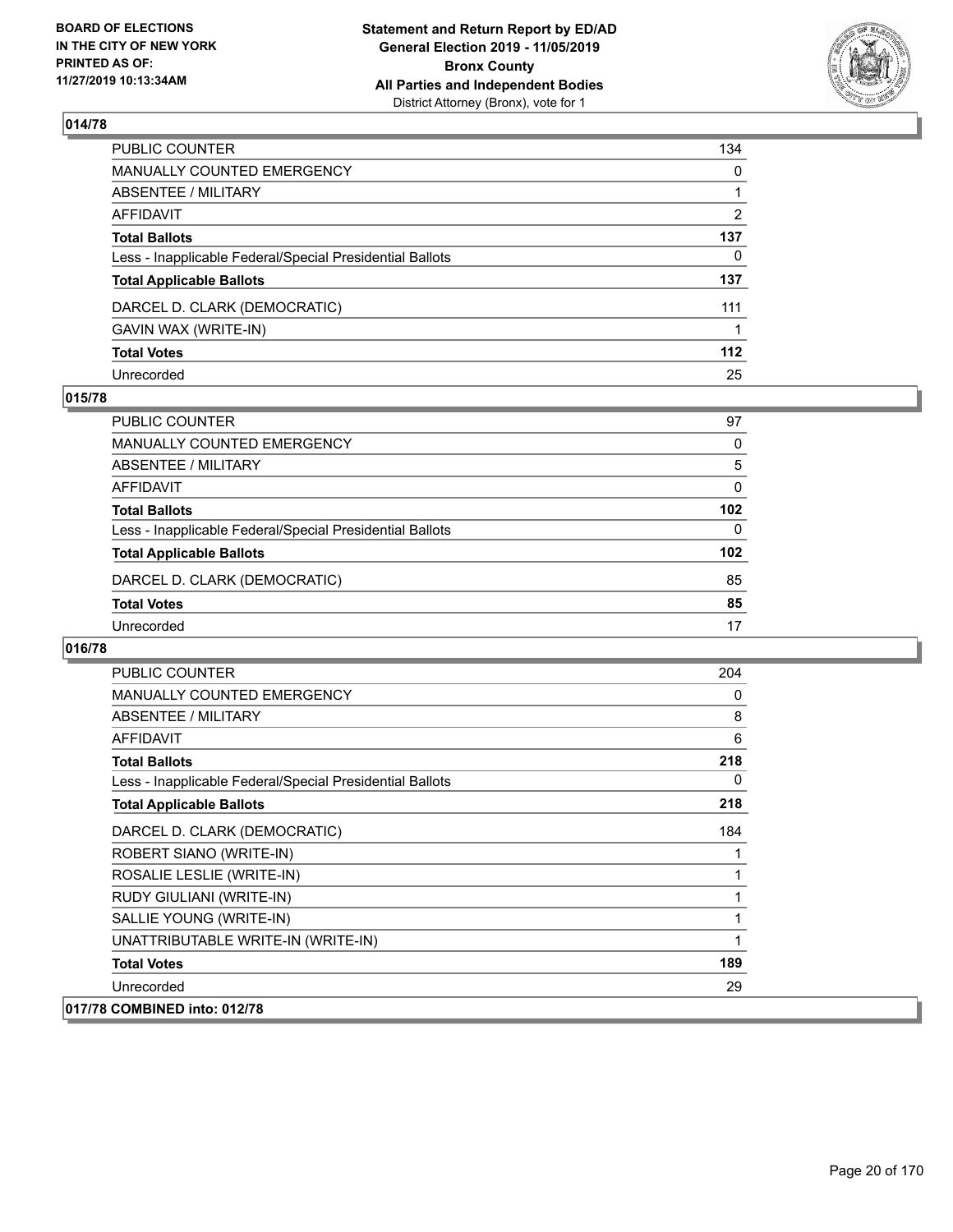

| PUBLIC COUNTER                                           | 155          |
|----------------------------------------------------------|--------------|
| MANUALLY COUNTED EMERGENCY                               | $\mathbf{0}$ |
| ABSENTEE / MILITARY                                      |              |
| AFFIDAVIT                                                | 10           |
| <b>Total Ballots</b>                                     | 166          |
| Less - Inapplicable Federal/Special Presidential Ballots | $\Omega$     |
| <b>Total Applicable Ballots</b>                          | 166          |
| DARCEL D. CLARK (DEMOCRATIC)                             | 146          |
| <b>Total Votes</b>                                       | 146          |
| Unrecorded                                               | 20           |

### **019/78**

| <b>PUBLIC COUNTER</b>                                    | 120           |
|----------------------------------------------------------|---------------|
| MANUALLY COUNTED EMERGENCY                               | 0             |
| ABSENTEE / MILITARY                                      | 4             |
| AFFIDAVIT                                                | $\mathcal{P}$ |
| <b>Total Ballots</b>                                     | 126           |
| Less - Inapplicable Federal/Special Presidential Ballots | 0             |
| <b>Total Applicable Ballots</b>                          | 126           |
| DARCEL D. CLARK (DEMOCRATIC)                             | 106           |
| <b>Total Votes</b>                                       | 106           |
| Unrecorded                                               | 20            |

| <b>PUBLIC COUNTER</b>                                    | 120 |
|----------------------------------------------------------|-----|
| MANUALLY COUNTED EMERGENCY                               | 0   |
| ABSENTEE / MILITARY                                      | 5   |
| AFFIDAVIT                                                | 0   |
| <b>Total Ballots</b>                                     | 125 |
| Less - Inapplicable Federal/Special Presidential Ballots | 0   |
| <b>Total Applicable Ballots</b>                          | 125 |
| DARCEL D. CLARK (DEMOCRATIC)                             | 101 |
| <b>Total Votes</b>                                       | 101 |
| Unrecorded                                               | 24  |
| 021/78 COMBINED into: 015/78                             |     |
| 022/78 COMBINED into: 013/78                             |     |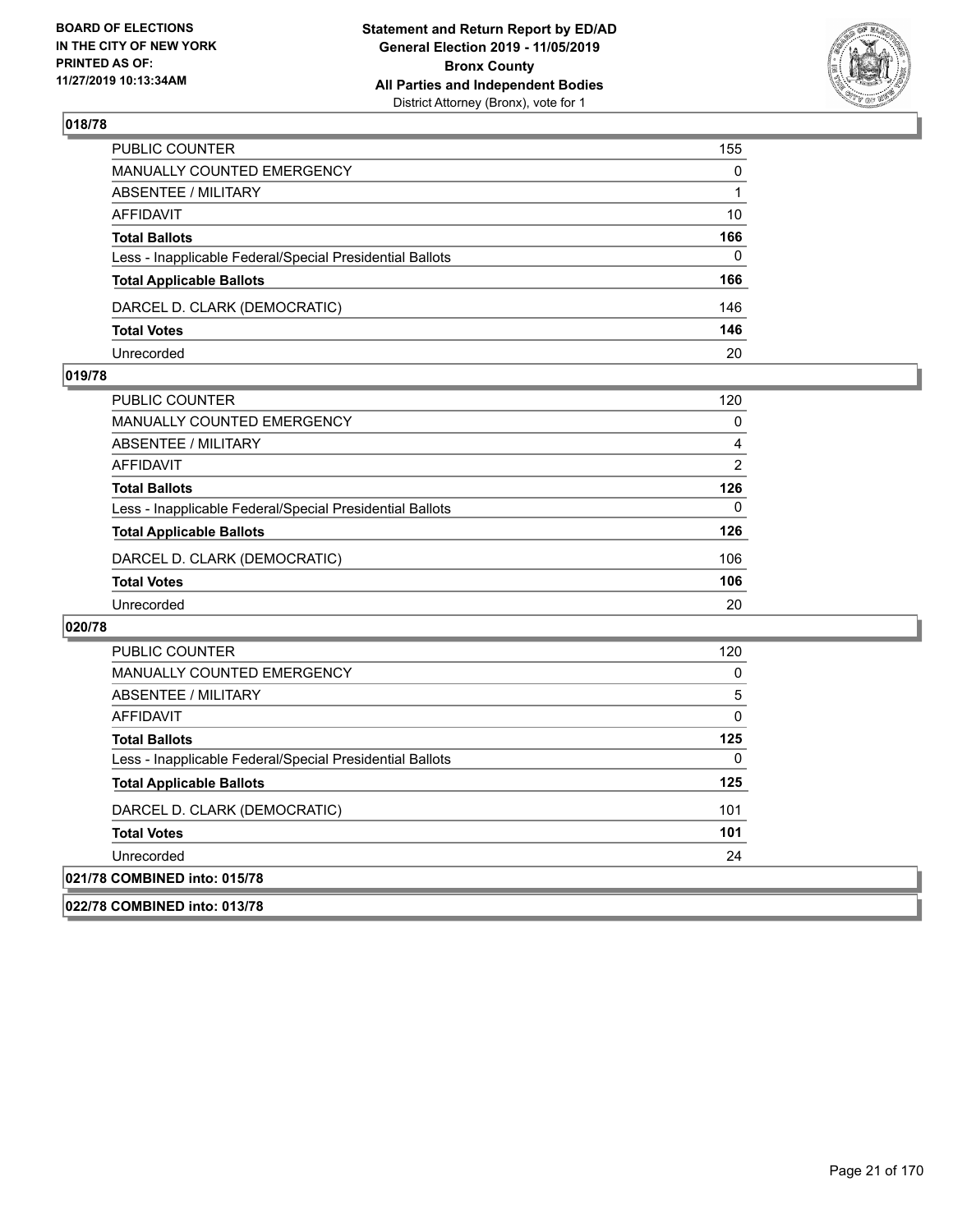

| PUBLIC COUNTER                                           | 94           |
|----------------------------------------------------------|--------------|
| MANUALLY COUNTED EMERGENCY                               | $\mathbf{0}$ |
| ABSENTEE / MILITARY                                      | 3            |
| AFFIDAVIT                                                |              |
| <b>Total Ballots</b>                                     | 98           |
| Less - Inapplicable Federal/Special Presidential Ballots | $\mathbf{0}$ |
| <b>Total Applicable Ballots</b>                          | 98           |
| DARCEL D. CLARK (DEMOCRATIC)                             | 80           |
| <b>Total Votes</b>                                       | 80           |
| Unrecorded                                               | 18           |

### **024/78**

| <b>PUBLIC COUNTER</b>                                    | 120 |
|----------------------------------------------------------|-----|
| <b>MANUALLY COUNTED EMERGENCY</b>                        | 0   |
| ABSENTEE / MILITARY                                      |     |
| AFFIDAVIT                                                |     |
| <b>Total Ballots</b>                                     | 122 |
| Less - Inapplicable Federal/Special Presidential Ballots | 0   |
| <b>Total Applicable Ballots</b>                          | 122 |
| DARCEL D. CLARK (DEMOCRATIC)                             | 105 |
| LUIS A COLON (WRITE-IN)                                  |     |
| UNATTRIBUTABLE WRITE-IN (WRITE-IN)                       | 2   |
| <b>Total Votes</b>                                       | 108 |
| Unrecorded                                               | 14  |
|                                                          |     |

# **025/78 COMBINED into: 020/78**

### **026/78 COMBINED into: 027/78**

| <b>PUBLIC COUNTER</b>                                    | 183 |
|----------------------------------------------------------|-----|
| <b>MANUALLY COUNTED EMERGENCY</b>                        | 0   |
| ABSENTEE / MILITARY                                      | 3   |
| AFFIDAVIT                                                | 0   |
| <b>Total Ballots</b>                                     | 186 |
| Less - Inapplicable Federal/Special Presidential Ballots | 0   |
| <b>Total Applicable Ballots</b>                          | 186 |
| DARCEL D. CLARK (DEMOCRATIC)                             | 165 |
| UNATTRIBUTABLE WRITE-IN (WRITE-IN)                       |     |
| <b>Total Votes</b>                                       | 166 |
| Unrecorded                                               | 20  |
| 028/78 COMBINED into: 016/78                             |     |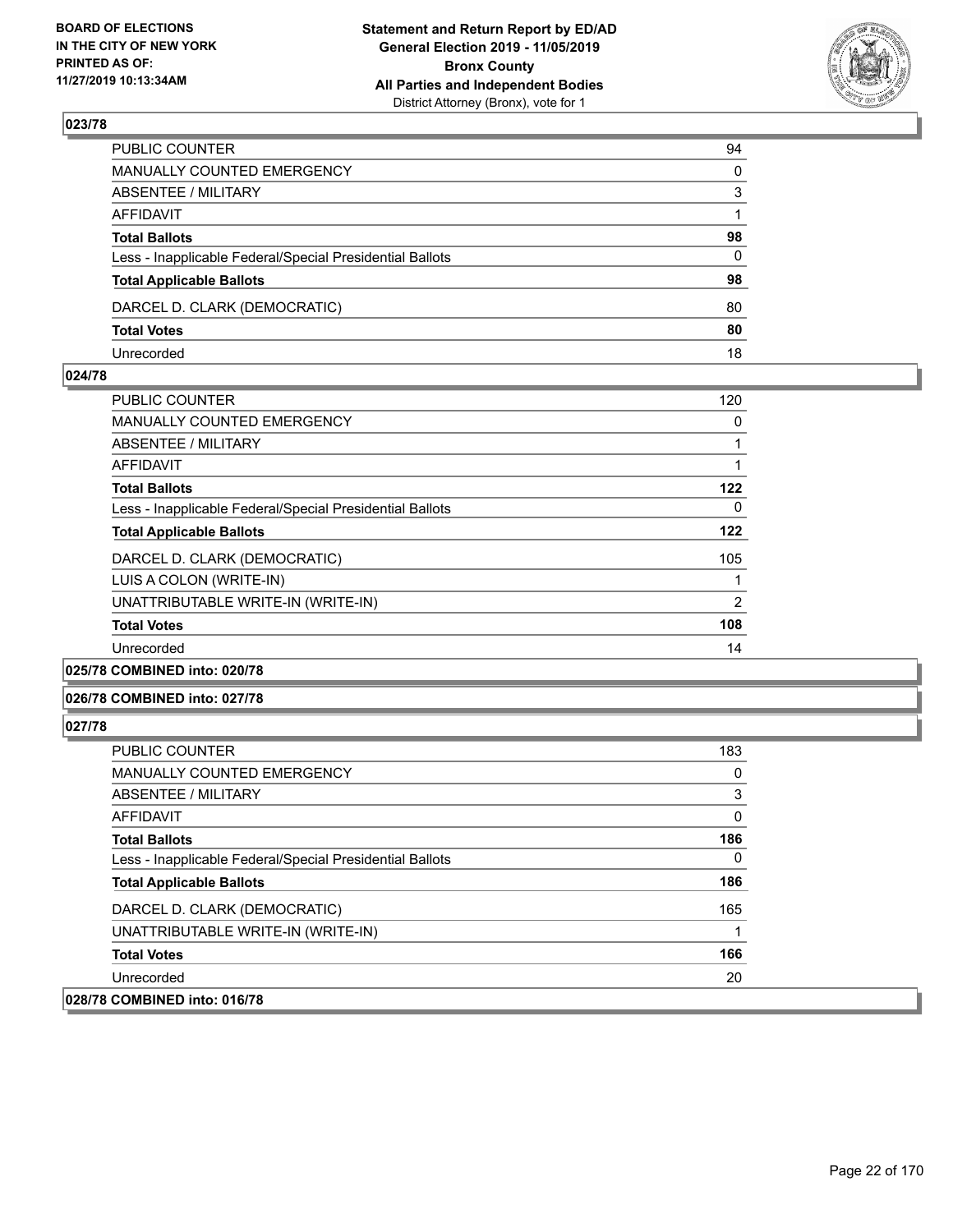

| <b>PUBLIC COUNTER</b>                                    | 151 |
|----------------------------------------------------------|-----|
| MANUALLY COUNTED EMERGENCY                               | 0   |
| <b>ABSENTEE / MILITARY</b>                               | 4   |
| AFFIDAVIT                                                |     |
| <b>Total Ballots</b>                                     | 156 |
| Less - Inapplicable Federal/Special Presidential Ballots | 0   |
| <b>Total Applicable Ballots</b>                          | 156 |
| DARCEL D. CLARK (DEMOCRATIC)                             | 128 |
| UNATTRIBUTABLE WRITE-IN (WRITE-IN)                       | 2   |
| <b>Total Votes</b>                                       | 130 |
| Unrecorded                                               | 26  |

# **030/78 COMBINED into: 029/78**

### **031/78**

| <b>PUBLIC COUNTER</b>                                    | 210            |
|----------------------------------------------------------|----------------|
| <b>MANUALLY COUNTED EMERGENCY</b>                        | 0              |
| ABSENTEE / MILITARY                                      | 4              |
| AFFIDAVIT                                                | 4              |
| <b>Total Ballots</b>                                     | 218            |
| Less - Inapplicable Federal/Special Presidential Ballots | 0              |
| <b>Total Applicable Ballots</b>                          | 218            |
| DARCEL D. CLARK (DEMOCRATIC)                             | 188            |
| JOHN C LIEU (WRITE-IN)                                   |                |
| UNATTRIBUTABLE WRITE-IN (WRITE-IN)                       | $\overline{2}$ |
| <b>Total Votes</b>                                       | 191            |
| Unrecorded                                               | 27             |
|                                                          |                |

# **032/78 COMBINED into: 031/78**

| PUBLIC COUNTER                                           | 235 |
|----------------------------------------------------------|-----|
| MANUALLY COUNTED EMERGENCY                               | 0   |
| ABSENTEE / MILITARY                                      | 4   |
| AFFIDAVIT                                                | 2   |
| <b>Total Ballots</b>                                     | 241 |
| Less - Inapplicable Federal/Special Presidential Ballots | 0   |
| <b>Total Applicable Ballots</b>                          | 241 |
| DARCEL D. CLARK (DEMOCRATIC)                             | 177 |
| JONATHAN SOTO (WRITE-IN)                                 |     |
| <b>Total Votes</b>                                       | 178 |
| Unrecorded                                               | 63  |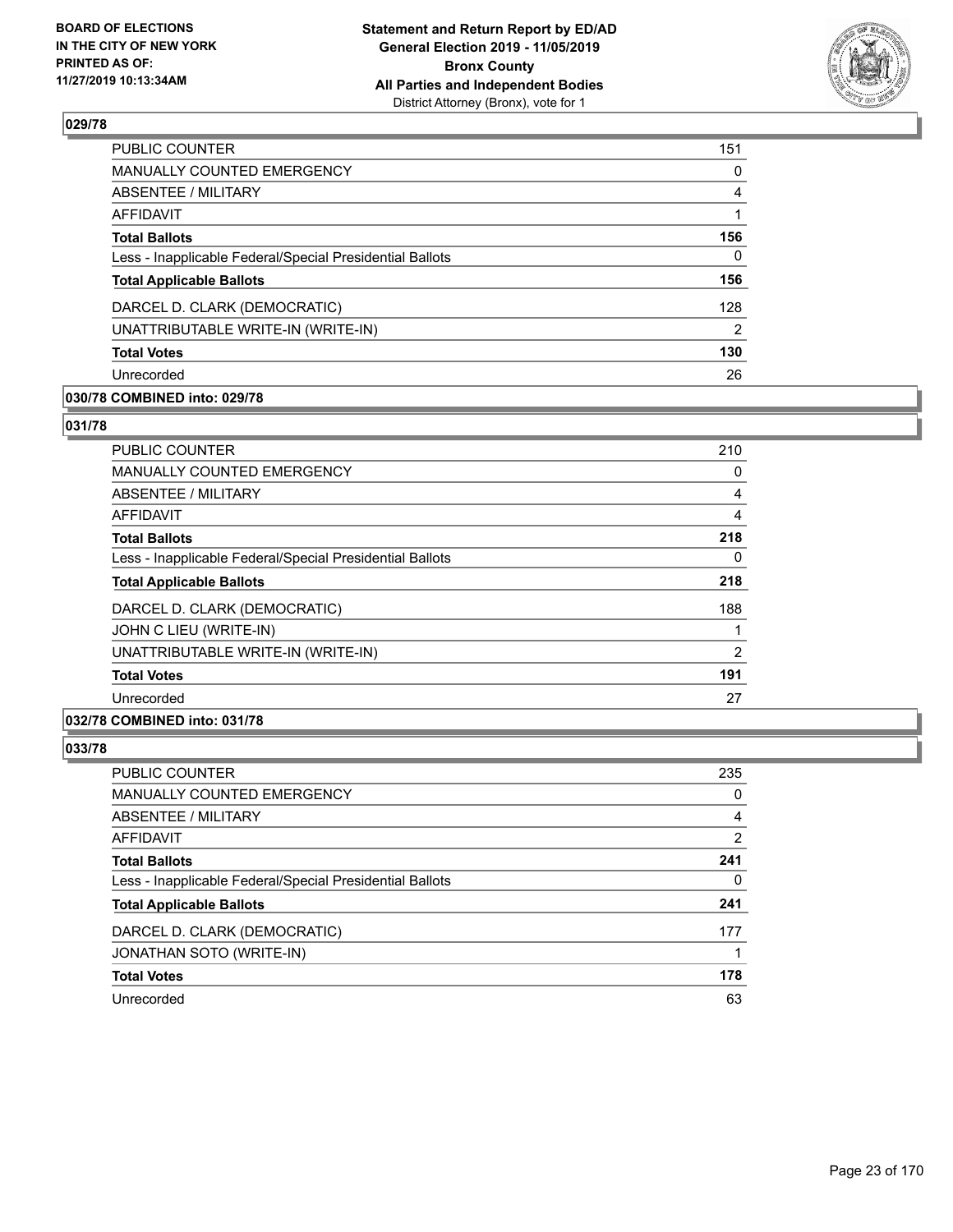

| PUBLIC COUNTER                                           | 180      |
|----------------------------------------------------------|----------|
| <b>MANUALLY COUNTED EMERGENCY</b>                        | $\Omega$ |
| <b>ABSENTEE / MILITARY</b>                               | 8        |
| <b>AFFIDAVIT</b>                                         |          |
| <b>Total Ballots</b>                                     | 189      |
| Less - Inapplicable Federal/Special Presidential Ballots | $\Omega$ |
| <b>Total Applicable Ballots</b>                          | 189      |
| DARCEL D. CLARK (DEMOCRATIC)                             | 161      |
| <b>Total Votes</b>                                       | 161      |
| Unrecorded                                               | 28       |
|                                                          |          |

### **035/78 COMBINED into: 016/78**

## **036/78**

| PUBLIC COUNTER                                           | 86       |
|----------------------------------------------------------|----------|
| <b>MANUALLY COUNTED EMERGENCY</b>                        | 0        |
| ABSENTEE / MILITARY                                      | 0        |
| AFFIDAVIT                                                | 4        |
| <b>Total Ballots</b>                                     | 90       |
| Less - Inapplicable Federal/Special Presidential Ballots | $\Omega$ |
| <b>Total Applicable Ballots</b>                          | 90       |
| DARCEL D. CLARK (DEMOCRATIC)                             | 77       |
| <b>Total Votes</b>                                       | 77       |
| Unrecorded                                               | 13       |

| <b>PUBLIC COUNTER</b>                                    | 140      |
|----------------------------------------------------------|----------|
| <b>MANUALLY COUNTED EMERGENCY</b>                        | 0        |
| ABSENTEE / MILITARY                                      | 9        |
| <b>AFFIDAVIT</b>                                         | $\Omega$ |
| <b>Total Ballots</b>                                     | 149      |
| Less - Inapplicable Federal/Special Presidential Ballots | 0        |
| <b>Total Applicable Ballots</b>                          | 149      |
| DARCEL D. CLARK (DEMOCRATIC)                             | 118      |
| BEBE NORT (WRITE-IN)                                     |          |
| UNATTRIBUTABLE WRITE-IN (WRITE-IN)                       |          |
| <b>Total Votes</b>                                       | 120      |
| Unrecorded                                               | 29       |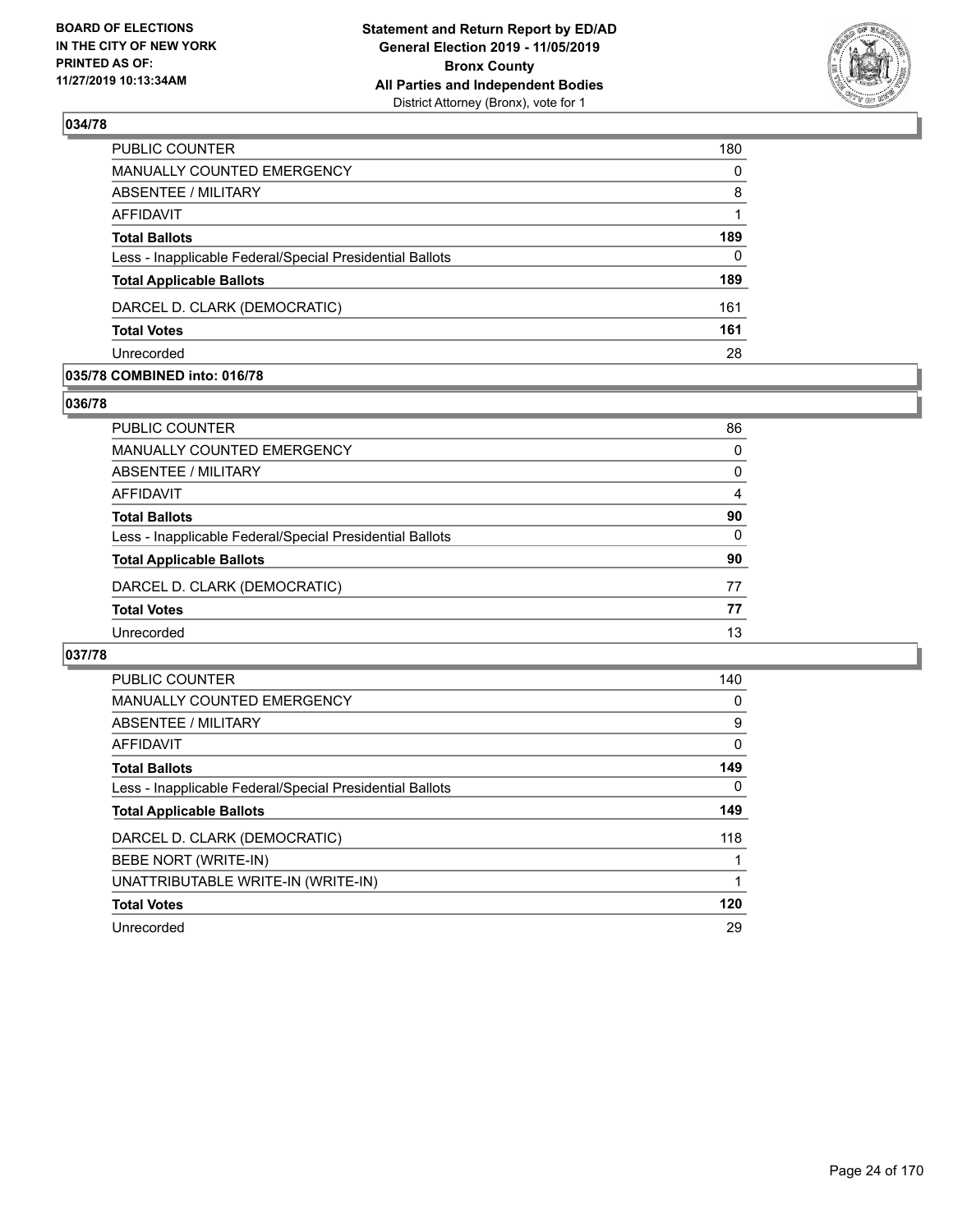

| 132            |
|----------------|
| 0              |
| 4              |
| $\overline{2}$ |
| 138            |
| 0              |
| 138            |
| 112            |
|                |
| 113            |
| 25             |
|                |

# **039/78 COMBINED into: 037/78**

### **040/78**

| PUBLIC COUNTER                                           | 249      |
|----------------------------------------------------------|----------|
| <b>MANUALLY COUNTED EMERGENCY</b>                        | 0        |
| ABSENTEE / MILITARY                                      | 4        |
| <b>AFFIDAVIT</b>                                         |          |
| <b>Total Ballots</b>                                     | 254      |
| Less - Inapplicable Federal/Special Presidential Ballots | $\Omega$ |
| <b>Total Applicable Ballots</b>                          | 254      |
| DARCEL D. CLARK (DEMOCRATIC)                             | 202      |
| UNATTRIBUTABLE WRITE-IN (WRITE-IN)                       |          |
| <b>Total Votes</b>                                       | 203      |
| Unrecorded                                               | 51       |
|                                                          |          |

| <b>PUBLIC COUNTER</b>                                    | 183          |
|----------------------------------------------------------|--------------|
| <b>MANUALLY COUNTED EMERGENCY</b>                        | 0            |
| ABSENTEE / MILITARY                                      | 5            |
| <b>AFFIDAVIT</b>                                         |              |
| <b>Total Ballots</b>                                     | 189          |
| Less - Inapplicable Federal/Special Presidential Ballots | $\mathbf{0}$ |
| <b>Total Applicable Ballots</b>                          | 189          |
| DARCEL D. CLARK (DEMOCRATIC)                             | 145          |
| <b>BO DITEL (WRITE-IN)</b>                               |              |
| UNATTRIBUTABLE WRITE-IN (WRITE-IN)                       | 3            |
| <b>Total Votes</b>                                       | 149          |
| Unrecorded                                               | 40           |
| 042/78 COMBINED into: 008/78                             |              |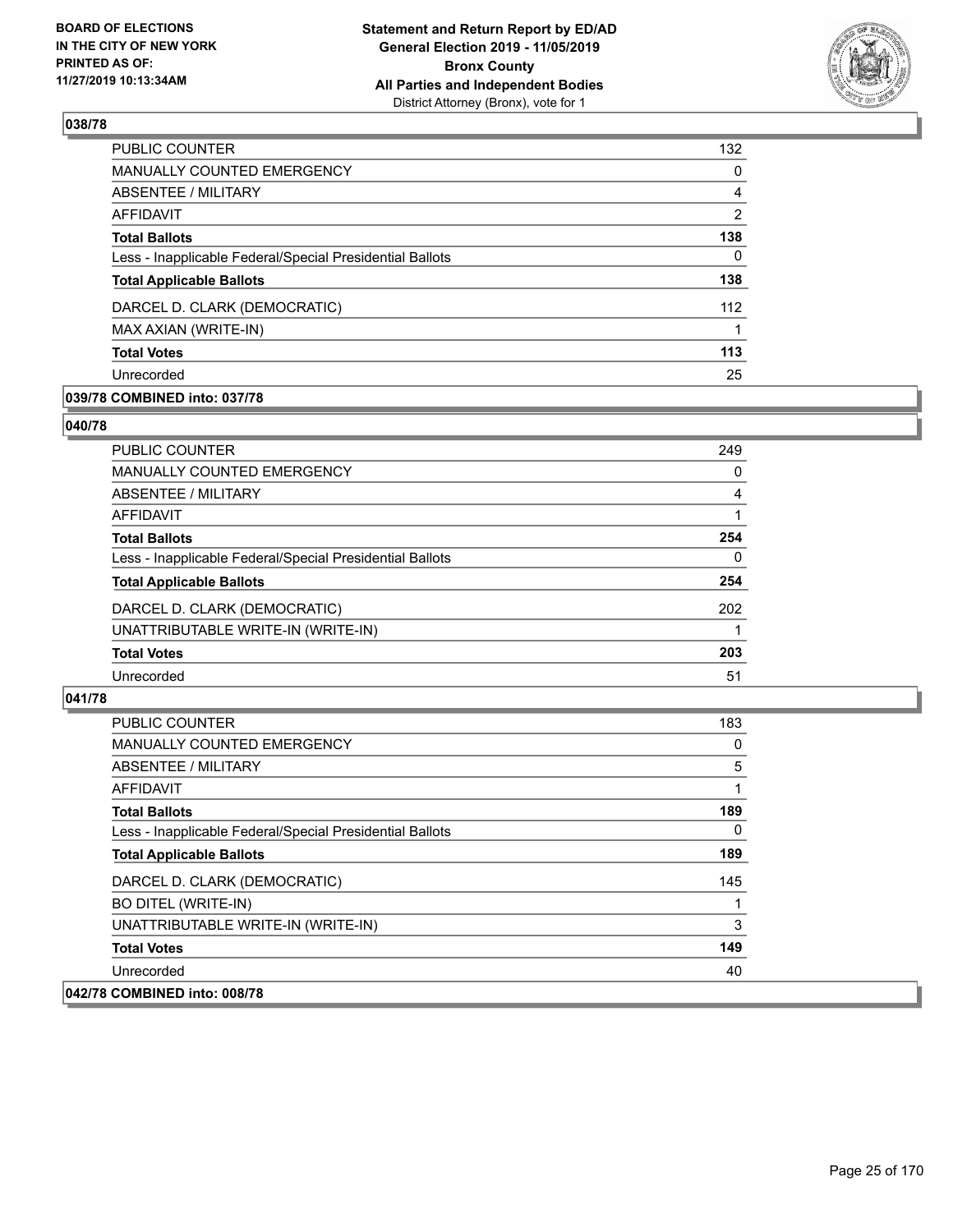

| <b>PUBLIC COUNTER</b>                                    | 173 |
|----------------------------------------------------------|-----|
| MANUALLY COUNTED EMERGENCY                               | 0   |
| ABSENTEE / MILITARY                                      | 2   |
| <b>AFFIDAVIT</b>                                         | 10  |
| <b>Total Ballots</b>                                     | 185 |
| Less - Inapplicable Federal/Special Presidential Ballots | 0   |
| <b>Total Applicable Ballots</b>                          | 185 |
| DARCEL D. CLARK (DEMOCRATIC)                             | 148 |
| AKEEM BROWDER (WRITE-IN)                                 |     |
| ALEXANDRA OCASIO ORTIZ (WRITE-IN)                        |     |
| ZEPHYR TEACHOUT (WRITE-IN)                               | 1   |
| <b>Total Votes</b>                                       | 151 |
| Unrecorded                                               | 34  |

# **044/78**

| PUBLIC COUNTER                                           | 179 |
|----------------------------------------------------------|-----|
| <b>MANUALLY COUNTED EMERGENCY</b>                        | 0   |
| ABSENTEE / MILITARY                                      | 3   |
| AFFIDAVIT                                                |     |
| <b>Total Ballots</b>                                     | 183 |
| Less - Inapplicable Federal/Special Presidential Ballots | 0   |
| <b>Total Applicable Ballots</b>                          | 183 |
| DARCEL D. CLARK (DEMOCRATIC)                             | 159 |
| <b>Total Votes</b>                                       | 159 |
| Unrecorded                                               | 24  |
|                                                          |     |

# **045/78 COMBINED into: 044/78**

### **046/78 COMBINED into: 043/78**

| PUBLIC COUNTER                                           | 138      |
|----------------------------------------------------------|----------|
| MANUALLY COUNTED EMERGENCY                               | $\Omega$ |
| ABSENTEE / MILITARY                                      | 5        |
| AFFIDAVIT                                                | 8        |
| <b>Total Ballots</b>                                     | 151      |
| Less - Inapplicable Federal/Special Presidential Ballots | 0        |
| <b>Total Applicable Ballots</b>                          | 151      |
| DARCEL D. CLARK (DEMOCRATIC)                             | 125      |
| <b>Total Votes</b>                                       | 125      |
| Unrecorded                                               | 26       |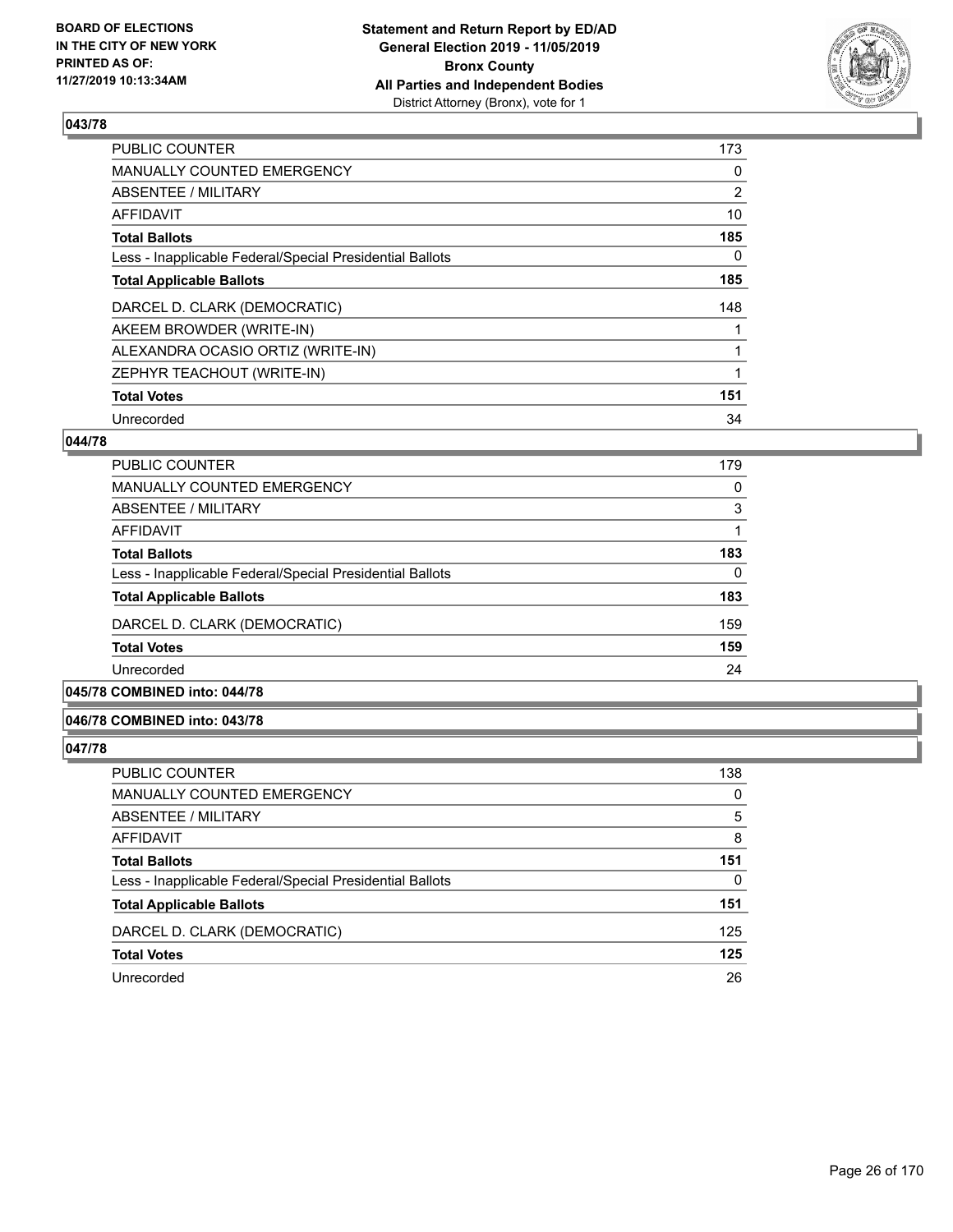

| <b>PUBLIC COUNTER</b>                                    | 434 |
|----------------------------------------------------------|-----|
| <b>MANUALLY COUNTED EMERGENCY</b>                        | 0   |
| ABSENTEE / MILITARY                                      | 12  |
| AFFIDAVIT                                                | 4   |
| <b>Total Ballots</b>                                     | 450 |
| Less - Inapplicable Federal/Special Presidential Ballots | 0   |
| <b>Total Applicable Ballots</b>                          | 450 |
| DARCEL D. CLARK (DEMOCRATIC)                             | 399 |
| AKEEM BROWDER (WRITE-IN)                                 |     |
| UNATTRIBUTABLE WRITE-IN (WRITE-IN)                       | 3   |
| VICTORIA GORDEN (WRITE-IN)                               | 1   |
| <b>Total Votes</b>                                       | 404 |
| Unrecorded                                               | 46  |
|                                                          |     |

# **049/78 COMBINED into: 048/78**

### **050/78**

| <b>PUBLIC COUNTER</b>                                    | 164 |
|----------------------------------------------------------|-----|
| <b>MANUALLY COUNTED EMERGENCY</b>                        | 0   |
| ABSENTEE / MILITARY                                      | 2   |
| AFFIDAVIT                                                | 5   |
| <b>Total Ballots</b>                                     | 171 |
| Less - Inapplicable Federal/Special Presidential Ballots | 0   |
| <b>Total Applicable Ballots</b>                          | 171 |
| DARCEL D. CLARK (DEMOCRATIC)                             | 143 |
| KALIEF BROWDER (WRITE-IN)                                |     |
| UNATTRIBUTABLE WRITE-IN (WRITE-IN)                       |     |
| <b>Total Votes</b>                                       | 145 |
| Unrecorded                                               | 26  |
|                                                          |     |

# **051/78 COMBINED into: 050/78**

| PUBLIC COUNTER                                           | 147      |
|----------------------------------------------------------|----------|
| <b>MANUALLY COUNTED EMERGENCY</b>                        | 0        |
| <b>ABSENTEE / MILITARY</b>                               | 5        |
| AFFIDAVIT                                                | $\Omega$ |
| <b>Total Ballots</b>                                     | 152      |
| Less - Inapplicable Federal/Special Presidential Ballots | $\Omega$ |
| <b>Total Applicable Ballots</b>                          | 152      |
| DARCEL D. CLARK (DEMOCRATIC)                             | 128      |
| DEVIN BALKIND (WRITE-IN)                                 |          |
| <b>Total Votes</b>                                       | 129      |
| Unrecorded                                               | 23       |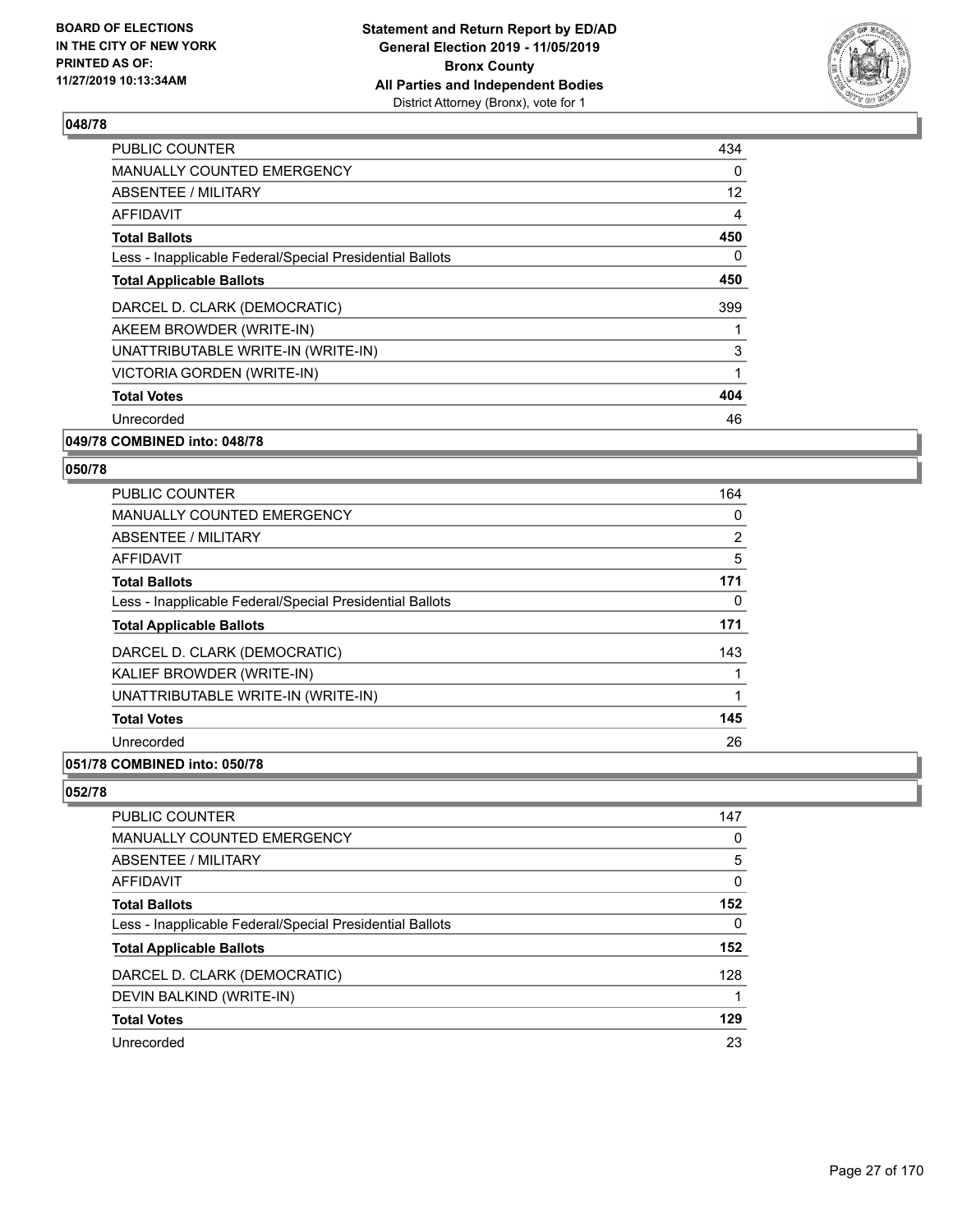

| PUBLIC COUNTER                                           | 97  |
|----------------------------------------------------------|-----|
| MANUALLY COUNTED EMERGENCY                               | 0   |
| ABSENTEE / MILITARY                                      |     |
| AFFIDAVIT                                                |     |
| <b>Total Ballots</b>                                     | 105 |
| Less - Inapplicable Federal/Special Presidential Ballots | 0   |
| <b>Total Applicable Ballots</b>                          | 105 |
| DARCEL D. CLARK (DEMOCRATIC)                             | 86  |
| <b>Total Votes</b>                                       | 86  |
| Unrecorded                                               | 19  |

### **054/78 COMBINED into: 052/78**

### **055/78 COMBINED into: 037/78**

**056/78 COMBINED into: 037/78**

**057/78 COMBINED into: 012/78**

**058/78 COMBINED into: 037/78**

### **059/78**

| PUBLIC COUNTER                                           | 185      |
|----------------------------------------------------------|----------|
| MANUALLY COUNTED EMERGENCY                               | $\Omega$ |
| ABSENTEE / MILITARY                                      | 75       |
| AFFIDAVIT                                                | 4        |
| <b>Total Ballots</b>                                     | 264      |
| Less - Inapplicable Federal/Special Presidential Ballots | $\Omega$ |
| <b>Total Applicable Ballots</b>                          | 264      |
| DARCEL D. CLARK (DEMOCRATIC)                             | 223      |
| <b>Total Votes</b>                                       | 223      |
| Unrecorded                                               | 41       |

| PUBLIC COUNTER                                           | 186      |
|----------------------------------------------------------|----------|
| <b>MANUALLY COUNTED EMERGENCY</b>                        | $\Omega$ |
| ABSENTEE / MILITARY                                      | 4        |
| AFFIDAVIT                                                | 13       |
| <b>Total Ballots</b>                                     | 203      |
| Less - Inapplicable Federal/Special Presidential Ballots | 0        |
| <b>Total Applicable Ballots</b>                          | 203      |
| DARCEL D. CLARK (DEMOCRATIC)                             | 158      |
| UNATTRIBUTABLE WRITE-IN (WRITE-IN)                       |          |
| <b>Total Votes</b>                                       | 159      |
| Unrecorded                                               | 44       |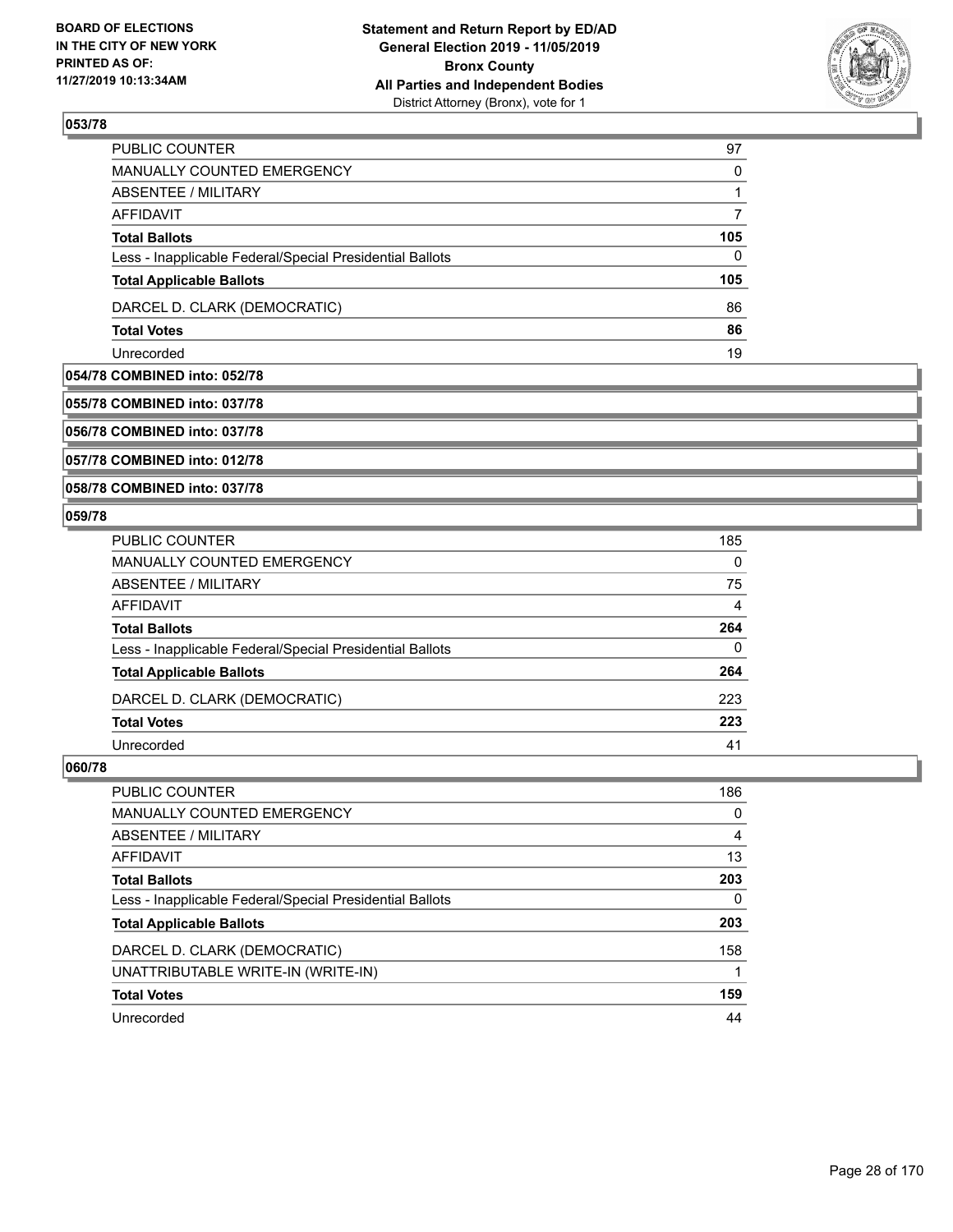

| <b>PUBLIC COUNTER</b>                                    | 229 |
|----------------------------------------------------------|-----|
| MANUALLY COUNTED EMERGENCY                               | 0   |
| ABSENTEE / MILITARY                                      | 7   |
| AFFIDAVIT                                                | 6   |
| <b>Total Ballots</b>                                     | 242 |
| Less - Inapplicable Federal/Special Presidential Ballots | 0   |
| <b>Total Applicable Ballots</b>                          | 242 |
| DARCEL D. CLARK (DEMOCRATIC)                             | 205 |
| MARK FROEBA (WRITE-IN)                                   |     |
| PAUL KALAYDJIAN (WRITE-IN)                               |     |
| TIFFANY CABAN (WRITE-IN)                                 |     |
| UNATTRIBUTABLE WRITE-IN (WRITE-IN)                       |     |
| <b>Total Votes</b>                                       | 209 |
| Unrecorded                                               | 33  |
|                                                          |     |

**062/78 COMBINED into: 037/78**

**063/78 COMBINED into: 012/78**

### **064/78**

| PUBLIC COUNTER                                           | 123 |
|----------------------------------------------------------|-----|
| MANUALLY COUNTED EMERGENCY                               | 0   |
| <b>ABSENTEE / MILITARY</b>                               | 0   |
| AFFIDAVIT                                                | 8   |
| <b>Total Ballots</b>                                     | 131 |
| Less - Inapplicable Federal/Special Presidential Ballots | 0   |
| <b>Total Applicable Ballots</b>                          | 131 |
| DARCEL D. CLARK (DEMOCRATIC)                             | 111 |
| UNATTRIBUTABLE WRITE-IN (WRITE-IN)                       |     |
| <b>Total Votes</b>                                       | 112 |
| Unrecorded                                               | 19  |

# **065/78**

066/78

| <b>PUBLIC COUNTER</b>                                    | 124            |
|----------------------------------------------------------|----------------|
| MANUALLY COUNTED EMERGENCY                               | 0              |
| ABSENTEE / MILITARY                                      | 12             |
| AFFIDAVIT                                                | $\overline{2}$ |
| <b>Total Ballots</b>                                     | 138            |
| Less - Inapplicable Federal/Special Presidential Ballots | 0              |
| <b>Total Applicable Ballots</b>                          | 138            |
| DARCEL D. CLARK (DEMOCRATIC)                             | 109            |
| RANDY ABREU (WRITE-IN)                                   | 1              |
| <b>Total Votes</b>                                       | 110            |
| Unrecorded                                               | 28             |
| <b>COMBINED into: 053/78</b>                             |                |

**067/78 COMBINED into: 061/78**

#### **068/78 COMBINED into: 052/78**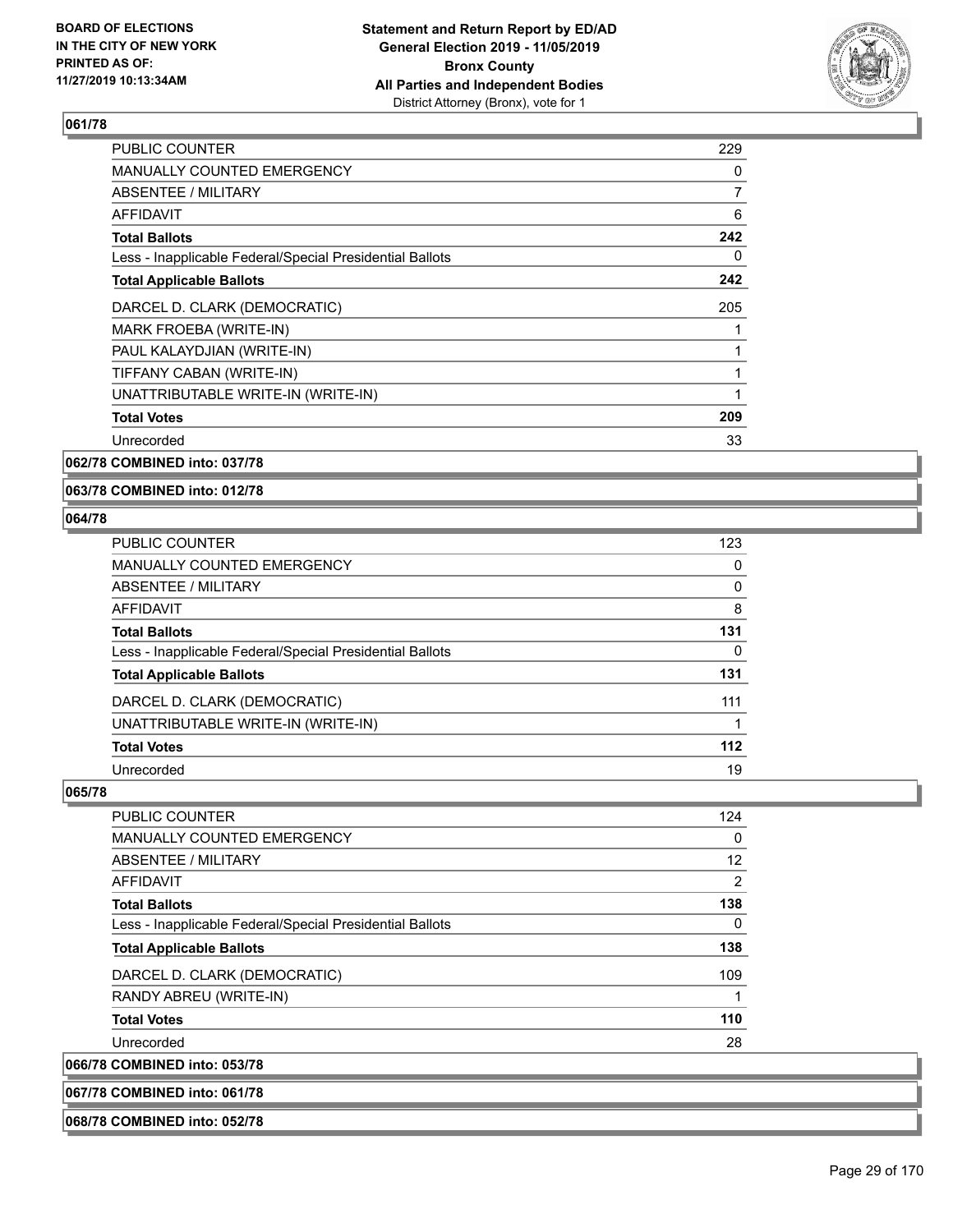

**069/78 COMBINED into: 005/78**

**070/78 COMBINED into: 008/78**

**071/78 COMBINED into: 065/78**

**072/78 COMBINED into: 024/78**

**073/78 COMBINED into: 034/78**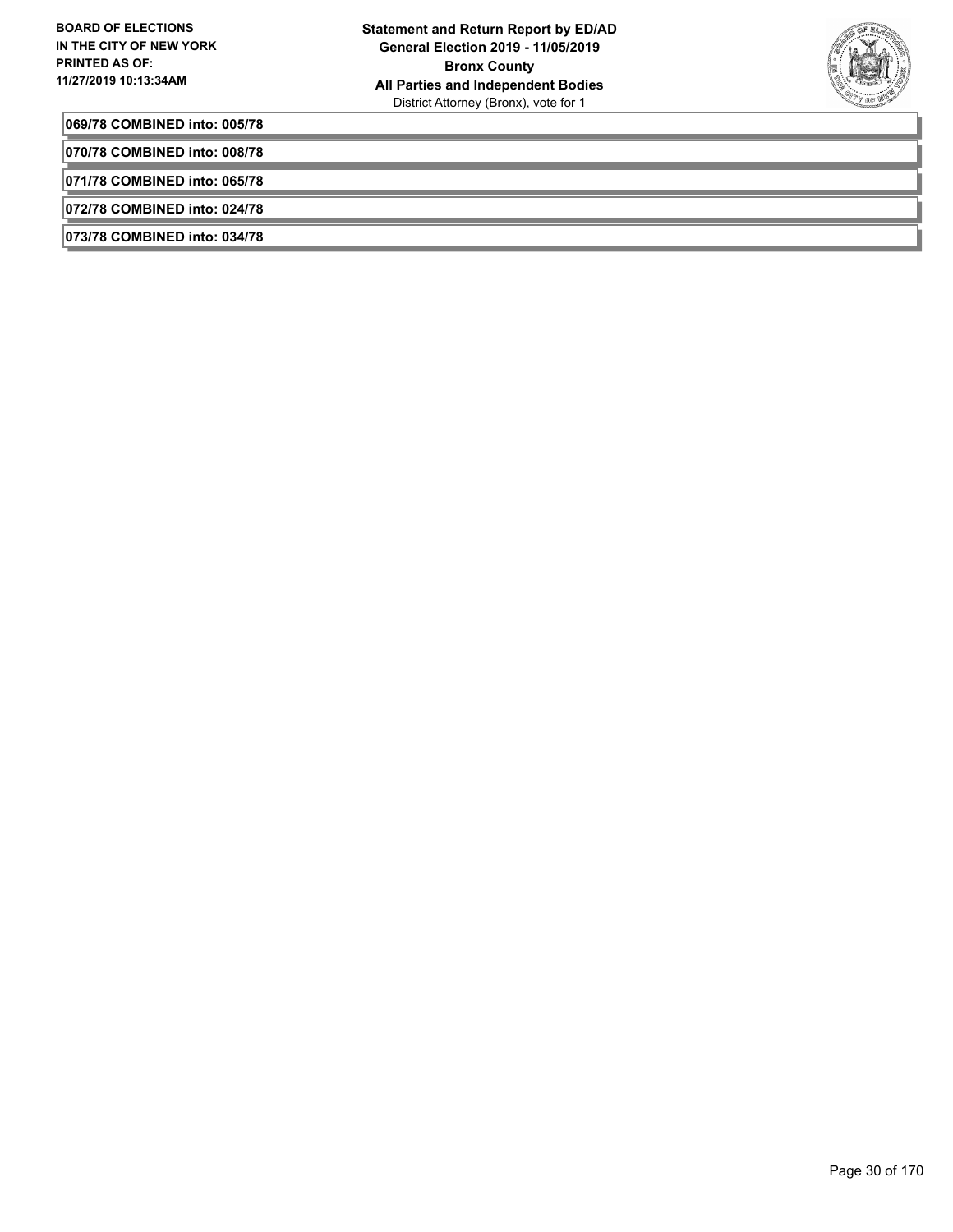

| PUBLIC COUNTER                                           | 126           |
|----------------------------------------------------------|---------------|
| MANUALLY COUNTED EMERGENCY                               | $\Omega$      |
| ABSENTEE / MILITARY                                      | 2             |
| AFFIDAVIT                                                | $\mathcal{P}$ |
| <b>Total Ballots</b>                                     | 130           |
| Less - Inapplicable Federal/Special Presidential Ballots | 0             |
| <b>Total Applicable Ballots</b>                          | 130           |
| DARCEL D. CLARK (DEMOCRATIC)                             | 113           |
| DONALD J TRUMP (WRITE-IN)                                |               |
| <b>Total Votes</b>                                       | 114           |
| Unrecorded                                               | 16            |

# **002/79 COMBINED into: 002/78**

### **003/79**

| PUBLIC COUNTER                                           | 118          |
|----------------------------------------------------------|--------------|
| <b>MANUALLY COUNTED EMERGENCY</b>                        | $\mathbf{0}$ |
| <b>ABSENTEE / MILITARY</b>                               | 2            |
| <b>AFFIDAVIT</b>                                         |              |
| <b>Total Ballots</b>                                     | 121          |
| Less - Inapplicable Federal/Special Presidential Ballots | $\Omega$     |
| <b>Total Applicable Ballots</b>                          | 121          |
| DARCEL D. CLARK (DEMOCRATIC)                             | 100          |
| <b>Total Votes</b>                                       | 100          |
| Unrecorded                                               | 21           |

| <b>PUBLIC COUNTER</b>                                    | 193            |
|----------------------------------------------------------|----------------|
| <b>MANUALLY COUNTED EMERGENCY</b>                        | 0              |
| ABSENTEE / MILITARY                                      | 10             |
| AFFIDAVIT                                                | $\overline{2}$ |
| <b>Total Ballots</b>                                     | 205            |
| Less - Inapplicable Federal/Special Presidential Ballots | $\Omega$       |
| <b>Total Applicable Ballots</b>                          | 205            |
| DARCEL D. CLARK (DEMOCRATIC)                             | 178            |
| UNATTRIBUTABLE WRITE-IN (WRITE-IN)                       |                |
| <b>Total Votes</b>                                       | 179            |
| Unrecorded                                               | 26             |
| 005/79 COMBINED into: 004/79                             |                |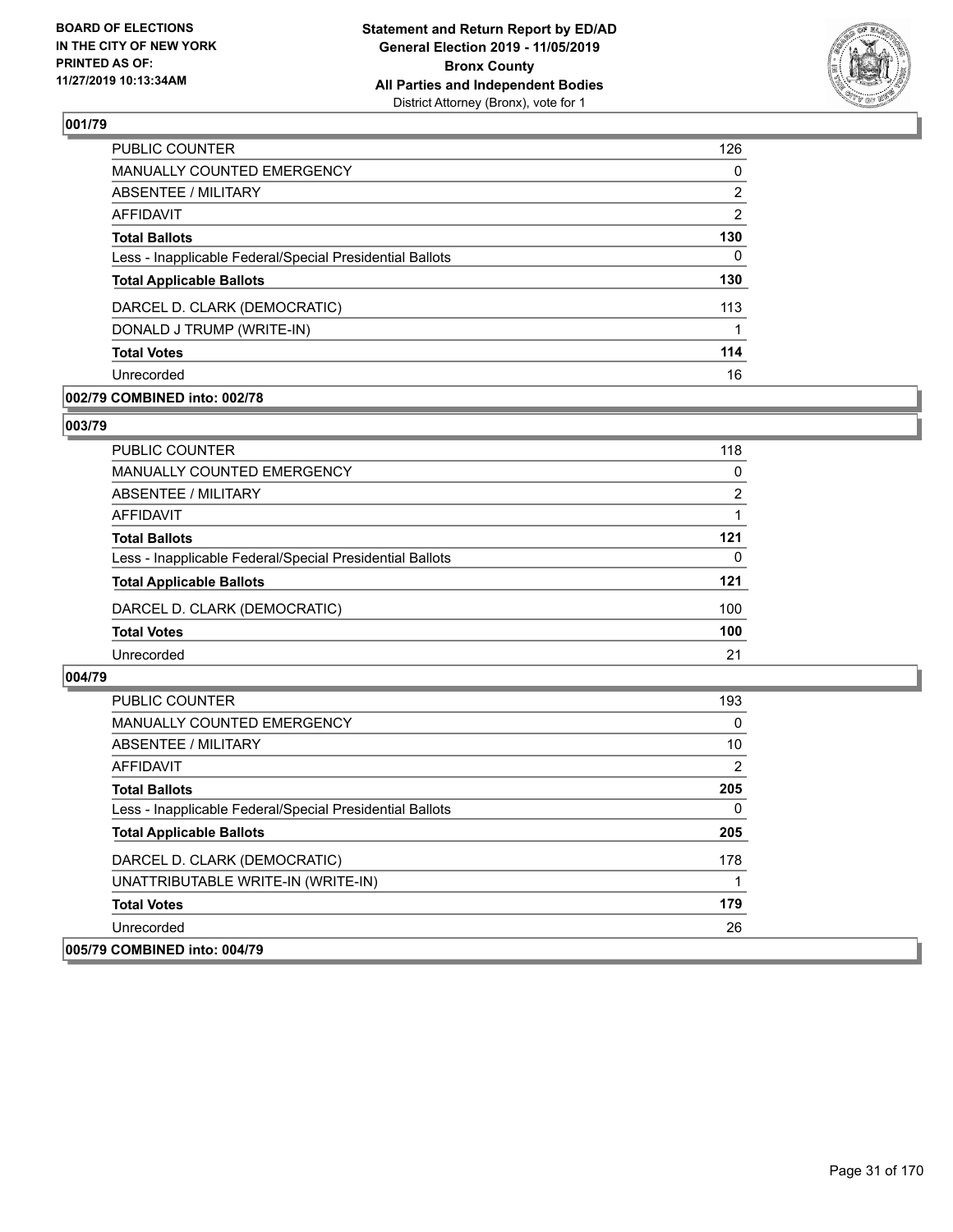

| PUBLIC COUNTER                                           | 88             |
|----------------------------------------------------------|----------------|
| MANUALLY COUNTED EMERGENCY                               | $\mathbf{0}$   |
| ABSENTEE / MILITARY                                      | $\overline{4}$ |
| AFFIDAVIT                                                | $\mathbf{0}$   |
| <b>Total Ballots</b>                                     | 92             |
| Less - Inapplicable Federal/Special Presidential Ballots | $\mathbf{0}$   |
| <b>Total Applicable Ballots</b>                          | 92             |
| DARCEL D. CLARK (DEMOCRATIC)                             | 76             |
| <b>Total Votes</b>                                       | 76             |
| Unrecorded                                               | 16             |

## **007/79**

| PUBLIC COUNTER                                           | 158      |
|----------------------------------------------------------|----------|
| <b>MANUALLY COUNTED EMERGENCY</b>                        | $\Omega$ |
| ABSENTEE / MILITARY                                      | 6        |
| <b>AFFIDAVIT</b>                                         | 0        |
| <b>Total Ballots</b>                                     | 164      |
| Less - Inapplicable Federal/Special Presidential Ballots | $\Omega$ |
| <b>Total Applicable Ballots</b>                          | 164      |
| DARCEL D. CLARK (DEMOCRATIC)                             | 134      |
| <b>Total Votes</b>                                       | 134      |
| Unrecorded                                               | 30       |

| <b>PUBLIC COUNTER</b>                                    | 166 |
|----------------------------------------------------------|-----|
| <b>MANUALLY COUNTED EMERGENCY</b>                        | 0   |
| ABSENTEE / MILITARY                                      | 3   |
| AFFIDAVIT                                                | 0   |
| <b>Total Ballots</b>                                     | 169 |
| Less - Inapplicable Federal/Special Presidential Ballots | 0   |
| <b>Total Applicable Ballots</b>                          | 169 |
| DARCEL D. CLARK (DEMOCRATIC)                             | 147 |
| CAROL ROBINSON (WRITE-IN)                                |     |
| <b>Total Votes</b>                                       | 148 |
| Unrecorded                                               | 21  |
| 009/79 COMBINED into: 008/79                             |     |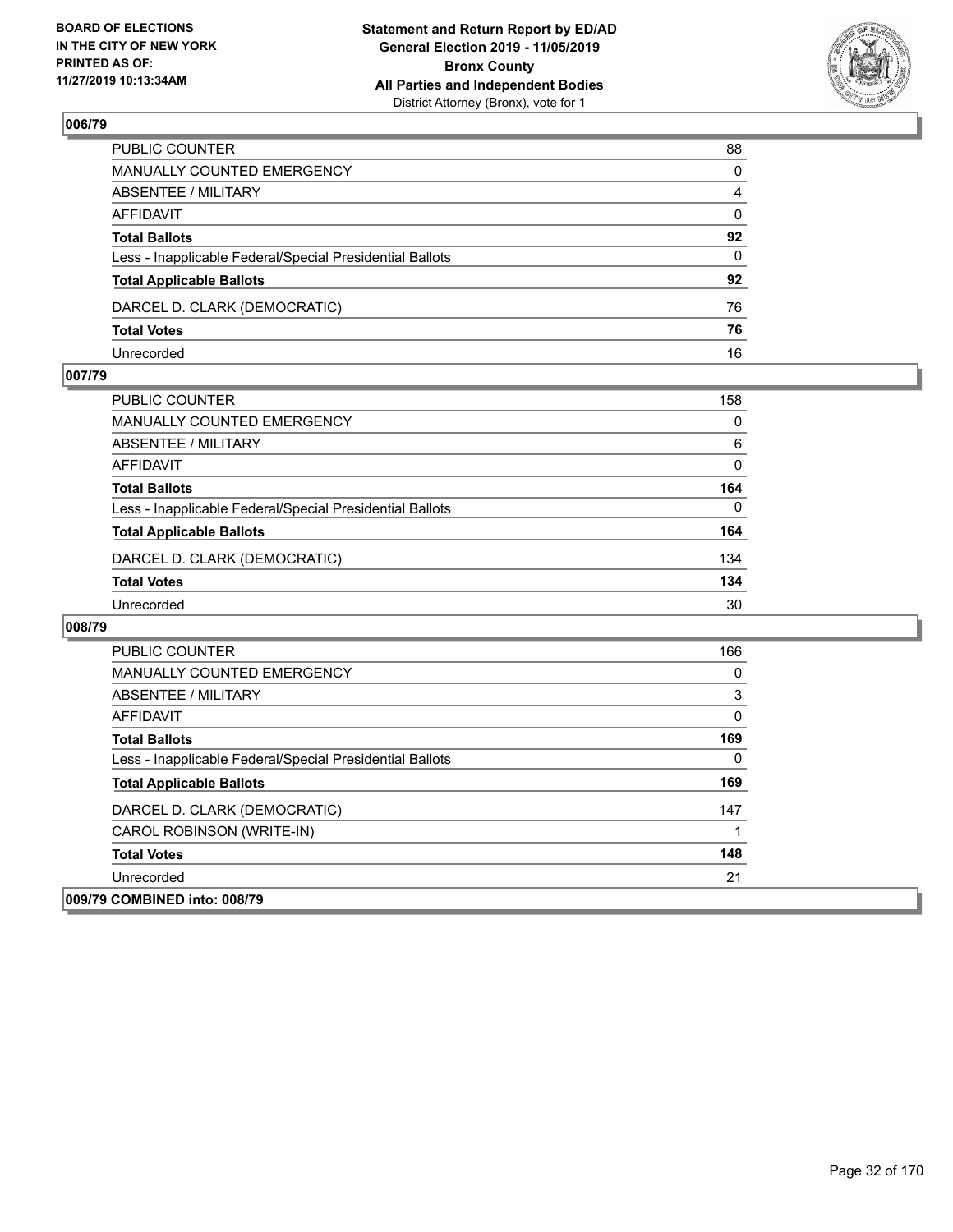

| <b>PUBLIC COUNTER</b>                                    | 95       |
|----------------------------------------------------------|----------|
| MANUALLY COUNTED EMERGENCY                               | $\Omega$ |
| ABSENTEE / MILITARY                                      | 3        |
| AFFIDAVIT                                                | 3        |
| <b>Total Ballots</b>                                     | 101      |
| Less - Inapplicable Federal/Special Presidential Ballots | $\Omega$ |
| <b>Total Applicable Ballots</b>                          | 101      |
| DARCEL D. CLARK (DEMOCRATIC)                             | 89       |
| <b>Total Votes</b>                                       | 89       |
| Unrecorded                                               | 12       |

# **011/79 COMBINED into: 006/79**

### **012/79 COMBINED into: 007/79**

### **013/79**

| PUBLIC COUNTER                                           | 204 |
|----------------------------------------------------------|-----|
| <b>MANUALLY COUNTED EMERGENCY</b>                        | 0   |
| ABSENTEE / MILITARY                                      | 3   |
| AFFIDAVIT                                                |     |
| <b>Total Ballots</b>                                     | 208 |
| Less - Inapplicable Federal/Special Presidential Ballots | 0   |
| <b>Total Applicable Ballots</b>                          | 208 |
| DARCEL D. CLARK (DEMOCRATIC)                             | 160 |
| <b>Total Votes</b>                                       | 160 |
| Unrecorded                                               | 48  |
|                                                          |     |

# **014/79 COMBINED into: 015/79**

| <b>PUBLIC COUNTER</b>                                    | 119      |
|----------------------------------------------------------|----------|
| MANUALLY COUNTED EMERGENCY                               | $\Omega$ |
| ABSENTEE / MILITARY                                      | 6        |
| AFFIDAVIT                                                | $\Omega$ |
| <b>Total Ballots</b>                                     | 125      |
| Less - Inapplicable Federal/Special Presidential Ballots | 0        |
| <b>Total Applicable Ballots</b>                          | 125      |
| DARCEL D. CLARK (DEMOCRATIC)                             | 102      |
| <b>Total Votes</b>                                       | 102      |
| Unrecorded                                               | 23       |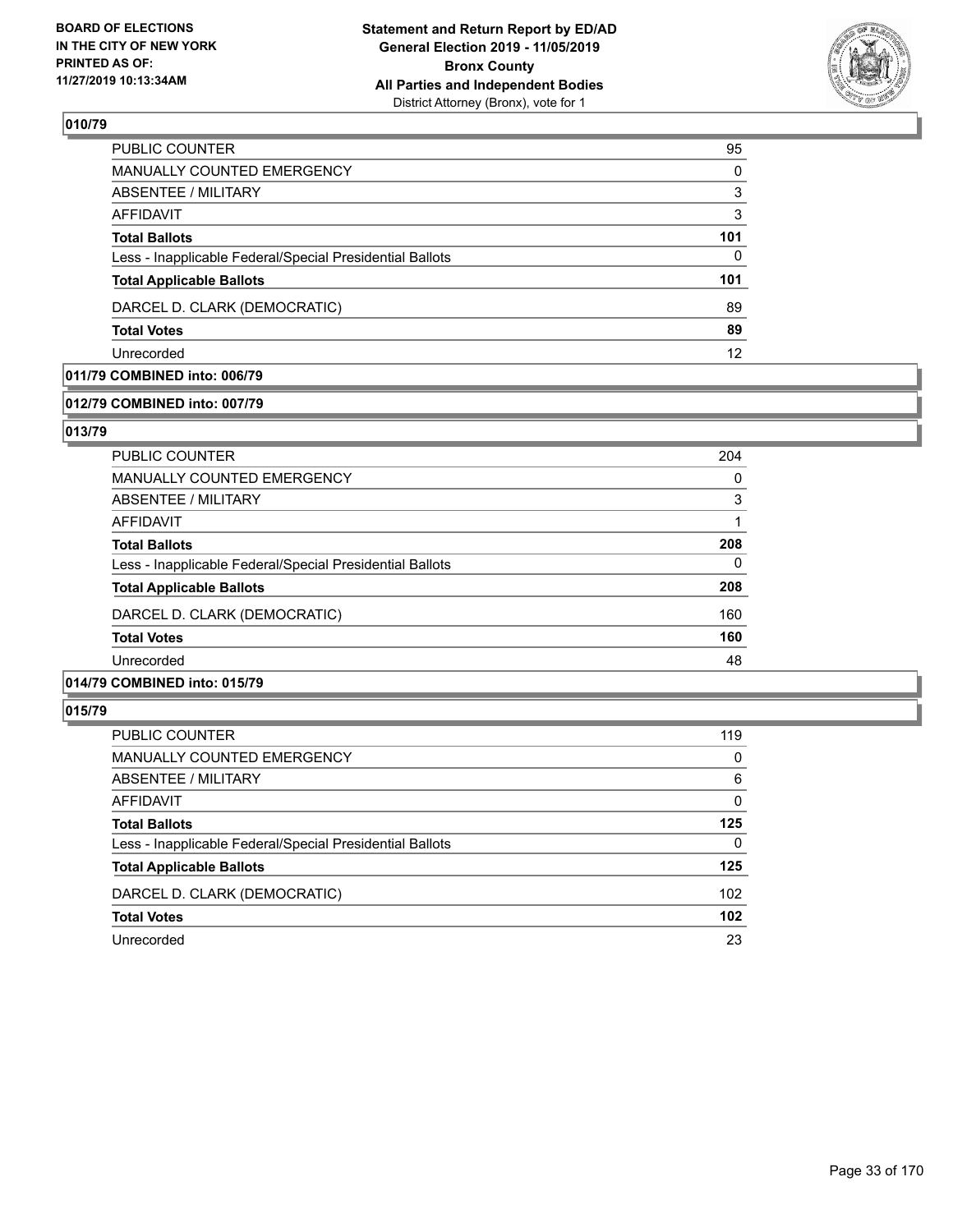

| PUBLIC COUNTER                                           | 157          |
|----------------------------------------------------------|--------------|
| MANUALLY COUNTED EMERGENCY                               | $\mathbf{0}$ |
| ABSENTEE / MILITARY                                      | 8            |
| AFFIDAVIT                                                |              |
| <b>Total Ballots</b>                                     | 166          |
| Less - Inapplicable Federal/Special Presidential Ballots | $\Omega$     |
| <b>Total Applicable Ballots</b>                          | 166          |
| DARCEL D. CLARK (DEMOCRATIC)                             | 121          |
| <b>Total Votes</b>                                       | 121          |
| Unrecorded                                               | 45           |

### **017/79**

| PUBLIC COUNTER                                           | 197      |
|----------------------------------------------------------|----------|
| <b>MANUALLY COUNTED EMERGENCY</b>                        | O        |
| ABSENTEE / MILITARY                                      | 3        |
| AFFIDAVIT                                                |          |
| <b>Total Ballots</b>                                     | 207      |
| Less - Inapplicable Federal/Special Presidential Ballots | $\Omega$ |
| <b>Total Applicable Ballots</b>                          | 207      |
| DARCEL D. CLARK (DEMOCRATIC)                             | 172      |
| <b>Total Votes</b>                                       | 172      |
| Unrecorded                                               | 35       |
| 0.0110110001070                                          |          |

# **018/79 COMBINED into: 016/79**

### **019/79 COMBINED into: 013/79**

| <b>PUBLIC COUNTER</b>                                    | 148           |
|----------------------------------------------------------|---------------|
| <b>MANUALLY COUNTED EMERGENCY</b>                        | 0             |
| ABSENTEE / MILITARY                                      | $\mathbf{0}$  |
| AFFIDAVIT                                                | $\mathcal{P}$ |
| <b>Total Ballots</b>                                     | 150           |
| Less - Inapplicable Federal/Special Presidential Ballots | 0             |
| <b>Total Applicable Ballots</b>                          | 150           |
| DARCEL D. CLARK (DEMOCRATIC)                             | 119           |
| <b>Total Votes</b>                                       | 119           |
| Unrecorded                                               | 31            |
| 021/79 COMBINED into: 020/79                             |               |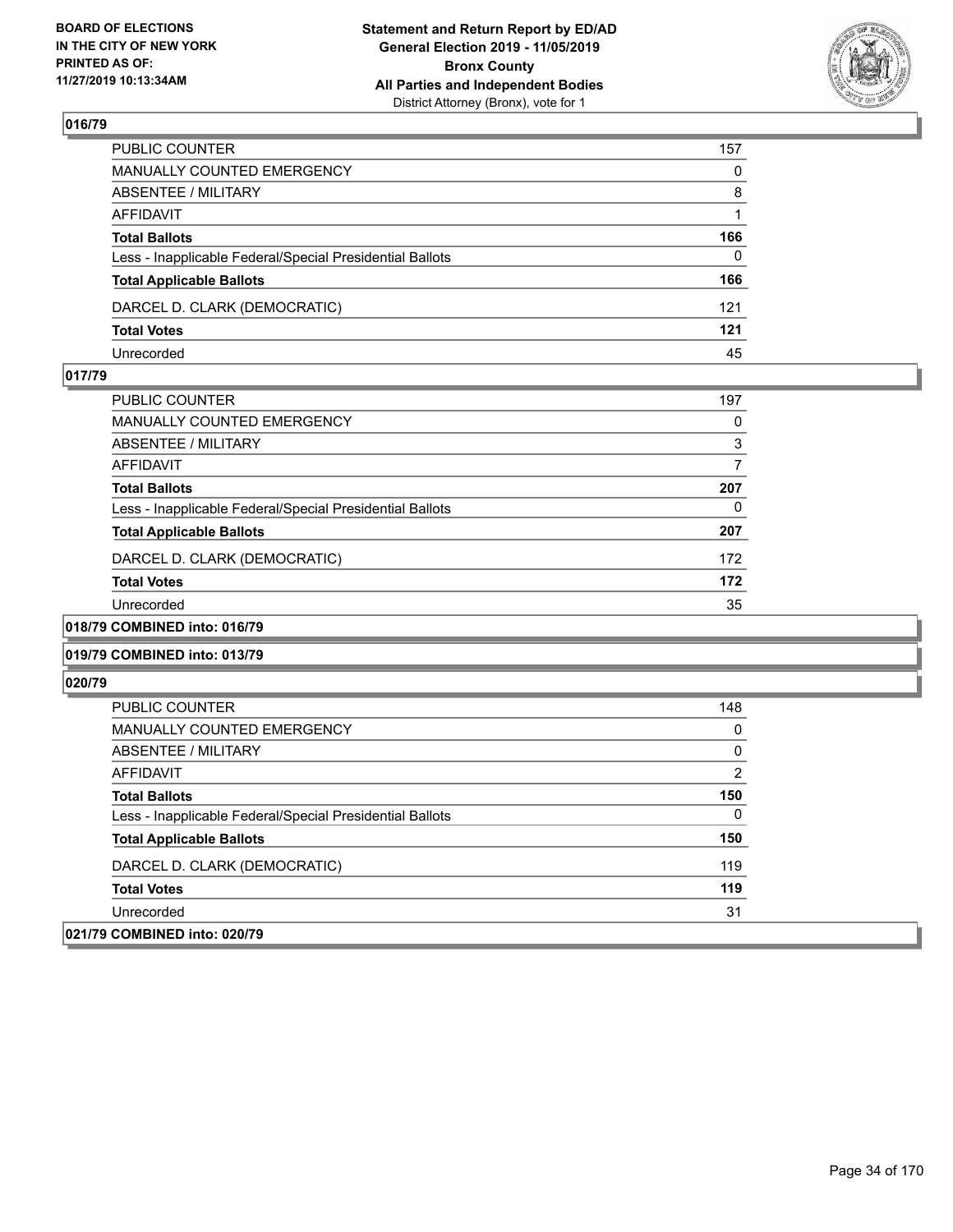

| PUBLIC COUNTER                                           | 206          |
|----------------------------------------------------------|--------------|
| MANUALLY COUNTED EMERGENCY                               | $\mathbf{0}$ |
| ABSENTEE / MILITARY                                      | 2            |
| AFFIDAVIT                                                | $\mathbf{0}$ |
| <b>Total Ballots</b>                                     | 208          |
| Less - Inapplicable Federal/Special Presidential Ballots | $\Omega$     |
| <b>Total Applicable Ballots</b>                          | 208          |
| DARCEL D. CLARK (DEMOCRATIC)                             | 150          |
| <b>Total Votes</b>                                       | 150          |
| Unrecorded                                               | 58           |

### **023/79**

| PUBLIC COUNTER                                           | 189 |
|----------------------------------------------------------|-----|
| MANUALLY COUNTED EMERGENCY                               | 0   |
| ABSENTEE / MILITARY                                      | 0   |
| AFFIDAVIT                                                |     |
| <b>Total Ballots</b>                                     | 190 |
| Less - Inapplicable Federal/Special Presidential Ballots | 0   |
| <b>Total Applicable Ballots</b>                          | 190 |
| DARCEL D. CLARK (DEMOCRATIC)                             | 148 |
| <b>Total Votes</b>                                       | 148 |
| Unrecorded                                               | 42  |
|                                                          |     |

# **024/79 COMBINED into: 022/79**

| PUBLIC COUNTER                                           | 124              |
|----------------------------------------------------------|------------------|
| MANUALLY COUNTED EMERGENCY                               | $\Omega$         |
| ABSENTEE / MILITARY                                      |                  |
| AFFIDAVIT                                                | $\Omega$         |
| <b>Total Ballots</b>                                     | 125              |
| Less - Inapplicable Federal/Special Presidential Ballots | $\Omega$         |
| <b>Total Applicable Ballots</b>                          | 125              |
| DARCEL D. CLARK (DEMOCRATIC)                             | 102 <sub>1</sub> |
| <b>Total Votes</b>                                       | 102              |
| Unrecorded                                               | 23               |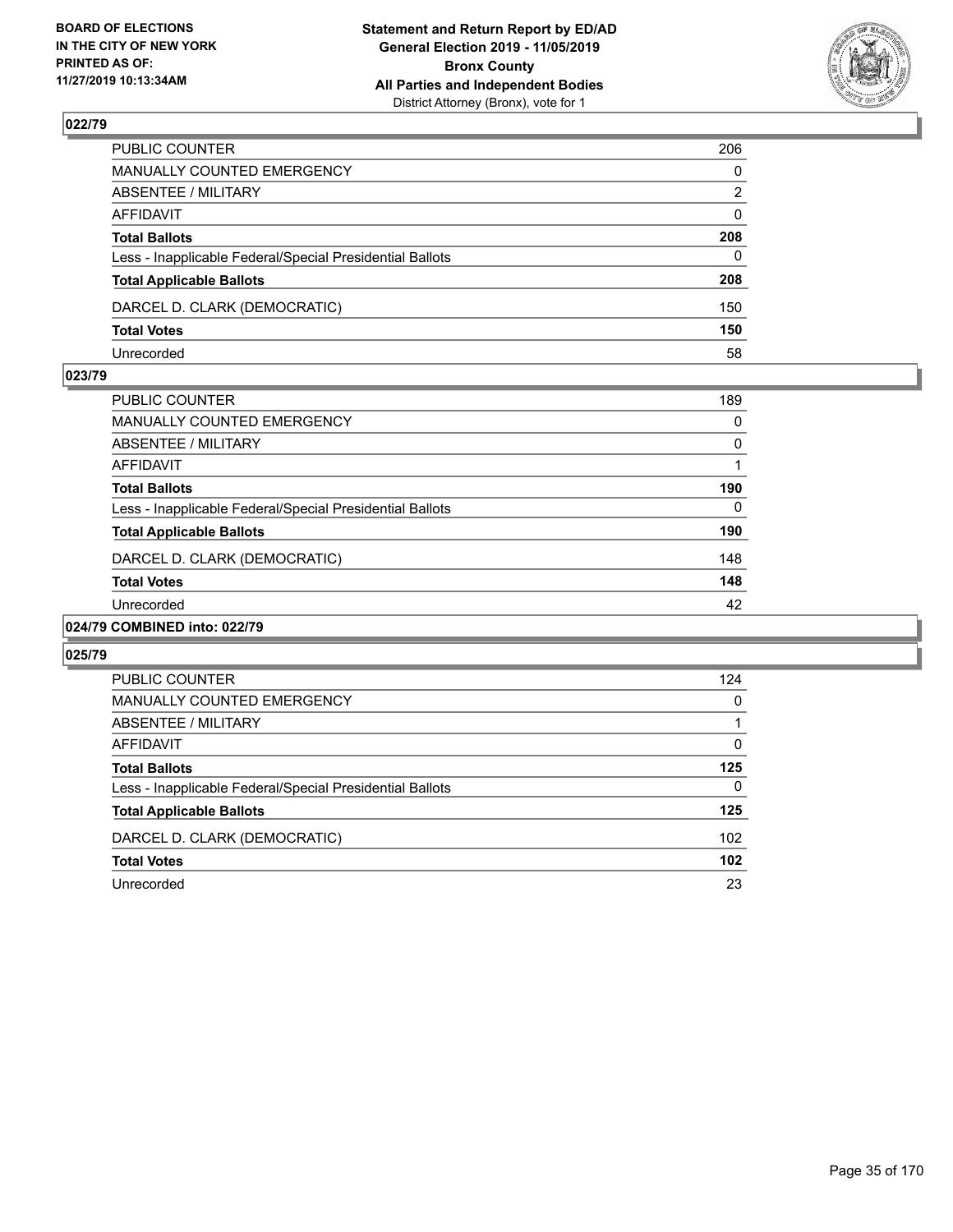

| PUBLIC COUNTER                                           | 122      |
|----------------------------------------------------------|----------|
| MANUALLY COUNTED EMERGENCY                               | 0        |
| ABSENTEE / MILITARY                                      | 2        |
| AFFIDAVIT                                                | 0        |
| Total Ballots                                            | 124      |
| Less - Inapplicable Federal/Special Presidential Ballots | $\Omega$ |
| <b>Total Applicable Ballots</b>                          | 124      |
| DARCEL D. CLARK (DEMOCRATIC)                             | 94       |
| <b>GLADIMIR OCCELIN (WRITE-IN)</b>                       |          |
| <b>Total Votes</b>                                       | 95       |
| Unrecorded                                               | 29       |

### **027/79**

| <b>PUBLIC COUNTER</b>                                    | 141      |
|----------------------------------------------------------|----------|
| <b>MANUALLY COUNTED EMERGENCY</b>                        | $\Omega$ |
| ABSENTEE / MILITARY                                      |          |
| AFFIDAVIT                                                | 2        |
| <b>Total Ballots</b>                                     | 144      |
| Less - Inapplicable Federal/Special Presidential Ballots | 0        |
| <b>Total Applicable Ballots</b>                          | 144      |
| DARCEL D. CLARK (DEMOCRATIC)                             | 122      |
| <b>Total Votes</b>                                       | 122      |
| Unrecorded                                               | 22       |

| <b>PUBLIC COUNTER</b>                                    | 112            |
|----------------------------------------------------------|----------------|
| <b>MANUALLY COUNTED EMERGENCY</b>                        | 0              |
| ABSENTEE / MILITARY                                      | $\overline{2}$ |
| AFFIDAVIT                                                | 0              |
| <b>Total Ballots</b>                                     | 114            |
| Less - Inapplicable Federal/Special Presidential Ballots | 0              |
| <b>Total Applicable Ballots</b>                          | 114            |
| DARCEL D. CLARK (DEMOCRATIC)                             | 91             |
| CY VANCES JR. (WRITE-IN)                                 |                |
| UNATTRIBUTABLE WRITE-IN (WRITE-IN)                       |                |
| <b>Total Votes</b>                                       | 93             |
| Unrecorded                                               | 21             |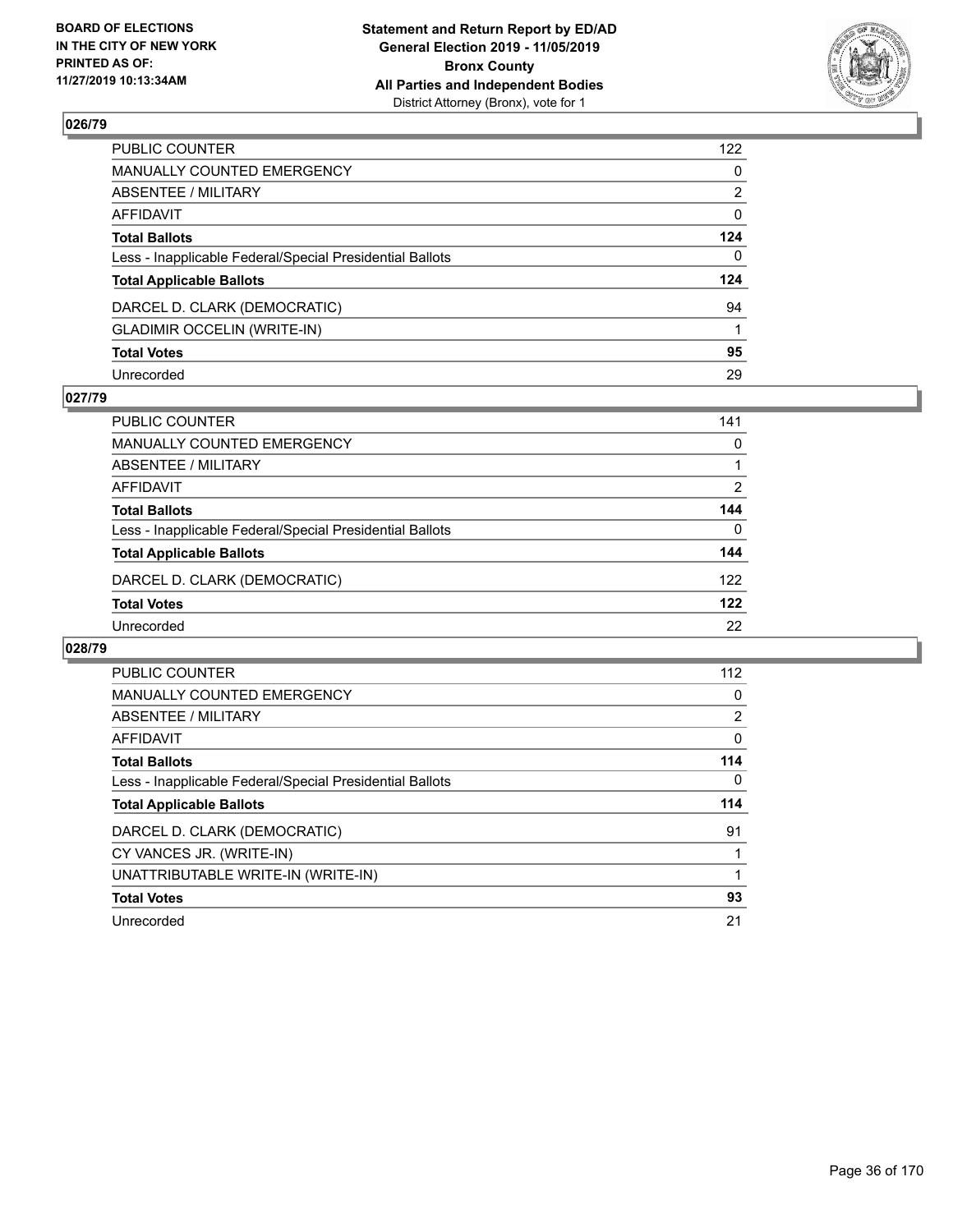

| PUBLIC COUNTER                                           | 64           |
|----------------------------------------------------------|--------------|
| MANUALLY COUNTED EMERGENCY                               | $\mathbf{0}$ |
| ABSENTEE / MILITARY                                      | $\Omega$     |
| AFFIDAVIT                                                | $\mathbf{0}$ |
| <b>Total Ballots</b>                                     | 64           |
| Less - Inapplicable Federal/Special Presidential Ballots | $\Omega$     |
| <b>Total Applicable Ballots</b>                          | 64           |
| DARCEL D. CLARK (DEMOCRATIC)                             | 54           |
| <b>Total Votes</b>                                       | 54           |
| Unrecorded                                               | 10           |

#### **030/79**

| PUBLIC COUNTER                                              | 221      |
|-------------------------------------------------------------|----------|
| MANUALLY COUNTED EMERGENCY                                  | 0        |
| ABSENTEE / MILITARY                                         | 9        |
| AFFIDAVIT                                                   | $\Omega$ |
| <b>Total Ballots</b>                                        | 230      |
| Less - Inapplicable Federal/Special Presidential Ballots    | 0        |
| <b>Total Applicable Ballots</b>                             | 230      |
| DARCEL D. CLARK (DEMOCRATIC)                                | 206      |
| <b>Total Votes</b>                                          | 206      |
| Unrecorded                                                  | 24       |
| $A$ $A$ $B$ $B$ $B$ $B$ $A$ $B$ $A$ $A$ $A$ $B$ $A$ $B$ $A$ |          |

### **031/79 COMBINED into: 033/79**

#### **032/79 COMBINED into: 035/79**

| <b>PUBLIC COUNTER</b>                                    | 180      |
|----------------------------------------------------------|----------|
| <b>MANUALLY COUNTED EMERGENCY</b>                        | 0        |
| ABSENTEE / MILITARY                                      | 5        |
| AFFIDAVIT                                                | $\Omega$ |
| <b>Total Ballots</b>                                     | 185      |
| Less - Inapplicable Federal/Special Presidential Ballots | 0        |
| <b>Total Applicable Ballots</b>                          | 185      |
| DARCEL D. CLARK (DEMOCRATIC)                             | 166      |
| <b>Total Votes</b>                                       | 166      |
| Unrecorded                                               | 19       |
| 034/79 COMBINED into: 040/79                             |          |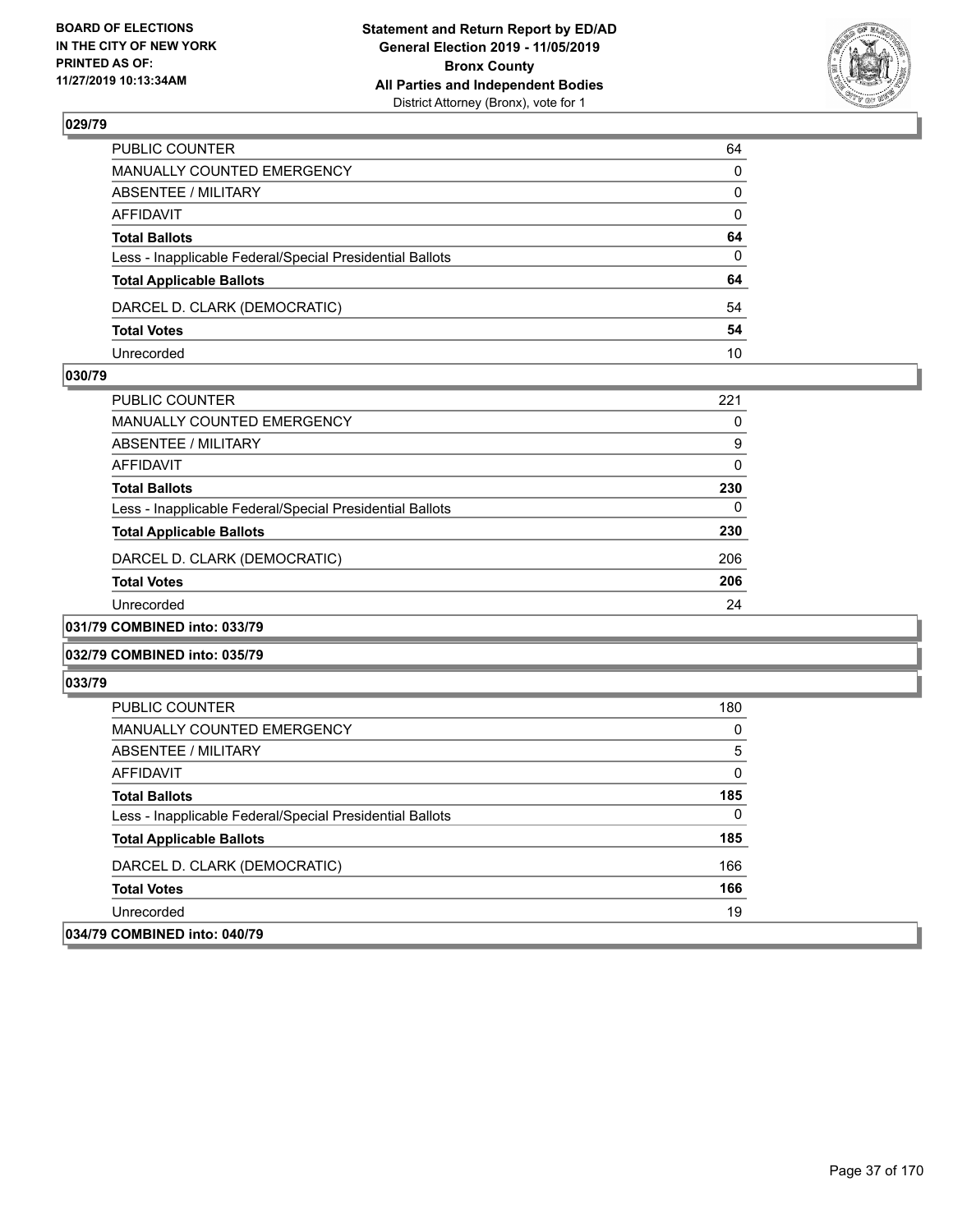

| PUBLIC COUNTER                                           | 198            |
|----------------------------------------------------------|----------------|
| MANUALLY COUNTED EMERGENCY                               | $\mathbf{0}$   |
| ABSENTEE / MILITARY                                      | 8              |
| AFFIDAVIT                                                | $\overline{2}$ |
| Total Ballots                                            | 208            |
| Less - Inapplicable Federal/Special Presidential Ballots | $\mathbf{0}$   |
| <b>Total Applicable Ballots</b>                          | 208            |
| DARCEL D. CLARK (DEMOCRATIC)                             | 181            |
| UNATTRIBUTABLE WRITE-IN (WRITE-IN)                       |                |
| <b>Total Votes</b>                                       | 182            |
| Unrecorded                                               | 26             |

#### **036/79**

| <b>PUBLIC COUNTER</b>                                    | 225      |
|----------------------------------------------------------|----------|
| <b>MANUALLY COUNTED EMERGENCY</b>                        | 0        |
| ABSENTEE / MILITARY                                      | 2        |
| AFFIDAVIT                                                | $\Omega$ |
| <b>Total Ballots</b>                                     | 227      |
| Less - Inapplicable Federal/Special Presidential Ballots | 0        |
| <b>Total Applicable Ballots</b>                          | 227      |
| DARCEL D. CLARK (DEMOCRATIC)                             | 199      |
| <b>Total Votes</b>                                       | 199      |
| Unrecorded                                               | 28       |
| 037/79 COMBINED into: 036/79                             |          |

| <b>PUBLIC COUNTER</b>                                    | 94  |
|----------------------------------------------------------|-----|
| MANUALLY COUNTED EMERGENCY                               | 0   |
| ABSENTEE / MILITARY                                      | 6   |
| AFFIDAVIT                                                | 0   |
| <b>Total Ballots</b>                                     | 100 |
| Less - Inapplicable Federal/Special Presidential Ballots | 0   |
| <b>Total Applicable Ballots</b>                          | 100 |
| DARCEL D. CLARK (DEMOCRATIC)                             | 87  |
| ERIC SCHINDERMAN (WRITE-IN)                              |     |
| <b>Total Votes</b>                                       | 88  |
| Unrecorded                                               | 12  |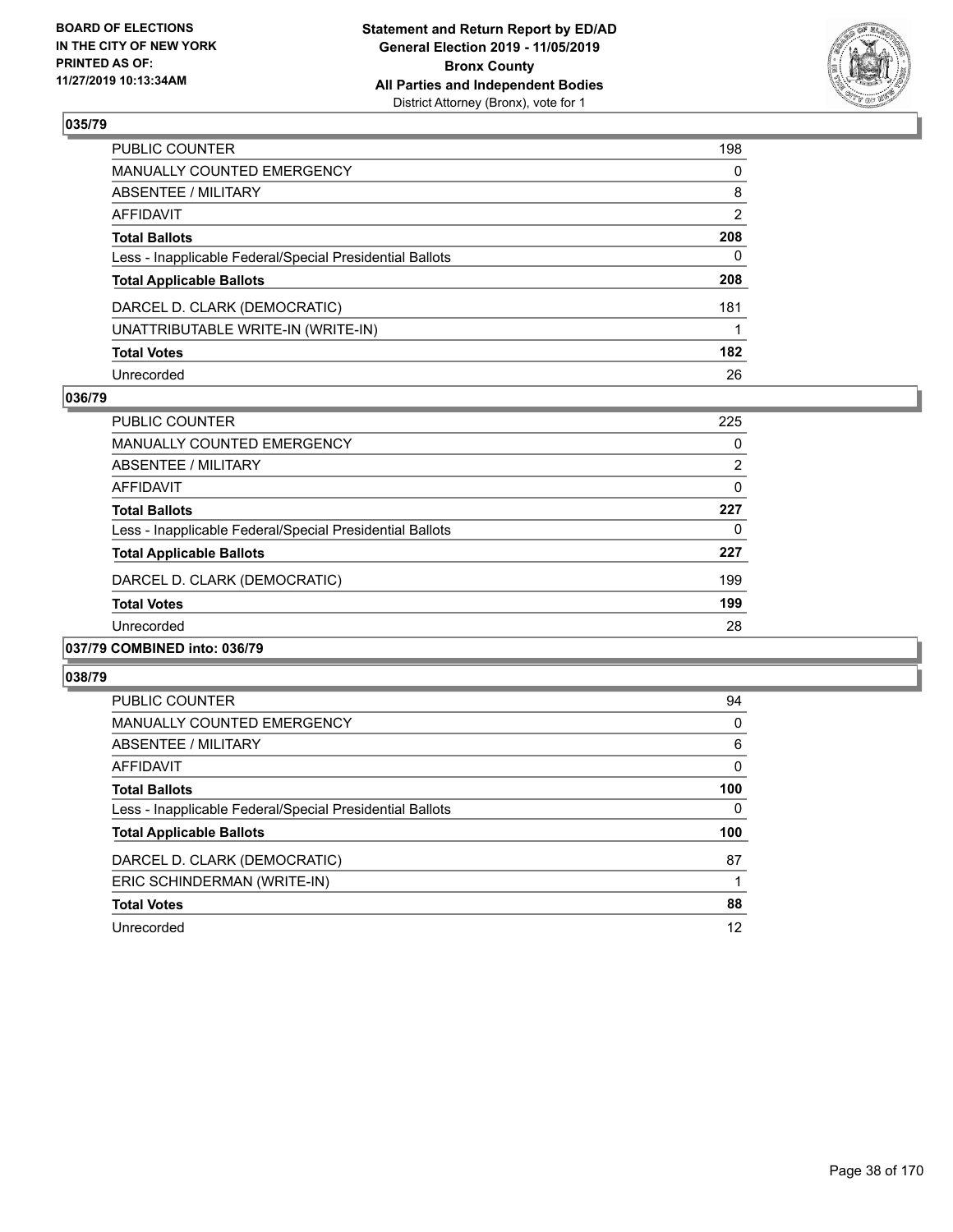

| PUBLIC COUNTER                                           | 128          |
|----------------------------------------------------------|--------------|
| MANUALLY COUNTED EMERGENCY                               | $\mathbf{0}$ |
| ABSENTEE / MILITARY                                      | 33           |
| AFFIDAVIT                                                | 2            |
| <b>Total Ballots</b>                                     | 163          |
| Less - Inapplicable Federal/Special Presidential Ballots | $\Omega$     |
| <b>Total Applicable Ballots</b>                          | 163          |
| DARCEL D. CLARK (DEMOCRATIC)                             | 139          |
| <b>Total Votes</b>                                       | 139          |
| Unrecorded                                               | 24           |

#### **040/79**

| 254 |
|-----|
| 0   |
| 3   |
| 2   |
| 259 |
| 0   |
| 259 |
| 230 |
|     |
|     |
| 232 |
| 27  |
|     |

| <b>PUBLIC COUNTER</b>                                    | 115 |
|----------------------------------------------------------|-----|
| <b>MANUALLY COUNTED EMERGENCY</b>                        | 0   |
| ABSENTEE / MILITARY                                      | 6   |
| <b>AFFIDAVIT</b>                                         | 2   |
| <b>Total Ballots</b>                                     | 123 |
| Less - Inapplicable Federal/Special Presidential Ballots | 0   |
| <b>Total Applicable Ballots</b>                          | 123 |
| DARCEL D. CLARK (DEMOCRATIC)                             | 109 |
| UNATTRIBUTABLE WRITE-IN (WRITE-IN)                       |     |
| <b>Total Votes</b>                                       | 110 |
| Unrecorded                                               | 13  |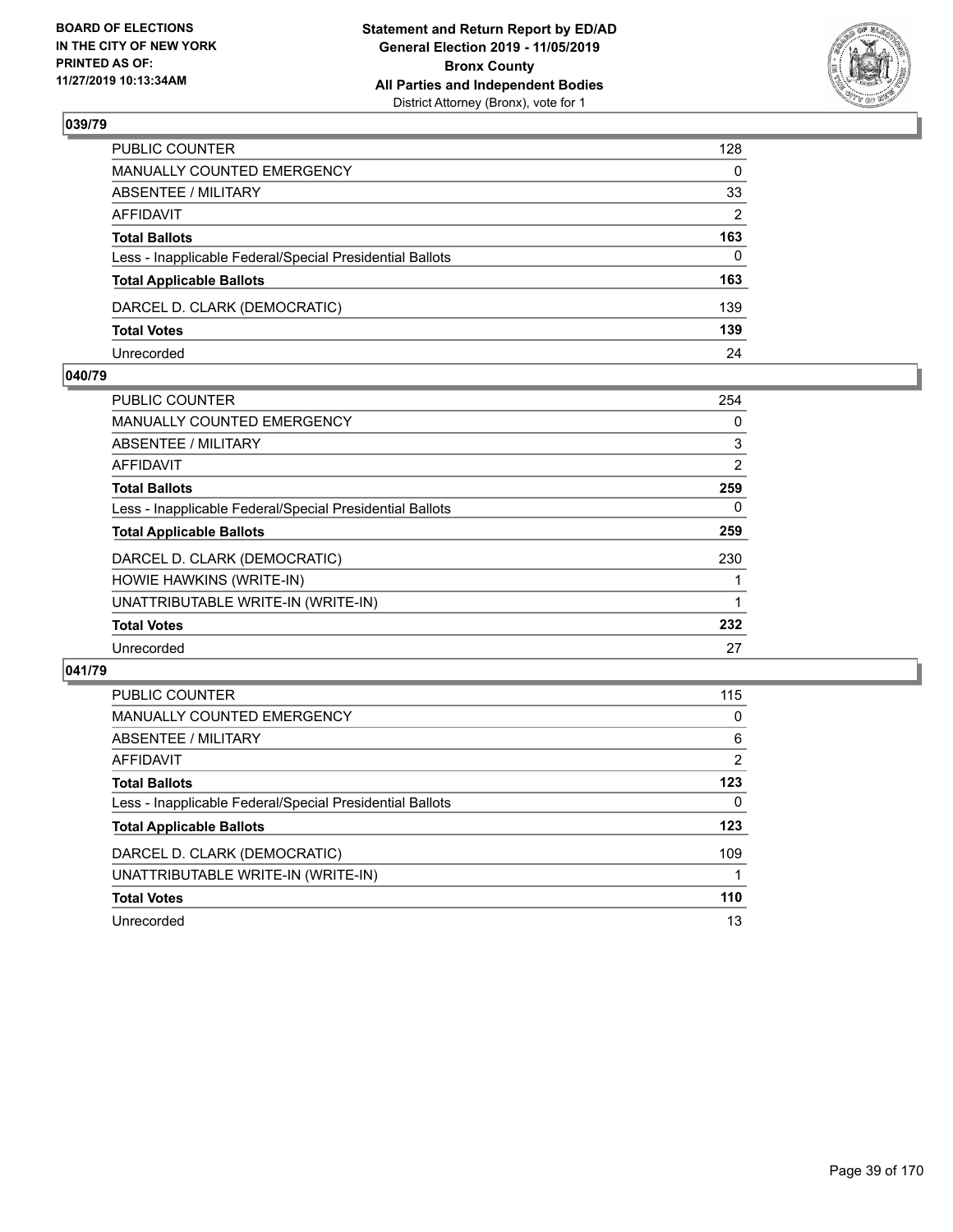

| PUBLIC COUNTER                                           | 198          |
|----------------------------------------------------------|--------------|
| MANUALLY COUNTED EMERGENCY                               | $\mathbf{0}$ |
| ABSENTEE / MILITARY                                      | 2            |
| AFFIDAVIT                                                | 2            |
| <b>Total Ballots</b>                                     | 202          |
| Less - Inapplicable Federal/Special Presidential Ballots | $\mathbf{0}$ |
| <b>Total Applicable Ballots</b>                          | 202          |
| DARCEL D. CLARK (DEMOCRATIC)                             | 179          |
| <b>Total Votes</b>                                       | 179          |
| Unrecorded                                               | 23           |

#### **043/79**

| PUBLIC COUNTER                                           | 98            |
|----------------------------------------------------------|---------------|
| <b>MANUALLY COUNTED EMERGENCY</b>                        | $\Omega$      |
| <b>ABSENTEE / MILITARY</b>                               | $\mathcal{P}$ |
| <b>AFFIDAVIT</b>                                         |               |
| <b>Total Ballots</b>                                     | 101           |
| Less - Inapplicable Federal/Special Presidential Ballots | 0             |
| <b>Total Applicable Ballots</b>                          | 101           |
| DARCEL D. CLARK (DEMOCRATIC)                             | 89            |
| <b>Total Votes</b>                                       | 89            |
| Unrecorded                                               | 12            |

| <b>PUBLIC COUNTER</b>                                    | 109      |
|----------------------------------------------------------|----------|
| <b>MANUALLY COUNTED EMERGENCY</b>                        | $\Omega$ |
| ABSENTEE / MILITARY                                      |          |
| AFFIDAVIT                                                |          |
| <b>Total Ballots</b>                                     | 111      |
| Less - Inapplicable Federal/Special Presidential Ballots | 0        |
| <b>Total Applicable Ballots</b>                          | 111      |
| DARCEL D. CLARK (DEMOCRATIC)                             | 95       |
| FRANCIS JAMES (WRITE-IN)                                 |          |
| <b>Total Votes</b>                                       | 96       |
| Unrecorded                                               | 15       |
| 045/79 COMBINED into: 057/79                             |          |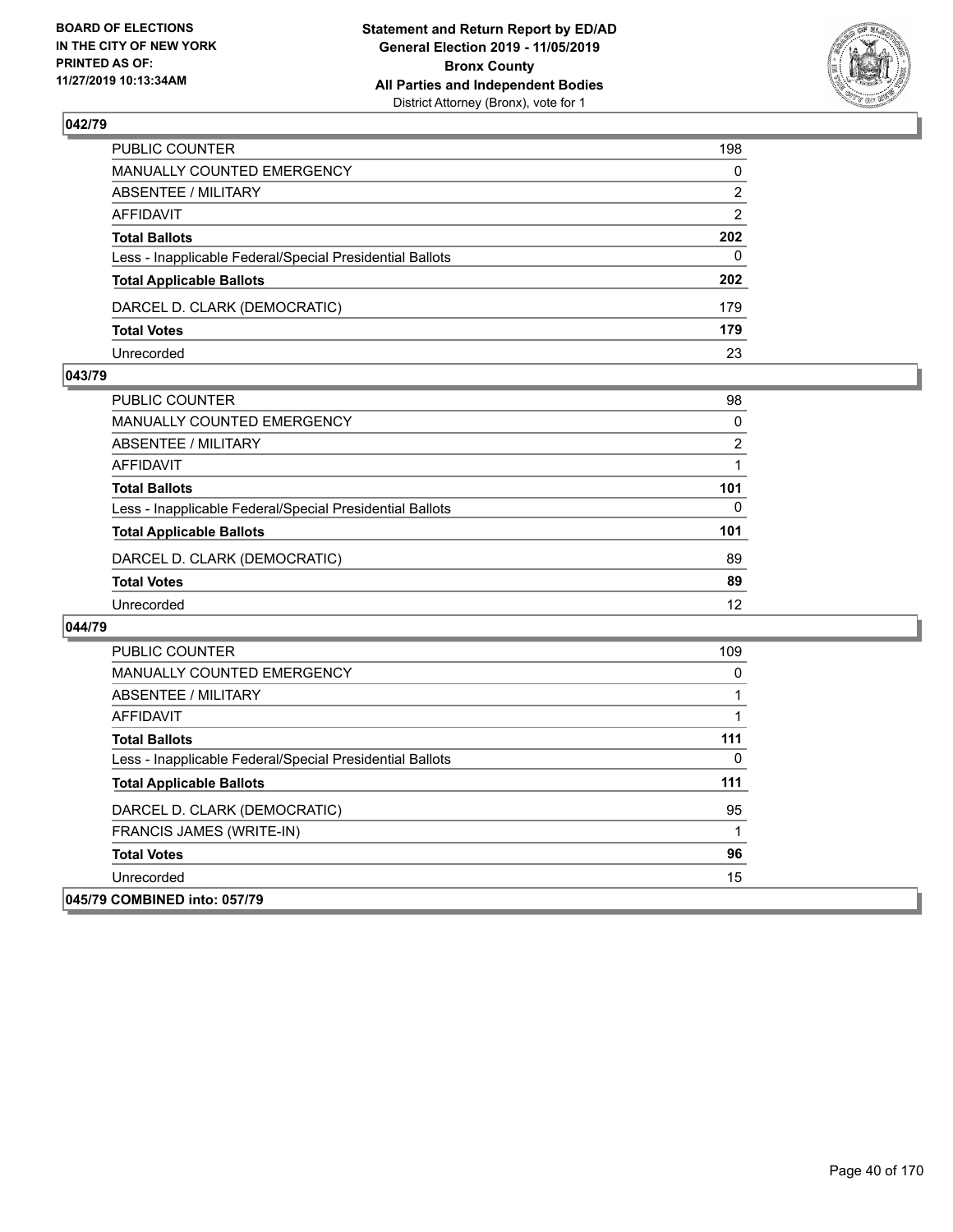

| 218           |
|---------------|
| $\Omega$      |
|               |
| $\mathcal{P}$ |
| 221           |
| 0             |
| 221           |
| 194           |
| 194           |
| 27            |
|               |

#### **047/79 COMBINED into: 046/79**

#### **048/79**

| PUBLIC COUNTER                                           | 92       |
|----------------------------------------------------------|----------|
| <b>MANUALLY COUNTED EMERGENCY</b>                        | $\Omega$ |
| ABSENTEE / MILITARY                                      | 3        |
| AFFIDAVIT                                                | 5        |
| <b>Total Ballots</b>                                     | 100      |
| Less - Inapplicable Federal/Special Presidential Ballots | 0        |
| <b>Total Applicable Ballots</b>                          | 100      |
| DARCEL D. CLARK (DEMOCRATIC)                             | 85       |
| <b>Total Votes</b>                                       | 85       |
| Unrecorded                                               | 15       |
|                                                          |          |

#### **049/79**

| PUBLIC COUNTER                                           | 148           |
|----------------------------------------------------------|---------------|
| <b>MANUALLY COUNTED EMERGENCY</b>                        | 0             |
| ABSENTEE / MILITARY                                      | 2             |
| AFFIDAVIT                                                | $\mathcal{P}$ |
| <b>Total Ballots</b>                                     | 152           |
| Less - Inapplicable Federal/Special Presidential Ballots | 0             |
| <b>Total Applicable Ballots</b>                          | 152           |
| DARCEL D. CLARK (DEMOCRATIC)                             | 131           |
| <b>Total Votes</b>                                       | 131           |
| Unrecorded                                               | 21            |

| <b>PUBLIC COUNTER</b>                                    | 172      |
|----------------------------------------------------------|----------|
| <b>MANUALLY COUNTED EMERGENCY</b>                        | $\Omega$ |
| ABSENTEE / MILITARY                                      | 3        |
| AFFIDAVIT                                                | $\Omega$ |
| <b>Total Ballots</b>                                     | 175      |
| Less - Inapplicable Federal/Special Presidential Ballots | $\Omega$ |
| <b>Total Applicable Ballots</b>                          | 175      |
| DARCEL D. CLARK (DEMOCRATIC)                             | 148      |
| <b>Total Votes</b>                                       | 148      |
| Unrecorded                                               | 27       |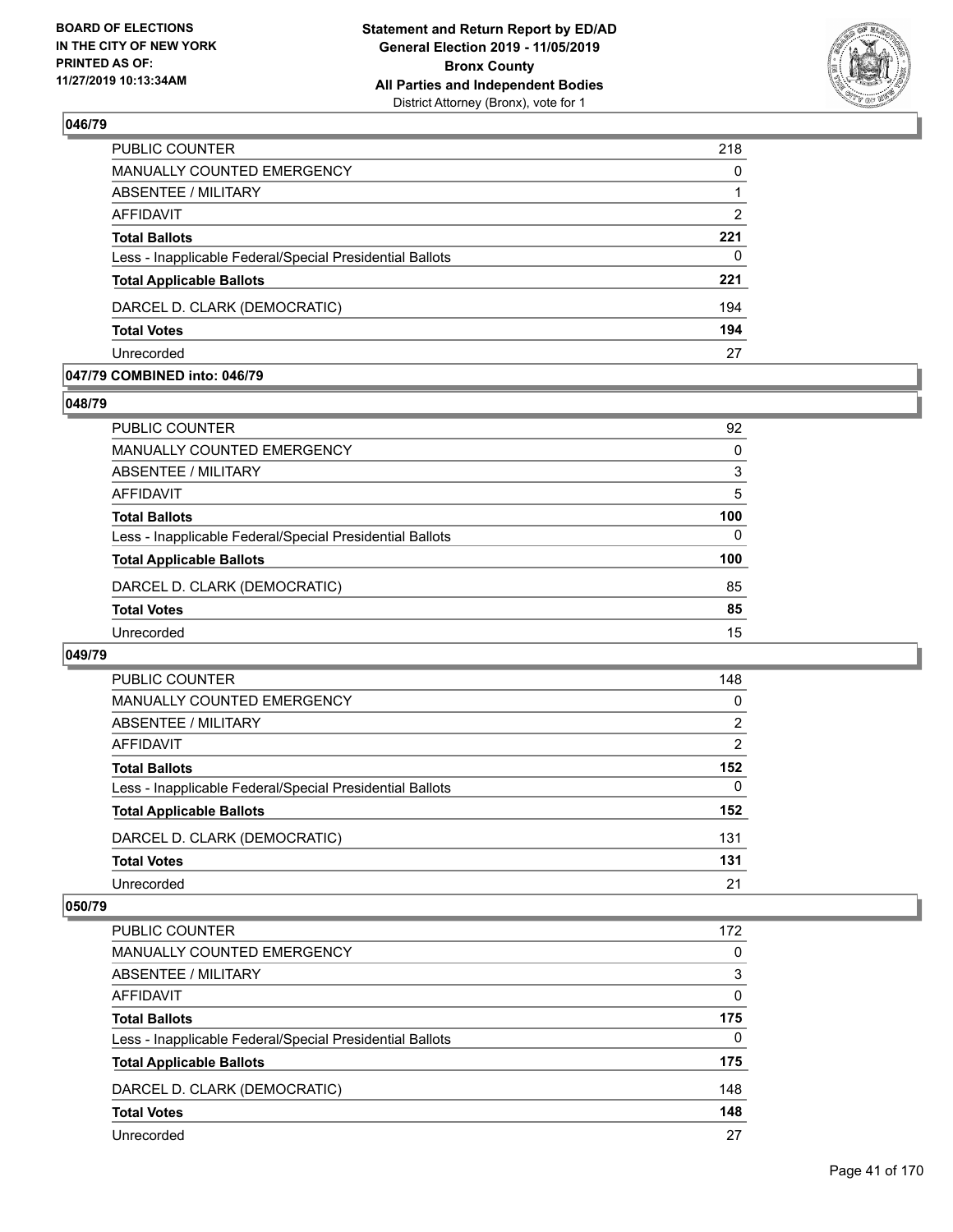

## **051/79 COMBINED into: 053/79**

#### **052/79 COMBINED into: 050/79**

**053/79** 

| PUBLIC COUNTER                                           | 237          |
|----------------------------------------------------------|--------------|
| MANUALLY COUNTED EMERGENCY                               | 0            |
| ABSENTEE / MILITARY                                      | 5            |
| AFFIDAVIT                                                | 0            |
| <b>Total Ballots</b>                                     | 242          |
| Less - Inapplicable Federal/Special Presidential Ballots | $\mathbf{0}$ |
| <b>Total Applicable Ballots</b>                          | 242          |
| DARCEL D. CLARK (DEMOCRATIC)                             | 214          |
| <b>Total Votes</b>                                       | 214          |
| Unrecorded                                               | 28           |

#### **054/79**

| PUBLIC COUNTER                                           | 90       |
|----------------------------------------------------------|----------|
| MANUALLY COUNTED EMERGENCY                               | $\Omega$ |
| <b>ABSENTEE / MILITARY</b>                               | 2        |
| <b>AFFIDAVIT</b>                                         | $\Omega$ |
| <b>Total Ballots</b>                                     | 92       |
| Less - Inapplicable Federal/Special Presidential Ballots | $\Omega$ |
| <b>Total Applicable Ballots</b>                          | 92       |
| DARCEL D. CLARK (DEMOCRATIC)                             | 77       |
| <b>Total Votes</b>                                       | 77       |
| Unrecorded                                               | 15       |
|                                                          |          |

| <b>PUBLIC COUNTER</b>                                    | 114      |
|----------------------------------------------------------|----------|
| <b>MANUALLY COUNTED EMERGENCY</b>                        | 0        |
| ABSENTEE / MILITARY                                      |          |
| AFFIDAVIT                                                | 0        |
| <b>Total Ballots</b>                                     | 115      |
| Less - Inapplicable Federal/Special Presidential Ballots | $\Omega$ |
| <b>Total Applicable Ballots</b>                          | 115      |
| DARCEL D. CLARK (DEMOCRATIC)                             | 105      |
| UNATTRIBUTABLE WRITE-IN (WRITE-IN)                       |          |
| <b>Total Votes</b>                                       | 106      |
| Unrecorded                                               | 9        |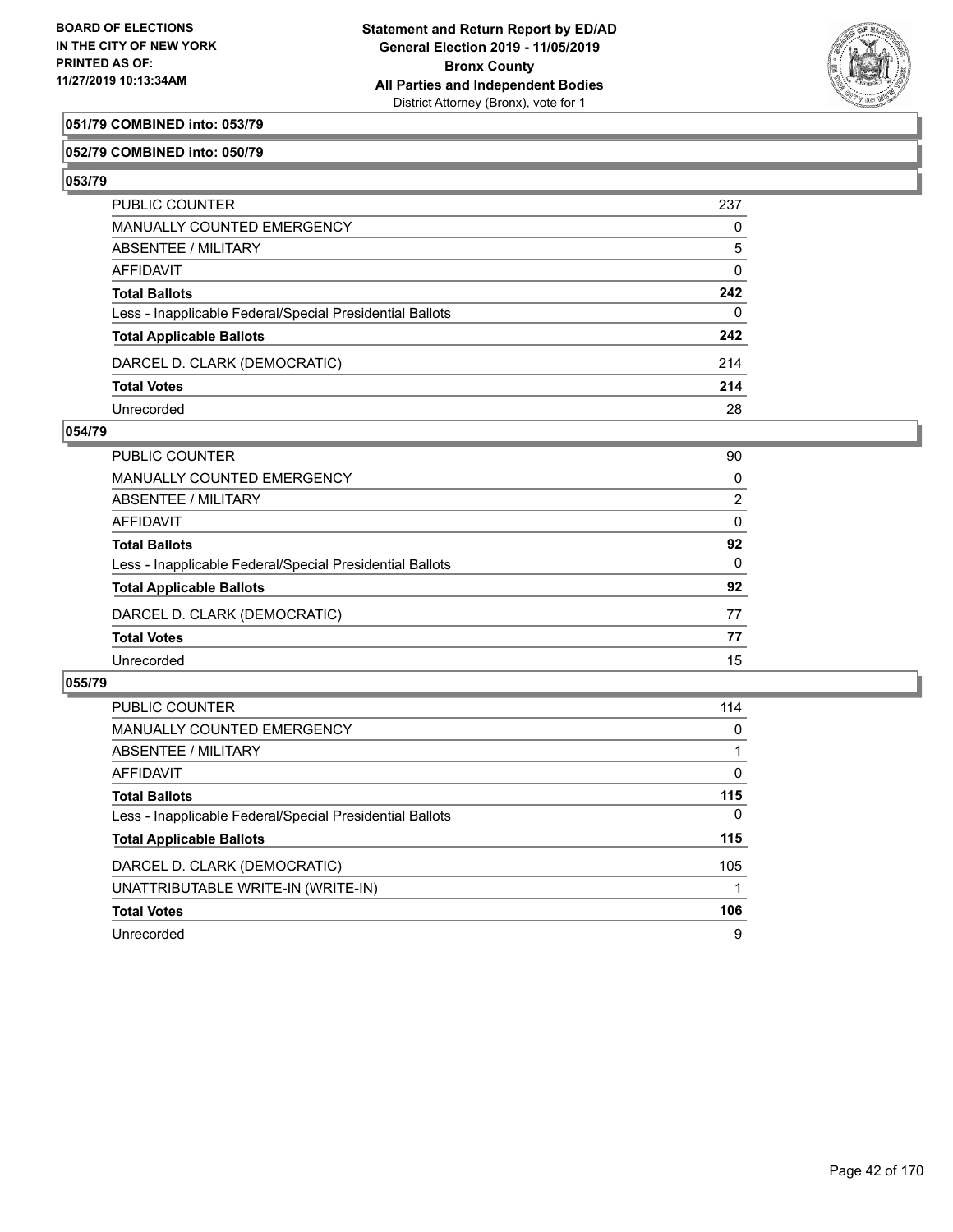

| PUBLIC COUNTER                                           | 212 |
|----------------------------------------------------------|-----|
| MANUALLY COUNTED EMERGENCY                               | 0   |
| ABSENTEE / MILITARY                                      | 8   |
| AFFIDAVIT                                                | 0   |
| Total Ballots                                            | 220 |
| Less - Inapplicable Federal/Special Presidential Ballots | 0   |
| <b>Total Applicable Ballots</b>                          | 220 |
| DARCEL D. CLARK (DEMOCRATIC)                             | 178 |
| UNATTRIBUTABLE WRITE-IN (WRITE-IN)                       | 2   |
| <b>Total Votes</b>                                       | 180 |
| Unrecorded                                               | 40  |

#### **057/79**

| <b>PUBLIC COUNTER</b>                                    | 200      |
|----------------------------------------------------------|----------|
| <b>MANUALLY COUNTED EMERGENCY</b>                        | $\Omega$ |
| ABSENTEE / MILITARY                                      | 7        |
| AFFIDAVIT                                                | 0        |
| <b>Total Ballots</b>                                     | 207      |
| Less - Inapplicable Federal/Special Presidential Ballots | 0        |
| <b>Total Applicable Ballots</b>                          | 207      |
| DARCEL D. CLARK (DEMOCRATIC)                             | 178      |
| CEDRIC LOFTON (WRITE-IN)                                 |          |
| <b>Total Votes</b>                                       | 179      |
| Unrecorded                                               | 28       |

| <b>PUBLIC COUNTER</b>                                    | 91  |
|----------------------------------------------------------|-----|
| <b>MANUALLY COUNTED EMERGENCY</b>                        | 0   |
| ABSENTEE / MILITARY                                      | 3   |
| AFFIDAVIT                                                | 19  |
| <b>Total Ballots</b>                                     | 113 |
| Less - Inapplicable Federal/Special Presidential Ballots | 0   |
| <b>Total Applicable Ballots</b>                          | 113 |
| DARCEL D. CLARK (DEMOCRATIC)                             | 91  |
| <b>Total Votes</b>                                       | 91  |
| Unrecorded                                               | 22  |
| 059/79 COMBINED into: 058/79                             |     |
| 060/79 COMBINED into: 061/79                             |     |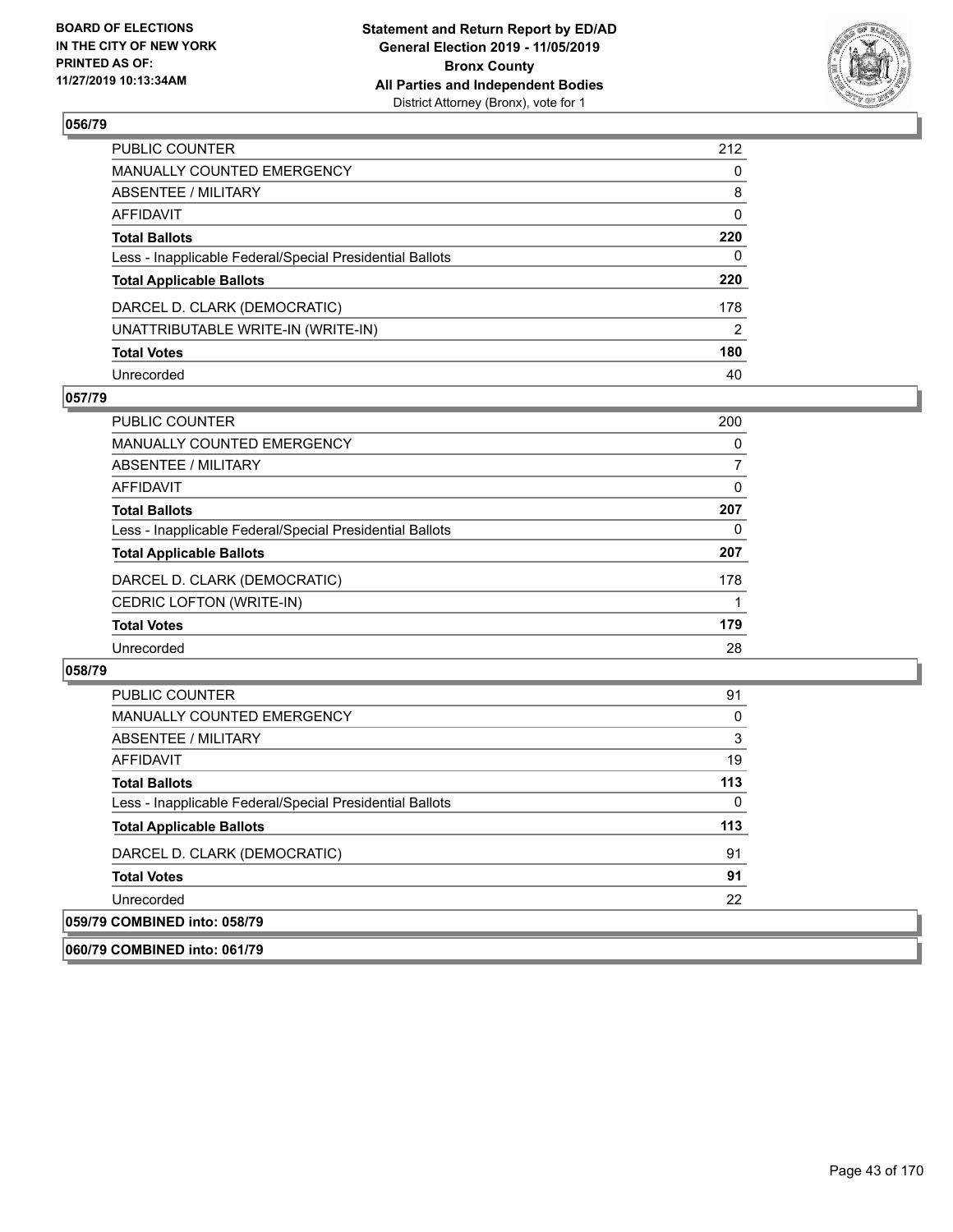

| PUBLIC COUNTER                                           | 160          |
|----------------------------------------------------------|--------------|
| MANUALLY COUNTED EMERGENCY                               | $\mathbf{0}$ |
| ABSENTEE / MILITARY                                      | 2            |
| AFFIDAVIT                                                |              |
| <b>Total Ballots</b>                                     | 163          |
| Less - Inapplicable Federal/Special Presidential Ballots | 0            |
| <b>Total Applicable Ballots</b>                          | 163          |
| DARCEL D. CLARK (DEMOCRATIC)                             | 139          |
| <b>Total Votes</b>                                       | 139          |
| Unrecorded                                               | 24           |

#### **062/79**

| PUBLIC COUNTER                                           | 113 |
|----------------------------------------------------------|-----|
| <b>MANUALLY COUNTED EMERGENCY</b>                        | 0   |
| <b>ABSENTEE / MILITARY</b>                               | 8   |
| AFFIDAVIT                                                | 0   |
| <b>Total Ballots</b>                                     | 121 |
| Less - Inapplicable Federal/Special Presidential Ballots | 0   |
| <b>Total Applicable Ballots</b>                          | 121 |
| DARCEL D. CLARK (DEMOCRATIC)                             | 108 |
| <b>Total Votes</b>                                       | 108 |
| Unrecorded                                               | 13  |
|                                                          |     |

## **063/79**

| PUBLIC COUNTER                                           | 82 |
|----------------------------------------------------------|----|
| MANUALLY COUNTED EMERGENCY                               | 0  |
| ABSENTEE / MILITARY                                      |    |
| AFFIDAVIT                                                |    |
| <b>Total Ballots</b>                                     | 84 |
| Less - Inapplicable Federal/Special Presidential Ballots | 0  |
| <b>Total Applicable Ballots</b>                          | 84 |
| DARCEL D. CLARK (DEMOCRATIC)                             | 79 |
| <b>Total Votes</b>                                       | 79 |
| Unrecorded                                               | 5  |

| <b>PUBLIC COUNTER</b>                                    | 94       |
|----------------------------------------------------------|----------|
| <b>MANUALLY COUNTED EMERGENCY</b>                        | $\Omega$ |
| ABSENTEE / MILITARY                                      | 0        |
| <b>AFFIDAVIT</b>                                         | 2        |
| <b>Total Ballots</b>                                     | 96       |
| Less - Inapplicable Federal/Special Presidential Ballots | $\Omega$ |
| <b>Total Applicable Ballots</b>                          | 96       |
| DARCEL D. CLARK (DEMOCRATIC)                             | 87       |
| <b>Total Votes</b>                                       | 87       |
| Unrecorded                                               | 9        |
| 065/79 COMBINED into: 055/79                             |          |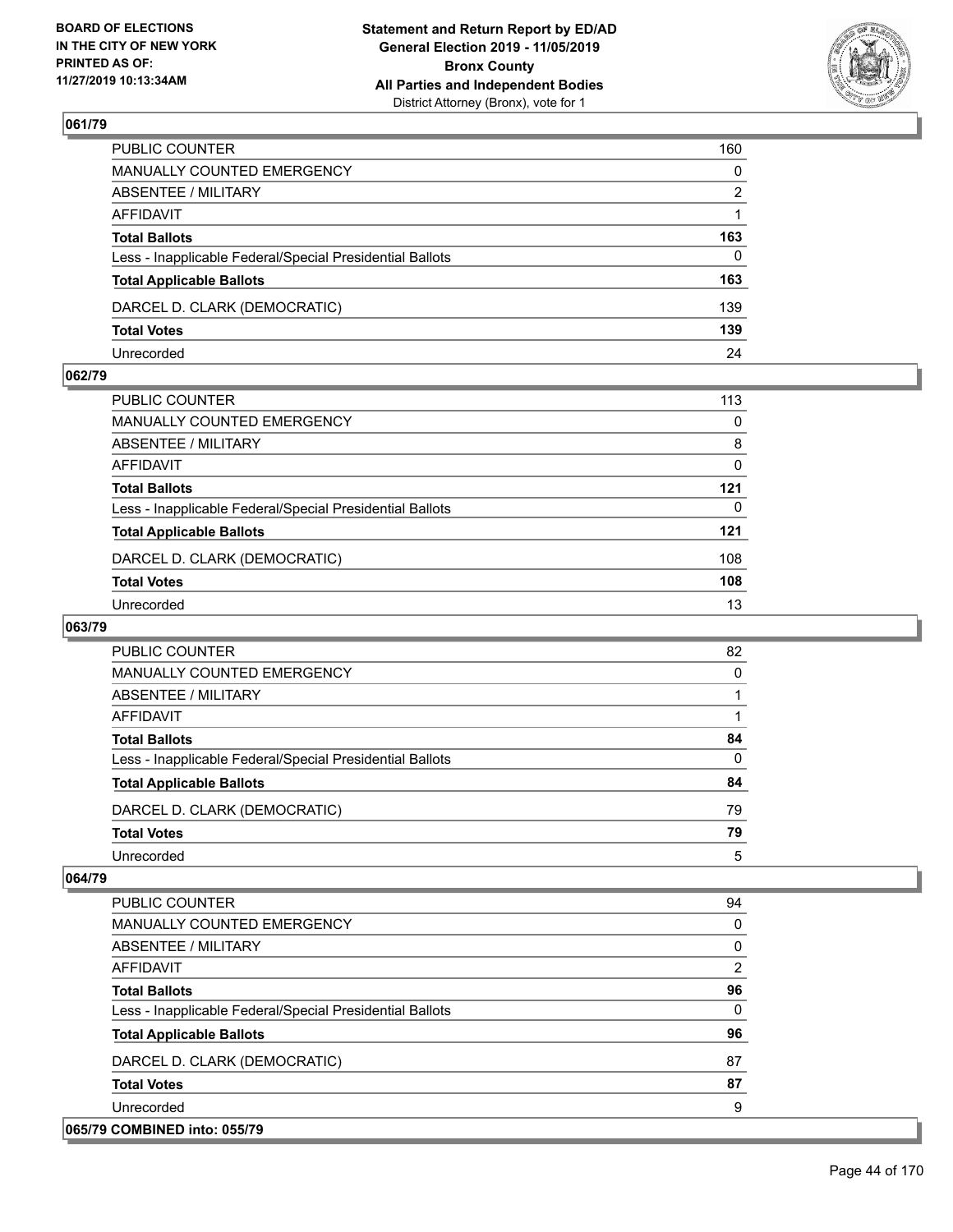

| PUBLIC COUNTER                                           | 147          |
|----------------------------------------------------------|--------------|
| MANUALLY COUNTED EMERGENCY                               | $\mathbf{0}$ |
| ABSENTEE / MILITARY                                      |              |
| AFFIDAVIT                                                | $\mathbf{0}$ |
| <b>Total Ballots</b>                                     | 148          |
| Less - Inapplicable Federal/Special Presidential Ballots | 0            |
| <b>Total Applicable Ballots</b>                          | 148          |
| DARCEL D. CLARK (DEMOCRATIC)                             | 125          |
| <b>Total Votes</b>                                       | 125          |
| Unrecorded                                               | 23           |

#### **067/79**

| PUBLIC COUNTER                                           | 145            |
|----------------------------------------------------------|----------------|
| <b>MANUALLY COUNTED EMERGENCY</b>                        | $\Omega$       |
| <b>ABSENTEE / MILITARY</b>                               | $\overline{2}$ |
| <b>AFFIDAVIT</b>                                         | $\overline{2}$ |
| <b>Total Ballots</b>                                     | 149            |
| Less - Inapplicable Federal/Special Presidential Ballots | $\Omega$       |
| <b>Total Applicable Ballots</b>                          | 149            |
| DARCEL D. CLARK (DEMOCRATIC)                             | 135            |
| <b>Total Votes</b>                                       | 135            |
| Unrecorded                                               | 14             |
|                                                          |                |

## **068/79**

| PUBLIC COUNTER                                           | 267      |
|----------------------------------------------------------|----------|
| <b>MANUALLY COUNTED EMERGENCY</b>                        | 0        |
| ABSENTEE / MILITARY                                      |          |
| AFFIDAVIT                                                | 3        |
| <b>Total Ballots</b>                                     | 271      |
| Less - Inapplicable Federal/Special Presidential Ballots | $\Omega$ |
| <b>Total Applicable Ballots</b>                          | 271      |
| DARCEL D. CLARK (DEMOCRATIC)                             | 254      |
| <b>Total Votes</b>                                       | 254      |
| Unrecorded                                               | 17       |

| PUBLIC COUNTER                                           | 572 |
|----------------------------------------------------------|-----|
| MANUALLY COUNTED EMERGENCY                               | 0   |
| ABSENTEE / MILITARY                                      | 11  |
| AFFIDAVIT                                                | 3   |
| <b>Total Ballots</b>                                     | 586 |
| Less - Inapplicable Federal/Special Presidential Ballots | 0   |
| <b>Total Applicable Ballots</b>                          | 586 |
| DARCEL D. CLARK (DEMOCRATIC)                             | 542 |
| <b>Total Votes</b>                                       | 542 |
| Unrecorded                                               | 44  |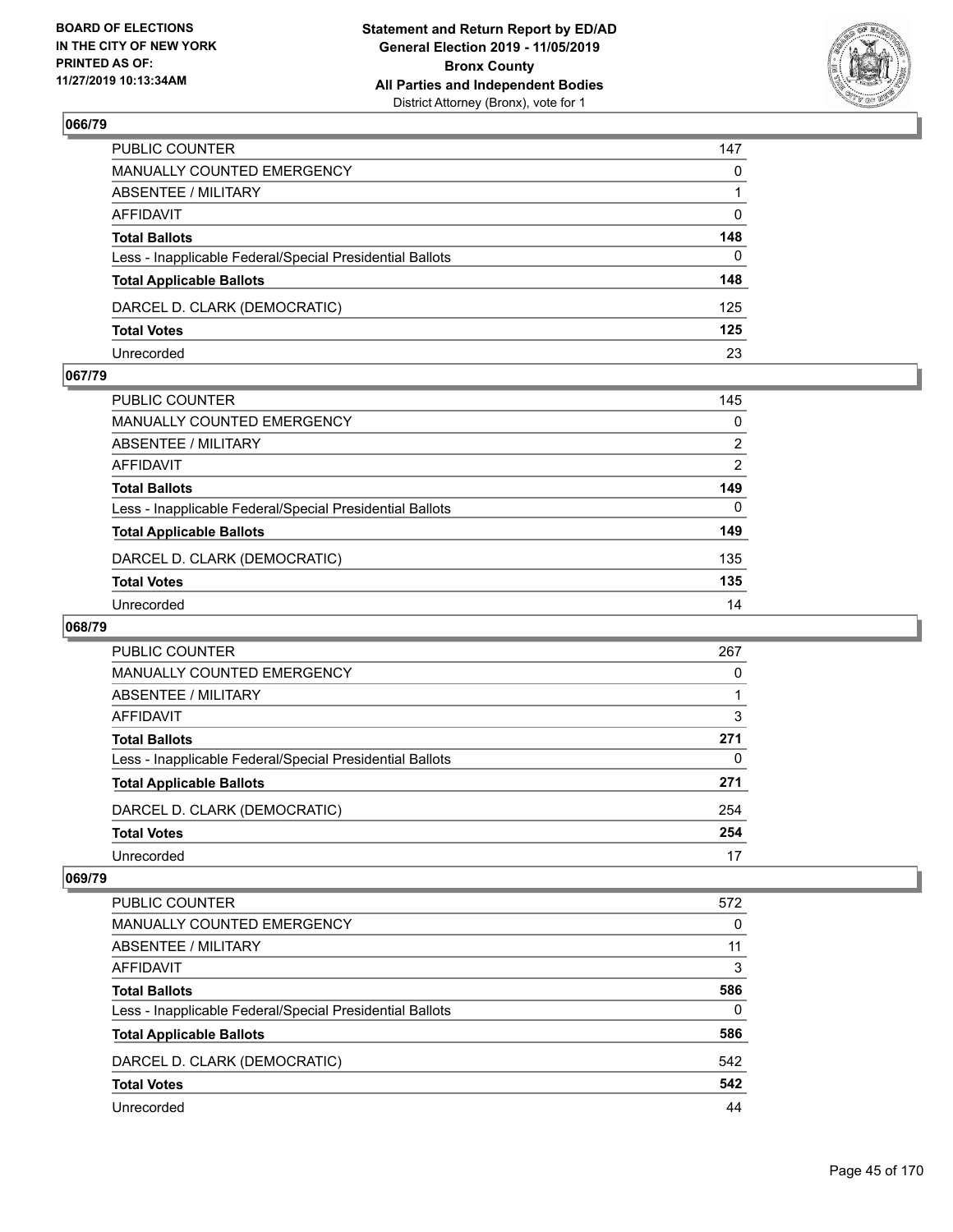

| PUBLIC COUNTER                                           | 178          |
|----------------------------------------------------------|--------------|
| <b>MANUALLY COUNTED EMERGENCY</b>                        | $\mathbf{0}$ |
| <b>ABSENTEE / MILITARY</b>                               | 5            |
| <b>AFFIDAVIT</b>                                         | 2            |
| <b>Total Ballots</b>                                     | 185          |
| Less - Inapplicable Federal/Special Presidential Ballots | $\mathbf{0}$ |
| <b>Total Applicable Ballots</b>                          | 185          |
| DARCEL D. CLARK (DEMOCRATIC)                             | 133          |
| <b>Total Votes</b>                                       | 133          |
| Unrecorded                                               | 52           |

#### **071/79 COMBINED into: 070/79**

#### **072/79**

| PUBLIC COUNTER                                           | 225 |
|----------------------------------------------------------|-----|
| <b>MANUALLY COUNTED EMERGENCY</b>                        | 0   |
| ABSENTEE / MILITARY                                      |     |
| AFFIDAVIT                                                | 5   |
| <b>Total Ballots</b>                                     | 231 |
| Less - Inapplicable Federal/Special Presidential Ballots | 0   |
| <b>Total Applicable Ballots</b>                          | 231 |
| DARCEL D. CLARK (DEMOCRATIC)                             | 194 |
| <b>Total Votes</b>                                       | 194 |
| Unrecorded                                               | 37  |
| 073/79 COMBINED into: 072/79                             |     |

#### **074/79 COMBINED into: 029/79**

#### **075/79**

| <b>PUBLIC COUNTER</b>                                    | 117 |
|----------------------------------------------------------|-----|
| <b>MANUALLY COUNTED EMERGENCY</b>                        | 0   |
| ABSENTEE / MILITARY                                      | 2   |
| <b>AFFIDAVIT</b>                                         | 0   |
| <b>Total Ballots</b>                                     | 119 |
| Less - Inapplicable Federal/Special Presidential Ballots | 0   |
| <b>Total Applicable Ballots</b>                          | 119 |
| DARCEL D. CLARK (DEMOCRATIC)                             | 97  |
| JOSE G CAMACHO (WRITE-IN)                                |     |
| SHERWIN GARCIA (WRITE-IN)                                |     |
| <b>Total Votes</b>                                       | 99  |
| Unrecorded                                               | 20  |
|                                                          |     |

#### **076/79 COMBINED into: 023/79**

**077/79 COMBINED into: 029/79**

**078/79 COMBINED into: 049/79**

## **079/79 COMBINED into: 070/79**

#### **080/79 COMBINED into: 049/79**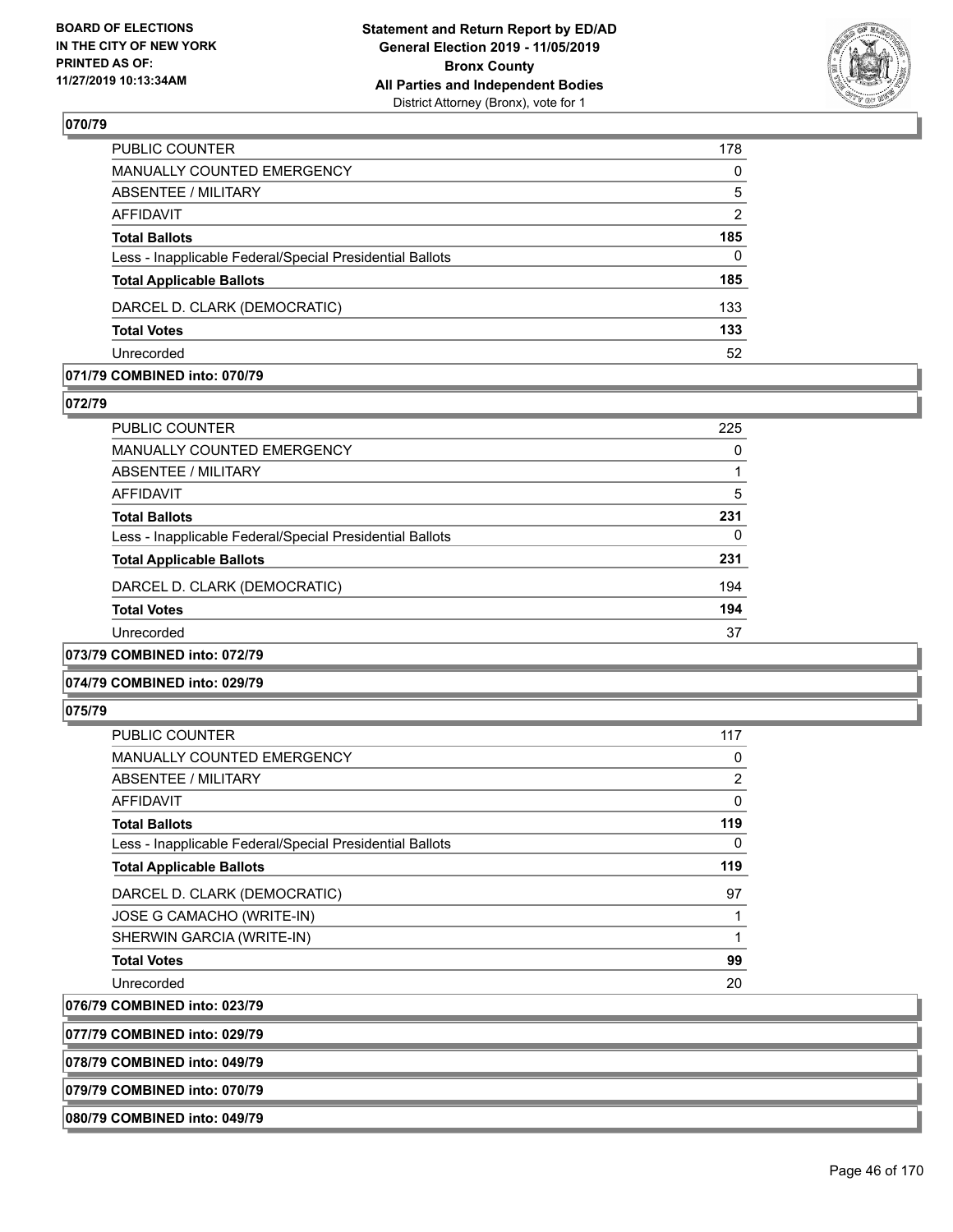

### **081/79 COMBINED into: 049/79**

#### **082/79 COMBINED into: 086/79**

#### **083/79 COMBINED into: 030/79**

#### **084/79**

| PUBLIC COUNTER                                           | 210      |
|----------------------------------------------------------|----------|
| <b>MANUALLY COUNTED EMERGENCY</b>                        | $\Omega$ |
| ABSENTEE / MILITARY                                      | 9        |
| AFFIDAVIT                                                | $\Omega$ |
| <b>Total Ballots</b>                                     | 219      |
| Less - Inapplicable Federal/Special Presidential Ballots | 0        |
| <b>Total Applicable Ballots</b>                          | 219      |
| DARCEL D. CLARK (DEMOCRATIC)                             | 192      |
| <b>Total Votes</b>                                       | 192      |
| Unrecorded                                               | 27       |

**085/79 COMBINED into: 042/79**

#### **086/79**

| <b>PUBLIC COUNTER</b>                                    | 170            |
|----------------------------------------------------------|----------------|
| <b>MANUALLY COUNTED EMERGENCY</b>                        | 0              |
| ABSENTEE / MILITARY                                      | 3              |
| <b>AFFIDAVIT</b>                                         | $\overline{2}$ |
| <b>Total Ballots</b>                                     | 175            |
| Less - Inapplicable Federal/Special Presidential Ballots | 0              |
| <b>Total Applicable Ballots</b>                          | 175            |
| DARCEL D. CLARK (DEMOCRATIC)                             | 144            |
| <b>Total Votes</b>                                       | 144            |
| Unrecorded                                               | 31             |
| <b>COMBINED into: 001/79</b>                             |                |

**087/79 COMBINED into: 001/79 088/79 COMBINED into: 013/79 089/79 COMBINED into: 084/79 090/79 COMBINED into: 069/79**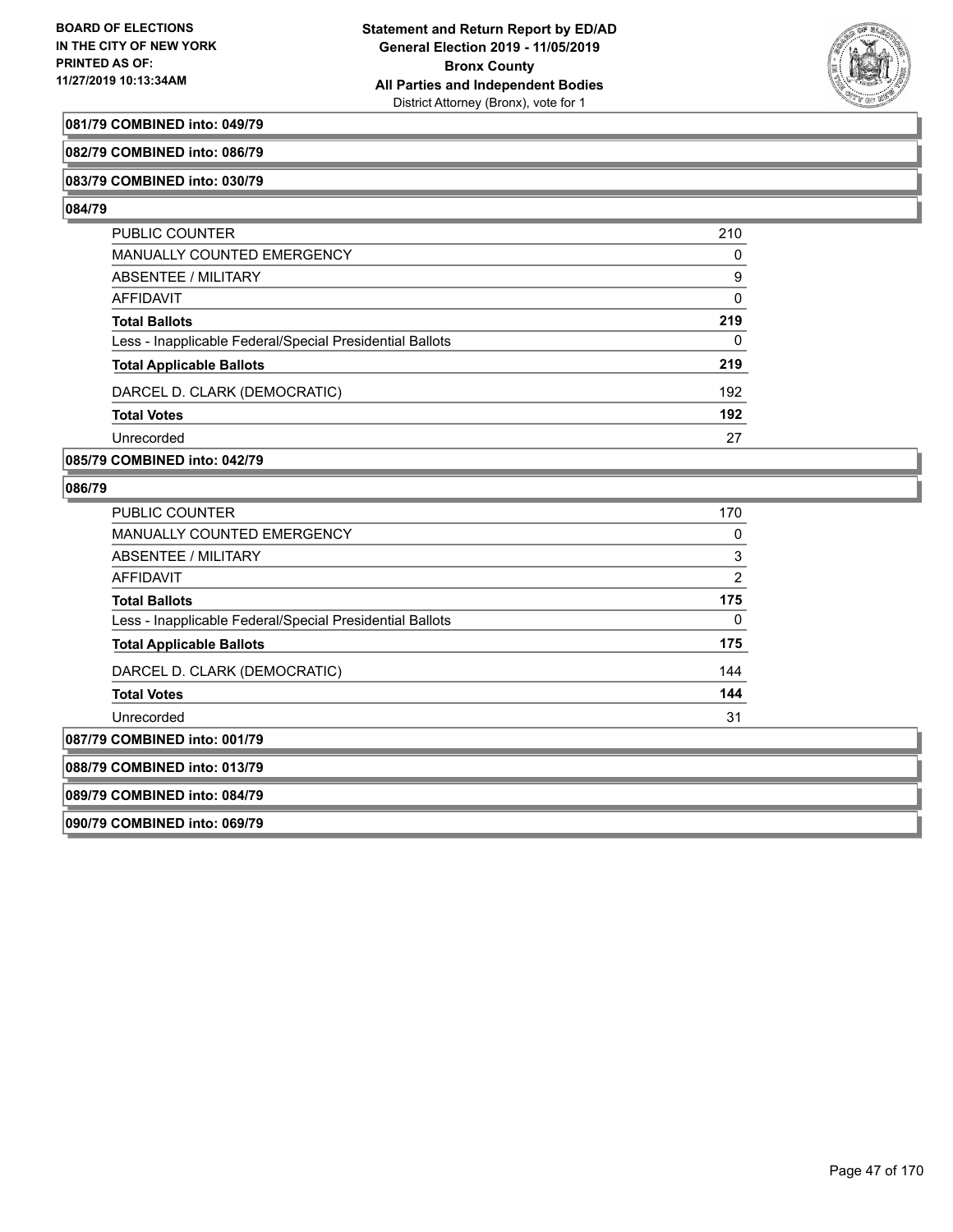

| <b>PUBLIC COUNTER</b>                                    | 297            |
|----------------------------------------------------------|----------------|
| <b>MANUALLY COUNTED EMERGENCY</b>                        | 0              |
| <b>ABSENTEE / MILITARY</b>                               | 13             |
| <b>AFFIDAVIT</b>                                         | 0              |
| <b>Total Ballots</b>                                     | 310            |
| Less - Inapplicable Federal/Special Presidential Ballots | 0              |
| <b>Total Applicable Ballots</b>                          | 310            |
| DARCEL D. CLARK (DEMOCRATIC)                             | 188            |
| <b>JOSEPH TERRASI (WRITE-IN)</b>                         | 1              |
| MICHAEL BROWN (WRITE-IN)                                 | 1              |
| MICHAEL FUCITO (WRITE-IN)                                | $\overline{2}$ |
| UNATTRIBUTABLE WRITE-IN (WRITE-IN)                       | 1              |
| <b>Total Votes</b>                                       | 193            |
| Unrecorded                                               | 117            |
|                                                          |                |

**002/80 COMBINED into: 001/80**

**003/80 COMBINED into: 001/80**

#### **004/80**

| PUBLIC COUNTER                                           | 124            |
|----------------------------------------------------------|----------------|
| <b>MANUALLY COUNTED EMERGENCY</b>                        | 0              |
| <b>ABSENTEE / MILITARY</b>                               | $\overline{2}$ |
| <b>AFFIDAVIT</b>                                         | $\Omega$       |
| <b>Total Ballots</b>                                     | 126            |
| Less - Inapplicable Federal/Special Presidential Ballots | 0              |
| <b>Total Applicable Ballots</b>                          | 126            |
| DARCEL D. CLARK (DEMOCRATIC)                             | 73             |
| <b>Total Votes</b>                                       | 73             |
| Unrecorded                                               | 53             |
|                                                          |                |

## **005/80 COMBINED into: 004/80**

| PUBLIC COUNTER                                           | 236 |
|----------------------------------------------------------|-----|
| <b>MANUALLY COUNTED EMERGENCY</b>                        | 0   |
| ABSENTEE / MILITARY                                      | 1   |
| <b>AFFIDAVIT</b>                                         | 0   |
| <b>Total Ballots</b>                                     | 237 |
| Less - Inapplicable Federal/Special Presidential Ballots | 0   |
| <b>Total Applicable Ballots</b>                          | 237 |
| DARCEL D. CLARK (DEMOCRATIC)                             | 161 |
| DESUS NICE (WRITE-IN)                                    | 1   |
| <b>JEANINE PIRRO (WRITE-IN)</b>                          | 2   |
| RAUL O TORRES (WRITE-IN)                                 | 1   |
| ROBERT JOHNSON (WRITE-IN)                                | 1   |
| UNATTRIBUTABLE WRITE-IN (WRITE-IN)                       | 3   |
| <b>Total Votes</b>                                       | 169 |
| Unrecorded                                               | 68  |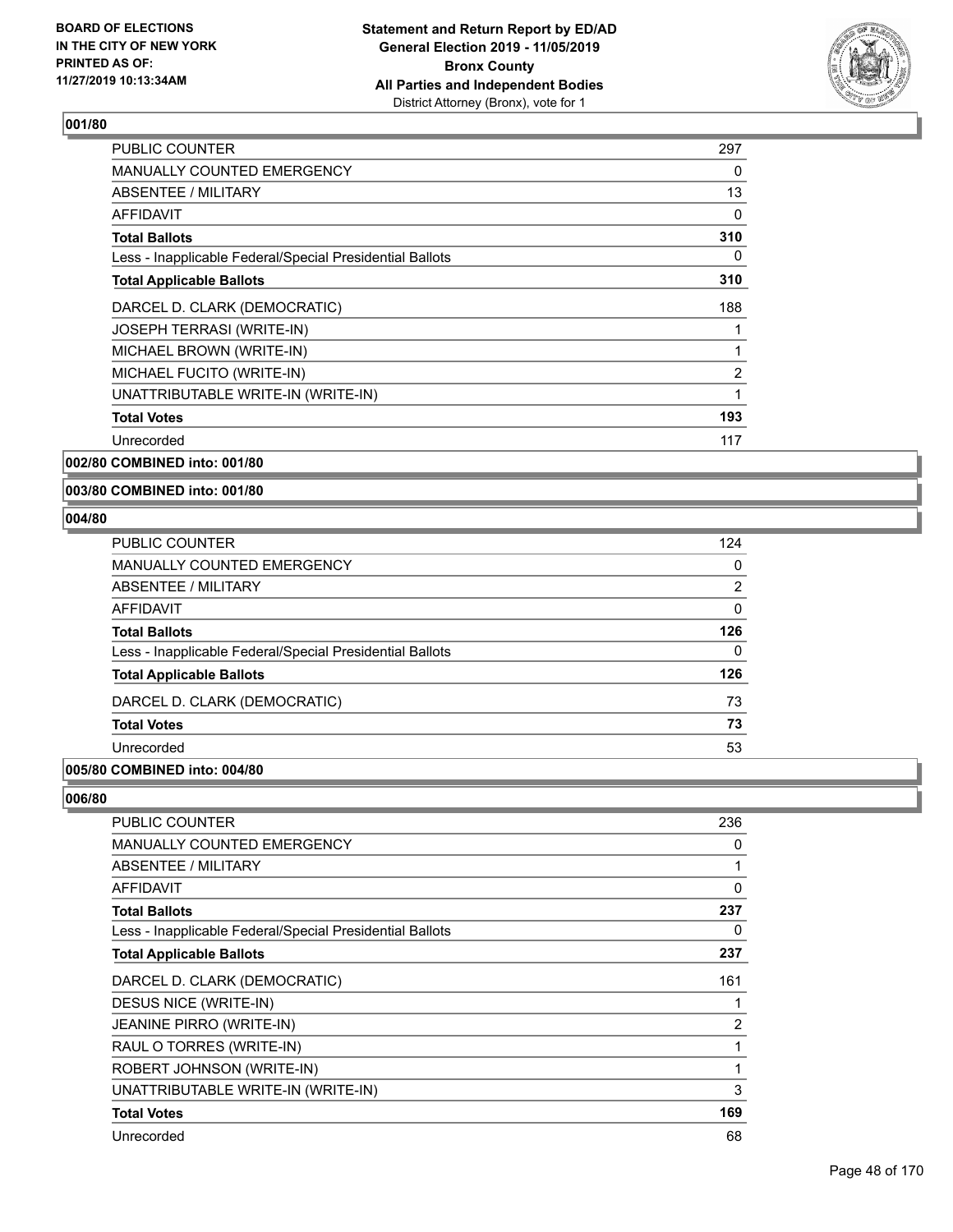

#### **007/80 COMBINED into: 006/80**

#### **008/80 COMBINED into: 006/80**

**009/80** 

| PUBLIC COUNTER                                           | 186 |
|----------------------------------------------------------|-----|
| <b>MANUALLY COUNTED EMERGENCY</b>                        | 0   |
| ABSENTEE / MILITARY                                      |     |
| AFFIDAVIT                                                | 0   |
| <b>Total Ballots</b>                                     | 187 |
| Less - Inapplicable Federal/Special Presidential Ballots | 0   |
| <b>Total Applicable Ballots</b>                          | 187 |
| DARCEL D. CLARK (DEMOCRATIC)                             | 136 |
| JOHN A FRATTA (WRITE-IN)                                 |     |
| UNATTRIBUTABLE WRITE-IN (WRITE-IN)                       | 3   |
| <b>Total Votes</b>                                       | 140 |
| Unrecorded                                               | 47  |

**010/80 COMBINED into: 009/80**

#### **011/80**

| <b>PUBLIC COUNTER</b>                                    | 174 |
|----------------------------------------------------------|-----|
| <b>MANUALLY COUNTED EMERGENCY</b>                        | 0   |
| ABSENTEE / MILITARY                                      | 5   |
| AFFIDAVIT                                                |     |
| <b>Total Ballots</b>                                     | 180 |
| Less - Inapplicable Federal/Special Presidential Ballots | 0   |
| <b>Total Applicable Ballots</b>                          | 180 |
| DARCEL D. CLARK (DEMOCRATIC)                             | 118 |
| ISAAC AMBROSE MOORE (WRITE-IN)                           |     |
| <b>Total Votes</b>                                       | 119 |
| Unrecorded                                               | 61  |

#### **012/80 COMBINED into: 009/80**

| PUBLIC COUNTER                                           | 199            |
|----------------------------------------------------------|----------------|
| MANUALLY COUNTED EMERGENCY                               | 0              |
| ABSENTEE / MILITARY                                      | 3              |
| AFFIDAVIT                                                | $\overline{2}$ |
| <b>Total Ballots</b>                                     | 204            |
| Less - Inapplicable Federal/Special Presidential Ballots | 0              |
| <b>Total Applicable Ballots</b>                          | 204            |
| DARCEL D. CLARK (DEMOCRATIC)                             | 167            |
| <b>Total Votes</b>                                       | 167            |
| Unrecorded                                               | 37             |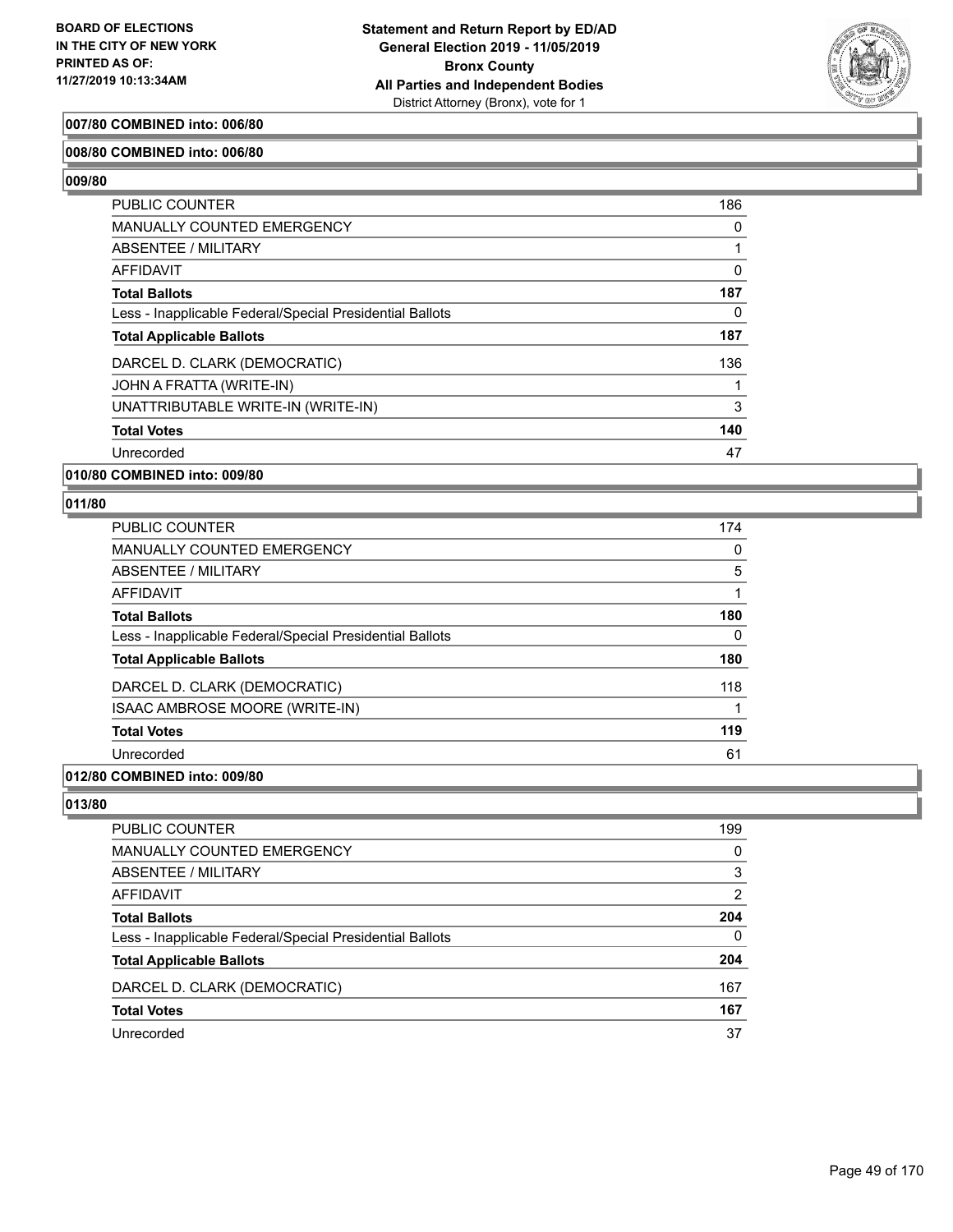

| PUBLIC COUNTER                                           | 183            |
|----------------------------------------------------------|----------------|
| MANUALLY COUNTED EMERGENCY                               | $\mathbf{0}$   |
| ABSENTEE / MILITARY                                      | $\overline{4}$ |
| AFFIDAVIT                                                | 3              |
| <b>Total Ballots</b>                                     | 190            |
| Less - Inapplicable Federal/Special Presidential Ballots | $\Omega$       |
| <b>Total Applicable Ballots</b>                          | 190            |
| DARCEL D. CLARK (DEMOCRATIC)                             | 162            |
| <b>Total Votes</b>                                       | 162            |
| Unrecorded                                               | 28             |

#### **015/80**

| <b>PUBLIC COUNTER</b>                                    | 242 |
|----------------------------------------------------------|-----|
| <b>MANUALLY COUNTED EMERGENCY</b>                        | 0   |
| ABSENTEE / MILITARY                                      | 4   |
| AFFIDAVIT                                                | 2   |
| <b>Total Ballots</b>                                     | 248 |
| Less - Inapplicable Federal/Special Presidential Ballots | 0   |
| <b>Total Applicable Ballots</b>                          | 248 |
| DARCEL D. CLARK (DEMOCRATIC)                             | 209 |
| RUDY GIULIANI (WRITE-IN)                                 |     |
| <b>Total Votes</b>                                       | 210 |
| Unrecorded                                               | 38  |
| 016/80 COMBINED into: 015/80                             |     |

#### **017/80**

| <b>PUBLIC COUNTER</b>                                    | 221            |
|----------------------------------------------------------|----------------|
| <b>MANUALLY COUNTED EMERGENCY</b>                        | 0              |
| ABSENTEE / MILITARY                                      | 5              |
| AFFIDAVIT                                                | $\overline{2}$ |
| <b>Total Ballots</b>                                     | 228            |
| Less - Inapplicable Federal/Special Presidential Ballots | 0              |
| <b>Total Applicable Ballots</b>                          | 228            |
| DARCEL D. CLARK (DEMOCRATIC)                             | 179            |
| UNATTRIBUTABLE WRITE-IN (WRITE-IN)                       | $\overline{2}$ |
| <b>Total Votes</b>                                       | 181            |
| Unrecorded                                               | 47             |
| 018/80 COMBINED into: 011/80                             |                |

**019/80 COMBINED into: 011/80**

**020/80 COMBINED into: 021/80**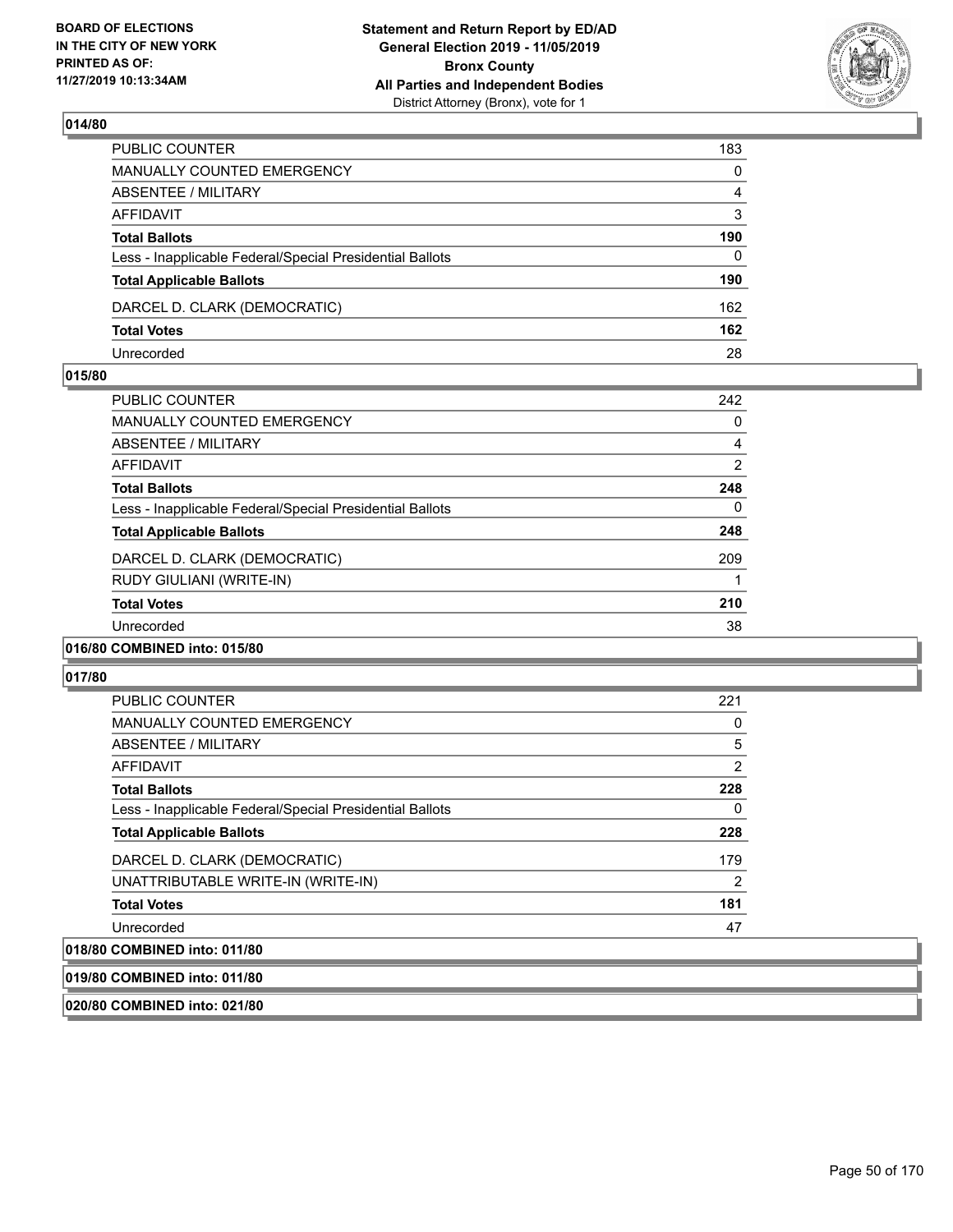

| <b>PUBLIC COUNTER</b>                                    | 230           |
|----------------------------------------------------------|---------------|
| MANUALLY COUNTED EMERGENCY                               | 0             |
| ABSENTEE / MILITARY                                      | 2             |
| <b>AFFIDAVIT</b>                                         | 2             |
| <b>Total Ballots</b>                                     | 234           |
| Less - Inapplicable Federal/Special Presidential Ballots | 0             |
| <b>Total Applicable Ballots</b>                          | 234           |
| DARCEL D. CLARK (DEMOCRATIC)                             | 184           |
| AKEEM BROWDER (WRITE-IN)                                 | 1             |
| UNATTRIBUTABLE WRITE-IN (WRITE-IN)                       | $\mathcal{P}$ |
| <b>Total Votes</b>                                       | 187           |
| Unrecorded                                               | 47            |

## **022/80 COMBINED into: 017/80**

#### **023/80**

| <b>PUBLIC COUNTER</b>                                    | 236            |
|----------------------------------------------------------|----------------|
| <b>MANUALLY COUNTED EMERGENCY</b>                        | 0              |
| ABSENTEE / MILITARY                                      |                |
| AFFIDAVIT                                                | 1              |
| <b>Total Ballots</b>                                     | 244            |
| Less - Inapplicable Federal/Special Presidential Ballots | 0              |
| <b>Total Applicable Ballots</b>                          | 244            |
| DARCEL D. CLARK (DEMOCRATIC)                             | 195            |
| JOSEPH C BORELLI (WRITE-IN)                              | 1              |
| UNATTRIBUTABLE WRITE-IN (WRITE-IN)                       | $\overline{4}$ |
| <b>Total Votes</b>                                       | 200            |
| Unrecorded                                               | 44             |
|                                                          |                |

#### **024/80 COMBINED into: 023/80**

| <b>PUBLIC COUNTER</b>                                    | 224 |
|----------------------------------------------------------|-----|
| <b>MANUALLY COUNTED EMERGENCY</b>                        | 0   |
| ABSENTEE / MILITARY                                      | 0   |
| AFFIDAVIT                                                | 2   |
| <b>Total Ballots</b>                                     | 226 |
| Less - Inapplicable Federal/Special Presidential Ballots | 0   |
| <b>Total Applicable Ballots</b>                          | 226 |
| DARCEL D. CLARK (DEMOCRATIC)                             | 189 |
| AMANDA HAMILTON (WRITE-IN)                               |     |
| DIO PENA (WRITE-IN)                                      |     |
| UNATTRIBUTABLE WRITE-IN (WRITE-IN)                       | 1   |
| <b>Total Votes</b>                                       | 192 |
| Unrecorded                                               | 34  |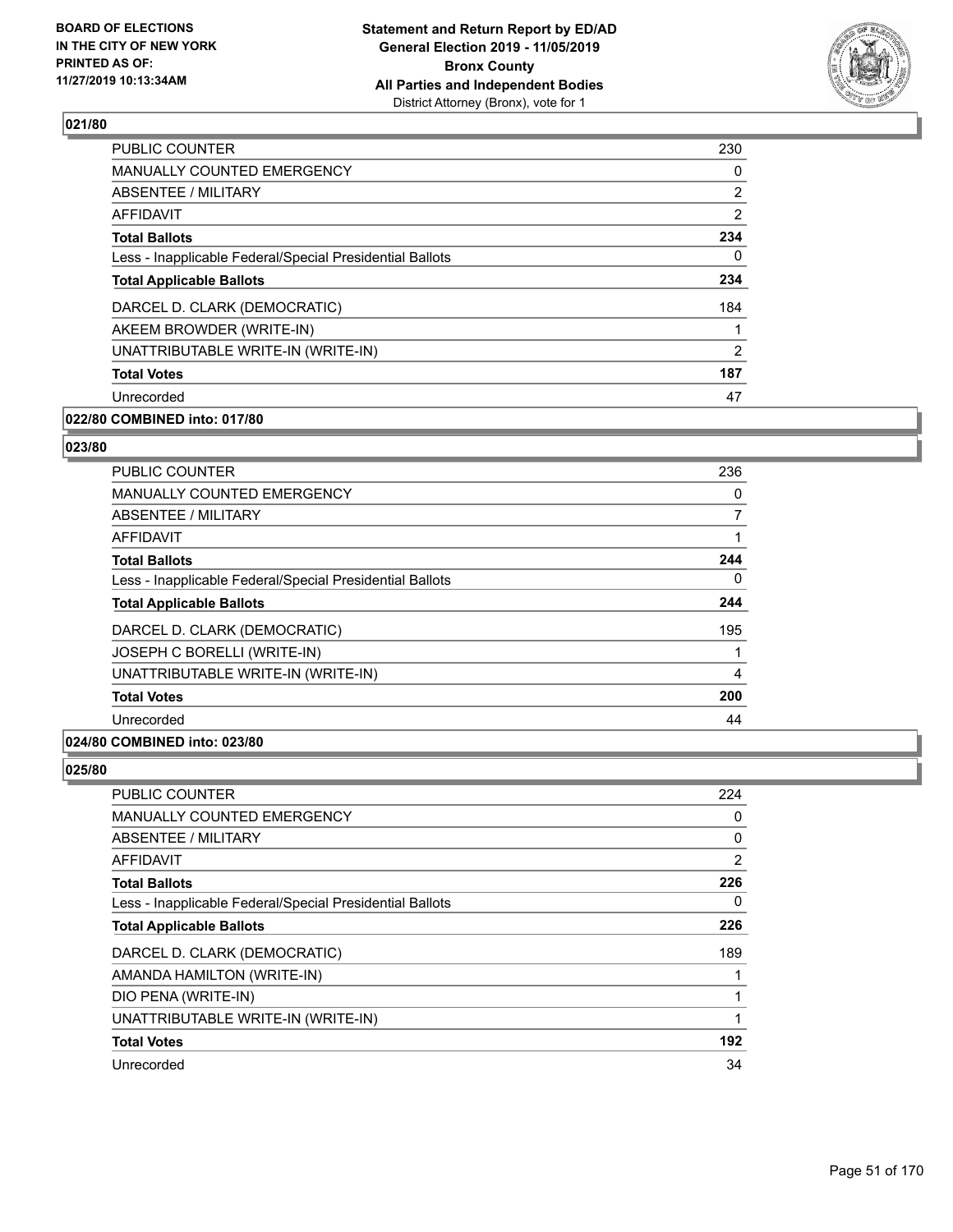

| <b>PUBLIC COUNTER</b>                                    | 289      |
|----------------------------------------------------------|----------|
| <b>MANUALLY COUNTED EMERGENCY</b>                        | 0        |
| ABSENTEE / MILITARY                                      | 34       |
| AFFIDAVIT                                                | $\Omega$ |
| <b>Total Ballots</b>                                     | 323      |
| Less - Inapplicable Federal/Special Presidential Ballots | 0        |
| <b>Total Applicable Ballots</b>                          | 323      |
| DARCEL D. CLARK (DEMOCRATIC)                             | 236      |
| AKEEM BROWDER (WRITE-IN)                                 | 3        |
| ARMANDO MONTANO (WRITE-IN)                               | 1        |
| ZEPHYR TEACHOUT (WRITE-IN)                               | 1        |
| <b>Total Votes</b>                                       | 241      |
| Unrecorded                                               | 82       |
|                                                          |          |

**027/80 COMBINED into: 026/80**

**028/80 COMBINED into: 026/80**

**029/80 COMBINED into: 004/80**

| <b>PUBLIC COUNTER</b>                                    | 217            |
|----------------------------------------------------------|----------------|
| <b>MANUALLY COUNTED EMERGENCY</b>                        | 0              |
| <b>ABSENTEE / MILITARY</b>                               |                |
| AFFIDAVIT                                                | 5              |
| <b>Total Ballots</b>                                     | 229            |
| Less - Inapplicable Federal/Special Presidential Ballots | 0              |
| <b>Total Applicable Ballots</b>                          | 229            |
| DARCEL D. CLARK (DEMOCRATIC)                             | 130            |
| RUDY GIULIANI (WRITE-IN)                                 |                |
| UNATTRIBUTABLE WRITE-IN (WRITE-IN)                       | $\overline{4}$ |
| <b>Total Votes</b>                                       | 135            |
| Unrecorded                                               | 94             |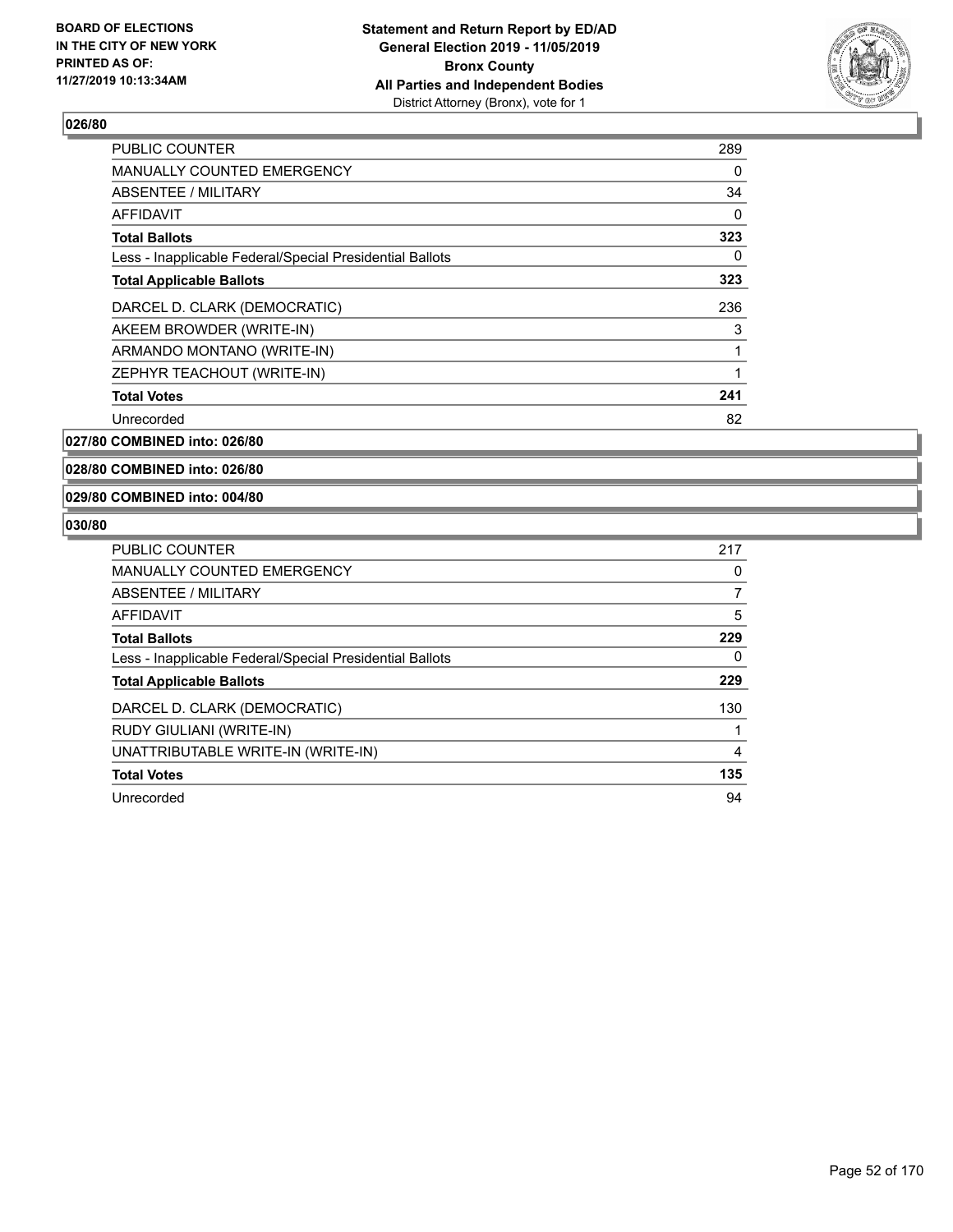

| 232 |
|-----|
| 0   |
| 5   |
| 0   |
| 237 |
| 0   |
| 237 |
| 163 |
| 1   |
| 1   |
| 1   |
| 1   |
| 2   |
| 169 |
| 68  |
|     |

**032/80 COMBINED into: 031/80**

#### **033/80**

| <b>PUBLIC COUNTER</b>                                    | 122 |
|----------------------------------------------------------|-----|
| <b>MANUALLY COUNTED EMERGENCY</b>                        | 0   |
| <b>ABSENTEE / MILITARY</b>                               | 127 |
| <b>AFFIDAVIT</b>                                         |     |
| <b>Total Ballots</b>                                     | 250 |
| Less - Inapplicable Federal/Special Presidential Ballots | 0   |
| <b>Total Applicable Ballots</b>                          | 250 |
| DARCEL D. CLARK (DEMOCRATIC)                             | 173 |
| UNATTRIBUTABLE WRITE-IN (WRITE-IN)                       |     |
| <b>Total Votes</b>                                       | 174 |
| Unrecorded                                               | 76  |
| A                                                        |     |

## **034/80 COMBINED into: 033/80**

#### **035/80 COMBINED into: 071/80**

| <b>PUBLIC COUNTER</b>                                    | 183 |
|----------------------------------------------------------|-----|
| <b>MANUALLY COUNTED EMERGENCY</b>                        | 0   |
| ABSENTEE / MILITARY                                      | 4   |
| <b>AFFIDAVIT</b>                                         | 4   |
| <b>Total Ballots</b>                                     | 191 |
| Less - Inapplicable Federal/Special Presidential Ballots | 0   |
| <b>Total Applicable Ballots</b>                          | 191 |
| DARCEL D. CLARK (DEMOCRATIC)                             | 149 |
| NICHOLAS PALOS (WRITE-IN)                                |     |
| UNATTRIBUTABLE WRITE-IN (WRITE-IN)                       |     |
| WALTER MERCADO (WRITE-IN)                                |     |
| <b>Total Votes</b>                                       | 152 |
| Unrecorded                                               | 39  |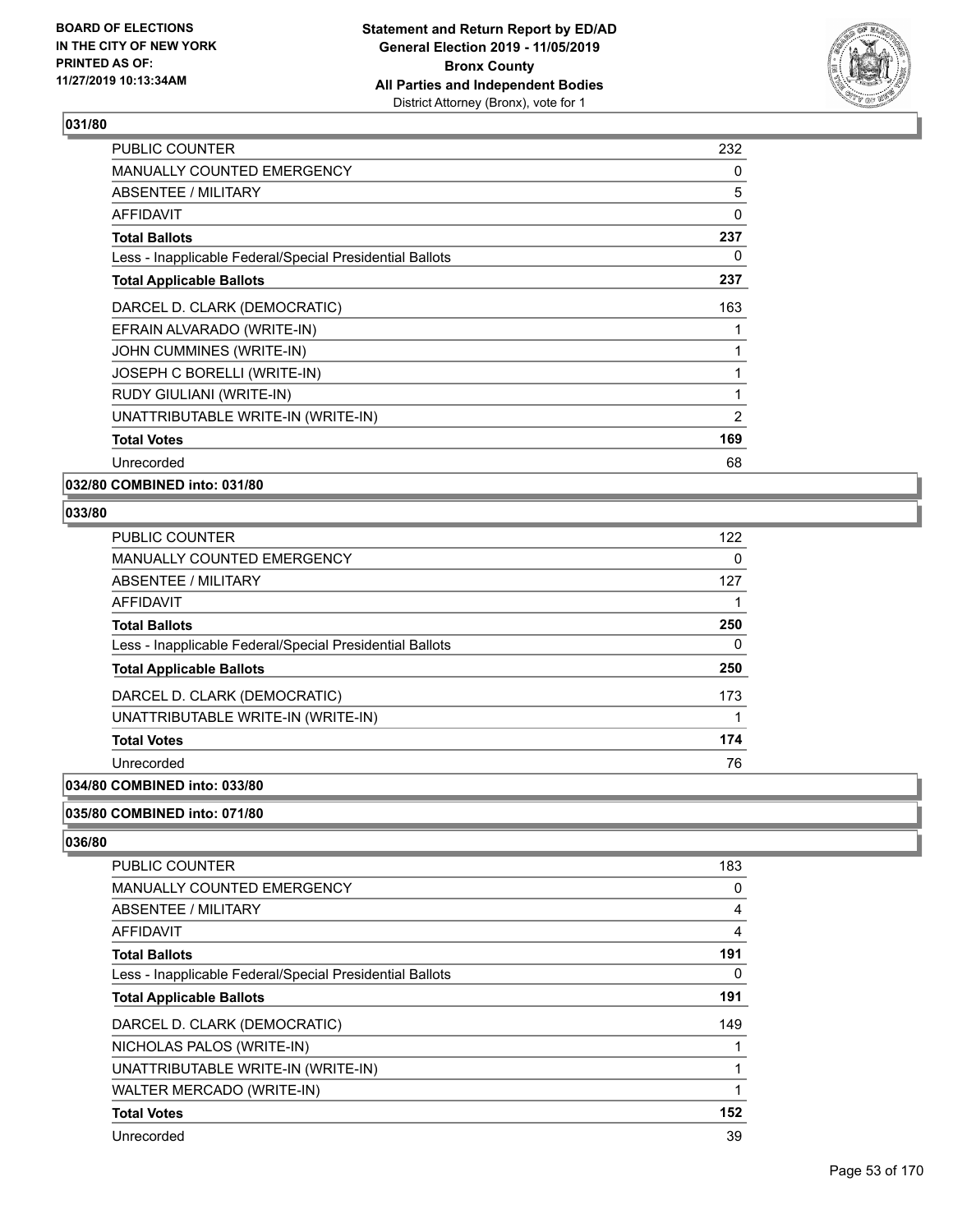

| PUBLIC COUNTER                                           | 137          |
|----------------------------------------------------------|--------------|
| MANUALLY COUNTED EMERGENCY                               | 0            |
| ABSENTEE / MILITARY                                      | 8            |
| AFFIDAVIT                                                | $\mathbf{0}$ |
| <b>Total Ballots</b>                                     | 145          |
| Less - Inapplicable Federal/Special Presidential Ballots | $\Omega$     |
| <b>Total Applicable Ballots</b>                          | 145          |
| DARCEL D. CLARK (DEMOCRATIC)                             | 111          |
| <b>Total Votes</b>                                       | 111          |
| Unrecorded                                               | 34           |

#### **038/80**

| <b>PUBLIC COUNTER</b>                                    | 238            |
|----------------------------------------------------------|----------------|
| <b>MANUALLY COUNTED EMERGENCY</b>                        |                |
| ABSENTEE / MILITARY                                      | 55             |
| AFFIDAVIT                                                |                |
| <b>Total Ballots</b>                                     | 295            |
| Less - Inapplicable Federal/Special Presidential Ballots | $\mathbf{0}$   |
| <b>Total Applicable Ballots</b>                          | 295            |
| DARCEL D. CLARK (DEMOCRATIC)                             | 224            |
| UNATTRIBUTABLE WRITE-IN (WRITE-IN)                       | $\overline{2}$ |
| <b>Total Votes</b>                                       | 226            |
| Unrecorded                                               | 69             |
| 039/80 COMBINED into: 038/80                             |                |

#### **040/80 COMBINED into: 037/80**

| <b>PUBLIC COUNTER</b>                                    | 135 |
|----------------------------------------------------------|-----|
| <b>MANUALLY COUNTED EMERGENCY</b>                        | 0   |
| ABSENTEE / MILITARY                                      |     |
| AFFIDAVIT                                                | 2   |
| <b>Total Ballots</b>                                     | 138 |
| Less - Inapplicable Federal/Special Presidential Ballots | 0   |
| <b>Total Applicable Ballots</b>                          | 138 |
| DARCEL D. CLARK (DEMOCRATIC)                             | 113 |
| <b>Total Votes</b>                                       | 113 |
| Unrecorded                                               | 25  |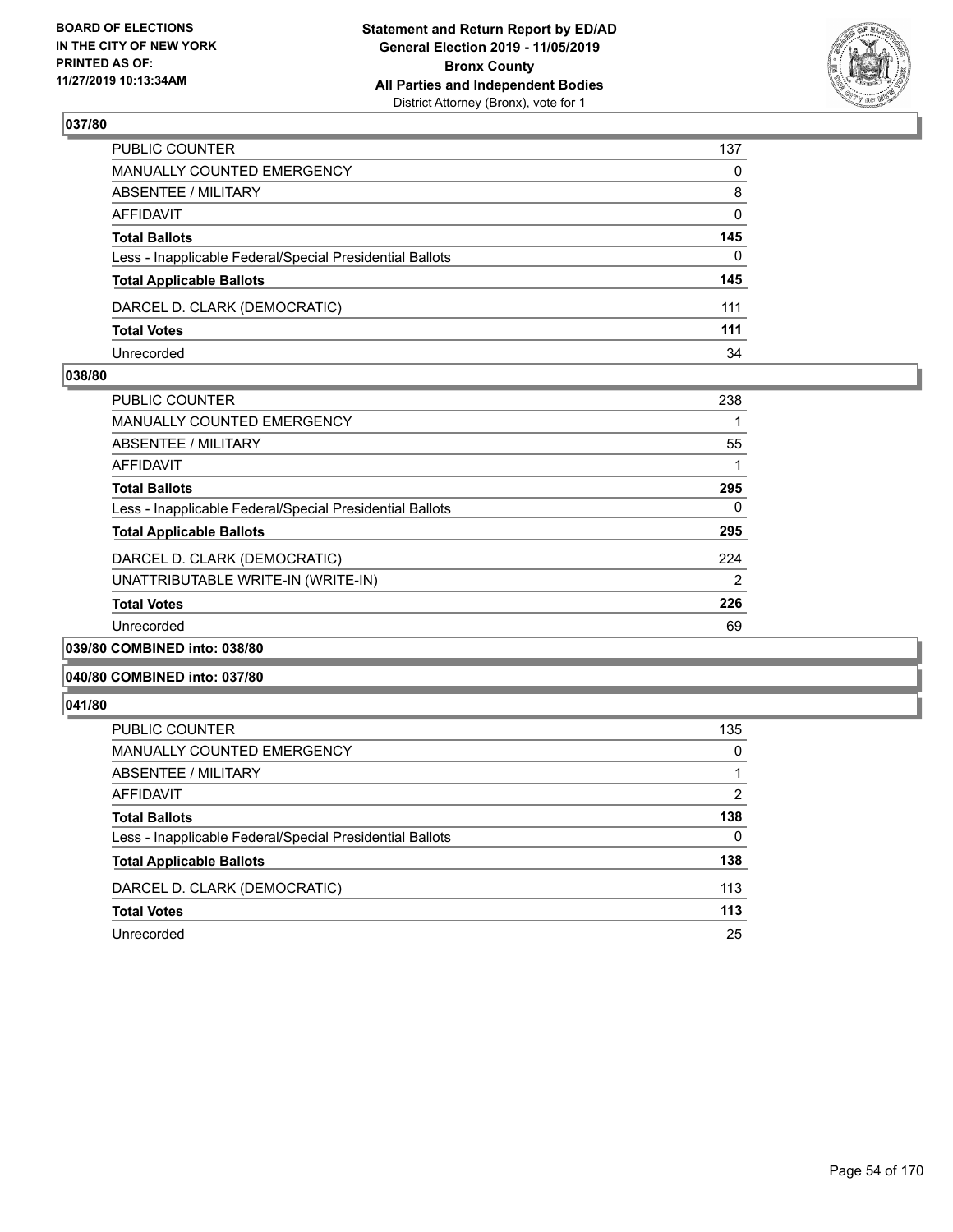

| PUBLIC COUNTER                                           | 113 |
|----------------------------------------------------------|-----|
| MANUALLY COUNTED EMERGENCY                               | 0   |
| ABSENTEE / MILITARY                                      |     |
| AFFIDAVIT                                                |     |
| Total Ballots                                            | 115 |
| Less - Inapplicable Federal/Special Presidential Ballots | 0   |
| <b>Total Applicable Ballots</b>                          | 115 |
| DARCEL D. CLARK (DEMOCRATIC)                             | 86  |
| UNATTRIBUTABLE WRITE-IN (WRITE-IN)                       |     |
| <b>Total Votes</b>                                       | 87  |
| Unrecorded                                               | 28  |

#### **043/80**

| <b>PUBLIC COUNTER</b>                                    | 147      |
|----------------------------------------------------------|----------|
| <b>MANUALLY COUNTED EMERGENCY</b>                        | 0        |
| ABSENTEE / MILITARY                                      | 8        |
| AFFIDAVIT                                                | $\Omega$ |
| <b>Total Ballots</b>                                     | 155      |
| Less - Inapplicable Federal/Special Presidential Ballots | $\Omega$ |
| <b>Total Applicable Ballots</b>                          | 155      |
| DARCEL D. CLARK (DEMOCRATIC)                             | 117      |
| UNATTRIBUTABLE WRITE-IN (WRITE-IN)                       | 4        |
| <b>Total Votes</b>                                       | 121      |
| Unrecorded                                               | 34       |
|                                                          |          |

#### **044/80 COMBINED into: 043/80**

| <b>PUBLIC COUNTER</b>                                    | 116            |
|----------------------------------------------------------|----------------|
| <b>MANUALLY COUNTED EMERGENCY</b>                        | 0              |
| ABSENTEE / MILITARY                                      | $\overline{2}$ |
| <b>AFFIDAVIT</b>                                         |                |
| <b>Total Ballots</b>                                     | 119            |
| Less - Inapplicable Federal/Special Presidential Ballots | 0              |
| <b>Total Applicable Ballots</b>                          | 119            |
| DARCEL D. CLARK (DEMOCRATIC)                             | 90             |
| JESUS JONES (WRITE-IN)                                   |                |
| UNATTRIBUTABLE WRITE-IN (WRITE-IN)                       |                |
| <b>Total Votes</b>                                       | 92             |
| Unrecorded                                               | 27             |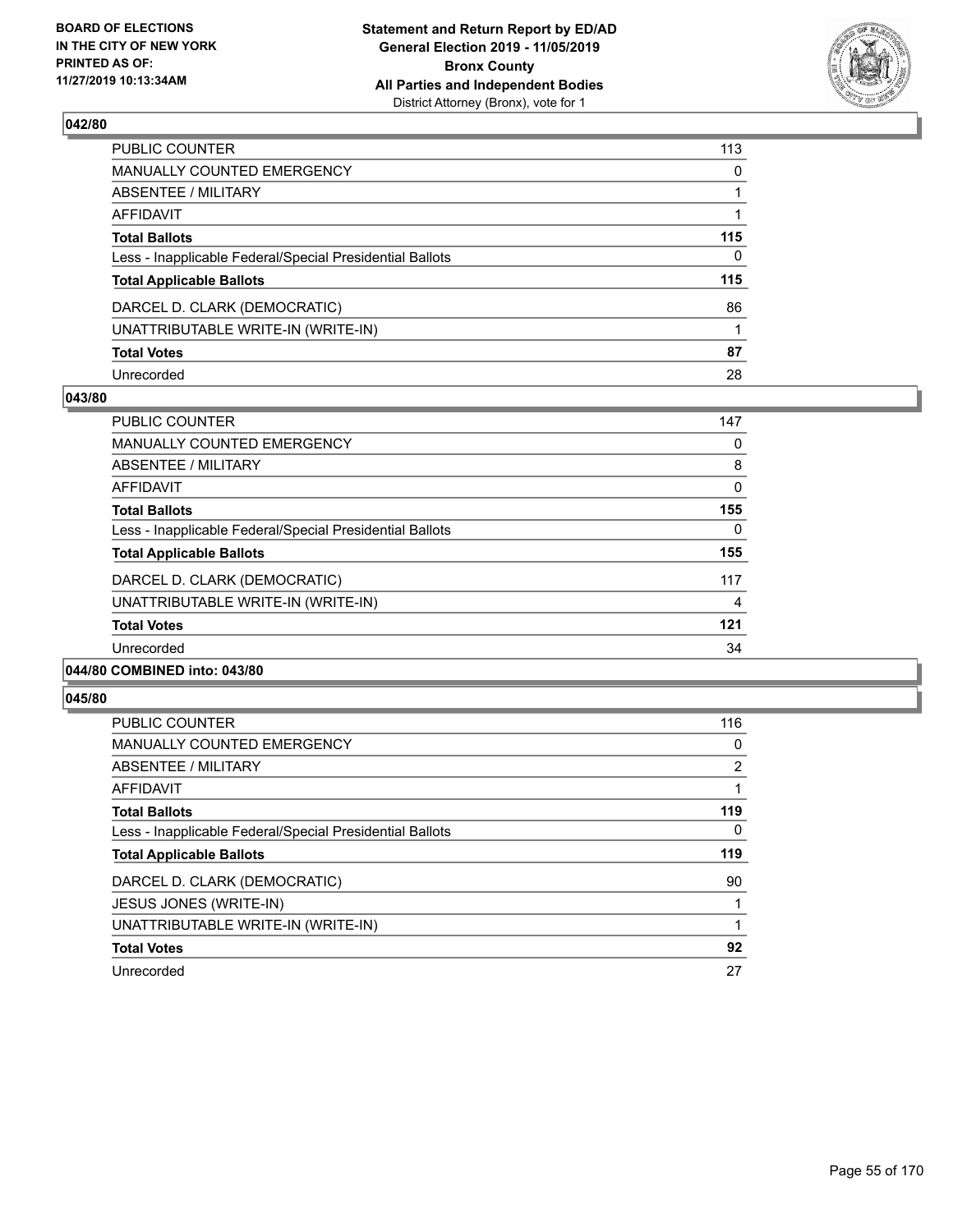

| <b>PUBLIC COUNTER</b>                                    | 134 |
|----------------------------------------------------------|-----|
| MANUALLY COUNTED EMERGENCY                               | 0   |
| ABSENTEE / MILITARY                                      | 27  |
| AFFIDAVIT                                                | 0   |
| <b>Total Ballots</b>                                     | 161 |
| Less - Inapplicable Federal/Special Presidential Ballots | 0   |
| <b>Total Applicable Ballots</b>                          | 161 |
| DARCEL D. CLARK (DEMOCRATIC)                             | 129 |
| DEVIN MILLBOWER (WRITE-IN)                               |     |
| <b>Total Votes</b>                                       | 130 |
| Unrecorded                                               | 31  |

## **047/80 COMBINED into: 040/78**

#### **048/80**

| PUBLIC COUNTER                                           | 222 |
|----------------------------------------------------------|-----|
| <b>MANUALLY COUNTED EMERGENCY</b>                        | 0   |
| ABSENTEE / MILITARY                                      | 6   |
| AFFIDAVIT                                                | 4   |
| <b>Total Ballots</b>                                     | 232 |
| Less - Inapplicable Federal/Special Presidential Ballots | 0   |
| <b>Total Applicable Ballots</b>                          | 232 |
| DARCEL D. CLARK (DEMOCRATIC)                             | 189 |
| JOHN W ZACCONE (WRITE-IN)                                |     |
| LETITIA JAMES (WRITE-IN)                                 |     |
| UNATTRIBUTABLE WRITE-IN (WRITE-IN)                       |     |
| <b>Total Votes</b>                                       | 192 |
| Unrecorded                                               | 40  |

## **049/80 COMBINED into: 046/80**

## **050/80 COMBINED into: 048/80**

#### **051/80 COMBINED into: 046/80**

#### **052/80**

| <b>PUBLIC COUNTER</b>                                    | 164      |
|----------------------------------------------------------|----------|
| MANUALLY COUNTED EMERGENCY                               | 0        |
| ABSENTEE / MILITARY                                      |          |
| AFFIDAVIT                                                | $\Omega$ |
| <b>Total Ballots</b>                                     | 165      |
| Less - Inapplicable Federal/Special Presidential Ballots | 0        |
| <b>Total Applicable Ballots</b>                          | 165      |
| DARCEL D. CLARK (DEMOCRATIC)                             | 132      |
| UNATTRIBUTABLE WRITE-IN (WRITE-IN)                       | 2        |
| <b>Total Votes</b>                                       | 134      |
| Unrecorded                                               | 31       |
| 053/80 COMBINED into: 052/80                             |          |
|                                                          |          |

**054/80 COMBINED into: 033/78**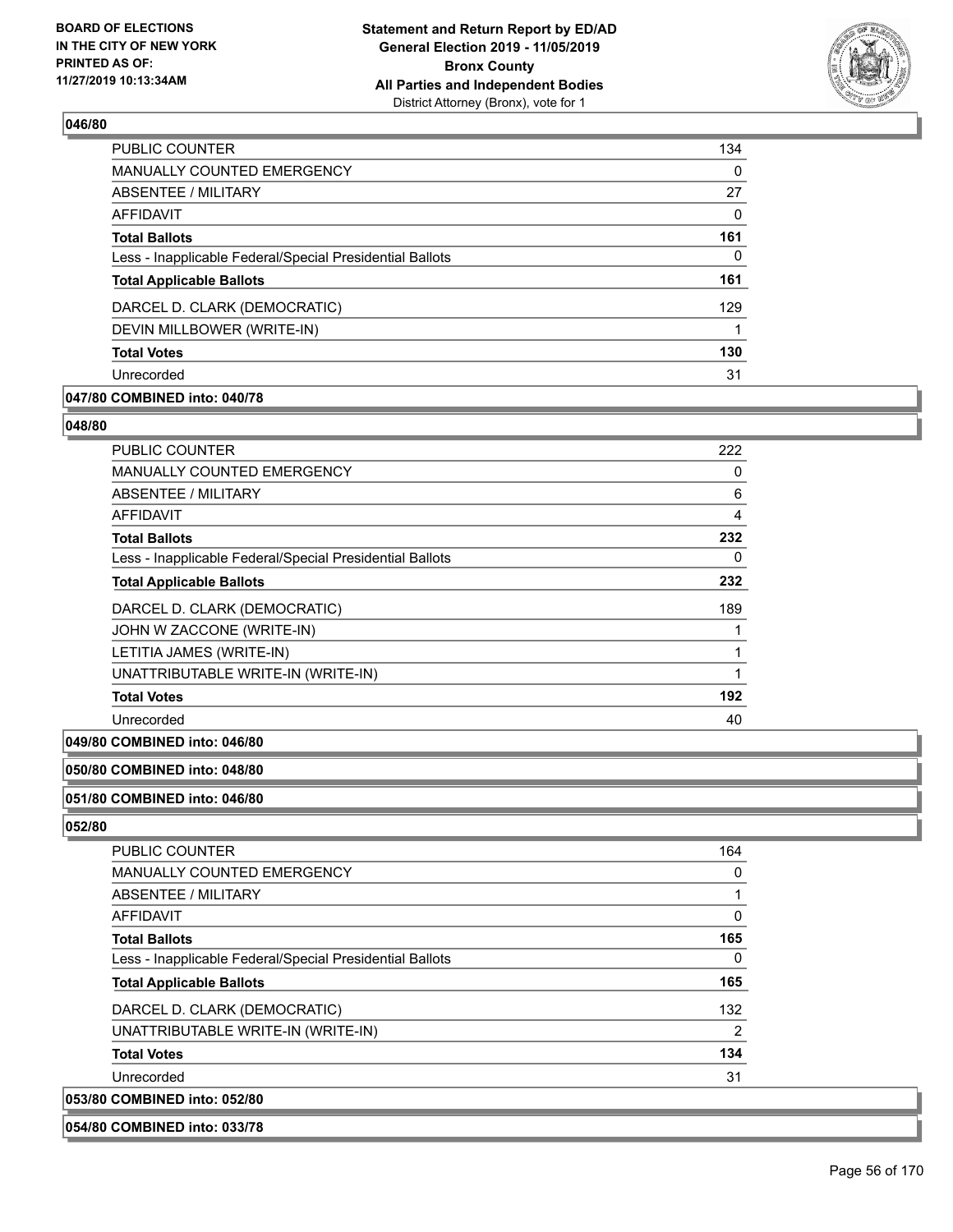

| PUBLIC COUNTER                                           | 141          |
|----------------------------------------------------------|--------------|
| <b>MANUALLY COUNTED EMERGENCY</b>                        | 0            |
| <b>ABSENTEE / MILITARY</b>                               |              |
| AFFIDAVIT                                                | 2            |
| <b>Total Ballots</b>                                     | 144          |
| Less - Inapplicable Federal/Special Presidential Ballots | $\mathbf{0}$ |
| <b>Total Applicable Ballots</b>                          | 144          |
| DARCEL D. CLARK (DEMOCRATIC)                             | 116          |
| <b>Total Votes</b>                                       | 116          |
| Unrecorded                                               | 28           |

#### **056/80**

| <b>PUBLIC COUNTER</b>                                    | 103 |
|----------------------------------------------------------|-----|
| <b>MANUALLY COUNTED EMERGENCY</b>                        | 0   |
| ABSENTEE / MILITARY                                      | 3   |
| AFFIDAVIT                                                | 16  |
| <b>Total Ballots</b>                                     | 122 |
| Less - Inapplicable Federal/Special Presidential Ballots | 0   |
| <b>Total Applicable Ballots</b>                          | 122 |
| DARCEL D. CLARK (DEMOCRATIC)                             | 116 |
| <b>Total Votes</b>                                       | 116 |
| Unrecorded                                               | 6   |
|                                                          |     |

## **057/80 COMBINED into: 055/80**

| PUBLIC COUNTER                                           | 114 |
|----------------------------------------------------------|-----|
| MANUALLY COUNTED EMERGENCY                               | 0   |
| ABSENTEE / MILITARY                                      | 2   |
| AFFIDAVIT                                                |     |
| <b>Total Ballots</b>                                     | 117 |
| Less - Inapplicable Federal/Special Presidential Ballots | 0   |
| <b>Total Applicable Ballots</b>                          | 117 |
| DARCEL D. CLARK (DEMOCRATIC)                             | 96  |
| <b>Total Votes</b>                                       | 96  |
| Unrecorded                                               | 21  |
| 059/80 COMBINED into: 038/80                             |     |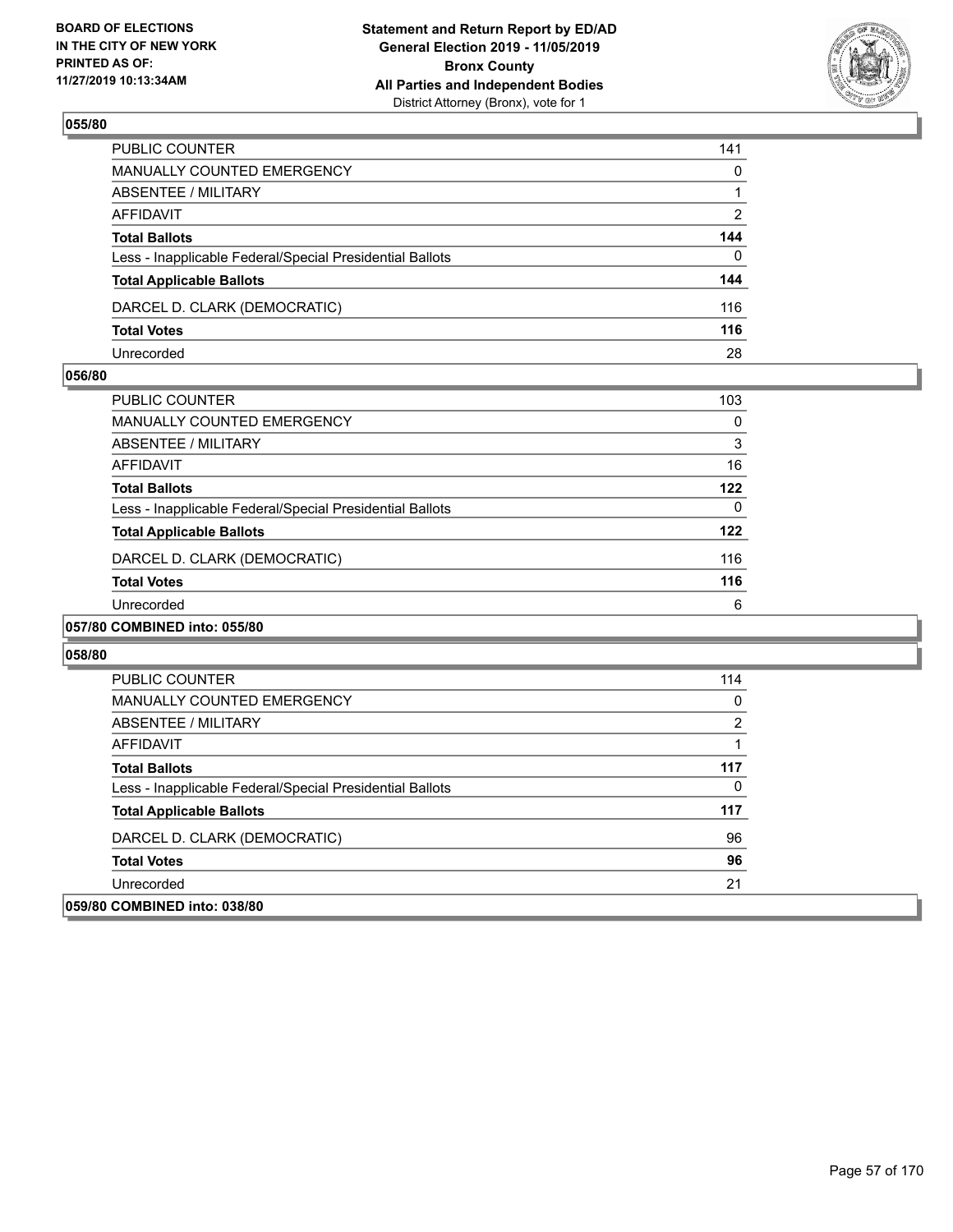

| PUBLIC COUNTER                                           | 141 |
|----------------------------------------------------------|-----|
| <b>MANUALLY COUNTED EMERGENCY</b>                        | 0   |
| ABSENTEE / MILITARY                                      | 4   |
| AFFIDAVIT                                                | 0   |
| <b>Total Ballots</b>                                     | 145 |
| Less - Inapplicable Federal/Special Presidential Ballots | 0   |
| <b>Total Applicable Ballots</b>                          | 145 |
| DARCEL D. CLARK (DEMOCRATIC)                             | 125 |
| <b>Total Votes</b>                                       | 125 |
| Unrecorded                                               | 20  |

## **061/80 COMBINED into: 060/80**

#### **062/80 COMBINED into: 014/80**

#### **063/80**

| PUBLIC COUNTER                                           | 259 |
|----------------------------------------------------------|-----|
| <b>MANUALLY COUNTED EMERGENCY</b>                        | 0   |
| ABSENTEE / MILITARY                                      | 13  |
| AFFIDAVIT                                                | 1   |
| <b>Total Ballots</b>                                     | 273 |
| Less - Inapplicable Federal/Special Presidential Ballots | 0   |
| <b>Total Applicable Ballots</b>                          | 273 |
| DARCEL D. CLARK (DEMOCRATIC)                             | 243 |
| <b>Total Votes</b>                                       | 243 |
| Unrecorded                                               | 30  |
|                                                          |     |

#### **064/80 COMBINED into: 063/80**

| <b>PUBLIC COUNTER</b>                                    | 181 |
|----------------------------------------------------------|-----|
| <b>MANUALLY COUNTED EMERGENCY</b>                        | 0   |
| ABSENTEE / MILITARY                                      | 2   |
| AFFIDAVIT                                                | 13  |
| <b>Total Ballots</b>                                     | 196 |
| Less - Inapplicable Federal/Special Presidential Ballots | 0   |
| <b>Total Applicable Ballots</b>                          | 196 |
| DARCEL D. CLARK (DEMOCRATIC)                             | 172 |
| UNATTRIBUTABLE WRITE-IN (WRITE-IN)                       |     |
| <b>Total Votes</b>                                       | 173 |
| Unrecorded                                               | 23  |
| 066/80 COMBINED into: 033/80                             |     |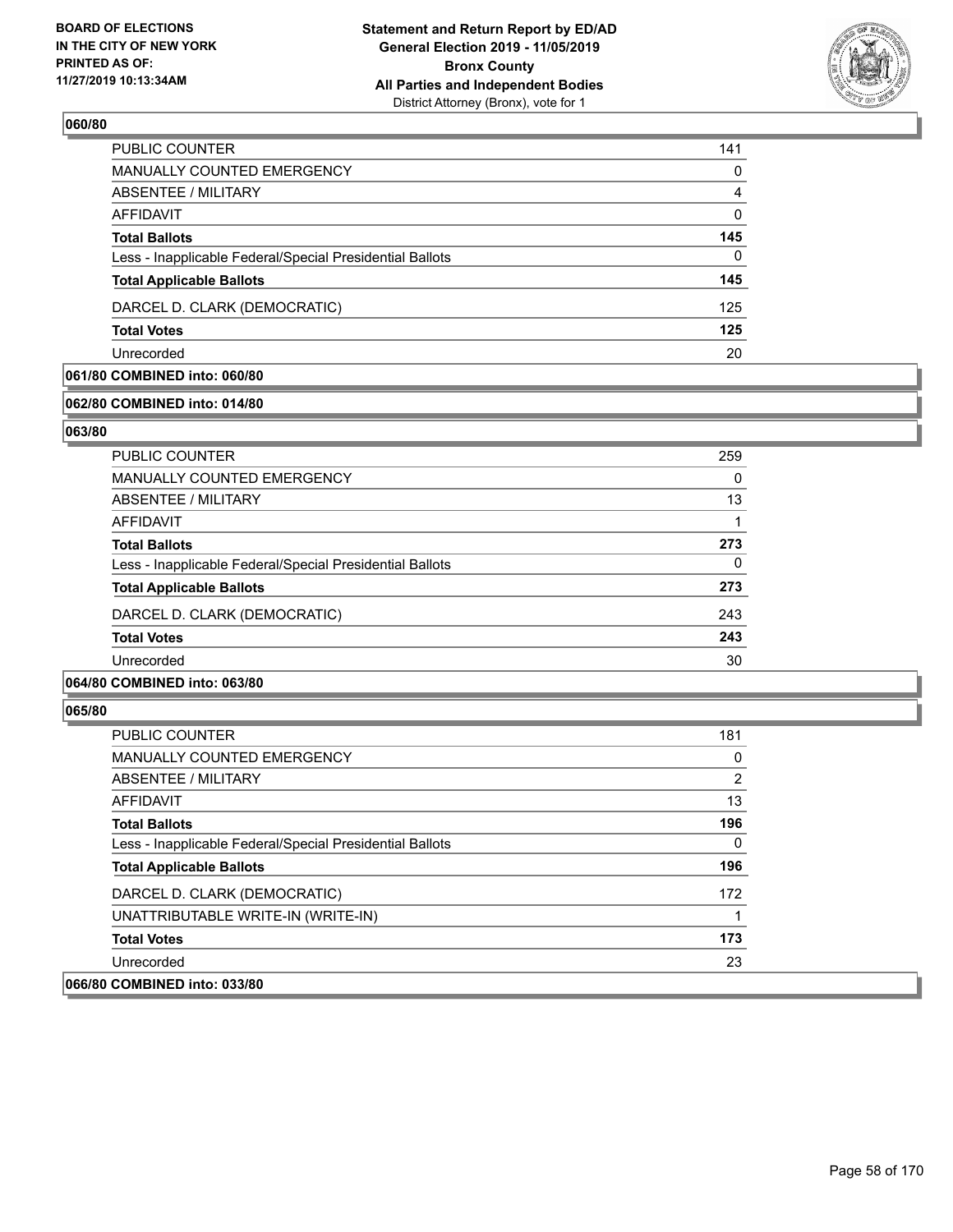

| <b>PUBLIC COUNTER</b>                                    | 244 |
|----------------------------------------------------------|-----|
| <b>MANUALLY COUNTED EMERGENCY</b>                        | 0   |
| ABSENTEE / MILITARY                                      | 3   |
| AFFIDAVIT                                                | 1   |
| <b>Total Ballots</b>                                     | 248 |
| Less - Inapplicable Federal/Special Presidential Ballots | 0   |
| <b>Total Applicable Ballots</b>                          | 248 |
| DARCEL D. CLARK (DEMOCRATIC)                             | 196 |
| DEVIN BALKIND (WRITE-IN)                                 | 1   |
| JENETTE RUCKER (WRITE-IN)                                | 2   |
| UNATTRIBUTABLE WRITE-IN (WRITE-IN)                       | 1   |
| <b>Total Votes</b>                                       | 200 |
| Unrecorded                                               | 48  |
|                                                          |     |

**068/80 COMBINED into: 067/80**

**069/80 COMBINED into: 067/80**

**070/80 COMBINED into: 036/80**

#### **071/80**

| <b>PUBLIC COUNTER</b>                                    | 228 |
|----------------------------------------------------------|-----|
| MANUALLY COUNTED EMERGENCY                               | 0   |
| ABSENTEE / MILITARY                                      | 22  |
| AFFIDAVIT                                                |     |
| <b>Total Ballots</b>                                     | 251 |
| Less - Inapplicable Federal/Special Presidential Ballots | 0   |
| <b>Total Applicable Ballots</b>                          | 251 |
| DARCEL D. CLARK (DEMOCRATIC)                             | 188 |
| BERNADETTE RACHIELE (WRITE-IN)                           |     |
| EFRAIN ALVARADO (WRITE-IN)                               |     |
| PHILIP FOGLIA (WRITE-IN)                                 | 1   |
| UNATTRIBUTABLE WRITE-IN (WRITE-IN)                       | 5   |
| <b>Total Votes</b>                                       | 196 |
| Unrecorded                                               | 55  |
|                                                          |     |

## **072/80 COMBINED into: 071/80**

**073/80 COMBINED into: 071/80**

| PUBLIC COUNTER                                           | 138 |
|----------------------------------------------------------|-----|
| <b>MANUALLY COUNTED EMERGENCY</b>                        | 0   |
| ABSENTEE / MILITARY                                      | 3   |
| AFFIDAVIT                                                | 3   |
| <b>Total Ballots</b>                                     | 144 |
| Less - Inapplicable Federal/Special Presidential Ballots | 0   |
| <b>Total Applicable Ballots</b>                          | 144 |
| DARCEL D. CLARK (DEMOCRATIC)                             | 123 |
| <b>Total Votes</b>                                       | 123 |
| Unrecorded                                               | 21  |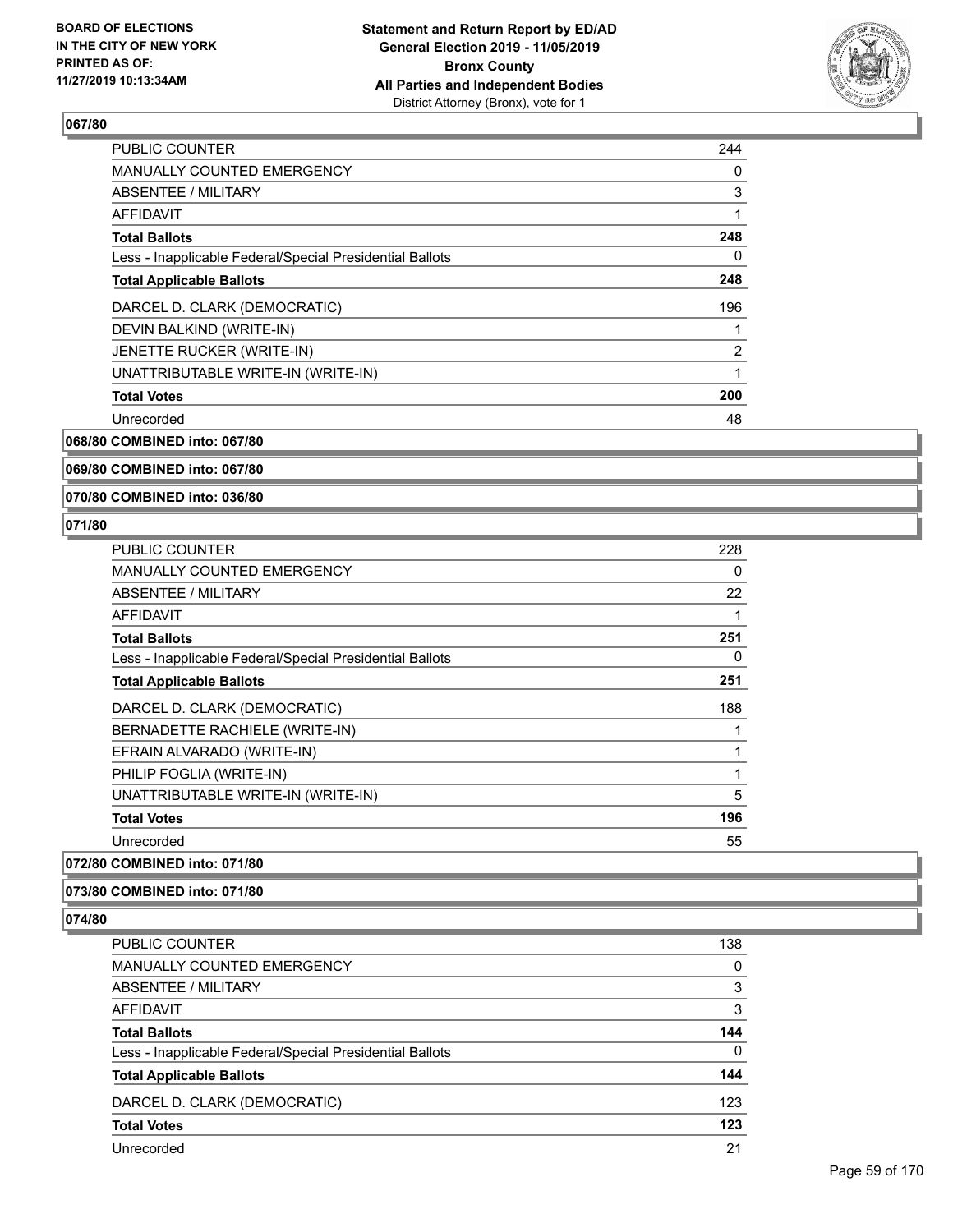

#### **075/80 COMBINED into: 078/80**

#### **076/80**

| PUBLIC COUNTER                                           | 82       |
|----------------------------------------------------------|----------|
| <b>MANUALLY COUNTED EMERGENCY</b>                        | 0        |
| ABSENTEE / MILITARY                                      |          |
| AFFIDAVIT                                                | $\Omega$ |
| <b>Total Ballots</b>                                     | 83       |
| Less - Inapplicable Federal/Special Presidential Ballots | $\Omega$ |
| <b>Total Applicable Ballots</b>                          | 83       |
| DARCEL D. CLARK (DEMOCRATIC)                             | 64       |
| ROBERT NEIL FRIEDMAN (WRITE-IN)                          |          |
| <b>Total Votes</b>                                       | 65       |
| Unrecorded                                               | 18       |
|                                                          |          |

#### **077/80 COMBINED into: 078/80**

#### **078/80**

| <b>PUBLIC COUNTER</b>                                    | 253            |
|----------------------------------------------------------|----------------|
| <b>MANUALLY COUNTED EMERGENCY</b>                        | 0              |
| <b>ABSENTEE / MILITARY</b>                               | 4              |
| <b>AFFIDAVIT</b>                                         | 7              |
| <b>Total Ballots</b>                                     | 264            |
| Less - Inapplicable Federal/Special Presidential Ballots | 0              |
| <b>Total Applicable Ballots</b>                          | 264            |
| DARCEL D. CLARK (DEMOCRATIC)                             | 224            |
| ANDREW NAPOLITANO (WRITE-IN)                             |                |
| RUDY GIULIANI (WRITE-IN)                                 |                |
| TIFFANY CABAN (WRITE-IN)                                 | $\overline{2}$ |
| UNATTRIBUTABLE WRITE-IN (WRITE-IN)                       | $\overline{2}$ |
| <b>Total Votes</b>                                       | 230            |
| Unrecorded                                               | 34             |
|                                                          |                |

#### **079/80 COMBINED into: 081/80**

| <b>PUBLIC COUNTER</b>                                    | 139            |
|----------------------------------------------------------|----------------|
| <b>MANUALLY COUNTED EMERGENCY</b>                        | 0              |
| <b>ABSENTEE / MILITARY</b>                               | $\overline{2}$ |
| <b>AFFIDAVIT</b>                                         | $\Omega$       |
| <b>Total Ballots</b>                                     | 141            |
| Less - Inapplicable Federal/Special Presidential Ballots | 0              |
| <b>Total Applicable Ballots</b>                          | 141            |
| DARCEL D. CLARK (DEMOCRATIC)                             | 121            |
| MONTGOMERY DELANCY (WRITE-IN)                            |                |
| UNATTRIBUTABLE WRITE-IN (WRITE-IN)                       |                |
| <b>Total Votes</b>                                       | 123            |
| Unrecorded                                               | 18             |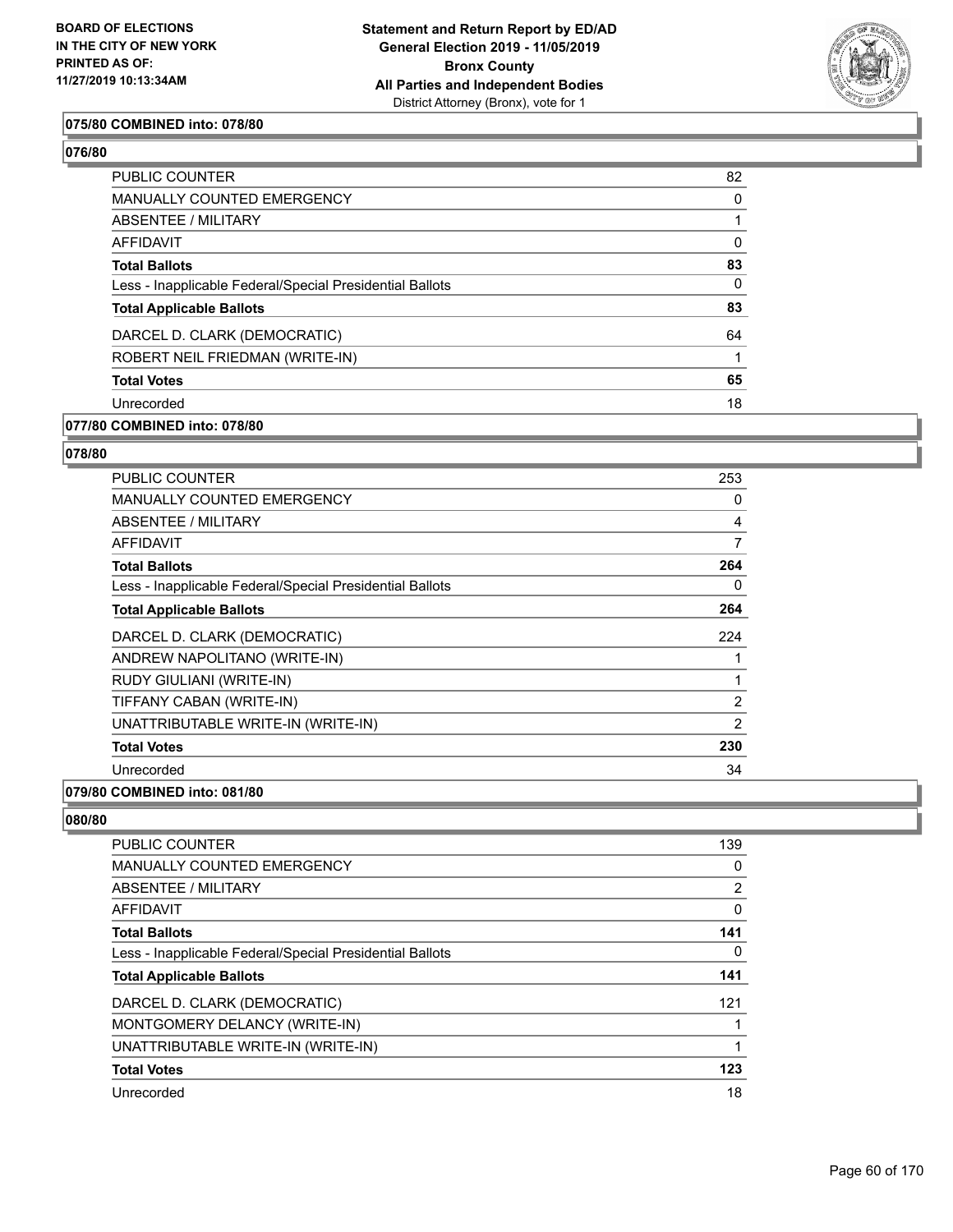

| MANUALLY COUNTED EMERGENCY                               | $\Omega$ |
|----------------------------------------------------------|----------|
| <b>ABSENTEE / MILITARY</b>                               | 5        |
| <b>AFFIDAVIT</b>                                         | $\Omega$ |
| <b>Total Ballots</b>                                     | 193      |
| Less - Inapplicable Federal/Special Presidential Ballots | $\Omega$ |
| <b>Total Applicable Ballots</b>                          | 193      |
| DARCEL D. CLARK (DEMOCRATIC)                             | 165      |
| <b>Total Votes</b>                                       | 165      |
| Unrecorded                                               | 28       |

#### **082/80 COMBINED into: 061/78**

#### **083/80**

| <b>PUBLIC COUNTER</b>                                    | 249 |
|----------------------------------------------------------|-----|
| <b>MANUALLY COUNTED EMERGENCY</b>                        | 0   |
| ABSENTEE / MILITARY                                      | 9   |
| AFFIDAVIT                                                |     |
| <b>Total Ballots</b>                                     | 259 |
| Less - Inapplicable Federal/Special Presidential Ballots | 0   |
| <b>Total Applicable Ballots</b>                          | 259 |
| DARCEL D. CLARK (DEMOCRATIC)                             | 220 |
| UNATTRIBUTABLE WRITE-IN (WRITE-IN)                       | 4   |
| <b>Total Votes</b>                                       | 224 |
| Unrecorded                                               | 35  |
|                                                          |     |

## **084/80 COMBINED into: 083/80**

#### **085/80**

| PUBLIC COUNTER                                           | 199 |
|----------------------------------------------------------|-----|
| <b>MANUALLY COUNTED EMERGENCY</b>                        | 0   |
| ABSENTEE / MILITARY                                      | 2   |
| AFFIDAVIT                                                | 2   |
| <b>Total Ballots</b>                                     | 203 |
| Less - Inapplicable Federal/Special Presidential Ballots | 0   |
| <b>Total Applicable Ballots</b>                          | 203 |
| DARCEL D. CLARK (DEMOCRATIC)                             | 187 |
| <b>Total Votes</b>                                       | 187 |
| Unrecorded                                               | 16  |

#### **086/80 COMBINED into: 085/80**

**087/80 COMBINED into: 065/80**

**088/80 COMBINED into: 030/80**

**089/80 COMBINED into: 043/80**

**090/80 COMBINED into: 071/80**

**091/80 COMBINED into: 081/80**

**092/80 COMBINED into: 027/83**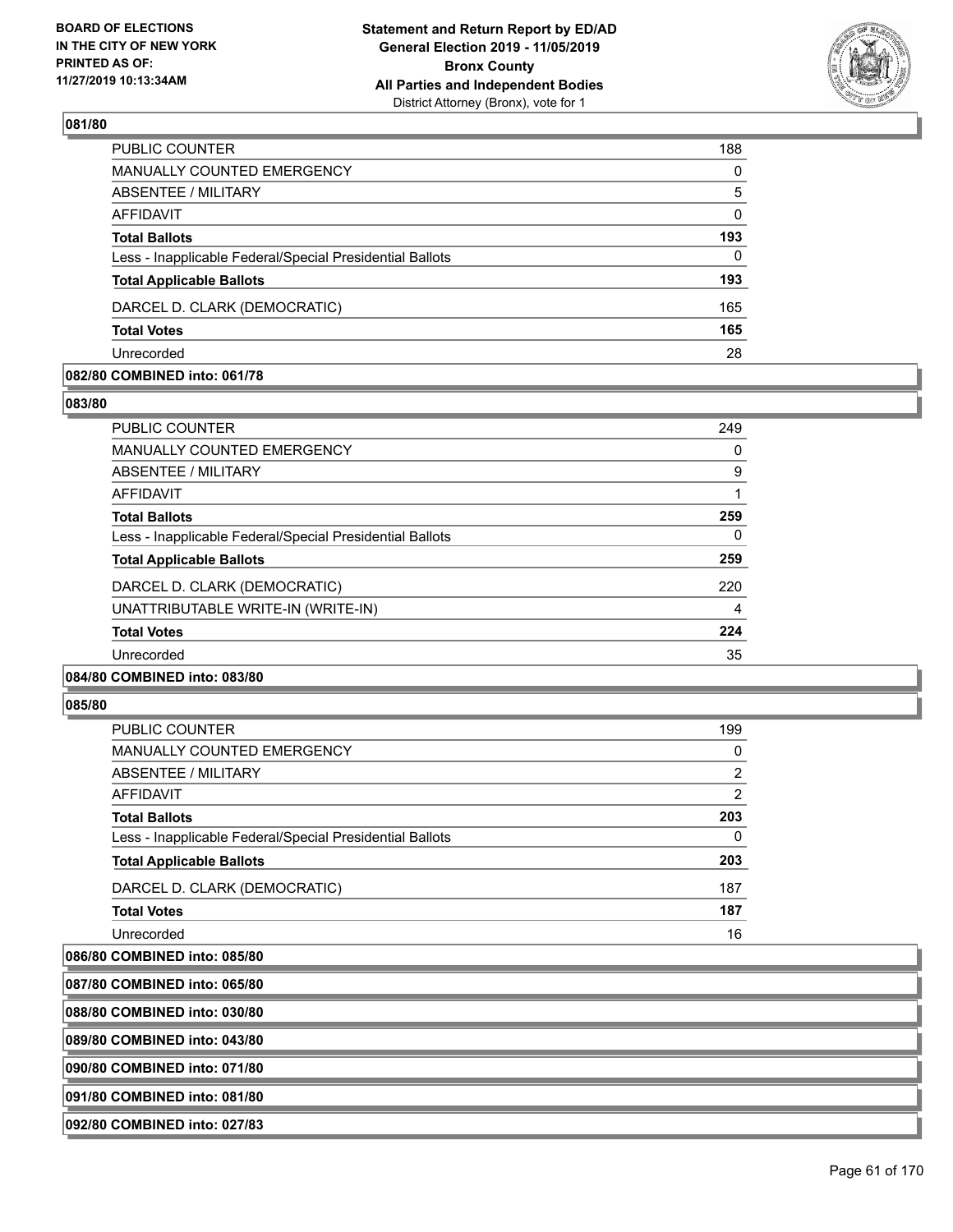

#### **093/80 COMBINED into: 025/80**

## **094/80**

| PUBLIC COUNTER                                           | 148            |
|----------------------------------------------------------|----------------|
| <b>MANUALLY COUNTED EMERGENCY</b>                        | 0              |
| ABSENTEE / MILITARY                                      | $\overline{2}$ |
| AFFIDAVIT                                                |                |
| <b>Total Ballots</b>                                     | 151            |
| Less - Inapplicable Federal/Special Presidential Ballots | $\Omega$       |
| <b>Total Applicable Ballots</b>                          | 151            |
| DARCEL D. CLARK (DEMOCRATIC)                             | 125            |
| JENN WHITE (WRITE-IN)                                    |                |
| <b>Total Votes</b>                                       | 126            |
| Unrecorded                                               | 25             |

| <b>PUBLIC COUNTER</b>                                    | 106 |
|----------------------------------------------------------|-----|
| <b>MANUALLY COUNTED EMERGENCY</b>                        | 0   |
| ABSENTEE / MILITARY                                      | 3   |
| AFFIDAVIT                                                | 2   |
| <b>Total Ballots</b>                                     | 111 |
| Less - Inapplicable Federal/Special Presidential Ballots | 0   |
| <b>Total Applicable Ballots</b>                          | 111 |
| DARCEL D. CLARK (DEMOCRATIC)                             | 90  |
| <b>Total Votes</b>                                       | 90  |
| Unrecorded                                               | 21  |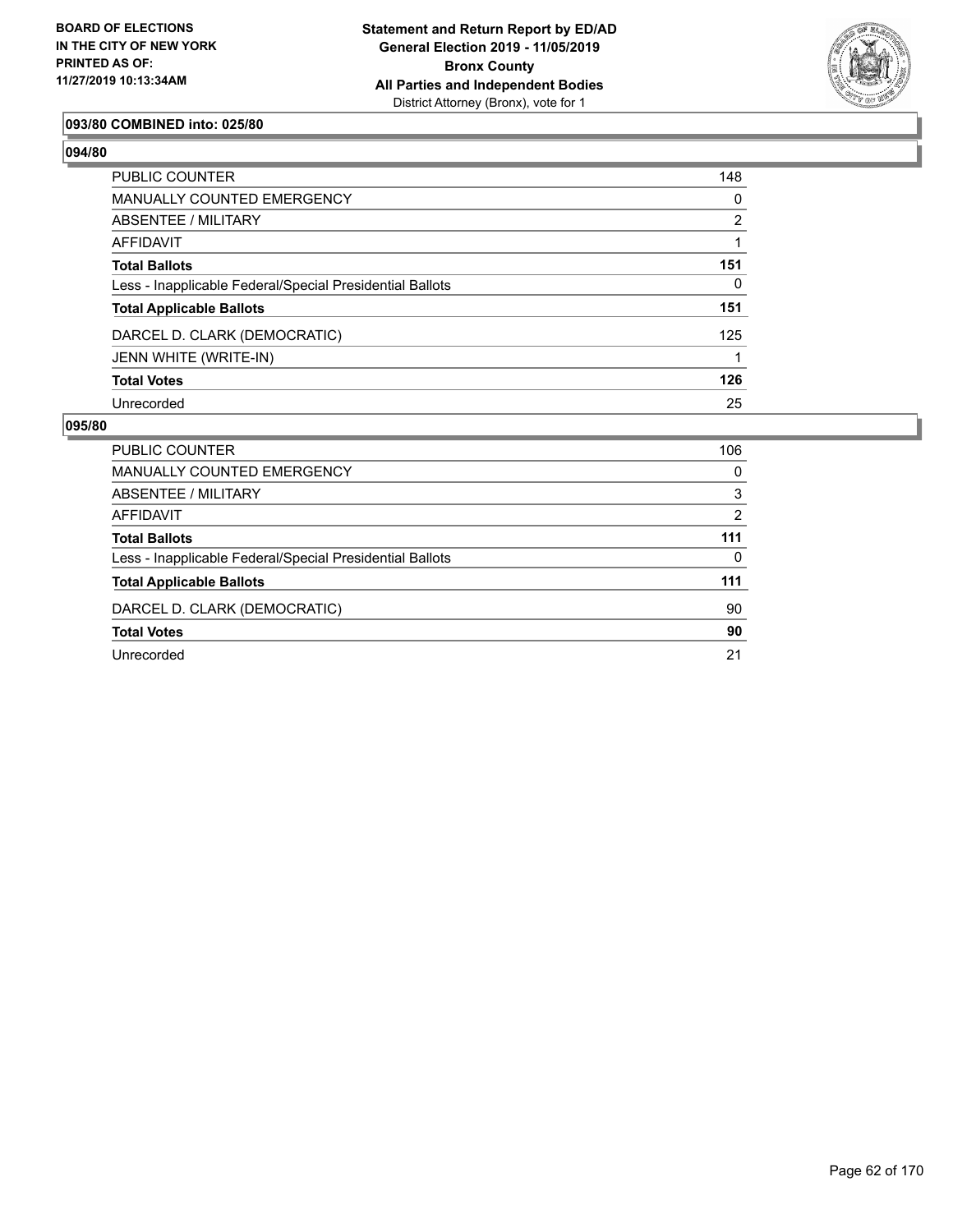

#### **001/81 COMBINED into: 059/78**

## **002/81**

| PUBLIC COUNTER                                           | 242 |
|----------------------------------------------------------|-----|
| <b>MANUALLY COUNTED EMERGENCY</b>                        | 0   |
| ABSENTEE / MILITARY                                      | 4   |
| AFFIDAVIT                                                | 0   |
| <b>Total Ballots</b>                                     | 246 |
| Less - Inapplicable Federal/Special Presidential Ballots | 0   |
| <b>Total Applicable Ballots</b>                          | 246 |
| DARCEL D. CLARK (DEMOCRATIC)                             | 196 |
| RUDY GIULIANI (WRITE-IN)                                 |     |
| UNATTRIBUTABLE WRITE-IN (WRITE-IN)                       |     |
| <b>Total Votes</b>                                       | 198 |
| Unrecorded                                               | 48  |

#### **003/81**

| PUBLIC COUNTER                                           | 164      |
|----------------------------------------------------------|----------|
| <b>MANUALLY COUNTED EMERGENCY</b>                        | $\Omega$ |
| ABSENTEE / MILITARY                                      |          |
| AFFIDAVIT                                                | 2        |
| <b>Total Ballots</b>                                     | 167      |
| Less - Inapplicable Federal/Special Presidential Ballots | 0        |
| <b>Total Applicable Ballots</b>                          | 167      |
| DARCEL D. CLARK (DEMOCRATIC)                             | 127      |
| <b>Total Votes</b>                                       | 127      |
| Unrecorded                                               | 40       |

## **004/81 COMBINED into: 003/81**

#### **005/81 COMBINED into: 002/81**

| <b>PUBLIC COUNTER</b>                                    | 142 |
|----------------------------------------------------------|-----|
| MANUALLY COUNTED EMERGENCY                               | 0   |
| ABSENTEE / MILITARY                                      |     |
| AFFIDAVIT                                                | 2   |
| <b>Total Ballots</b>                                     | 145 |
| Less - Inapplicable Federal/Special Presidential Ballots | 0   |
| <b>Total Applicable Ballots</b>                          | 145 |
| DARCEL D. CLARK (DEMOCRATIC)                             | 122 |
| UNATTRIBUTABLE WRITE-IN (WRITE-IN)                       |     |
| <b>Total Votes</b>                                       | 123 |
| Unrecorded                                               | 22  |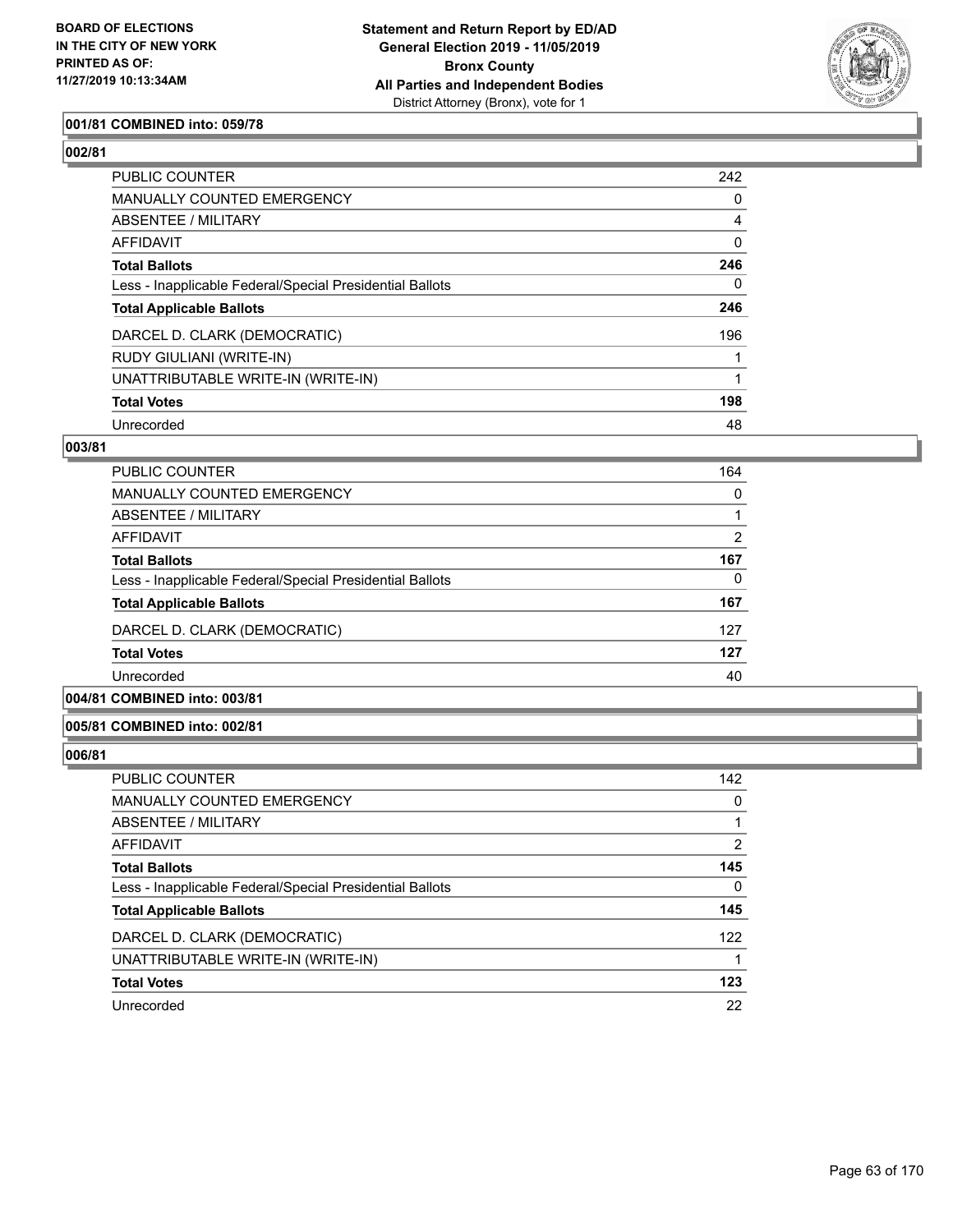

| PUBLIC COUNTER                                           | 91           |
|----------------------------------------------------------|--------------|
| MANUALLY COUNTED EMERGENCY                               | $\mathbf{0}$ |
| ABSENTEE / MILITARY                                      | 2            |
| AFFIDAVIT                                                |              |
| <b>Total Ballots</b>                                     | 94           |
| Less - Inapplicable Federal/Special Presidential Ballots | $\mathbf{0}$ |
| <b>Total Applicable Ballots</b>                          | 94           |
| DARCEL D. CLARK (DEMOCRATIC)                             | 71           |
| UNATTRIBUTABLE WRITE-IN (WRITE-IN)                       | 2            |
| <b>Total Votes</b>                                       | 73           |
| Unrecorded                                               | 21           |

#### **008/81**

| PUBLIC COUNTER                                           | 126 |
|----------------------------------------------------------|-----|
| <b>MANUALLY COUNTED EMERGENCY</b>                        | 0   |
| ABSENTEE / MILITARY                                      |     |
| <b>AFFIDAVIT</b>                                         | 3   |
| <b>Total Ballots</b>                                     | 130 |
| Less - Inapplicable Federal/Special Presidential Ballots | 0   |
| <b>Total Applicable Ballots</b>                          | 130 |
| DARCEL D. CLARK (DEMOCRATIC)                             | 101 |
| UNATTRIBUTABLE WRITE-IN (WRITE-IN)                       | 2   |
| <b>Total Votes</b>                                       | 103 |
| Unrecorded                                               | 27  |
|                                                          |     |

**009/81 COMBINED into: 008/81**

#### **010/81 COMBINED into: 037/81**

#### **011/81 COMBINED into: 019/81**

| <b>PUBLIC COUNTER</b>                                    | 250 |
|----------------------------------------------------------|-----|
| <b>MANUALLY COUNTED EMERGENCY</b>                        | 0   |
| ABSENTEE / MILITARY                                      | 3   |
| AFFIDAVIT                                                | 2   |
| <b>Total Ballots</b>                                     | 255 |
| Less - Inapplicable Federal/Special Presidential Ballots | 0   |
| <b>Total Applicable Ballots</b>                          | 255 |
| DARCEL D. CLARK (DEMOCRATIC)                             | 213 |
| ELLEN CHAPNICK (WRITE-IN)                                |     |
| <b>Total Votes</b>                                       | 214 |
| Unrecorded                                               | 41  |
| 013/81 COMBINED into: 012/81                             |     |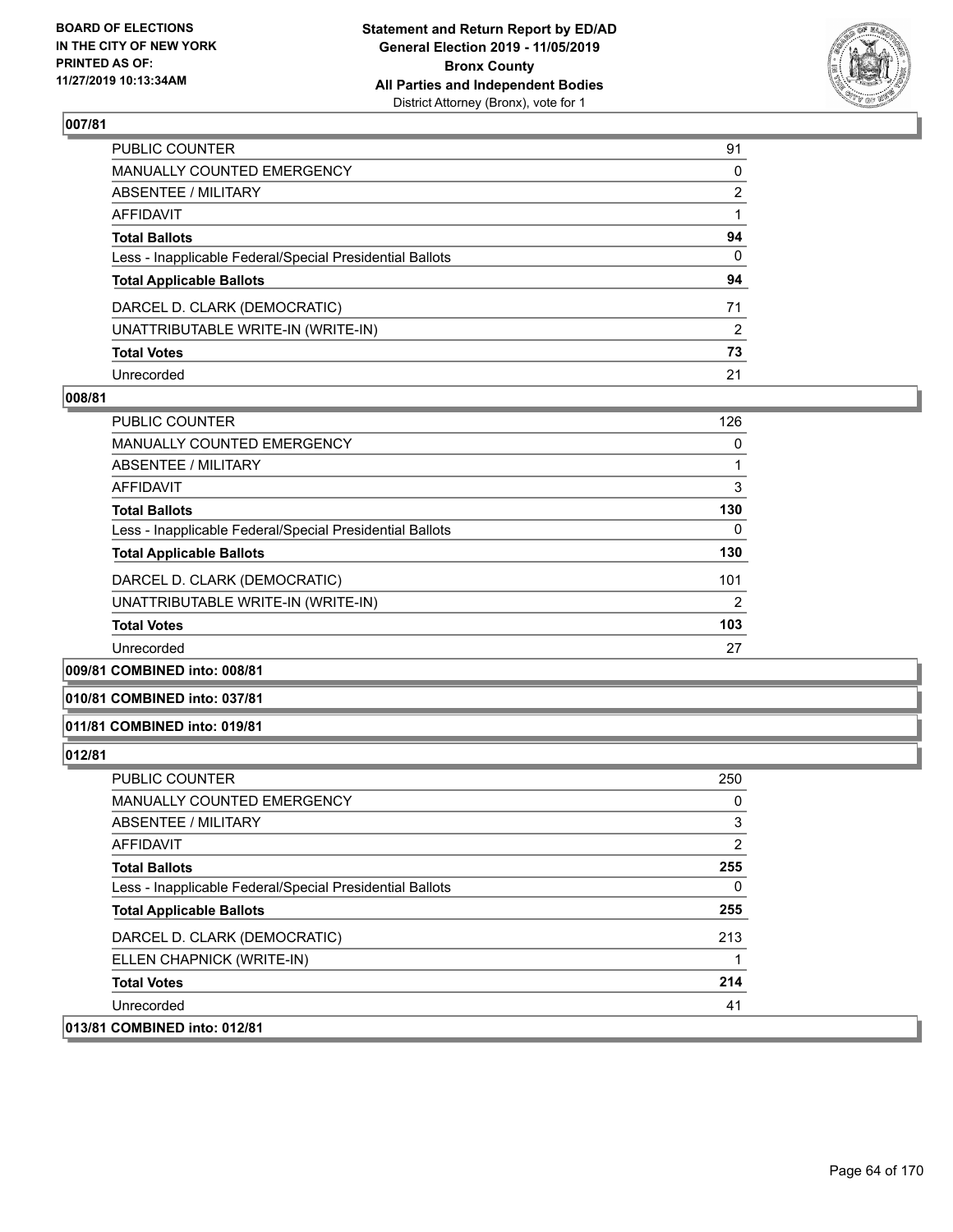

| <b>PUBLIC COUNTER</b>                                    | 328 |
|----------------------------------------------------------|-----|
| MANUALLY COUNTED EMERGENCY                               | 0   |
| ABSENTEE / MILITARY                                      | 32  |
| AFFIDAVIT                                                |     |
| <b>Total Ballots</b>                                     | 361 |
| Less - Inapplicable Federal/Special Presidential Ballots | 0   |
| <b>Total Applicable Ballots</b>                          | 361 |
| DARCEL D. CLARK (DEMOCRATIC)                             | 285 |
| ALAN SAKS (WRITE-IN)                                     |     |
| UNATTRIBUTABLE WRITE-IN (WRITE-IN)                       | 4   |
| <b>Total Votes</b>                                       | 290 |
| Unrecorded                                               | 71  |
|                                                          |     |

**015/81 COMBINED into: 014/81**

**016/81 COMBINED into: 037/81**

#### **017/81**

| PUBLIC COUNTER                                           | 223 |
|----------------------------------------------------------|-----|
| <b>MANUALLY COUNTED EMERGENCY</b>                        | 0   |
| ABSENTEE / MILITARY                                      | 4   |
| <b>AFFIDAVIT</b>                                         |     |
| <b>Total Ballots</b>                                     | 228 |
| Less - Inapplicable Federal/Special Presidential Ballots | 0   |
| <b>Total Applicable Ballots</b>                          | 228 |
| DARCEL D. CLARK (DEMOCRATIC)                             | 193 |
| UNATTRIBUTABLE WRITE-IN (WRITE-IN)                       |     |
| <b>Total Votes</b>                                       | 194 |
| Unrecorded                                               | 34  |
|                                                          |     |

## **018/81 COMBINED into: 017/81**

| PUBLIC COUNTER                                           | 179 |
|----------------------------------------------------------|-----|
| <b>MANUALLY COUNTED EMERGENCY</b>                        | 0   |
| ABSENTEE / MILITARY                                      | 8   |
| AFFIDAVIT                                                | 17  |
| <b>Total Ballots</b>                                     | 204 |
| Less - Inapplicable Federal/Special Presidential Ballots | 0   |
| <b>Total Applicable Ballots</b>                          | 204 |
| DARCEL D. CLARK (DEMOCRATIC)                             | 173 |
| UNATTRIBUTABLE WRITE-IN (WRITE-IN)                       |     |
| <b>Total Votes</b>                                       | 174 |
| Unrecorded                                               | 30  |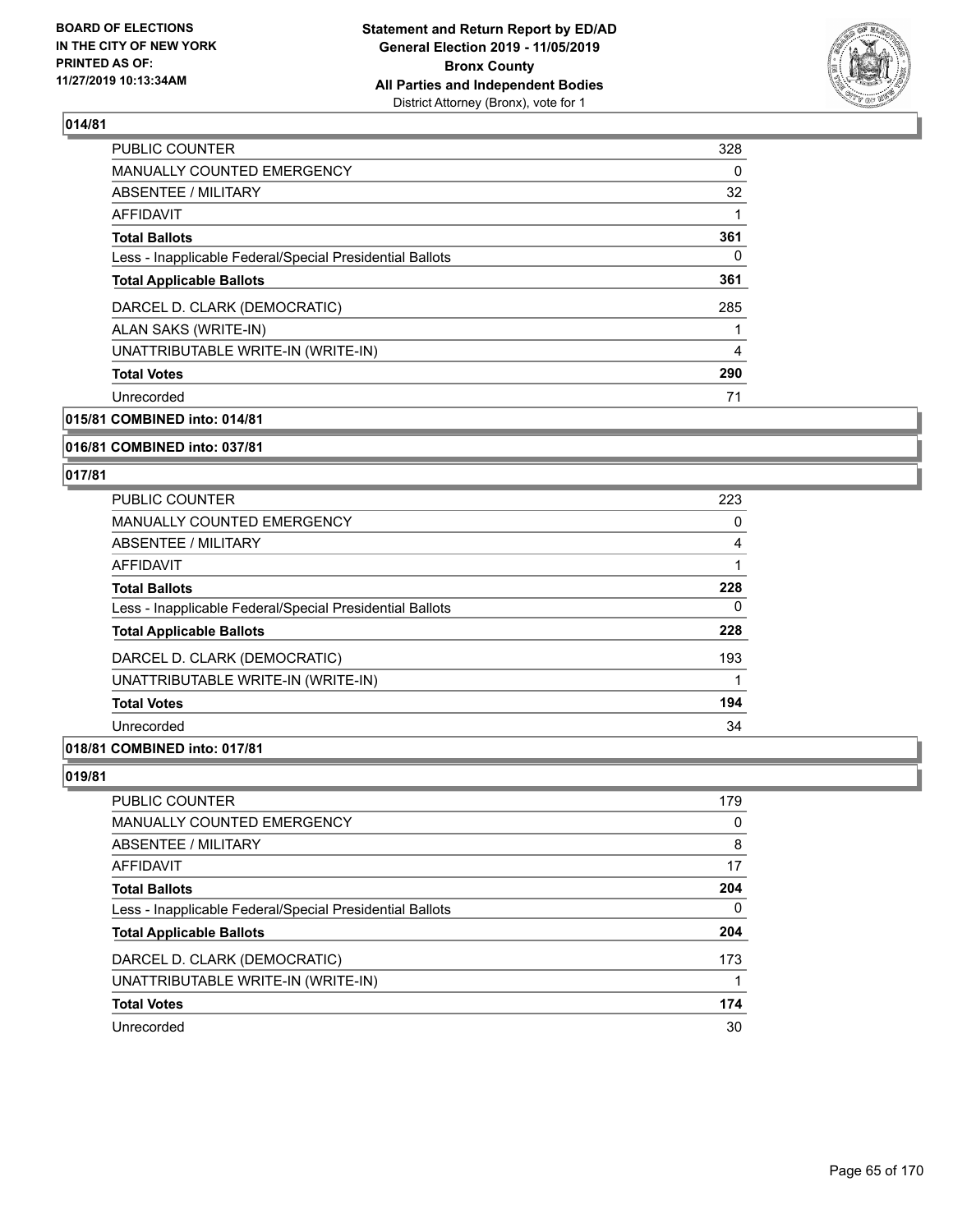

| PUBLIC COUNTER                                           | 122            |
|----------------------------------------------------------|----------------|
| MANUALLY COUNTED EMERGENCY                               | $\mathbf{0}$   |
| ABSENTEE / MILITARY                                      | 3              |
| AFFIDAVIT                                                | $\overline{2}$ |
| <b>Total Ballots</b>                                     | 127            |
| Less - Inapplicable Federal/Special Presidential Ballots | $\Omega$       |
| <b>Total Applicable Ballots</b>                          | 127            |
| DARCEL D. CLARK (DEMOCRATIC)                             | 108            |
| <b>Total Votes</b>                                       | 108            |
| Unrecorded                                               | 19             |

#### **021/81**

| PUBLIC COUNTER                                           | 232 |
|----------------------------------------------------------|-----|
| <b>MANUALLY COUNTED EMERGENCY</b>                        | 0   |
| ABSENTEE / MILITARY                                      | 6   |
| AFFIDAVIT                                                |     |
| <b>Total Ballots</b>                                     | 239 |
| Less - Inapplicable Federal/Special Presidential Ballots | 0   |
| <b>Total Applicable Ballots</b>                          | 239 |
| DARCEL D. CLARK (DEMOCRATIC)                             | 211 |
| ROBERT RIZZUTO (WRITE-IN)                                |     |
| <b>Total Votes</b>                                       | 212 |
| Unrecorded                                               | 27  |
| 022/81 COMBINED into: 021/81                             |     |

| <b>PUBLIC COUNTER</b>                                    | 290 |
|----------------------------------------------------------|-----|
| <b>MANUALLY COUNTED EMERGENCY</b>                        | 0   |
| ABSENTEE / MILITARY                                      | 7   |
| AFFIDAVIT                                                | 2   |
| <b>Total Ballots</b>                                     | 299 |
| Less - Inapplicable Federal/Special Presidential Ballots | 0   |
| <b>Total Applicable Ballots</b>                          | 299 |
| DARCEL D. CLARK (DEMOCRATIC)                             | 267 |
| MARK LEVIN (WRITE-IN)                                    |     |
| UNATTRIBUTABLE WRITE-IN (WRITE-IN)                       | 2   |
| <b>Total Votes</b>                                       | 270 |
| Unrecorded                                               | 29  |
| 024/81 COMBINED into: 023/81                             |     |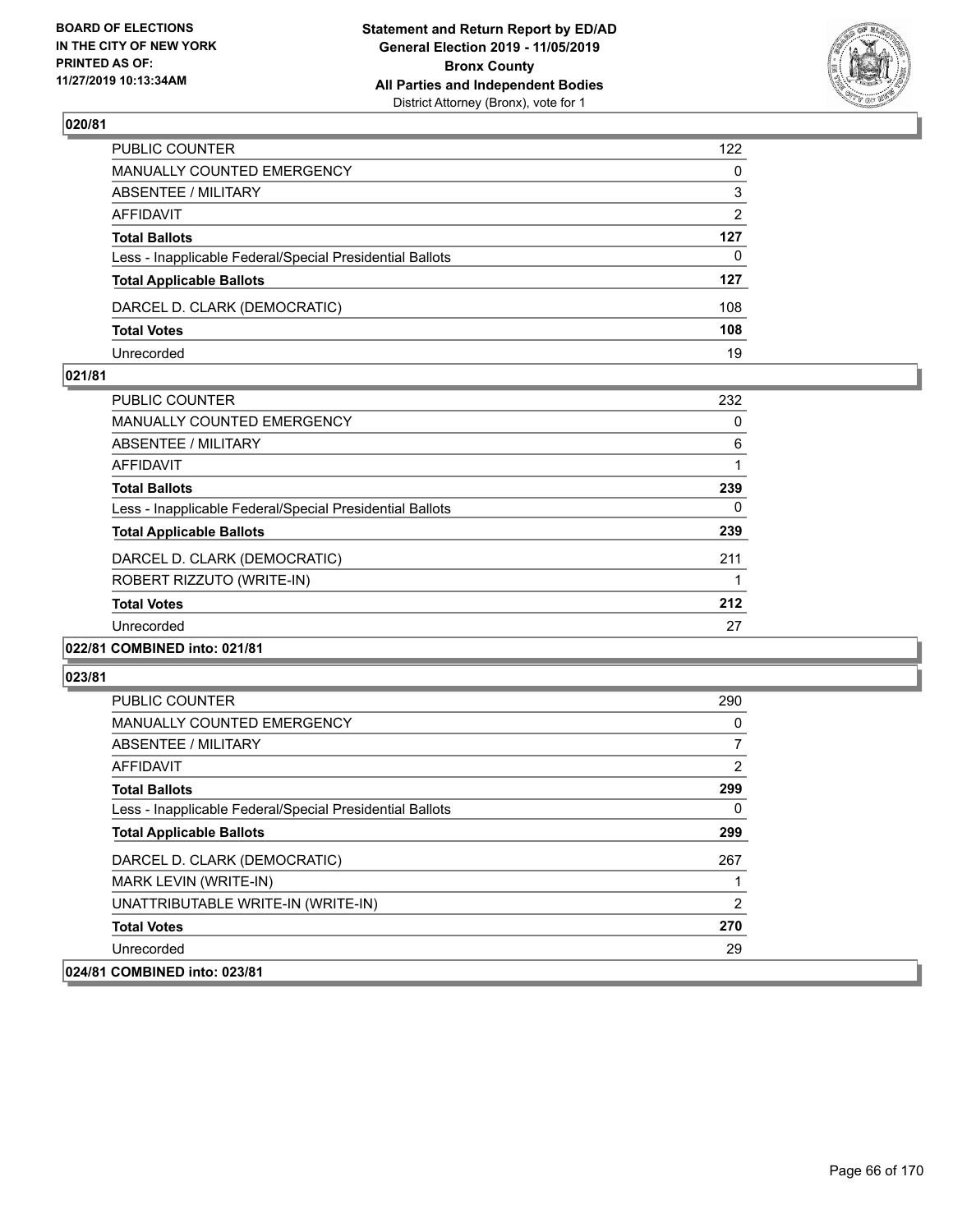

| PUBLIC COUNTER                                           | 371            |
|----------------------------------------------------------|----------------|
| <b>MANUALLY COUNTED EMERGENCY</b>                        | 0              |
| <b>ABSENTEE / MILITARY</b>                               | 8              |
| <b>AFFIDAVIT</b>                                         | 2              |
| <b>Total Ballots</b>                                     | 381            |
| Less - Inapplicable Federal/Special Presidential Ballots | 0              |
| <b>Total Applicable Ballots</b>                          | 381            |
| DARCEL D. CLARK (DEMOCRATIC)                             | 245            |
| ARTHUR L GALLAGHER (WRITE-IN)                            | 1              |
| DONALD J TRUMP (WRITE-IN)                                | 1              |
| JEANINE PIRRO (WRITE-IN)                                 | 1              |
| JOHN BOLTON (WRITE-IN)                                   | 1              |
| KEVIN SULLIVAN (WRITE-IN)                                | 1              |
| RMAN MCCAFE (WRITE-IN)                                   | 1              |
| SIGMAND SOSIEWICZ (WRITE-IN)                             | $\overline{2}$ |
| TUCKER CARLSON (WRITE-IN)                                | 1              |
| UNATTRIBUTABLE WRITE-IN (WRITE-IN)                       | 4              |
| <b>WILLIAM BRATTON (WRITE-IN)</b>                        | 1              |
| <b>Total Votes</b>                                       | 259            |
| Unrecorded                                               | 122            |

#### **026/81 COMBINED into: 025/81**

#### **027/81 COMBINED into: 025/81**

| PUBLIC COUNTER                                           | 126 |
|----------------------------------------------------------|-----|
| MANUALLY COUNTED EMERGENCY                               | 0   |
| ABSENTEE / MILITARY                                      |     |
| AFFIDAVIT                                                | 1   |
| <b>Total Ballots</b>                                     | 128 |
| Less - Inapplicable Federal/Special Presidential Ballots | 0   |
| <b>Total Applicable Ballots</b>                          | 128 |
| DARCEL D. CLARK (DEMOCRATIC)                             | 86  |
| ALFRED CERULLO III (WRITE-IN)                            |     |
| ELLIOT MOSKOWITZ (WRITE-IN)                              |     |
| UNATTRIBUTABLE WRITE-IN (WRITE-IN)                       |     |
| <b>Total Votes</b>                                       | 89  |
| Unrecorded                                               | 39  |
| 029/81 COMBINED into: 025/81                             |     |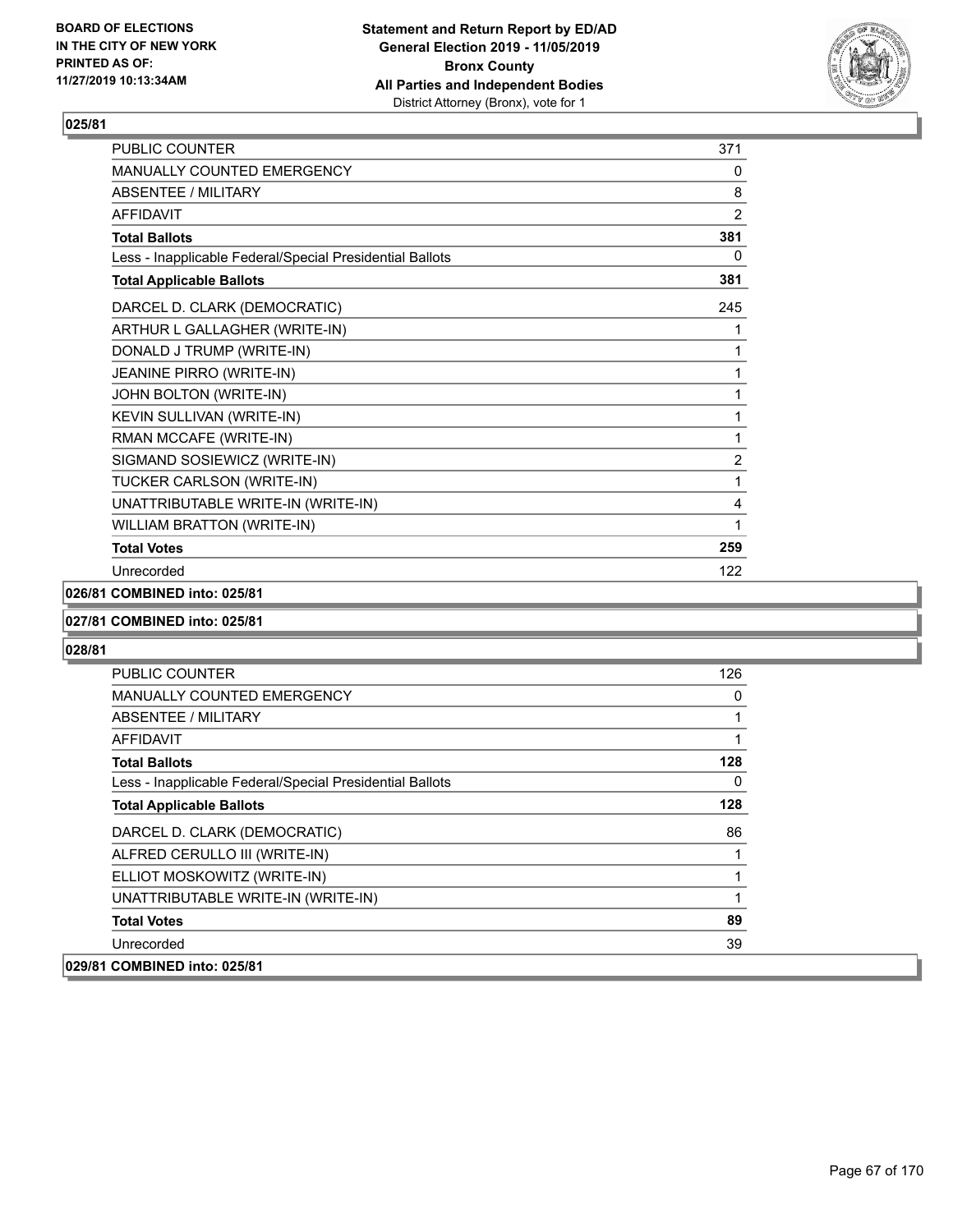

| <b>PUBLIC COUNTER</b>                                    | 356 |
|----------------------------------------------------------|-----|
| <b>MANUALLY COUNTED EMERGENCY</b>                        | 0   |
| ABSENTEE / MILITARY                                      | 3   |
| <b>AFFIDAVIT</b>                                         | 3   |
| <b>Total Ballots</b>                                     | 362 |
| Less - Inapplicable Federal/Special Presidential Ballots | 0   |
| <b>Total Applicable Ballots</b>                          | 362 |
| DARCEL D. CLARK (DEMOCRATIC)                             | 232 |
| CONOR BRADY (WRITE-IN)                                   | 1   |
| ERIC TRUMP (WRITE-IN)                                    | 1   |
| KIERA OCONNOR (WRITE-IN)                                 | 1   |
| MARIO MERCLA (WRITE-IN)                                  | 1   |
| UNATTRIBUTABLE WRITE-IN (WRITE-IN)                       | 5   |
| <b>Total Votes</b>                                       | 241 |
| Unrecorded                                               | 121 |

**031/81 COMBINED into: 030/81**

#### **032/81 COMBINED into: 030/81**

#### **033/81**

| PUBLIC COUNTER                                           | 355            |
|----------------------------------------------------------|----------------|
| <b>MANUALLY COUNTED EMERGENCY</b>                        | 0              |
| ABSENTEE / MILITARY                                      | $\overline{2}$ |
| AFFIDAVIT                                                | 9              |
| <b>Total Ballots</b>                                     | 366            |
| Less - Inapplicable Federal/Special Presidential Ballots | 0              |
| <b>Total Applicable Ballots</b>                          | 366            |
| DARCEL D. CLARK (DEMOCRATIC)                             | 301            |
| UNATTRIBUTABLE WRITE-IN (WRITE-IN)                       | 2              |
| <b>Total Votes</b>                                       | 303            |
| Unrecorded                                               | 63             |

## **034/81 COMBINED into: 033/81**

| <b>PUBLIC COUNTER</b>                                    | 288 |
|----------------------------------------------------------|-----|
| <b>MANUALLY COUNTED EMERGENCY</b>                        | 0   |
| ABSENTEE / MILITARY                                      | 8   |
| AFFIDAVIT                                                | 2   |
| <b>Total Ballots</b>                                     | 298 |
| Less - Inapplicable Federal/Special Presidential Ballots | 0   |
| <b>Total Applicable Ballots</b>                          | 298 |
| DARCEL D. CLARK (DEMOCRATIC)                             | 240 |
| DONALD J TRUMP (WRITE-IN)                                |     |
| UNATTRIBUTABLE WRITE-IN (WRITE-IN)                       |     |
| <b>Total Votes</b>                                       | 242 |
| Unrecorded                                               | 56  |
| 036/81 COMBINED into: 035/81                             |     |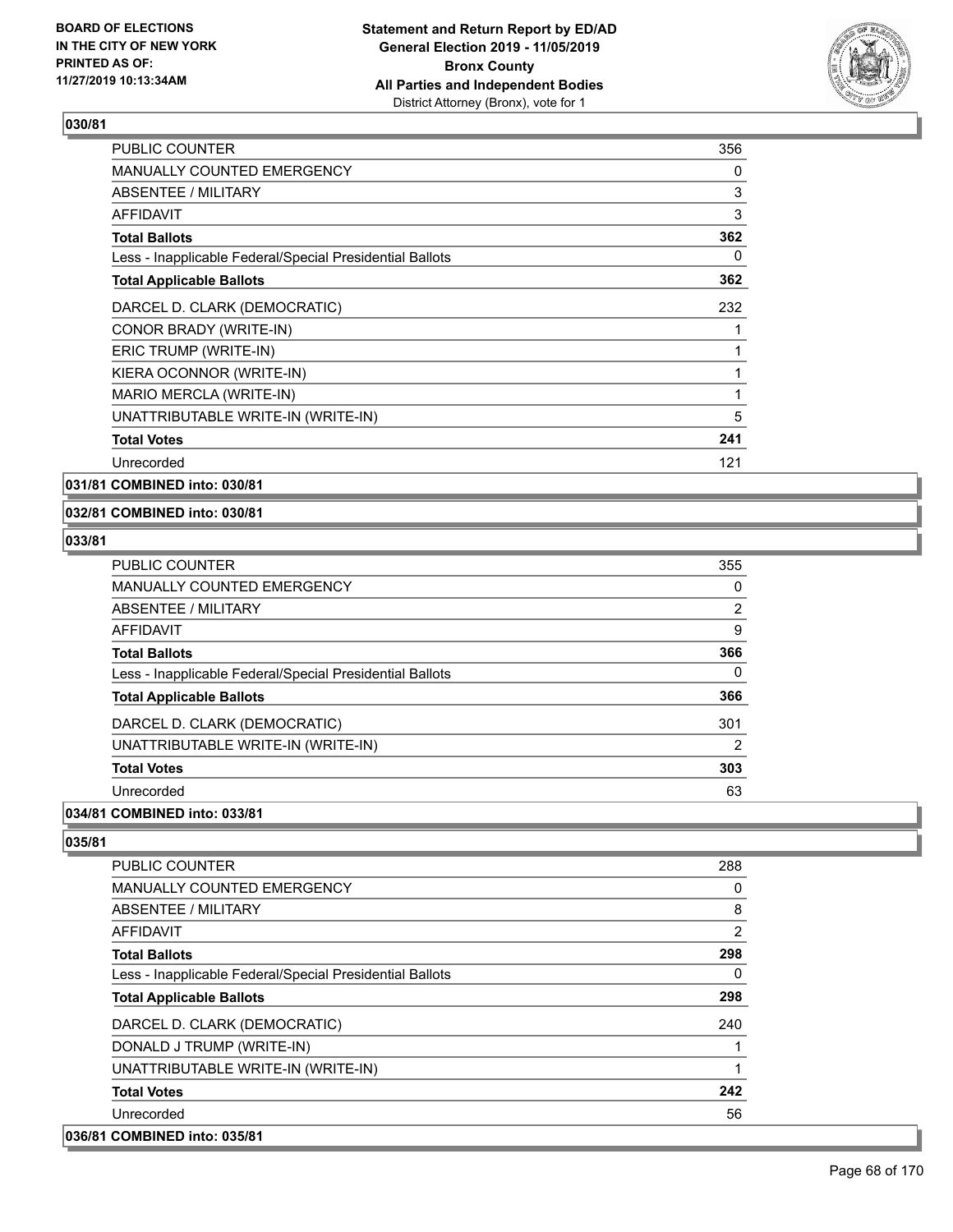

| PUBLIC COUNTER                                           | 150 |
|----------------------------------------------------------|-----|
| <b>MANUALLY COUNTED EMERGENCY</b>                        | 0   |
| <b>ABSENTEE / MILITARY</b>                               | 10  |
| AFFIDAVIT                                                | 4   |
| <b>Total Ballots</b>                                     | 164 |
| Less - Inapplicable Federal/Special Presidential Ballots | 0   |
| <b>Total Applicable Ballots</b>                          | 164 |
| DARCEL D. CLARK (DEMOCRATIC)                             | 131 |
| RAY KELLY (WRITE-IN)                                     | 3   |
| UNATTRIBUTABLE WRITE-IN (WRITE-IN)                       | 4   |
| <b>Total Votes</b>                                       | 138 |
| Unrecorded                                               | 26  |

#### **038/81**

| <b>PUBLIC COUNTER</b>                                    | 171      |
|----------------------------------------------------------|----------|
| <b>MANUALLY COUNTED EMERGENCY</b>                        | $\Omega$ |
| ABSENTEE / MILITARY                                      | 2        |
| AFFIDAVIT                                                |          |
| <b>Total Ballots</b>                                     | 174      |
| Less - Inapplicable Federal/Special Presidential Ballots | $\Omega$ |
| <b>Total Applicable Ballots</b>                          | 174      |
| DARCEL D. CLARK (DEMOCRATIC)                             | 147      |
| <b>Total Votes</b>                                       | 147      |
| Unrecorded                                               | 27       |
| 0.011011000111101011                                     |          |

#### **039/81 COMBINED into: 040/81**

| <b>PUBLIC COUNTER</b>                                    | 221            |
|----------------------------------------------------------|----------------|
| <b>MANUALLY COUNTED EMERGENCY</b>                        | 0              |
| ABSENTEE / MILITARY                                      | 4              |
| <b>AFFIDAVIT</b>                                         | $\overline{2}$ |
| <b>Total Ballots</b>                                     | 227            |
| Less - Inapplicable Federal/Special Presidential Ballots | 0              |
| <b>Total Applicable Ballots</b>                          | 227            |
| DARCEL D. CLARK (DEMOCRATIC)                             | 179            |
| EDWARD JOHNSON (WRITE-IN)                                |                |
| LUIS MEDINA (WRITE-IN)                                   |                |
| <b>Total Votes</b>                                       | 181            |
| Unrecorded                                               | 46             |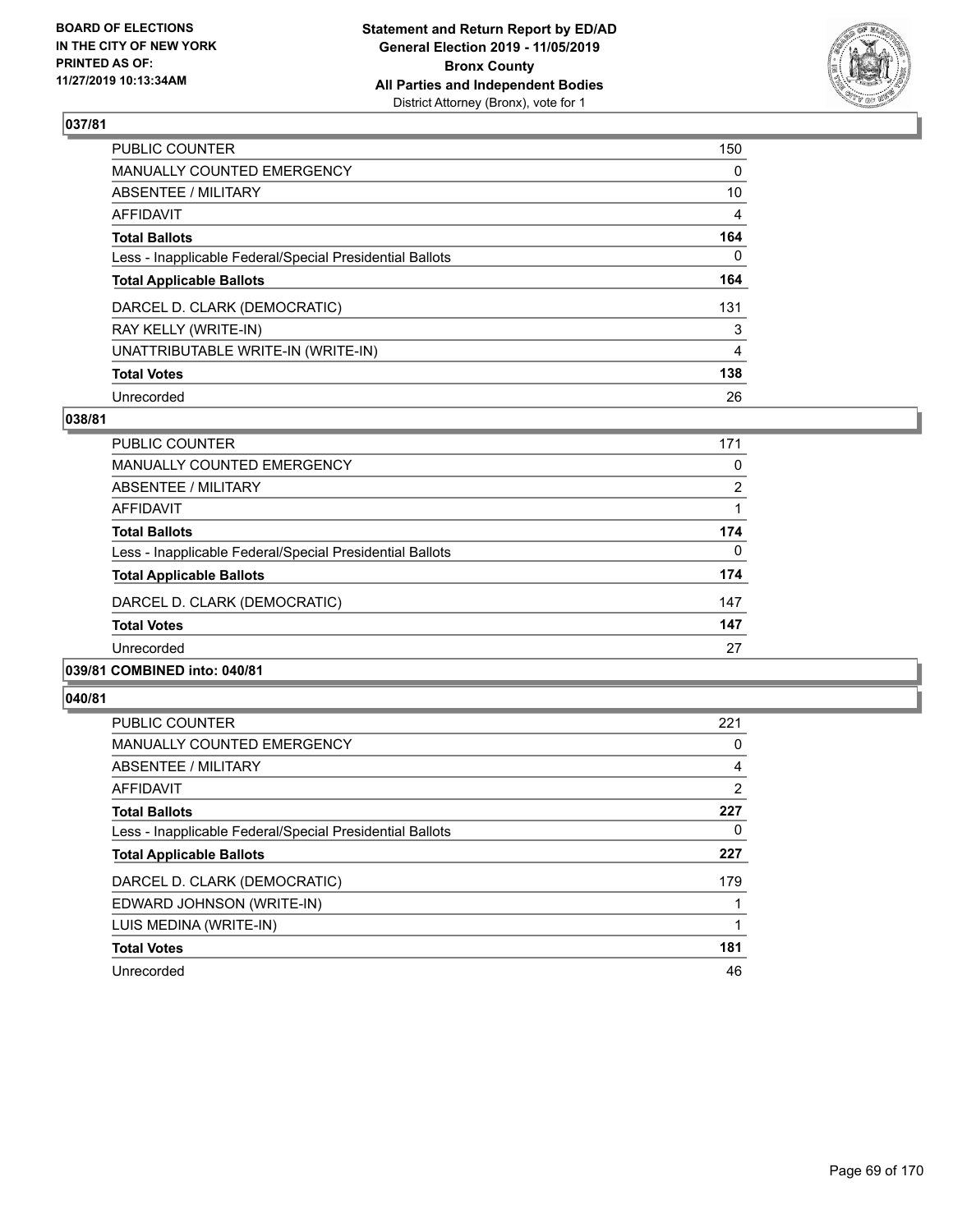

| <b>PUBLIC COUNTER</b>                                    | 217      |
|----------------------------------------------------------|----------|
| <b>MANUALLY COUNTED EMERGENCY</b>                        | 0        |
| ABSENTEE / MILITARY                                      | 9        |
| AFFIDAVIT                                                | $\Omega$ |
| <b>Total Ballots</b>                                     | 226      |
| Less - Inapplicable Federal/Special Presidential Ballots | 0        |
| <b>Total Applicable Ballots</b>                          | 226      |
| DARCEL D. CLARK (DEMOCRATIC)                             | 177      |
| UNATTRIBUTABLE WRITE-IN (WRITE-IN)                       |          |
| <b>Total Votes</b>                                       | 178      |
| Unrecorded                                               | 48       |

### **042/81 COMBINED into: 041/81**

#### **043/81**

| <b>PUBLIC COUNTER</b>                                    | 260 |
|----------------------------------------------------------|-----|
| <b>MANUALLY COUNTED EMERGENCY</b>                        | 0   |
| ABSENTEE / MILITARY                                      | 35  |
| AFFIDAVIT                                                | 4   |
| <b>Total Ballots</b>                                     | 299 |
| Less - Inapplicable Federal/Special Presidential Ballots | 0   |
| <b>Total Applicable Ballots</b>                          | 299 |
| DARCEL D. CLARK (DEMOCRATIC)                             | 231 |
| <b>Total Votes</b>                                       | 231 |
| Unrecorded                                               | 68  |
|                                                          |     |

# **044/81 COMBINED into: 043/81**

## **045/81 COMBINED into: 043/81**

## **046/81 COMBINED into: 043/81**

| <b>PUBLIC COUNTER</b>                                    | 379 |
|----------------------------------------------------------|-----|
| MANUALLY COUNTED EMERGENCY                               | 0   |
| ABSENTEE / MILITARY                                      | 20  |
| AFFIDAVIT                                                |     |
| <b>Total Ballots</b>                                     | 400 |
| Less - Inapplicable Federal/Special Presidential Ballots | 0   |
| <b>Total Applicable Ballots</b>                          | 400 |
| DARCEL D. CLARK (DEMOCRATIC)                             | 312 |
| ADELSON DOS SANTOS (WRITE-IN)                            |     |
| DONALD TRUMP JR (WRITE-IN)                               |     |
| JEFF KLEIN (WRITE-IN)                                    | 1   |
| <b>Total Votes</b>                                       | 315 |
| Unrecorded                                               | 85  |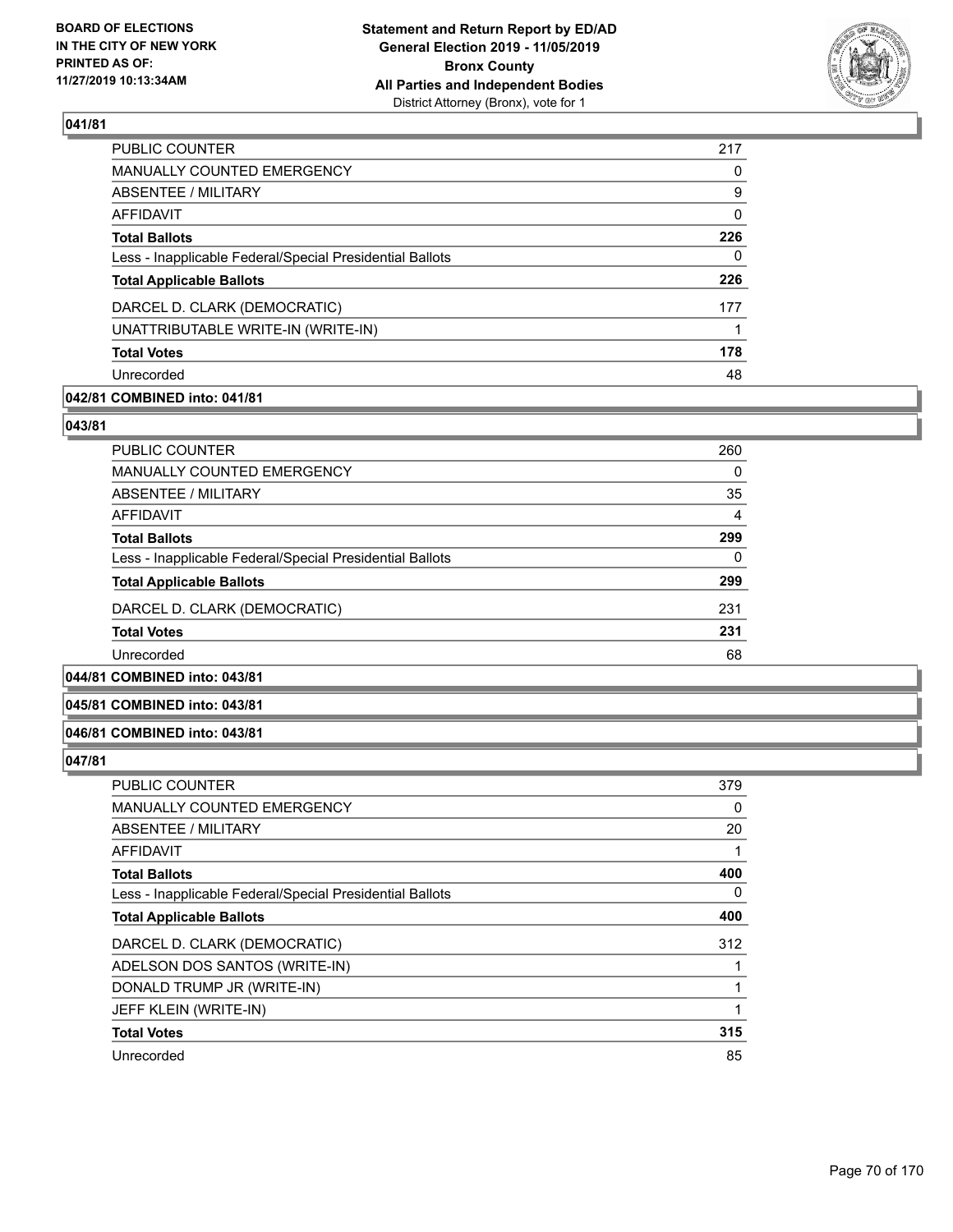

| <b>PUBLIC COUNTER</b>                                    | 255          |
|----------------------------------------------------------|--------------|
| <b>MANUALLY COUNTED EMERGENCY</b>                        | 0            |
| <b>ABSENTEE / MILITARY</b>                               | 10           |
| AFFIDAVIT                                                | 6            |
| <b>Total Ballots</b>                                     | 271          |
| Less - Inapplicable Federal/Special Presidential Ballots | 0            |
| <b>Total Applicable Ballots</b>                          | 271          |
| DARCEL D. CLARK (DEMOCRATIC)                             | 225          |
| <b>ASHER LICHT (WRITE-IN)</b>                            |              |
| DAVINA FIGUEROA (WRITE-IN)                               |              |
| JOHN KATZAMITIDES (WRITE-IN)                             |              |
| TIFFANY CABAN (WRITE-IN)                                 |              |
| UNATTRIBUTABLE WRITE-IN (WRITE-IN)                       | $\mathbf{1}$ |
| <b>Total Votes</b>                                       | 230          |
| Unrecorded                                               | 41           |

#### **049/81**

| <b>PUBLIC COUNTER</b>                                    | 358            |
|----------------------------------------------------------|----------------|
| <b>MANUALLY COUNTED EMERGENCY</b>                        | 0              |
| <b>ABSENTEE / MILITARY</b>                               | 15             |
| <b>AFFIDAVIT</b>                                         | $\overline{2}$ |
| <b>Total Ballots</b>                                     | 375            |
| Less - Inapplicable Federal/Special Presidential Ballots | 0              |
| <b>Total Applicable Ballots</b>                          | 375            |
| DARCEL D. CLARK (DEMOCRATIC)                             | 287            |
| AKEEM BROWDER (WRITE-IN)                                 | 2              |
| PAT KHOURI (WRITE-IN)                                    | 1              |
| UNATTRIBUTABLE WRITE-IN (WRITE-IN)                       | 1              |
| <b>Total Votes</b>                                       | 291            |
| Unrecorded                                               | 84             |
|                                                          |                |

#### **050/81 COMBINED into: 049/81**

#### **051/81 COMBINED into: 048/81**

#### **052/81 COMBINED into: 049/81**

| <b>PUBLIC COUNTER</b>                                    | 245      |
|----------------------------------------------------------|----------|
| <b>MANUALLY COUNTED EMERGENCY</b>                        | $\Omega$ |
| ABSENTEE / MILITARY                                      | 9        |
| AFFIDAVIT                                                |          |
| <b>Total Ballots</b>                                     | 255      |
| Less - Inapplicable Federal/Special Presidential Ballots | 0        |
| <b>Total Applicable Ballots</b>                          | 255      |
| DARCEL D. CLARK (DEMOCRATIC)                             | 190      |
| JOHN I ROONEY (WRITE-IN)                                 |          |
| <b>Total Votes</b>                                       | 191      |
| Unrecorded                                               | 64       |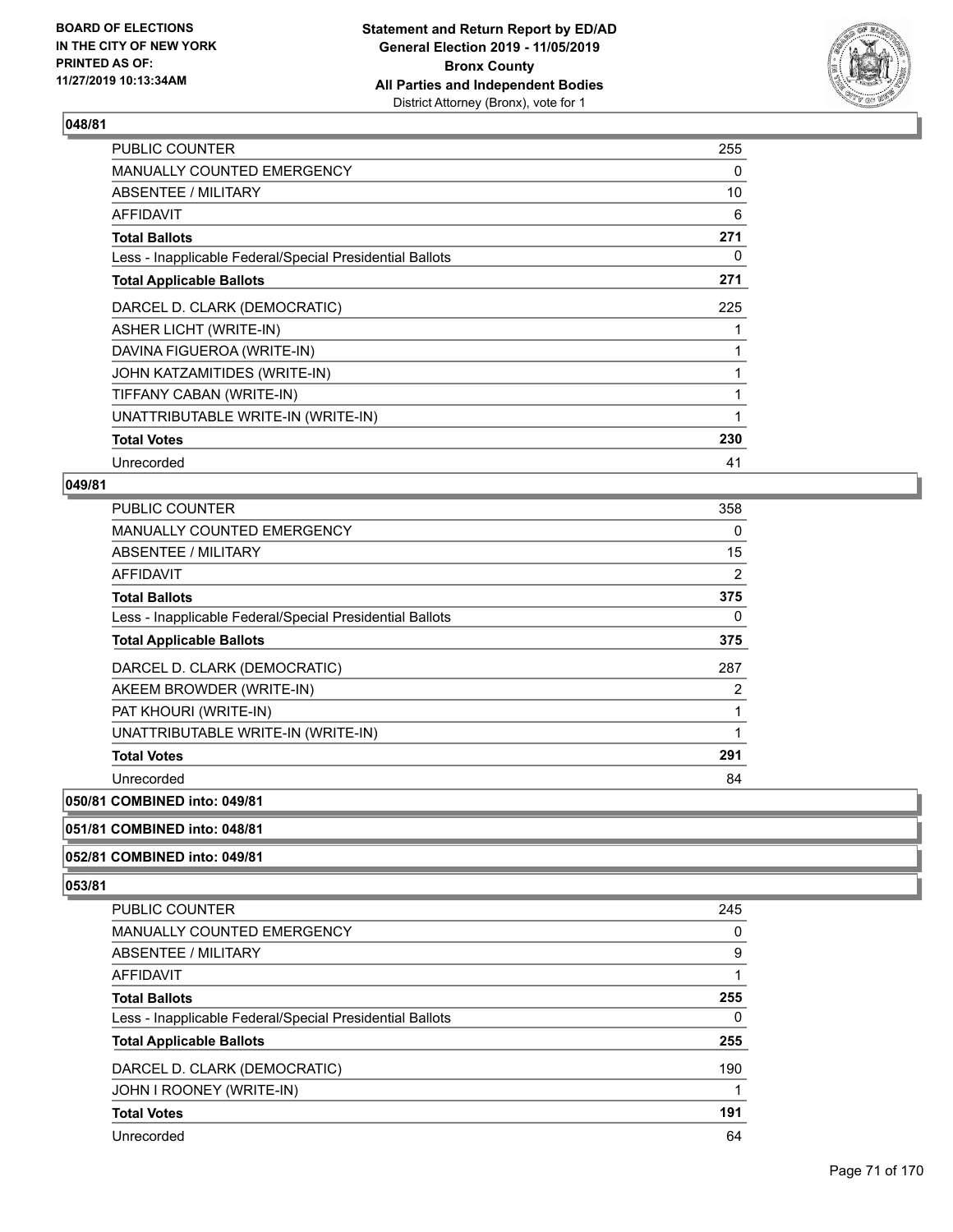

| <b>PUBLIC COUNTER</b>                                    | 153      |
|----------------------------------------------------------|----------|
| <b>MANUALLY COUNTED EMERGENCY</b>                        | 0        |
| ABSENTEE / MILITARY                                      | 5        |
| AFFIDAVIT                                                | $\Omega$ |
| <b>Total Ballots</b>                                     | 158      |
| Less - Inapplicable Federal/Special Presidential Ballots | 0        |
| <b>Total Applicable Ballots</b>                          | 158      |
| DARCEL D. CLARK (DEMOCRATIC)                             | 127      |
| UNATTRIBUTABLE WRITE-IN (WRITE-IN)                       | 3        |
| <b>Total Votes</b>                                       | 130      |
| Unrecorded                                               | 28       |

## **055/81 COMBINED into: 053/81**

#### **056/81**

| <b>PUBLIC COUNTER</b>                                    | 279            |
|----------------------------------------------------------|----------------|
| <b>MANUALLY COUNTED EMERGENCY</b>                        | 0              |
| ABSENTEE / MILITARY                                      | 7              |
| <b>AFFIDAVIT</b>                                         | $\Omega$       |
| <b>Total Ballots</b>                                     | 286            |
| Less - Inapplicable Federal/Special Presidential Ballots | 0              |
| <b>Total Applicable Ballots</b>                          | 286            |
| DARCEL D. CLARK (DEMOCRATIC)                             | 205            |
| CHRIS CASEY (WRITE-IN)                                   |                |
| DONALD TRUMP JR (WRITE-IN)                               |                |
| ED KOCH (WRITE-IN)                                       | 1              |
| ROBERT T JOHNSON (WRITE-IN)                              | 2              |
| UNATTRIBUTABLE WRITE-IN (WRITE-IN)                       | $\overline{2}$ |
| ZACHARY FARKAS (WRITE-IN)                                | 1              |
| <b>Total Votes</b>                                       | 213            |
| Unrecorded                                               | 73             |

# **057/81 COMBINED into: 056/81**

| <b>PUBLIC COUNTER</b>                                    | 243 |
|----------------------------------------------------------|-----|
| <b>MANUALLY COUNTED EMERGENCY</b>                        | 0   |
| ABSENTEE / MILITARY                                      | 22  |
| AFFIDAVIT                                                |     |
| <b>Total Ballots</b>                                     | 266 |
| Less - Inapplicable Federal/Special Presidential Ballots | 0   |
| <b>Total Applicable Ballots</b>                          | 266 |
| DARCEL D. CLARK (DEMOCRATIC)                             | 205 |
| <b>GREGORY ZINCRIER (WRITE-IN)</b>                       |     |
| JOSEPH C BORELLI (WRITE-IN)                              |     |
| SUE ELLEN DODELL (WRITE-IN)                              |     |
| UNATTRIBUTABLE WRITE-IN (WRITE-IN)                       |     |
| <b>Total Votes</b>                                       | 209 |
| Unrecorded                                               | 57  |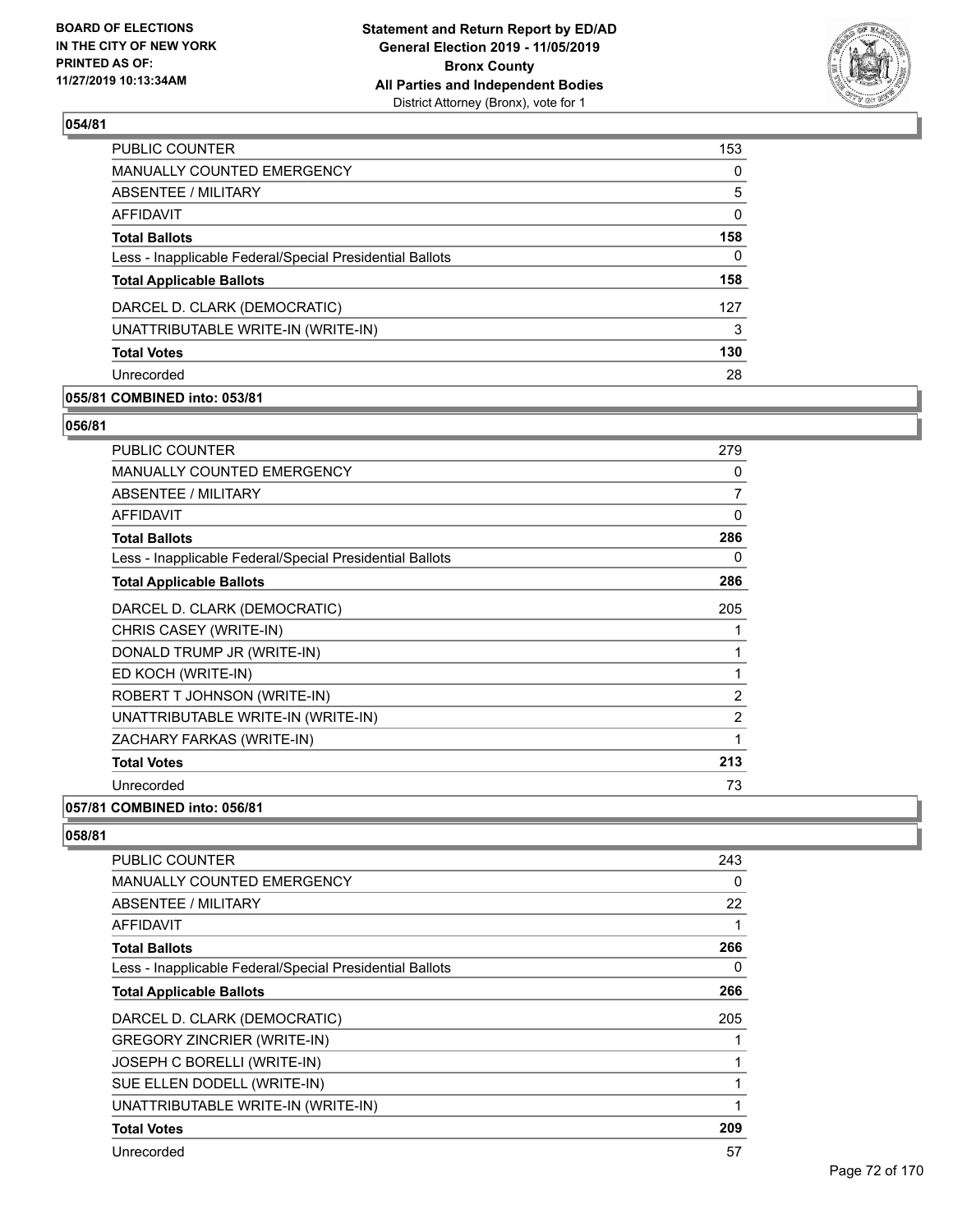

#### **059/81 COMBINED into: 058/81**

**060/81** 

| PUBLIC COUNTER                                           | 390 |
|----------------------------------------------------------|-----|
| <b>MANUALLY COUNTED EMERGENCY</b>                        | 0   |
| ABSENTEE / MILITARY                                      | 35  |
| AFFIDAVIT                                                | 2   |
| <b>Total Ballots</b>                                     | 427 |
| Less - Inapplicable Federal/Special Presidential Ballots | 0   |
| <b>Total Applicable Ballots</b>                          | 427 |
| DARCEL D. CLARK (DEMOCRATIC)                             | 305 |
| DAVID PAPELL (WRITE-IN)                                  |     |
| MICHAEL REILLY (WRITE-IN)                                |     |
| MONA SLOTA (WRITE-IN)                                    |     |
| ROBERT SIANO (WRITE-IN)                                  |     |
| UNATTRIBUTABLE WRITE-IN (WRITE-IN)                       |     |
| <b>Total Votes</b>                                       | 310 |
| Unrecorded                                               | 117 |

**061/81 COMBINED into: 060/81**

**062/81 COMBINED into: 064/81**

#### **063/81 COMBINED into: 060/81**

| <b>PUBLIC COUNTER</b>                                    | 440 |
|----------------------------------------------------------|-----|
| <b>MANUALLY COUNTED EMERGENCY</b>                        | 0   |
| ABSENTEE / MILITARY                                      | 20  |
| AFFIDAVIT                                                | 4   |
| <b>Total Ballots</b>                                     | 464 |
| Less - Inapplicable Federal/Special Presidential Ballots | 0   |
| <b>Total Applicable Ballots</b>                          | 464 |
| DARCEL D. CLARK (DEMOCRATIC)                             | 394 |
| <b>JEANINE PIRRO (WRITE-IN)</b>                          |     |
| UNATTRIBUTABLE WRITE-IN (WRITE-IN)                       | 2   |
| <b>Total Votes</b>                                       | 397 |
| Unrecorded                                               | 67  |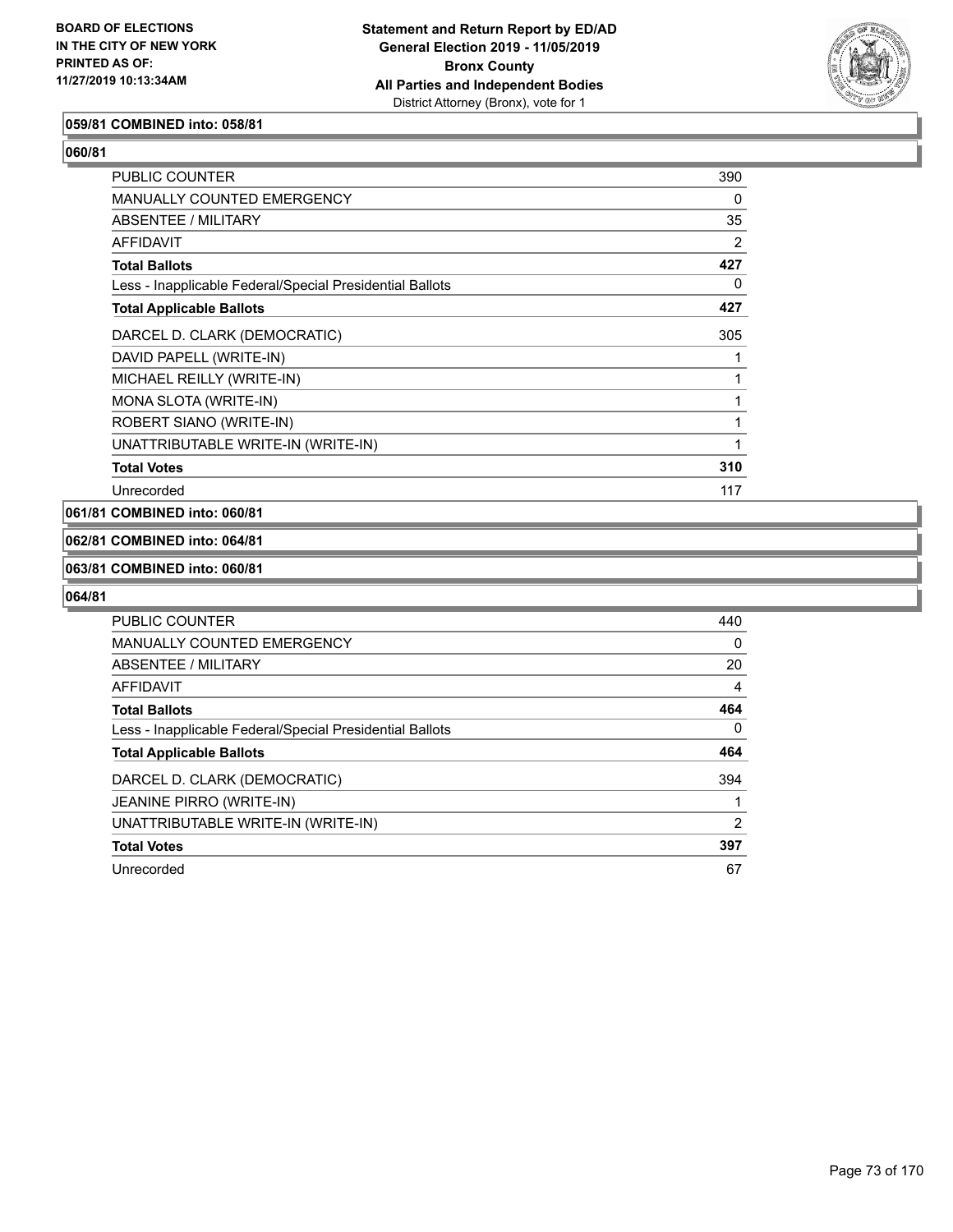

| <b>PUBLIC COUNTER</b>                                    | 396 |
|----------------------------------------------------------|-----|
| <b>MANUALLY COUNTED EMERGENCY</b>                        | 0   |
| <b>ABSENTEE / MILITARY</b>                               | 15  |
| <b>AFFIDAVIT</b>                                         | 4   |
| <b>Total Ballots</b>                                     | 415 |
| Less - Inapplicable Federal/Special Presidential Ballots | 0   |
| <b>Total Applicable Ballots</b>                          | 415 |
| DARCEL D. CLARK (DEMOCRATIC)                             | 317 |
| ARTHUR L MONHEIT (WRITE-IN)                              | 1   |
| CARLOS VELASQUEZ (WRITE-IN)                              | 1   |
| DONALD J TRUMP (WRITE-IN)                                | 1   |
| ROBERT JOHNSON (WRITE-IN)                                | 1   |
| UNATTRIBUTABLE WRITE-IN (WRITE-IN)                       | 2   |
| <b>Total Votes</b>                                       | 323 |
| Unrecorded                                               | 92  |

**066/81 COMBINED into: 065/81**

#### **067/81 COMBINED into: 065/81**

| <b>PUBLIC COUNTER</b>                                    | 445 |
|----------------------------------------------------------|-----|
| <b>MANUALLY COUNTED EMERGENCY</b>                        | 0   |
| ABSENTEE / MILITARY                                      | 23  |
| <b>AFFIDAVIT</b>                                         | 2   |
| <b>Total Ballots</b>                                     | 470 |
| Less - Inapplicable Federal/Special Presidential Ballots | 0   |
| <b>Total Applicable Ballots</b>                          | 470 |
| DARCEL D. CLARK (DEMOCRATIC)                             | 370 |
| DANIEL ALSCHULER (WRITE-IN)                              |     |
| G OLIVER KOPPELL (WRITE-IN)                              |     |
| KALIEF BROWDER (WRITE-IN)                                | 1   |
| UNATTRIBUTABLE WRITE-IN (WRITE-IN)                       | 3   |
| <b>Total Votes</b>                                       | 376 |
| Unrecorded                                               | 94  |
| 069/81 COMBINED into: 068/81                             |     |
| 070/81 COMBINED into: 068/81                             |     |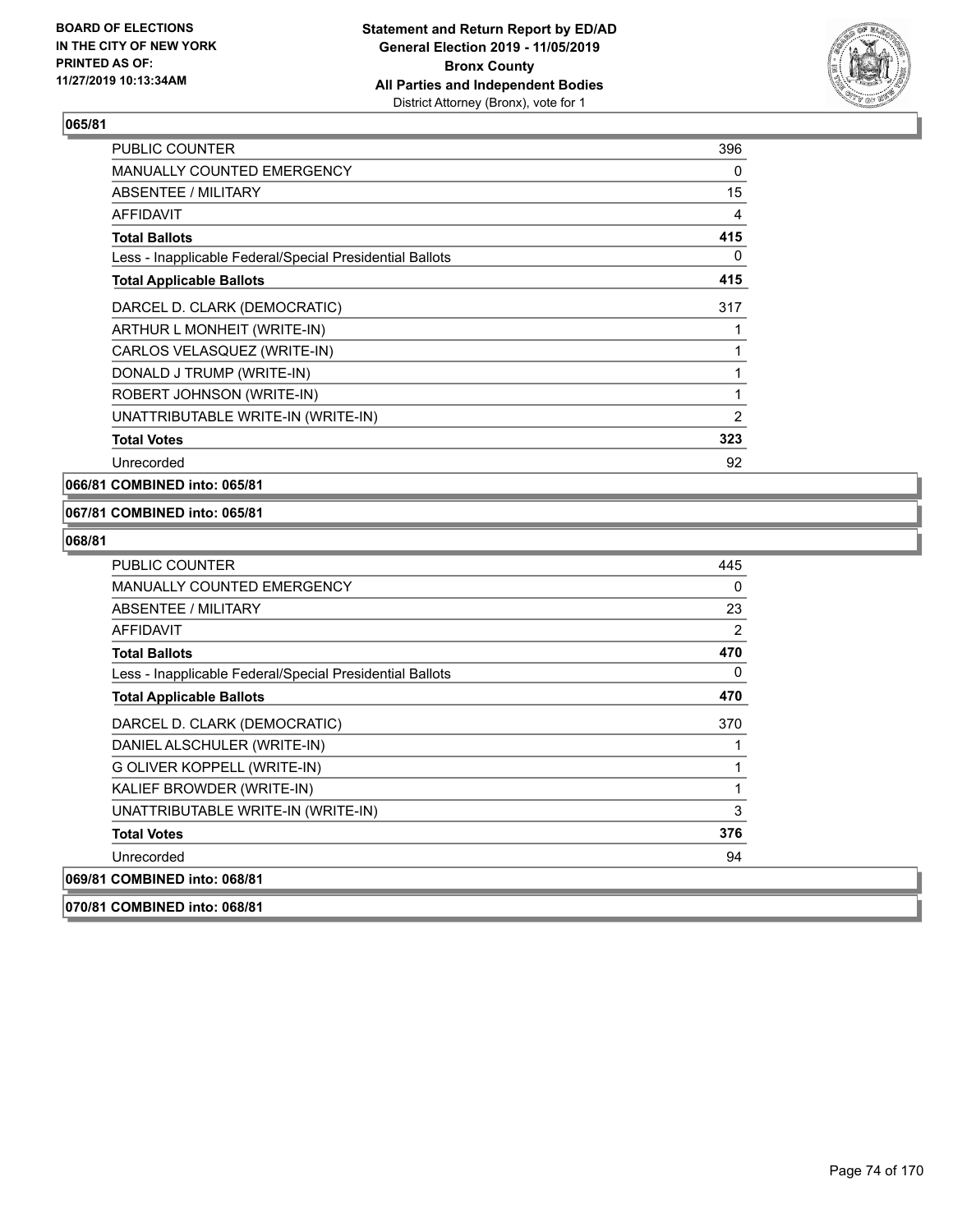

| <b>PUBLIC COUNTER</b>                                    | 350 |
|----------------------------------------------------------|-----|
| <b>MANUALLY COUNTED EMERGENCY</b>                        | 0   |
| ABSENTEE / MILITARY                                      | 13  |
| <b>AFFIDAVIT</b>                                         | 1   |
| <b>Total Ballots</b>                                     | 364 |
| Less - Inapplicable Federal/Special Presidential Ballots | 0   |
| <b>Total Applicable Ballots</b>                          | 364 |
| DARCEL D. CLARK (DEMOCRATIC)                             | 282 |
| ALESSANDRA BIAGGI (WRITE-IN)                             | 3   |
| DANIEL MOSS (WRITE-IN)                                   | 1   |
| <b>GEFFREY BERMAN (WRITE-IN)</b>                         |     |
| UNATTRIBUTABLE WRITE-IN (WRITE-IN)                       |     |
| <b>Total Votes</b>                                       | 288 |
| Unrecorded                                               | 76  |
| 072/81 COMBINED into: 071/81                             |     |

## **073/81**

| PUBLIC COUNTER                                           | 466 |
|----------------------------------------------------------|-----|
| MANUALLY COUNTED EMERGENCY                               | 0   |
| <b>ABSENTEE / MILITARY</b>                               | 14  |
| <b>AFFIDAVIT</b>                                         | 4   |
| <b>Total Ballots</b>                                     | 484 |
| Less - Inapplicable Federal/Special Presidential Ballots | 0   |
| <b>Total Applicable Ballots</b>                          | 484 |
| DARCEL D. CLARK (DEMOCRATIC)                             | 357 |
| JAMIN JERELL (WRITE-IN)                                  |     |
| JEREMY FEIT (WRITE-IN)                                   | 1   |
| KALIEF BROWDER (WRITE-IN)                                | 1   |
| LUKA KHETSURIAMI (WRITE-IN)                              | 1   |
| UNATTRIBUTABLE WRITE-IN (WRITE-IN)                       | 5   |
| <b>Total Votes</b>                                       | 366 |
| Unrecorded                                               | 118 |
|                                                          |     |

| <b>PUBLIC COUNTER</b>                                    | 364      |
|----------------------------------------------------------|----------|
| <b>MANUALLY COUNTED EMERGENCY</b>                        | 0        |
| ABSENTEE / MILITARY                                      | 13       |
| AFFIDAVIT                                                | 1        |
| <b>Total Ballots</b>                                     | 378      |
| Less - Inapplicable Federal/Special Presidential Ballots | $\Omega$ |
| <b>Total Applicable Ballots</b>                          | 378      |
| DARCEL D. CLARK (DEMOCRATIC)                             | 302      |
| ALXA RODRIGUEZ (WRITE-IN)                                |          |
| LIZ HOLZMAN (WRITE-IN)                                   | 1        |
| UNATTRIBUTABLE WRITE-IN (WRITE-IN)                       | 5        |
| <b>Total Votes</b>                                       | 309      |
| Unrecorded                                               | 69       |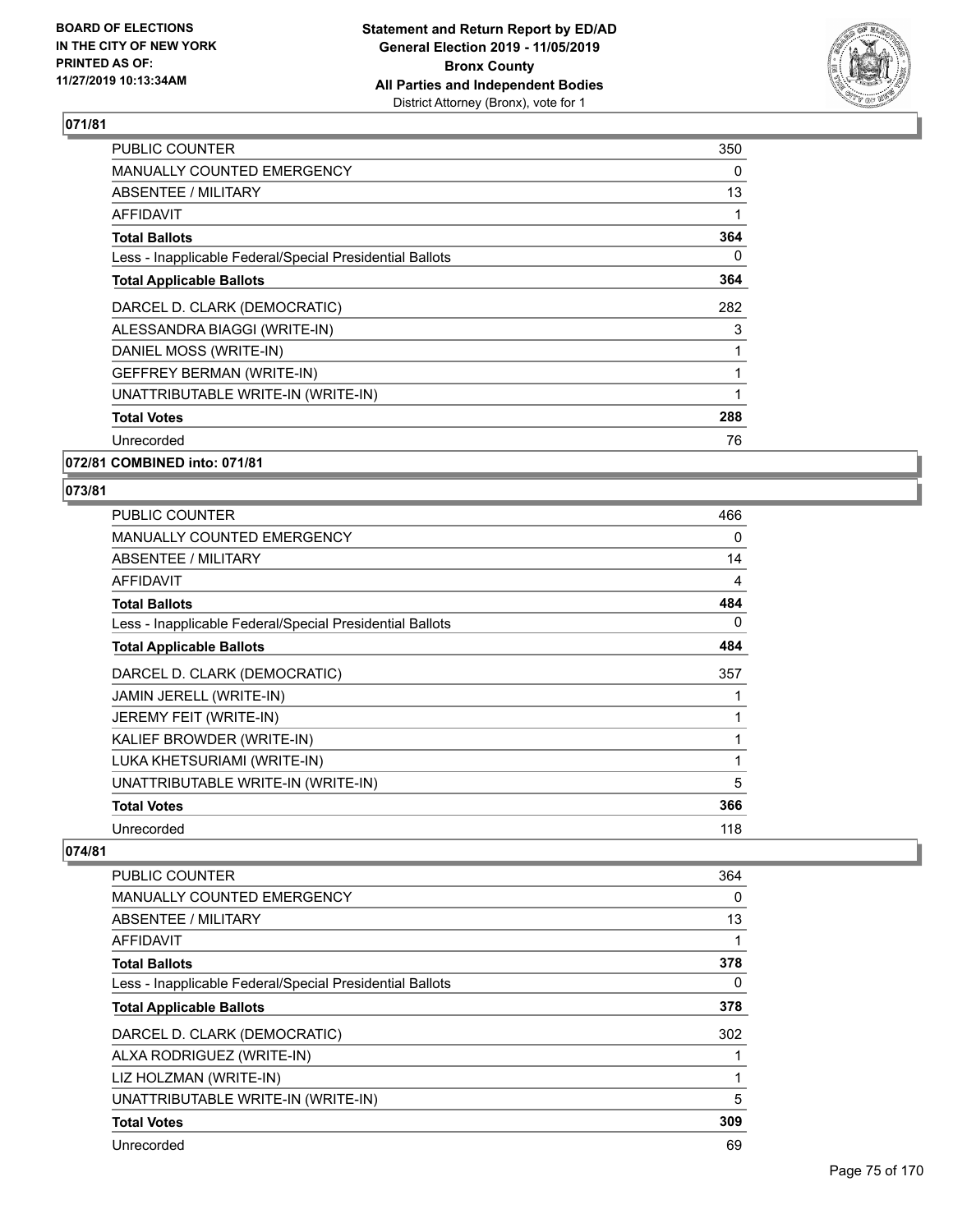

## **075/81 COMBINED into: 074/81**

#### **076/81 COMBINED into: 047/81**

### **077/81 COMBINED into: 047/81**

### **078/81**

| <b>PUBLIC COUNTER</b>                                    | 256 |
|----------------------------------------------------------|-----|
| <b>MANUALLY COUNTED EMERGENCY</b>                        | 0   |
| ABSENTEE / MILITARY                                      | 7   |
| AFFIDAVIT                                                | 4   |
| <b>Total Ballots</b>                                     | 267 |
| Less - Inapplicable Federal/Special Presidential Ballots | 0   |
| <b>Total Applicable Ballots</b>                          | 267 |
| DARCEL D. CLARK (DEMOCRATIC)                             | 215 |
| BENJAMIN C DIAMOND (WRITE-IN)                            |     |
| <b>JEANINE PIRRO (WRITE-IN)</b>                          |     |
| LAYLEEN POLANCO (WRITE-IN)                               |     |
| <b>Total Votes</b>                                       | 218 |
| Unrecorded                                               | 49  |

## **079/81 COMBINED into: 073/81**

| <b>PUBLIC COUNTER</b>                                    | 197 |
|----------------------------------------------------------|-----|
| <b>MANUALLY COUNTED EMERGENCY</b>                        | 0   |
| ABSENTEE / MILITARY                                      | 12  |
| <b>AFFIDAVIT</b>                                         | 3   |
| <b>Total Ballots</b>                                     | 212 |
| Less - Inapplicable Federal/Special Presidential Ballots | 0   |
| <b>Total Applicable Ballots</b>                          | 212 |
| DARCEL D. CLARK (DEMOCRATIC)                             | 170 |
| DAVID GREENFIELD (WRITE-IN)                              | 3   |
| JACK MARTH (WRITE-IN)                                    |     |
| JOSHUA ZAKHAROV (WRITE-IN)                               |     |
| <b>MOLLY MARTIN (WRITE-IN)</b>                           | 1   |
| STANLEY SCHLEIN (WRITE-IN)                               |     |
| UNATTRIBUTABLE WRITE-IN (WRITE-IN)                       |     |
| <b>Total Votes</b>                                       | 178 |
| Unrecorded                                               | 34  |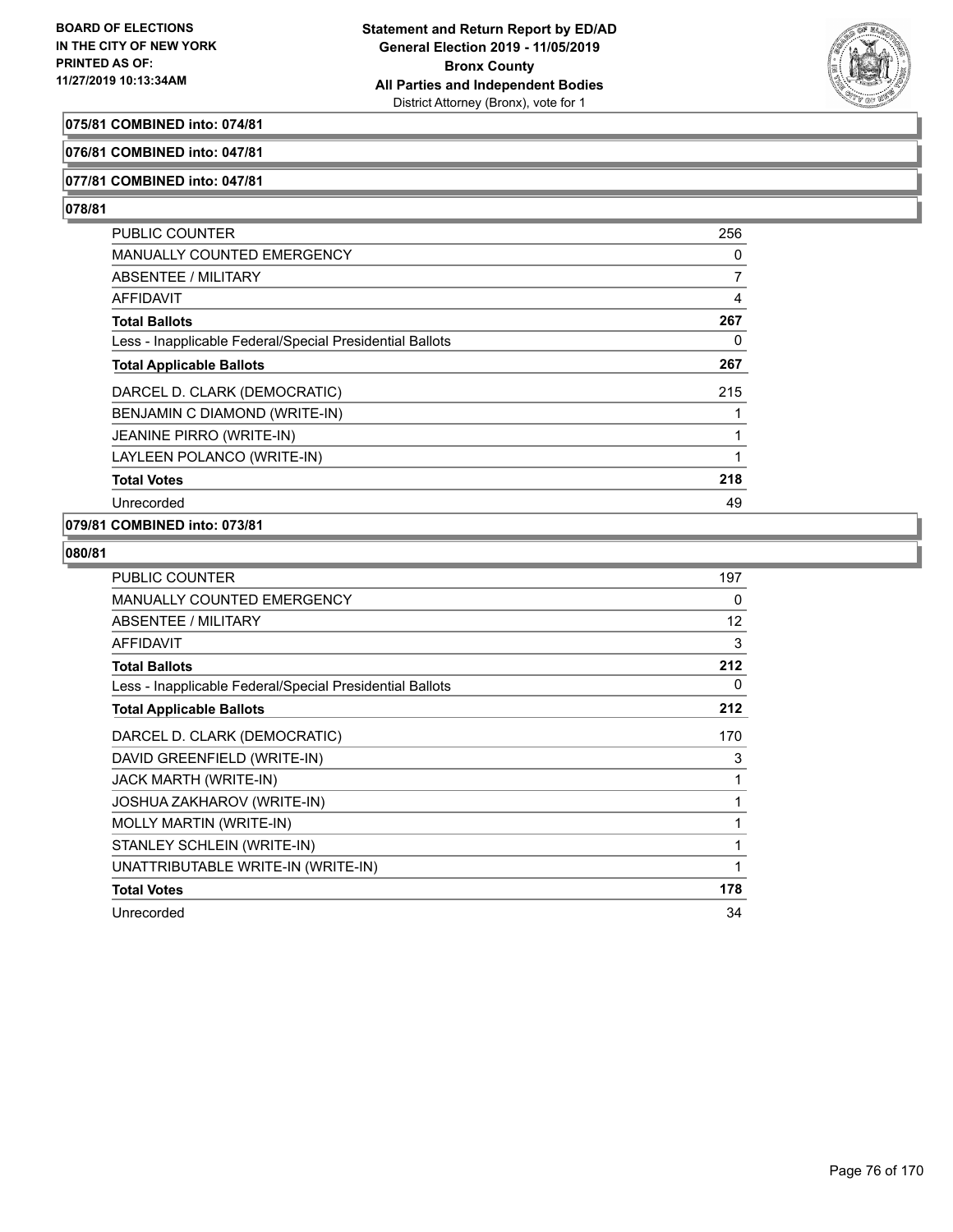

| PUBLIC COUNTER                                           | 325      |
|----------------------------------------------------------|----------|
| <b>MANUALLY COUNTED EMERGENCY</b>                        | $\Omega$ |
| ABSENTEE / MILITARY                                      | 15       |
| AFFIDAVIT                                                | 3        |
| <b>Total Ballots</b>                                     | 343      |
| Less - Inapplicable Federal/Special Presidential Ballots | $\Omega$ |
| <b>Total Applicable Ballots</b>                          | 343      |
| DARCEL D. CLARK (DEMOCRATIC)                             | 273      |
| <b>Total Votes</b>                                       | 273      |
| Unrecorded                                               | 70       |

#### **082/81 COMBINED into: 081/81**

#### **083/81**

| <b>PUBLIC COUNTER</b>                                    | 380 |
|----------------------------------------------------------|-----|
| <b>MANUALLY COUNTED EMERGENCY</b>                        | 0   |
| ABSENTEE / MILITARY                                      | 61  |
| AFFIDAVIT                                                | 6   |
| <b>Total Ballots</b>                                     | 447 |
| Less - Inapplicable Federal/Special Presidential Ballots | 0   |
| <b>Total Applicable Ballots</b>                          | 447 |
| DARCEL D. CLARK (DEMOCRATIC)                             | 344 |
| DANIEL L MCNALLY (WRITE-IN)                              |     |
| UNATTRIBUTABLE WRITE-IN (WRITE-IN)                       |     |
| <b>Total Votes</b>                                       | 346 |
| Unrecorded                                               | 101 |
| A                                                        |     |

## **084/81 COMBINED into: 083/81**

| <b>PUBLIC COUNTER</b>                                    | 481 |
|----------------------------------------------------------|-----|
| <b>MANUALLY COUNTED EMERGENCY</b>                        | 0   |
| ABSENTEE / MILITARY                                      | 12  |
| <b>AFFIDAVIT</b>                                         | 4   |
| <b>Total Ballots</b>                                     | 497 |
| Less - Inapplicable Federal/Special Presidential Ballots | 0   |
| <b>Total Applicable Ballots</b>                          | 497 |
| DARCEL D. CLARK (DEMOCRATIC)                             | 372 |
| <b>BAIBORUL KUI (WRITE-IN)</b>                           |     |
| DONALD J TRUMP (WRITE-IN)                                | 1   |
| JOSEPH SCHULTZ (WRITE-IN)                                | 1   |
| RUBY SHAMIR (WRITE-IN)                                   | 1   |
| STEPHANIE SHERMAN (WRITE-IN)                             |     |
| <b>Total Votes</b>                                       | 377 |
| Unrecorded                                               | 120 |
| 086/81 COMBINED into: 085/81                             |     |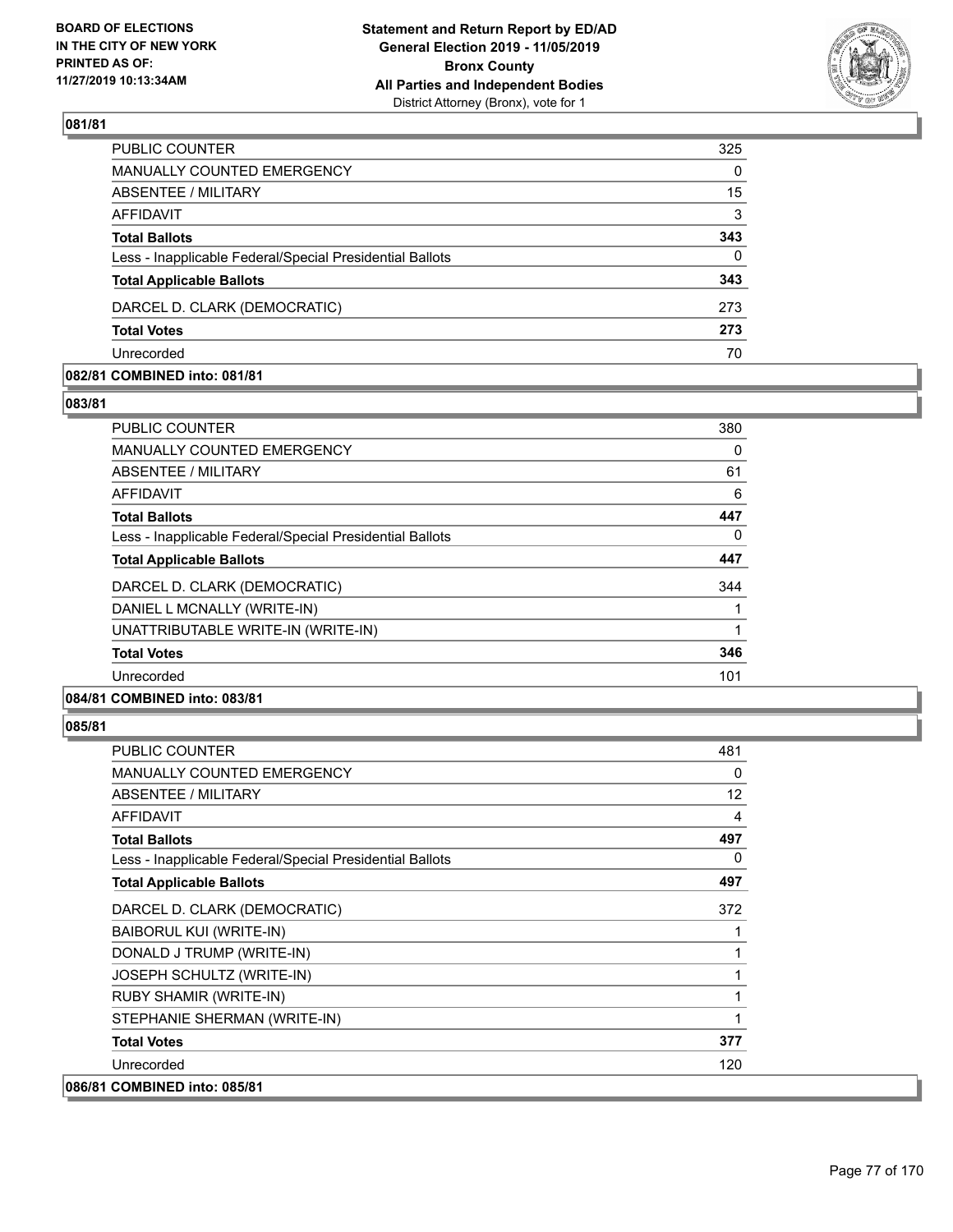

| <b>PUBLIC COUNTER</b>                                    | 488 |
|----------------------------------------------------------|-----|
| <b>MANUALLY COUNTED EMERGENCY</b>                        | 0   |
| <b>ABSENTEE / MILITARY</b>                               | 10  |
| AFFIDAVIT                                                |     |
| <b>Total Ballots</b>                                     | 499 |
| Less - Inapplicable Federal/Special Presidential Ballots | 0   |
| <b>Total Applicable Ballots</b>                          | 499 |
| DARCEL D. CLARK (DEMOCRATIC)                             | 399 |
| RICHARD GOLDSTEIN (WRITE-IN)                             |     |
| STEPHANIE GARCIA-COLACE (WRITE-IN)                       | 1   |
| TED CRUZ (WRITE-IN)                                      | 1   |
| UNATTRIBUTABLE WRITE-IN (WRITE-IN)                       | 3   |
| <b>Total Votes</b>                                       | 405 |
| Unrecorded                                               | 94  |

**088/81 COMBINED into: 085/81**

**089/81 COMBINED into: 087/81**

#### **090/81 COMBINED into: 087/81**

#### **091/81**

| PUBLIC COUNTER                                           | 149      |
|----------------------------------------------------------|----------|
| MANUALLY COUNTED EMERGENCY                               | 0        |
| ABSENTEE / MILITARY                                      | 8        |
| AFFIDAVIT                                                | 13       |
| Total Ballots                                            | 170      |
| Less - Inapplicable Federal/Special Presidential Ballots | $\Omega$ |
| <b>Total Applicable Ballots</b>                          | 170      |
| DARCEL D. CLARK (DEMOCRATIC)                             | 151      |
| <b>Total Votes</b>                                       | 151      |
| Unrecorded                                               | 19       |

| 093/81 COMBINED into: 092/81                             |     |
|----------------------------------------------------------|-----|
| Unrecorded                                               | 26  |
| <b>Total Votes</b>                                       | 145 |
| DARCEL D. CLARK (DEMOCRATIC)                             | 145 |
| <b>Total Applicable Ballots</b>                          | 171 |
| Less - Inapplicable Federal/Special Presidential Ballots | 0   |
| <b>Total Ballots</b>                                     | 171 |
| AFFIDAVIT                                                | 3   |
| ABSENTEE / MILITARY                                      | 3   |
| <b>MANUALLY COUNTED EMERGENCY</b>                        | 0   |
| <b>PUBLIC COUNTER</b>                                    | 165 |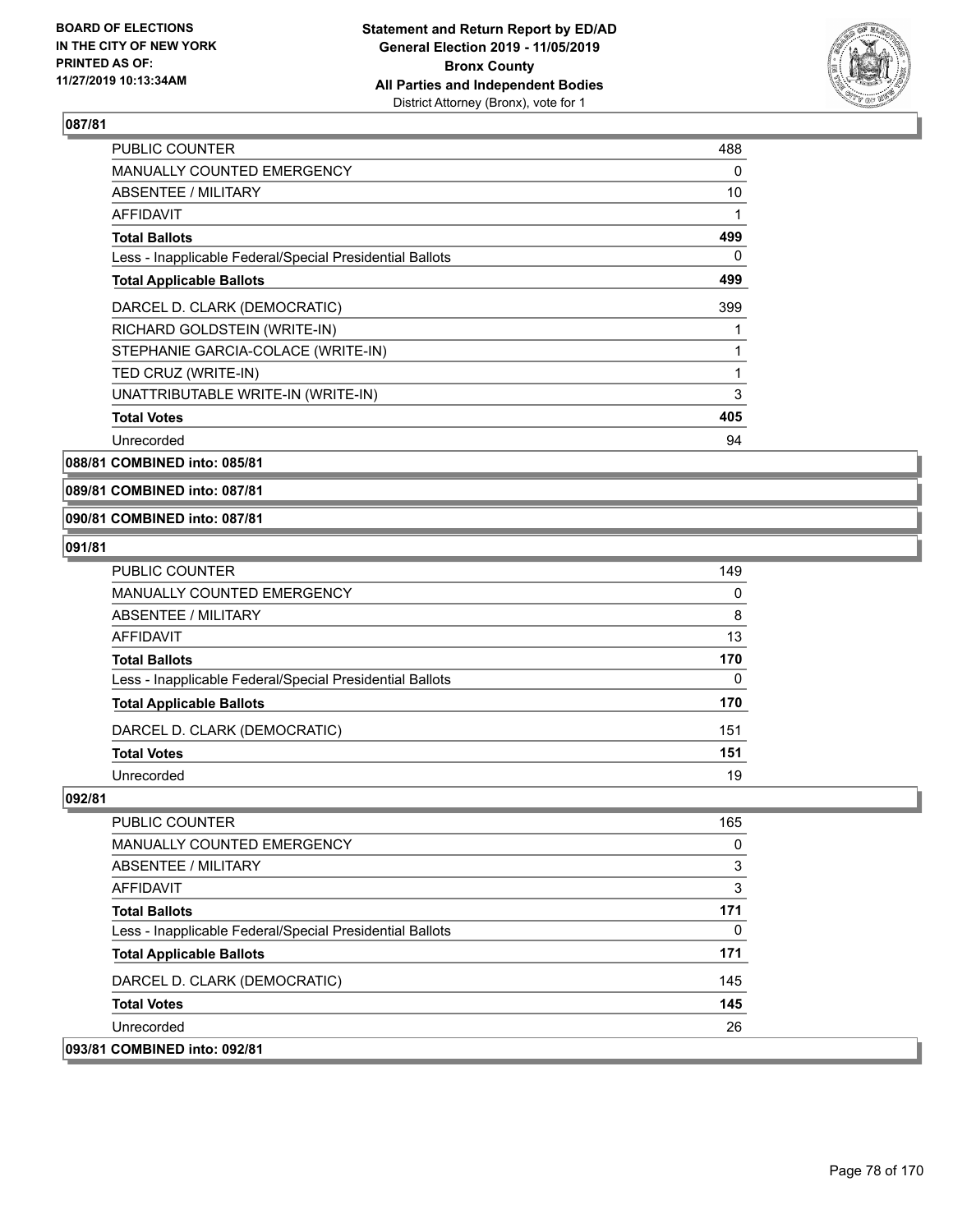

| PUBLIC COUNTER                                           | 176 |
|----------------------------------------------------------|-----|
| <b>MANUALLY COUNTED EMERGENCY</b>                        | 0   |
| ABSENTEE / MILITARY                                      | 23  |
| AFFIDAVIT                                                |     |
| <b>Total Ballots</b>                                     | 200 |
| Less - Inapplicable Federal/Special Presidential Ballots | 0   |
| <b>Total Applicable Ballots</b>                          | 200 |
| DARCEL D. CLARK (DEMOCRATIC)                             | 168 |
| DORIS GONZALEZ (WRITE-IN)                                |     |
| <b>Total Votes</b>                                       | 169 |
| Unrecorded                                               | 31  |
|                                                          |     |

## **095/81 COMBINED into: 033/78**

#### **096/81 COMBINED into: 094/81**

## **097/81**

| <b>PUBLIC COUNTER</b>                                    | 262 |
|----------------------------------------------------------|-----|
| <b>MANUALLY COUNTED EMERGENCY</b>                        | 0   |
| ABSENTEE / MILITARY                                      | 4   |
| AFFIDAVIT                                                |     |
| <b>Total Ballots</b>                                     | 267 |
| Less - Inapplicable Federal/Special Presidential Ballots | 0   |
| <b>Total Applicable Ballots</b>                          | 267 |
| DARCEL D. CLARK (DEMOCRATIC)                             | 235 |
| ALTON MADDOX (WRITE-IN)                                  |     |
| <b>Total Votes</b>                                       | 236 |
| Unrecorded                                               | 31  |
|                                                          |     |

## **098/81 COMBINED into: 097/81**

| <b>PUBLIC COUNTER</b>                                    | 105 |
|----------------------------------------------------------|-----|
| <b>MANUALLY COUNTED EMERGENCY</b>                        | 0   |
| <b>ABSENTEE / MILITARY</b>                               | 3   |
| AFFIDAVIT                                                | 2   |
| <b>Total Ballots</b>                                     | 110 |
| Less - Inapplicable Federal/Special Presidential Ballots | 0   |
| <b>Total Applicable Ballots</b>                          | 110 |
|                                                          |     |
| DARCEL D. CLARK (DEMOCRATIC)                             | 90  |
| KALIEF BROWDER (WRITE-IN)                                |     |
| UNATTRIBUTABLE WRITE-IN (WRITE-IN)                       | 2   |
| <b>Total Votes</b>                                       | 93  |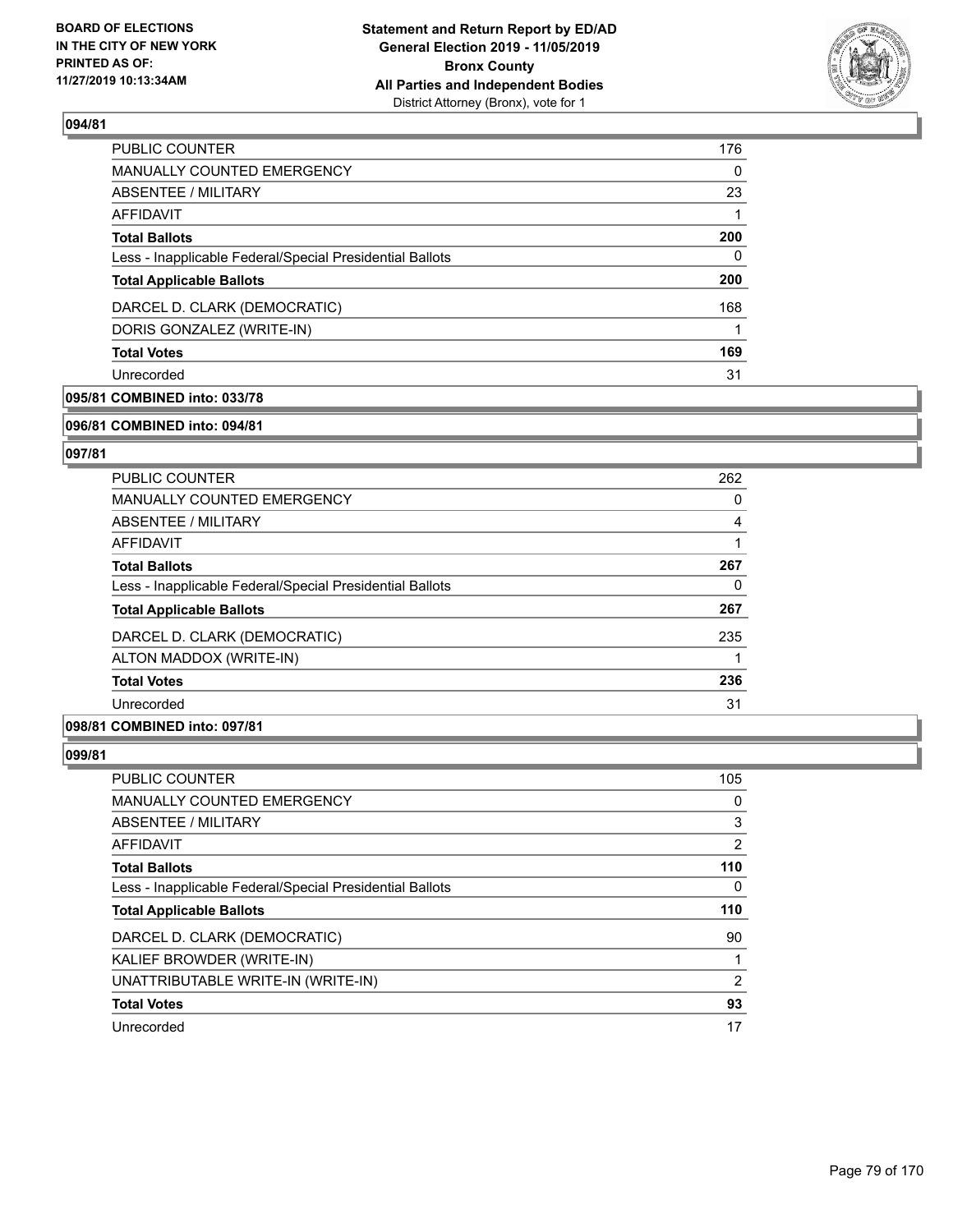

| PUBLIC COUNTER                                           | 109 |
|----------------------------------------------------------|-----|
| <b>MANUALLY COUNTED EMERGENCY</b>                        | 0   |
| ABSENTEE / MILITARY                                      | 5   |
| <b>AFFIDAVIT</b>                                         | 3   |
| <b>Total Ballots</b>                                     | 117 |
| Less - Inapplicable Federal/Special Presidential Ballots | 0   |
| <b>Total Applicable Ballots</b>                          | 117 |
| DARCEL D. CLARK (DEMOCRATIC)                             | 98  |
| <b>Total Votes</b>                                       | 98  |
| Unrecorded                                               | 19  |
| 101/81 COMBINED into: 100/81                             |     |
| 102/81 COMBINED into: 037/81                             |     |
| 103/81 COMBINED into: 037/81                             |     |
| 104/81 COMBINED into: 100/81                             |     |
| 105/81 COMBINED into: 047/83                             |     |
| 106/81 COMBINED into: 073/81                             |     |
| 107/81 COMBINED into: 100/81                             |     |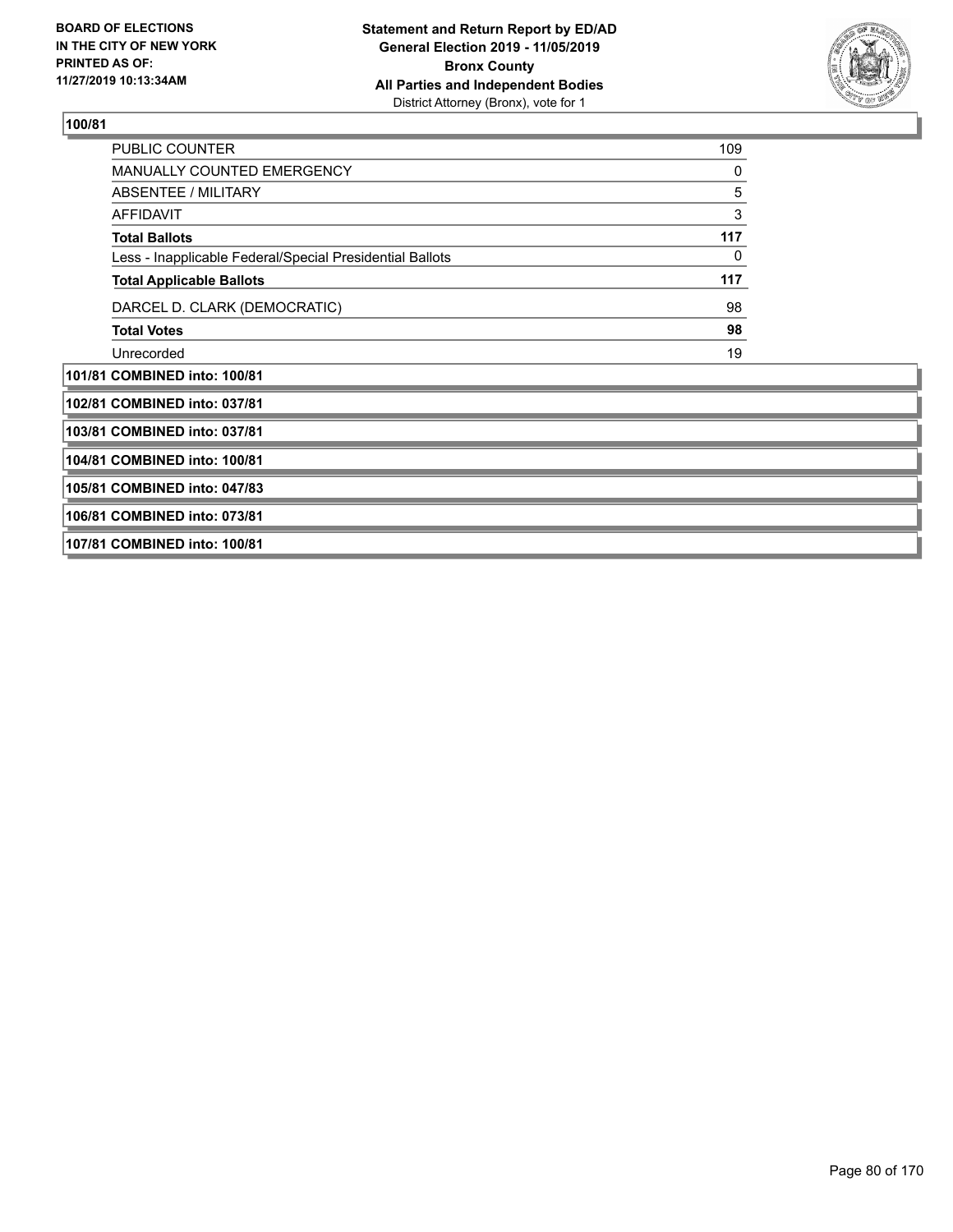

| 364 |
|-----|
| 0   |
| 14  |
| 2   |
| 380 |
| 0   |
| 380 |
| 197 |
|     |
|     |
|     |
| 1   |
| 3   |
| 204 |
| 176 |
|     |

**002/82 COMBINED into: 001/82**

## **003/82**

| <b>PUBLIC COUNTER</b>                                    | 94 |
|----------------------------------------------------------|----|
| <b>MANUALLY COUNTED EMERGENCY</b>                        | 0  |
| ABSENTEE / MILITARY                                      | 4  |
| AFFIDAVIT                                                | 1  |
| <b>Total Ballots</b>                                     | 99 |
| Less - Inapplicable Federal/Special Presidential Ballots | 0  |
| <b>Total Applicable Ballots</b>                          | 99 |
| DARCEL D. CLARK (DEMOCRATIC)                             | 43 |
| MARY EARLY (WRITE-IN)                                    |    |
| THOMAS LAVIN (WRITE-IN)                                  |    |
| UNATTRIBUTABLE WRITE-IN (WRITE-IN)                       | 1  |
| <b>Total Votes</b>                                       | 46 |
| Unrecorded                                               | 53 |
| 004/82 COMBINED into: 005/82                             |    |

| <b>PUBLIC COUNTER</b>                                    | 334 |
|----------------------------------------------------------|-----|
| <b>MANUALLY COUNTED EMERGENCY</b>                        | 0   |
| ABSENTEE / MILITARY                                      | 4   |
| <b>AFFIDAVIT</b>                                         |     |
| <b>Total Ballots</b>                                     | 339 |
| Less - Inapplicable Federal/Special Presidential Ballots | 0   |
| <b>Total Applicable Ballots</b>                          | 339 |
| DARCEL D. CLARK (DEMOCRATIC)                             | 180 |
| ANTHONY HENRIQUEZ (WRITE-IN)                             |     |
| MARNA RANN (WRITE-IN)                                    |     |
| PETER SIMONOVIC JR (WRITE-IN)                            |     |
| <b>Total Votes</b>                                       | 183 |
| Unrecorded                                               | 156 |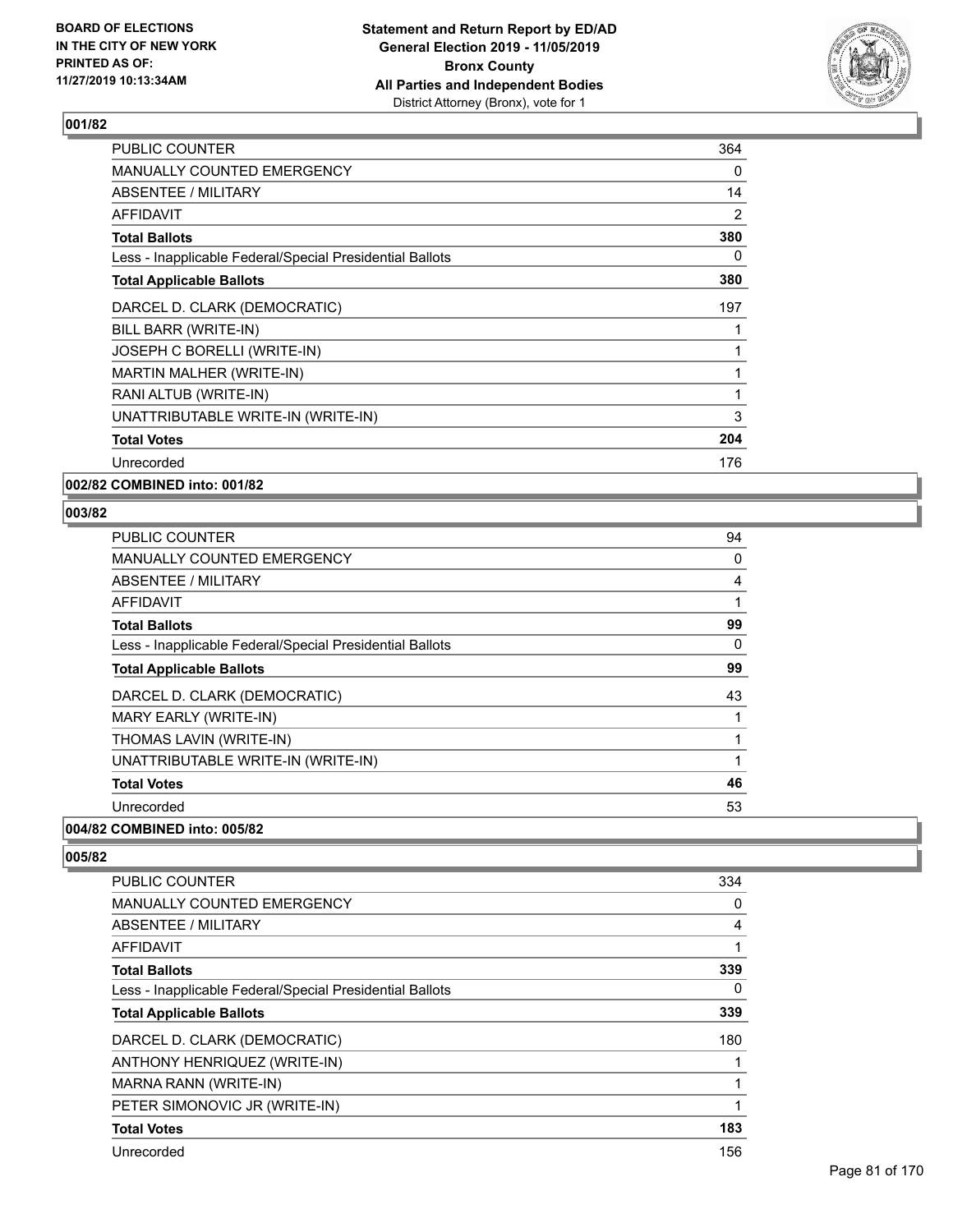

| <b>PUBLIC COUNTER</b>                                    | 252      |
|----------------------------------------------------------|----------|
| <b>MANUALLY COUNTED EMERGENCY</b>                        | $\Omega$ |
| ABSENTEE / MILITARY                                      | 2        |
| AFFIDAVIT                                                | 5        |
| <b>Total Ballots</b>                                     | 259      |
| Less - Inapplicable Federal/Special Presidential Ballots | $\Omega$ |
| <b>Total Applicable Ballots</b>                          | 259      |
| DARCEL D. CLARK (DEMOCRATIC)                             | 163      |
| RAFAEL PINERO (WRITE-IN)                                 |          |
| ROBERT GONZALEZ (WRITE-IN)                               |          |
| UNATTRIBUTABLE WRITE-IN (WRITE-IN)                       |          |
| <b>Total Votes</b>                                       | 166      |
| Unrecorded                                               | 93       |
| 007/82 COMBINED into: 006/82                             |          |

## **008/82**

| <b>PUBLIC COUNTER</b>                                    | 151      |
|----------------------------------------------------------|----------|
| <b>MANUALLY COUNTED EMERGENCY</b>                        | 0        |
| ABSENTEE / MILITARY                                      | 3        |
| AFFIDAVIT                                                |          |
| <b>Total Ballots</b>                                     | 155      |
| Less - Inapplicable Federal/Special Presidential Ballots | $\Omega$ |
| <b>Total Applicable Ballots</b>                          | 155      |
| DARCEL D. CLARK (DEMOCRATIC)                             | 113      |
| <b>BRIAN VESCIO (WRITE-IN)</b>                           |          |
| TIFFANY CABAN (WRITE-IN)                                 |          |
| TIMOTHY OHARA (WRITE-IN)                                 |          |
| <b>Total Votes</b>                                       | 116      |
| Unrecorded                                               | 39       |

| PUBLIC COUNTER                                           | 276      |
|----------------------------------------------------------|----------|
| <b>MANUALLY COUNTED EMERGENCY</b>                        | $\Omega$ |
| ABSENTEE / MILITARY                                      | 5        |
| <b>AFFIDAVIT</b>                                         | 1        |
| <b>Total Ballots</b>                                     | 282      |
| Less - Inapplicable Federal/Special Presidential Ballots | $\Omega$ |
| <b>Total Applicable Ballots</b>                          | 282      |
| DARCEL D. CLARK (DEMOCRATIC)                             | 190      |
| JONATHAN ORTIZ (WRITE-IN)                                |          |
| MARY DELATORE (WRITE-IN)                                 |          |
| UNATTRIBUTABLE WRITE-IN (WRITE-IN)                       | 3        |
| <b>Total Votes</b>                                       | 195      |
| Unrecorded                                               | 87       |
| 010/82 COMBINED into: 009/82                             |          |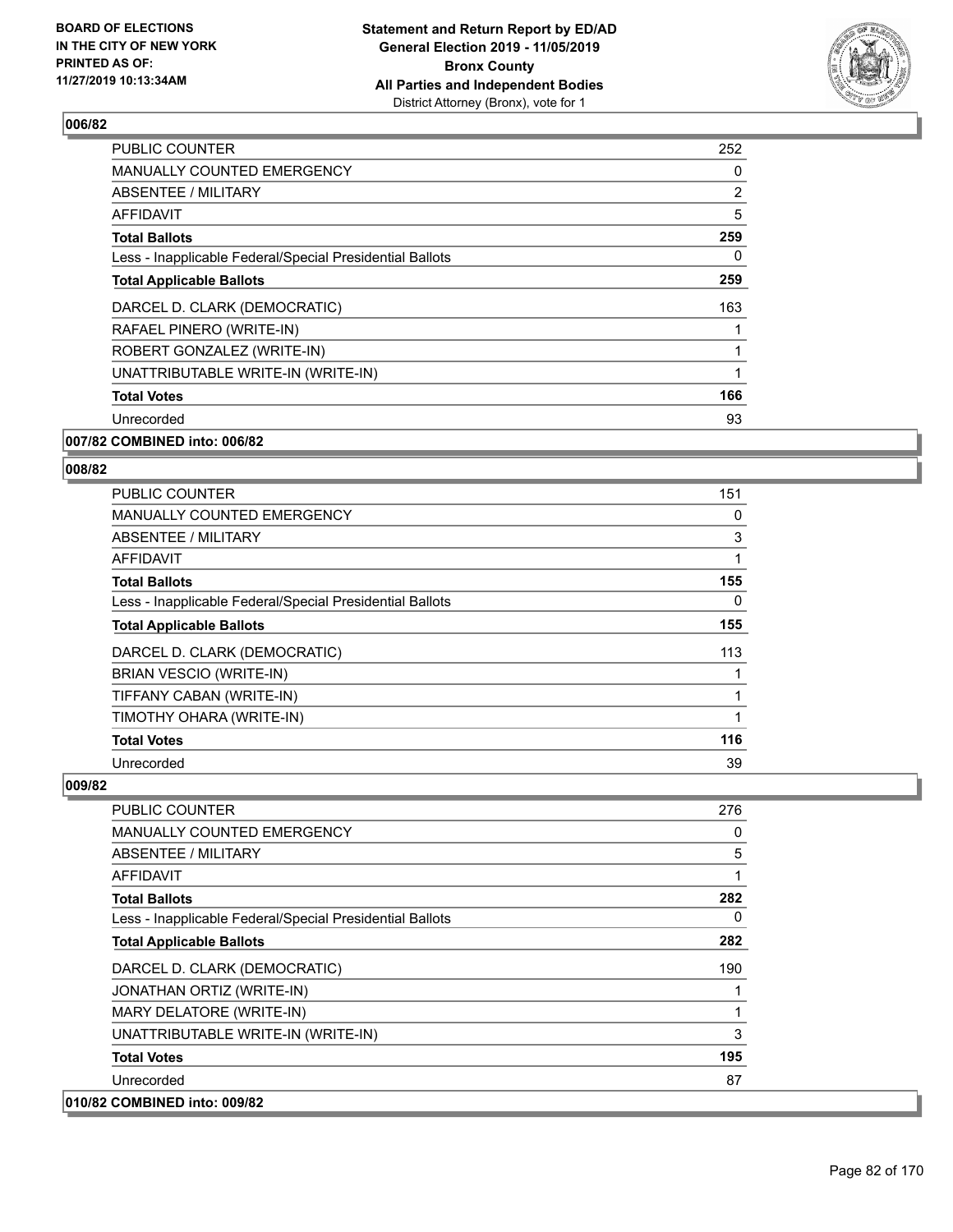

| PUBLIC COUNTER                                           | 100           |
|----------------------------------------------------------|---------------|
| MANUALLY COUNTED EMERGENCY                               | $\mathbf{0}$  |
| ABSENTEE / MILITARY                                      | 5             |
| AFFIDAVIT                                                | $\mathcal{P}$ |
| <b>Total Ballots</b>                                     | 107           |
| Less - Inapplicable Federal/Special Presidential Ballots | 0             |
| <b>Total Applicable Ballots</b>                          | 107           |
| DARCEL D. CLARK (DEMOCRATIC)                             | 71            |
| <b>Total Votes</b>                                       | 71            |
| Unrecorded                                               | 36            |

#### **012/82**

| PUBLIC COUNTER                                           | 105      |
|----------------------------------------------------------|----------|
| <b>MANUALLY COUNTED EMERGENCY</b>                        | $\Omega$ |
| ABSENTEE / MILITARY                                      | 3        |
| AFFIDAVIT                                                | $\Omega$ |
| <b>Total Ballots</b>                                     | 108      |
| Less - Inapplicable Federal/Special Presidential Ballots | 0        |
| <b>Total Applicable Ballots</b>                          | 108      |
| DARCEL D. CLARK (DEMOCRATIC)                             | 88       |
| <b>Total Votes</b>                                       | 88       |
| Unrecorded                                               | 20       |

| PUBLIC COUNTER                                           | 232 |
|----------------------------------------------------------|-----|
| <b>MANUALLY COUNTED EMERGENCY</b>                        | 0   |
| ABSENTEE / MILITARY                                      | 5   |
| AFFIDAVIT                                                |     |
| <b>Total Ballots</b>                                     | 238 |
| Less - Inapplicable Federal/Special Presidential Ballots | 0   |
| <b>Total Applicable Ballots</b>                          | 238 |
| DARCEL D. CLARK (DEMOCRATIC)                             | 191 |
| <b>Total Votes</b>                                       | 191 |
| Unrecorded                                               | 47  |
| 014/82 COMBINED into: 012/82                             |     |
| 015/82 COMBINED into: 013/82                             |     |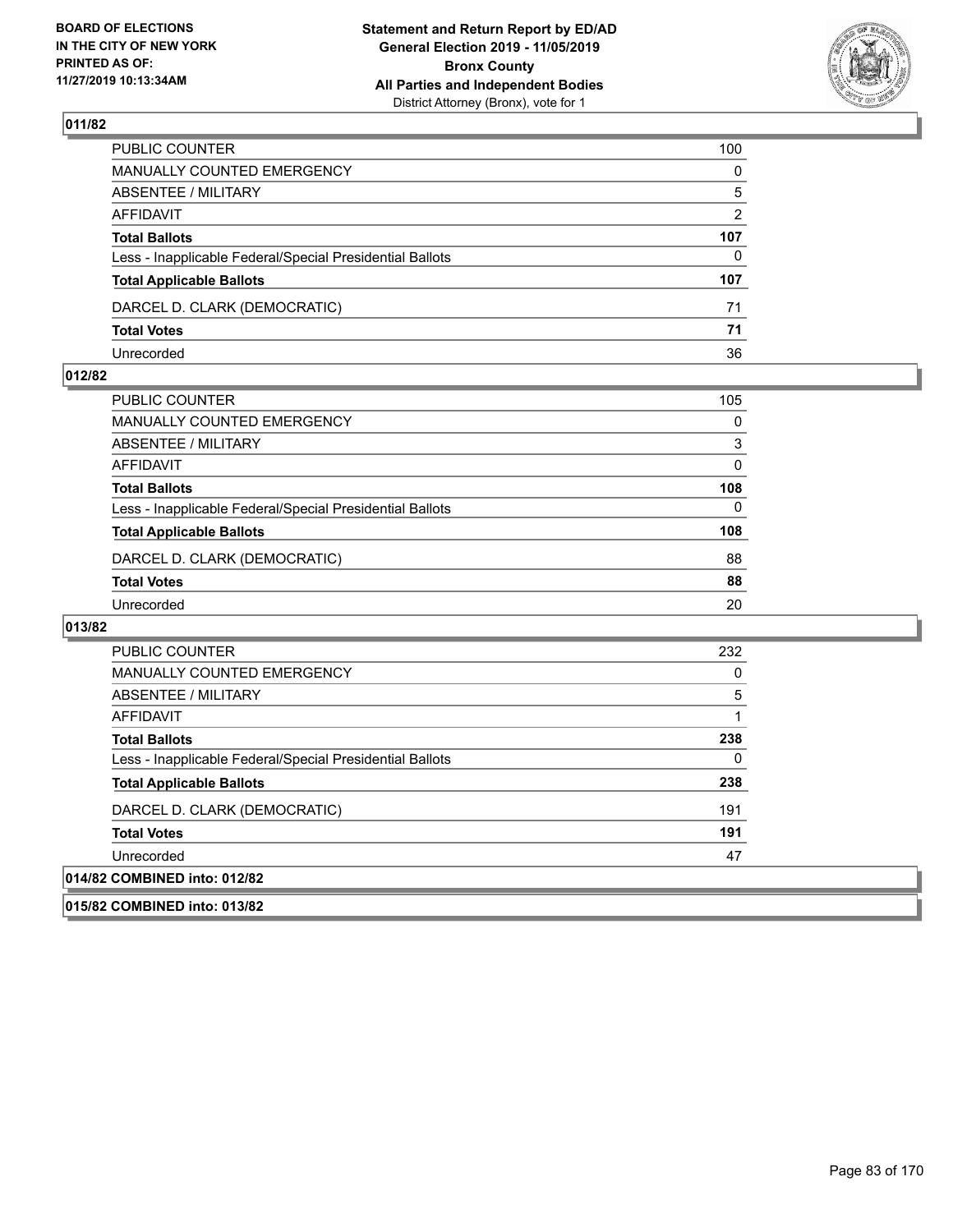

| PUBLIC COUNTER                                           | 218      |
|----------------------------------------------------------|----------|
| MANUALLY COUNTED EMERGENCY                               | $\Omega$ |
| <b>ABSENTEE / MILITARY</b>                               | 9        |
| AFFIDAVIT                                                | 3        |
| <b>Total Ballots</b>                                     | 230      |
| Less - Inapplicable Federal/Special Presidential Ballots | $\Omega$ |
| <b>Total Applicable Ballots</b>                          | 230      |
| DARCEL D. CLARK (DEMOCRATIC)                             | 173      |
| <b>Total Votes</b>                                       | 173      |
| Unrecorded                                               | 57       |

#### **017/82 COMBINED into: 016/82**

#### **018/82**

| PUBLIC COUNTER                                           | 129 |
|----------------------------------------------------------|-----|
| <b>MANUALLY COUNTED EMERGENCY</b>                        | 0   |
| ABSENTEE / MILITARY                                      | 4   |
| <b>AFFIDAVIT</b>                                         | 0   |
| <b>Total Ballots</b>                                     | 133 |
| Less - Inapplicable Federal/Special Presidential Ballots | 0   |
| <b>Total Applicable Ballots</b>                          | 133 |
| DARCEL D. CLARK (DEMOCRATIC)                             | 77  |
| CHARLES PERRY (WRITE-IN)                                 | 1   |
| <b>JOSEPH BROGAN (WRITE-IN)</b>                          | 1   |
| JOSEPH C BORELLI (WRITE-IN)                              | 1   |
| UNATTRIBUTABLE WRITE-IN (WRITE-IN)                       | 1   |
| <b>Total Votes</b>                                       | 81  |
| Unrecorded                                               | 52  |
|                                                          |     |

## **019/82 COMBINED into: 018/82**

| PUBLIC COUNTER                                           | 191 |
|----------------------------------------------------------|-----|
| <b>MANUALLY COUNTED EMERGENCY</b>                        | 0   |
| ABSENTEE / MILITARY                                      | 10  |
| AFFIDAVIT                                                | 3   |
| <b>Total Ballots</b>                                     | 204 |
| Less - Inapplicable Federal/Special Presidential Ballots | 0   |
| <b>Total Applicable Ballots</b>                          | 204 |
| DARCEL D. CLARK (DEMOCRATIC)                             | 109 |
| UNATTRIBUTABLE WRITE-IN (WRITE-IN)                       |     |
| <b>Total Votes</b>                                       | 110 |
| Unrecorded                                               | 94  |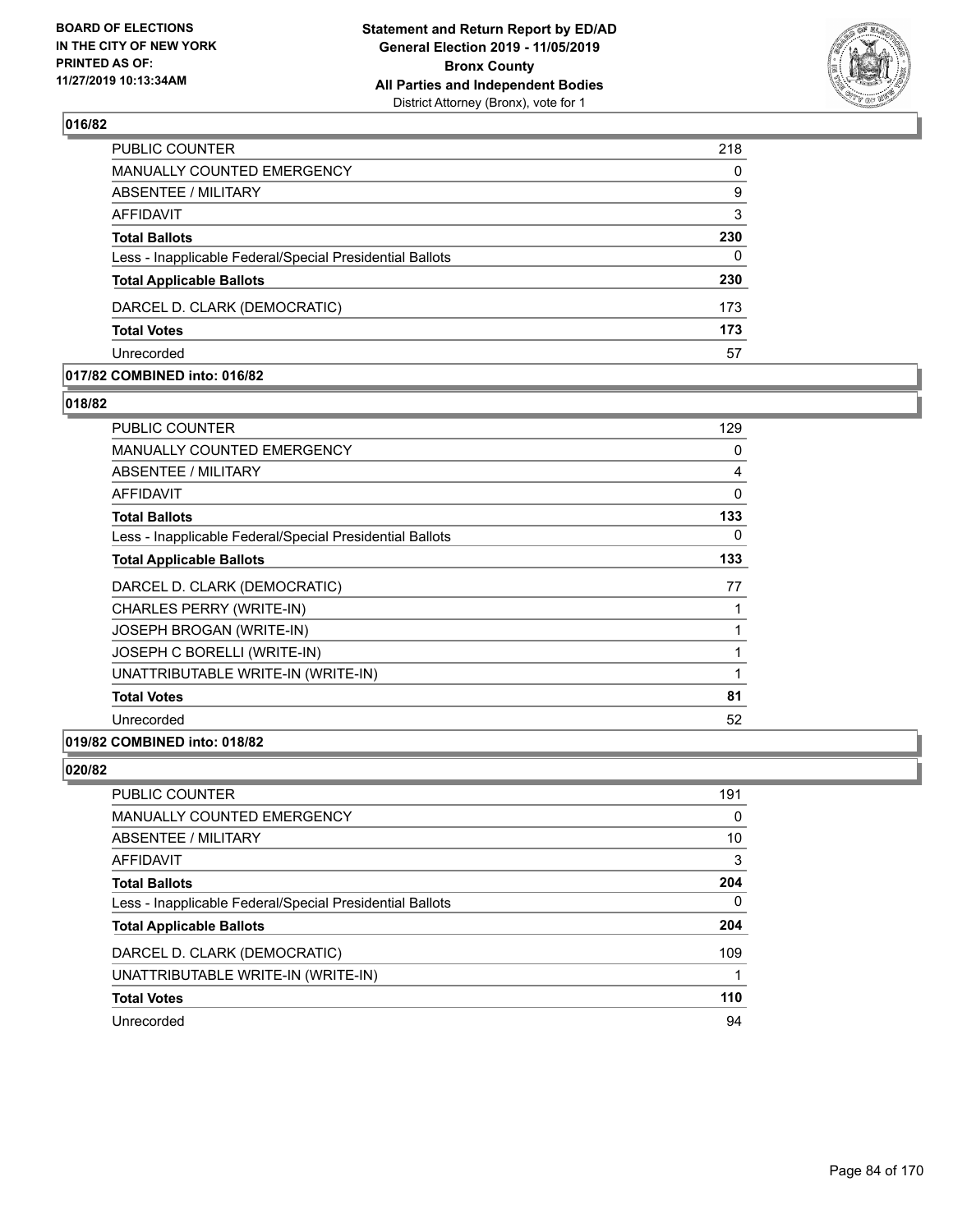

| PUBLIC COUNTER                                           | 200      |
|----------------------------------------------------------|----------|
| MANUALLY COUNTED EMERGENCY                               | $\Omega$ |
| <b>ABSENTEE / MILITARY</b>                               | 2        |
| AFFIDAVIT                                                | $\Omega$ |
| <b>Total Ballots</b>                                     | 202      |
| Less - Inapplicable Federal/Special Presidential Ballots | $\Omega$ |
| <b>Total Applicable Ballots</b>                          | 202      |
| DARCEL D. CLARK (DEMOCRATIC)                             | 134      |
| <b>Total Votes</b>                                       | 134      |
| Unrecorded                                               | 68       |

#### **022/82 COMBINED into: 021/82**

#### **023/82**

| PUBLIC COUNTER                                           | 181 |
|----------------------------------------------------------|-----|
| MANUALLY COUNTED EMERGENCY                               | 0   |
| ABSENTEE / MILITARY                                      |     |
| AFFIDAVIT                                                | 0   |
| <b>Total Ballots</b>                                     | 182 |
| Less - Inapplicable Federal/Special Presidential Ballots | 0   |
| <b>Total Applicable Ballots</b>                          | 182 |
| DARCEL D. CLARK (DEMOCRATIC)                             | 150 |
| <b>Total Votes</b>                                       | 150 |
| Unrecorded                                               | 32  |

## **024/82**

| <b>PUBLIC COUNTER</b>                                    | 96 |
|----------------------------------------------------------|----|
| <b>MANUALLY COUNTED EMERGENCY</b>                        | 0  |
| ABSENTEE / MILITARY                                      |    |
| <b>AFFIDAVIT</b>                                         | 0  |
| <b>Total Ballots</b>                                     | 97 |
| Less - Inapplicable Federal/Special Presidential Ballots | 0  |
| <b>Total Applicable Ballots</b>                          | 97 |
| DARCEL D. CLARK (DEMOCRATIC)                             | 64 |
| DONALD J TRUMP (WRITE-IN)                                |    |
| UNATTRIBUTABLE WRITE-IN (WRITE-IN)                       | 2  |
| <b>Total Votes</b>                                       | 67 |
| Unrecorded                                               | 30 |
| $A$ $A$                                                  |    |

## **025/82 COMBINED into: 020/82**

**026/82 COMBINED into: 069/83**

**027/82 COMBINED into: 023/82**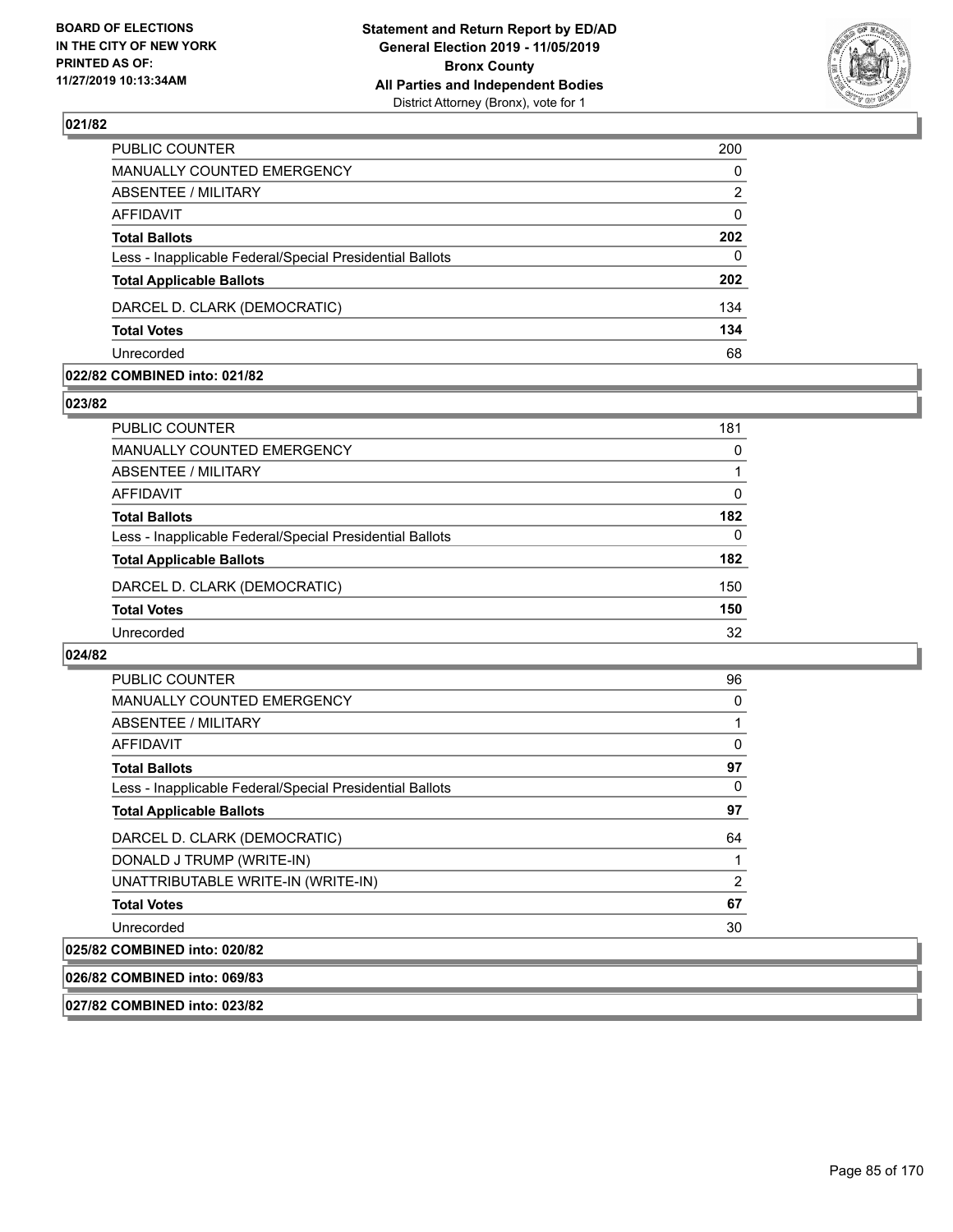

| PUBLIC COUNTER                                           | 123      |
|----------------------------------------------------------|----------|
| MANUALLY COUNTED EMERGENCY                               | $\Omega$ |
| <b>ABSENTEE / MILITARY</b>                               | 6        |
| <b>AFFIDAVIT</b>                                         |          |
| <b>Total Ballots</b>                                     | 130      |
| Less - Inapplicable Federal/Special Presidential Ballots | $\Omega$ |
| <b>Total Applicable Ballots</b>                          | 130      |
| DARCEL D. CLARK (DEMOCRATIC)                             | 105      |
| <b>Total Votes</b>                                       | 105      |
| Unrecorded                                               | 25       |

#### **029/82 COMBINED into: 028/82**

#### **030/82**

| <b>PUBLIC COUNTER</b>                                    | 273 |
|----------------------------------------------------------|-----|
| <b>MANUALLY COUNTED EMERGENCY</b>                        | 0   |
| ABSENTEE / MILITARY                                      | 2   |
| AFFIDAVIT                                                | 5   |
| <b>Total Ballots</b>                                     | 280 |
| Less - Inapplicable Federal/Special Presidential Ballots | 0   |
| <b>Total Applicable Ballots</b>                          | 280 |
| DARCEL D. CLARK (DEMOCRATIC)                             | 232 |
| AKEEM BROWN (WRITE-IN)                                   |     |
| MELINDA KATZ (WRITE-IN)                                  |     |
| UNATTRIBUTABLE WRITE-IN (WRITE-IN)                       | 1   |
| <b>Total Votes</b>                                       | 235 |
| Unrecorded                                               | 45  |
| 031/82 COMBINED into: 030/82                             |     |

| <b>PUBLIC COUNTER</b>                                    | 226 |
|----------------------------------------------------------|-----|
| MANUALLY COUNTED EMERGENCY                               | 0   |
| ABSENTEE / MILITARY                                      | 9   |
| <b>AFFIDAVIT</b>                                         | 1   |
| <b>Total Ballots</b>                                     | 236 |
| Less - Inapplicable Federal/Special Presidential Ballots | 0   |
| <b>Total Applicable Ballots</b>                          | 236 |
| DARCEL D. CLARK (DEMOCRATIC)                             | 155 |
| ALISSA JIMENEZ (WRITE-IN)                                | 1   |
| ERIC KARL (WRITE-IN)                                     | 1   |
| UNATTRIBUTABLE WRITE-IN (WRITE-IN)                       | 5   |
| <b>Total Votes</b>                                       | 162 |
| Unrecorded                                               | 74  |
| 033/82 COMBINED into: 032/82                             |     |
| 034/82 COMBINED into: 035/82                             |     |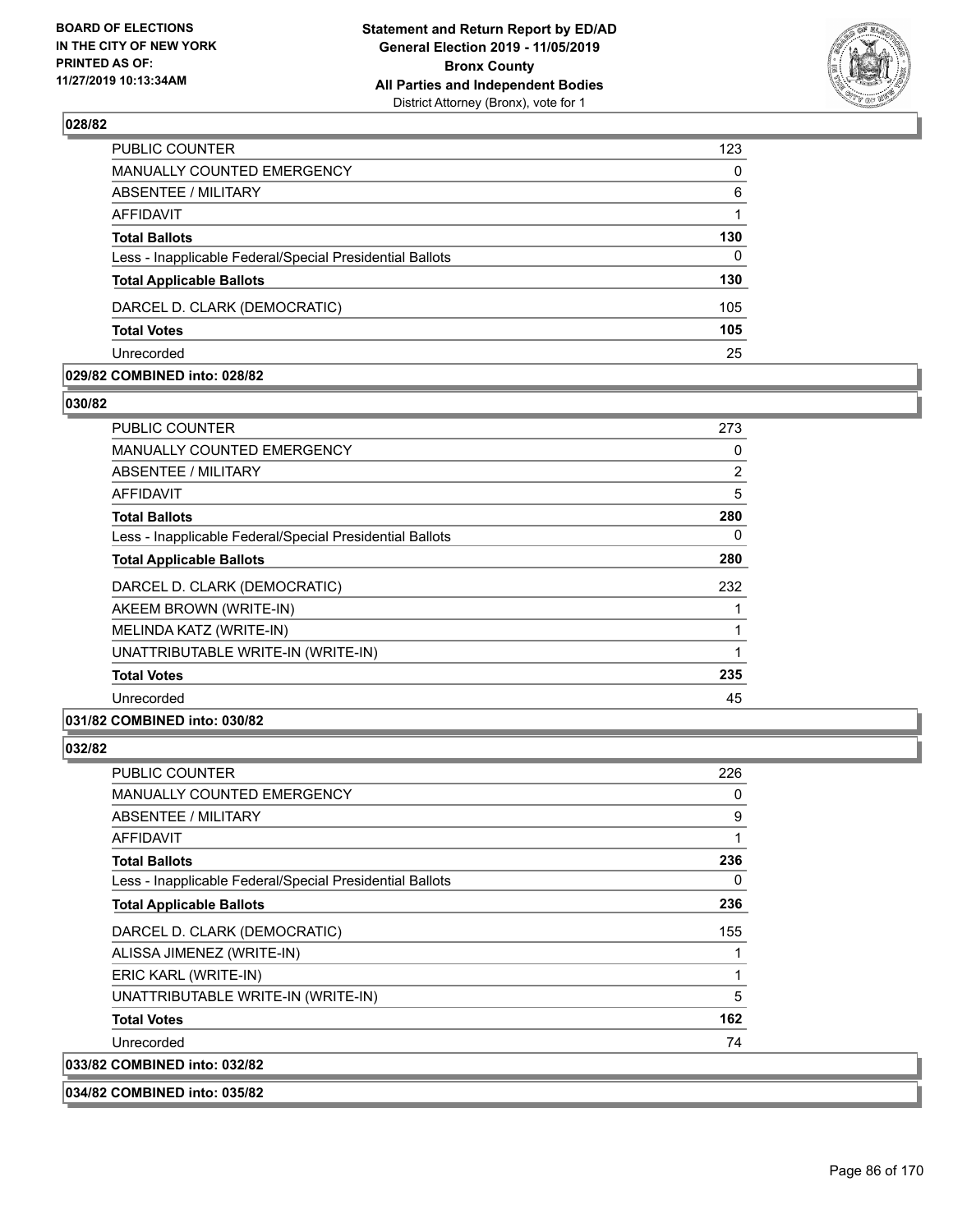

| PUBLIC COUNTER                                           | 236 |
|----------------------------------------------------------|-----|
| <b>MANUALLY COUNTED EMERGENCY</b>                        | 0   |
| ABSENTEE / MILITARY                                      | 4   |
| AFFIDAVIT                                                |     |
| <b>Total Ballots</b>                                     | 241 |
| Less - Inapplicable Federal/Special Presidential Ballots | 0   |
| <b>Total Applicable Ballots</b>                          | 241 |
| DARCEL D. CLARK (DEMOCRATIC)                             | 162 |
| JAMES VACCA (WRITE-IN)                                   |     |
| <b>JESSE MCCORMACK (WRITE-IN)</b>                        |     |
| UNATTRIBUTABLE WRITE-IN (WRITE-IN)                       | 3   |
| <b>Total Votes</b>                                       | 167 |
| Unrecorded                                               | 74  |

#### **036/82**

| <b>PUBLIC COUNTER</b>                                    | 162 |
|----------------------------------------------------------|-----|
| <b>MANUALLY COUNTED EMERGENCY</b>                        | 0   |
| ABSENTEE / MILITARY                                      | 7   |
| AFFIDAVIT                                                |     |
| <b>Total Ballots</b>                                     | 170 |
| Less - Inapplicable Federal/Special Presidential Ballots | 0   |
| <b>Total Applicable Ballots</b>                          | 170 |
| DARCEL D. CLARK (DEMOCRATIC)                             | 100 |
| UNATTRIBUTABLE WRITE-IN (WRITE-IN)                       |     |
| <b>Total Votes</b>                                       | 101 |
| Unrecorded                                               | 69  |
|                                                          |     |

| <b>PUBLIC COUNTER</b>                                    | 136      |
|----------------------------------------------------------|----------|
| <b>MANUALLY COUNTED EMERGENCY</b>                        | 0        |
| ABSENTEE / MILITARY                                      | 3        |
| AFFIDAVIT                                                | 3        |
| <b>Total Ballots</b>                                     | 142      |
| Less - Inapplicable Federal/Special Presidential Ballots | $\Omega$ |
| <b>Total Applicable Ballots</b>                          | 142      |
| DARCEL D. CLARK (DEMOCRATIC)                             | 110      |
| RON PAUL (WRITE-IN)                                      |          |
| <b>Total Votes</b>                                       | 111      |
| Unrecorded                                               | 31       |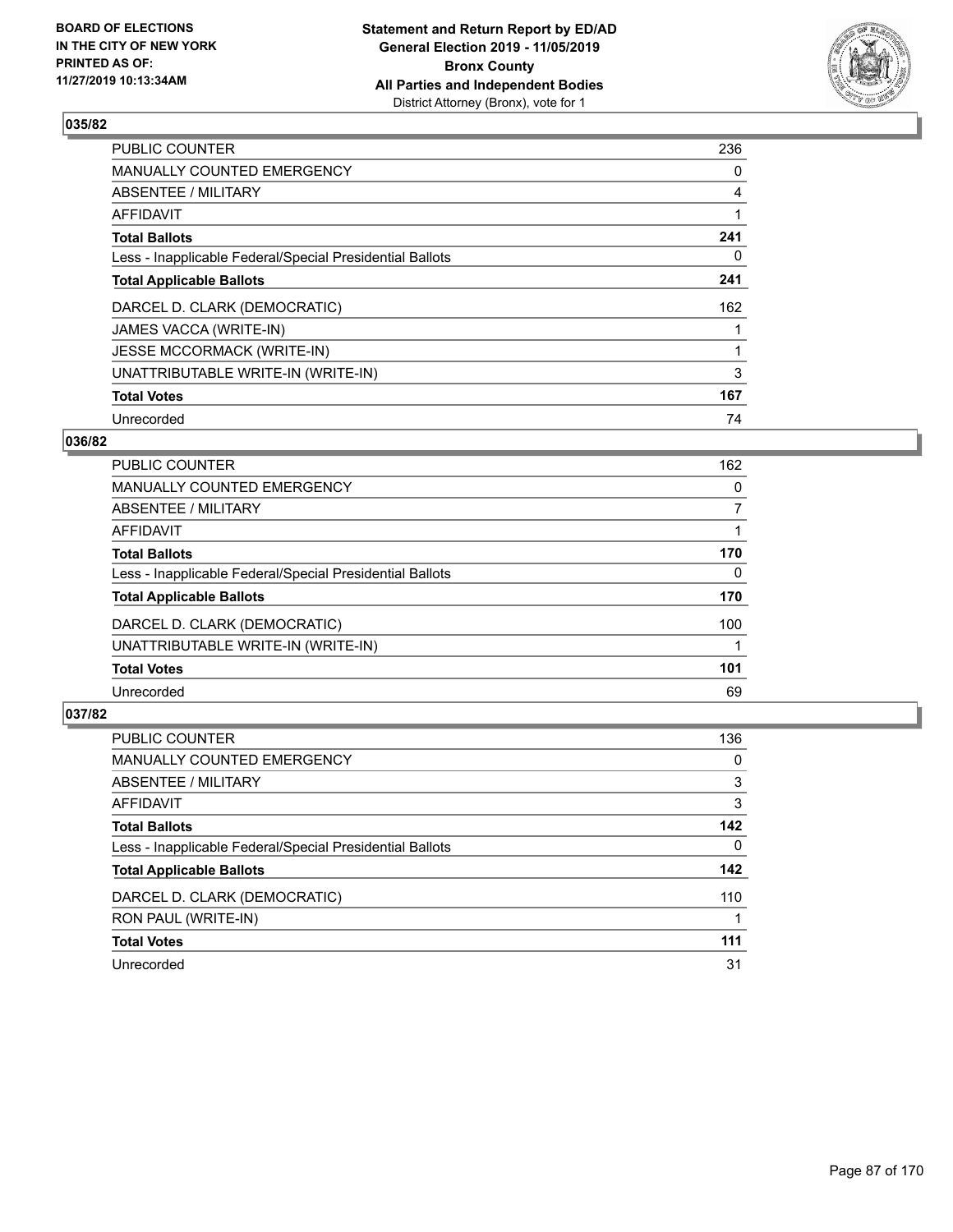

| <b>PUBLIC COUNTER</b>                                    | 252 |
|----------------------------------------------------------|-----|
| <b>MANUALLY COUNTED EMERGENCY</b>                        | 0   |
| ABSENTEE / MILITARY                                      | 5   |
| <b>AFFIDAVIT</b>                                         | 0   |
| <b>Total Ballots</b>                                     | 257 |
| Less - Inapplicable Federal/Special Presidential Ballots | 0   |
| <b>Total Applicable Ballots</b>                          | 257 |
| DARCEL D. CLARK (DEMOCRATIC)                             | 190 |
| JAMES ONEIL (WRITE-IN)                                   |     |
| PAT PAULSON (WRITE-IN)                                   |     |
| PRENTICE COLLAZO (WRITE-IN)                              |     |
| RUDY GIULIANI (WRITE-IN)                                 | 1   |
| <b>Total Votes</b>                                       | 194 |
| Unrecorded                                               | 63  |
|                                                          |     |

**039/82 COMBINED into: 038/82**

#### **040/82**

| <b>PUBLIC COUNTER</b>                                    | 186            |
|----------------------------------------------------------|----------------|
| <b>MANUALLY COUNTED EMERGENCY</b>                        | 0              |
| ABSENTEE / MILITARY                                      | 1              |
| <b>AFFIDAVIT</b>                                         | $\overline{2}$ |
| <b>Total Ballots</b>                                     | 189            |
| Less - Inapplicable Federal/Special Presidential Ballots | 0              |
| <b>Total Applicable Ballots</b>                          | 189            |
| DARCEL D. CLARK (DEMOCRATIC)                             | 101            |
| JAMES VACCA (WRITE-IN)                                   |                |
| STEPHANIE MCCARTHY (WRITE-IN)                            | 2              |
| UNATTRIBUTABLE WRITE-IN (WRITE-IN)                       | 2              |
| <b>Total Votes</b>                                       | 106            |
| Unrecorded                                               | 83             |

| PUBLIC COUNTER                                           | 268 |
|----------------------------------------------------------|-----|
| MANUALLY COUNTED EMERGENCY                               | 0   |
| ABSENTEE / MILITARY                                      | 5   |
| AFFIDAVIT                                                | 6   |
| <b>Total Ballots</b>                                     | 279 |
| Less - Inapplicable Federal/Special Presidential Ballots | 0   |
| <b>Total Applicable Ballots</b>                          | 279 |
| DARCEL D. CLARK (DEMOCRATIC)                             | 141 |
| RICHARD GALLO (WRITE-IN)                                 |     |
| <b>Total Votes</b>                                       | 142 |
| Unrecorded                                               | 137 |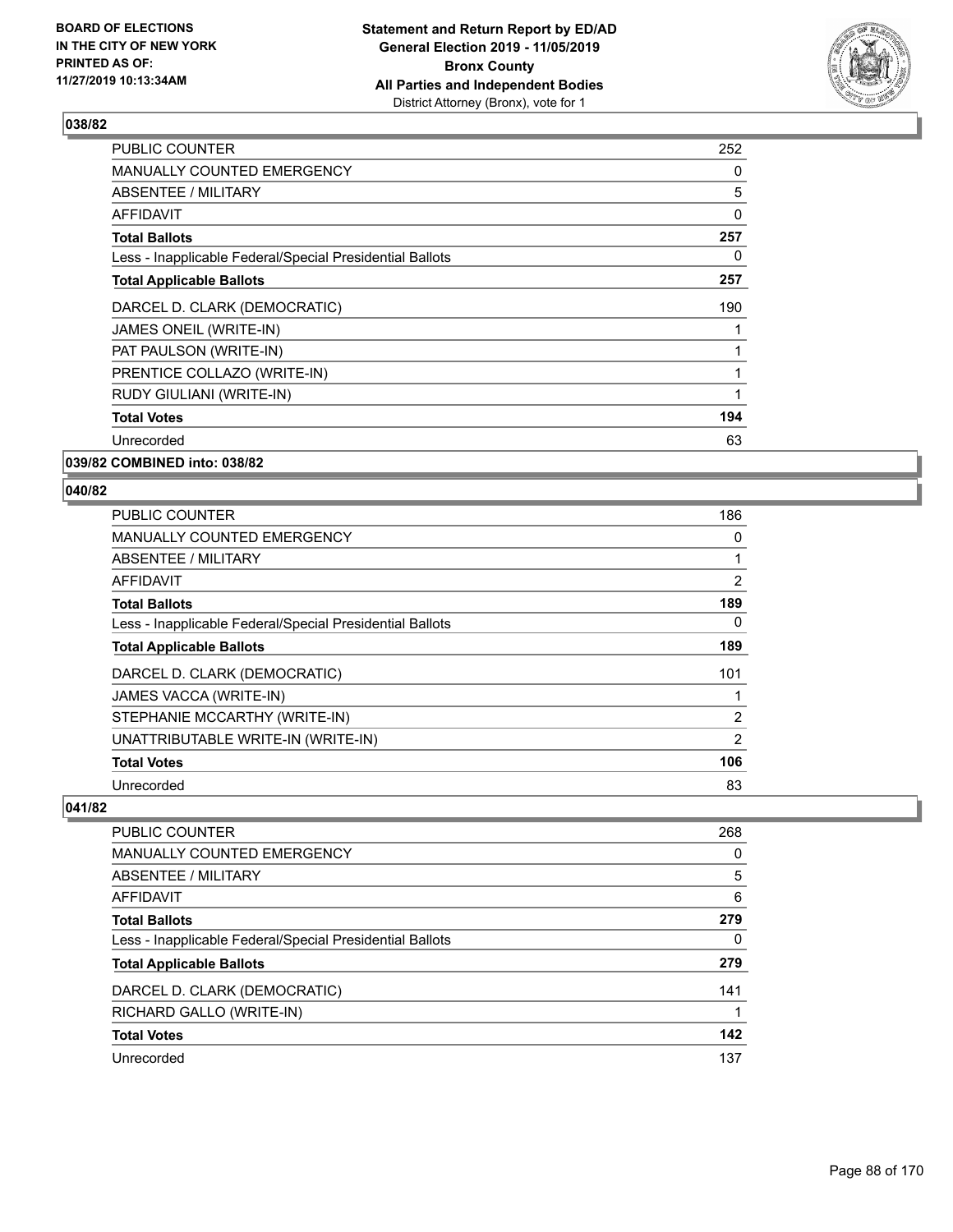

| <b>PUBLIC COUNTER</b>                                    | 302            |
|----------------------------------------------------------|----------------|
| <b>MANUALLY COUNTED EMERGENCY</b>                        | 0              |
| ABSENTEE / MILITARY                                      | 8              |
| <b>AFFIDAVIT</b>                                         | 6              |
| <b>Total Ballots</b>                                     | 316            |
| Less - Inapplicable Federal/Special Presidential Ballots | 0              |
| <b>Total Applicable Ballots</b>                          | 316            |
| DARCEL D. CLARK (DEMOCRATIC)                             | 158            |
| FRANK REYES (WRITE-IN)                                   | 1              |
| JAMES GONZALEZ (WRITE-IN)                                | 1              |
| JOSEPH COTTER (WRITE-IN)                                 | $\overline{2}$ |
| RUDY GIULIANI (WRITE-IN)                                 | 2              |
| STEPHEN B KAUFMAN (WRITE-IN)                             | 1              |
| STEVE GALLO (WRITE-IN)                                   | 1              |
| UNATTRIBUTABLE WRITE-IN (WRITE-IN)                       | 2              |
| <b>Total Votes</b>                                       | 168            |
| Unrecorded                                               | 148            |

#### **043/82 COMBINED into: 040/82**

## **044/82 COMBINED into: 041/82**

#### **045/82 COMBINED into: 042/82**

#### **046/82 COMBINED into: 042/82**

| PUBLIC COUNTER                                           | 246 |
|----------------------------------------------------------|-----|
| <b>MANUALLY COUNTED EMERGENCY</b>                        | 0   |
| ABSENTEE / MILITARY                                      | 2   |
| AFFIDAVIT                                                | 4   |
| <b>Total Ballots</b>                                     | 252 |
| Less - Inapplicable Federal/Special Presidential Ballots | 0   |
| <b>Total Applicable Ballots</b>                          | 252 |
| DARCEL D. CLARK (DEMOCRATIC)                             | 115 |
| ANTHONY MAULUCCI (WRITE-IN)                              |     |
| HILLARY RODHAM CLINTON (WRITE-IN)                        | 1   |
| MATHEW GOFF (WRITE-IN)                                   | 1   |
| UNATTRIBUTABLE WRITE-IN (WRITE-IN)                       | 1   |
| <b>Total Votes</b>                                       | 119 |
| Unrecorded                                               | 133 |
| 048/82 COMBINED into: 047/82                             |     |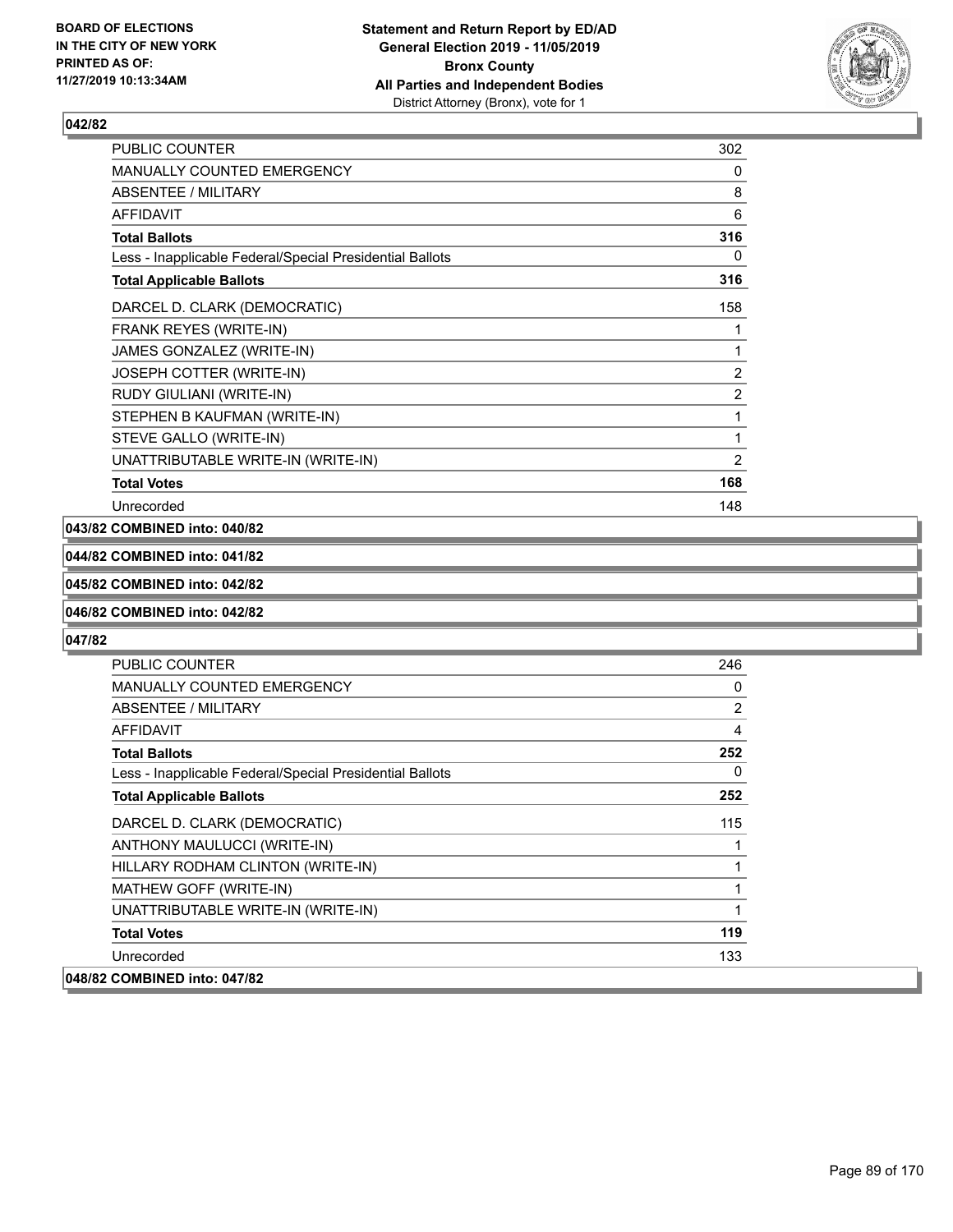

| PUBLIC COUNTER                                           | 174      |
|----------------------------------------------------------|----------|
| <b>MANUALLY COUNTED EMERGENCY</b>                        | $\Omega$ |
| <b>ABSENTEE / MILITARY</b>                               | 5        |
| <b>AFFIDAVIT</b>                                         |          |
| <b>Total Ballots</b>                                     | 180      |
| Less - Inapplicable Federal/Special Presidential Ballots | 0        |
| <b>Total Applicable Ballots</b>                          | 180      |
| DARCEL D. CLARK (DEMOCRATIC)                             | 80       |
| ALEX FEDOR (WRITE-IN)                                    |          |
| UNATTRIBUTABLE WRITE-IN (WRITE-IN)                       |          |
| <b>Total Votes</b>                                       | 82       |
| Unrecorded                                               | 98       |

#### **050/82**

| PUBLIC COUNTER                                           | 93       |
|----------------------------------------------------------|----------|
| <b>MANUALLY COUNTED EMERGENCY</b>                        | $\Omega$ |
| ABSENTEE / MILITARY                                      | 4        |
| AFFIDAVIT                                                |          |
| <b>Total Ballots</b>                                     | 98       |
| Less - Inapplicable Federal/Special Presidential Ballots | 0        |
| <b>Total Applicable Ballots</b>                          | 98       |
| DARCEL D. CLARK (DEMOCRATIC)                             | 63       |
| <b>Total Votes</b>                                       | 63       |
| Unrecorded                                               | 35       |

| <b>PUBLIC COUNTER</b>                                    | 218 |
|----------------------------------------------------------|-----|
| <b>MANUALLY COUNTED EMERGENCY</b>                        | 0   |
| ABSENTEE / MILITARY                                      | 4   |
| AFFIDAVIT                                                | 2   |
| <b>Total Ballots</b>                                     | 224 |
| Less - Inapplicable Federal/Special Presidential Ballots | 0   |
| <b>Total Applicable Ballots</b>                          | 224 |
| DARCEL D. CLARK (DEMOCRATIC)                             | 151 |
| BARBARA DIFIORE (WRITE-IN)                               | 4   |
| CHLOE ZOE RAMIREZ (WRITE-IN)                             |     |
| RICHARD SOTO (WRITE-IN)                                  |     |
| UNATTRIBUTABLE WRITE-IN (WRITE-IN)                       |     |
| <b>Total Votes</b>                                       | 158 |
|                                                          |     |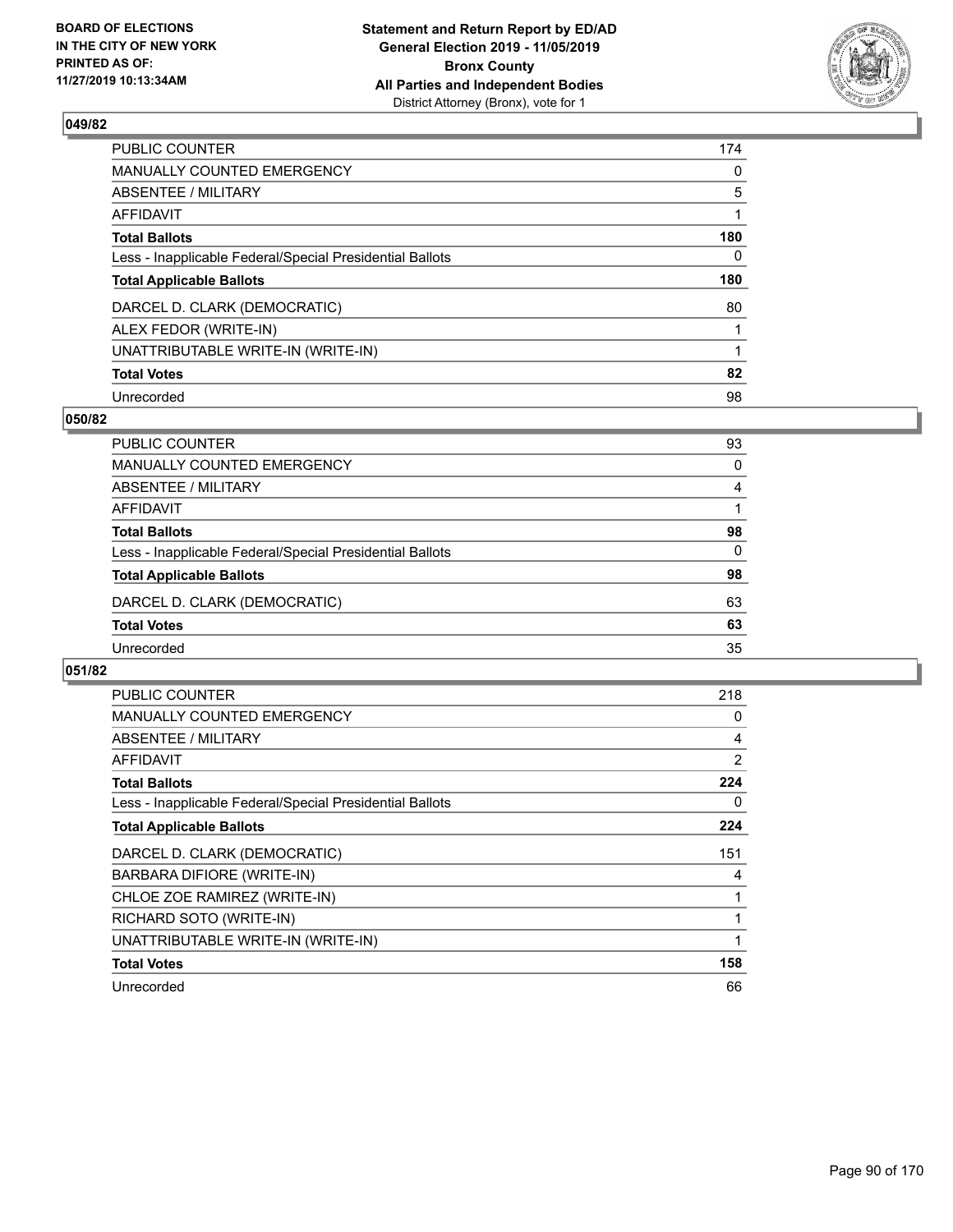

| <b>PUBLIC COUNTER</b>                                    | 274 |
|----------------------------------------------------------|-----|
| <b>MANUALLY COUNTED EMERGENCY</b>                        | 0   |
| ABSENTEE / MILITARY                                      | 3   |
| AFFIDAVIT                                                | 0   |
| <b>Total Ballots</b>                                     | 277 |
| Less - Inapplicable Federal/Special Presidential Ballots | 0   |
| <b>Total Applicable Ballots</b>                          | 277 |
| DARCEL D. CLARK (DEMOCRATIC)                             | 171 |
| ALFREDO KUILAN (WRITE-IN)                                |     |
| ANTONIA CAPILONE (WRITE-IN)                              | 1   |
| CHRISTI COSTA (WRITE-IN)                                 | 1   |
| JOSEPH IAROCCI (WRITE-IN)                                | 1   |
| UNATTRIBUTABLE WRITE-IN (WRITE-IN)                       | 4   |
| <b>Total Votes</b>                                       | 179 |
| Unrecorded                                               | 98  |

**053/82 COMBINED into: 051/82**

#### **054/82 COMBINED into: 067/80**

#### **055/82 COMBINED into: 052/82**

#### **056/82**

| PUBLIC COUNTER                                           | 77 |
|----------------------------------------------------------|----|
| <b>MANUALLY COUNTED EMERGENCY</b>                        | 0  |
| <b>ABSENTEE / MILITARY</b>                               |    |
| <b>AFFIDAVIT</b>                                         | 0  |
| <b>Total Ballots</b>                                     | 84 |
| Less - Inapplicable Federal/Special Presidential Ballots | 0  |
| <b>Total Applicable Ballots</b>                          | 84 |
| DARCEL D. CLARK (DEMOCRATIC)                             | 57 |
| <b>Total Votes</b>                                       | 57 |
| Unrecorded                                               | 27 |

| <b>PUBLIC COUNTER</b>                                    | 182 |
|----------------------------------------------------------|-----|
| <b>MANUALLY COUNTED EMERGENCY</b>                        | 0   |
| ABSENTEE / MILITARY                                      | 6   |
| AFFIDAVIT                                                | 5   |
| <b>Total Ballots</b>                                     | 193 |
| Less - Inapplicable Federal/Special Presidential Ballots | 0   |
| <b>Total Applicable Ballots</b>                          | 193 |
| DARCEL D. CLARK (DEMOCRATIC)                             | 110 |
| DAVID SHIFREN (WRITE-IN)                                 |     |
| UNATTRIBUTABLE WRITE-IN (WRITE-IN)                       | 2   |
| <b>Total Votes</b>                                       | 113 |
| Unrecorded                                               | 80  |
| 058/82 COMBINED into: 030/80                             |     |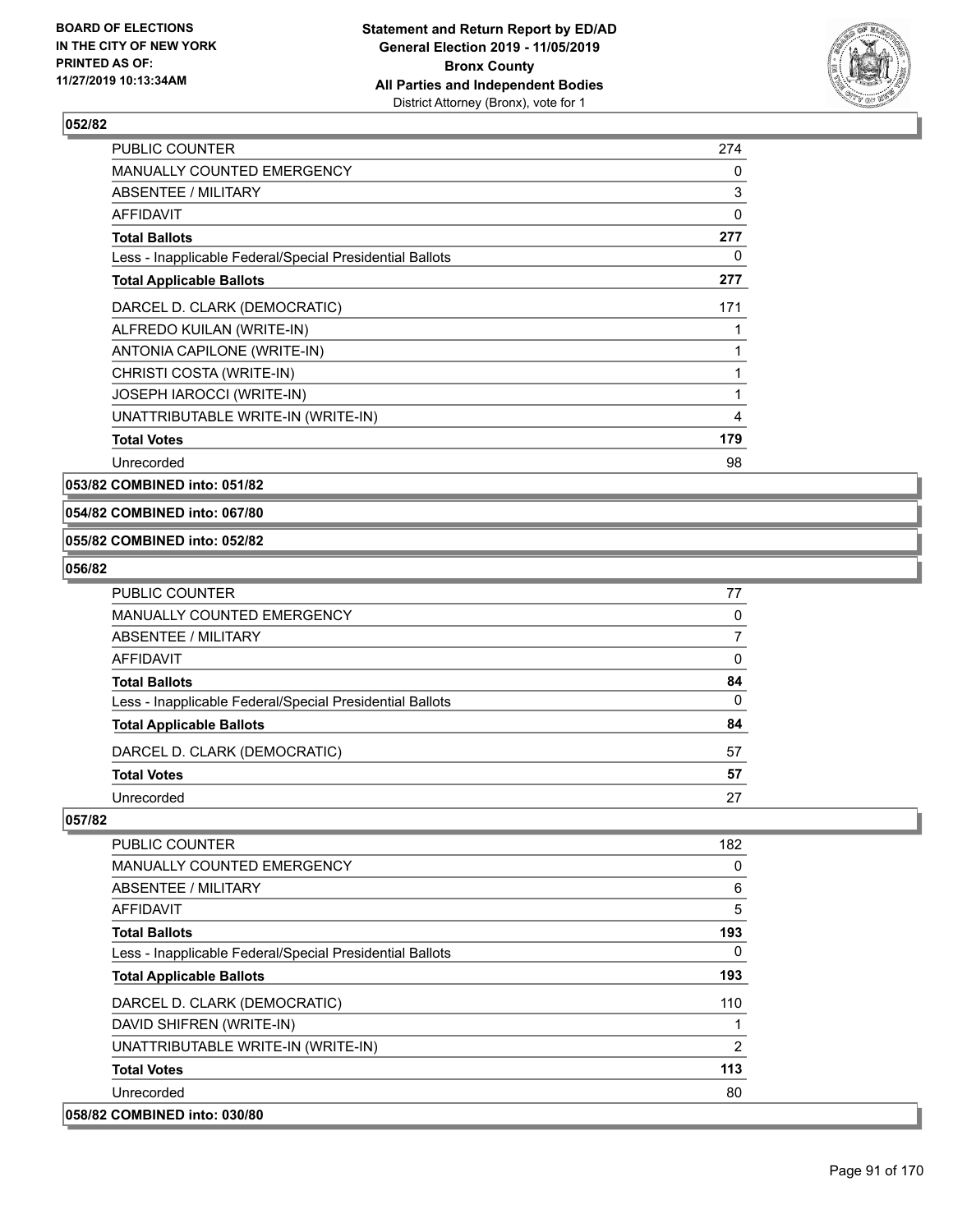

| PUBLIC COUNTER                                           | 27       |
|----------------------------------------------------------|----------|
| MANUALLY COUNTED EMERGENCY                               | 0        |
| ABSENTEE / MILITARY                                      |          |
| AFFIDAVIT                                                | 0        |
| <b>Total Ballots</b>                                     | 28       |
| Less - Inapplicable Federal/Special Presidential Ballots | $\Omega$ |
| <b>Total Applicable Ballots</b>                          | 28       |
| DARCEL D. CLARK (DEMOCRATIC)                             | 24       |
| <b>Total Votes</b>                                       | 24       |
| Unrecorded                                               | 4        |

#### **060/82**

| <b>PUBLIC COUNTER</b>                                    | 411      |
|----------------------------------------------------------|----------|
| <b>MANUALLY COUNTED EMERGENCY</b>                        | $\Omega$ |
| <b>ABSENTEE / MILITARY</b>                               | 9        |
| AFFIDAVIT                                                | 2        |
| <b>Total Ballots</b>                                     | 422      |
| Less - Inapplicable Federal/Special Presidential Ballots | $\Omega$ |
| <b>Total Applicable Ballots</b>                          | 422      |
| DARCEL D. CLARK (DEMOCRATIC)                             | 261      |
| FREDERICK W RAMFTL (WRITE-IN)                            |          |
| JOHN KUBASKE (WRITE-IN)                                  |          |
| UNATTRIBUTABLE WRITE-IN (WRITE-IN)                       | 6        |
| <b>Total Votes</b>                                       | 269      |
| Unrecorded                                               | 153      |
| 061/82 COMBINED into: 060/82                             |          |

| <b>PUBLIC COUNTER</b>                                    | 312 |
|----------------------------------------------------------|-----|
| <b>MANUALLY COUNTED EMERGENCY</b>                        | 0   |
| <b>ABSENTEE / MILITARY</b>                               | 8   |
| <b>AFFIDAVIT</b>                                         | 2   |
| <b>Total Ballots</b>                                     | 322 |
| Less - Inapplicable Federal/Special Presidential Ballots | 0   |
| <b>Total Applicable Ballots</b>                          | 322 |
| DARCEL D. CLARK (DEMOCRATIC)                             | 201 |
| <b>JUAN ANGRISANI (WRITE-IN)</b>                         | 1   |
| RAYMOND KELLY (WRITE-IN)                                 | 1   |
| RUDY GIULIANI (WRITE-IN)                                 | 1   |
| STEPHANIE MCCARTHY (WRITE-IN)                            | 2   |
| UNATTRIBUTABLE WRITE-IN (WRITE-IN)                       | 3   |
| <b>WILLIAM BRATTON (WRITE-IN)</b>                        | 1   |
| <b>Total Votes</b>                                       | 210 |
| Unrecorded                                               | 112 |
| 063/82 COMBINED into: 062/82                             |     |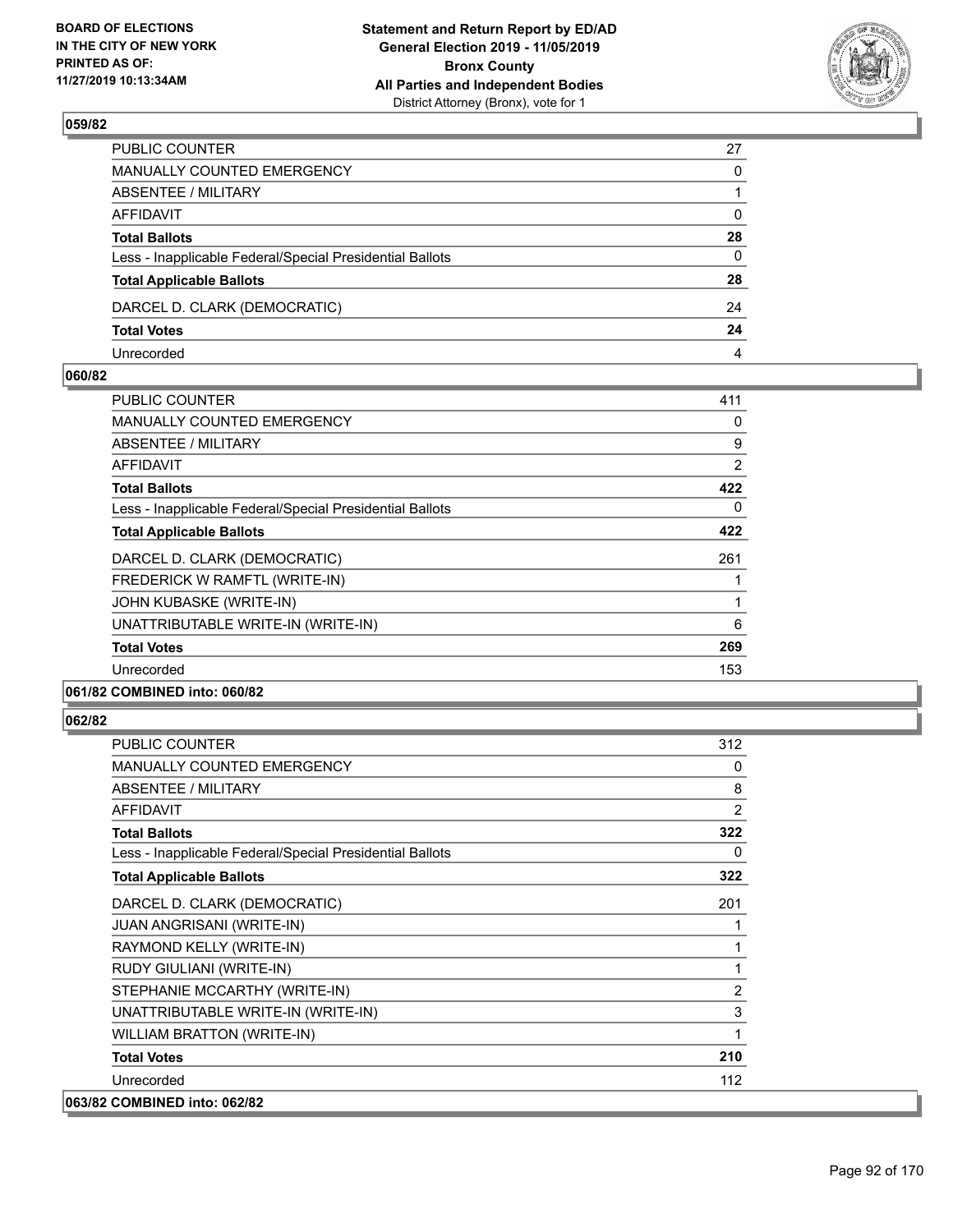

| PUBLIC COUNTER                                           | 163          |
|----------------------------------------------------------|--------------|
| MANUALLY COUNTED EMERGENCY                               | $\mathbf{0}$ |
| ABSENTEE / MILITARY                                      | 2            |
| AFFIDAVIT                                                | 3            |
| <b>Total Ballots</b>                                     | 168          |
| Less - Inapplicable Federal/Special Presidential Ballots | $\Omega$     |
| <b>Total Applicable Ballots</b>                          | 168          |
| DARCEL D. CLARK (DEMOCRATIC)                             | 137          |
| <b>Total Votes</b>                                       | 137          |
| Unrecorded                                               | 31           |

#### **065/82**

| <b>PUBLIC COUNTER</b>                                    | 467 |
|----------------------------------------------------------|-----|
| MANUALLY COUNTED EMERGENCY                               | 0   |
| ABSENTEE / MILITARY                                      | 13  |
| AFFIDAVIT                                                |     |
| <b>Total Ballots</b>                                     | 481 |
| Less - Inapplicable Federal/Special Presidential Ballots | 0   |
| <b>Total Applicable Ballots</b>                          | 481 |
| DARCEL D. CLARK (DEMOCRATIC)                             | 419 |
| HILLARY RODHAM CLINTON (WRITE-IN)                        |     |
| JUMAANE D WILLIAMS (WRITE-IN)                            |     |
| SHELLYNE RODRIGUEZ (WRITE-IN)                            |     |
| <b>Total Votes</b>                                       | 422 |
| Unrecorded                                               | 59  |
|                                                          |     |

## **066/82**

| <b>PUBLIC COUNTER</b>                                    | 440 |
|----------------------------------------------------------|-----|
| <b>MANUALLY COUNTED EMERGENCY</b>                        | 0   |
| ABSENTEE / MILITARY                                      | 6   |
| <b>AFFIDAVIT</b>                                         | 3   |
| <b>Total Ballots</b>                                     | 449 |
| Less - Inapplicable Federal/Special Presidential Ballots | 0   |
| <b>Total Applicable Ballots</b>                          | 449 |
| DARCEL D. CLARK (DEMOCRATIC)                             | 396 |
| UNATTRIBUTABLE WRITE-IN (WRITE-IN)                       | 1   |
| <b>Total Votes</b>                                       | 397 |
| Unrecorded                                               | 52  |
| 067/82 COMBINED into: 066/82                             |     |

#### **068/82 COMBINED into: 066/82**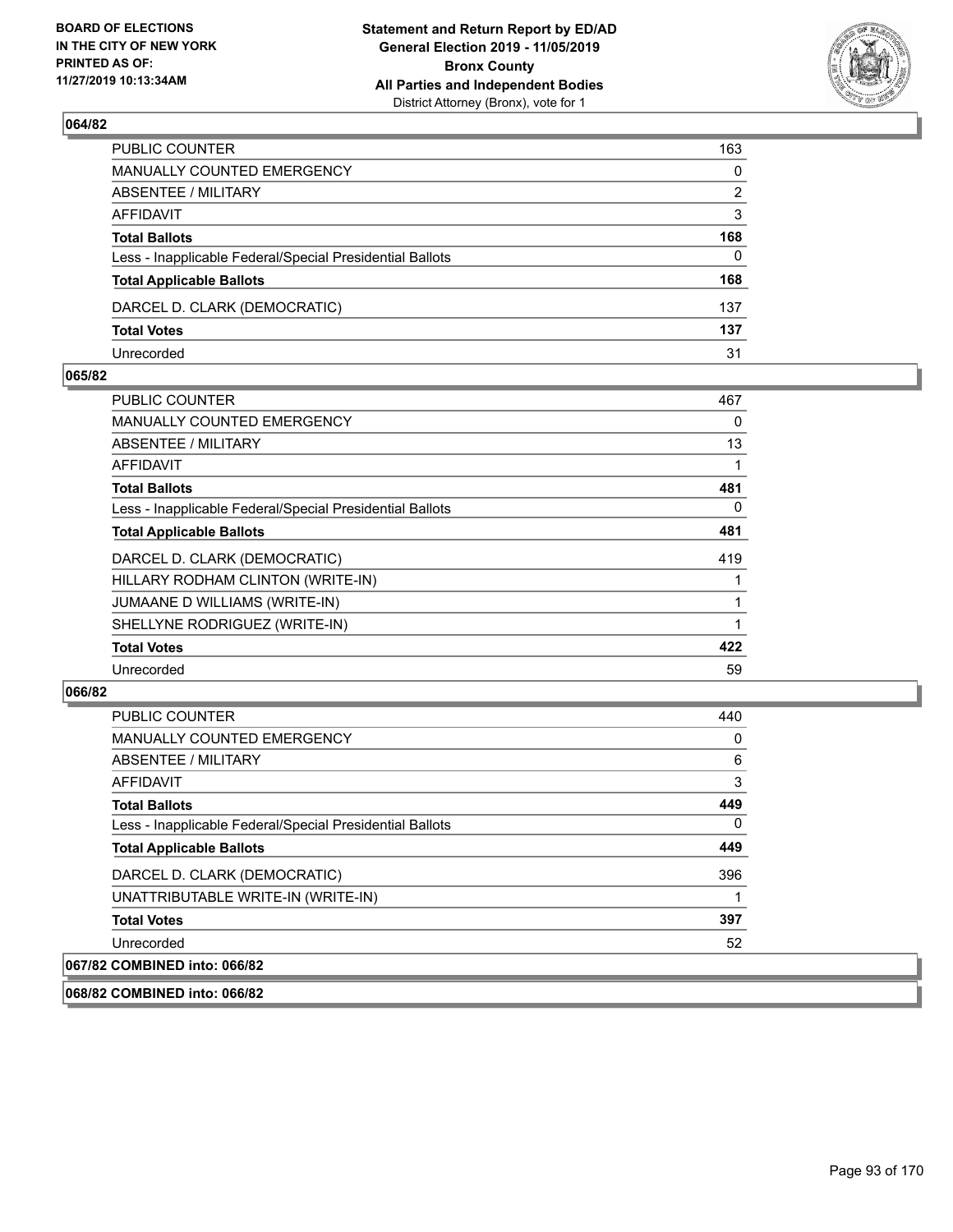

| <b>PUBLIC COUNTER</b>                                    | 451 |
|----------------------------------------------------------|-----|
| <b>MANUALLY COUNTED EMERGENCY</b>                        | 0   |
| ABSENTEE / MILITARY                                      | 10  |
| AFFIDAVIT                                                | 2   |
| <b>Total Ballots</b>                                     | 463 |
| Less - Inapplicable Federal/Special Presidential Ballots | 0   |
| <b>Total Applicable Ballots</b>                          | 463 |
| DARCEL D. CLARK (DEMOCRATIC)                             | 404 |
| LAJAROE SIERA (WRITE-IN)                                 |     |
| <b>Total Votes</b>                                       | 405 |
| Unrecorded                                               | 58  |

## **070/82 COMBINED into: 069/82**

#### **071/82**

| <b>PUBLIC COUNTER</b>                                    | 463 |
|----------------------------------------------------------|-----|
| <b>MANUALLY COUNTED EMERGENCY</b>                        | 0   |
| ABSENTEE / MILITARY                                      | 9   |
| AFFIDAVIT                                                |     |
| <b>Total Ballots</b>                                     | 473 |
| Less - Inapplicable Federal/Special Presidential Ballots | 0   |
| <b>Total Applicable Ballots</b>                          | 473 |
| DARCEL D. CLARK (DEMOCRATIC)                             | 416 |
| <b>Total Votes</b>                                       | 416 |
| Unrecorded                                               | 57  |
|                                                          |     |

## **072/82 COMBINED into: 071/82**

## **073/82 COMBINED into: 071/82**

#### **074/82**

| <b>PUBLIC COUNTER</b>                                    | 399 |
|----------------------------------------------------------|-----|
| <b>MANUALLY COUNTED EMERGENCY</b>                        | 0   |
| ABSENTEE / MILITARY                                      | 4   |
| AFFIDAVIT                                                |     |
| <b>Total Ballots</b>                                     | 404 |
| Less - Inapplicable Federal/Special Presidential Ballots | 0   |
| <b>Total Applicable Ballots</b>                          | 404 |
| DARCEL D. CLARK (DEMOCRATIC)                             | 344 |
| PHIL DONAHUE (WRITE-IN)                                  |     |
| <b>Total Votes</b>                                       | 345 |
| Unrecorded                                               | 59  |

## **075/82 COMBINED into: 074/82**

| 076/82 COMBINED into: 074/82 |  |
|------------------------------|--|
| 077/82 COMBINED into: 069/82 |  |
| 078/82 COMBINED into: 065/82 |  |
| 079/82 COMBINED into: 065/82 |  |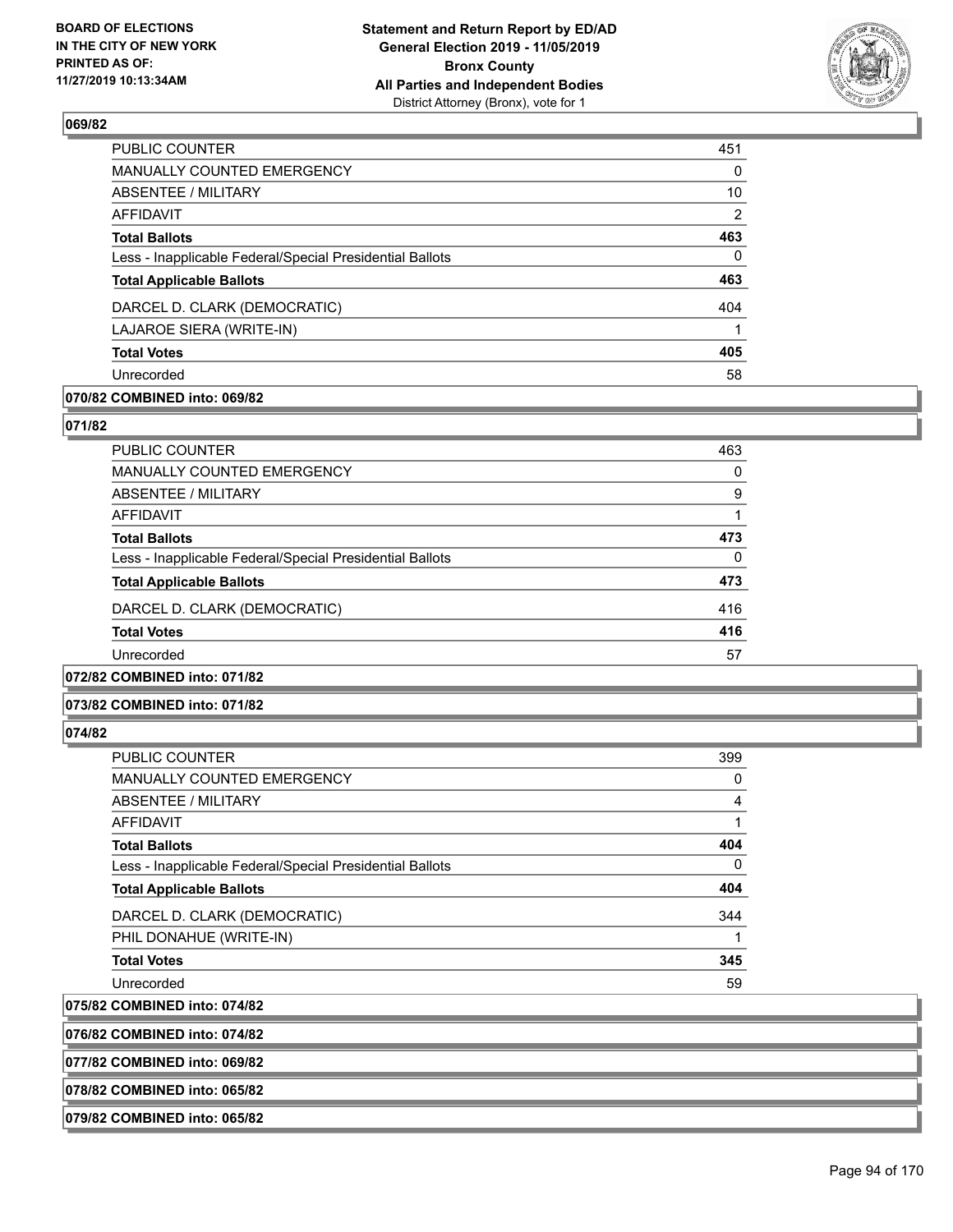

| PUBLIC COUNTER                                           | 279      |
|----------------------------------------------------------|----------|
| MANUALLY COUNTED EMERGENCY                               | $\Omega$ |
| ABSENTEE / MILITARY                                      | 11       |
| <b>AFFIDAVIT</b>                                         | 3        |
| <b>Total Ballots</b>                                     | 293      |
| Less - Inapplicable Federal/Special Presidential Ballots | 0        |
| <b>Total Applicable Ballots</b>                          | 293      |
| DARCEL D. CLARK (DEMOCRATIC)                             | 269      |
| <b>Total Votes</b>                                       | 269      |
| Unrecorded                                               | 24       |

#### **081/82 COMBINED into: 080/82**

#### **082/82**

| PUBLIC COUNTER                                           | 305 |
|----------------------------------------------------------|-----|
| <b>MANUALLY COUNTED EMERGENCY</b>                        | 0   |
| ABSENTEE / MILITARY                                      | 9   |
| AFFIDAVIT                                                | 3   |
| <b>Total Ballots</b>                                     | 317 |
| Less - Inapplicable Federal/Special Presidential Ballots | 0   |
| <b>Total Applicable Ballots</b>                          | 317 |
| DARCEL D. CLARK (DEMOCRATIC)                             | 286 |
| <b>Total Votes</b>                                       | 286 |
| Unrecorded                                               | 31  |
| 083/82 COMBINED into: 082/82                             |     |

## **084/82 COMBINED into: 082/82**

#### **085/82**

| PUBLIC COUNTER                                           | 368 |
|----------------------------------------------------------|-----|
| <b>MANUALLY COUNTED EMERGENCY</b>                        | 0   |
| ABSENTEE / MILITARY                                      | 18  |
| AFFIDAVIT                                                | 3   |
| <b>Total Ballots</b>                                     | 389 |
| Less - Inapplicable Federal/Special Presidential Ballots | 0   |
| <b>Total Applicable Ballots</b>                          | 389 |
| DARCEL D. CLARK (DEMOCRATIC)                             | 325 |
| UNATTRIBUTABLE WRITE-IN (WRITE-IN)                       |     |
| <b>Total Votes</b>                                       | 326 |
| Unrecorded                                               | 63  |
| 086/82 COMBINED into: 085/82                             |     |

**087/82 COMBINED into: 085/82**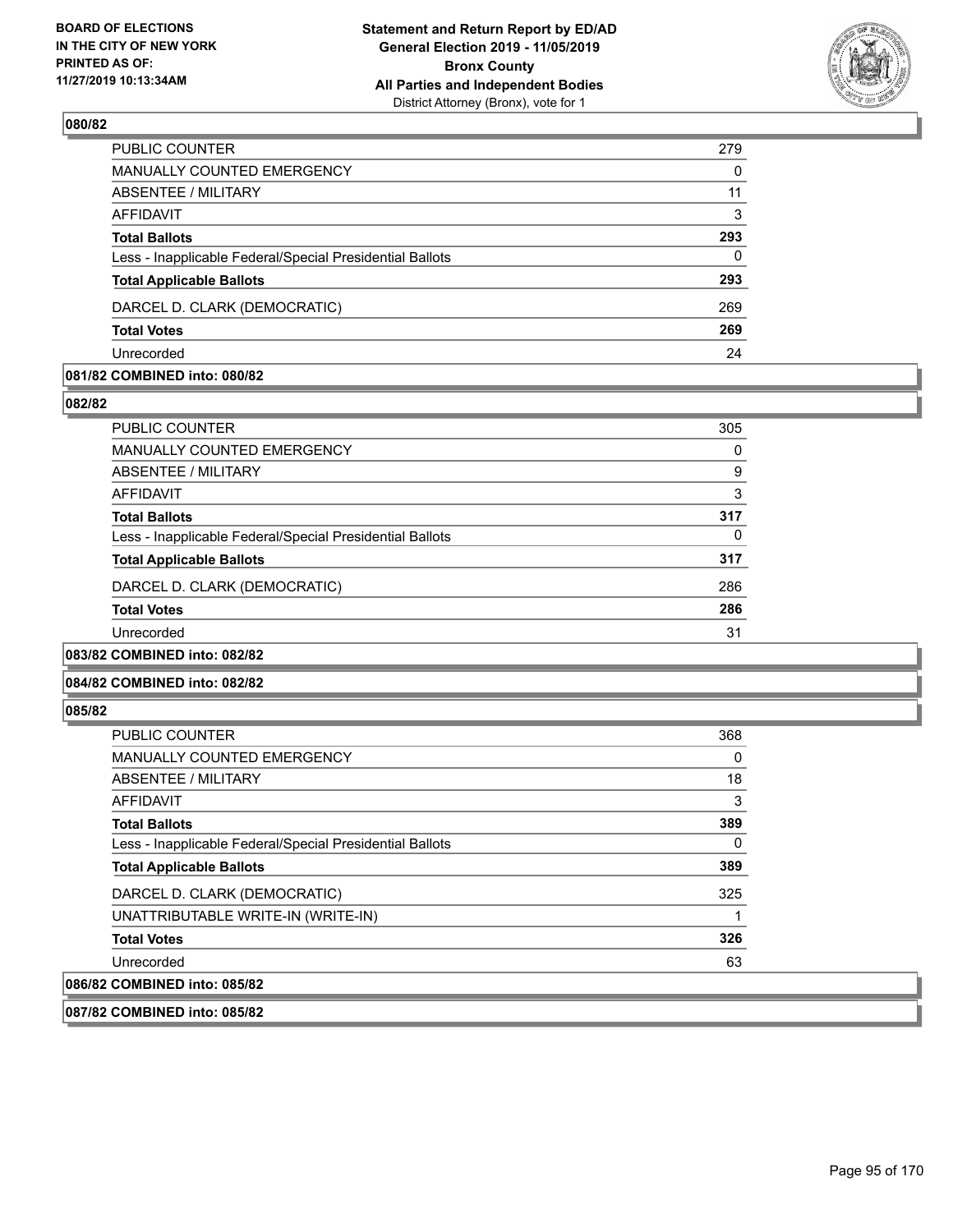

| PUBLIC COUNTER                                           | 352          |
|----------------------------------------------------------|--------------|
| MANUALLY COUNTED EMERGENCY                               | $\mathbf{0}$ |
| ABSENTEE / MILITARY                                      | 5            |
| AFFIDAVIT                                                | 3            |
| <b>Total Ballots</b>                                     | 360          |
| Less - Inapplicable Federal/Special Presidential Ballots | $\Omega$     |
| <b>Total Applicable Ballots</b>                          | 360          |
| DARCEL D. CLARK (DEMOCRATIC)                             | 305          |
| <b>Total Votes</b>                                       | 305          |
| Unrecorded                                               | 55           |

#### **089/82**

| PUBLIC COUNTER                                           | 428      |
|----------------------------------------------------------|----------|
| <b>MANUALLY COUNTED EMERGENCY</b>                        | $\Omega$ |
| ABSENTEE / MILITARY                                      | 16       |
| AFFIDAVIT                                                | 0        |
| <b>Total Ballots</b>                                     | 444      |
| Less - Inapplicable Federal/Special Presidential Ballots | $\Omega$ |
| <b>Total Applicable Ballots</b>                          | 444      |
| DARCEL D. CLARK (DEMOCRATIC)                             | 385      |
| <b>Total Votes</b>                                       | 385      |
| Unrecorded                                               | 59       |

| 091/82 COMBINED into: 088/82                             |     |
|----------------------------------------------------------|-----|
| Unrecorded                                               | 36  |
| <b>Total Votes</b>                                       | 269 |
| DARCEL D. CLARK (DEMOCRATIC)                             | 269 |
| <b>Total Applicable Ballots</b>                          | 305 |
| Less - Inapplicable Federal/Special Presidential Ballots | 0   |
| <b>Total Ballots</b>                                     | 305 |
| AFFIDAVIT                                                | 0   |
| ABSENTEE / MILITARY                                      |     |
| MANUALLY COUNTED EMERGENCY                               | 0   |
| PUBLIC COUNTER                                           | 298 |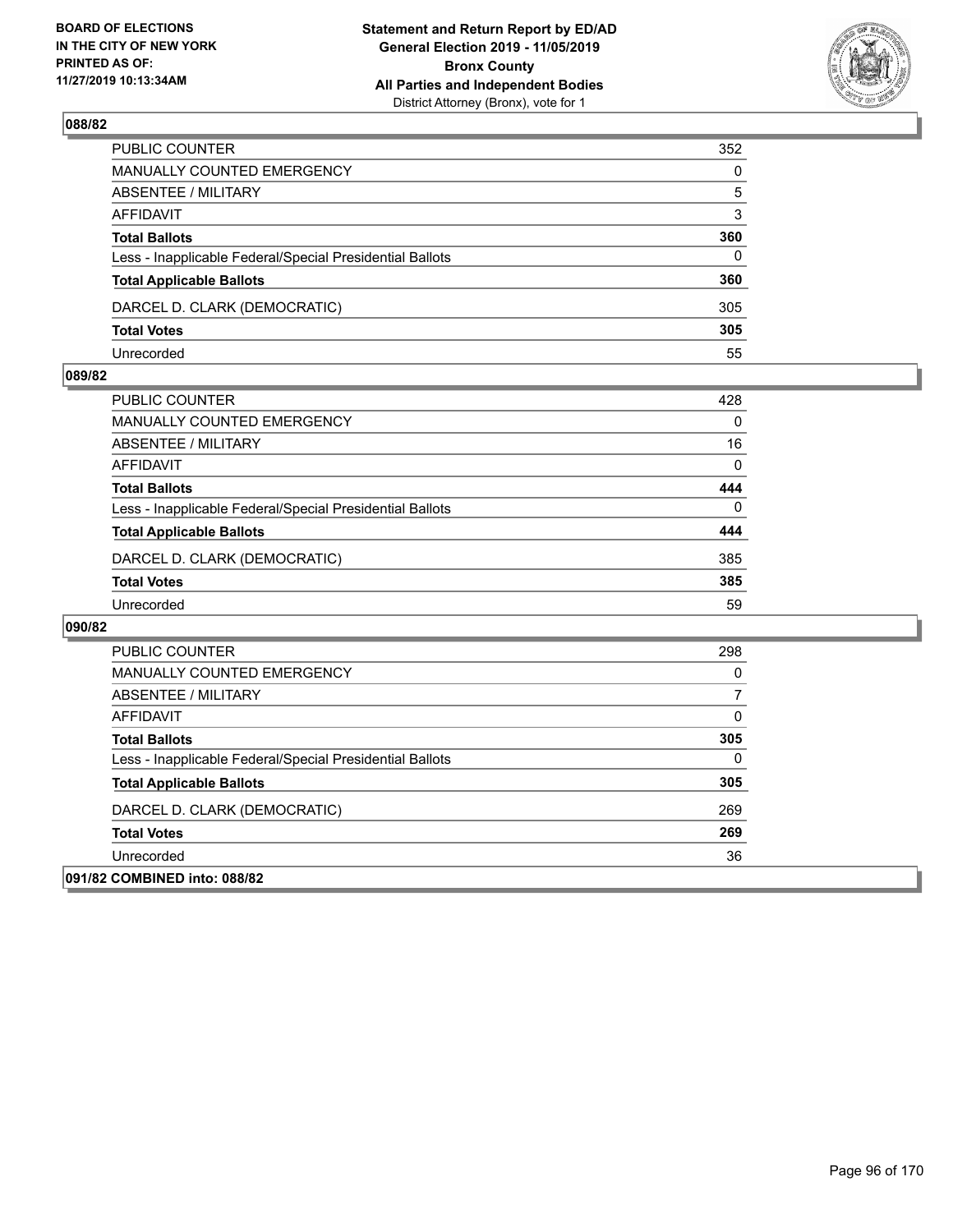

| <b>PUBLIC COUNTER</b>                                    | 378            |
|----------------------------------------------------------|----------------|
| <b>MANUALLY COUNTED EMERGENCY</b>                        | 0              |
| <b>ABSENTEE / MILITARY</b>                               | 8              |
| AFFIDAVIT                                                | 3              |
| <b>Total Ballots</b>                                     | 389            |
| Less - Inapplicable Federal/Special Presidential Ballots | 0              |
| <b>Total Applicable Ballots</b>                          | 389            |
| DARCEL D. CLARK (DEMOCRATIC)                             | 339            |
| UNATTRIBUTABLE WRITE-IN (WRITE-IN)                       | $\overline{2}$ |
| <b>WILLIAM CLINTON (WRITE-IN)</b>                        |                |
| <b>Total Votes</b>                                       | 342            |
| Unrecorded                                               | 47             |

#### **093/82**

| PUBLIC COUNTER                                           | 296      |
|----------------------------------------------------------|----------|
| <b>MANUALLY COUNTED EMERGENCY</b>                        | $\Omega$ |
| ABSENTEE / MILITARY                                      | 7        |
| AFFIDAVIT                                                | $\Omega$ |
| <b>Total Ballots</b>                                     | 303      |
| Less - Inapplicable Federal/Special Presidential Ballots | 0        |
| <b>Total Applicable Ballots</b>                          | 303      |
| DARCEL D. CLARK (DEMOCRATIC)                             | 265      |
| <b>Total Votes</b>                                       | 265      |
| Unrecorded                                               | 38       |

**094/82 COMBINED into: 093/82**

**095/82 COMBINED into: 092/82**

#### **096/82 COMBINED into: 088/82**

#### **097/82 COMBINED into: 090/82**

#### **098/82**

| PUBLIC COUNTER                                           | 377            |
|----------------------------------------------------------|----------------|
| <b>MANUALLY COUNTED EMERGENCY</b>                        | 0              |
| ABSENTEE / MILITARY                                      | 3              |
| AFFIDAVIT                                                | 0              |
| <b>Total Ballots</b>                                     | 380            |
| Less - Inapplicable Federal/Special Presidential Ballots | $\Omega$       |
| <b>Total Applicable Ballots</b>                          | 380            |
| DARCEL D. CLARK (DEMOCRATIC)                             | 333            |
| UNATTRIBUTABLE WRITE-IN (WRITE-IN)                       | $\overline{2}$ |
| <b>Total Votes</b>                                       | 335            |
| Unrecorded                                               | 45             |
| 099/82 COMBINED into: 089/82                             |                |

**100/82 COMBINED into: 098/82**

**101/82 COMBINED into: 089/82**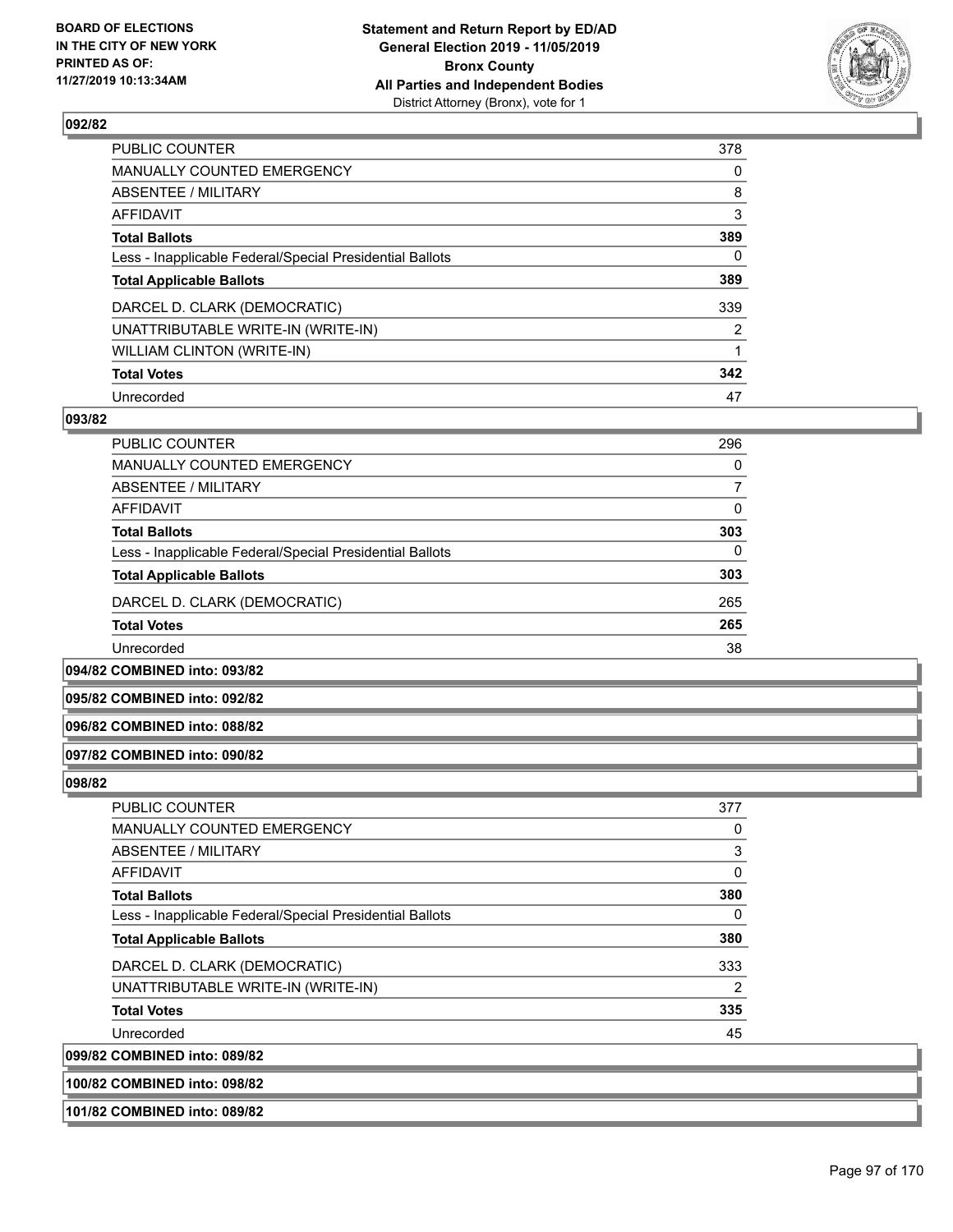

| PUBLIC COUNTER                                           | 454 |
|----------------------------------------------------------|-----|
| <b>MANUALLY COUNTED EMERGENCY</b>                        | 0   |
| ABSENTEE / MILITARY                                      | 6   |
| AFFIDAVIT                                                |     |
| <b>Total Ballots</b>                                     | 461 |
| Less - Inapplicable Federal/Special Presidential Ballots | 0   |
| <b>Total Applicable Ballots</b>                          | 461 |
| DARCEL D. CLARK (DEMOCRATIC)                             | 410 |
| UNATTRIBUTABLE WRITE-IN (WRITE-IN)                       |     |
| <b>Total Votes</b>                                       | 411 |
| Unrecorded                                               | 50  |

## **103/82 COMBINED into: 102/82**

#### **104/82 COMBINED into: 102/82**

#### **105/82**

| <b>PUBLIC COUNTER</b>                                    | 258      |
|----------------------------------------------------------|----------|
| <b>MANUALLY COUNTED EMERGENCY</b>                        | $\Omega$ |
| ABSENTEE / MILITARY                                      | 18       |
| AFFIDAVIT                                                | 3        |
| <b>Total Ballots</b>                                     | 279      |
| Less - Inapplicable Federal/Special Presidential Ballots | 0        |
| <b>Total Applicable Ballots</b>                          | 279      |
| DARCEL D. CLARK (DEMOCRATIC)                             | 236      |
| UNATTRIBUTABLE WRITE-IN (WRITE-IN)                       |          |
| <b>Total Votes</b>                                       | 237      |
| Unrecorded                                               | 42       |

## **106/82 COMBINED into: 105/82**

**108/82 COMBINED into: 069/82**

**109/82 COMBINED into: 105/82**

**110/82 COMBINED into: 067/80**

**111/82 COMBINED into: 069/82**

**112/82 COMBINED into: 069/83**

**113/82 COMBINED into: 069/82**

**114/82 COMBINED into: 069/83**

**115/82 COMBINED into: 074/82**

**116/82 COMBINED into: 069/82**

**117/82 COMBINED into: 069/83**

**118/82 COMBINED into: 069/83**

**119/82 COMBINED into: 057/82**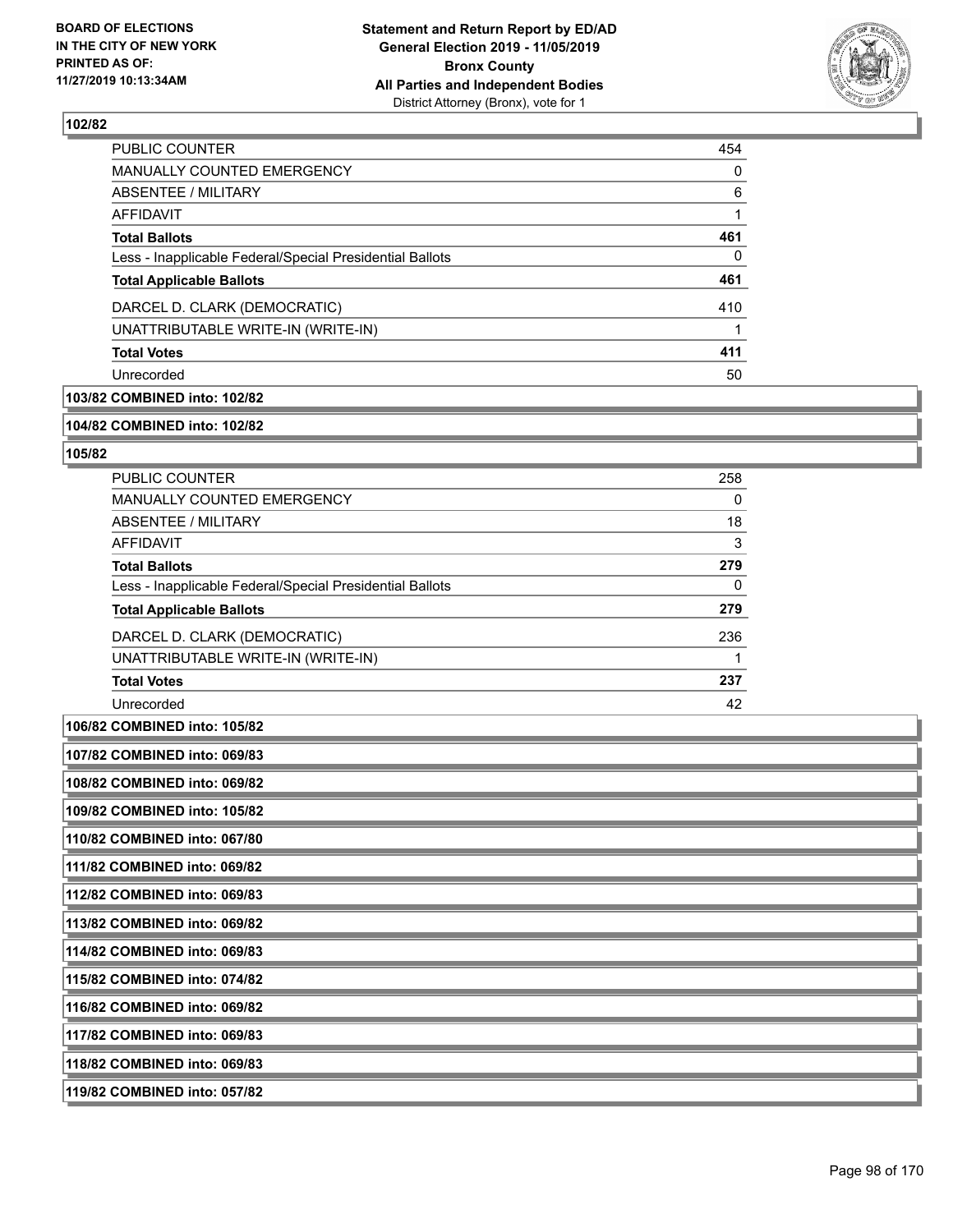

| PUBLIC COUNTER                                           | 310 |
|----------------------------------------------------------|-----|
| <b>MANUALLY COUNTED EMERGENCY</b>                        | 0   |
| ABSENTEE / MILITARY                                      |     |
| AFFIDAVIT                                                | 2   |
| <b>Total Ballots</b>                                     | 319 |
| Less - Inapplicable Federal/Special Presidential Ballots | 0   |
| <b>Total Applicable Ballots</b>                          | 319 |
| DARCEL D. CLARK (DEMOCRATIC)                             | 286 |
| ERIC LACEWELL (WRITE-IN)                                 |     |
| <b>Total Votes</b>                                       | 287 |
| Unrecorded                                               | 32  |

## **002/83 COMBINED into: 001/83**

#### **003/83 COMBINED into: 001/83**

## **004/83**

| <b>PUBLIC COUNTER</b>                                    | 241           |
|----------------------------------------------------------|---------------|
| <b>MANUALLY COUNTED EMERGENCY</b>                        | 0             |
| ABSENTEE / MILITARY                                      | 8             |
| AFFIDAVIT                                                | $\mathcal{P}$ |
| <b>Total Ballots</b>                                     | 251           |
| Less - Inapplicable Federal/Special Presidential Ballots | $\Omega$      |
| <b>Total Applicable Ballots</b>                          | 251           |
| DARCEL D. CLARK (DEMOCRATIC)                             | 220           |
| <b>Total Votes</b>                                       | 220           |
| Unrecorded                                               | 31            |

## **005/83 COMBINED into: 004/83**

| <b>PUBLIC COUNTER</b>                                    | 239            |
|----------------------------------------------------------|----------------|
| <b>MANUALLY COUNTED EMERGENCY</b>                        | 0              |
| ABSENTEE / MILITARY                                      | 9              |
| AFFIDAVIT                                                | $\overline{2}$ |
| <b>Total Ballots</b>                                     | 250            |
| Less - Inapplicable Federal/Special Presidential Ballots | $\mathbf{0}$   |
| <b>Total Applicable Ballots</b>                          | 250            |
| DARCEL D. CLARK (DEMOCRATIC)                             | 230            |
| <b>Total Votes</b>                                       | 230            |
| Unrecorded                                               | 20             |
| 007/83 COMBINED into: 004/83                             |                |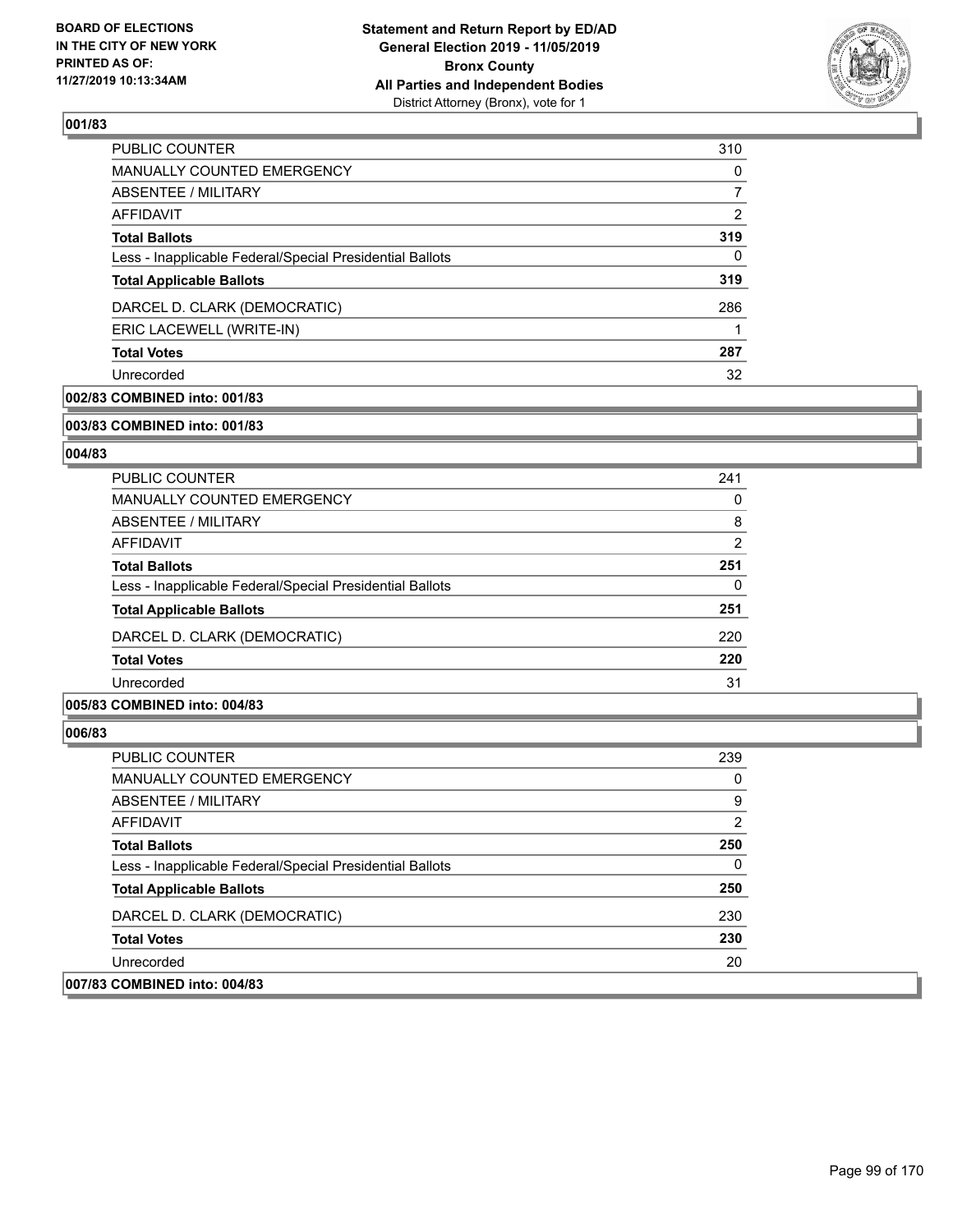

| PUBLIC COUNTER                                           | 310      |
|----------------------------------------------------------|----------|
| MANUALLY COUNTED EMERGENCY                               | $\Omega$ |
| ABSENTEE / MILITARY                                      | 74       |
| AFFIDAVIT                                                | 7        |
| <b>Total Ballots</b>                                     | 391      |
| Less - Inapplicable Federal/Special Presidential Ballots | $\Omega$ |
| <b>Total Applicable Ballots</b>                          | 391      |
| DARCEL D. CLARK (DEMOCRATIC)                             | 356      |
| <b>Total Votes</b>                                       | 356      |
| Unrecorded                                               | 35       |

#### **009/83 COMBINED into: 010/83**

## **010/83**

| <b>PUBLIC COUNTER</b>                                    | 317 |
|----------------------------------------------------------|-----|
| MANUALLY COUNTED EMERGENCY                               | 0   |
| <b>ABSENTEE / MILITARY</b>                               | 5   |
| AFFIDAVIT                                                | 4   |
| <b>Total Ballots</b>                                     | 326 |
| Less - Inapplicable Federal/Special Presidential Ballots | 0   |
| <b>Total Applicable Ballots</b>                          | 326 |
| DARCEL D. CLARK (DEMOCRATIC)                             | 298 |
| RAVEN BROWN (WRITE-IN)                                   |     |
| UNATTRIBUTABLE WRITE-IN (WRITE-IN)                       |     |
| <b>Total Votes</b>                                       | 300 |
| Unrecorded                                               | 26  |
|                                                          |     |

| PUBLIC COUNTER                                           | 259      |
|----------------------------------------------------------|----------|
| MANUALLY COUNTED EMERGENCY                               | 0        |
| ABSENTEE / MILITARY                                      | 7        |
| AFFIDAVIT                                                | $\Omega$ |
| <b>Total Ballots</b>                                     | 266      |
| Less - Inapplicable Federal/Special Presidential Ballots | $\Omega$ |
| <b>Total Applicable Ballots</b>                          | 266      |
| DARCEL D. CLARK (DEMOCRATIC)                             | 247      |
| <b>Total Votes</b>                                       | 247      |
| Unrecorded                                               | 19       |
| 012/83 COMBINED into: 010/83                             |          |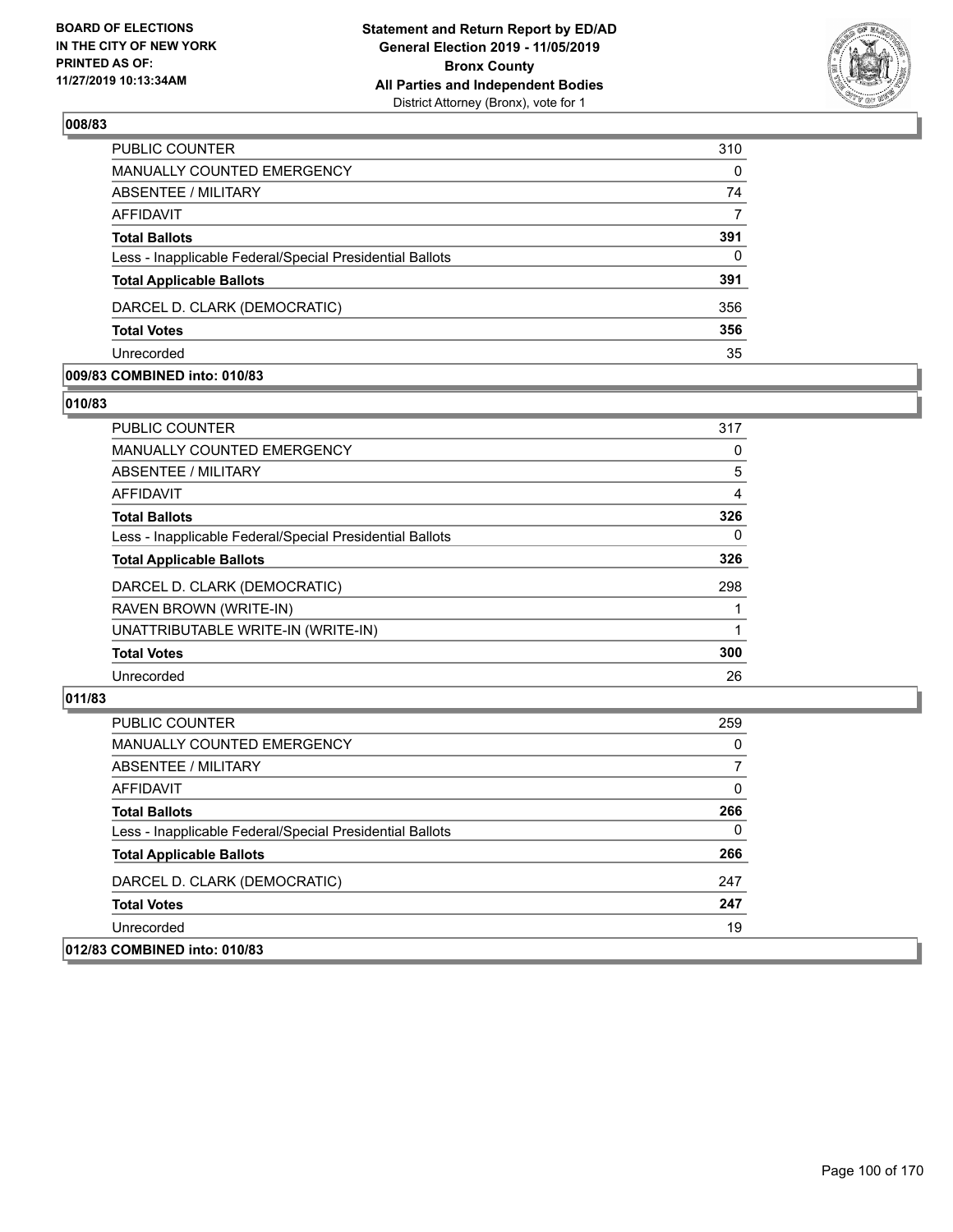

| 211      |
|----------|
| 0        |
| 8        |
| $\Omega$ |
| 219      |
| 0        |
| 219      |
| 190      |
| 190      |
| 29       |
|          |

## **014/83 COMBINED into: 008/83**

## **015/83 COMBINED into: 006/83**

#### **016/83**

| 270 |
|-----|
| 0   |
| 4   |
|     |
| 275 |
| 0   |
| 275 |
| 243 |
|     |
| 244 |
| 31  |
|     |

## **017/83**

| <b>PUBLIC COUNTER</b>                                    | 296          |
|----------------------------------------------------------|--------------|
| <b>MANUALLY COUNTED EMERGENCY</b>                        | 0            |
| ABSENTEE / MILITARY                                      |              |
| AFFIDAVIT                                                | 2            |
| <b>Total Ballots</b>                                     | 305          |
| Less - Inapplicable Federal/Special Presidential Ballots | $\mathbf{0}$ |
| <b>Total Applicable Ballots</b>                          | 305          |
| DARCEL D. CLARK (DEMOCRATIC)                             | 285          |
| <b>Total Votes</b>                                       | 285          |
| Unrecorded                                               | 20           |
| 018/83 COMBINED into: 017/83                             |              |

**019/83 COMBINED into: 011/83**

**020/83 COMBINED into: 013/83**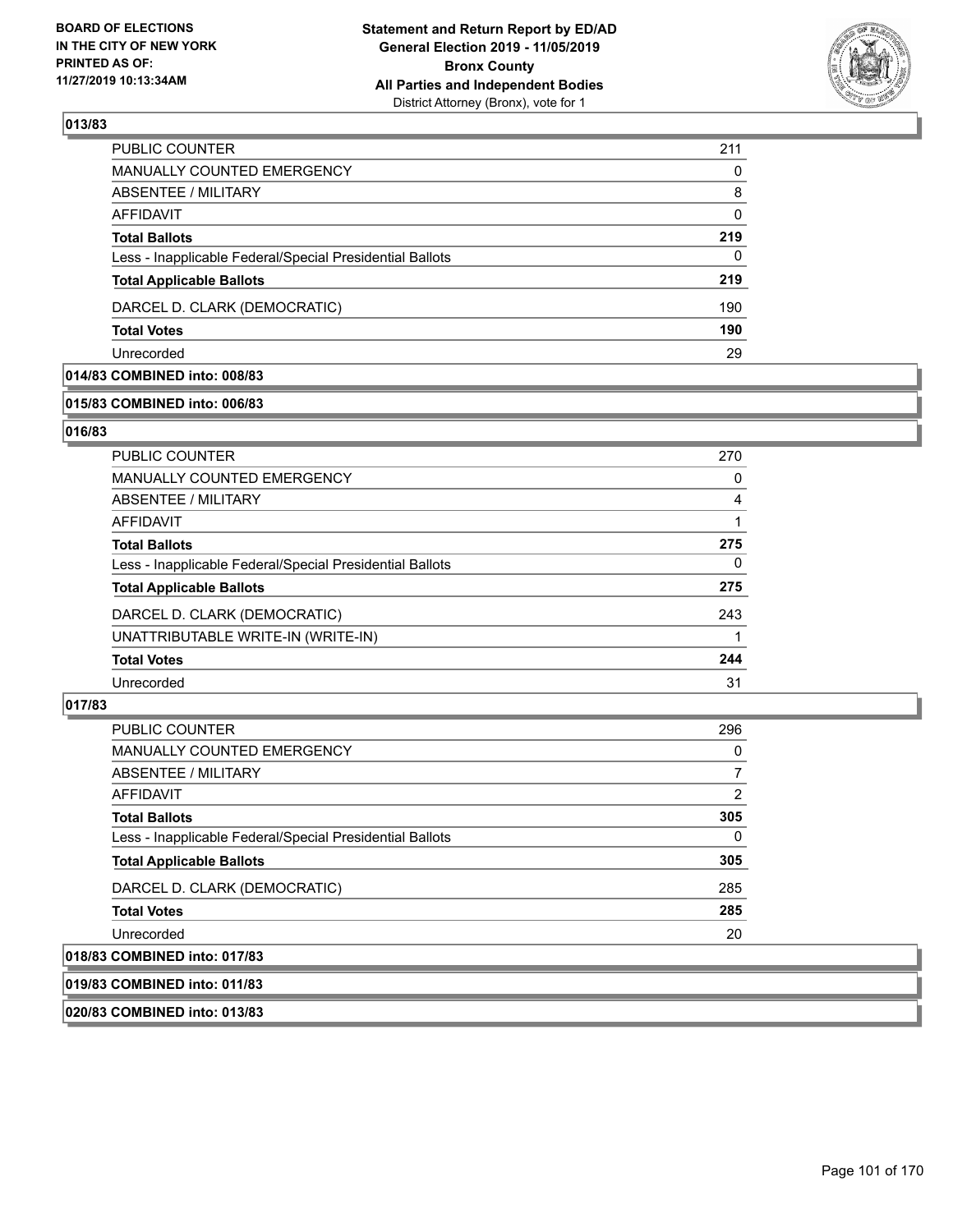

| PUBLIC COUNTER                                           | 222      |
|----------------------------------------------------------|----------|
| MANUALLY COUNTED EMERGENCY                               | $\Omega$ |
| ABSENTEE / MILITARY                                      | 4        |
| AFFIDAVIT                                                |          |
| <b>Total Ballots</b>                                     | 227      |
| Less - Inapplicable Federal/Special Presidential Ballots | $\Omega$ |
| <b>Total Applicable Ballots</b>                          | 227      |
| DARCEL D. CLARK (DEMOCRATIC)                             | 206      |
| <b>Total Votes</b>                                       | 206      |
| Unrecorded                                               | 21       |

#### **022/83 COMBINED into: 021/83**

#### **023/83**

| <b>PUBLIC COUNTER</b>                                    | 149 |
|----------------------------------------------------------|-----|
| <b>MANUALLY COUNTED EMERGENCY</b>                        | 0   |
| ABSENTEE / MILITARY                                      | 3   |
| AFFIDAVIT                                                | 1   |
| <b>Total Ballots</b>                                     | 153 |
| Less - Inapplicable Federal/Special Presidential Ballots | 0   |
| <b>Total Applicable Ballots</b>                          | 153 |
| DARCEL D. CLARK (DEMOCRATIC)                             | 135 |
| <b>Total Votes</b>                                       | 135 |
| Unrecorded                                               | 18  |
| 024/83 COMBINED into: 023/83                             |     |

| PUBLIC COUNTER                                           | 218 |
|----------------------------------------------------------|-----|
| <b>MANUALLY COUNTED EMERGENCY</b>                        | 0   |
| ABSENTEE / MILITARY                                      | 5   |
| AFFIDAVIT                                                | 0   |
| <b>Total Ballots</b>                                     | 223 |
| Less - Inapplicable Federal/Special Presidential Ballots | 0   |
| <b>Total Applicable Ballots</b>                          | 223 |
| DARCEL D. CLARK (DEMOCRATIC)                             | 189 |
| <b>Total Votes</b>                                       | 189 |
| Unrecorded                                               | 34  |
| 026/83 COMBINED into: 027/83                             |     |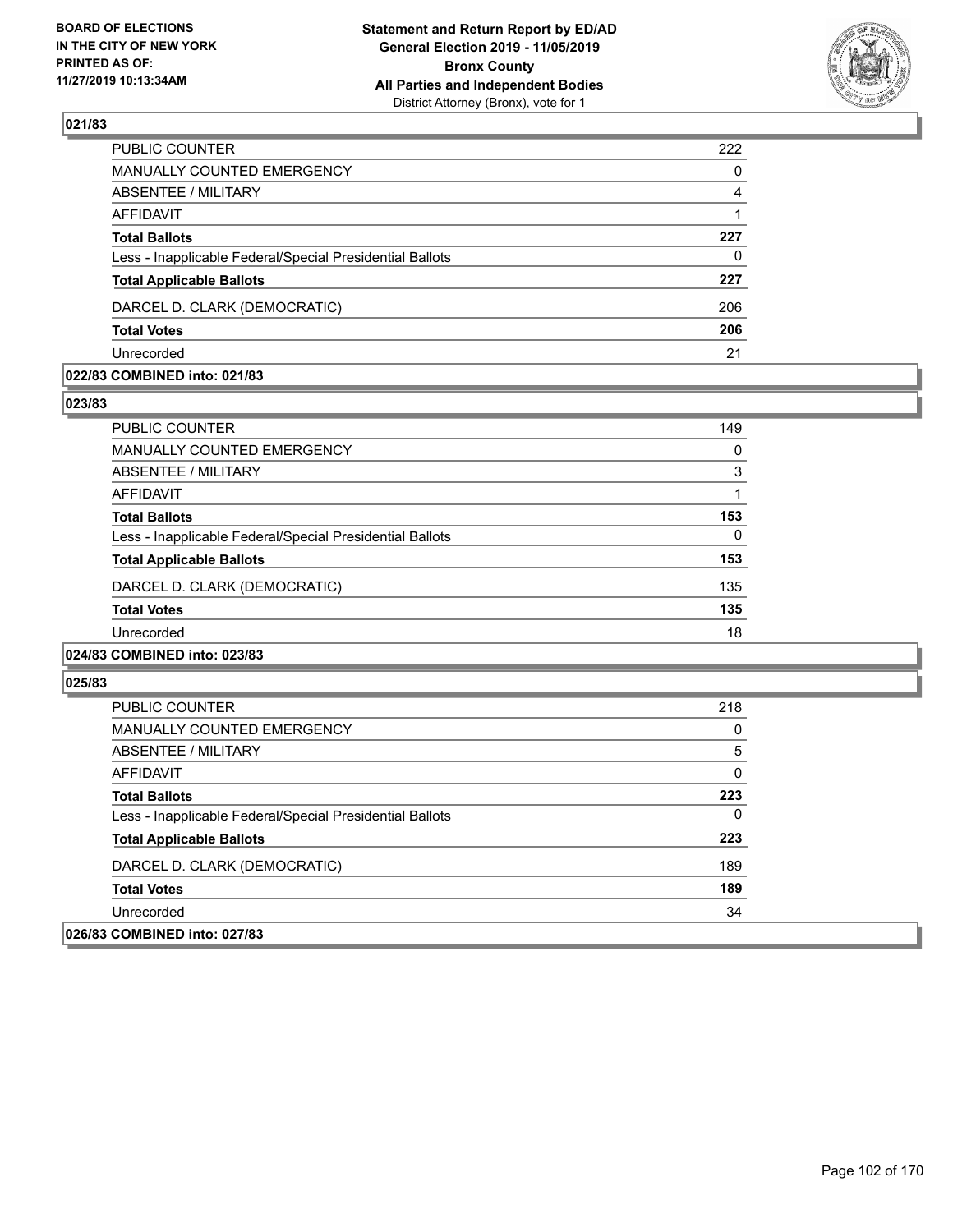

| PUBLIC COUNTER                                           | 237 |
|----------------------------------------------------------|-----|
| MANUALLY COUNTED EMERGENCY                               | 0   |
| ABSENTEE / MILITARY                                      | 3   |
| AFFIDAVIT                                                | 3   |
| <b>Total Ballots</b>                                     | 243 |
| Less - Inapplicable Federal/Special Presidential Ballots | 0   |
| <b>Total Applicable Ballots</b>                          | 243 |
| DARCEL D. CLARK (DEMOCRATIC)                             | 212 |
| UNATTRIBUTABLE WRITE-IN (WRITE-IN)                       |     |
| <b>Total Votes</b>                                       | 213 |
| Unrecorded                                               | 30  |

#### **028/83**

| <b>PUBLIC COUNTER</b>                                    | 181      |
|----------------------------------------------------------|----------|
| MANUALLY COUNTED EMERGENCY                               | $\Omega$ |
| ABSENTEE / MILITARY                                      |          |
| AFFIDAVIT                                                | 6        |
| <b>Total Ballots</b>                                     | 188      |
| Less - Inapplicable Federal/Special Presidential Ballots | 0        |
| <b>Total Applicable Ballots</b>                          | 188      |
| DARCEL D. CLARK (DEMOCRATIC)                             | 159      |
| UNATTRIBUTABLE WRITE-IN (WRITE-IN)                       |          |
| <b>Total Votes</b>                                       | 160      |
| Unrecorded                                               | 28       |

| <b>PUBLIC COUNTER</b>                                    | 206 |
|----------------------------------------------------------|-----|
| MANUALLY COUNTED EMERGENCY                               | 0   |
| ABSENTEE / MILITARY                                      | 37  |
| AFFIDAVIT                                                | 3   |
| <b>Total Ballots</b>                                     | 246 |
| Less - Inapplicable Federal/Special Presidential Ballots | 0   |
| <b>Total Applicable Ballots</b>                          | 246 |
| DARCEL D. CLARK (DEMOCRATIC)                             | 209 |
| <b>Total Votes</b>                                       | 209 |
| Unrecorded                                               | 37  |
| 030/83 COMBINED into: 029/83                             |     |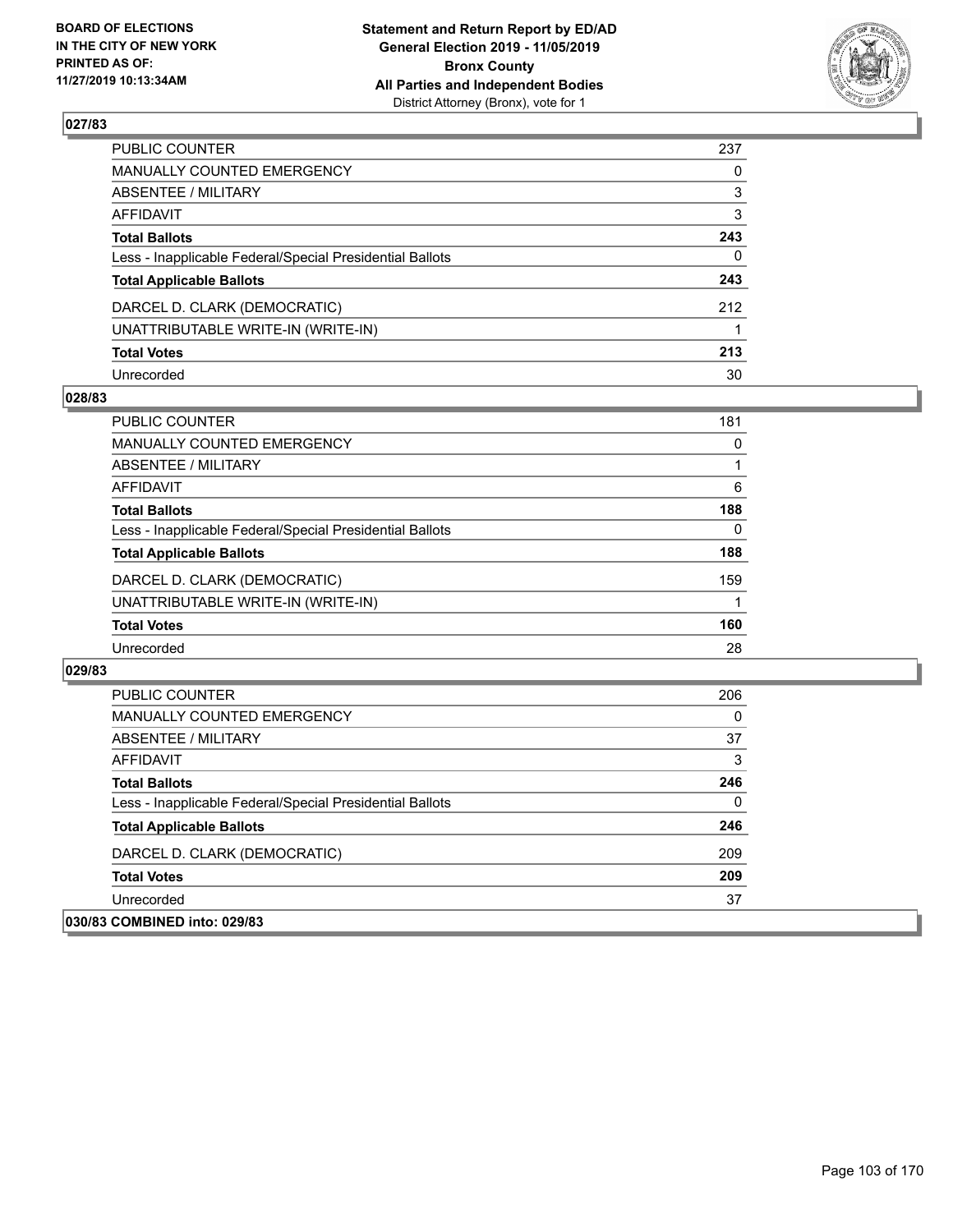

| PUBLIC COUNTER                                           | 170 |
|----------------------------------------------------------|-----|
| MANUALLY COUNTED EMERGENCY                               | 0   |
| ABSENTEE / MILITARY                                      | 2   |
| AFFIDAVIT                                                | 0   |
| Total Ballots                                            | 172 |
| Less - Inapplicable Federal/Special Presidential Ballots | 0   |
| <b>Total Applicable Ballots</b>                          | 172 |
| DARCEL D. CLARK (DEMOCRATIC)                             | 157 |
| UNATTRIBUTABLE WRITE-IN (WRITE-IN)                       |     |
| <b>Total Votes</b>                                       | 158 |
| Unrecorded                                               | 14  |

## **032/83**

| <b>PUBLIC COUNTER</b>                                    | 210      |
|----------------------------------------------------------|----------|
| MANUALLY COUNTED EMERGENCY                               | 0        |
| ABSENTEE / MILITARY                                      | 5        |
| AFFIDAVIT                                                | 5        |
| <b>Total Ballots</b>                                     | 220      |
| Less - Inapplicable Federal/Special Presidential Ballots | $\Omega$ |
| <b>Total Applicable Ballots</b>                          | 220      |
| DARCEL D. CLARK (DEMOCRATIC)                             | 197      |
| <b>Total Votes</b>                                       | 197      |
| Unrecorded                                               | 23       |

| <b>PUBLIC COUNTER</b>                                    | 347 |
|----------------------------------------------------------|-----|
| MANUALLY COUNTED EMERGENCY                               | 0   |
| ABSENTEE / MILITARY                                      | 6   |
| AFFIDAVIT                                                | 2   |
| <b>Total Ballots</b>                                     | 355 |
| Less - Inapplicable Federal/Special Presidential Ballots | 0   |
| <b>Total Applicable Ballots</b>                          | 355 |
| DARCEL D. CLARK (DEMOCRATIC)                             | 317 |
| <b>Total Votes</b>                                       | 317 |
| Unrecorded                                               | 38  |
| 034/83 COMBINED into: 033/83                             |     |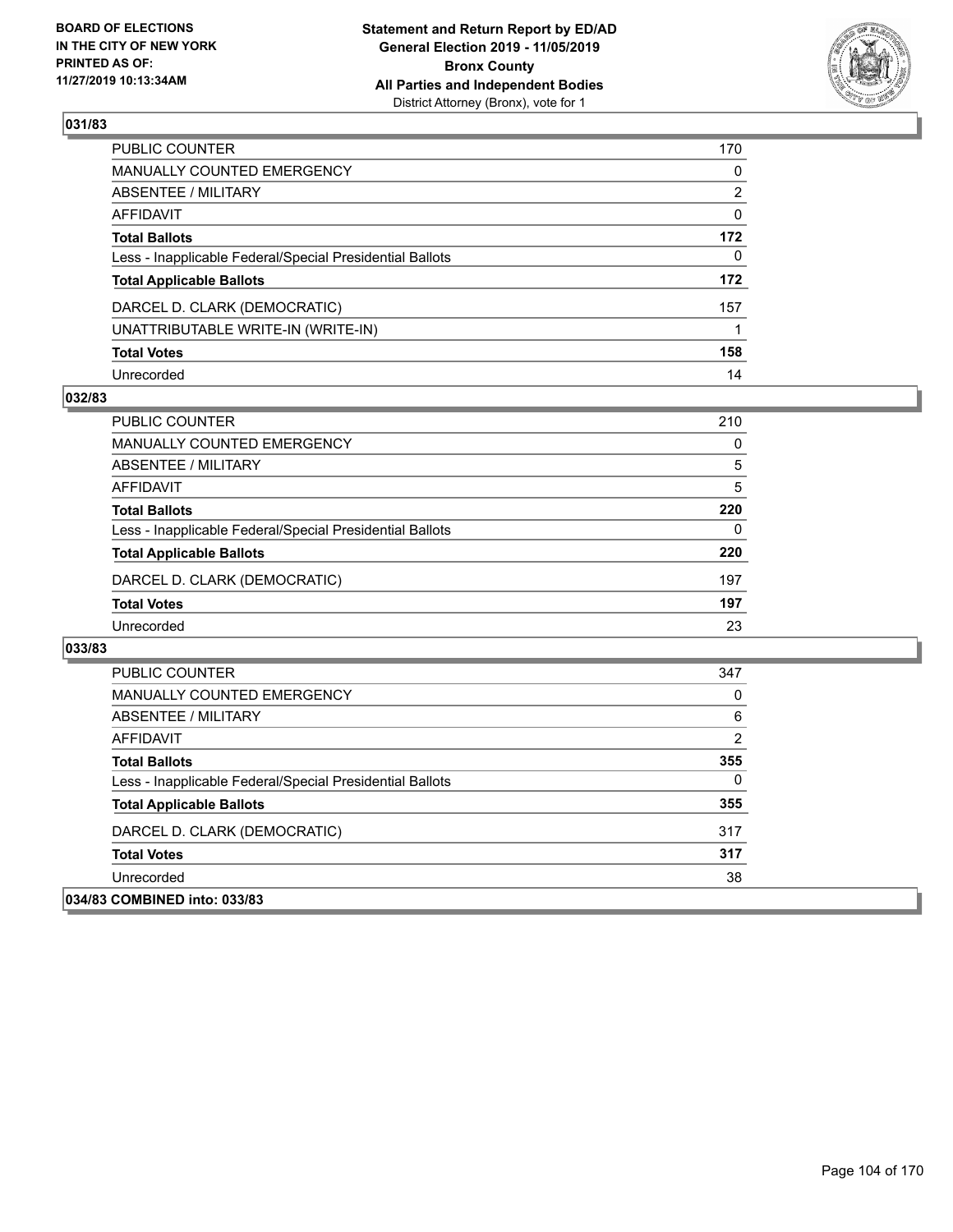

| <b>PUBLIC COUNTER</b>                                    | 163 |
|----------------------------------------------------------|-----|
| <b>MANUALLY COUNTED EMERGENCY</b>                        | 0   |
| ABSENTEE / MILITARY                                      | 2   |
| <b>AFFIDAVIT</b>                                         | 3   |
| <b>Total Ballots</b>                                     | 168 |
| Less - Inapplicable Federal/Special Presidential Ballots | 0   |
| <b>Total Applicable Ballots</b>                          | 168 |
| DARCEL D. CLARK (DEMOCRATIC)                             | 149 |
| UNATTRIBUTABLE WRITE-IN (WRITE-IN)                       |     |
| <b>Total Votes</b>                                       | 150 |
| Unrecorded                                               | 18  |

## **036/83 COMBINED into: 035/83**

#### **037/83 COMBINED into: 032/83**

## **038/83**

| PUBLIC COUNTER                                           | 106      |
|----------------------------------------------------------|----------|
| MANUALLY COUNTED EMERGENCY                               | $\Omega$ |
| ABSENTEE / MILITARY                                      |          |
| AFFIDAVIT                                                |          |
| <b>Total Ballots</b>                                     | 114      |
| Less - Inapplicable Federal/Special Presidential Ballots | 0        |
| <b>Total Applicable Ballots</b>                          | 114      |
| DARCEL D. CLARK (DEMOCRATIC)                             | 93       |
| <b>Total Votes</b>                                       | 93       |
| Unrecorded                                               | 21       |

## **039/83**

| PUBLIC COUNTER                                           | 236 |
|----------------------------------------------------------|-----|
| <b>MANUALLY COUNTED EMERGENCY</b>                        | 0   |
| ABSENTEE / MILITARY                                      | 4   |
| AFFIDAVIT                                                | 2   |
| <b>Total Ballots</b>                                     | 242 |
| Less - Inapplicable Federal/Special Presidential Ballots | 0   |
| <b>Total Applicable Ballots</b>                          | 242 |
| DARCEL D. CLARK (DEMOCRATIC)                             | 219 |
| UNATTRIBUTABLE WRITE-IN (WRITE-IN)                       |     |
| <b>Total Votes</b>                                       | 220 |
| Unrecorded                                               | 22  |
| 040/83 COMBINED into: 039/83                             |     |

## **041/83 COMBINED into: 016/83**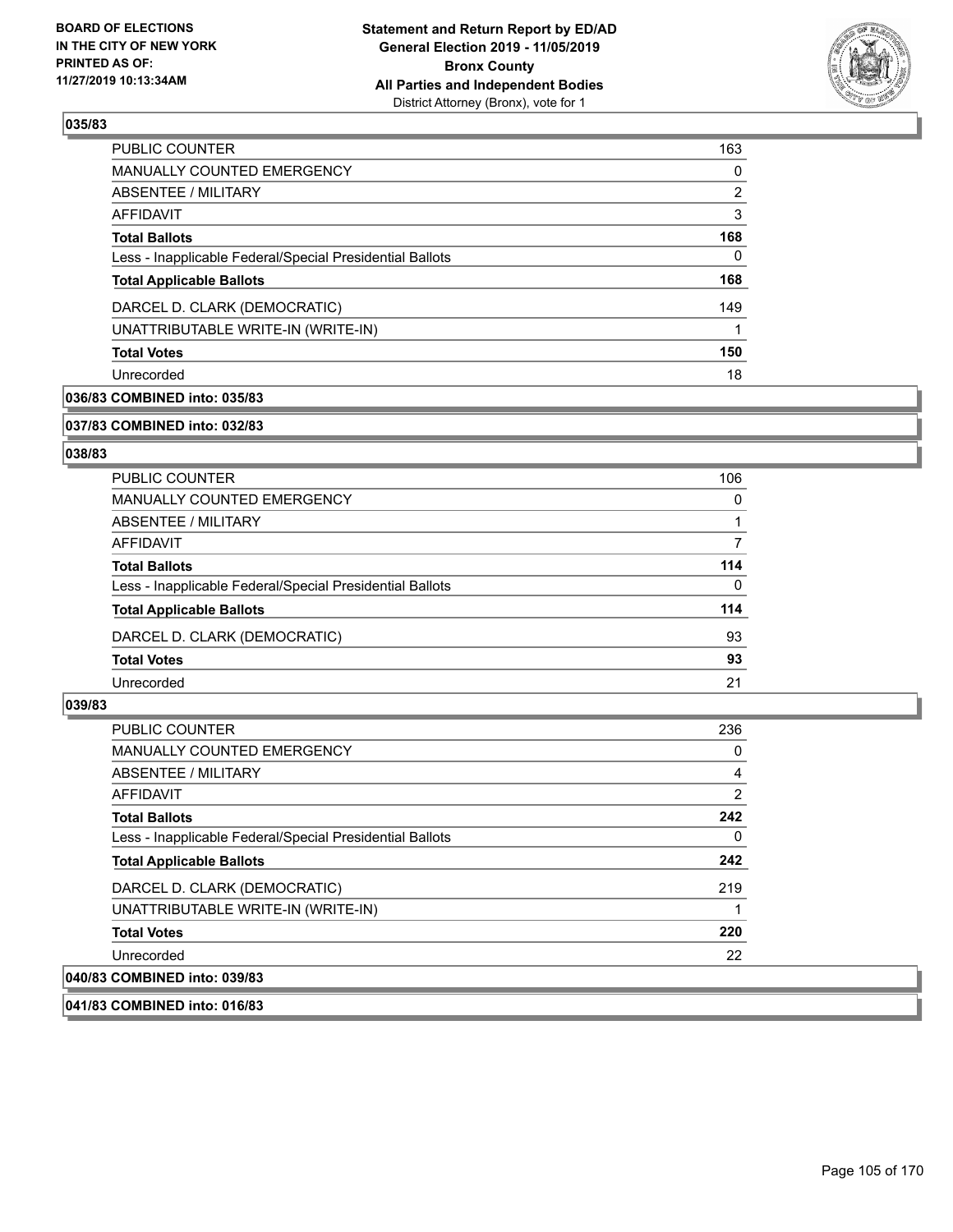

| PUBLIC COUNTER                                           | 201          |
|----------------------------------------------------------|--------------|
| <b>MANUALLY COUNTED EMERGENCY</b>                        | $\Omega$     |
| <b>ABSENTEE / MILITARY</b>                               | 3            |
| <b>AFFIDAVIT</b>                                         | $\Omega$     |
| <b>Total Ballots</b>                                     | 204          |
| Less - Inapplicable Federal/Special Presidential Ballots | $\mathbf{0}$ |
| <b>Total Applicable Ballots</b>                          | 204          |
| DARCEL D. CLARK (DEMOCRATIC)                             | 181          |
| <b>Total Votes</b>                                       | 181          |
| Unrecorded                                               | 23           |
|                                                          |              |

#### **043/83 COMBINED into: 042/83**

#### **044/83**

| PUBLIC COUNTER                                           | 218 |
|----------------------------------------------------------|-----|
| <b>MANUALLY COUNTED EMERGENCY</b>                        | 0   |
| ABSENTEE / MILITARY                                      | 4   |
| AFFIDAVIT                                                | 4   |
| <b>Total Ballots</b>                                     | 226 |
| Less - Inapplicable Federal/Special Presidential Ballots | 0   |
| <b>Total Applicable Ballots</b>                          | 226 |
| DARCEL D. CLARK (DEMOCRATIC)                             | 209 |
| <b>Total Votes</b>                                       | 209 |
| Unrecorded                                               | 17  |

### **045/83**

| PUBLIC COUNTER                                           | 245      |
|----------------------------------------------------------|----------|
| <b>MANUALLY COUNTED EMERGENCY</b>                        | $\Omega$ |
| ABSENTEE / MILITARY                                      | 10       |
| AFFIDAVIT                                                | 8        |
| <b>Total Ballots</b>                                     | 263      |
| Less - Inapplicable Federal/Special Presidential Ballots | 0        |
| <b>Total Applicable Ballots</b>                          | 263      |
| DARCEL D. CLARK (DEMOCRATIC)                             | 225      |
| <b>Total Votes</b>                                       | 225      |
| Unrecorded                                               | 38       |

| <b>PUBLIC COUNTER</b>                                    | 162      |
|----------------------------------------------------------|----------|
| <b>MANUALLY COUNTED EMERGENCY</b>                        | $\Omega$ |
| ABSENTEE / MILITARY                                      |          |
| AFFIDAVIT                                                | $\Omega$ |
| <b>Total Ballots</b>                                     | 169      |
| Less - Inapplicable Federal/Special Presidential Ballots | $\Omega$ |
| <b>Total Applicable Ballots</b>                          | 169      |
| DARCEL D. CLARK (DEMOCRATIC)                             | 142      |
| <b>Total Votes</b>                                       | 142      |
| Unrecorded                                               | 27       |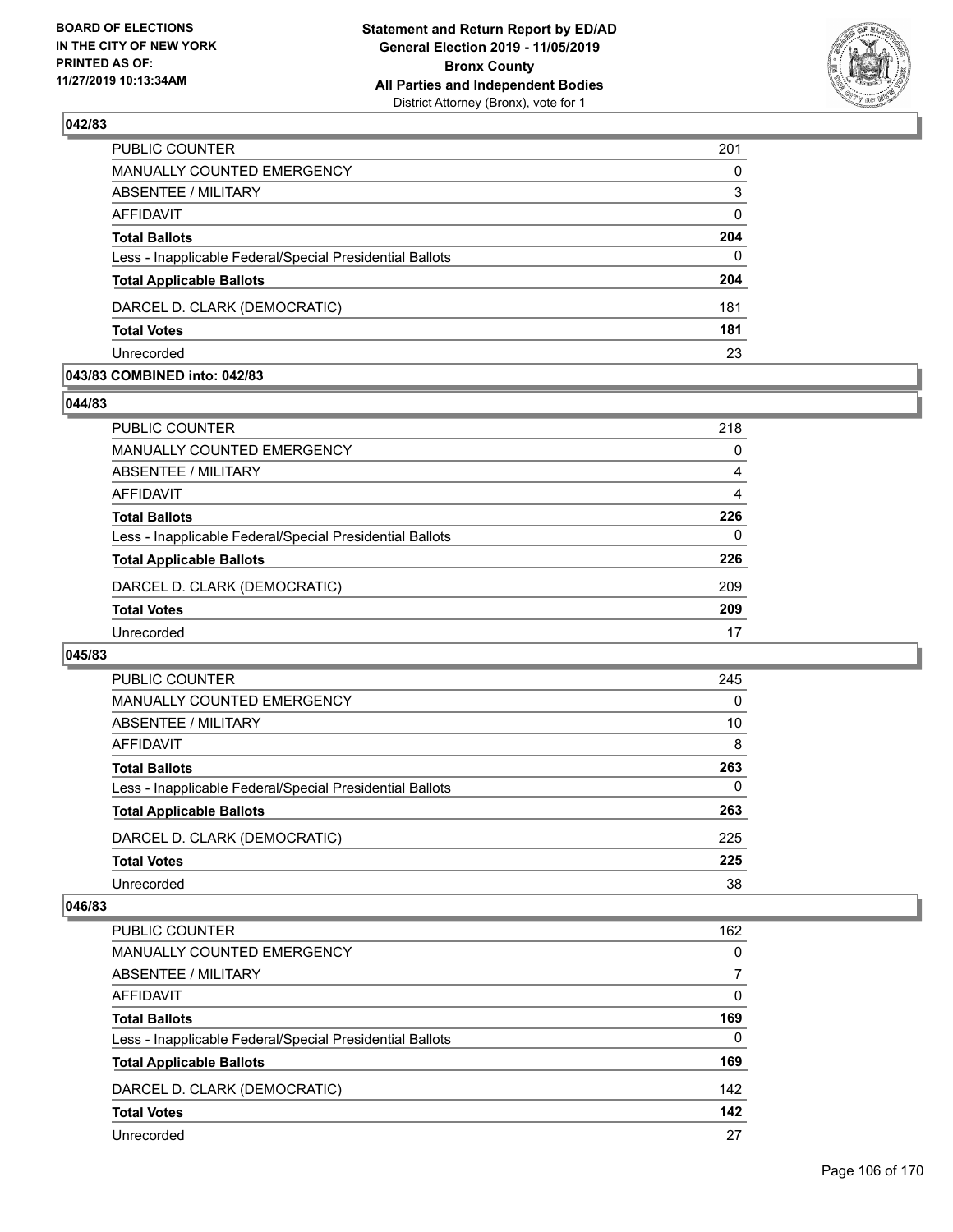

| <b>PUBLIC COUNTER</b>                                    | 179 |
|----------------------------------------------------------|-----|
| MANUALLY COUNTED EMERGENCY                               | 0   |
| ABSENTEE / MILITARY                                      | 9   |
| AFFIDAVIT                                                | 2   |
| <b>Total Ballots</b>                                     | 190 |
| Less - Inapplicable Federal/Special Presidential Ballots | 0   |
| <b>Total Applicable Ballots</b>                          | 190 |
| DARCEL D. CLARK (DEMOCRATIC)                             | 166 |
| UNATTRIBUTABLE WRITE-IN (WRITE-IN)                       |     |
| <b>Total Votes</b>                                       | 167 |
| Unrecorded                                               | 23  |

## **048/83 COMBINED into: 047/83**

#### **049/83 COMBINED into: 045/83**

## **050/83**

| PUBLIC COUNTER                                           | 224 |
|----------------------------------------------------------|-----|
| MANUALLY COUNTED EMERGENCY                               | 0   |
| ABSENTEE / MILITARY                                      | 2   |
| AFFIDAVIT                                                |     |
| <b>Total Ballots</b>                                     | 227 |
| Less - Inapplicable Federal/Special Presidential Ballots | 0   |
| <b>Total Applicable Ballots</b>                          | 227 |
| DARCEL D. CLARK (DEMOCRATIC)                             | 196 |
| <b>Total Votes</b>                                       | 196 |
| Unrecorded                                               | 31  |

## **051/83**

| <b>PUBLIC COUNTER</b>                                    | 131 |
|----------------------------------------------------------|-----|
| <b>MANUALLY COUNTED EMERGENCY</b>                        | 0   |
| ABSENTEE / MILITARY                                      |     |
| AFFIDAVIT                                                |     |
| <b>Total Ballots</b>                                     | 133 |
| Less - Inapplicable Federal/Special Presidential Ballots | 0   |
| <b>Total Applicable Ballots</b>                          | 133 |
| DARCEL D. CLARK (DEMOCRATIC)                             | 113 |
| UNATTRIBUTABLE WRITE-IN (WRITE-IN)                       | 2   |
| <b>Total Votes</b>                                       | 115 |
| Unrecorded                                               | 18  |
| 052/83 COMBINED into: 050/83                             |     |

## **053/83 COMBINED into: 044/83**

#### **054/83 COMBINED into: 019/81**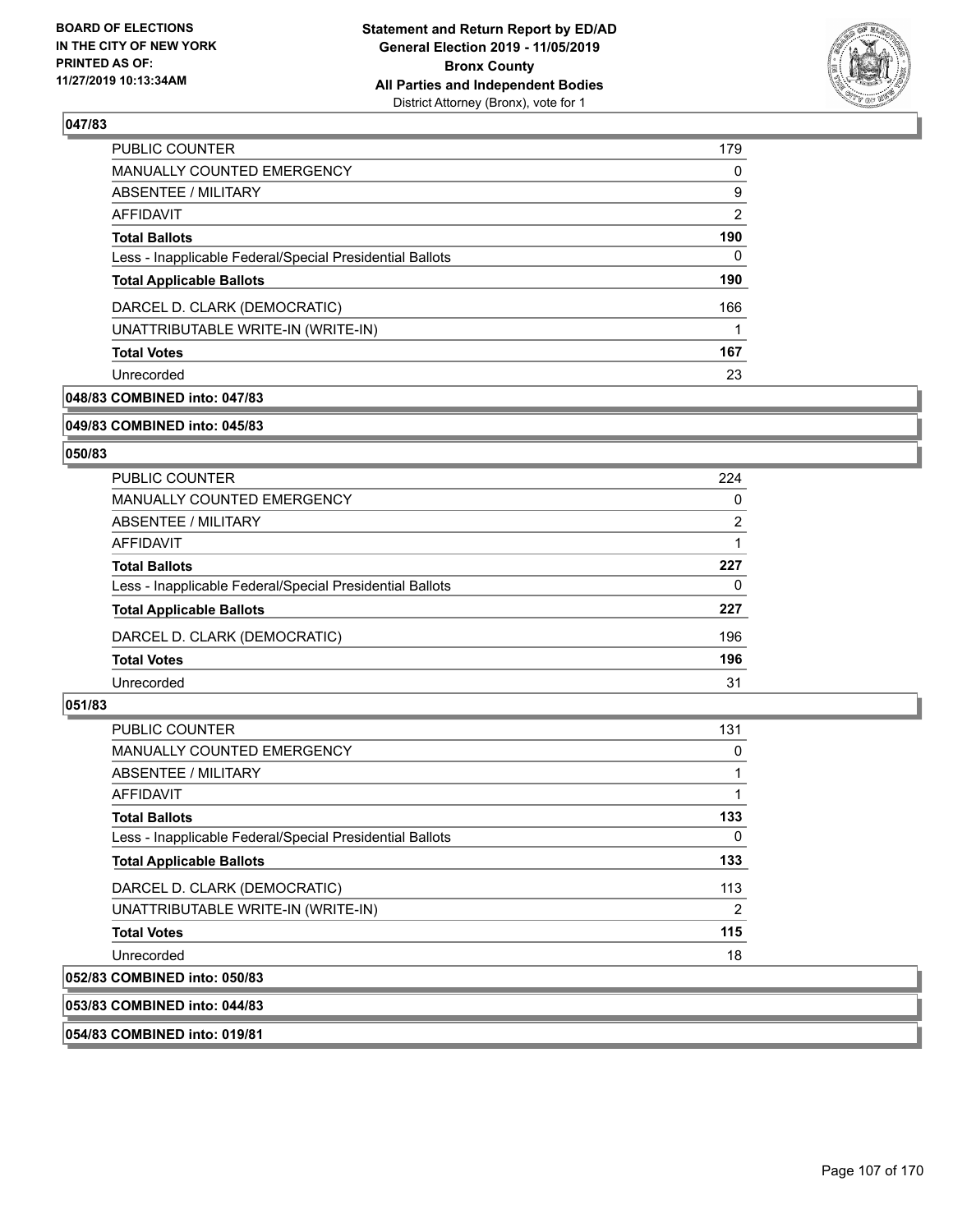

| PUBLIC COUNTER                                           | 210      |
|----------------------------------------------------------|----------|
| MANUALLY COUNTED EMERGENCY                               | $\Omega$ |
| ABSENTEE / MILITARY                                      | 10       |
| <b>AFFIDAVIT</b>                                         | 3        |
| <b>Total Ballots</b>                                     | 223      |
| Less - Inapplicable Federal/Special Presidential Ballots | $\Omega$ |
| <b>Total Applicable Ballots</b>                          | 223      |
| DARCEL D. CLARK (DEMOCRATIC)                             | 213      |
| <b>Total Votes</b>                                       | 213      |
| Unrecorded                                               | 10       |

#### **056/83 COMBINED into: 055/83**

## **057/83**

| PUBLIC COUNTER                                           | 263 |
|----------------------------------------------------------|-----|
| <b>MANUALLY COUNTED EMERGENCY</b>                        | 0   |
| ABSENTEE / MILITARY                                      | 10  |
| AFFIDAVIT                                                | 4   |
| <b>Total Ballots</b>                                     | 277 |
| Less - Inapplicable Federal/Special Presidential Ballots | 0   |
| <b>Total Applicable Ballots</b>                          | 277 |
| DARCEL D. CLARK (DEMOCRATIC)                             | 250 |
| <b>Total Votes</b>                                       | 250 |
| Unrecorded                                               | 27  |
|                                                          |     |

| <b>PUBLIC COUNTER</b>                                    | 173      |
|----------------------------------------------------------|----------|
| <b>MANUALLY COUNTED EMERGENCY</b>                        | $\Omega$ |
| ABSENTEE / MILITARY                                      | 3        |
| <b>AFFIDAVIT</b>                                         | 0        |
| <b>Total Ballots</b>                                     | 176      |
| Less - Inapplicable Federal/Special Presidential Ballots | 0        |
| <b>Total Applicable Ballots</b>                          | 176      |
| DARCEL D. CLARK (DEMOCRATIC)                             | 138      |
| UNATTRIBUTABLE WRITE-IN (WRITE-IN)                       |          |
| <b>Total Votes</b>                                       | 139      |
| Unrecorded                                               | 37       |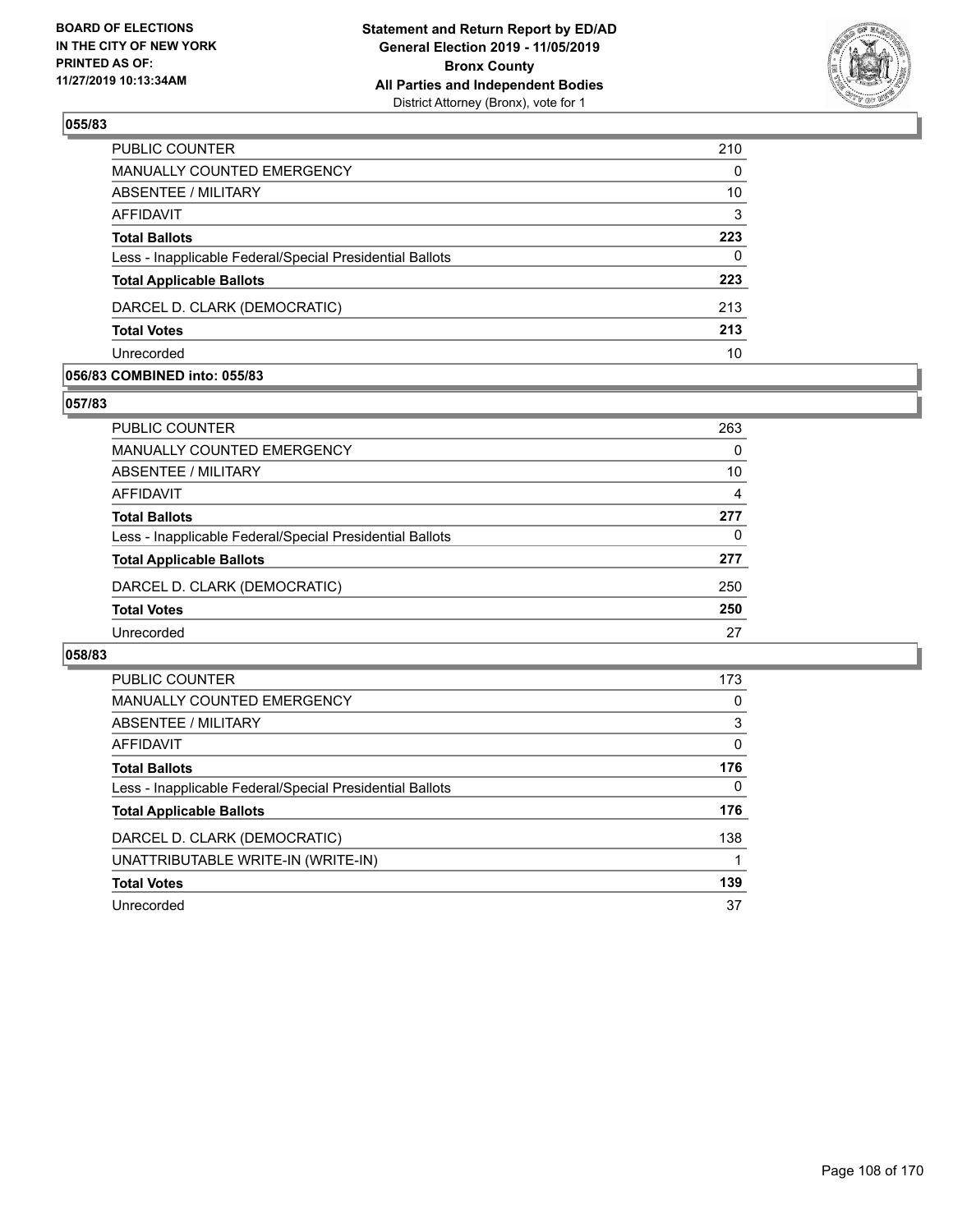

| PUBLIC COUNTER                                           | 122 |
|----------------------------------------------------------|-----|
| <b>MANUALLY COUNTED EMERGENCY</b>                        | 0   |
| ABSENTEE / MILITARY                                      | 2   |
| AFFIDAVIT                                                |     |
| <b>Total Ballots</b>                                     | 125 |
| Less - Inapplicable Federal/Special Presidential Ballots | 0   |
| <b>Total Applicable Ballots</b>                          | 125 |
| DARCEL D. CLARK (DEMOCRATIC)                             | 105 |
| UNATTRIBUTABLE WRITE-IN (WRITE-IN)                       | 3   |
| <b>Total Votes</b>                                       | 108 |
| Unrecorded                                               | 17  |

### **060/83 COMBINED into: 058/83**

**061/83 COMBINED into: 057/83**

**062/83 COMBINED into: 058/83**

### **063/83**

| <b>PUBLIC COUNTER</b>                                    | 147      |
|----------------------------------------------------------|----------|
| <b>MANUALLY COUNTED EMERGENCY</b>                        | $\Omega$ |
| ABSENTEE / MILITARY                                      | 4        |
| AFFIDAVIT                                                | 2        |
| <b>Total Ballots</b>                                     | 153      |
| Less - Inapplicable Federal/Special Presidential Ballots | $\Omega$ |
| <b>Total Applicable Ballots</b>                          | 153      |
| DARCEL D. CLARK (DEMOCRATIC)                             | 126      |
| <b>Total Votes</b>                                       | 126      |
| Unrecorded                                               | 27       |

| PUBLIC COUNTER                                           | 240          |
|----------------------------------------------------------|--------------|
| MANUALLY COUNTED EMERGENCY                               | 0            |
| ABSENTEE / MILITARY                                      | 10           |
| AFFIDAVIT                                                |              |
| <b>Total Ballots</b>                                     | 251          |
| Less - Inapplicable Federal/Special Presidential Ballots | $\mathbf{0}$ |
| <b>Total Applicable Ballots</b>                          | 251          |
| DARCEL D. CLARK (DEMOCRATIC)                             | 223          |
| UNATTRIBUTABLE WRITE-IN (WRITE-IN)                       |              |
| <b>Total Votes</b>                                       | 224          |
| Unrecorded                                               | 27           |
| 065/83 COMBINED into: 063/83                             |              |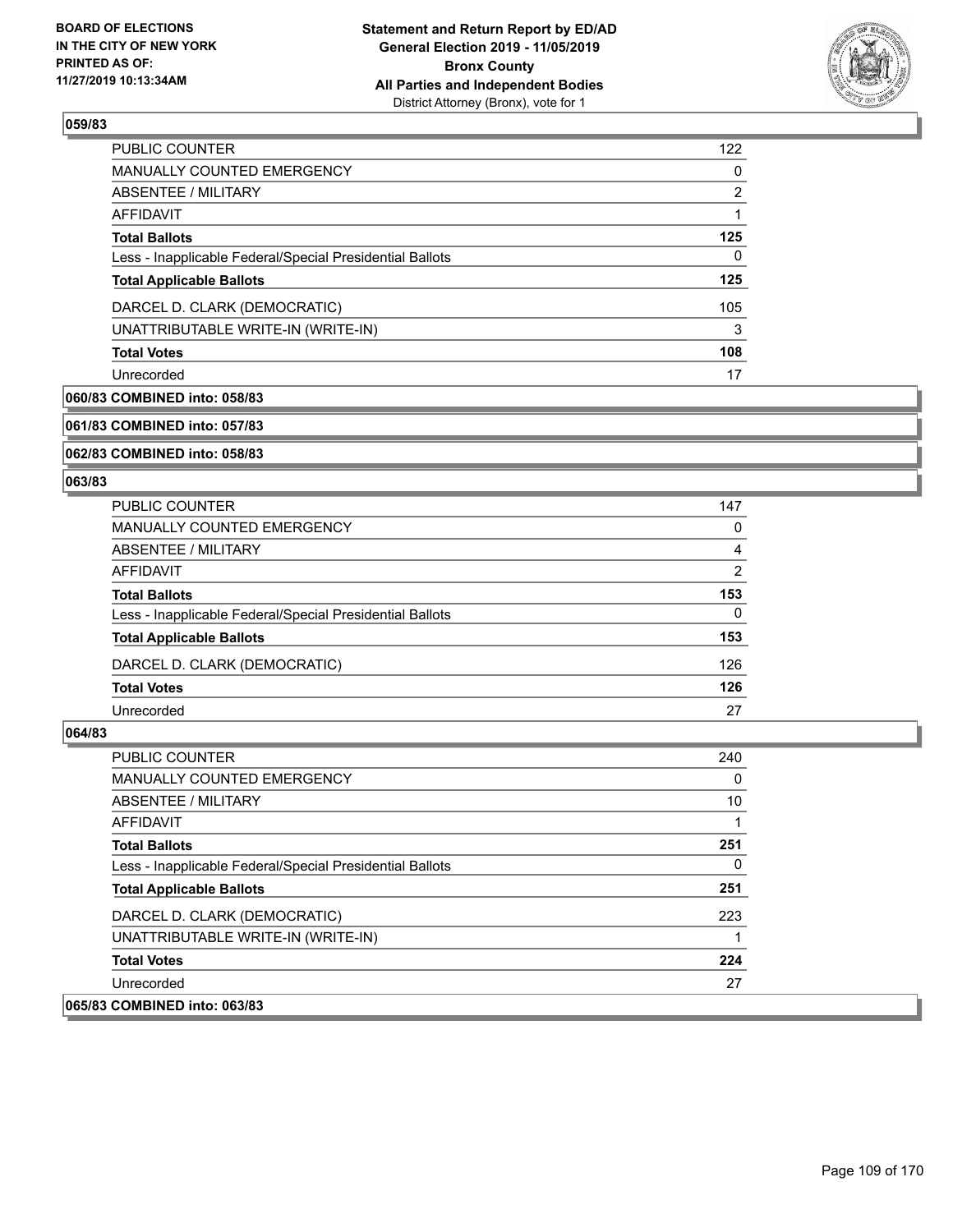

| PUBLIC COUNTER                                           | 291 |
|----------------------------------------------------------|-----|
| <b>MANUALLY COUNTED EMERGENCY</b>                        | 0   |
| <b>ABSENTEE / MILITARY</b>                               | 6   |
| <b>AFFIDAVIT</b>                                         | 0   |
| <b>Total Ballots</b>                                     | 297 |
| Less - Inapplicable Federal/Special Presidential Ballots | 0   |
| <b>Total Applicable Ballots</b>                          | 297 |
| DARCEL D. CLARK (DEMOCRATIC)                             | 272 |
| FRANCISCA NJOKU (WRITE-IN)                               |     |
| UNATTRIBUTABLE WRITE-IN (WRITE-IN)                       |     |
| <b>Total Votes</b>                                       | 274 |
| Unrecorded                                               | 23  |

### **067/83**

| PUBLIC COUNTER                                           | 199      |
|----------------------------------------------------------|----------|
| <b>MANUALLY COUNTED EMERGENCY</b>                        | 0        |
| ABSENTEE / MILITARY                                      | 3        |
| <b>AFFIDAVIT</b>                                         | 3        |
| <b>Total Ballots</b>                                     | 205      |
| Less - Inapplicable Federal/Special Presidential Ballots | $\Omega$ |
| <b>Total Applicable Ballots</b>                          | 205      |
| DARCEL D. CLARK (DEMOCRATIC)                             | 176      |
| UNATTRIBUTABLE WRITE-IN (WRITE-IN)                       |          |
| <b>Total Votes</b>                                       | 177      |
| Unrecorded                                               | 28       |
|                                                          |          |

### **068/83 COMBINED into: 067/83**

| PUBLIC COUNTER                                           | 235 |
|----------------------------------------------------------|-----|
| <b>MANUALLY COUNTED EMERGENCY</b>                        | 0   |
| ABSENTEE / MILITARY                                      | 2   |
| AFFIDAVIT                                                |     |
| <b>Total Ballots</b>                                     | 238 |
| Less - Inapplicable Federal/Special Presidential Ballots | 0   |
| <b>Total Applicable Ballots</b>                          | 238 |
| DARCEL D. CLARK (DEMOCRATIC)                             | 201 |
| UNATTRIBUTABLE WRITE-IN (WRITE-IN)                       |     |
| <b>Total Votes</b>                                       | 202 |
| Unrecorded                                               | 36  |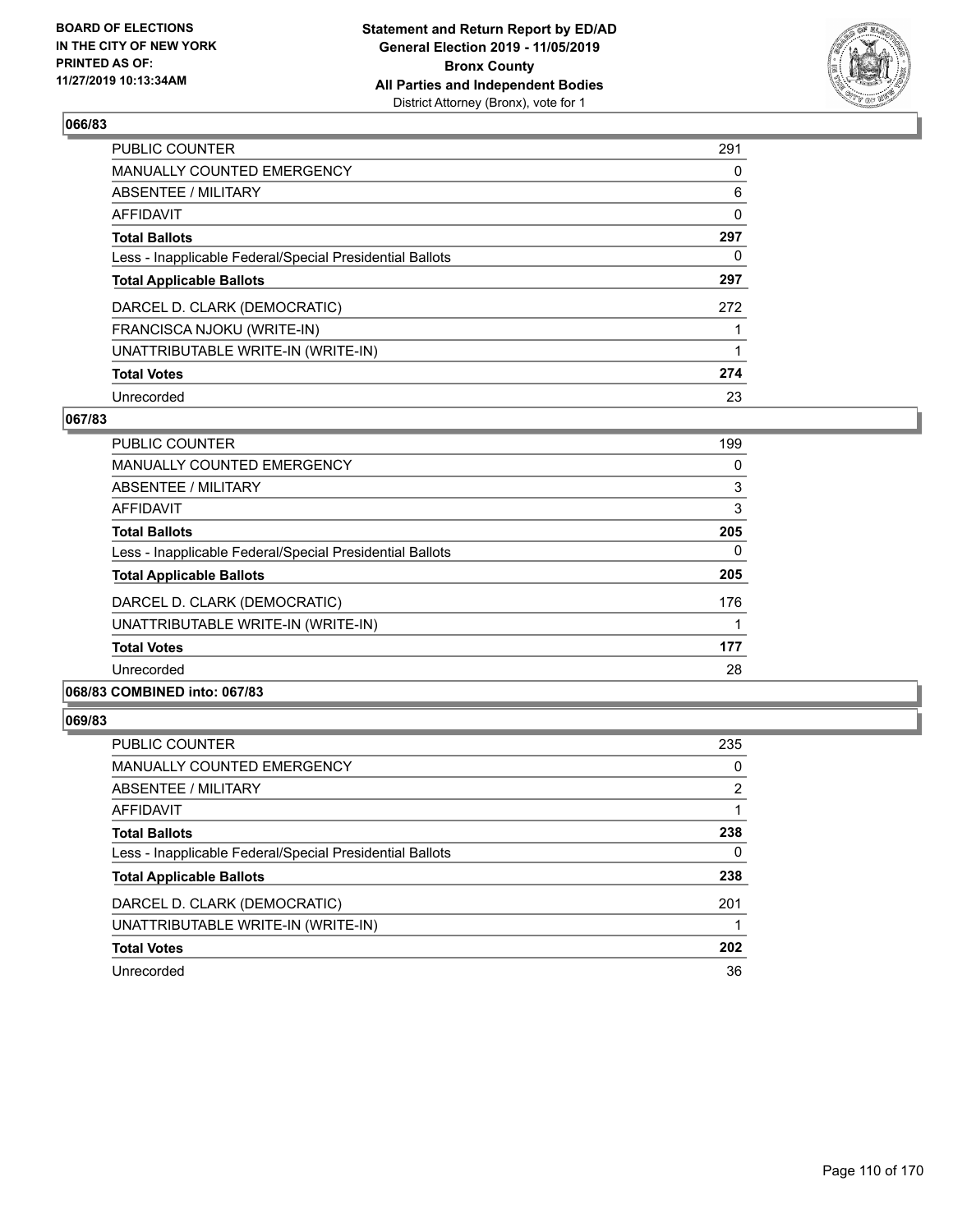

| PUBLIC COUNTER                                           | 175            |
|----------------------------------------------------------|----------------|
| MANUALLY COUNTED EMERGENCY                               | $\Omega$       |
| <b>ABSENTEE / MILITARY</b>                               | 5              |
| <b>AFFIDAVIT</b>                                         | $\overline{2}$ |
| <b>Total Ballots</b>                                     | 182            |
| Less - Inapplicable Federal/Special Presidential Ballots | $\Omega$       |
| <b>Total Applicable Ballots</b>                          | 182            |
| DARCEL D. CLARK (DEMOCRATIC)                             | 161            |
| <b>Total Votes</b>                                       | 161            |
| Unrecorded                                               | 21             |

### **071/83 COMBINED into: 066/83**

#### **072/83**

| PUBLIC COUNTER                                           | 220 |
|----------------------------------------------------------|-----|
| <b>MANUALLY COUNTED EMERGENCY</b>                        | 0   |
| ABSENTEE / MILITARY                                      |     |
| AFFIDAVIT                                                |     |
| <b>Total Ballots</b>                                     | 222 |
| Less - Inapplicable Federal/Special Presidential Ballots | 0   |
| <b>Total Applicable Ballots</b>                          | 222 |
| DARCEL D. CLARK (DEMOCRATIC)                             | 199 |
| <b>Total Votes</b>                                       | 199 |
| Unrecorded                                               | 23  |
| 073/83 COMBINED into: 072/83                             |     |

# **074/83**

| PUBLIC COUNTER                                           | 293          |
|----------------------------------------------------------|--------------|
| <b>MANUALLY COUNTED EMERGENCY</b>                        | $\mathbf{0}$ |
| ABSENTEE / MILITARY                                      | 6            |
| AFFIDAVIT                                                | 5            |
| <b>Total Ballots</b>                                     | 304          |
| Less - Inapplicable Federal/Special Presidential Ballots | $\mathbf{0}$ |
| <b>Total Applicable Ballots</b>                          | 304          |
| DARCEL D. CLARK (DEMOCRATIC)                             | 259          |
| <b>Total Votes</b>                                       | 259          |
| Unrecorded                                               | 45           |
| 075/83 COMBINED into: 064/83                             |              |

#### **076/83 COMBINED into: 074/83**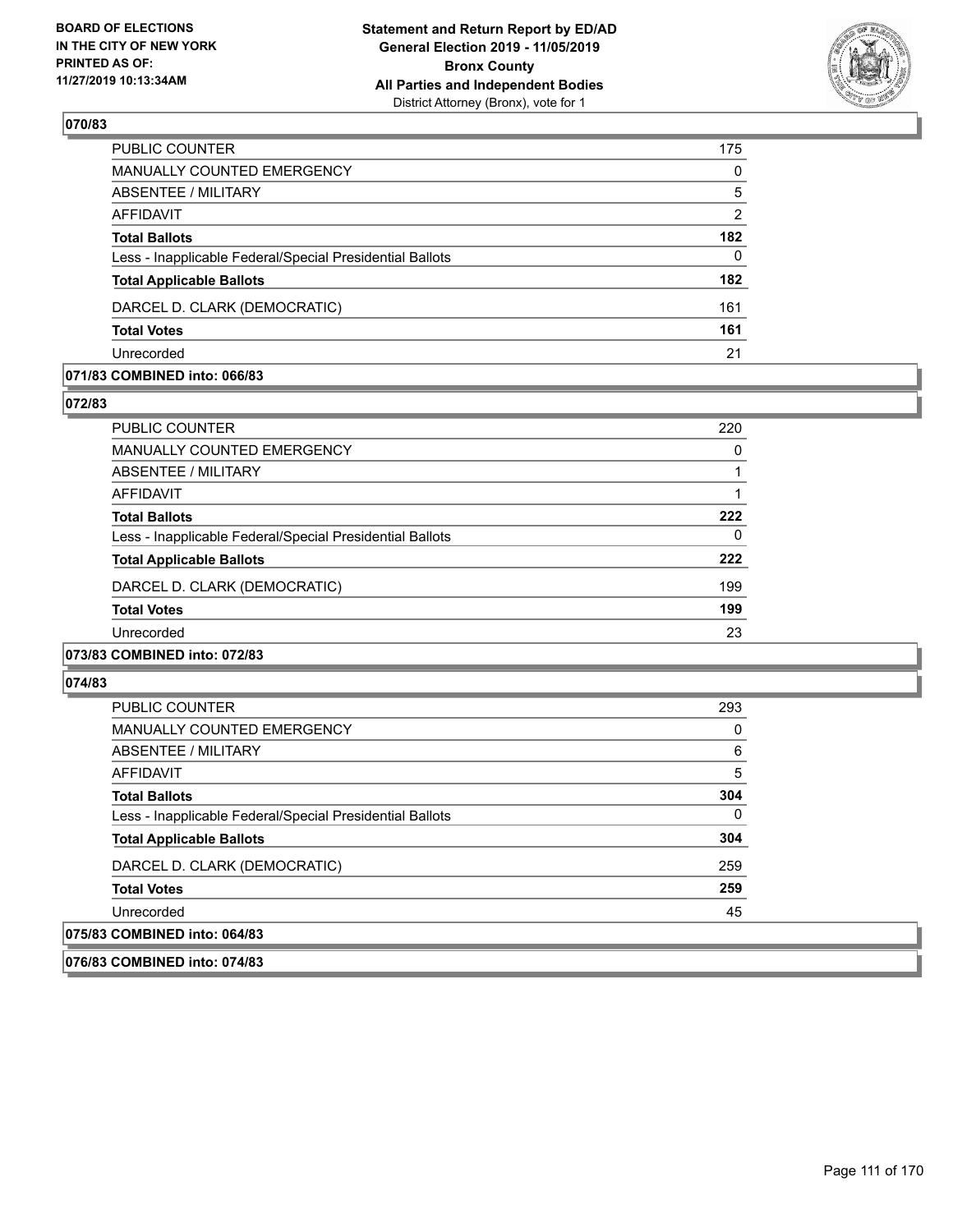

| PUBLIC COUNTER                                           | 282          |
|----------------------------------------------------------|--------------|
| MANUALLY COUNTED EMERGENCY                               | $\mathbf{0}$ |
| ABSENTEE / MILITARY                                      | 9            |
| AFFIDAVIT                                                | 3            |
| <b>Total Ballots</b>                                     | 294          |
| Less - Inapplicable Federal/Special Presidential Ballots | 0            |
| <b>Total Applicable Ballots</b>                          | 294          |
| DARCEL D. CLARK (DEMOCRATIC)                             | 267          |
| <b>Total Votes</b>                                       | 267          |
| Unrecorded                                               | 27           |

### **078/83**

| PUBLIC COUNTER                                           | 197 |
|----------------------------------------------------------|-----|
| <b>MANUALLY COUNTED EMERGENCY</b>                        | 0   |
| <b>ABSENTEE / MILITARY</b>                               | 6   |
| AFFIDAVIT                                                | 4   |
| <b>Total Ballots</b>                                     | 207 |
| Less - Inapplicable Federal/Special Presidential Ballots | 0   |
| <b>Total Applicable Ballots</b>                          | 207 |
| DARCEL D. CLARK (DEMOCRATIC)                             | 187 |
| <b>Total Votes</b>                                       | 187 |
| Unrecorded                                               | 20  |

| <b>PUBLIC COUNTER</b>                                    | 160 |
|----------------------------------------------------------|-----|
| <b>MANUALLY COUNTED EMERGENCY</b>                        | 0   |
| ABSENTEE / MILITARY                                      | 3   |
| AFFIDAVIT                                                | 0   |
| <b>Total Ballots</b>                                     | 163 |
| Less - Inapplicable Federal/Special Presidential Ballots | 0   |
| <b>Total Applicable Ballots</b>                          | 163 |
| DARCEL D. CLARK (DEMOCRATIC)                             | 145 |
| <b>Total Votes</b>                                       | 145 |
| Unrecorded                                               | 18  |
| 080/83 COMBINED into: 078/83                             |     |
| 081/83 COMBINED into: 077/83                             |     |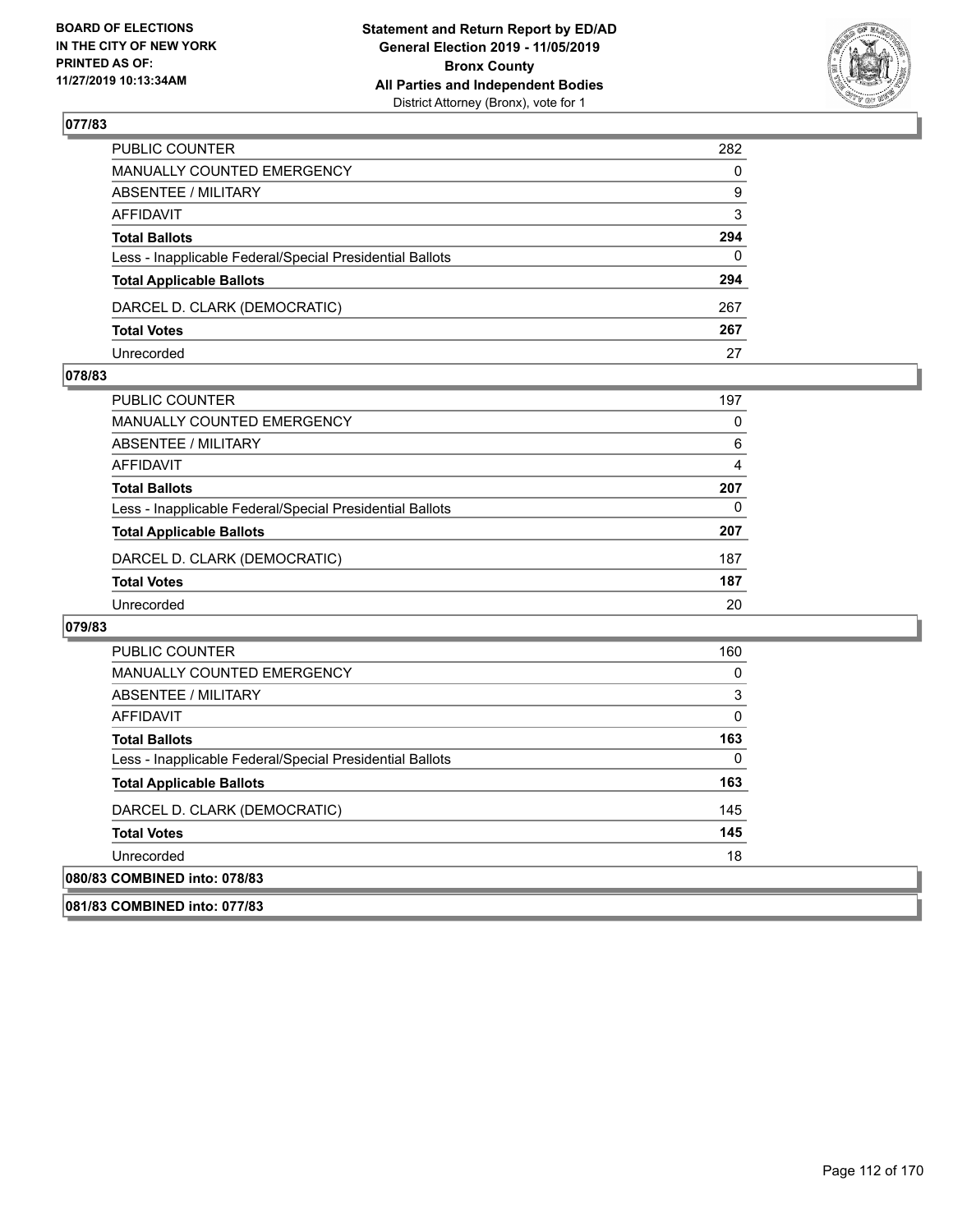

| 222            |
|----------------|
| $\Omega$       |
| 4              |
| $\overline{2}$ |
| 228            |
| $\Omega$       |
| 228            |
| 202            |
| 202            |
| 26             |
|                |

### **083/83 COMBINED into: 082/83**

| <b>PUBLIC COUNTER</b>                                    | 28 |
|----------------------------------------------------------|----|
| <b>MANUALLY COUNTED EMERGENCY</b>                        | 0  |
| ABSENTEE / MILITARY                                      | 0  |
| <b>AFFIDAVIT</b>                                         | 0  |
| <b>Total Ballots</b>                                     | 28 |
| Less - Inapplicable Federal/Special Presidential Ballots | 0  |
| <b>Total Applicable Ballots</b>                          | 28 |
| DARCEL D. CLARK (DEMOCRATIC)                             | 24 |
| <b>Total Votes</b>                                       | 24 |
| Unrecorded                                               | 4  |
| 085/83 COMBINED into: 025/83                             |    |
| 086/83 COMBINED into: 025/83                             |    |
| 087/83 COMBINED into: 067/83                             |    |
| 088/83 COMBINED into: 067/83                             |    |
| 089/83 COMBINED into: 028/83                             |    |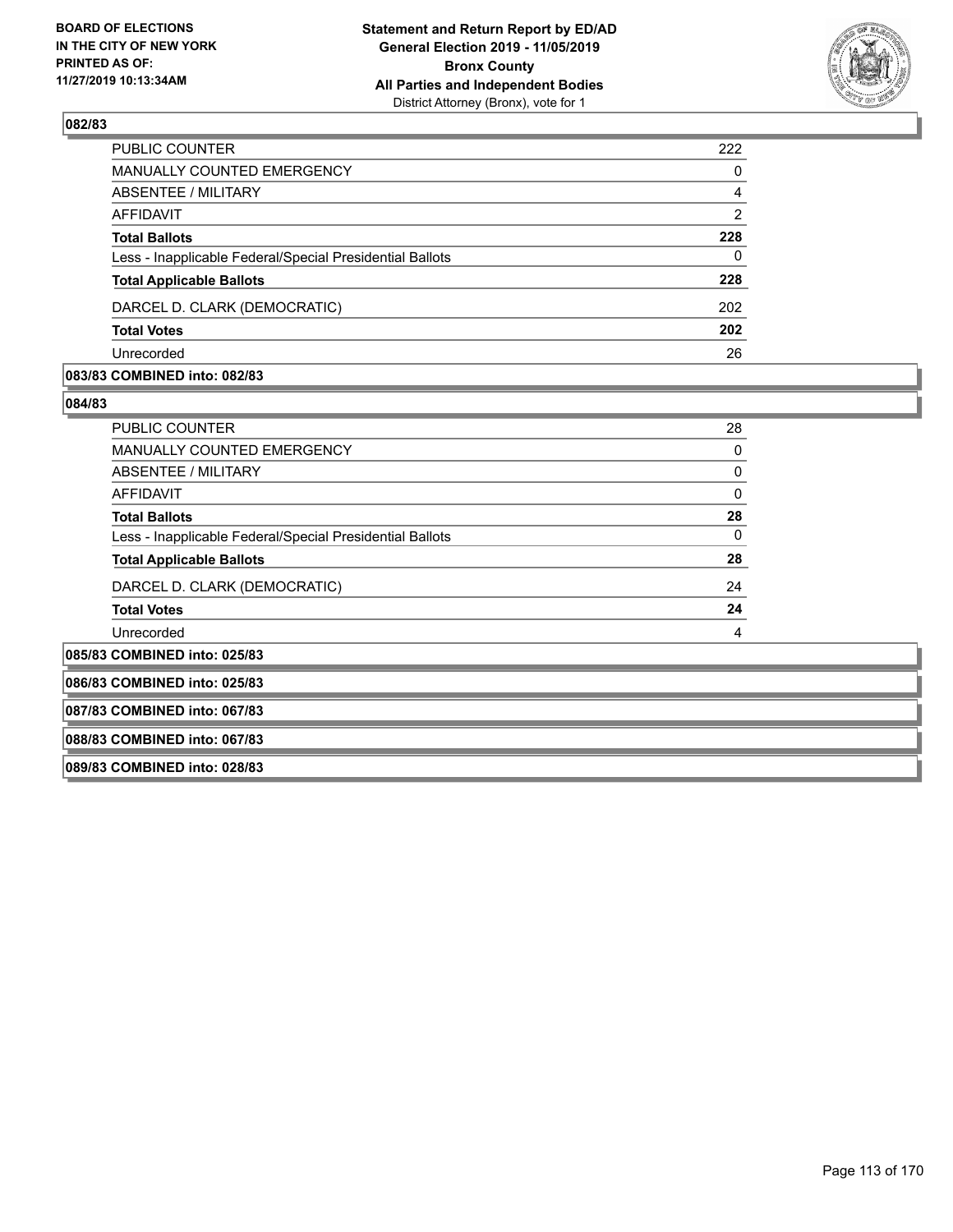

| PUBLIC COUNTER                                           | 73            |
|----------------------------------------------------------|---------------|
| MANUALLY COUNTED EMERGENCY                               | $\mathbf{0}$  |
| ABSENTEE / MILITARY                                      |               |
| AFFIDAVIT                                                | $\mathcal{P}$ |
| <b>Total Ballots</b>                                     | 76            |
| Less - Inapplicable Federal/Special Presidential Ballots | $\mathbf{0}$  |
| <b>Total Applicable Ballots</b>                          | 76            |
| DARCEL D. CLARK (DEMOCRATIC)                             | 62            |
| <b>Total Votes</b>                                       | 62            |
| Unrecorded                                               | 14            |

### **002/84**

| PUBLIC COUNTER                                           | 198      |
|----------------------------------------------------------|----------|
| MANUALLY COUNTED EMERGENCY                               | 0        |
| <b>ABSENTEE / MILITARY</b>                               | 2        |
| AFFIDAVIT                                                | $\Omega$ |
| <b>Total Ballots</b>                                     | 200      |
| Less - Inapplicable Federal/Special Presidential Ballots | 0        |
| <b>Total Applicable Ballots</b>                          | 200      |
| DARCEL D. CLARK (DEMOCRATIC)                             | 172      |
| <b>Total Votes</b>                                       | 172      |
| Unrecorded                                               | 28       |
|                                                          |          |

### **003/84**

| <b>PUBLIC COUNTER</b>                                    | 96 |
|----------------------------------------------------------|----|
| <b>MANUALLY COUNTED EMERGENCY</b>                        | 0  |
| ABSENTEE / MILITARY                                      |    |
| <b>AFFIDAVIT</b>                                         | 0  |
| <b>Total Ballots</b>                                     | 97 |
| Less - Inapplicable Federal/Special Presidential Ballots | 0  |
| <b>Total Applicable Ballots</b>                          | 97 |
| DARCEL D. CLARK (DEMOCRATIC)                             | 81 |
| UNATTRIBUTABLE WRITE-IN (WRITE-IN)                       |    |
| <b>Total Votes</b>                                       | 82 |
| Unrecorded                                               | 15 |

| PUBLIC COUNTER                                           | 173      |
|----------------------------------------------------------|----------|
| <b>MANUALLY COUNTED EMERGENCY</b>                        | $\Omega$ |
| ABSENTEE / MILITARY                                      | $\Omega$ |
| AFFIDAVIT                                                |          |
| <b>Total Ballots</b>                                     | 174      |
| Less - Inapplicable Federal/Special Presidential Ballots | $\Omega$ |
| <b>Total Applicable Ballots</b>                          | 174      |
| DARCEL D. CLARK (DEMOCRATIC)                             | 157      |
| <b>Total Votes</b>                                       | 157      |
| Unrecorded                                               | 17       |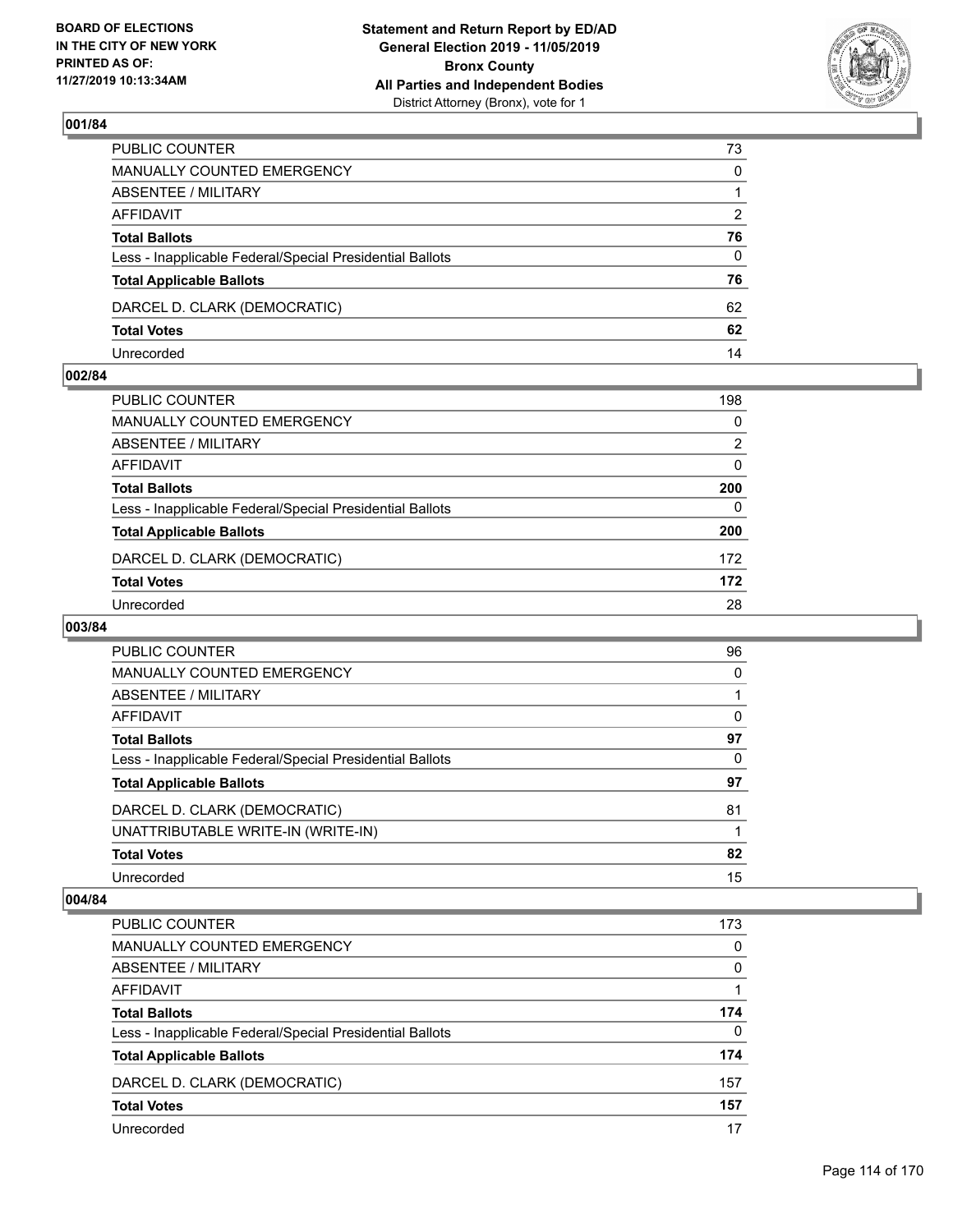

### **005/84 COMBINED into: 004/84**

### **006/84**

| PUBLIC COUNTER                                           | 219          |
|----------------------------------------------------------|--------------|
| MANUALLY COUNTED EMERGENCY                               | $\Omega$     |
| ABSENTEE / MILITARY                                      |              |
| AFFIDAVIT                                                | $\mathbf{0}$ |
| <b>Total Ballots</b>                                     | 220          |
| Less - Inapplicable Federal/Special Presidential Ballots | $\Omega$     |
| <b>Total Applicable Ballots</b>                          | 220          |
| DARCEL D. CLARK (DEMOCRATIC)                             | 186          |
| <b>Total Votes</b>                                       | 186          |
| Unrecorded                                               | 34           |

### **007/84**

| <b>PUBLIC COUNTER</b>                                    | 118      |
|----------------------------------------------------------|----------|
| MANUALLY COUNTED EMERGENCY                               | $\Omega$ |
| ABSENTEE / MILITARY                                      | 3        |
| AFFIDAVIT                                                |          |
| <b>Total Ballots</b>                                     | 122      |
| Less - Inapplicable Federal/Special Presidential Ballots | $\Omega$ |
| <b>Total Applicable Ballots</b>                          | 122      |
| DARCEL D. CLARK (DEMOCRATIC)                             | 106      |
| <b>Total Votes</b>                                       | 106      |
| Unrecorded                                               | 16       |
| 008/84 COMBINED into: 048/77                             |          |

### **009/84 COMBINED into: 061/77**

| PUBLIC COUNTER                                           | 242            |
|----------------------------------------------------------|----------------|
| <b>MANUALLY COUNTED EMERGENCY</b>                        | 0              |
| ABSENTEE / MILITARY                                      | 6              |
| <b>AFFIDAVIT</b>                                         | $\overline{2}$ |
| <b>Total Ballots</b>                                     | 250            |
| Less - Inapplicable Federal/Special Presidential Ballots | 0              |
| <b>Total Applicable Ballots</b>                          | 250            |
| DARCEL D. CLARK (DEMOCRATIC)                             | 217            |
| MELINDA KATZ (WRITE-IN)                                  |                |
| UNATTRIBUTABLE WRITE-IN (WRITE-IN)                       | 2              |
| <b>Total Votes</b>                                       | 220            |
| Unrecorded                                               | 30             |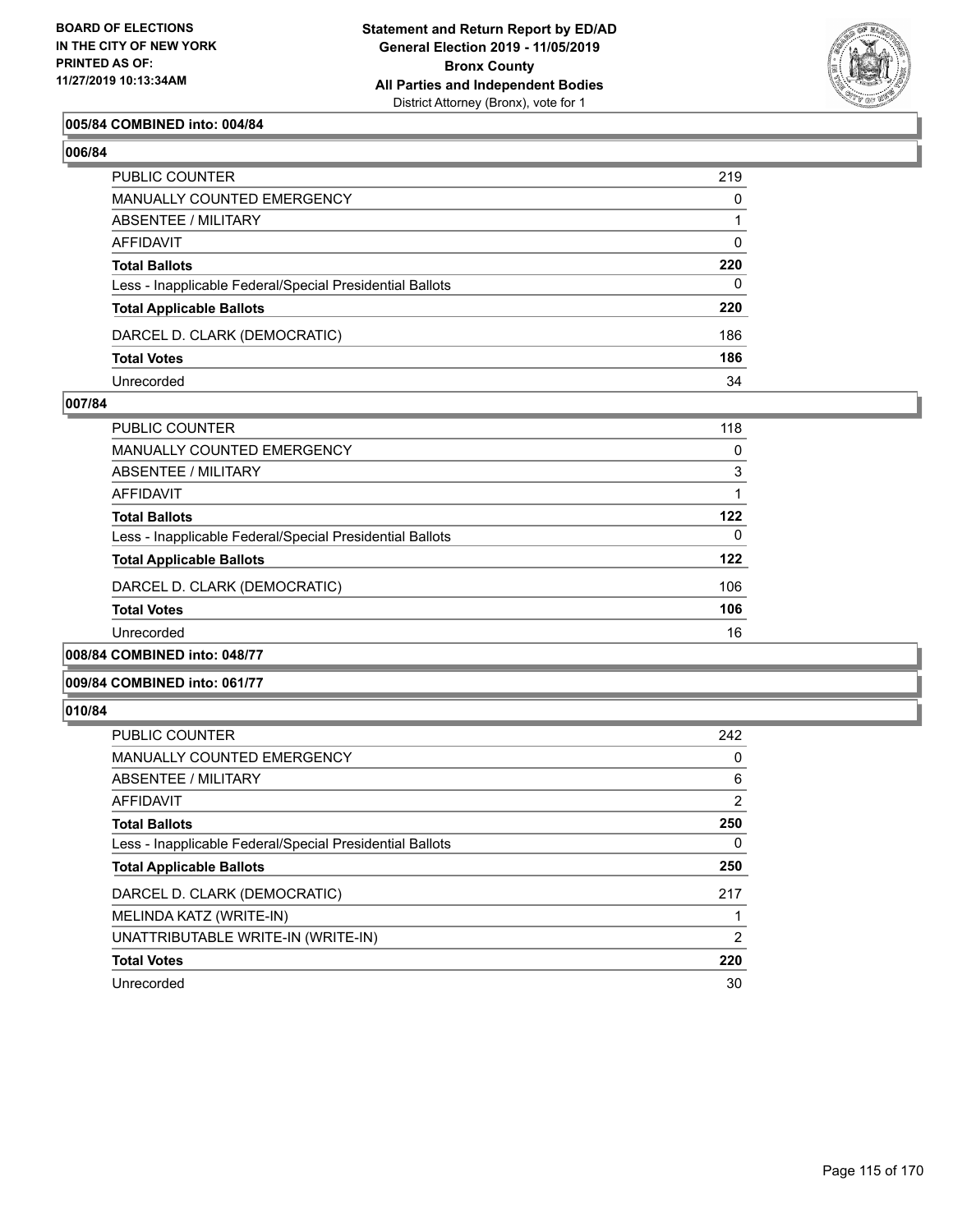

| 164 |
|-----|
| 0   |
| 3   |
| 1   |
| 168 |
| 0   |
| 168 |
| 139 |
|     |
| 140 |
| 28  |
|     |

### **012/84 COMBINED into: 005/77**

### **013/84**

| PUBLIC COUNTER                                           | 83       |
|----------------------------------------------------------|----------|
| <b>MANUALLY COUNTED EMERGENCY</b>                        | 0        |
| ABSENTEE / MILITARY                                      | 35       |
| AFFIDAVIT                                                | $\Omega$ |
| <b>Total Ballots</b>                                     | 118      |
| Less - Inapplicable Federal/Special Presidential Ballots | $\Omega$ |
| <b>Total Applicable Ballots</b>                          | 118      |
| DARCEL D. CLARK (DEMOCRATIC)                             | 98       |
| <b>Total Votes</b>                                       | 98       |
| Unrecorded                                               | 20       |
|                                                          |          |

### **014/84 COMBINED into: 010/84**

### **015/84**

| <b>PUBLIC COUNTER</b>                                    | 257 |
|----------------------------------------------------------|-----|
| MANUALLY COUNTED EMERGENCY                               | 0   |
| ABSENTEE / MILITARY                                      | 5   |
| AFFIDAVIT                                                | 2   |
| <b>Total Ballots</b>                                     | 264 |
| Less - Inapplicable Federal/Special Presidential Ballots | 0   |
| <b>Total Applicable Ballots</b>                          | 264 |
| DARCEL D. CLARK (DEMOCRATIC)                             | 220 |
| <b>Total Votes</b>                                       | 220 |
| Unrecorded                                               | 44  |
| 016/84 COMBINED into: 066/77                             |     |

**017/84 COMBINED into: 066/77**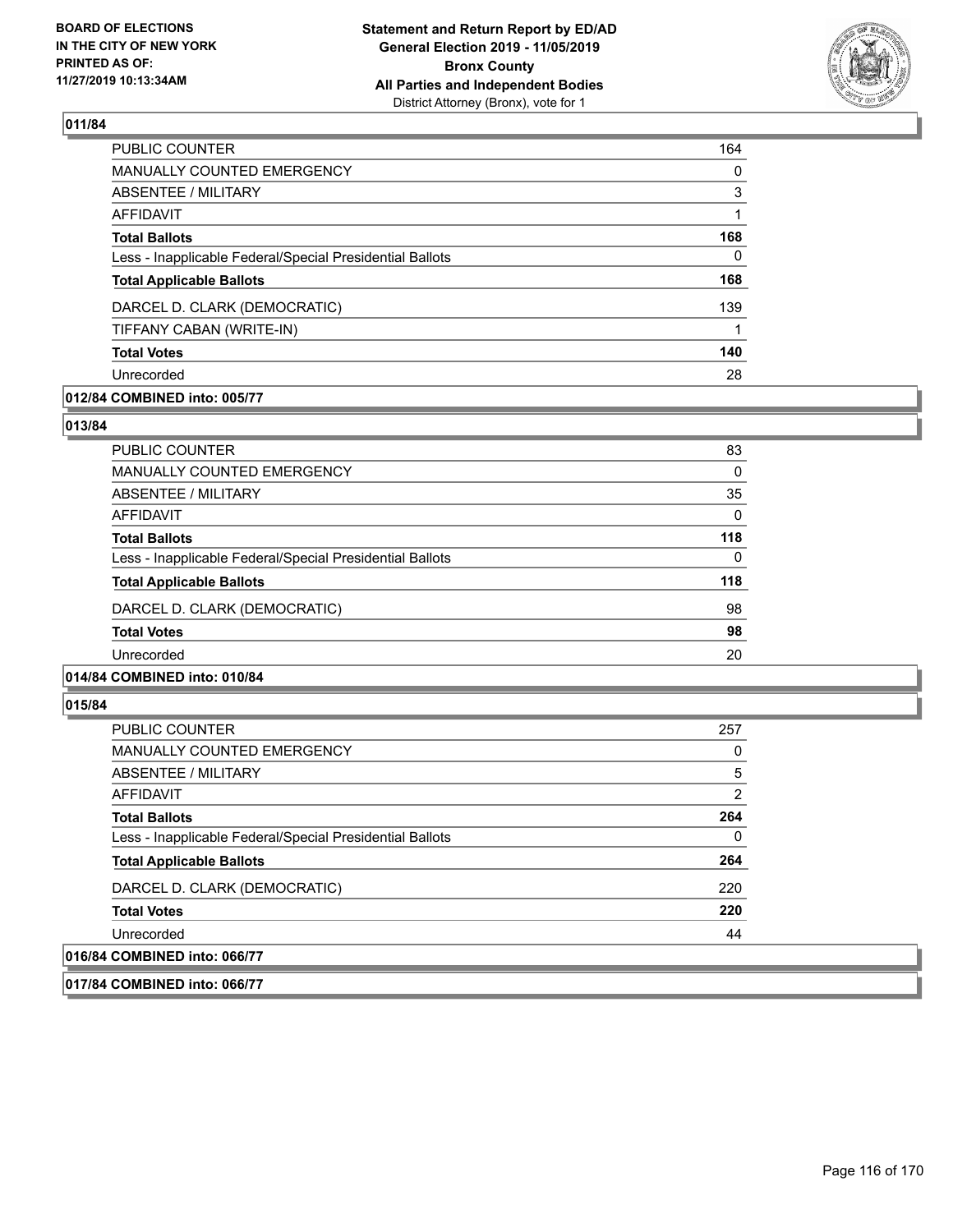

| PUBLIC COUNTER                                           | 155          |
|----------------------------------------------------------|--------------|
| MANUALLY COUNTED EMERGENCY                               | $\mathbf{0}$ |
| ABSENTEE / MILITARY                                      | 2            |
| AFFIDAVIT                                                | 4            |
| <b>Total Ballots</b>                                     | 161          |
| Less - Inapplicable Federal/Special Presidential Ballots | $\mathbf{0}$ |
| <b>Total Applicable Ballots</b>                          | 161          |
| DARCEL D. CLARK (DEMOCRATIC)                             | 144          |
| <b>Total Votes</b>                                       | 144          |
| Unrecorded                                               | 17           |

### **019/84**

| <b>PUBLIC COUNTER</b>                                    | 243          |
|----------------------------------------------------------|--------------|
| <b>MANUALLY COUNTED EMERGENCY</b>                        | 0            |
| ABSENTEE / MILITARY                                      | 6            |
| AFFIDAVIT                                                | 5            |
| <b>Total Ballots</b>                                     | 254          |
| Less - Inapplicable Federal/Special Presidential Ballots | $\mathbf{0}$ |
| <b>Total Applicable Ballots</b>                          | 254          |
| DARCEL D. CLARK (DEMOCRATIC)                             | 226          |
| RECH MILER (WRITE-IN)                                    |              |
| <b>Total Votes</b>                                       | 227          |
| Unrecorded                                               | 27           |
| 020/84 COMBINED into: 019/84                             |              |

# **021/84 COMBINED into: 023/84**

# **022/84 COMBINED into: 064/84**

| <b>PUBLIC COUNTER</b>                                    | 196 |
|----------------------------------------------------------|-----|
| <b>MANUALLY COUNTED EMERGENCY</b>                        | 0   |
| ABSENTEE / MILITARY                                      |     |
| <b>AFFIDAVIT</b>                                         | 4   |
| <b>Total Ballots</b>                                     | 201 |
| Less - Inapplicable Federal/Special Presidential Ballots | 0   |
| <b>Total Applicable Ballots</b>                          | 201 |
| DARCEL D. CLARK (DEMOCRATIC)                             | 165 |
| JOSEPH C BORELLI (WRITE-IN)                              |     |
| UNATTRIBUTABLE WRITE-IN (WRITE-IN)                       |     |
| <b>Total Votes</b>                                       | 167 |
| Unrecorded                                               | 34  |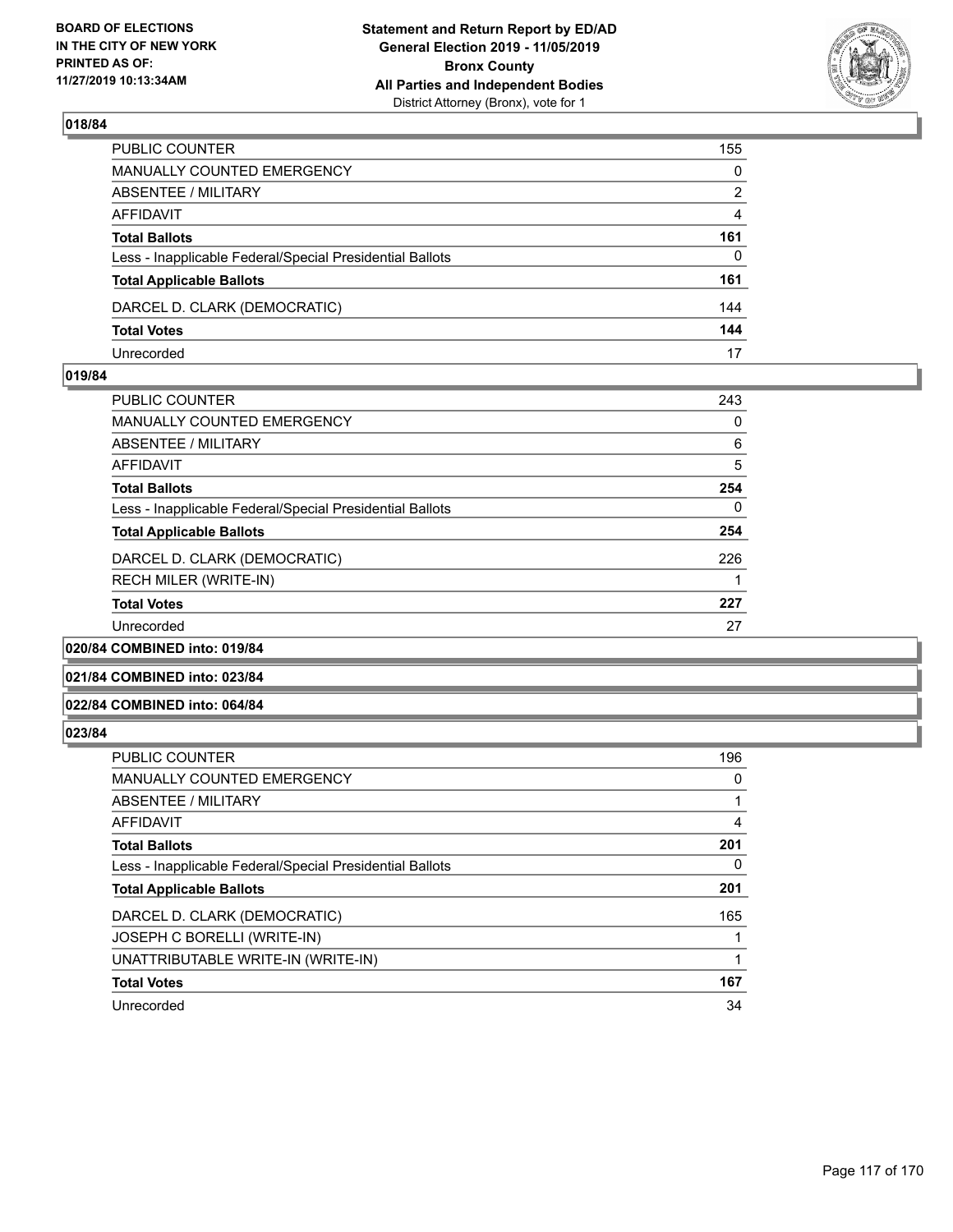

| PUBLIC COUNTER                                           | 212 |
|----------------------------------------------------------|-----|
| <b>MANUALLY COUNTED EMERGENCY</b>                        | 0   |
| ABSENTEE / MILITARY                                      | 2   |
| AFFIDAVIT                                                | 2   |
| <b>Total Ballots</b>                                     | 216 |
| Less - Inapplicable Federal/Special Presidential Ballots | 0   |
| <b>Total Applicable Ballots</b>                          | 216 |
| DARCEL D. CLARK (DEMOCRATIC)                             | 190 |
| ALEJANDRO BROWN (WRITE-IN)                               |     |
| DONALD DUNN (WRITE-IN)                                   | 3   |
| UNATTRIBUTABLE WRITE-IN (WRITE-IN)                       | 1   |
| <b>Total Votes</b>                                       | 195 |
| Unrecorded                                               | 21  |
|                                                          |     |

**025/84 COMBINED into: 024/84**

### **026/84 COMBINED into: 023/84**

#### **027/84**

| PUBLIC COUNTER                                           | 199 |
|----------------------------------------------------------|-----|
| MANUALLY COUNTED EMERGENCY                               | 0   |
| <b>ABSENTEE / MILITARY</b>                               | 2   |
| AFFIDAVIT                                                | 0   |
| <b>Total Ballots</b>                                     | 201 |
| Less - Inapplicable Federal/Special Presidential Ballots | 0   |
| <b>Total Applicable Ballots</b>                          | 201 |
| DARCEL D. CLARK (DEMOCRATIC)                             | 185 |
| <b>Total Votes</b>                                       | 185 |
| Unrecorded                                               | 16  |

### **028/84 COMBINED into: 027/84**

#### **029/84 COMBINED into: 018/84**

| PUBLIC COUNTER                                           | 137 |
|----------------------------------------------------------|-----|
| MANUALLY COUNTED EMERGENCY                               | 0   |
| ABSENTEE / MILITARY                                      | 2   |
| AFFIDAVIT                                                |     |
| <b>Total Ballots</b>                                     | 140 |
| Less - Inapplicable Federal/Special Presidential Ballots | 0   |
| <b>Total Applicable Ballots</b>                          | 140 |
| DARCEL D. CLARK (DEMOCRATIC)                             | 122 |
| <b>Total Votes</b>                                       | 122 |
| Unrecorded                                               | 18  |
| 031/84 COMBINED into: 030/84                             |     |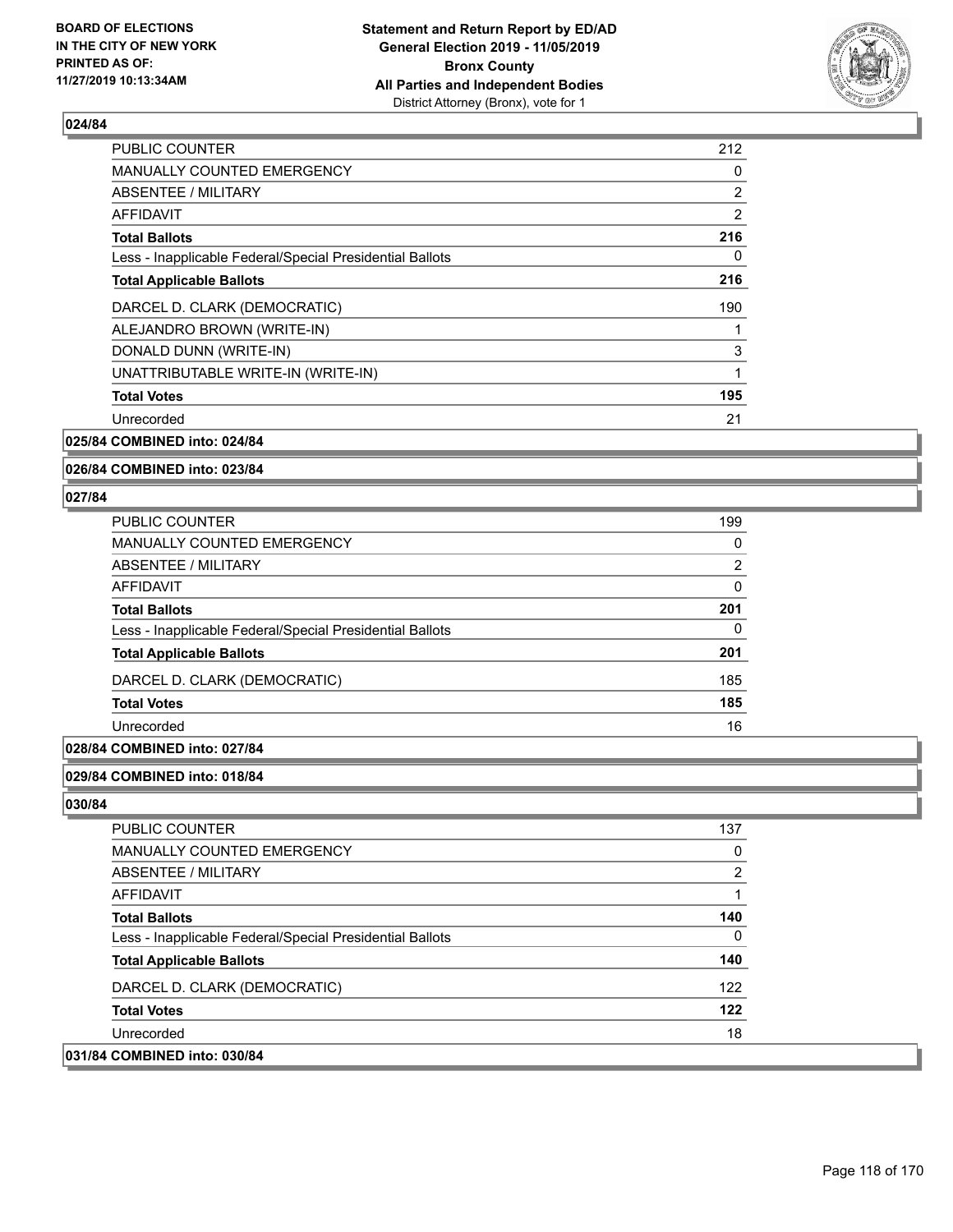

| <b>PUBLIC COUNTER</b>                                    | 116      |
|----------------------------------------------------------|----------|
| MANUALLY COUNTED EMERGENCY                               | $\Omega$ |
| ABSENTEE / MILITARY                                      | 3        |
| AFFIDAVIT                                                |          |
| <b>Total Ballots</b>                                     | 120      |
| Less - Inapplicable Federal/Special Presidential Ballots | 0        |
| <b>Total Applicable Ballots</b>                          | 120      |
| DARCEL D. CLARK (DEMOCRATIC)                             | 104      |
| <b>Total Votes</b>                                       | 104      |
| Unrecorded                                               | 16       |

## **033/84 COMBINED into: 032/84**

#### **034/84 COMBINED into: 056/79**

### **035/84**

| PUBLIC COUNTER                                           | 230           |
|----------------------------------------------------------|---------------|
| <b>MANUALLY COUNTED EMERGENCY</b>                        | 0             |
| ABSENTEE / MILITARY                                      | 1             |
| AFFIDAVIT                                                | $\mathcal{P}$ |
| <b>Total Ballots</b>                                     | 233           |
| Less - Inapplicable Federal/Special Presidential Ballots | 0             |
| <b>Total Applicable Ballots</b>                          | 233           |
| DARCEL D. CLARK (DEMOCRATIC)                             | 183           |
| <b>Total Votes</b>                                       | 183           |
| Unrecorded                                               | 50            |

### **036/84 COMBINED into: 066/79**

### **037/84 COMBINED into: 035/84**

| PUBLIC COUNTER                                           | 94 |
|----------------------------------------------------------|----|
| MANUALLY COUNTED EMERGENCY                               | 0  |
| ABSENTEE / MILITARY                                      |    |
| AFFIDAVIT                                                | 0  |
| <b>Total Ballots</b>                                     | 95 |
| Less - Inapplicable Federal/Special Presidential Ballots | 0  |
| <b>Total Applicable Ballots</b>                          | 95 |
| DARCEL D. CLARK (DEMOCRATIC)                             | 78 |
| <b>Total Votes</b>                                       | 78 |
| Unrecorded                                               | 17 |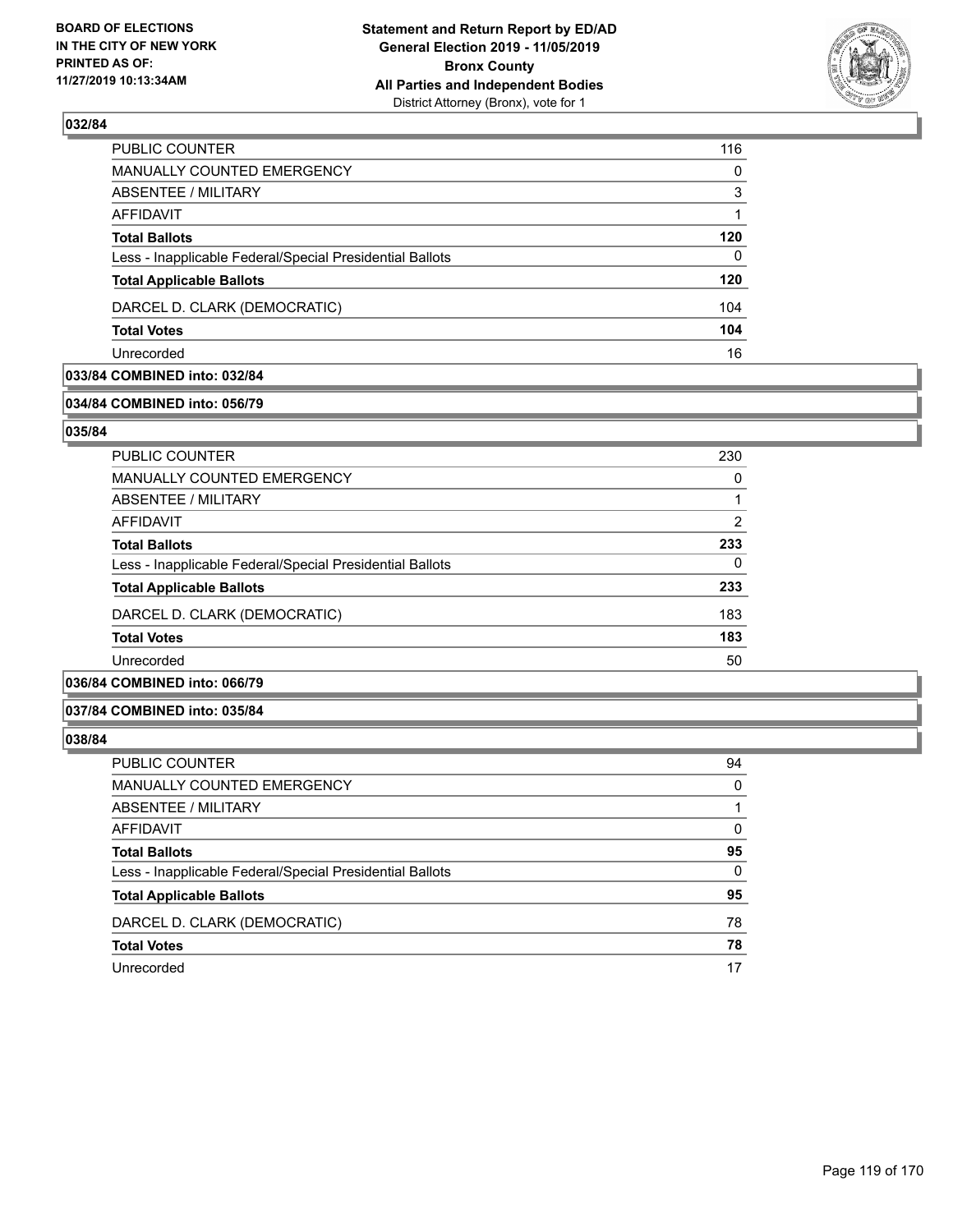

| PUBLIC COUNTER                                           | 121      |
|----------------------------------------------------------|----------|
| <b>MANUALLY COUNTED EMERGENCY</b>                        | 0        |
| ABSENTEE / MILITARY                                      |          |
| <b>AFFIDAVIT</b>                                         | 3        |
| <b>Total Ballots</b>                                     | 125      |
| Less - Inapplicable Federal/Special Presidential Ballots | $\Omega$ |
| <b>Total Applicable Ballots</b>                          | 125      |
| DARCEL D. CLARK (DEMOCRATIC)                             | 90       |
| NILKA MARTELL (WRITE-IN)                                 |          |
| UNATTRIBUTABLE WRITE-IN (WRITE-IN)                       | 1        |
| <b>Total Votes</b>                                       | 92       |
| Unrecorded                                               | 33       |

### **040/84**

| <b>PUBLIC COUNTER</b>                                    | 108      |
|----------------------------------------------------------|----------|
| <b>MANUALLY COUNTED EMERGENCY</b>                        | 0        |
| ABSENTEE / MILITARY                                      |          |
| <b>AFFIDAVIT</b>                                         | $\Omega$ |
| <b>Total Ballots</b>                                     | 109      |
| Less - Inapplicable Federal/Special Presidential Ballots | $\Omega$ |
| <b>Total Applicable Ballots</b>                          | 109      |
| DARCEL D. CLARK (DEMOCRATIC)                             | 98       |
| UNATTRIBUTABLE WRITE-IN (WRITE-IN)                       |          |
| <b>Total Votes</b>                                       | 99       |
| Unrecorded                                               | 10       |

| <b>PUBLIC COUNTER</b>                                    | 195      |
|----------------------------------------------------------|----------|
| <b>MANUALLY COUNTED EMERGENCY</b>                        | $\Omega$ |
| ABSENTEE / MILITARY                                      |          |
| AFFIDAVIT                                                | 0        |
| <b>Total Ballots</b>                                     | 196      |
| Less - Inapplicable Federal/Special Presidential Ballots | $\Omega$ |
| <b>Total Applicable Ballots</b>                          | 196      |
| DARCEL D. CLARK (DEMOCRATIC)                             | 149      |
| UNATTRIBUTABLE WRITE-IN (WRITE-IN)                       |          |
| <b>Total Votes</b>                                       | 150      |
| Unrecorded                                               | 46       |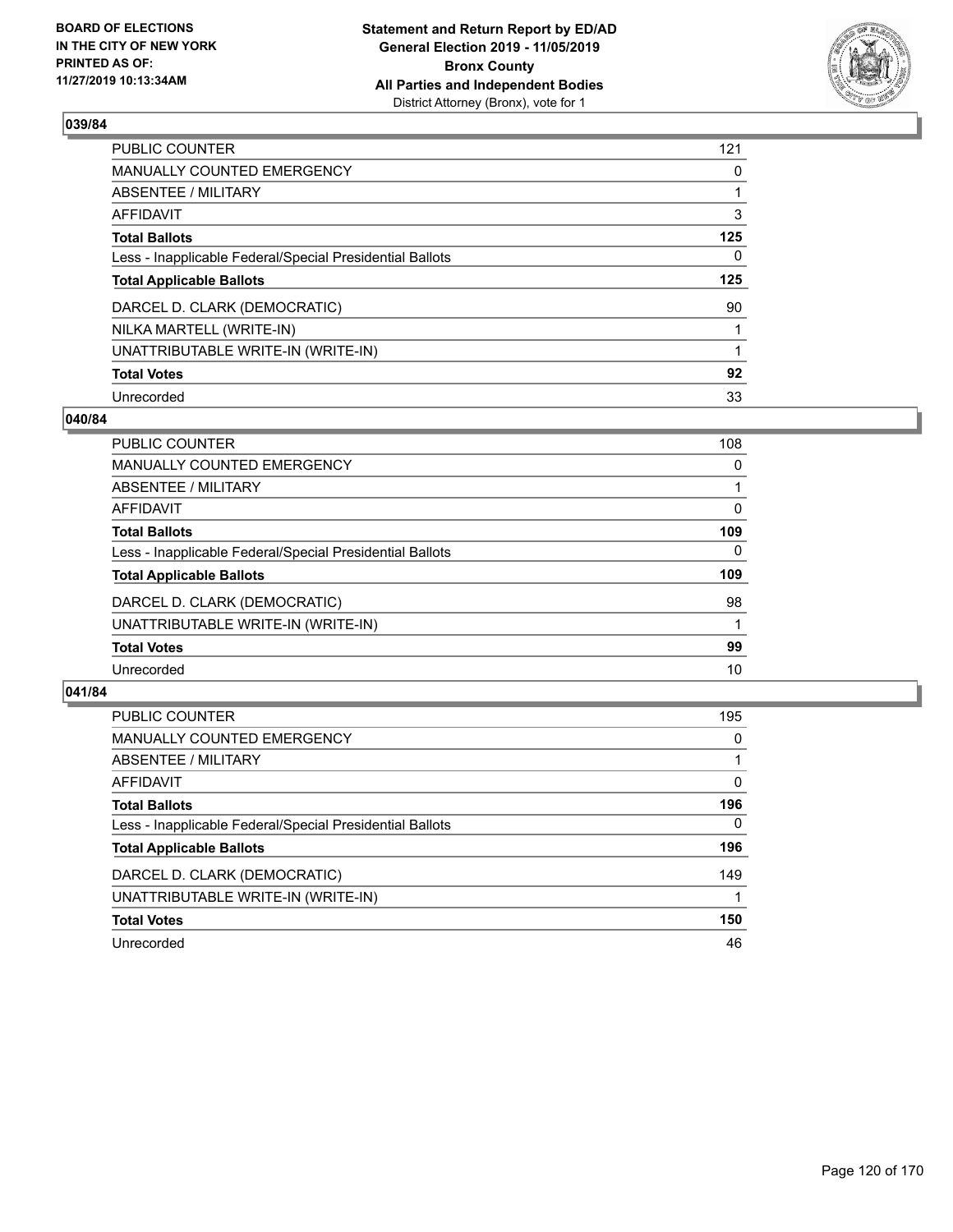

| PUBLIC COUNTER                                           | 122          |
|----------------------------------------------------------|--------------|
| MANUALLY COUNTED EMERGENCY                               | $\mathbf{0}$ |
| ABSENTEE / MILITARY                                      | $\Omega$     |
| AFFIDAVIT                                                | $\mathbf{0}$ |
| <b>Total Ballots</b>                                     | 122          |
| Less - Inapplicable Federal/Special Presidential Ballots | $\mathbf{0}$ |
| <b>Total Applicable Ballots</b>                          | 122          |
| DARCEL D. CLARK (DEMOCRATIC)                             | 101          |
| <b>Total Votes</b>                                       | 101          |
| Unrecorded                                               | 21           |

### **043/84**

| <b>PUBLIC COUNTER</b>                                    | 194 |
|----------------------------------------------------------|-----|
| <b>MANUALLY COUNTED EMERGENCY</b>                        | 0   |
| ABSENTEE / MILITARY                                      | 3   |
| AFFIDAVIT                                                |     |
| <b>Total Ballots</b>                                     | 198 |
| Less - Inapplicable Federal/Special Presidential Ballots | 0   |
| <b>Total Applicable Ballots</b>                          | 198 |
| DARCEL D. CLARK (DEMOCRATIC)                             | 159 |
| <b>Total Votes</b>                                       | 159 |
| Unrecorded                                               | 39  |
|                                                          |     |

### **044/84 COMBINED into: 043/84**

| <b>PUBLIC COUNTER</b>                                    | 135            |
|----------------------------------------------------------|----------------|
| <b>MANUALLY COUNTED EMERGENCY</b>                        | 0              |
| ABSENTEE / MILITARY                                      | $\overline{2}$ |
| AFFIDAVIT                                                | $\overline{7}$ |
| <b>Total Ballots</b>                                     | 144            |
| Less - Inapplicable Federal/Special Presidential Ballots | $\Omega$       |
| <b>Total Applicable Ballots</b>                          | 144            |
| DARCEL D. CLARK (DEMOCRATIC)                             | 123            |
| MELINDA KATZ (WRITE-IN)                                  |                |
| UNATTRIBUTABLE WRITE-IN (WRITE-IN)                       |                |
| <b>Total Votes</b>                                       | 125            |
| Unrecorded                                               | 19             |
| 046/84 COMBINED into: 045/84                             |                |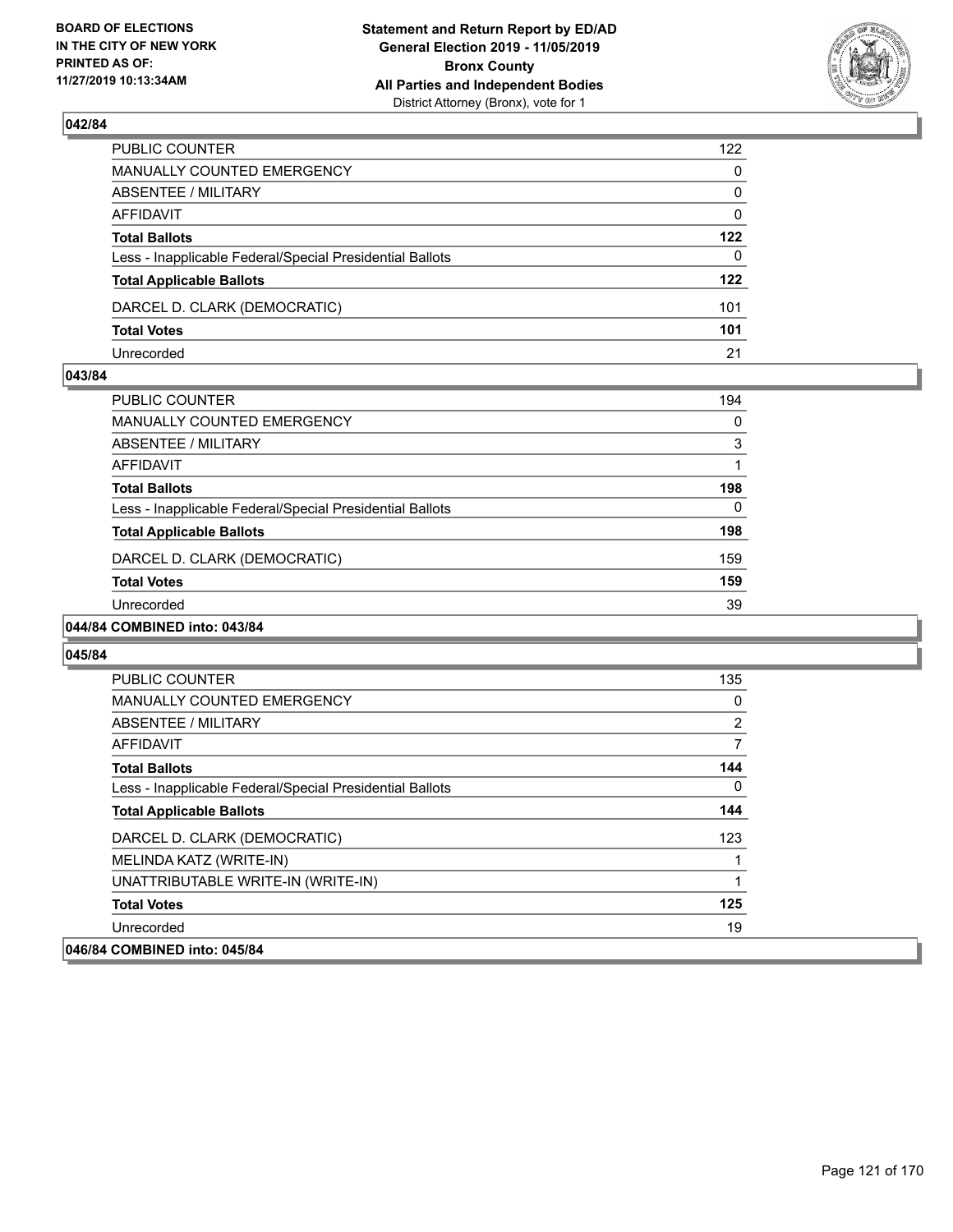

| PUBLIC COUNTER                                           | 33           |
|----------------------------------------------------------|--------------|
| MANUALLY COUNTED EMERGENCY                               | $\mathbf{0}$ |
| ABSENTEE / MILITARY                                      | $\mathbf{0}$ |
| AFFIDAVIT                                                | 5            |
| <b>Total Ballots</b>                                     | 38           |
| Less - Inapplicable Federal/Special Presidential Ballots | 0            |
| <b>Total Applicable Ballots</b>                          | 38           |
| DARCEL D. CLARK (DEMOCRATIC)                             | 30           |
| <b>Total Votes</b>                                       | 30           |
| Unrecorded                                               | 8            |

### **048/84**

| PUBLIC COUNTER                                           | 95       |
|----------------------------------------------------------|----------|
| <b>MANUALLY COUNTED EMERGENCY</b>                        | 0        |
| <b>ABSENTEE / MILITARY</b>                               | 5        |
| <b>AFFIDAVIT</b>                                         | 17       |
| <b>Total Ballots</b>                                     | 117      |
| Less - Inapplicable Federal/Special Presidential Ballots | $\Omega$ |
| <b>Total Applicable Ballots</b>                          | 117      |
| DARCEL D. CLARK (DEMOCRATIC)                             | 94       |
| UNATTRIBUTABLE WRITE-IN (WRITE-IN)                       | 2        |
| <b>Total Votes</b>                                       | 96       |
| Unrecorded                                               | 21       |
|                                                          |          |

| <b>PUBLIC COUNTER</b>                                    | 195 |
|----------------------------------------------------------|-----|
| <b>MANUALLY COUNTED EMERGENCY</b>                        | 0   |
| ABSENTEE / MILITARY                                      |     |
| AFFIDAVIT                                                |     |
| <b>Total Ballots</b>                                     | 197 |
| Less - Inapplicable Federal/Special Presidential Ballots | 0   |
| <b>Total Applicable Ballots</b>                          | 197 |
| DARCEL D. CLARK (DEMOCRATIC)                             | 156 |
| <b>JOANA MARSHALL (WRITE-IN)</b>                         |     |
| UNATTRIBUTABLE WRITE-IN (WRITE-IN)                       |     |
| <b>Total Votes</b>                                       | 158 |
| Unrecorded                                               | 39  |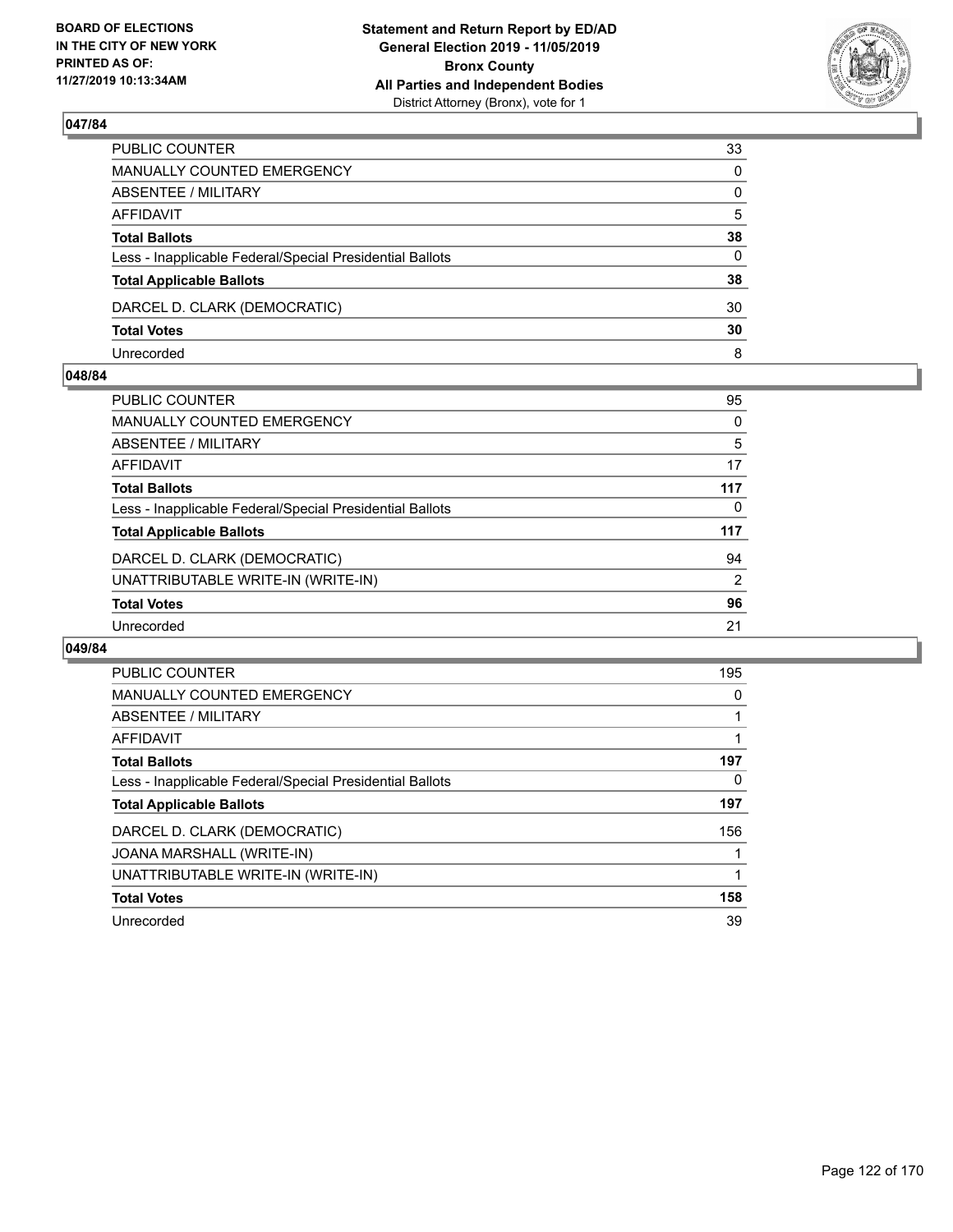

| <b>PUBLIC COUNTER</b>                                    | 201 |
|----------------------------------------------------------|-----|
| MANUALLY COUNTED EMERGENCY                               | 0   |
| <b>ABSENTEE / MILITARY</b>                               |     |
| AFFIDAVIT                                                | 5   |
| <b>Total Ballots</b>                                     | 207 |
| Less - Inapplicable Federal/Special Presidential Ballots | 0   |
| <b>Total Applicable Ballots</b>                          | 207 |
| DARCEL D. CLARK (DEMOCRATIC)                             | 174 |
| WILFRED FLECHA (WRITE-IN)                                |     |
| <b>Total Votes</b>                                       | 175 |
| Unrecorded                                               | 32  |

### **051/84 COMBINED into: 049/84**

#### **052/84 COMBINED into: 049/84**

### **053/84**

| <b>PUBLIC COUNTER</b>                                    | 121      |
|----------------------------------------------------------|----------|
| <b>MANUALLY COUNTED EMERGENCY</b>                        | 0        |
| ABSENTEE / MILITARY                                      | $\Omega$ |
| AFFIDAVIT                                                | 2        |
| <b>Total Ballots</b>                                     | 123      |
| Less - Inapplicable Federal/Special Presidential Ballots | $\Omega$ |
| <b>Total Applicable Ballots</b>                          | 123      |
| DARCEL D. CLARK (DEMOCRATIC)                             | 97       |
| <b>Total Votes</b>                                       | 97       |
| Unrecorded                                               | 26       |
|                                                          |          |

### **054/84 COMBINED into: 041/84**

| <b>PUBLIC COUNTER</b>                                    | 85       |
|----------------------------------------------------------|----------|
| <b>MANUALLY COUNTED EMERGENCY</b>                        | $\Omega$ |
| ABSENTEE / MILITARY                                      |          |
| AFFIDAVIT                                                | $\Omega$ |
| <b>Total Ballots</b>                                     | 86       |
| Less - Inapplicable Federal/Special Presidential Ballots | $\Omega$ |
| <b>Total Applicable Ballots</b>                          | 86       |
| DARCEL D. CLARK (DEMOCRATIC)                             | 59       |
| UNATTRIBUTABLE WRITE-IN (WRITE-IN)                       |          |
| <b>Total Votes</b>                                       | 60       |
| Unrecorded                                               | 26       |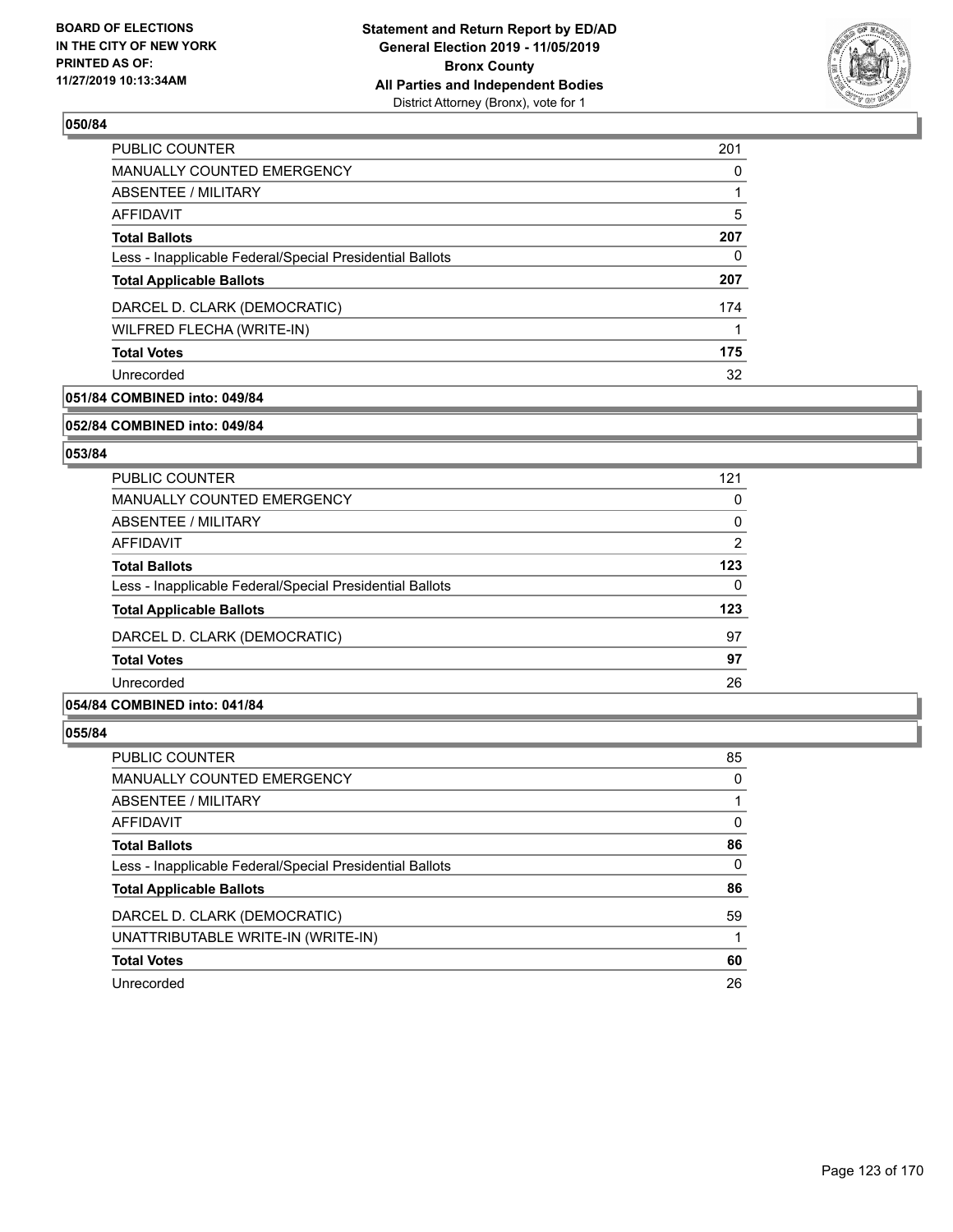

| PUBLIC COUNTER                                           | 81           |
|----------------------------------------------------------|--------------|
| MANUALLY COUNTED EMERGENCY                               | $\mathbf{0}$ |
| ABSENTEE / MILITARY                                      | 0            |
| AFFIDAVIT                                                | $\mathbf{0}$ |
| Total Ballots                                            | 81           |
| Less - Inapplicable Federal/Special Presidential Ballots | $\mathbf{0}$ |
| <b>Total Applicable Ballots</b>                          | 81           |
| DARCEL D. CLARK (DEMOCRATIC)                             | 66           |
| PHILLIP MARCUS JR (WRITE-IN)                             |              |
| <b>Total Votes</b>                                       | 67           |
| Unrecorded                                               | 14           |

### **057/84**

| PUBLIC COUNTER                                           | 102      |
|----------------------------------------------------------|----------|
| MANUALLY COUNTED EMERGENCY                               | 0        |
| ABSENTEE / MILITARY                                      | 0        |
| AFFIDAVIT                                                |          |
| <b>Total Ballots</b>                                     | 103      |
| Less - Inapplicable Federal/Special Presidential Ballots | $\Omega$ |
| <b>Total Applicable Ballots</b>                          | 103      |
| DARCEL D. CLARK (DEMOCRATIC)                             | 79       |
| <b>Total Votes</b>                                       | 79       |
| Unrecorded                                               | 24       |

| <b>PUBLIC COUNTER</b>                                    | 217 |
|----------------------------------------------------------|-----|
| <b>MANUALLY COUNTED EMERGENCY</b>                        | 0   |
| ABSENTEE / MILITARY                                      |     |
| AFFIDAVIT                                                |     |
| <b>Total Ballots</b>                                     | 219 |
| Less - Inapplicable Federal/Special Presidential Ballots | 0   |
| <b>Total Applicable Ballots</b>                          | 219 |
| DARCEL D. CLARK (DEMOCRATIC)                             | 172 |
| TIFFANY CABAN (WRITE-IN)                                 |     |
| <b>Total Votes</b>                                       | 173 |
| Unrecorded                                               | 46  |
| 059/84 COMBINED into: 058/84                             |     |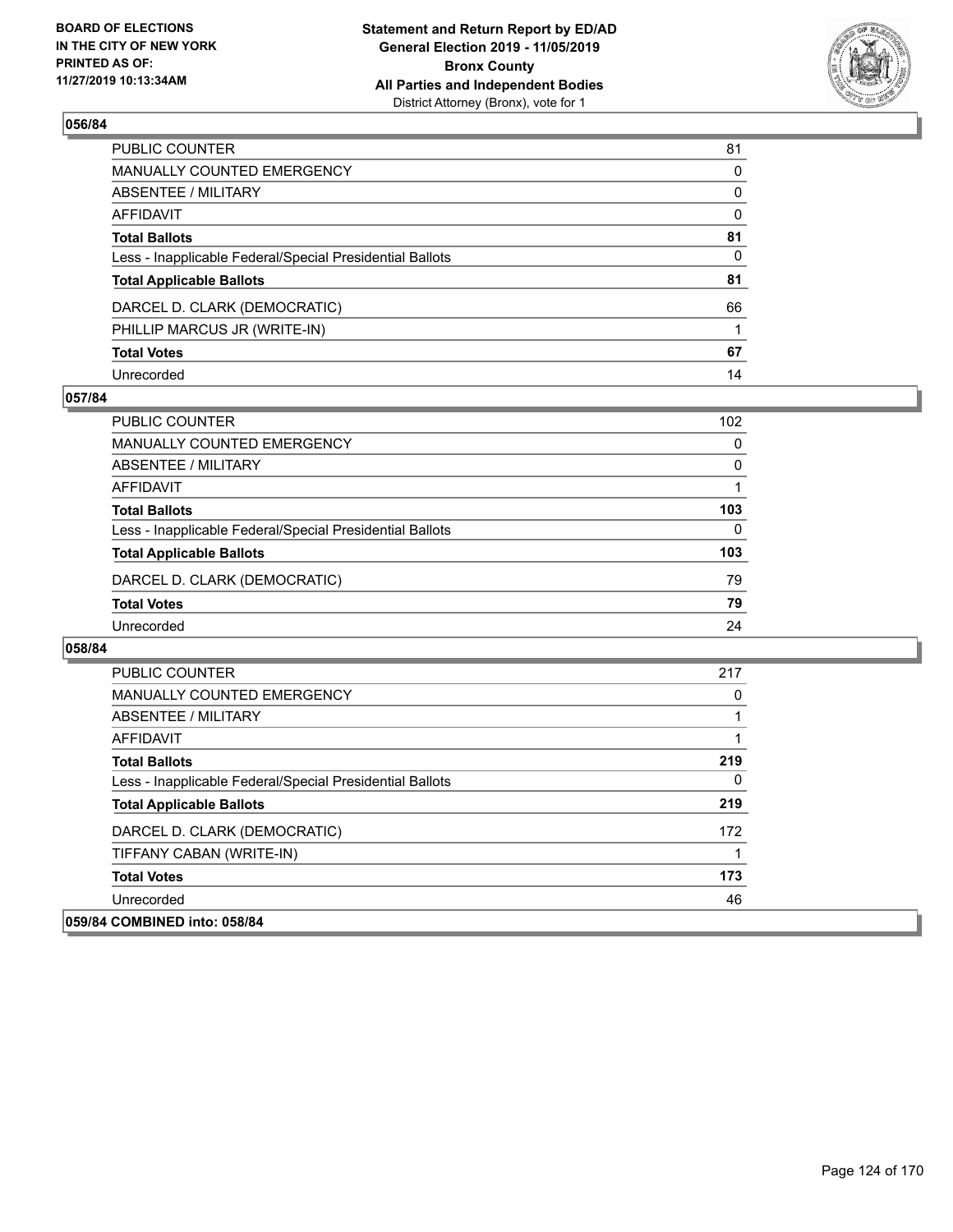

| PUBLIC COUNTER                                           | 75            |
|----------------------------------------------------------|---------------|
| MANUALLY COUNTED EMERGENCY                               | 0             |
| ABSENTEE / MILITARY                                      |               |
| AFFIDAVIT                                                | 3             |
| <b>Total Ballots</b>                                     | 79            |
| Less - Inapplicable Federal/Special Presidential Ballots | 0             |
| <b>Total Applicable Ballots</b>                          | 79            |
| DARCEL D. CLARK (DEMOCRATIC)                             | 66            |
| UNATTRIBUTABLE WRITE-IN (WRITE-IN)                       | $\mathcal{P}$ |
| <b>Total Votes</b>                                       | 68            |
| Unrecorded                                               | 11            |

### **061/84**

| PUBLIC COUNTER                                           | 113      |
|----------------------------------------------------------|----------|
| <b>MANUALLY COUNTED EMERGENCY</b>                        | $\Omega$ |
| ABSENTEE / MILITARY                                      | 0        |
| AFFIDAVIT                                                | 0        |
| <b>Total Ballots</b>                                     | 113      |
| Less - Inapplicable Federal/Special Presidential Ballots | 0        |
| <b>Total Applicable Ballots</b>                          | 113      |
| DARCEL D. CLARK (DEMOCRATIC)                             | 97       |
| ANGEL VEGA (WRITE-IN)                                    |          |
| <b>Total Votes</b>                                       | 98       |
| Unrecorded                                               | 15       |

| <b>PUBLIC COUNTER</b>                                    | 173 |
|----------------------------------------------------------|-----|
| <b>MANUALLY COUNTED EMERGENCY</b>                        | 0   |
| ABSENTEE / MILITARY                                      | 2   |
| AFFIDAVIT                                                | 2   |
| <b>Total Ballots</b>                                     | 177 |
| Less - Inapplicable Federal/Special Presidential Ballots | 0   |
| <b>Total Applicable Ballots</b>                          | 177 |
| DARCEL D. CLARK (DEMOCRATIC)                             | 153 |
| <b>Total Votes</b>                                       | 153 |
| Unrecorded                                               | 24  |
| 063/84 COMBINED into: 062/84                             |     |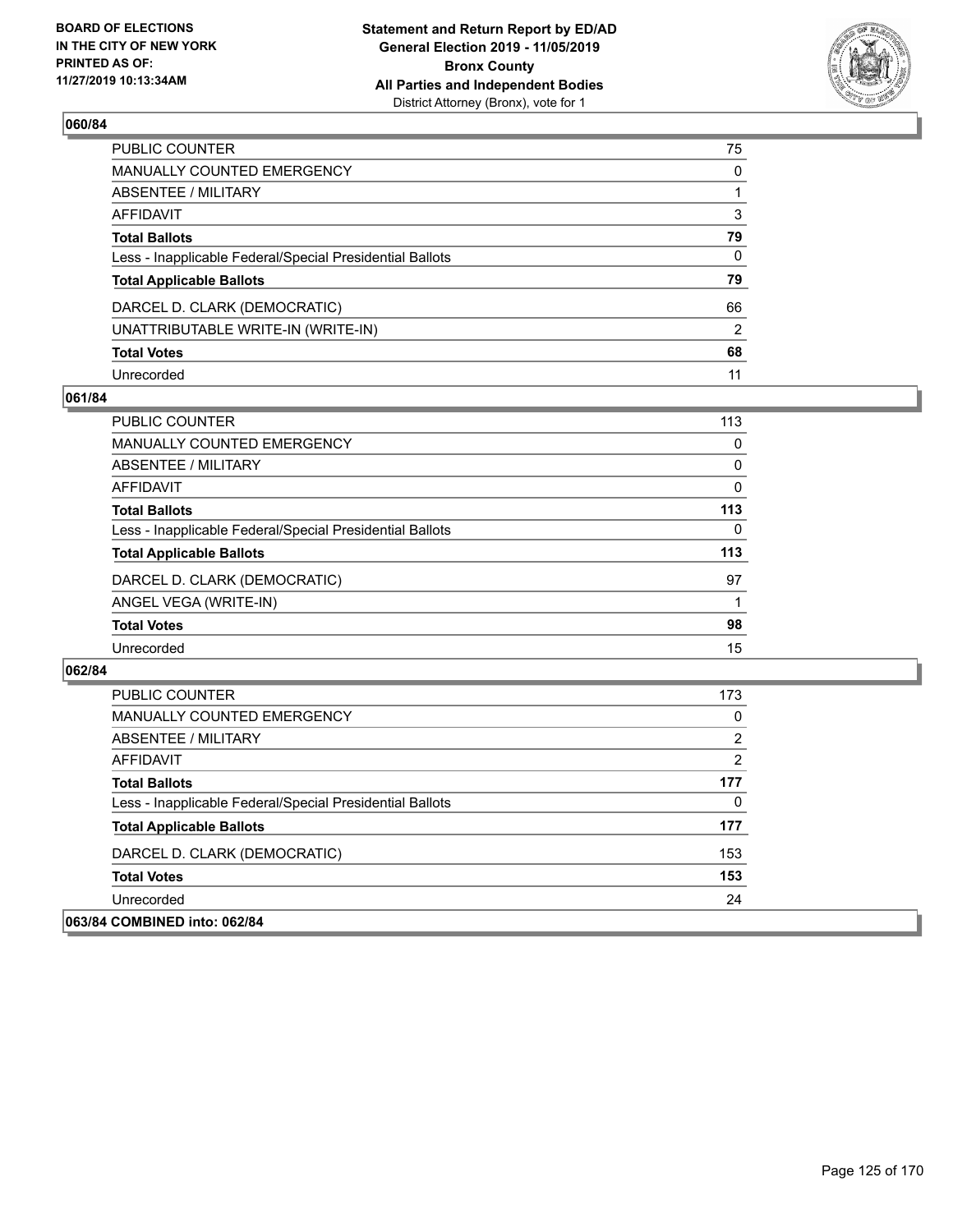

| PUBLIC COUNTER                                           | 111              |
|----------------------------------------------------------|------------------|
| MANUALLY COUNTED EMERGENCY                               | 0                |
| ABSENTEE / MILITARY                                      | 3                |
| AFFIDAVIT                                                |                  |
| <b>Total Ballots</b>                                     | 115              |
| Less - Inapplicable Federal/Special Presidential Ballots | 0                |
| <b>Total Applicable Ballots</b>                          | 115              |
| DARCEL D. CLARK (DEMOCRATIC)                             | 101              |
| UNATTRIBUTABLE WRITE-IN (WRITE-IN)                       |                  |
| <b>Total Votes</b>                                       | 102 <sub>2</sub> |
| Unrecorded                                               | 13               |

### **065/84**

| <b>PUBLIC COUNTER</b>                                    | 155 |
|----------------------------------------------------------|-----|
| <b>MANUALLY COUNTED EMERGENCY</b>                        | 0   |
| ABSENTEE / MILITARY                                      | 3   |
| AFFIDAVIT                                                |     |
| <b>Total Ballots</b>                                     | 159 |
| Less - Inapplicable Federal/Special Presidential Ballots | 0   |
| <b>Total Applicable Ballots</b>                          | 159 |
| DARCEL D. CLARK (DEMOCRATIC)                             | 132 |
| UNATTRIBUTABLE WRITE-IN (WRITE-IN)                       |     |
| <b>Total Votes</b>                                       | 133 |
| Unrecorded                                               | 26  |
|                                                          |     |

### **066/84 COMBINED into: 065/84**

#### **067/84**

| <b>PUBLIC COUNTER</b>                                    | 169      |
|----------------------------------------------------------|----------|
| <b>MANUALLY COUNTED EMERGENCY</b>                        | $\Omega$ |
| ABSENTEE / MILITARY                                      | 4        |
| AFFIDAVIT                                                | 9        |
| <b>Total Ballots</b>                                     | 182      |
| Less - Inapplicable Federal/Special Presidential Ballots | $\Omega$ |
| <b>Total Applicable Ballots</b>                          | 182      |
| DARCEL D. CLARK (DEMOCRATIC)                             | 161      |
| <b>Total Votes</b>                                       | 161      |
| Unrecorded                                               | 21       |
| 068/84 COMBINED into: 067/84                             |          |

**069/84 COMBINED into: 072/84**

**070/84 COMBINED into: 071/84**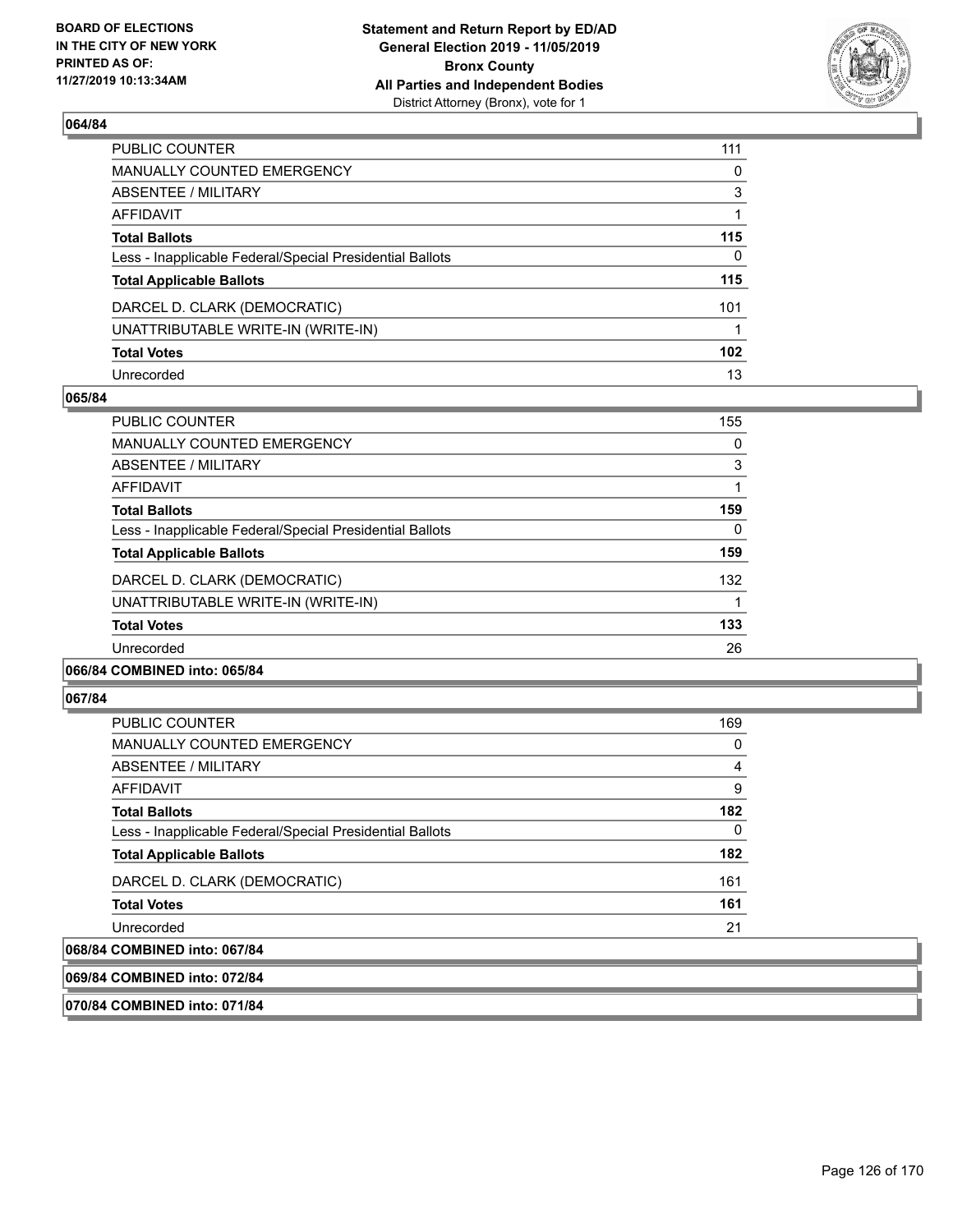

| PUBLIC COUNTER                                           | 184          |
|----------------------------------------------------------|--------------|
| MANUALLY COUNTED EMERGENCY                               | $\mathbf{0}$ |
| ABSENTEE / MILITARY                                      |              |
| AFFIDAVIT                                                | 8            |
| <b>Total Ballots</b>                                     | 193          |
| Less - Inapplicable Federal/Special Presidential Ballots | 0            |
| <b>Total Applicable Ballots</b>                          | 193          |
| DARCEL D. CLARK (DEMOCRATIC)                             | 151          |
| UNATTRIBUTABLE WRITE-IN (WRITE-IN)                       |              |
| <b>Total Votes</b>                                       | 152          |
| Unrecorded                                               | 41           |

### **072/84**

| PUBLIC COUNTER                                           | 141          |
|----------------------------------------------------------|--------------|
| <b>MANUALLY COUNTED EMERGENCY</b>                        | $\Omega$     |
| ABSENTEE / MILITARY                                      | 2            |
| AFFIDAVIT                                                |              |
| <b>Total Ballots</b>                                     | 144          |
| Less - Inapplicable Federal/Special Presidential Ballots | $\mathbf{0}$ |
| <b>Total Applicable Ballots</b>                          | 144          |
| DARCEL D. CLARK (DEMOCRATIC)                             | 123          |
| <b>Total Votes</b>                                       | 123          |
| Unrecorded                                               | 21           |
| 073/84 COMBINED into: 053/84                             |              |

| PUBLIC COUNTER                                           | 139 |
|----------------------------------------------------------|-----|
| <b>MANUALLY COUNTED EMERGENCY</b>                        | 0   |
| ABSENTEE / MILITARY                                      |     |
| AFFIDAVIT                                                |     |
| <b>Total Ballots</b>                                     | 141 |
| Less - Inapplicable Federal/Special Presidential Ballots | 0   |
| <b>Total Applicable Ballots</b>                          | 141 |
| DARCEL D. CLARK (DEMOCRATIC)                             | 117 |
| <b>Total Votes</b>                                       | 117 |
| Unrecorded                                               | 24  |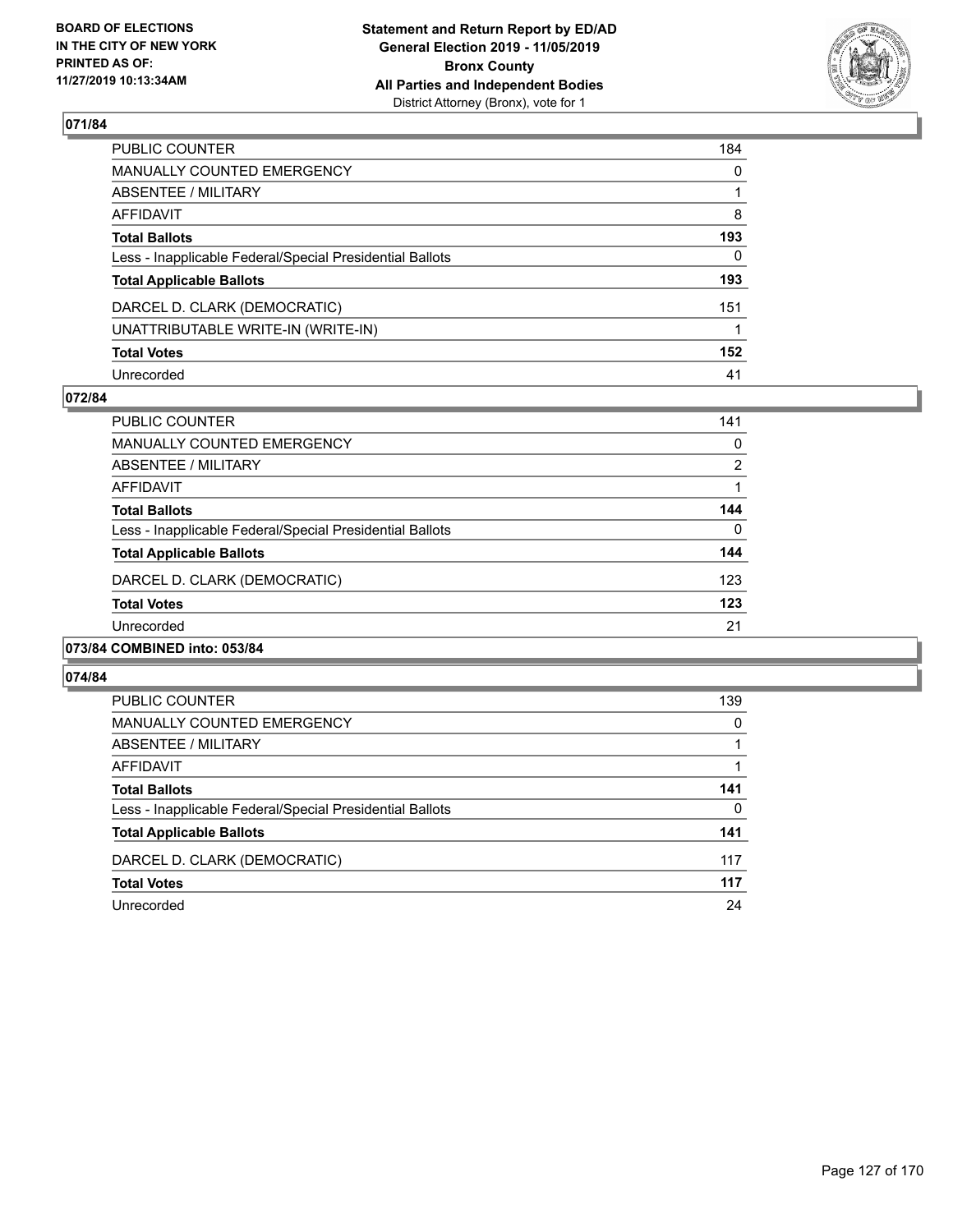

| PUBLIC COUNTER                                           | 142 |
|----------------------------------------------------------|-----|
| MANUALLY COUNTED EMERGENCY                               | 0   |
| ABSENTEE / MILITARY                                      |     |
| AFFIDAVIT                                                |     |
| <b>Total Ballots</b>                                     | 150 |
| Less - Inapplicable Federal/Special Presidential Ballots | 0   |
| <b>Total Applicable Ballots</b>                          | 150 |
| DARCEL D. CLARK (DEMOCRATIC)                             | 119 |
| <b>Total Votes</b>                                       | 119 |
| Unrecorded                                               | 31  |

### **076/84 COMBINED into: 048/84**

**077/84 COMBINED into: 053/84**

**078/84 COMBINED into: 048/84**

**079/84 COMBINED into: 039/84**

**080/84 COMBINED into: 015/84**

**081/84 COMBINED into: 053/84**

**082/84 COMBINED into: 002/84**

## **083/84 COMBINED into: 006/84**

**084/84 COMBINED into: 066/77**

| <b>PUBLIC COUNTER</b>                                    | 171 |
|----------------------------------------------------------|-----|
| <b>MANUALLY COUNTED EMERGENCY</b>                        | 0   |
| ABSENTEE / MILITARY                                      |     |
| <b>AFFIDAVIT</b>                                         | 0   |
| <b>Total Ballots</b>                                     | 172 |
| Less - Inapplicable Federal/Special Presidential Ballots | 0   |
| <b>Total Applicable Ballots</b>                          | 172 |
| DARCEL D. CLARK (DEMOCRATIC)                             | 137 |
| UNATTRIBUTABLE WRITE-IN (WRITE-IN)                       |     |
| <b>Total Votes</b>                                       | 138 |
| Unrecorded                                               | 34  |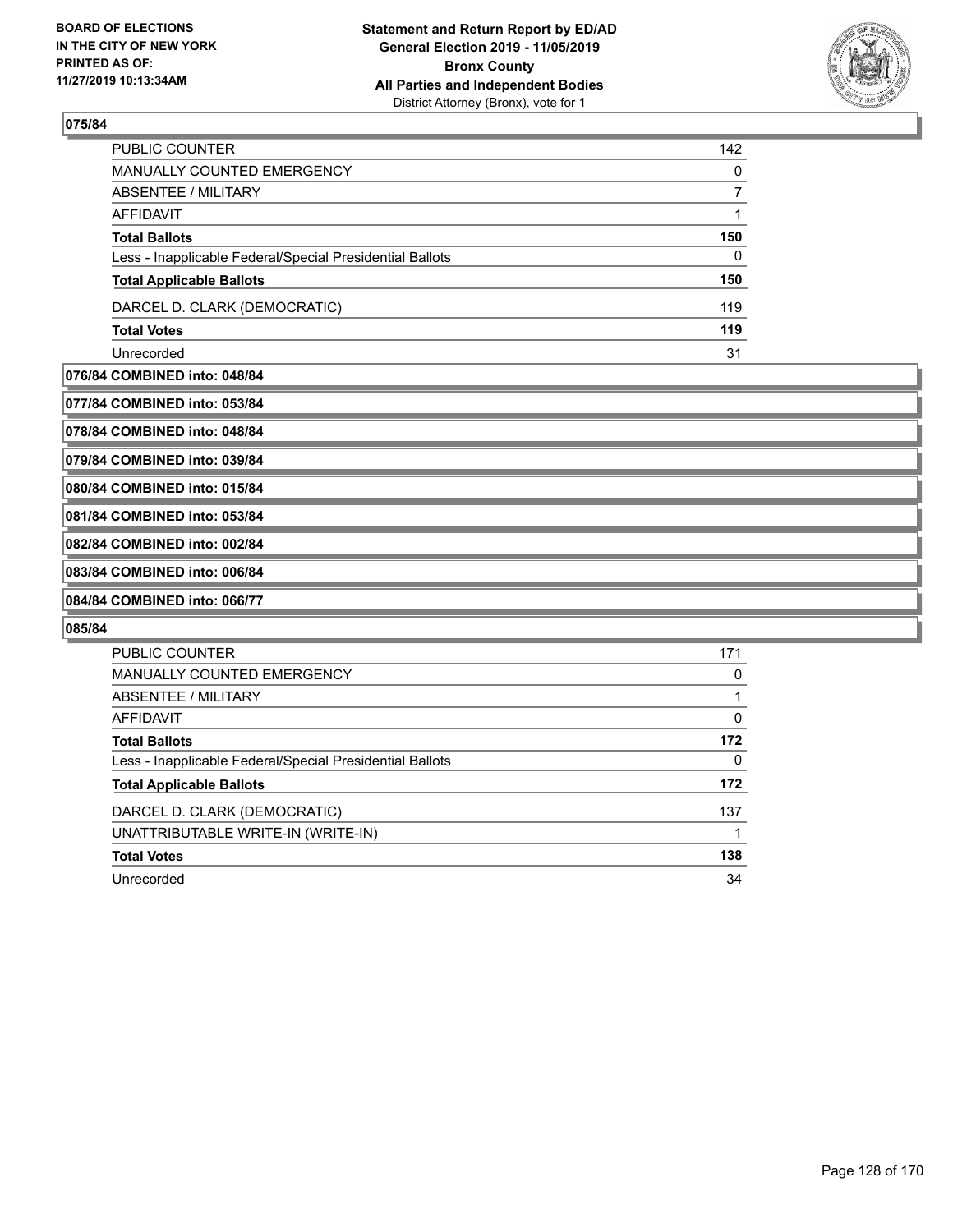

| PUBLIC COUNTER                                           | 172 |
|----------------------------------------------------------|-----|
| MANUALLY COUNTED EMERGENCY                               | 0   |
| ABSENTEE / MILITARY                                      | 2   |
| AFFIDAVIT                                                | 0   |
| <b>Total Ballots</b>                                     | 174 |
| Less - Inapplicable Federal/Special Presidential Ballots | 0   |
| <b>Total Applicable Ballots</b>                          | 174 |
| DARCEL D. CLARK (DEMOCRATIC)                             | 157 |
| <b>Total Votes</b>                                       | 157 |
| Unrecorded                                               | 17  |

### **002/85**

| PUBLIC COUNTER                                           | 260      |
|----------------------------------------------------------|----------|
| <b>MANUALLY COUNTED EMERGENCY</b>                        | 0        |
| ABSENTEE / MILITARY                                      | 3        |
| AFFIDAVIT                                                | $\Omega$ |
| <b>Total Ballots</b>                                     | 263      |
| Less - Inapplicable Federal/Special Presidential Ballots | $\Omega$ |
| <b>Total Applicable Ballots</b>                          | 263      |
| DARCEL D. CLARK (DEMOCRATIC)                             | 216      |
| UNATTRIBUTABLE WRITE-IN (WRITE-IN)                       | 2        |
| <b>Total Votes</b>                                       | 218      |
| Unrecorded                                               | 45       |
| 003/85 COMBINED into: 002/85                             |          |

| PUBLIC COUNTER                                           | 175            |
|----------------------------------------------------------|----------------|
| <b>MANUALLY COUNTED EMERGENCY</b>                        | $\Omega$       |
| ABSENTEE / MILITARY                                      | $\overline{2}$ |
| AFFIDAVIT                                                | 4              |
| <b>Total Ballots</b>                                     | 181            |
| Less - Inapplicable Federal/Special Presidential Ballots | 0              |
| <b>Total Applicable Ballots</b>                          | 181            |
| DARCEL D. CLARK (DEMOCRATIC)                             | 153            |
| MARCOS CRESPO (WRITE-IN)                                 |                |
| <b>Total Votes</b>                                       | 154            |
| Unrecorded                                               | 27             |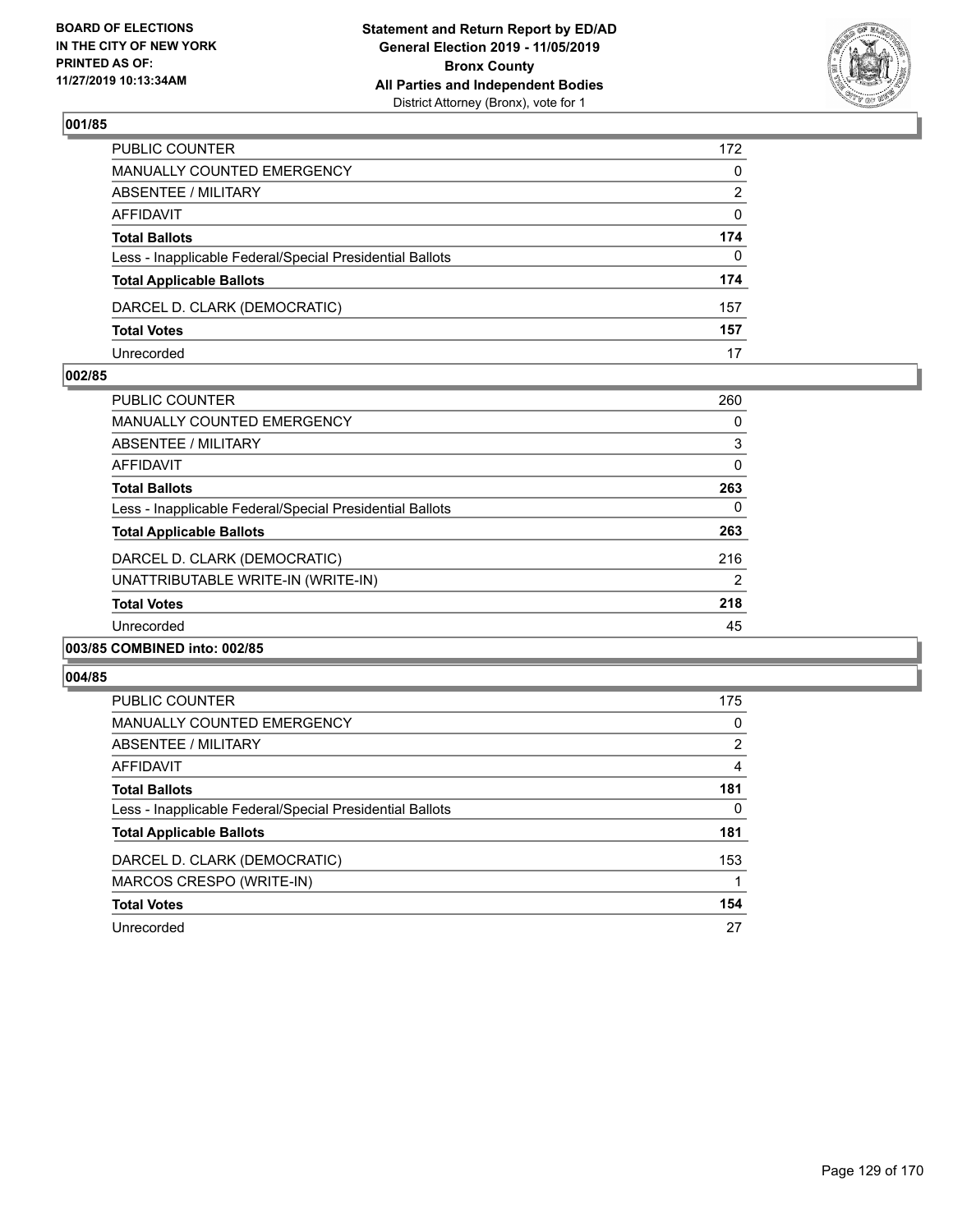

| PUBLIC COUNTER                                           | 111 |
|----------------------------------------------------------|-----|
| MANUALLY COUNTED EMERGENCY                               | 0   |
| ABSENTEE / MILITARY                                      |     |
| AFFIDAVIT                                                | 2   |
| <b>Total Ballots</b>                                     | 114 |
| Less - Inapplicable Federal/Special Presidential Ballots | 0   |
| <b>Total Applicable Ballots</b>                          | 114 |
| DARCEL D. CLARK (DEMOCRATIC)                             | 100 |
| <b>JOHN SMITH (WRITE-IN)</b>                             |     |
| <b>Total Votes</b>                                       | 101 |
| Unrecorded                                               | 13  |

### **006/85 COMBINED into: 004/85**

### **007/85**

| PUBLIC COUNTER                                           | 193      |
|----------------------------------------------------------|----------|
| <b>MANUALLY COUNTED EMERGENCY</b>                        | $\Omega$ |
| <b>ABSENTEE / MILITARY</b>                               | 5        |
| <b>AFFIDAVIT</b>                                         | 2        |
| <b>Total Ballots</b>                                     | 200      |
| Less - Inapplicable Federal/Special Presidential Ballots | $\Omega$ |
| <b>Total Applicable Ballots</b>                          | 200      |
| DARCEL D. CLARK (DEMOCRATIC)                             | 172      |
| <b>Total Votes</b>                                       | 172      |
| Unrecorded                                               | 28       |
|                                                          |          |

| PUBLIC COUNTER                                           | 136      |
|----------------------------------------------------------|----------|
| MANUALLY COUNTED EMERGENCY                               | $\Omega$ |
| ABSENTEE / MILITARY                                      |          |
| AFFIDAVIT                                                | 4        |
| <b>Total Ballots</b>                                     | 141      |
| Less - Inapplicable Federal/Special Presidential Ballots | 0        |
| <b>Total Applicable Ballots</b>                          | 141      |
| DARCEL D. CLARK (DEMOCRATIC)                             | 113      |
| <b>Total Votes</b>                                       | 113      |
| Unrecorded                                               | 28       |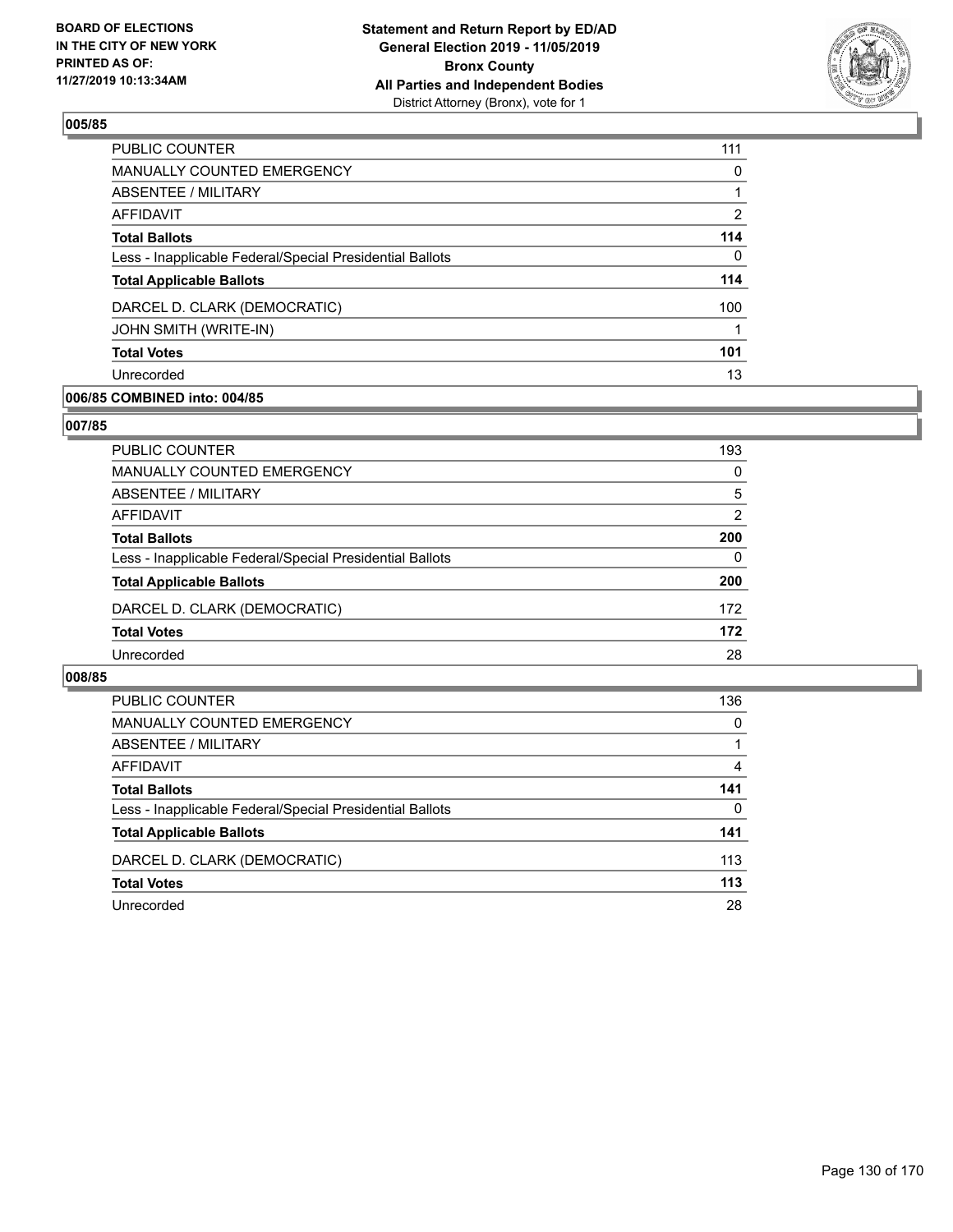

| <b>PUBLIC COUNTER</b>                                    | 89       |
|----------------------------------------------------------|----------|
| <b>MANUALLY COUNTED EMERGENCY</b>                        | 0        |
| ABSENTEE / MILITARY                                      | 0        |
| <b>AFFIDAVIT</b>                                         | 1        |
| <b>Total Ballots</b>                                     | 90       |
| Less - Inapplicable Federal/Special Presidential Ballots | $\Omega$ |
| <b>Total Applicable Ballots</b>                          | 90       |
| DARCEL D. CLARK (DEMOCRATIC)                             | 67       |
| UNATTRIBUTABLE WRITE-IN (WRITE-IN)                       | 1        |
| WILMA GUZMSN (WRITE-IN)                                  | 1        |
| <b>Total Votes</b>                                       | 69       |
| Unrecorded                                               | 21       |

### **010/85 COMBINED into: 007/85**

### **011/85**

| 208      |
|----------|
| 0        |
|          |
|          |
| 210      |
| $\Omega$ |
| 210      |
| 175      |
| 175      |
| 35       |
|          |

### **012/85 COMBINED into: 011/85**

| <b>PUBLIC COUNTER</b>                                    | 394 |
|----------------------------------------------------------|-----|
| MANUALLY COUNTED EMERGENCY                               | 0   |
| ABSENTEE / MILITARY                                      | 12  |
| AFFIDAVIT                                                |     |
| <b>Total Ballots</b>                                     | 407 |
| Less - Inapplicable Federal/Special Presidential Ballots | 0   |
| <b>Total Applicable Ballots</b>                          | 407 |
| DARCEL D. CLARK (DEMOCRATIC)                             | 366 |
| <b>Total Votes</b>                                       | 366 |
| Unrecorded                                               | 41  |
| 014/85 COMBINED into: 015/85                             |     |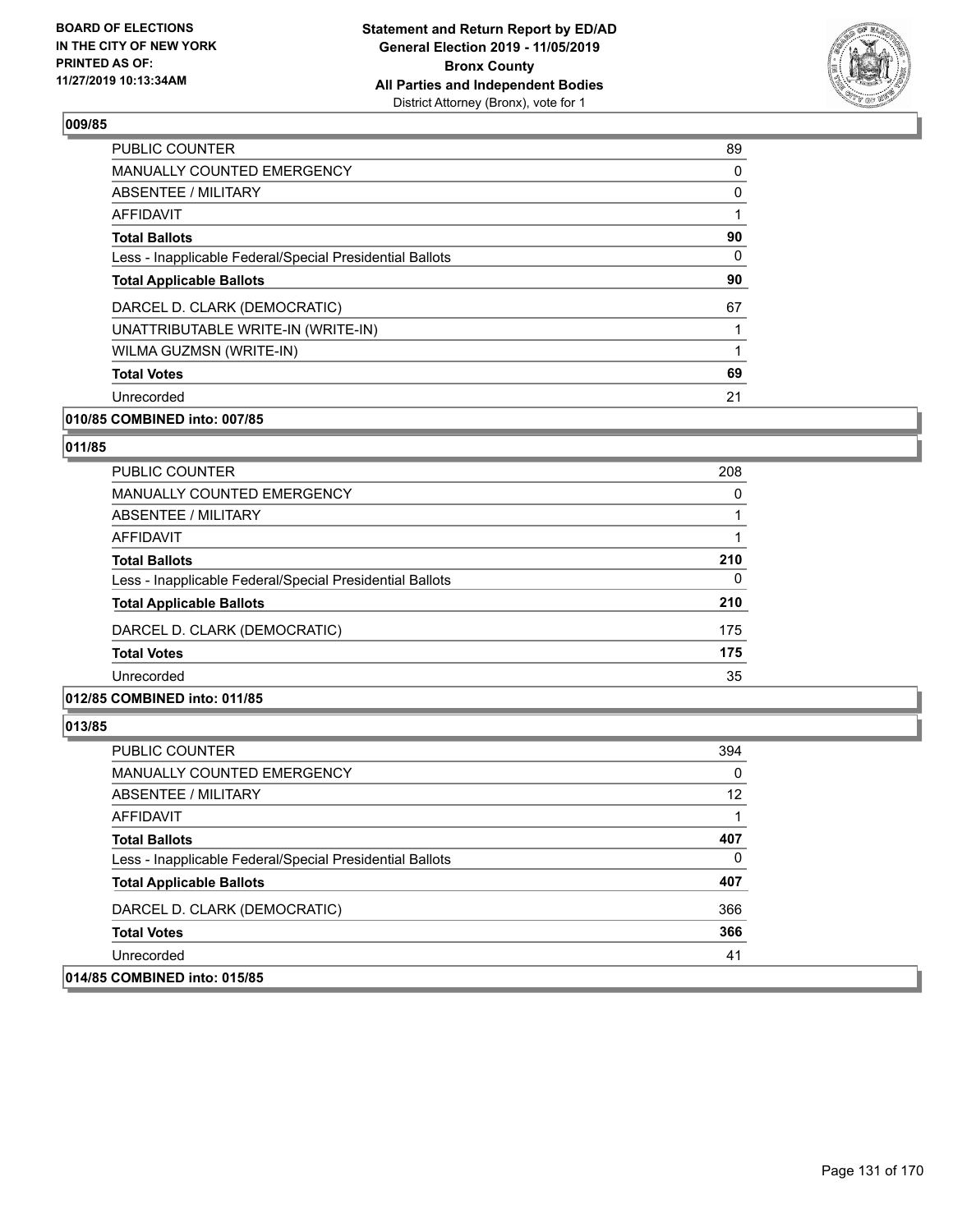

| PUBLIC COUNTER                                           | 160            |
|----------------------------------------------------------|----------------|
| MANUALLY COUNTED EMERGENCY                               | 0              |
| ABSENTEE / MILITARY                                      | 0              |
| AFFIDAVIT                                                | $\overline{2}$ |
| Total Ballots                                            | 162            |
| Less - Inapplicable Federal/Special Presidential Ballots | 0              |
| <b>Total Applicable Ballots</b>                          | 162            |
| DARCEL D. CLARK (DEMOCRATIC)                             | 129            |
| UNATTRIBUTABLE WRITE-IN (WRITE-IN)                       |                |
| <b>Total Votes</b>                                       | 130            |
| Unrecorded                                               | 32             |

### **016/85**

| <b>PUBLIC COUNTER</b>                                    | 142      |
|----------------------------------------------------------|----------|
| <b>MANUALLY COUNTED EMERGENCY</b>                        | $\Omega$ |
| ABSENTEE / MILITARY                                      | 2        |
| AFFIDAVIT                                                | $\Omega$ |
| <b>Total Ballots</b>                                     | 144      |
| Less - Inapplicable Federal/Special Presidential Ballots | $\Omega$ |
| <b>Total Applicable Ballots</b>                          | 144      |
| DARCEL D. CLARK (DEMOCRATIC)                             | 115      |
| <b>Total Votes</b>                                       | 115      |
| Unrecorded                                               | 29       |
|                                                          |          |

### **017/85 COMBINED into: 016/85**

#### **018/85 COMBINED into: 013/85**

### **019/85 COMBINED into: 013/85**

| <b>PUBLIC COUNTER</b>                                    | 177 |
|----------------------------------------------------------|-----|
| MANUALLY COUNTED EMERGENCY                               | 0   |
| ABSENTEE / MILITARY                                      | 5   |
| AFFIDAVIT                                                | 0   |
| <b>Total Ballots</b>                                     | 182 |
| Less - Inapplicable Federal/Special Presidential Ballots | 0   |
| <b>Total Applicable Ballots</b>                          | 182 |
| DARCEL D. CLARK (DEMOCRATIC)                             | 166 |
| MELISA VIVERITO (WRITE-IN)                               |     |
| <b>Total Votes</b>                                       | 167 |
| Unrecorded                                               | 15  |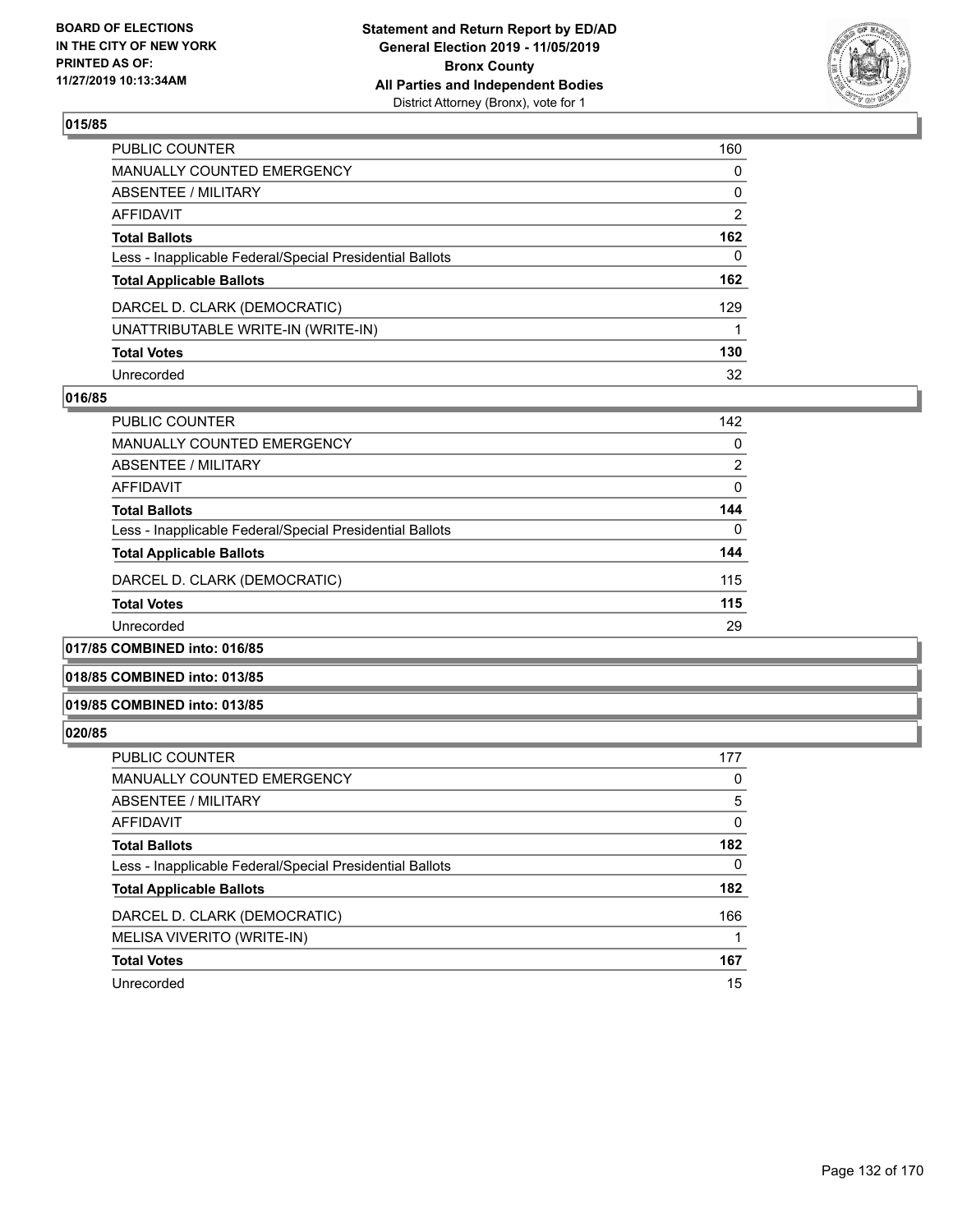

| PUBLIC COUNTER                                           | 283            |
|----------------------------------------------------------|----------------|
| MANUALLY COUNTED EMERGENCY                               | 0              |
| ABSENTEE / MILITARY                                      | 4              |
| AFFIDAVIT                                                | $\mathfrak{p}$ |
| Total Ballots                                            | 289            |
| Less - Inapplicable Federal/Special Presidential Ballots | 0              |
| <b>Total Applicable Ballots</b>                          | 289            |
| DARCEL D. CLARK (DEMOCRATIC)                             | 244            |
| UNATTRIBUTABLE WRITE-IN (WRITE-IN)                       |                |
| <b>Total Votes</b>                                       | 245            |
| Unrecorded                                               | 44             |

### **022/85**

| PUBLIC COUNTER                                           | 64 |
|----------------------------------------------------------|----|
| MANUALLY COUNTED EMERGENCY                               | 0  |
| ABSENTEE / MILITARY                                      | 2  |
| AFFIDAVIT                                                |    |
| <b>Total Ballots</b>                                     | 67 |
| Less - Inapplicable Federal/Special Presidential Ballots | 0  |
| <b>Total Applicable Ballots</b>                          | 67 |
| DARCEL D. CLARK (DEMOCRATIC)                             | 60 |
| <b>Total Votes</b>                                       | 60 |
| Unrecorded                                               |    |

| <b>PUBLIC COUNTER</b>                                    | 236 |
|----------------------------------------------------------|-----|
| <b>MANUALLY COUNTED EMERGENCY</b>                        | 0   |
| ABSENTEE / MILITARY                                      | 2   |
| AFFIDAVIT                                                | 3   |
| <b>Total Ballots</b>                                     | 241 |
| Less - Inapplicable Federal/Special Presidential Ballots | 0   |
| <b>Total Applicable Ballots</b>                          | 241 |
| DARCEL D. CLARK (DEMOCRATIC)                             | 211 |
| UNATTRIBUTABLE WRITE-IN (WRITE-IN)                       |     |
| <b>Total Votes</b>                                       | 212 |
| Unrecorded                                               | 29  |
| 024/85 COMBINED into: 023/85                             |     |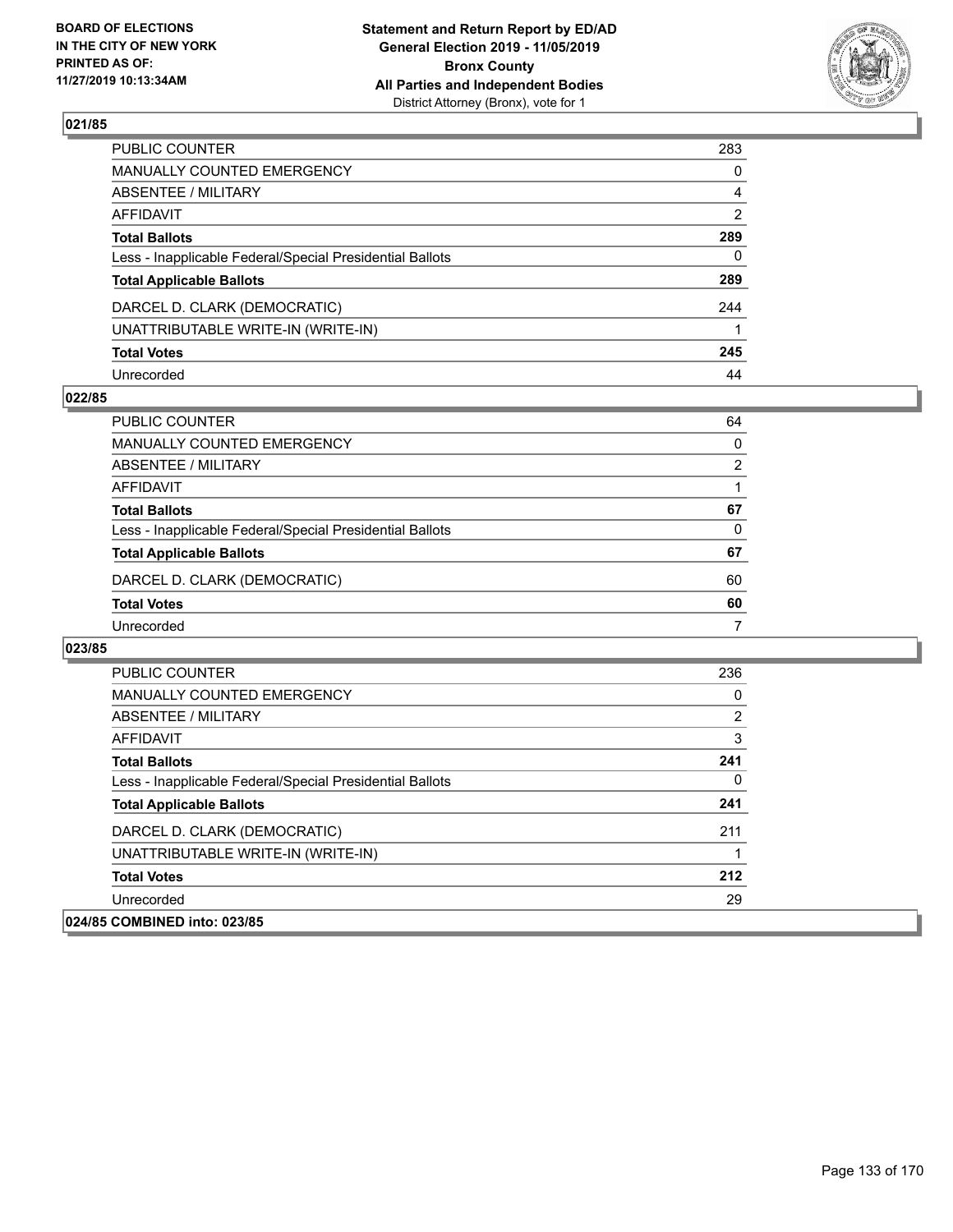

| PUBLIC COUNTER                                           | 210      |
|----------------------------------------------------------|----------|
| MANUALLY COUNTED EMERGENCY                               | $\Omega$ |
| <b>ABSENTEE / MILITARY</b>                               | 6        |
| AFFIDAVIT                                                | 0        |
| <b>Total Ballots</b>                                     | 216      |
| Less - Inapplicable Federal/Special Presidential Ballots | 0        |
| <b>Total Applicable Ballots</b>                          | 216      |
| DARCEL D. CLARK (DEMOCRATIC)                             | 193      |
| JOSE TORRES (WRITE-IN)                                   |          |
| <b>Total Votes</b>                                       | 194      |
| Unrecorded                                               | 22       |

### **026/85 COMBINED into: 025/85**

### **027/85**

| PUBLIC COUNTER                                           | 249      |
|----------------------------------------------------------|----------|
| <b>MANUALLY COUNTED EMERGENCY</b>                        | $\Omega$ |
| ABSENTEE / MILITARY                                      | 5        |
| AFFIDAVIT                                                | $\Omega$ |
| <b>Total Ballots</b>                                     | 254      |
| Less - Inapplicable Federal/Special Presidential Ballots | $\Omega$ |
| <b>Total Applicable Ballots</b>                          | 254      |
| DARCEL D. CLARK (DEMOCRATIC)                             | 217      |
| <b>Total Votes</b>                                       | 217      |
| Unrecorded                                               | 37       |

| <b>PUBLIC COUNTER</b>                                    | 86       |
|----------------------------------------------------------|----------|
| <b>MANUALLY COUNTED EMERGENCY</b>                        | 0        |
| ABSENTEE / MILITARY                                      | 3        |
| AFFIDAVIT                                                | 0        |
| <b>Total Ballots</b>                                     | 89       |
| Less - Inapplicable Federal/Special Presidential Ballots | $\Omega$ |
| <b>Total Applicable Ballots</b>                          | 89       |
| DARCEL D. CLARK (DEMOCRATIC)                             | 66       |
| MICHAEL BLAKE (WRITE-IN)                                 |          |
| <b>Total Votes</b>                                       | 67       |
| Unrecorded                                               | 22       |
| 029/85 COMBINED into: 028/85                             |          |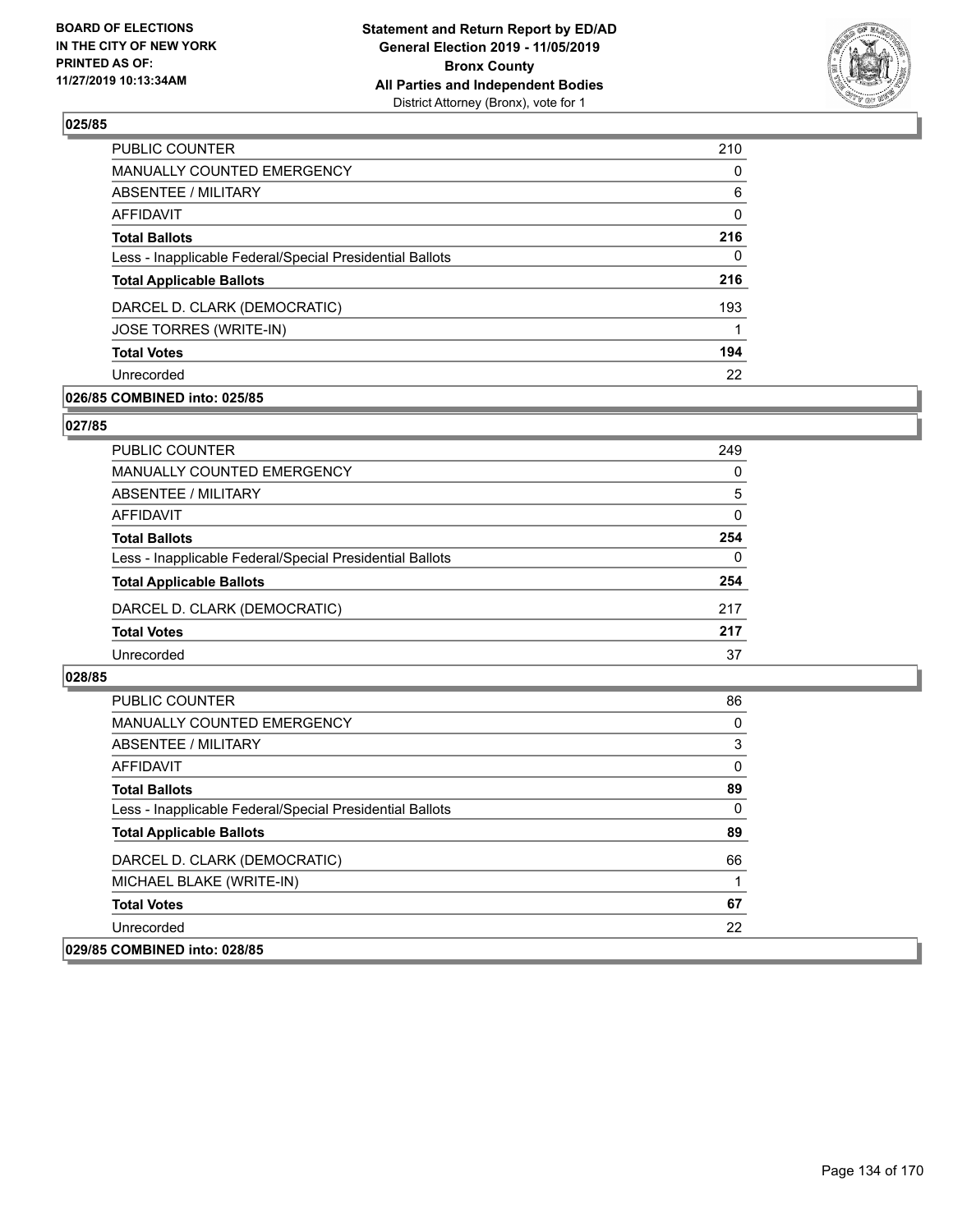

| PUBLIC COUNTER                                           | 180 |
|----------------------------------------------------------|-----|
| MANUALLY COUNTED EMERGENCY                               | 0   |
| <b>ABSENTEE / MILITARY</b>                               | 4   |
| AFFIDAVIT                                                |     |
| <b>Total Ballots</b>                                     | 185 |
| Less - Inapplicable Federal/Special Presidential Ballots | 0   |
| <b>Total Applicable Ballots</b>                          | 185 |
| DARCEL D. CLARK (DEMOCRATIC)                             | 150 |
| UNATTRIBUTABLE WRITE-IN (WRITE-IN)                       |     |
| <b>Total Votes</b>                                       | 151 |
| Unrecorded                                               | 34  |

### **031/85 COMBINED into: 030/85**

### **032/85**

| PUBLIC COUNTER                                           | 167      |
|----------------------------------------------------------|----------|
| <b>MANUALLY COUNTED EMERGENCY</b>                        | 0        |
| ABSENTEE / MILITARY                                      | 3        |
| AFFIDAVIT                                                |          |
| <b>Total Ballots</b>                                     | 171      |
| Less - Inapplicable Federal/Special Presidential Ballots | $\Omega$ |
| <b>Total Applicable Ballots</b>                          | 171      |
| DARCEL D. CLARK (DEMOCRATIC)                             | 151      |
| <b>Total Votes</b>                                       | 151      |
| Unrecorded                                               | 20       |
|                                                          |          |

| PUBLIC COUNTER                                           | 125      |
|----------------------------------------------------------|----------|
| MANUALLY COUNTED EMERGENCY                               | $\Omega$ |
| ABSENTEE / MILITARY                                      | 8        |
| AFFIDAVIT                                                | $\Omega$ |
| <b>Total Ballots</b>                                     | 133      |
| Less - Inapplicable Federal/Special Presidential Ballots | 0        |
| <b>Total Applicable Ballots</b>                          | 133      |
| DARCEL D. CLARK (DEMOCRATIC)                             | 112      |
| <b>Total Votes</b>                                       | $112$    |
| Unrecorded                                               | 21       |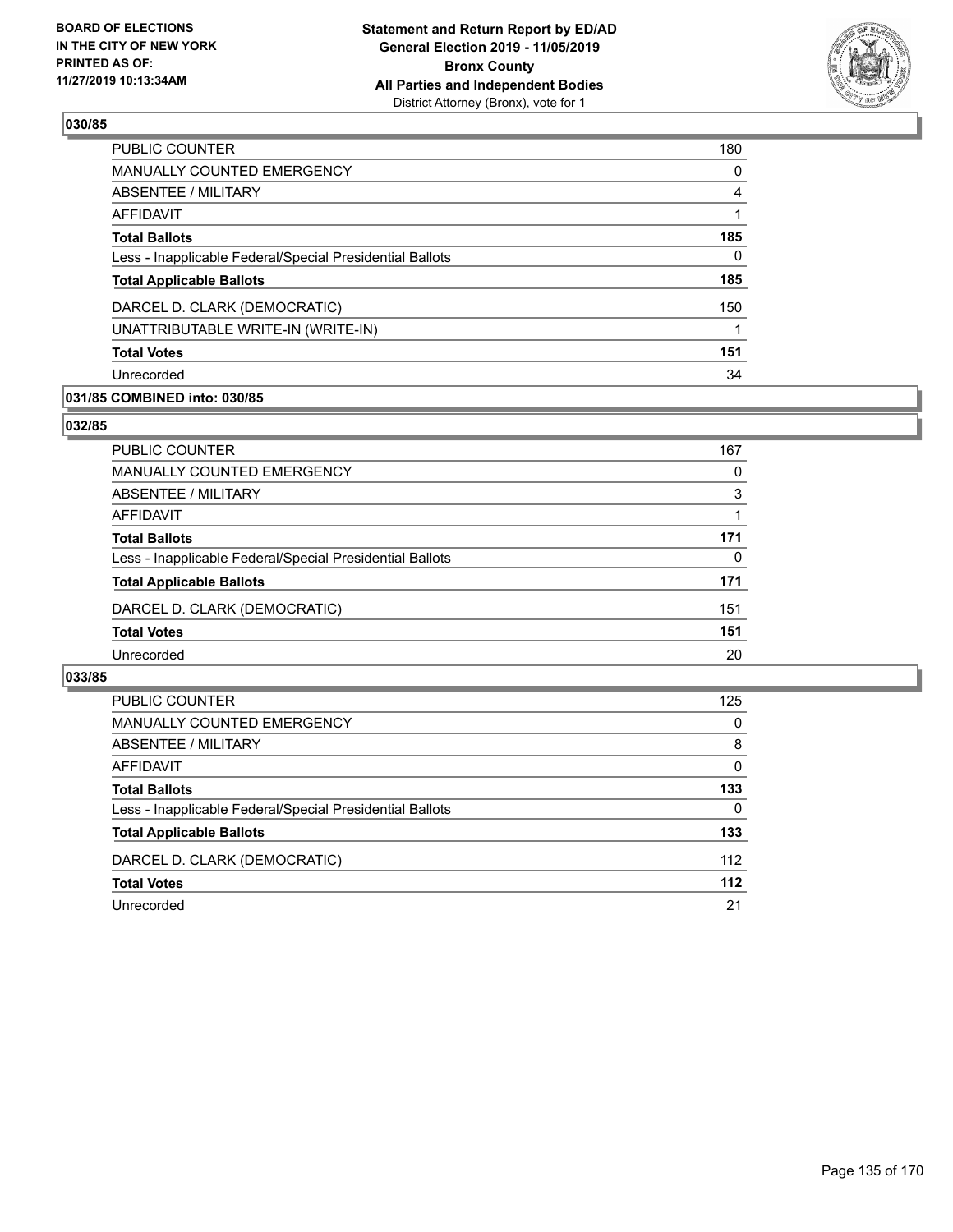

| PUBLIC COUNTER                                           | 139      |
|----------------------------------------------------------|----------|
| <b>MANUALLY COUNTED EMERGENCY</b>                        | $\Omega$ |
| ABSENTEE / MILITARY                                      | 3        |
| AFFIDAVIT                                                | 3        |
| <b>Total Ballots</b>                                     | 145      |
| Less - Inapplicable Federal/Special Presidential Ballots | 0        |
| <b>Total Applicable Ballots</b>                          | 145      |
| DARCEL D. CLARK (DEMOCRATIC)                             | 106      |
| <b>Total Votes</b>                                       | 106      |
| Unrecorded                                               | 39       |

### **035/85 COMBINED into: 030/85**

### **036/85 COMBINED into: 017/79**

**037/85 COMBINED into: 021/85**

**038/85 COMBINED into: 075/84**

#### **039/85**

| PUBLIC COUNTER                                           | 152 |
|----------------------------------------------------------|-----|
| <b>MANUALLY COUNTED EMERGENCY</b>                        | 0   |
| ABSENTEE / MILITARY                                      |     |
| <b>AFFIDAVIT</b>                                         | 2   |
| <b>Total Ballots</b>                                     | 155 |
| Less - Inapplicable Federal/Special Presidential Ballots | 0   |
| <b>Total Applicable Ballots</b>                          | 155 |
| DARCEL D. CLARK (DEMOCRATIC)                             | 121 |
| UNATTRIBUTABLE WRITE-IN (WRITE-IN)                       | 3   |
| <b>Total Votes</b>                                       | 124 |
| Unrecorded                                               | 31  |

### **040/85 COMBINED into: 039/85**

#### **041/85 COMBINED into: 085/84**

#### **042/85 COMBINED into: 050/84**

| <b>PUBLIC COUNTER</b>                                    | 175      |
|----------------------------------------------------------|----------|
| <b>MANUALLY COUNTED EMERGENCY</b>                        | 0        |
| ABSENTEE / MILITARY                                      |          |
| AFFIDAVIT                                                |          |
| <b>Total Ballots</b>                                     | 177      |
| Less - Inapplicable Federal/Special Presidential Ballots | $\Omega$ |
| <b>Total Applicable Ballots</b>                          | 177      |
| DARCEL D. CLARK (DEMOCRATIC)                             | 127      |
| <b>Total Votes</b>                                       | 127      |
| Unrecorded                                               | 50       |
| 044/85 COMBINED into: 043/85                             |          |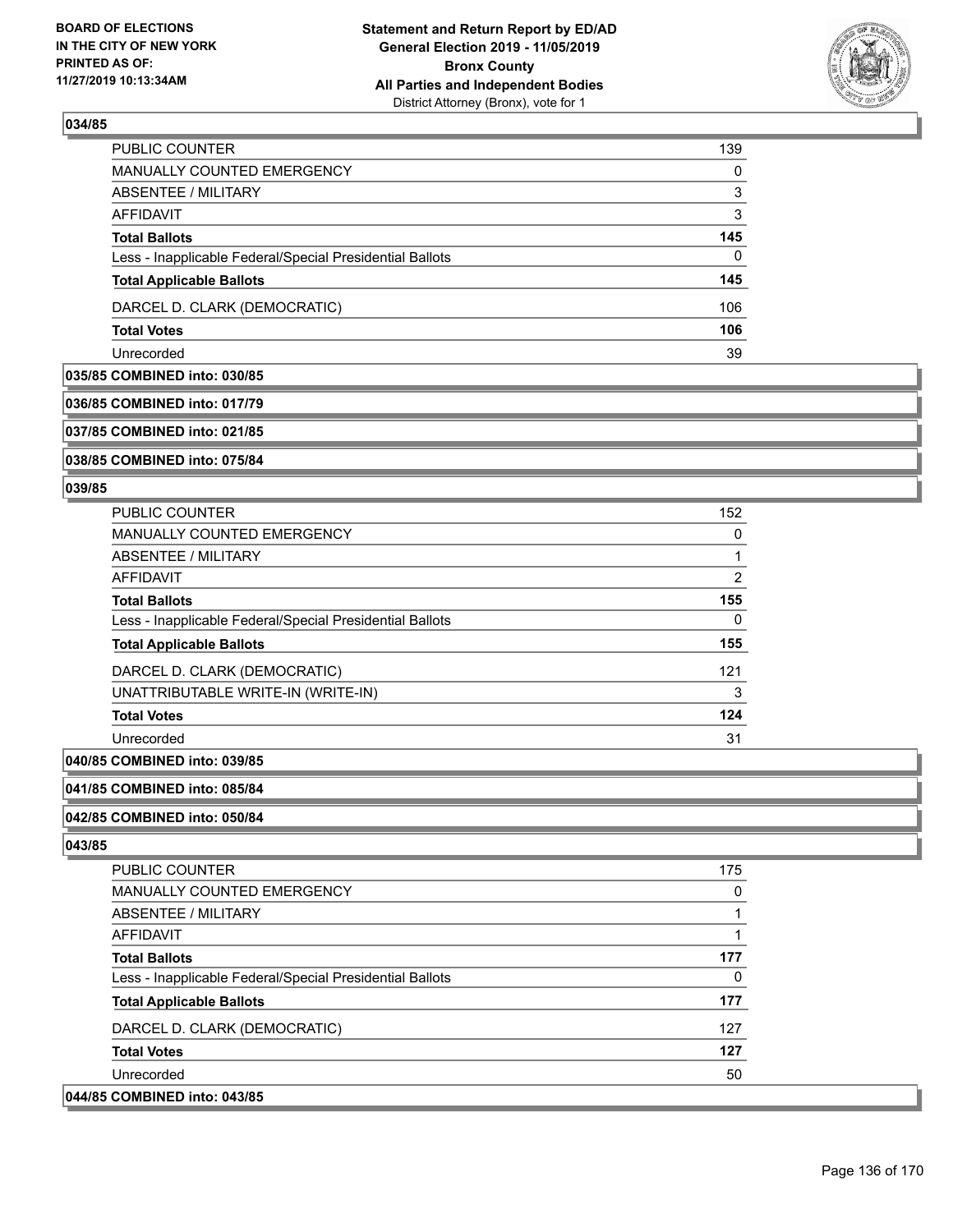

| PUBLIC COUNTER                                           | 187          |
|----------------------------------------------------------|--------------|
| MANUALLY COUNTED EMERGENCY                               | $\mathbf{0}$ |
| ABSENTEE / MILITARY                                      | 16           |
| AFFIDAVIT                                                | $\mathbf{0}$ |
| <b>Total Ballots</b>                                     | 203          |
| Less - Inapplicable Federal/Special Presidential Ballots | $\Omega$     |
| <b>Total Applicable Ballots</b>                          | 203          |
| DARCEL D. CLARK (DEMOCRATIC)                             | 159          |
| <b>Total Votes</b>                                       | 159          |
| Unrecorded                                               | 44           |

### **046/85**

| <b>PUBLIC COUNTER</b>                                    | 156            |
|----------------------------------------------------------|----------------|
| <b>MANUALLY COUNTED EMERGENCY</b>                        | 0              |
| ABSENTEE / MILITARY                                      | 4              |
| AFFIDAVIT                                                |                |
| <b>Total Ballots</b>                                     | 161            |
| Less - Inapplicable Federal/Special Presidential Ballots | 0              |
| <b>Total Applicable Ballots</b>                          | 161            |
| DARCEL D. CLARK (DEMOCRATIC)                             | 116            |
| UNATTRIBUTABLE WRITE-IN (WRITE-IN)                       | $\overline{2}$ |
| <b>Total Votes</b>                                       | 118            |
| Unrecorded                                               | 43             |
| 047/85 COMBINED into: 045/85                             |                |

| PUBLIC COUNTER                                           | 88       |
|----------------------------------------------------------|----------|
| MANUALLY COUNTED EMERGENCY                               | 0        |
| ABSENTEE / MILITARY                                      | $\Omega$ |
| AFFIDAVIT                                                | 3        |
| <b>Total Ballots</b>                                     | 91       |
| Less - Inapplicable Federal/Special Presidential Ballots | 0        |
| <b>Total Applicable Ballots</b>                          | 91       |
| DARCEL D. CLARK (DEMOCRATIC)                             | 69       |
| <b>Total Votes</b>                                       | 69       |
| Unrecorded                                               | 22       |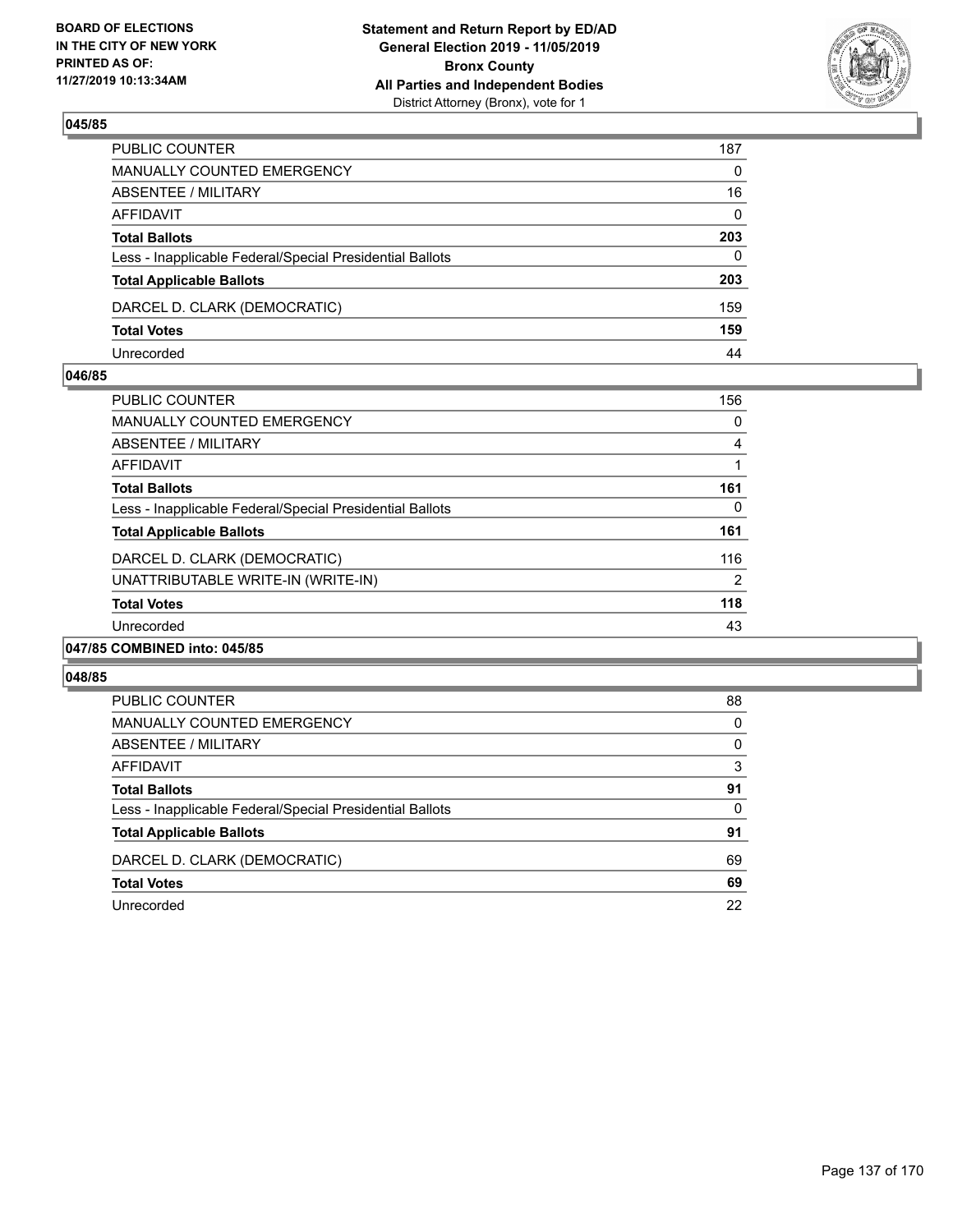

| PUBLIC COUNTER                                           | 116 |
|----------------------------------------------------------|-----|
| MANUALLY COUNTED EMERGENCY                               | 0   |
| ABSENTEE / MILITARY                                      | 2   |
| AFFIDAVIT                                                | 0   |
| Total Ballots                                            | 118 |
| Less - Inapplicable Federal/Special Presidential Ballots | 0   |
| <b>Total Applicable Ballots</b>                          | 118 |
| DARCEL D. CLARK (DEMOCRATIC)                             | 91  |
| UNATTRIBUTABLE WRITE-IN (WRITE-IN)                       |     |
| <b>Total Votes</b>                                       | 92  |
| Unrecorded                                               | 26  |

### **050/85**

| PUBLIC COUNTER                                           | 243 |
|----------------------------------------------------------|-----|
| <b>MANUALLY COUNTED EMERGENCY</b>                        | 0   |
| ABSENTEE / MILITARY                                      |     |
| AFFIDAVIT                                                | 3   |
| <b>Total Ballots</b>                                     | 247 |
| Less - Inapplicable Federal/Special Presidential Ballots | 0   |
| <b>Total Applicable Ballots</b>                          | 247 |
| DARCEL D. CLARK (DEMOCRATIC)                             | 166 |
| PAUL STEWART (WRITE-IN)                                  |     |
| <b>Total Votes</b>                                       | 167 |
| Unrecorded                                               | 80  |
| <del>.</del>                                             |     |

### **051/85 COMBINED into: 050/85**

| <b>PUBLIC COUNTER</b>                                    | 153 |
|----------------------------------------------------------|-----|
| <b>MANUALLY COUNTED EMERGENCY</b>                        | 0   |
| ABSENTEE / MILITARY                                      | 2   |
| <b>AFFIDAVIT</b>                                         | 4   |
| <b>Total Ballots</b>                                     | 159 |
| Less - Inapplicable Federal/Special Presidential Ballots | 0   |
| <b>Total Applicable Ballots</b>                          | 159 |
| DARCEL D. CLARK (DEMOCRATIC)                             | 132 |
| LUIS SEPULVEDA (WRITE-IN)                                |     |
| UNATTRIBUTABLE WRITE-IN (WRITE-IN)                       |     |
| <b>Total Votes</b>                                       | 134 |
| Unrecorded                                               | 25  |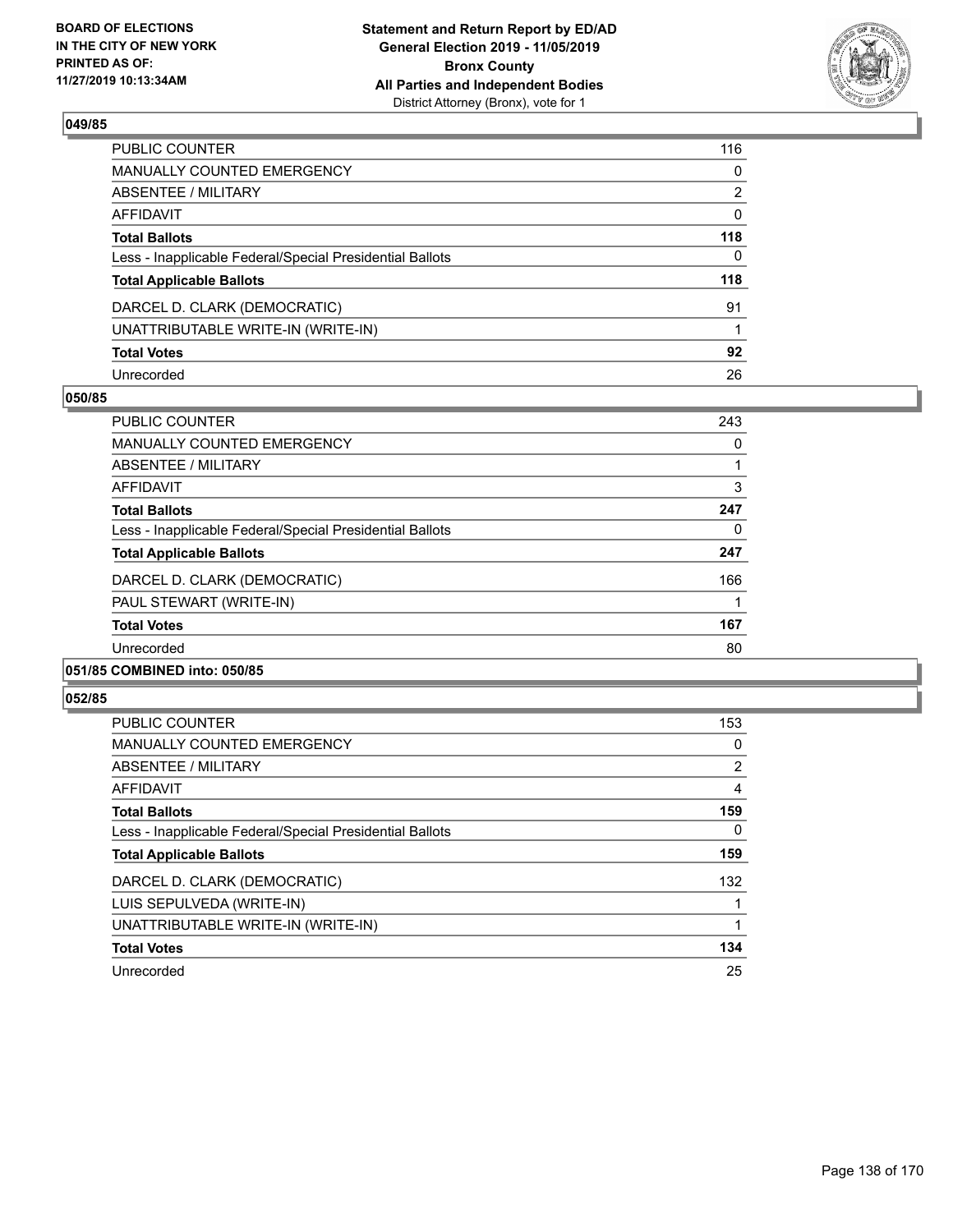

| PUBLIC COUNTER                                           | 25           |
|----------------------------------------------------------|--------------|
| MANUALLY COUNTED EMERGENCY                               | $\mathbf{0}$ |
| ABSENTEE / MILITARY                                      | 6            |
| AFFIDAVIT                                                |              |
| <b>Total Ballots</b>                                     | 32           |
| Less - Inapplicable Federal/Special Presidential Ballots | 0            |
| <b>Total Applicable Ballots</b>                          | 32           |
| DARCEL D. CLARK (DEMOCRATIC)                             | 24           |
| <b>Total Votes</b>                                       | 24           |
| Unrecorded                                               | 8            |

### **054/85**

| PUBLIC COUNTER                                           | 38       |
|----------------------------------------------------------|----------|
| <b>MANUALLY COUNTED EMERGENCY</b>                        | $\Omega$ |
| <b>ABSENTEE / MILITARY</b>                               | $\Omega$ |
| <b>AFFIDAVIT</b>                                         | 0        |
| <b>Total Ballots</b>                                     | 38       |
| Less - Inapplicable Federal/Special Presidential Ballots | $\Omega$ |
| <b>Total Applicable Ballots</b>                          | 38       |
| DARCEL D. CLARK (DEMOCRATIC)                             | 27       |
| UNATTRIBUTABLE WRITE-IN (WRITE-IN)                       |          |
| <b>Total Votes</b>                                       | 28       |
| Unrecorded                                               | 10       |
|                                                          |          |

### **055/85**

| <b>PUBLIC COUNTER</b>                                    | 49       |
|----------------------------------------------------------|----------|
| <b>MANUALLY COUNTED EMERGENCY</b>                        | $\Omega$ |
| ABSENTEE / MILITARY                                      | 2        |
| AFFIDAVIT                                                |          |
| <b>Total Ballots</b>                                     | 52       |
| Less - Inapplicable Federal/Special Presidential Ballots | 0        |
| <b>Total Applicable Ballots</b>                          | 52       |
| DARCEL D. CLARK (DEMOCRATIC)                             | 46       |
| <b>Total Votes</b>                                       | 46       |
| Unrecorded                                               | 6        |

| PUBLIC COUNTER                                           | 215      |
|----------------------------------------------------------|----------|
| <b>MANUALLY COUNTED EMERGENCY</b>                        | 0        |
| ABSENTEE / MILITARY                                      | 5        |
| AFFIDAVIT                                                | 4        |
| <b>Total Ballots</b>                                     | 224      |
| Less - Inapplicable Federal/Special Presidential Ballots | $\Omega$ |
| <b>Total Applicable Ballots</b>                          | 224      |
| DARCEL D. CLARK (DEMOCRATIC)                             | 174      |
| <b>Total Votes</b>                                       | 174      |
| Unrecorded                                               | 50       |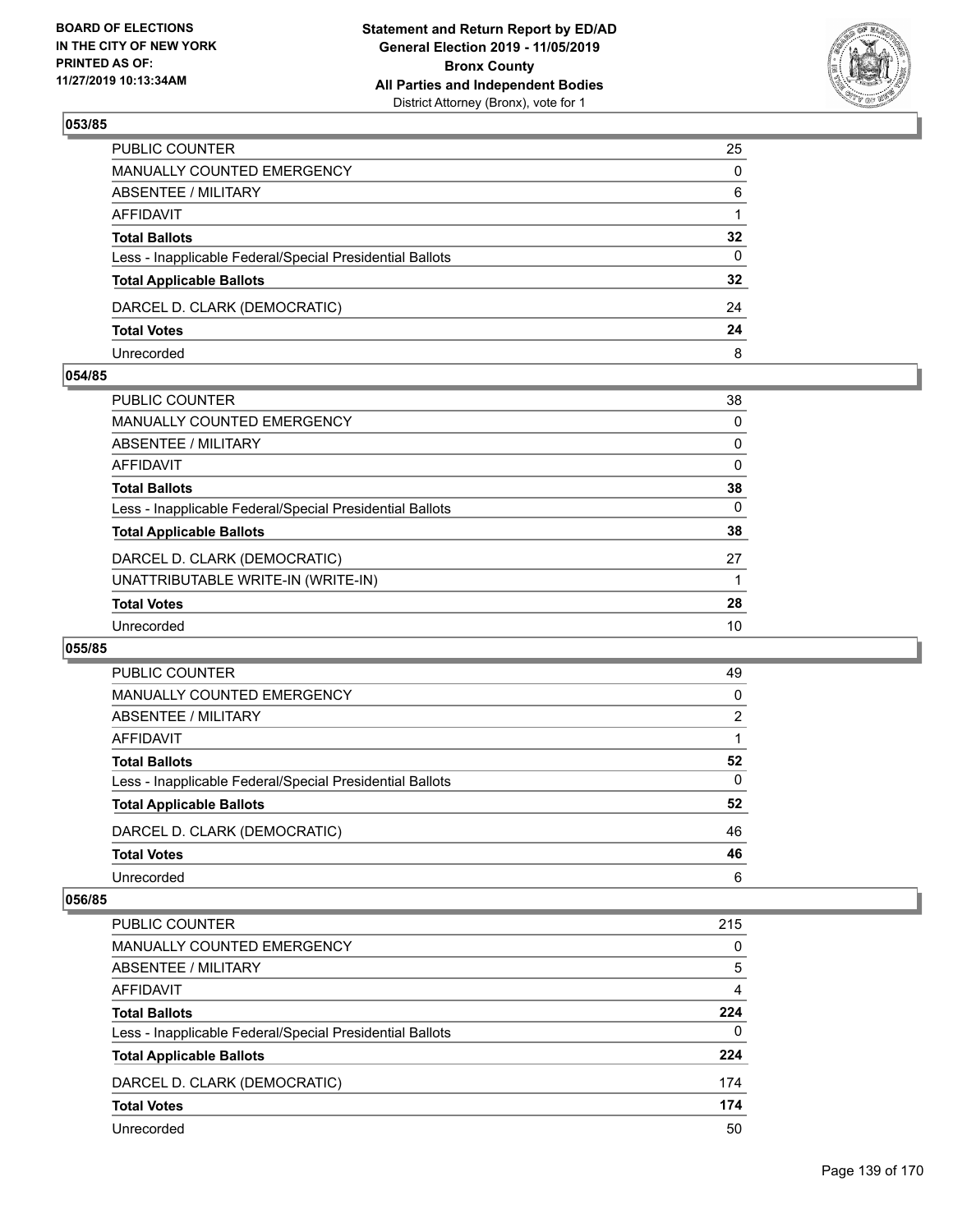

### **057/85 COMBINED into: 052/85**

### **058/85**

| <b>PUBLIC COUNTER</b>                                    | 206      |
|----------------------------------------------------------|----------|
| <b>MANUALLY COUNTED EMERGENCY</b>                        | $\Omega$ |
| <b>ABSENTEE / MILITARY</b>                               | 3        |
| AFFIDAVIT                                                | $\Omega$ |
| <b>Total Ballots</b>                                     | 209      |
| Less - Inapplicable Federal/Special Presidential Ballots | $\Omega$ |
| <b>Total Applicable Ballots</b>                          | 209      |
| DARCEL D. CLARK (DEMOCRATIC)                             | 166      |
| UNATTRIBUTABLE WRITE-IN (WRITE-IN)                       | 2        |
| <b>Total Votes</b>                                       | 168      |
| Unrecorded                                               | 41       |
|                                                          |          |

### **059/85 COMBINED into: 058/85**

### **060/85 COMBINED into: 034/85**

#### **061/85 COMBINED into: 062/85**

#### **062/85**

| PUBLIC COUNTER                                           | 170 |
|----------------------------------------------------------|-----|
| <b>MANUALLY COUNTED EMERGENCY</b>                        | 0   |
| ABSENTEE / MILITARY                                      | 3   |
| AFFIDAVIT                                                | 0   |
| <b>Total Ballots</b>                                     | 173 |
| Less - Inapplicable Federal/Special Presidential Ballots | 0   |
| <b>Total Applicable Ballots</b>                          | 173 |
| DARCEL D. CLARK (DEMOCRATIC)                             | 139 |
| UNATTRIBUTABLE WRITE-IN (WRITE-IN)                       |     |
| <b>Total Votes</b>                                       | 140 |
| Unrecorded                                               | 33  |

### **063/85 COMBINED into: 064/85**

| <b>PUBLIC COUNTER</b>                                    | 161 |
|----------------------------------------------------------|-----|
| MANUALLY COUNTED EMERGENCY                               | 0   |
| ABSENTEE / MILITARY                                      | 3   |
| AFFIDAVIT                                                |     |
| <b>Total Ballots</b>                                     | 165 |
| Less - Inapplicable Federal/Special Presidential Ballots | 0   |
| <b>Total Applicable Ballots</b>                          | 165 |
| DARCEL D. CLARK (DEMOCRATIC)                             | 129 |
| UNATTRIBUTABLE WRITE-IN (WRITE-IN)                       |     |
| <b>Total Votes</b>                                       | 130 |
| Unrecorded                                               | 35  |
| 065/85 COMBINED into: 066/85                             |     |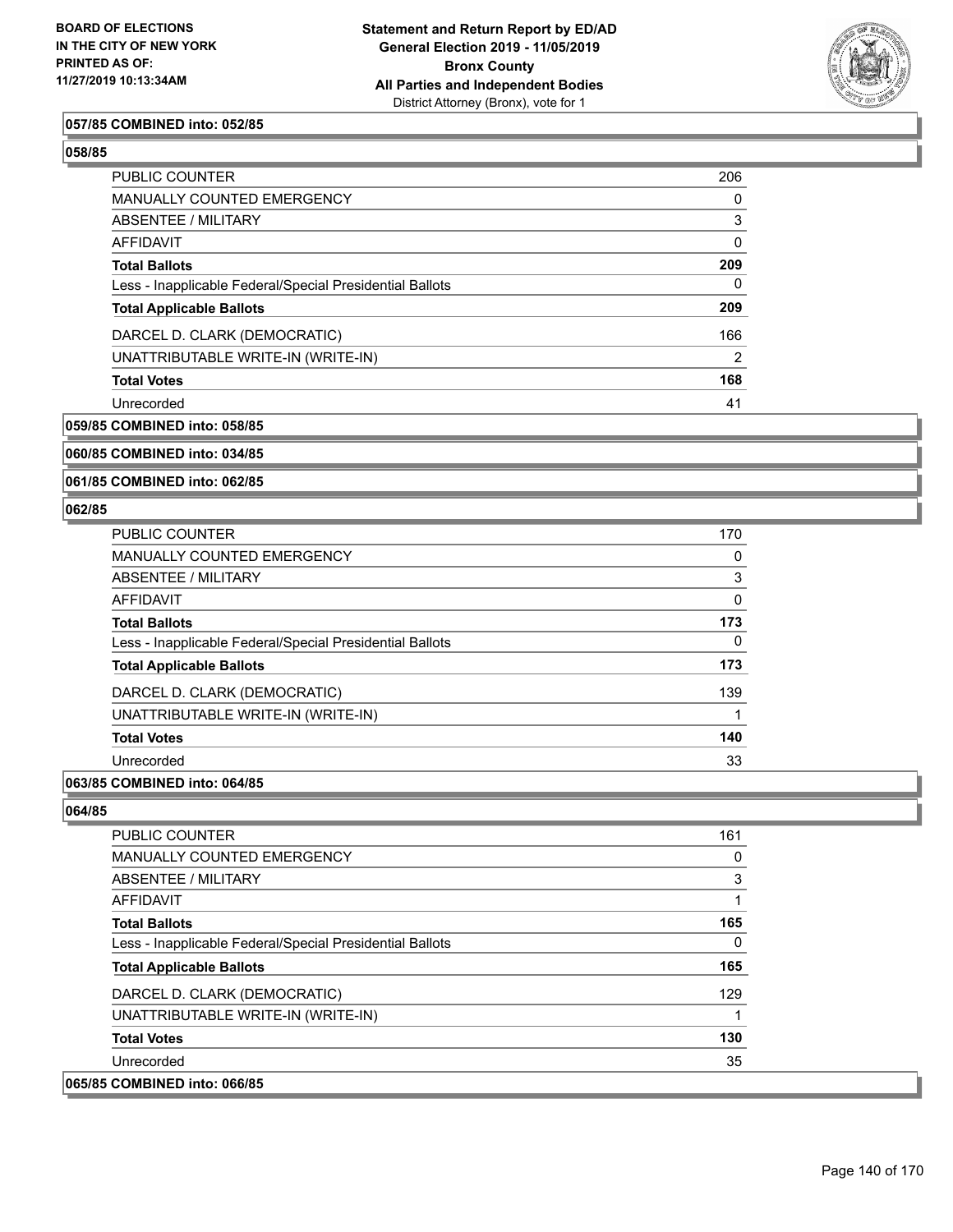

| PUBLIC COUNTER                                           | 182          |
|----------------------------------------------------------|--------------|
| MANUALLY COUNTED EMERGENCY                               | $\mathbf{0}$ |
| ABSENTEE / MILITARY                                      |              |
| AFFIDAVIT                                                | 2            |
| <b>Total Ballots</b>                                     | 185          |
| Less - Inapplicable Federal/Special Presidential Ballots | 0            |
| <b>Total Applicable Ballots</b>                          | 185          |
| DARCEL D. CLARK (DEMOCRATIC)                             | 130          |
| <b>Total Votes</b>                                       | 130          |
| Unrecorded                                               | 55           |

### **067/85**

| <b>PUBLIC COUNTER</b>                                    | 176 |
|----------------------------------------------------------|-----|
| MANUALLY COUNTED EMERGENCY                               | 0   |
| ABSENTEE / MILITARY                                      | 3   |
| AFFIDAVIT                                                | 0   |
| <b>Total Ballots</b>                                     | 179 |
| Less - Inapplicable Federal/Special Presidential Ballots | 0   |
| <b>Total Applicable Ballots</b>                          | 179 |
| DARCEL D. CLARK (DEMOCRATIC)                             | 147 |
| UNATTRIBUTABLE WRITE-IN (WRITE-IN)                       |     |
| <b>Total Votes</b>                                       | 148 |
| Unrecorded                                               | 31  |
| 068/85 COMBINED into: 056/85                             |     |

| <b>PUBLIC COUNTER</b>                                    | 97  |
|----------------------------------------------------------|-----|
| <b>MANUALLY COUNTED EMERGENCY</b>                        | 0   |
| ABSENTEE / MILITARY                                      | 3   |
| AFFIDAVIT                                                |     |
| <b>Total Ballots</b>                                     | 101 |
| Less - Inapplicable Federal/Special Presidential Ballots | 0   |
| <b>Total Applicable Ballots</b>                          | 101 |
| DARCEL D. CLARK (DEMOCRATIC)                             | 85  |
| <b>Total Votes</b>                                       | 85  |
| Unrecorded                                               | 16  |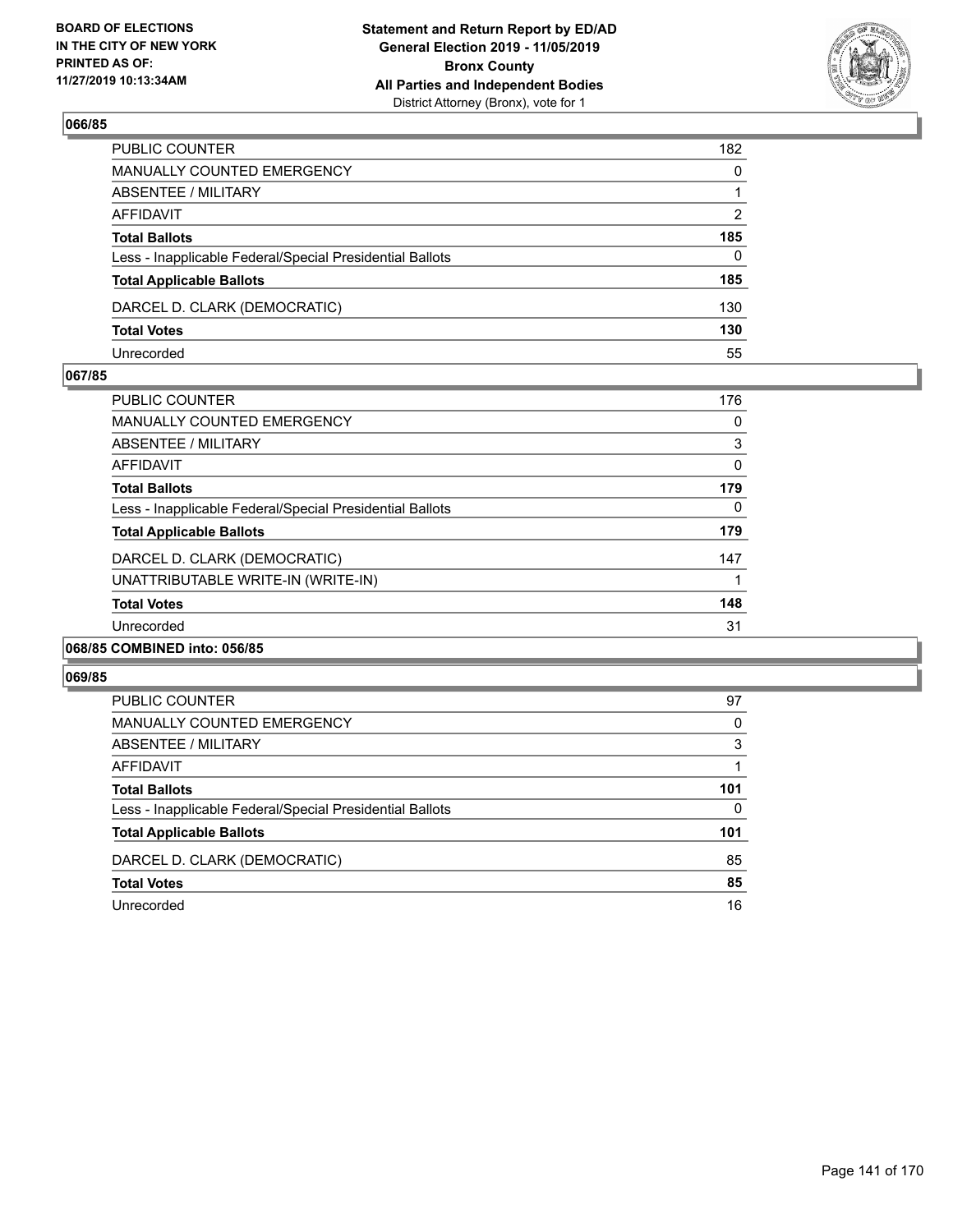

| <b>PUBLIC COUNTER</b>                                    | 162 |
|----------------------------------------------------------|-----|
| <b>MANUALLY COUNTED EMERGENCY</b>                        | 0   |
| ABSENTEE / MILITARY                                      | 5   |
| AFFIDAVIT                                                | 0   |
| <b>Total Ballots</b>                                     | 167 |
| Less - Inapplicable Federal/Special Presidential Ballots | 0   |
| <b>Total Applicable Ballots</b>                          | 167 |
| DARCEL D. CLARK (DEMOCRATIC)                             | 141 |
| UNATTRIBUTABLE WRITE-IN (WRITE-IN)                       |     |
| <b>Total Votes</b>                                       | 142 |
| Unrecorded                                               | 25  |

**071/85 COMBINED into: 027/85**

**072/85 COMBINED into: 027/85**

**073/85 COMBINED into: 027/85**

**074/85 COMBINED into: 027/85**

**075/85 COMBINED into: 027/85**

**076/85 COMBINED into: 027/85**

**077/85 COMBINED into: 027/85**

**078/85 COMBINED into: 027/85**

**079/85 COMBINED into: 027/85**

**080/85** 

| <b>PUBLIC COUNTER</b>                                    | 113 |
|----------------------------------------------------------|-----|
| <b>MANUALLY COUNTED EMERGENCY</b>                        | 0   |
| <b>ABSENTEE / MILITARY</b>                               | 2   |
| AFFIDAVIT                                                | 5   |
| <b>Total Ballots</b>                                     | 120 |
| Less - Inapplicable Federal/Special Presidential Ballots | 0   |
| <b>Total Applicable Ballots</b>                          | 120 |
| DARCEL D. CLARK (DEMOCRATIC)                             | 98  |
| <b>Total Votes</b>                                       | 98  |
| Unrecorded                                               | 22  |
|                                                          |     |

**081/85 COMBINED into: 046/85**

| 082/85 COMBINED into: 080/85 |  |
|------------------------------|--|
| 083/85 COMBINED into: 032/85 |  |
| 084/85 COMBINED into: 067/85 |  |
| 085/85 COMBINED into: 085/84 |  |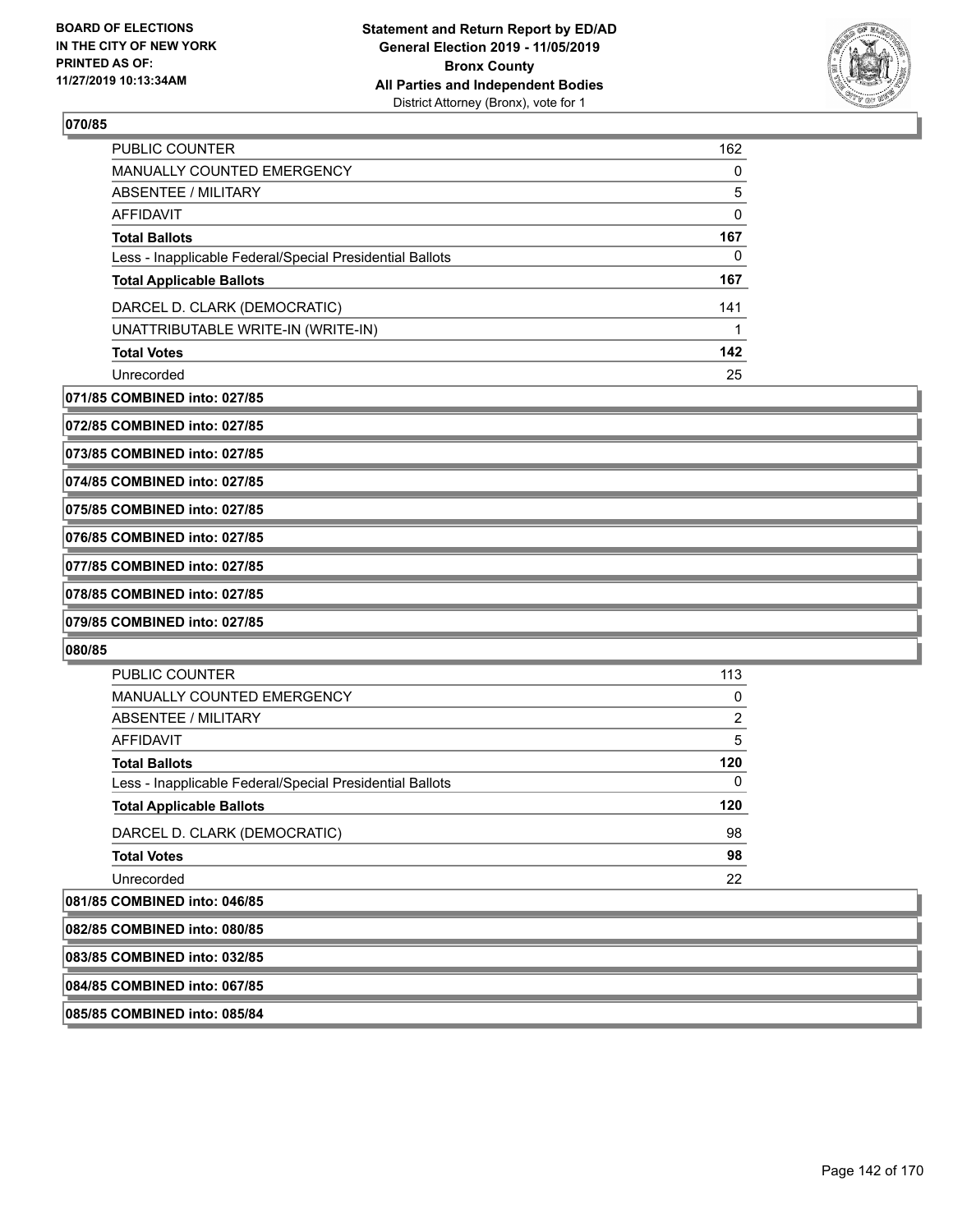

### **001/86 COMBINED into: 031/77**

### **002/86**

| <b>PUBLIC COUNTER</b>                                    | 198      |
|----------------------------------------------------------|----------|
| <b>MANUALLY COUNTED EMERGENCY</b>                        | $\Omega$ |
| ABSENTEE / MILITARY                                      | 4        |
| AFFIDAVIT                                                |          |
| <b>Total Ballots</b>                                     | 203      |
| Less - Inapplicable Federal/Special Presidential Ballots | 0        |
| <b>Total Applicable Ballots</b>                          | 203      |
| DARCEL D. CLARK (DEMOCRATIC)                             | 177      |
| UNATTRIBUTABLE WRITE-IN (WRITE-IN)                       | 2        |
| <b>Total Votes</b>                                       | 179      |
| Unrecorded                                               | 24       |
|                                                          |          |

### **003/86 COMBINED into: 002/86**

### **004/86**

| <b>PUBLIC COUNTER</b>                                    | 174          |
|----------------------------------------------------------|--------------|
| <b>MANUALLY COUNTED EMERGENCY</b>                        | 0            |
| ABSENTEE / MILITARY                                      | 4            |
| AFFIDAVIT                                                | $\mathbf{0}$ |
| <b>Total Ballots</b>                                     | 178          |
| Less - Inapplicable Federal/Special Presidential Ballots | 0            |
| <b>Total Applicable Ballots</b>                          | 178          |
| DARCEL D. CLARK (DEMOCRATIC)                             | 152          |
| STEVEN E DAVIS (WRITE-IN)                                |              |
| UNATTRIBUTABLE WRITE-IN (WRITE-IN)                       | 2            |
| <b>Total Votes</b>                                       | 155          |
| Unrecorded                                               | 23           |
|                                                          |              |

### **005/86 COMBINED into: 036/77**

| 007/86 COMBINED into: 006/86                             |     |
|----------------------------------------------------------|-----|
| Unrecorded                                               | 24  |
| <b>Total Votes</b>                                       | 97  |
| DARCEL D. CLARK (DEMOCRATIC)                             | 97  |
| <b>Total Applicable Ballots</b>                          | 121 |
| Less - Inapplicable Federal/Special Presidential Ballots | 0   |
| <b>Total Ballots</b>                                     | 121 |
| AFFIDAVIT                                                | 0   |
| ABSENTEE / MILITARY                                      | 6   |
| <b>MANUALLY COUNTED EMERGENCY</b>                        | 0   |
| PUBLIC COUNTER                                           | 115 |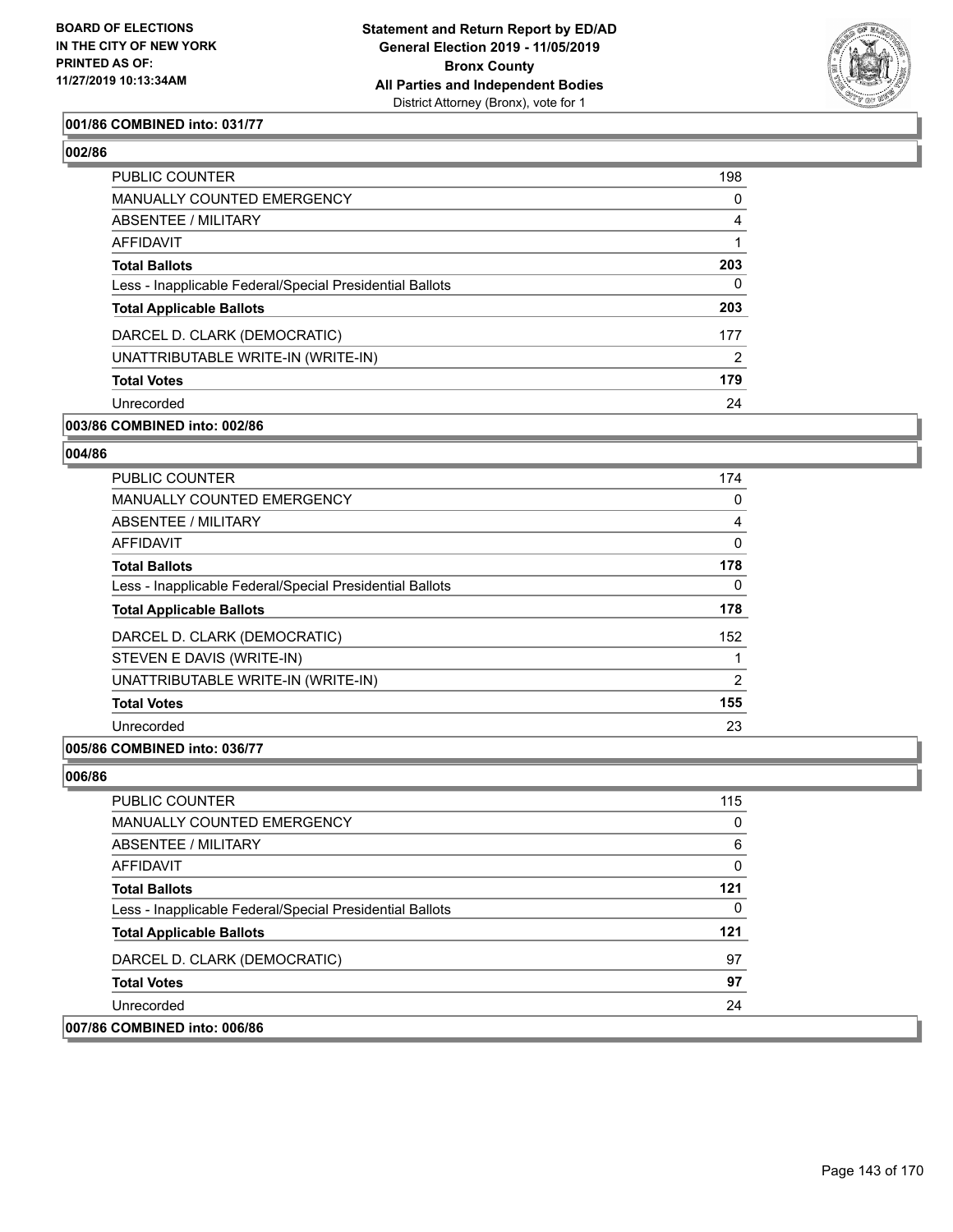

| PUBLIC COUNTER                                           | 198            |
|----------------------------------------------------------|----------------|
| MANUALLY COUNTED EMERGENCY                               | $\mathbf{0}$   |
| ABSENTEE / MILITARY                                      | $\overline{4}$ |
| AFFIDAVIT                                                | 2              |
| <b>Total Ballots</b>                                     | 204            |
| Less - Inapplicable Federal/Special Presidential Ballots | $\mathbf{0}$   |
| <b>Total Applicable Ballots</b>                          | 204            |
| DARCEL D. CLARK (DEMOCRATIC)                             | 188            |
| <b>Total Votes</b>                                       | 188            |
| Unrecorded                                               | 16             |

### **009/86**

| PUBLIC COUNTER                                           | 112 |
|----------------------------------------------------------|-----|
| <b>MANUALLY COUNTED EMERGENCY</b>                        | 0   |
| ABSENTEE / MILITARY                                      |     |
| AFFIDAVIT                                                | 0   |
| <b>Total Ballots</b>                                     | 113 |
| Less - Inapplicable Federal/Special Presidential Ballots | 0   |
| <b>Total Applicable Ballots</b>                          | 113 |
| DARCEL D. CLARK (DEMOCRATIC)                             | 99  |
| <b>Total Votes</b>                                       | 99  |
| Unrecorded                                               | 14  |
|                                                          |     |

### **010/86 COMBINED into: 004/86**

| <b>PUBLIC COUNTER</b>                                    | 181 |
|----------------------------------------------------------|-----|
| <b>MANUALLY COUNTED EMERGENCY</b>                        | 0   |
| ABSENTEE / MILITARY                                      | 6   |
| <b>AFFIDAVIT</b>                                         | 0   |
| <b>Total Ballots</b>                                     | 187 |
| Less - Inapplicable Federal/Special Presidential Ballots | 0   |
| <b>Total Applicable Ballots</b>                          | 187 |
| DARCEL D. CLARK (DEMOCRATIC)                             | 161 |
| UNATTRIBUTABLE WRITE-IN (WRITE-IN)                       |     |
| <b>Total Votes</b>                                       | 162 |
| Unrecorded                                               | 25  |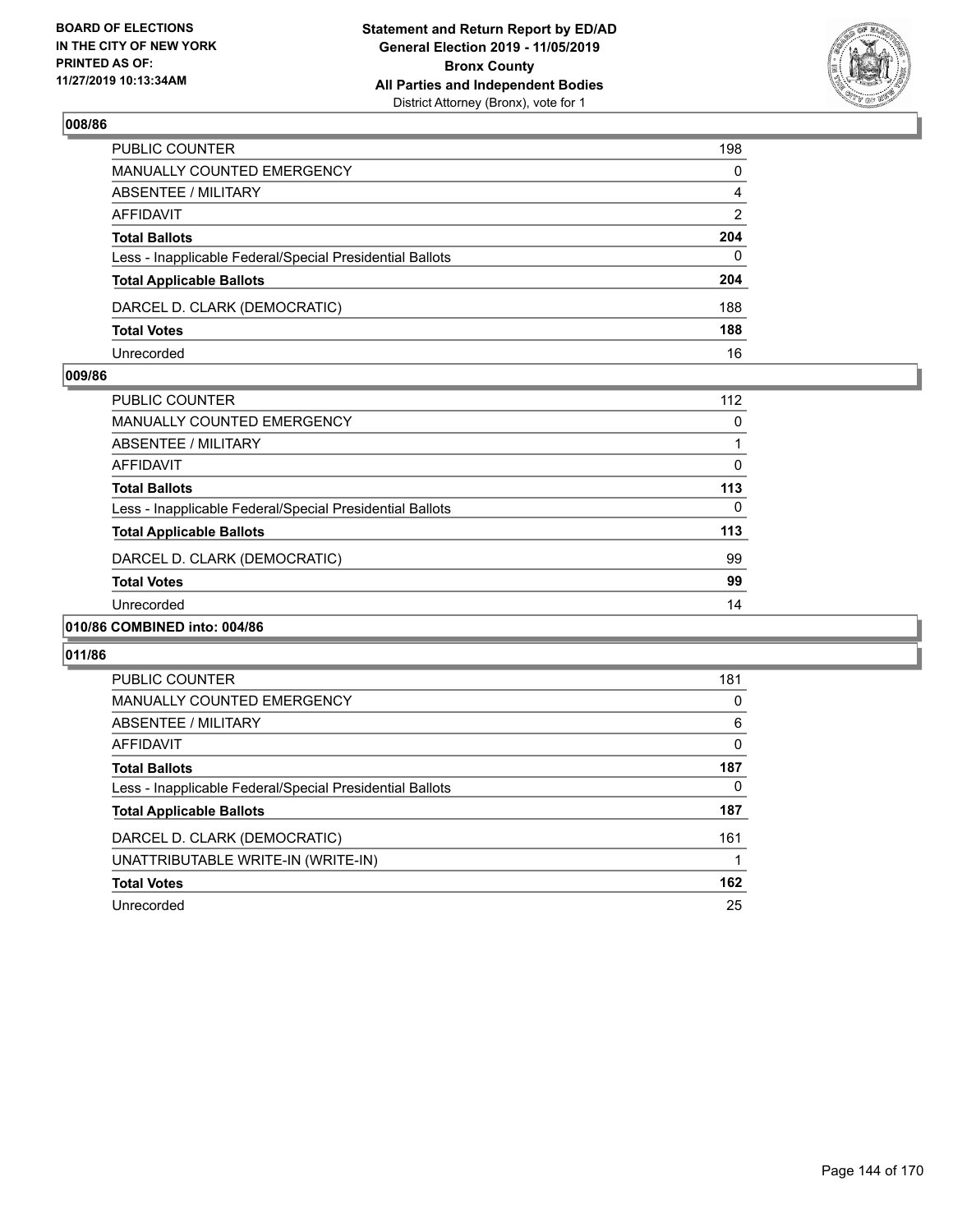

| PUBLIC COUNTER                                           | 100              |
|----------------------------------------------------------|------------------|
| <b>MANUALLY COUNTED EMERGENCY</b>                        | 0                |
| ABSENTEE / MILITARY                                      | 2                |
| AFFIDAVIT                                                | 0                |
| <b>Total Ballots</b>                                     | 102              |
| Less - Inapplicable Federal/Special Presidential Ballots | 0                |
| <b>Total Applicable Ballots</b>                          | 102 <sub>2</sub> |
| DARCEL D. CLARK (DEMOCRATIC)                             | 87               |
| UNATTRIBUTABLE WRITE-IN (WRITE-IN)                       |                  |
| <b>Total Votes</b>                                       | 88               |
| Unrecorded                                               | 14               |

# **013/86 COMBINED into: 011/86**

#### **014/86**

| <b>PUBLIC COUNTER</b>                                    | 185 |
|----------------------------------------------------------|-----|
| MANUALLY COUNTED EMERGENCY                               | 0   |
| ABSENTEE / MILITARY                                      | 3   |
| AFFIDAVIT                                                | 0   |
| <b>Total Ballots</b>                                     | 188 |
| Less - Inapplicable Federal/Special Presidential Ballots | 0   |
| <b>Total Applicable Ballots</b>                          | 188 |
| DARCEL D. CLARK (DEMOCRATIC)                             | 156 |
| JAMES SOWELL (WRITE-IN)                                  |     |
| <b>Total Votes</b>                                       | 157 |
| Unrecorded                                               | 31  |

# **015/86 COMBINED into: 060/78**

## **016/86 COMBINED into: 014/86**

#### **017/86 COMBINED into: 066/86**

| PUBLIC COUNTER                                           | 95       |
|----------------------------------------------------------|----------|
| MANUALLY COUNTED EMERGENCY                               | 0        |
| ABSENTEE / MILITARY                                      |          |
| AFFIDAVIT                                                | 0        |
| <b>Total Ballots</b>                                     | 96       |
| Less - Inapplicable Federal/Special Presidential Ballots | $\Omega$ |
| <b>Total Applicable Ballots</b>                          | 96       |
| DARCEL D. CLARK (DEMOCRATIC)                             | 84       |
| JOE MURRAY (WRITE-IN)                                    |          |
| <b>Total Votes</b>                                       | 85       |
| Unrecorded                                               | 11       |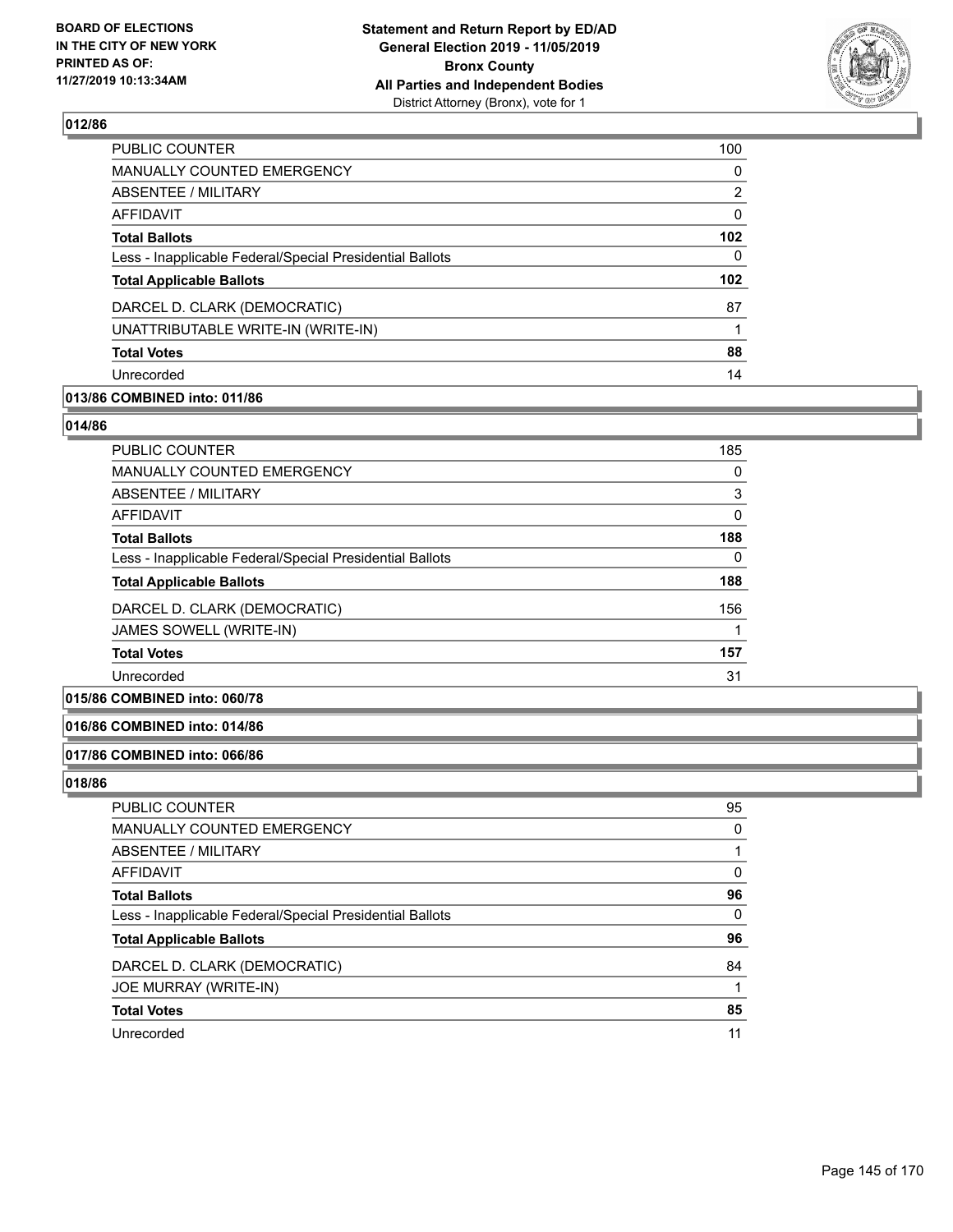

| PUBLIC COUNTER                                           | 149          |
|----------------------------------------------------------|--------------|
| MANUALLY COUNTED EMERGENCY                               | $\mathbf{0}$ |
| ABSENTEE / MILITARY                                      |              |
| AFFIDAVIT                                                |              |
| <b>Total Ballots</b>                                     | 151          |
| Less - Inapplicable Federal/Special Presidential Ballots | $\mathbf{0}$ |
| <b>Total Applicable Ballots</b>                          | 151          |
| DARCEL D. CLARK (DEMOCRATIC)                             | 133          |
| <b>Total Votes</b>                                       | 133          |
| Unrecorded                                               | 18           |

#### **020/86**

| PUBLIC COUNTER                                           | 87             |
|----------------------------------------------------------|----------------|
| <b>MANUALLY COUNTED EMERGENCY</b>                        | 0              |
| ABSENTEE / MILITARY                                      | 4              |
| AFFIDAVIT                                                | $\overline{2}$ |
| <b>Total Ballots</b>                                     | 93             |
| Less - Inapplicable Federal/Special Presidential Ballots | 0              |
| <b>Total Applicable Ballots</b>                          | 93             |
| DARCEL D. CLARK (DEMOCRATIC)                             | 80             |
| <b>Total Votes</b>                                       | 80             |
| Unrecorded                                               | 13             |
|                                                          |                |

## **021/86 COMBINED into: 064/78**

#### **022/86**

| <b>PUBLIC COUNTER</b>                                    | 144 |
|----------------------------------------------------------|-----|
| <b>MANUALLY COUNTED EMERGENCY</b>                        | 0   |
| ABSENTEE / MILITARY                                      | 0   |
| AFFIDAVIT                                                | 15  |
| <b>Total Ballots</b>                                     | 159 |
| Less - Inapplicable Federal/Special Presidential Ballots | 0   |
| <b>Total Applicable Ballots</b>                          | 159 |
| DARCEL D. CLARK (DEMOCRATIC)                             | 136 |
| UNATTRIBUTABLE WRITE-IN (WRITE-IN)                       | 2   |
| <b>Total Votes</b>                                       | 138 |
| Unrecorded                                               | 21  |
| 023/86 COMBINED into: 022/86                             |     |

#### **024/86 COMBINED into: 047/78**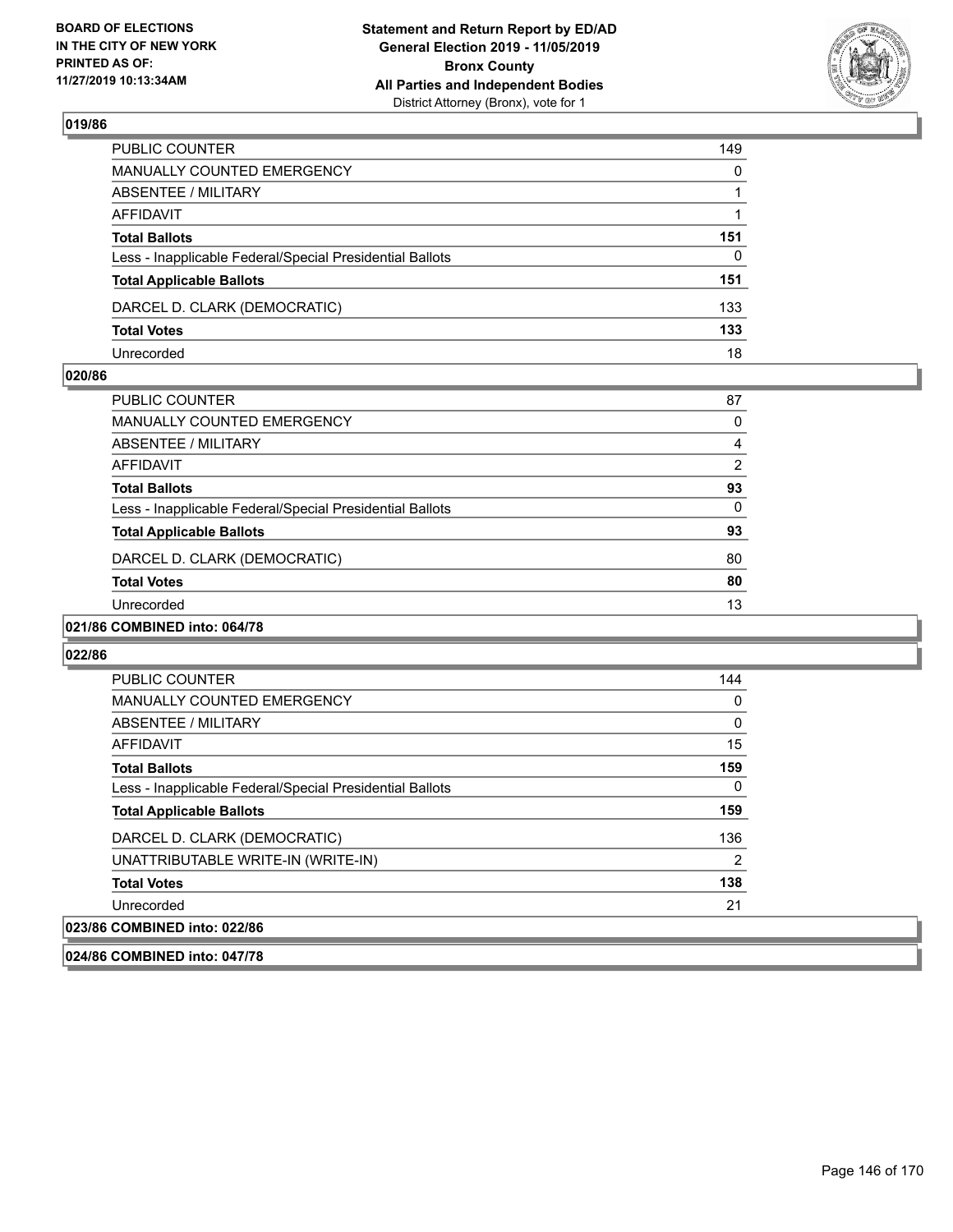

| PUBLIC COUNTER                                           | 156            |
|----------------------------------------------------------|----------------|
| MANUALLY COUNTED EMERGENCY                               | $\mathbf{0}$   |
| ABSENTEE / MILITARY                                      | $\overline{4}$ |
| AFFIDAVIT                                                | $\mathbf{0}$   |
| <b>Total Ballots</b>                                     | 160            |
| Less - Inapplicable Federal/Special Presidential Ballots | $\Omega$       |
| <b>Total Applicable Ballots</b>                          | 160            |
| DARCEL D. CLARK (DEMOCRATIC)                             | 147            |
| <b>Total Votes</b>                                       | 147            |
| Unrecorded                                               | 13             |

#### **026/86**

| PUBLIC COUNTER                                           | 185 |
|----------------------------------------------------------|-----|
| MANUALLY COUNTED EMERGENCY                               | 0   |
| ABSENTEE / MILITARY                                      | 2   |
| AFFIDAVIT                                                | 4   |
| <b>Total Ballots</b>                                     | 191 |
| Less - Inapplicable Federal/Special Presidential Ballots | 0   |
| <b>Total Applicable Ballots</b>                          | 191 |
| DARCEL D. CLARK (DEMOCRATIC)                             | 167 |
| <b>Total Votes</b>                                       | 167 |
| Unrecorded                                               | 24  |
| <br>$- - - - -$                                          |     |

## **027/86 COMBINED into: 008/86**

| <b>PUBLIC COUNTER</b>                                    | 164      |
|----------------------------------------------------------|----------|
| <b>MANUALLY COUNTED EMERGENCY</b>                        | 0        |
| ABSENTEE / MILITARY                                      | 6        |
| <b>AFFIDAVIT</b>                                         | 2        |
| <b>Total Ballots</b>                                     | 172      |
| Less - Inapplicable Federal/Special Presidential Ballots | $\Omega$ |
| <b>Total Applicable Ballots</b>                          | 172      |
| DARCEL D. CLARK (DEMOCRATIC)                             | 147      |
| WARRRN BURGER (WRITE-IN)                                 |          |
| <b>Total Votes</b>                                       | 148      |
| Unrecorded                                               | 24       |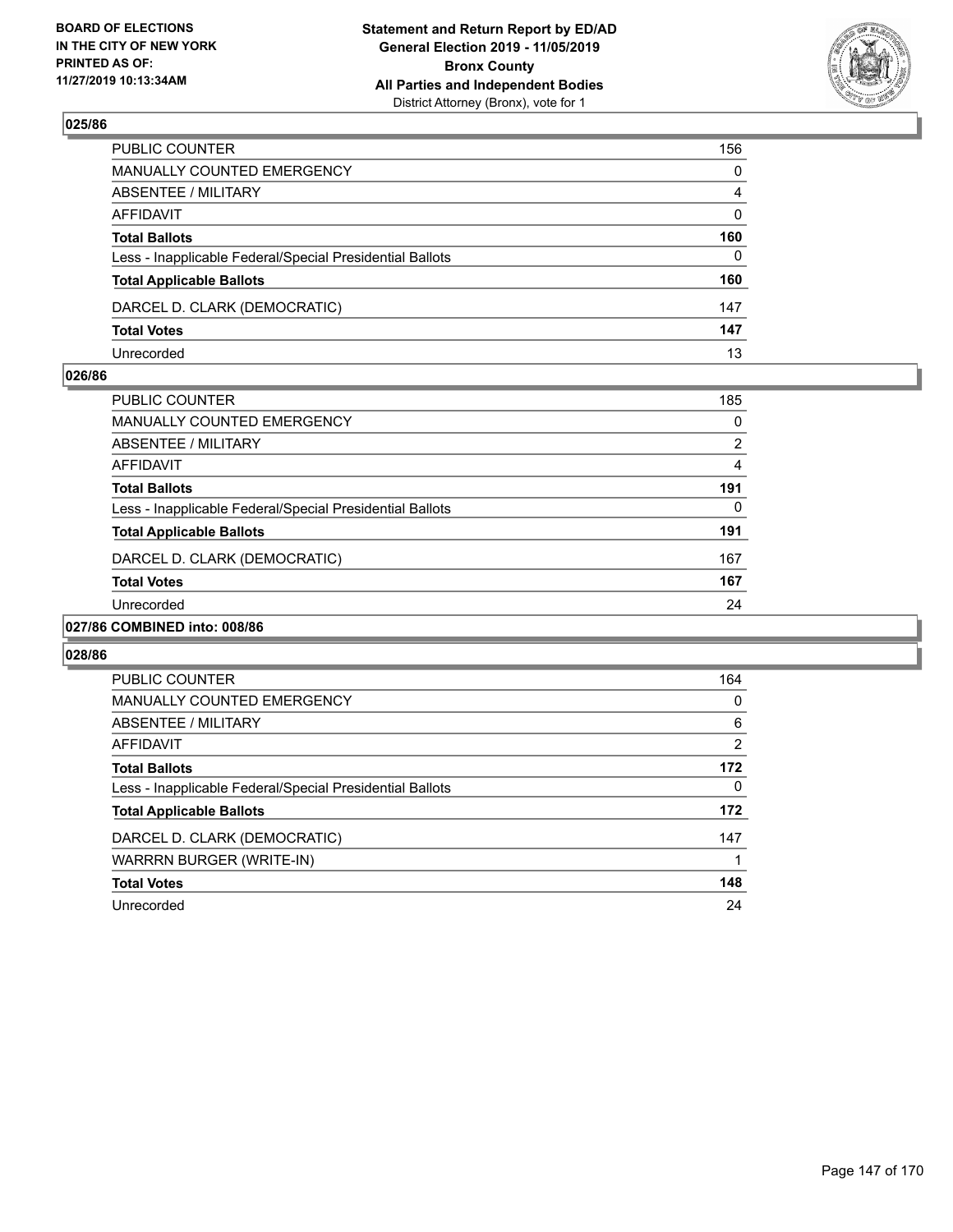

| <b>PUBLIC COUNTER</b>                                    | 238 |
|----------------------------------------------------------|-----|
| <b>MANUALLY COUNTED EMERGENCY</b>                        | 0   |
| ABSENTEE / MILITARY                                      | 2   |
| AFFIDAVIT                                                | 8   |
| <b>Total Ballots</b>                                     | 248 |
| Less - Inapplicable Federal/Special Presidential Ballots | 0   |
| <b>Total Applicable Ballots</b>                          | 248 |
| DARCEL D. CLARK (DEMOCRATIC)                             | 197 |
| <b>Total Votes</b>                                       | 197 |
| Unrecorded                                               | 51  |

# **030/86 COMBINED into: 028/86**

#### **031/86 COMBINED into: 037/77**

#### **032/86**

| PUBLIC COUNTER                                           | 193      |
|----------------------------------------------------------|----------|
| MANUALLY COUNTED EMERGENCY                               | $\Omega$ |
| ABSENTEE / MILITARY                                      | 0        |
| AFFIDAVIT                                                | 2        |
| <b>Total Ballots</b>                                     | 195      |
| Less - Inapplicable Federal/Special Presidential Ballots | 0        |
| <b>Total Applicable Ballots</b>                          | 195      |
| DARCEL D. CLARK (DEMOCRATIC)                             | 169      |
| UNATTRIBUTABLE WRITE-IN (WRITE-IN)                       |          |
| <b>Total Votes</b>                                       | 170      |
| Unrecorded                                               | 25       |
|                                                          |          |

## **033/86**

| <b>PUBLIC COUNTER</b>                                    | 246 |
|----------------------------------------------------------|-----|
| <b>MANUALLY COUNTED EMERGENCY</b>                        | 0   |
| ABSENTEE / MILITARY                                      | 9   |
| AFFIDAVIT                                                |     |
| <b>Total Ballots</b>                                     | 256 |
| Less - Inapplicable Federal/Special Presidential Ballots | 0   |
| <b>Total Applicable Ballots</b>                          | 256 |
| DARCEL D. CLARK (DEMOCRATIC)                             | 213 |
| UNATTRIBUTABLE WRITE-IN (WRITE-IN)                       |     |
| <b>Total Votes</b>                                       | 214 |
| Unrecorded                                               | 42  |
| 034/86 COMBINED into: 033/86                             |     |

# **035/86 COMBINED into: 032/86**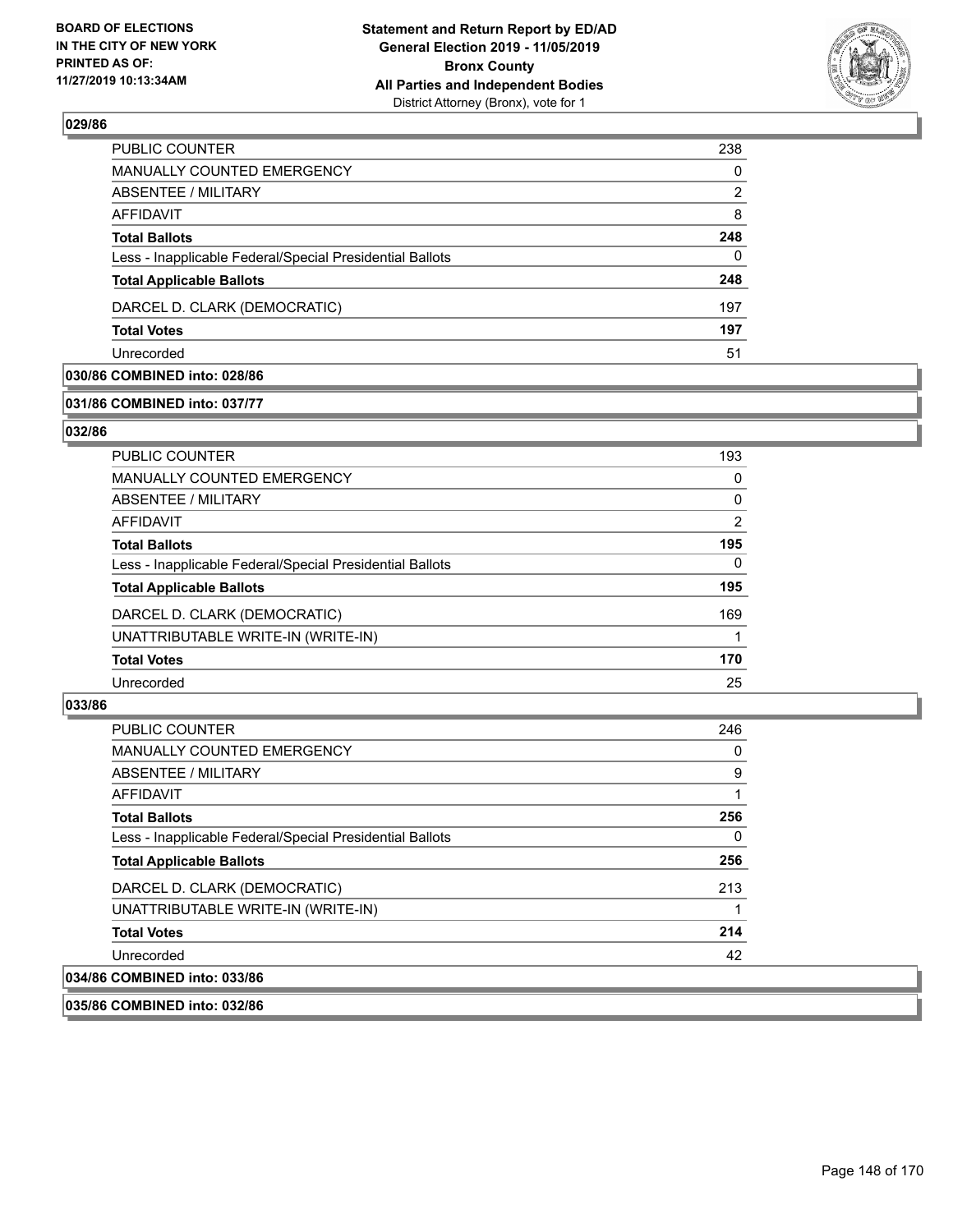

| PUBLIC COUNTER                                           | 209      |
|----------------------------------------------------------|----------|
| MANUALLY COUNTED EMERGENCY                               | $\Omega$ |
| <b>ABSENTEE / MILITARY</b>                               | 5        |
| AFFIDAVIT                                                | 5        |
| <b>Total Ballots</b>                                     | 219      |
| Less - Inapplicable Federal/Special Presidential Ballots | $\Omega$ |
| <b>Total Applicable Ballots</b>                          | 219      |
| DARCEL D. CLARK (DEMOCRATIC)                             | 194      |
| <b>Total Votes</b>                                       | 194      |
| Unrecorded                                               | 25       |

#### **037/86 COMBINED into: 017/77**

#### **038/86**

| <b>PUBLIC COUNTER</b>                                    | 174 |
|----------------------------------------------------------|-----|
| <b>MANUALLY COUNTED EMERGENCY</b>                        | 0   |
| ABSENTEE / MILITARY                                      | 3   |
| AFFIDAVIT                                                |     |
| <b>Total Ballots</b>                                     | 178 |
| Less - Inapplicable Federal/Special Presidential Ballots | 0   |
| <b>Total Applicable Ballots</b>                          | 178 |
| DARCEL D. CLARK (DEMOCRATIC)                             | 153 |
| <b>Total Votes</b>                                       | 153 |
| Unrecorded                                               | 25  |
| 039/86 COMBINED into: 038/86                             |     |

#### **040/86**

| <b>PUBLIC COUNTER</b>                                    | 189            |
|----------------------------------------------------------|----------------|
| <b>MANUALLY COUNTED EMERGENCY</b>                        | 0              |
| ABSENTEE / MILITARY                                      | 2              |
| AFFIDAVIT                                                | $\overline{2}$ |
| <b>Total Ballots</b>                                     | 193            |
| Less - Inapplicable Federal/Special Presidential Ballots | 0              |
| <b>Total Applicable Ballots</b>                          | 193            |
| DARCEL D. CLARK (DEMOCRATIC)                             | 172            |
| <b>Total Votes</b>                                       | 172            |
| Unrecorded                                               | 21             |
| COMPINIED into 040/00                                    |                |

# **041/86 COMBINED into: 040/86**

| 042/86 COMBINED into: 030/79 |  |
|------------------------------|--|
|                              |  |
|                              |  |

# **043/86 COMBINED into: 029/79**

**044/86 COMBINED into: 007/79**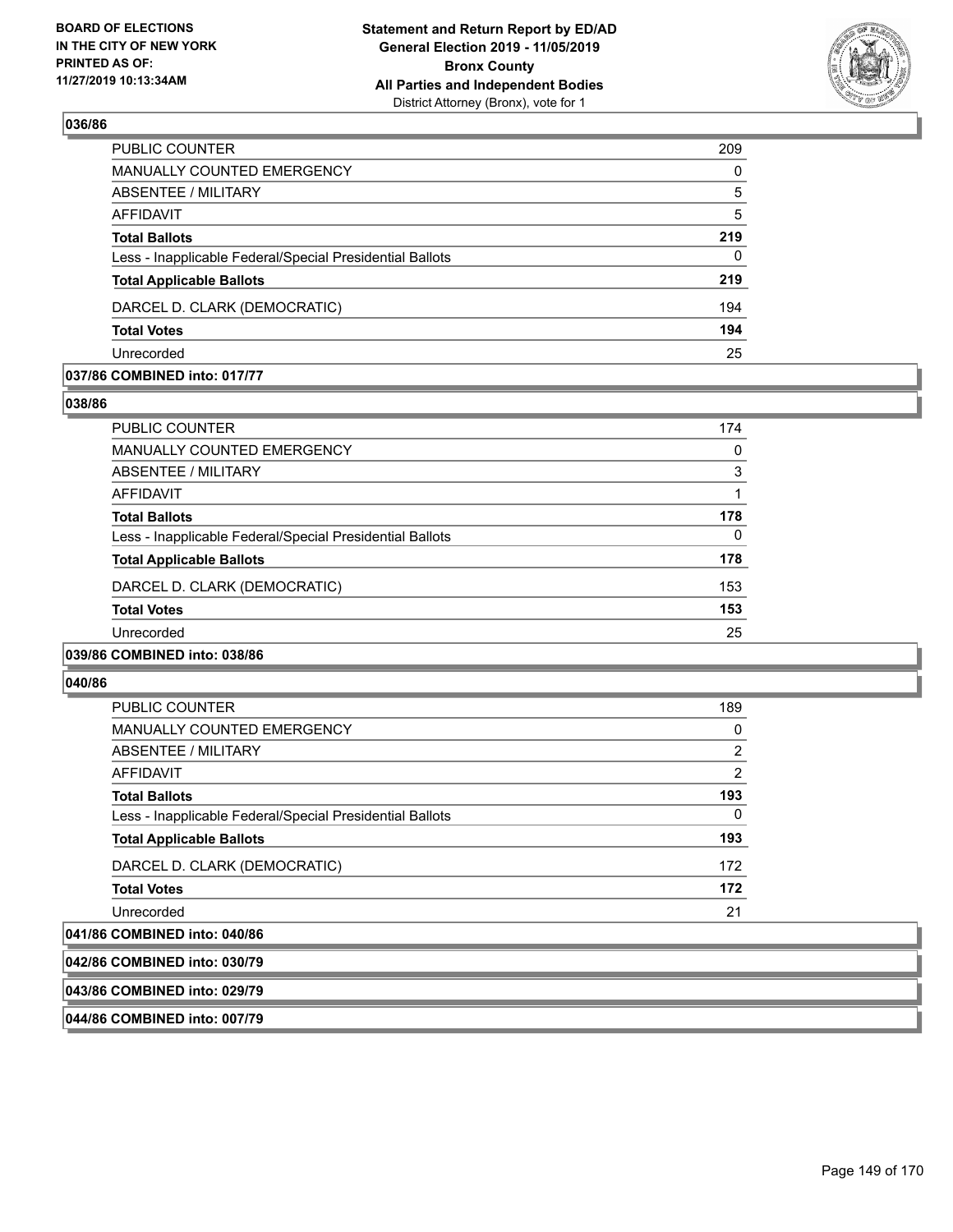

| PUBLIC COUNTER                                           | 128 |
|----------------------------------------------------------|-----|
| MANUALLY COUNTED EMERGENCY                               | 0   |
| ABSENTEE / MILITARY                                      | 3   |
| AFFIDAVIT                                                | 5   |
| <b>Total Ballots</b>                                     | 136 |
| Less - Inapplicable Federal/Special Presidential Ballots | 0   |
| <b>Total Applicable Ballots</b>                          | 136 |
| DARCEL D. CLARK (DEMOCRATIC)                             | 114 |
| UNATTRIBUTABLE WRITE-IN (WRITE-IN)                       |     |
| <b>Total Votes</b>                                       | 115 |
| Unrecorded                                               | 21  |

#### **046/86**

| PUBLIC COUNTER                                           | 77 |
|----------------------------------------------------------|----|
| <b>MANUALLY COUNTED EMERGENCY</b>                        | 0  |
| ABSENTEE / MILITARY                                      | 8  |
| AFFIDAVIT                                                | 3  |
| <b>Total Ballots</b>                                     | 88 |
| Less - Inapplicable Federal/Special Presidential Ballots | 0  |
| <b>Total Applicable Ballots</b>                          | 88 |
| DARCEL D. CLARK (DEMOCRATIC)                             | 72 |
| <b>Total Votes</b>                                       | 72 |
| Unrecorded                                               | 16 |

#### **047/86**

| <b>PUBLIC COUNTER</b>                                    | 122 |
|----------------------------------------------------------|-----|
| <b>MANUALLY COUNTED EMERGENCY</b>                        | 0   |
| ABSENTEE / MILITARY                                      | 5   |
| AFFIDAVIT                                                |     |
| <b>Total Ballots</b>                                     | 128 |
| Less - Inapplicable Federal/Special Presidential Ballots | 0   |
| <b>Total Applicable Ballots</b>                          | 128 |
| DARCEL D. CLARK (DEMOCRATIC)                             | 113 |
| <b>Total Votes</b>                                       | 113 |
| Unrecorded                                               | 15  |
| 048/86 COMBINED into: 064/78                             |     |
|                                                          |     |

**049/86 COMBINED into: 067/79**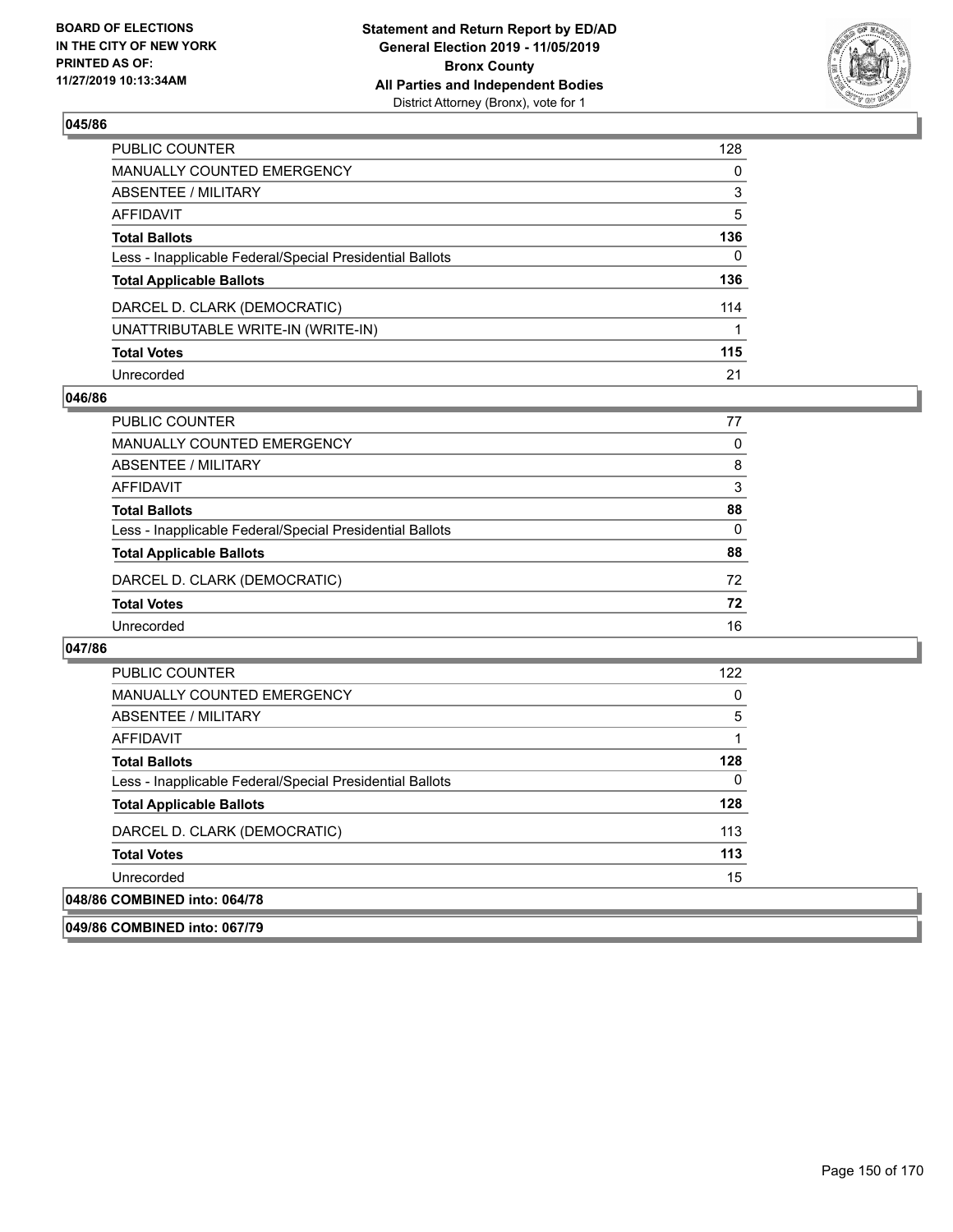

| PUBLIC COUNTER                                           | 125      |
|----------------------------------------------------------|----------|
| MANUALLY COUNTED EMERGENCY                               | $\Omega$ |
| ABSENTEE / MILITARY                                      |          |
| AFFIDAVIT                                                |          |
| <b>Total Ballots</b>                                     | 127      |
| Less - Inapplicable Federal/Special Presidential Ballots | 0        |
| <b>Total Applicable Ballots</b>                          | 127      |
| DARCEL D. CLARK (DEMOCRATIC)                             | 114      |
| <b>Total Votes</b>                                       | 114      |
| Unrecorded                                               | 13       |

## **051/86 COMBINED into: 019/78**

#### **052/86**

| <b>PUBLIC COUNTER</b>                                    | 94 |
|----------------------------------------------------------|----|
| <b>MANUALLY COUNTED EMERGENCY</b>                        | 0  |
| ABSENTEE / MILITARY                                      | 2  |
| AFFIDAVIT                                                | 0  |
| <b>Total Ballots</b>                                     | 96 |
| Less - Inapplicable Federal/Special Presidential Ballots | 0  |
| <b>Total Applicable Ballots</b>                          | 96 |
| DARCEL D. CLARK (DEMOCRATIC)                             | 87 |
| <b>Total Votes</b>                                       | 87 |
| Unrecorded                                               | 9  |
| <b>COMBINED into: 055/86</b>                             |    |

## **054/86 COMBINED into: 056/86**

## **055/86**

| <b>PUBLIC COUNTER</b>                                    | 175           |
|----------------------------------------------------------|---------------|
| <b>MANUALLY COUNTED EMERGENCY</b>                        | 0             |
| ABSENTEE / MILITARY                                      | 9             |
| AFFIDAVIT                                                | $\mathcal{P}$ |
| <b>Total Ballots</b>                                     | 186           |
| Less - Inapplicable Federal/Special Presidential Ballots | 0             |
| <b>Total Applicable Ballots</b>                          | 186           |
| DARCEL D. CLARK (DEMOCRATIC)                             | 153           |
| MICHELLE ALEXANDER (WRITE-IN)                            |               |
| <b>Total Votes</b>                                       | 154           |
| Unrecorded                                               | 32            |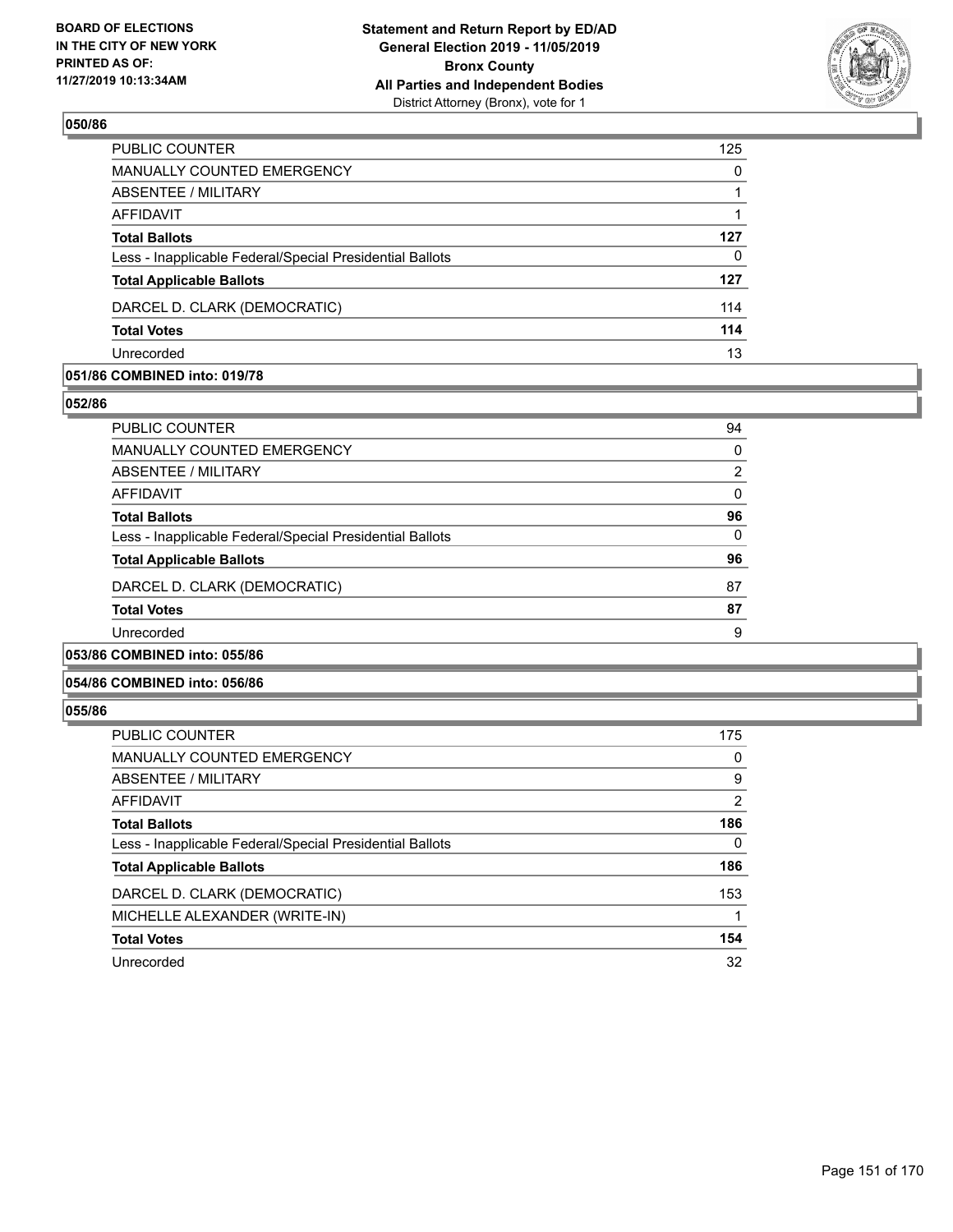

| PUBLIC COUNTER                                           | 122 |
|----------------------------------------------------------|-----|
| MANUALLY COUNTED EMERGENCY                               | 0   |
| ABSENTEE / MILITARY                                      | 0   |
| AFFIDAVIT                                                | 4   |
| Total Ballots                                            | 126 |
| Less - Inapplicable Federal/Special Presidential Ballots | 0   |
| <b>Total Applicable Ballots</b>                          | 126 |
| DARCEL D. CLARK (DEMOCRATIC)                             | 108 |
| FELIX MARTINEZ (WRITE-IN)                                |     |
| <b>Total Votes</b>                                       | 109 |
| Unrecorded                                               | 17  |

#### **057/86**

| PUBLIC COUNTER                                           | 168 |
|----------------------------------------------------------|-----|
| MANUALLY COUNTED EMERGENCY                               | 0   |
| ABSENTEE / MILITARY                                      | 4   |
| AFFIDAVIT                                                |     |
| <b>Total Ballots</b>                                     | 173 |
| Less - Inapplicable Federal/Special Presidential Ballots | 0   |
| <b>Total Applicable Ballots</b>                          | 173 |
| DARCEL D. CLARK (DEMOCRATIC)                             | 143 |
| <b>Total Votes</b>                                       | 143 |
| Unrecorded                                               | 30  |

**058/86 COMBINED into: 018/78**

**059/86 COMBINED into: 029/86**

**060/86 COMBINED into: 038/86**

## **061/86 COMBINED into: 019/86**

## **062/86 COMBINED into: 025/86**

| PUBLIC COUNTER                                           | 130           |
|----------------------------------------------------------|---------------|
| <b>MANUALLY COUNTED EMERGENCY</b>                        | 0             |
| ABSENTEE / MILITARY                                      | $\mathcal{P}$ |
| AFFIDAVIT                                                |               |
| <b>Total Ballots</b>                                     | 133           |
| Less - Inapplicable Federal/Special Presidential Ballots | 0             |
| <b>Total Applicable Ballots</b>                          | 133           |
| DARCEL D. CLARK (DEMOCRATIC)                             | 116           |
| <b>Total Votes</b>                                       | 116           |
| Unrecorded                                               | 17            |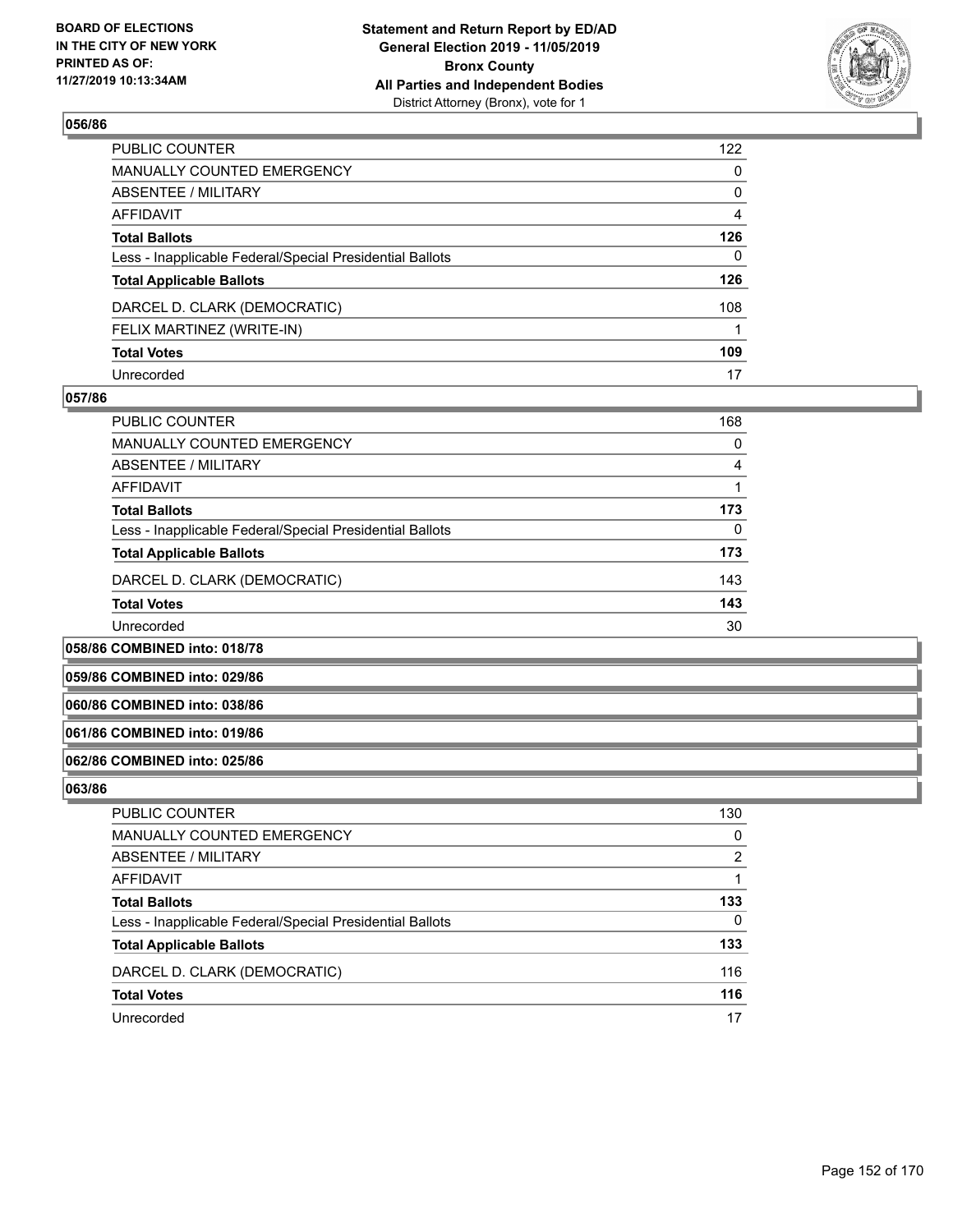

| PUBLIC COUNTER                                           | 107      |
|----------------------------------------------------------|----------|
| MANUALLY COUNTED EMERGENCY                               | 0        |
| ABSENTEE / MILITARY                                      | 6        |
| AFFIDAVIT                                                | $\Omega$ |
| <b>Total Ballots</b>                                     | 113      |
| Less - Inapplicable Federal/Special Presidential Ballots | 0        |
| <b>Total Applicable Ballots</b>                          | 113      |
| DARCEL D. CLARK (DEMOCRATIC)                             | 98       |
| <b>Total Votes</b>                                       | 98       |
| Unrecorded                                               | 15       |

#### **065/86 COMBINED into: 004/86**

| PUBLIC COUNTER                                           | 219 |
|----------------------------------------------------------|-----|
| <b>MANUALLY COUNTED EMERGENCY</b>                        | 0   |
| ABSENTEE / MILITARY                                      | 0   |
| <b>AFFIDAVIT</b>                                         | 3   |
| <b>Total Ballots</b>                                     | 222 |
| Less - Inapplicable Federal/Special Presidential Ballots | 0   |
| <b>Total Applicable Ballots</b>                          | 222 |
| DARCEL D. CLARK (DEMOCRATIC)                             | 192 |
| <b>Total Votes</b>                                       | 192 |
| Unrecorded                                               | 30  |
| 067/86 COMBINED into: 026/86                             |     |
| 068/86 COMBINED into: 031/77                             |     |
| 069/86 COMBINED into: 043/78                             |     |
| 070/86 COMBINED into: 057/86                             |     |
| 071/86 COMBINED into: 036/86                             |     |
| 072/86 COMBINED into: 067/79                             |     |
|                                                          |     |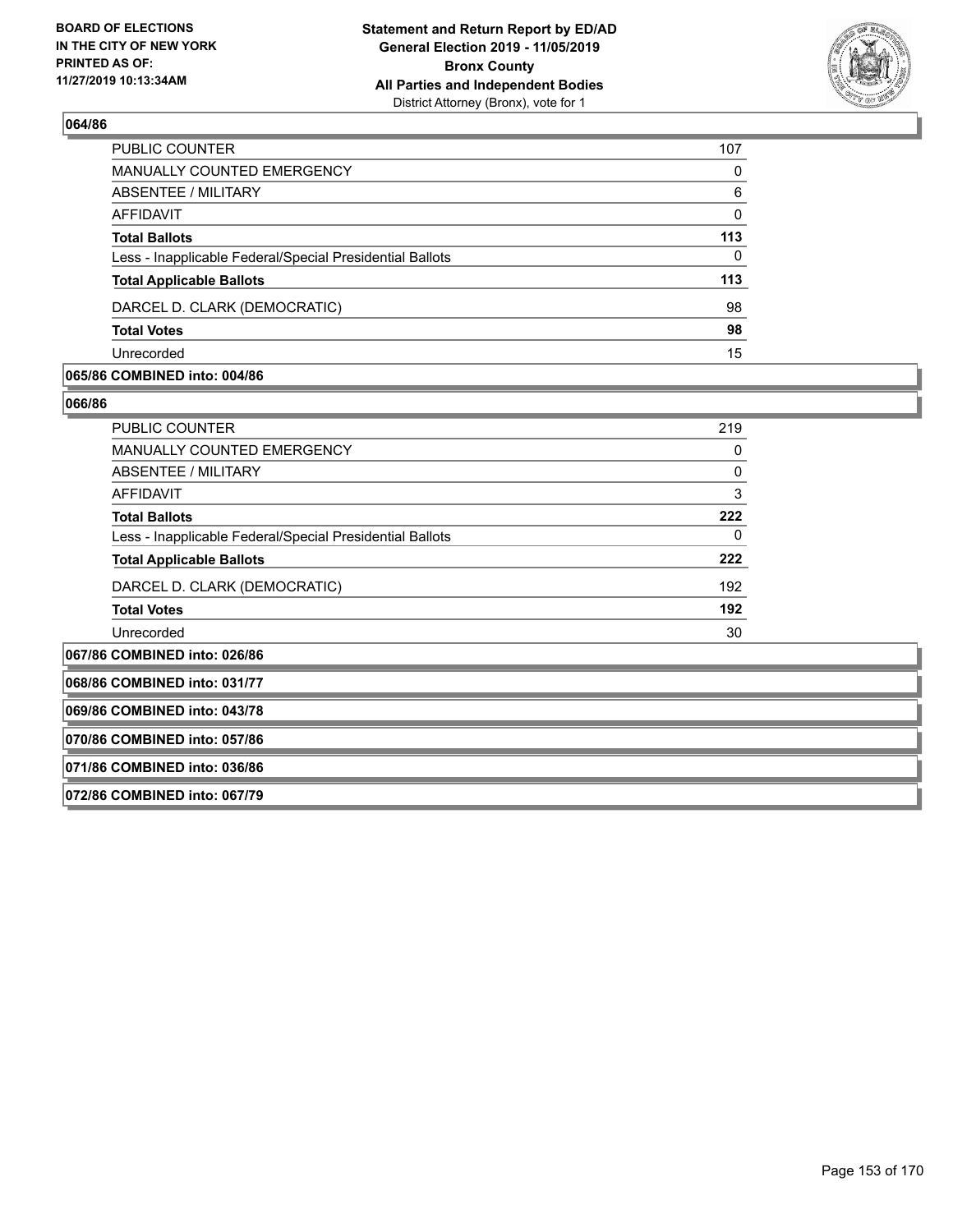

| PUBLIC COUNTER                                           | 83       |
|----------------------------------------------------------|----------|
| MANUALLY COUNTED EMERGENCY                               | $\Omega$ |
| ABSENTEE / MILITARY                                      | 4        |
| <b>AFFIDAVIT</b>                                         | 4        |
| <b>Total Ballots</b>                                     | 91       |
| Less - Inapplicable Federal/Special Presidential Ballots | $\Omega$ |
| <b>Total Applicable Ballots</b>                          | 91       |
| DARCEL D. CLARK (DEMOCRATIC)                             | 70       |
| <b>Total Votes</b>                                       | 70       |
| Unrecorded                                               | 21       |

#### **002/87 COMBINED into: 001/87**

#### **003/87**

| PUBLIC COUNTER                                           | 153      |
|----------------------------------------------------------|----------|
| <b>MANUALLY COUNTED EMERGENCY</b>                        | $\Omega$ |
| ABSENTEE / MILITARY                                      | 2        |
| AFFIDAVIT                                                | 12       |
| <b>Total Ballots</b>                                     | 167      |
| Less - Inapplicable Federal/Special Presidential Ballots | 0        |
| <b>Total Applicable Ballots</b>                          | 167      |
| DARCEL D. CLARK (DEMOCRATIC)                             | 130      |
| <b>Total Votes</b>                                       | 130      |
| Unrecorded                                               | 37       |
| 004/87 COMBINED into: 001/87                             |          |

| <b>PUBLIC COUNTER</b>                                    | 169      |
|----------------------------------------------------------|----------|
| <b>MANUALLY COUNTED EMERGENCY</b>                        | 0        |
| ABSENTEE / MILITARY                                      | 3        |
| AFFIDAVIT                                                | 2        |
| <b>Total Ballots</b>                                     | 174      |
| Less - Inapplicable Federal/Special Presidential Ballots | $\Omega$ |
| <b>Total Applicable Ballots</b>                          | 174      |
| DARCEL D. CLARK (DEMOCRATIC)                             | 142      |
| UNATTRIBUTABLE WRITE-IN (WRITE-IN)                       |          |
| <b>Total Votes</b>                                       | 143      |
| Unrecorded                                               | 31       |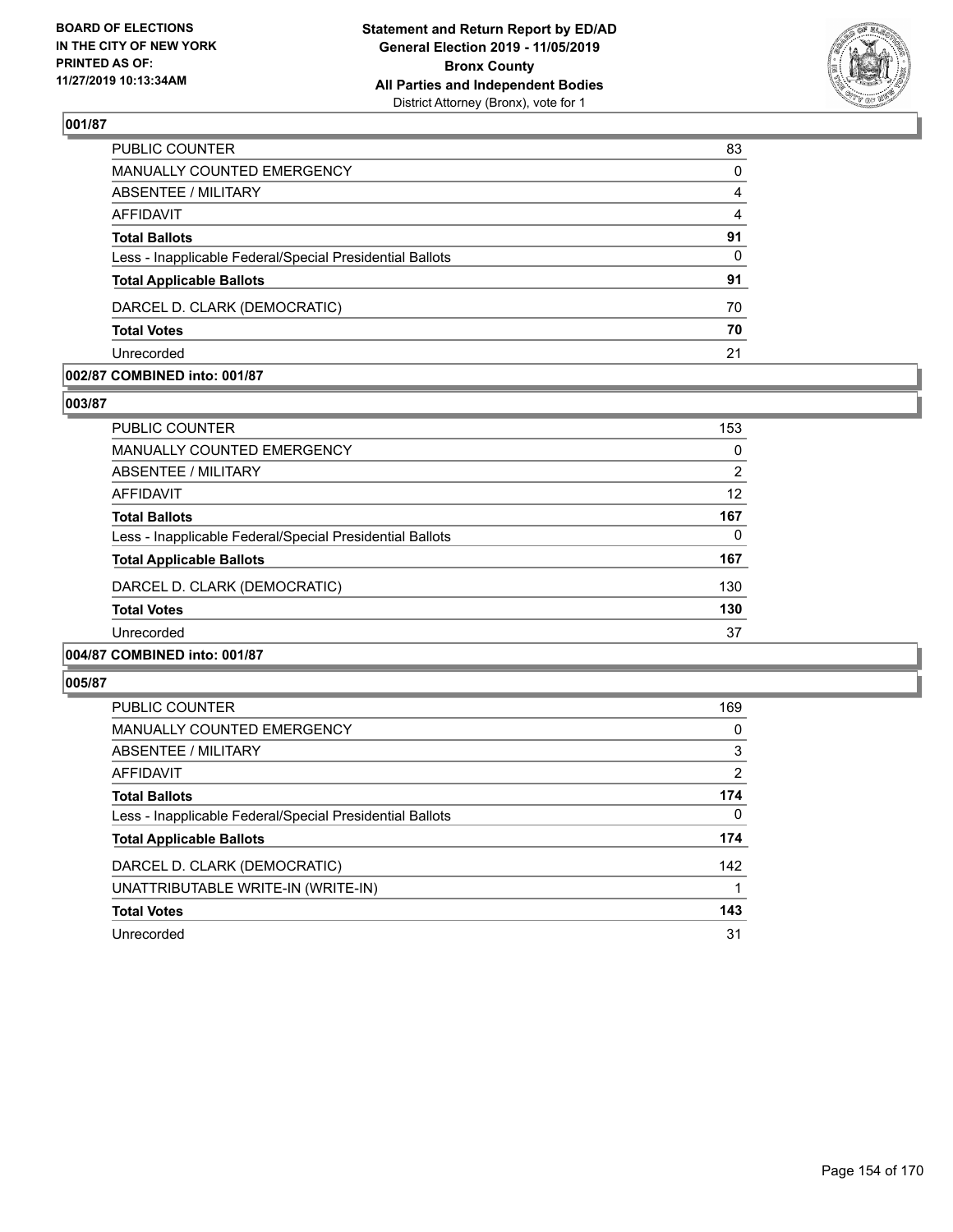

| 128 |
|-----|
| 0   |
| 0   |
| 3   |
| 131 |
| 0   |
| 131 |
| 97  |
| 1   |
| 2   |
| 100 |
| 31  |
|     |

**007/87 COMBINED into: 003/87**

**008/87 COMBINED into: 005/87**

#### **009/87**

| PUBLIC COUNTER                                           | 88       |
|----------------------------------------------------------|----------|
| <b>MANUALLY COUNTED EMERGENCY</b>                        | 0        |
| ABSENTEE / MILITARY                                      | 3        |
| AFFIDAVIT                                                | 0        |
| <b>Total Ballots</b>                                     | 91       |
| Less - Inapplicable Federal/Special Presidential Ballots | $\Omega$ |
| <b>Total Applicable Ballots</b>                          | 91       |
| DARCEL D. CLARK (DEMOCRATIC)                             | 74       |
| <b>Total Votes</b>                                       | 74       |
| Unrecorded                                               | 17       |

| PUBLIC COUNTER                                           | 169           |
|----------------------------------------------------------|---------------|
| <b>MANUALLY COUNTED EMERGENCY</b>                        | 0             |
| <b>ABSENTEE / MILITARY</b>                               | $\mathcal{P}$ |
| AFFIDAVIT                                                | 4             |
| <b>Total Ballots</b>                                     | 175           |
| Less - Inapplicable Federal/Special Presidential Ballots | $\Omega$      |
| <b>Total Applicable Ballots</b>                          | 175           |
| DARCEL D. CLARK (DEMOCRATIC)                             | 140           |
| <b>Total Votes</b>                                       | 140           |
| Unrecorded                                               | 35            |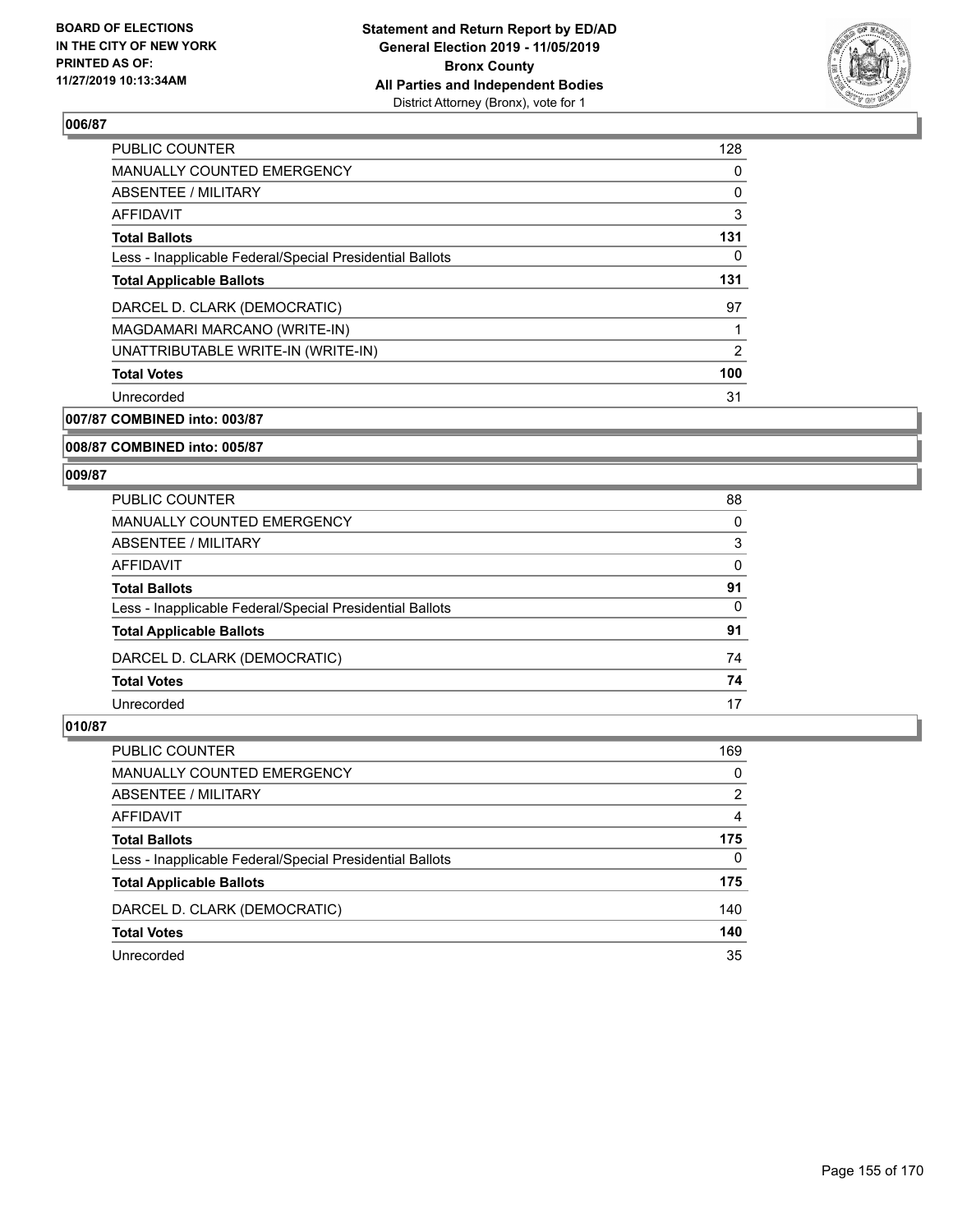

| PUBLIC COUNTER                                           | 146 |
|----------------------------------------------------------|-----|
| <b>MANUALLY COUNTED EMERGENCY</b>                        | 0   |
| ABSENTEE / MILITARY                                      | 3   |
| AFFIDAVIT                                                |     |
| <b>Total Ballots</b>                                     | 150 |
| Less - Inapplicable Federal/Special Presidential Ballots | 0   |
| <b>Total Applicable Ballots</b>                          | 150 |
| DARCEL D. CLARK (DEMOCRATIC)                             | 132 |
| <b>Total Votes</b>                                       | 132 |
| Unrecorded                                               | 18  |

**012/87 COMBINED into: 011/87**

**013/87 COMBINED into: 011/87**

**014/87 COMBINED into: 010/87**

**015/87 COMBINED into: 005/87**

**016/87 COMBINED into: 010/87**

**017/87 COMBINED into: 013/80**

**018/87 COMBINED into: 013/80**

#### **019/87**

| <b>PUBLIC COUNTER</b>                                    | 164 |
|----------------------------------------------------------|-----|
| <b>MANUALLY COUNTED EMERGENCY</b>                        | 0   |
| ABSENTEE / MILITARY                                      |     |
| AFFIDAVIT                                                | 0   |
| <b>Total Ballots</b>                                     | 165 |
| Less - Inapplicable Federal/Special Presidential Ballots | 0   |
| <b>Total Applicable Ballots</b>                          | 165 |
| DARCEL D. CLARK (DEMOCRATIC)                             | 130 |
| CHARLENE JACKSON - MENDES (WRITE-IN)                     |     |
| UNATTRIBUTABLE WRITE-IN (WRITE-IN)                       |     |
| <b>Total Votes</b>                                       | 132 |
| Unrecorded                                               | 33  |
| 020/87 COMBINED into: 019/87                             |     |

**021/87 COMBINED into: 010/87**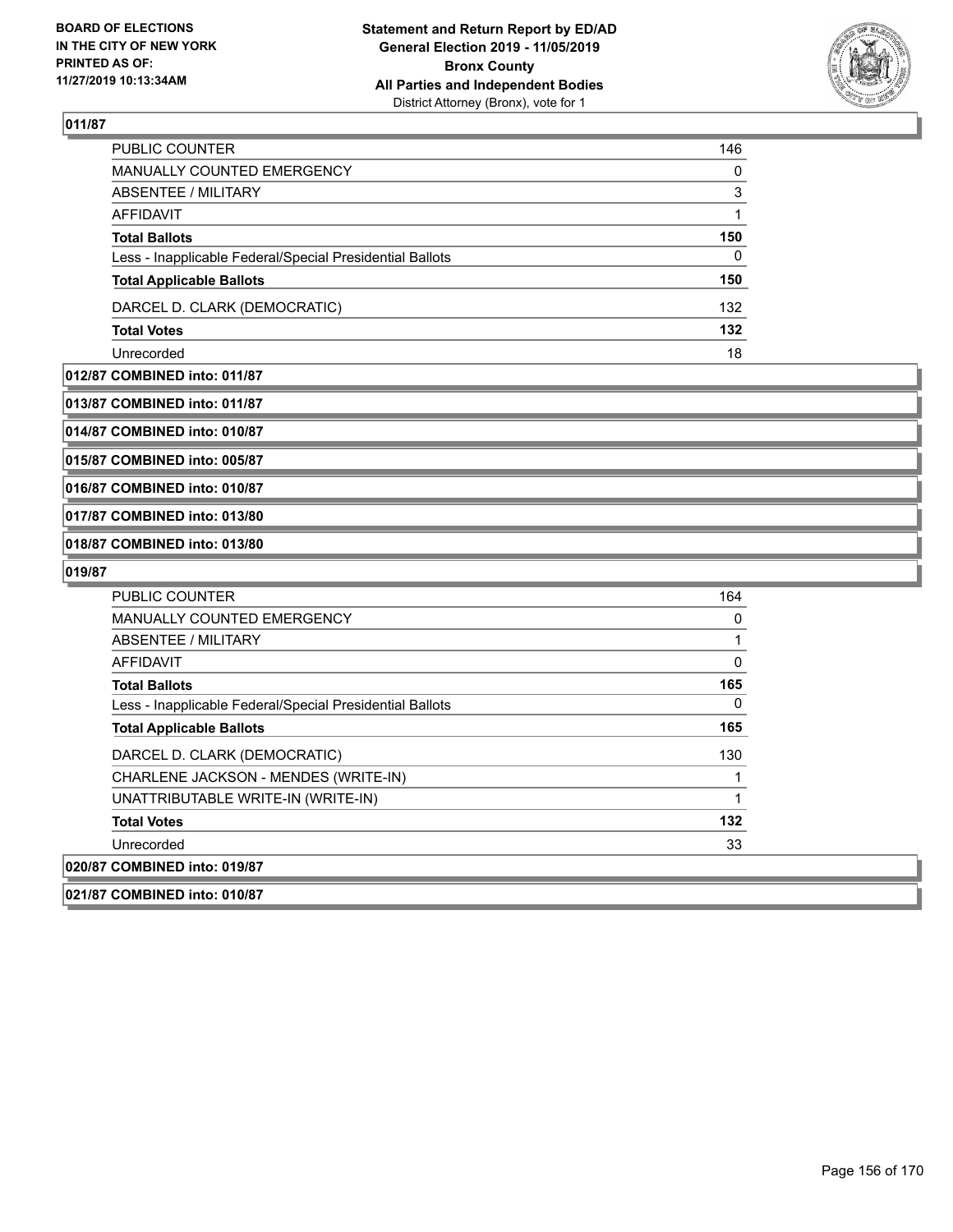

| PUBLIC COUNTER                                           | 184      |
|----------------------------------------------------------|----------|
| MANUALLY COUNTED EMERGENCY                               | $\Omega$ |
| ABSENTEE / MILITARY                                      | 5        |
| AFFIDAVIT                                                | 2        |
| <b>Total Ballots</b>                                     | 191      |
| Less - Inapplicable Federal/Special Presidential Ballots | 0        |
| <b>Total Applicable Ballots</b>                          | 191      |
| DARCEL D. CLARK (DEMOCRATIC)                             | 167      |
| ALEX JONES (WRITE-IN)                                    |          |
| <b>Total Votes</b>                                       | 168      |
| Unrecorded                                               | 23       |

# **023/87 COMBINED into: 022/87**

**024/87 COMBINED into: 032/85**

**025/87 COMBINED into: 022/87**

#### **026/87**

| <b>PUBLIC COUNTER</b>                                    | 179 |
|----------------------------------------------------------|-----|
| <b>MANUALLY COUNTED EMERGENCY</b>                        | 0   |
| ABSENTEE / MILITARY                                      | 0   |
| <b>AFFIDAVIT</b>                                         | 5   |
| <b>Total Ballots</b>                                     | 184 |
| Less - Inapplicable Federal/Special Presidential Ballots | 0   |
| <b>Total Applicable Ballots</b>                          | 184 |
| DARCEL D. CLARK (DEMOCRATIC)                             | 138 |
| <b>COURTNEY MILLER (WRITE-IN)</b>                        |     |
| UNATTRIBUTABLE WRITE-IN (WRITE-IN)                       |     |
| <b>Total Votes</b>                                       | 140 |
| Unrecorded                                               | 44  |

## **027/87 COMBINED into: 026/87**

| <b>PUBLIC COUNTER</b>                                    | 138 |
|----------------------------------------------------------|-----|
| <b>MANUALLY COUNTED EMERGENCY</b>                        | 0   |
| <b>ABSENTEE / MILITARY</b>                               | 0   |
| AFFIDAVIT                                                |     |
| <b>Total Ballots</b>                                     | 139 |
| Less - Inapplicable Federal/Special Presidential Ballots | 0   |
| <b>Total Applicable Ballots</b>                          | 139 |
| DARCEL D. CLARK (DEMOCRATIC)                             | 112 |
| <b>Total Votes</b>                                       | 112 |
| Unrecorded                                               | 27  |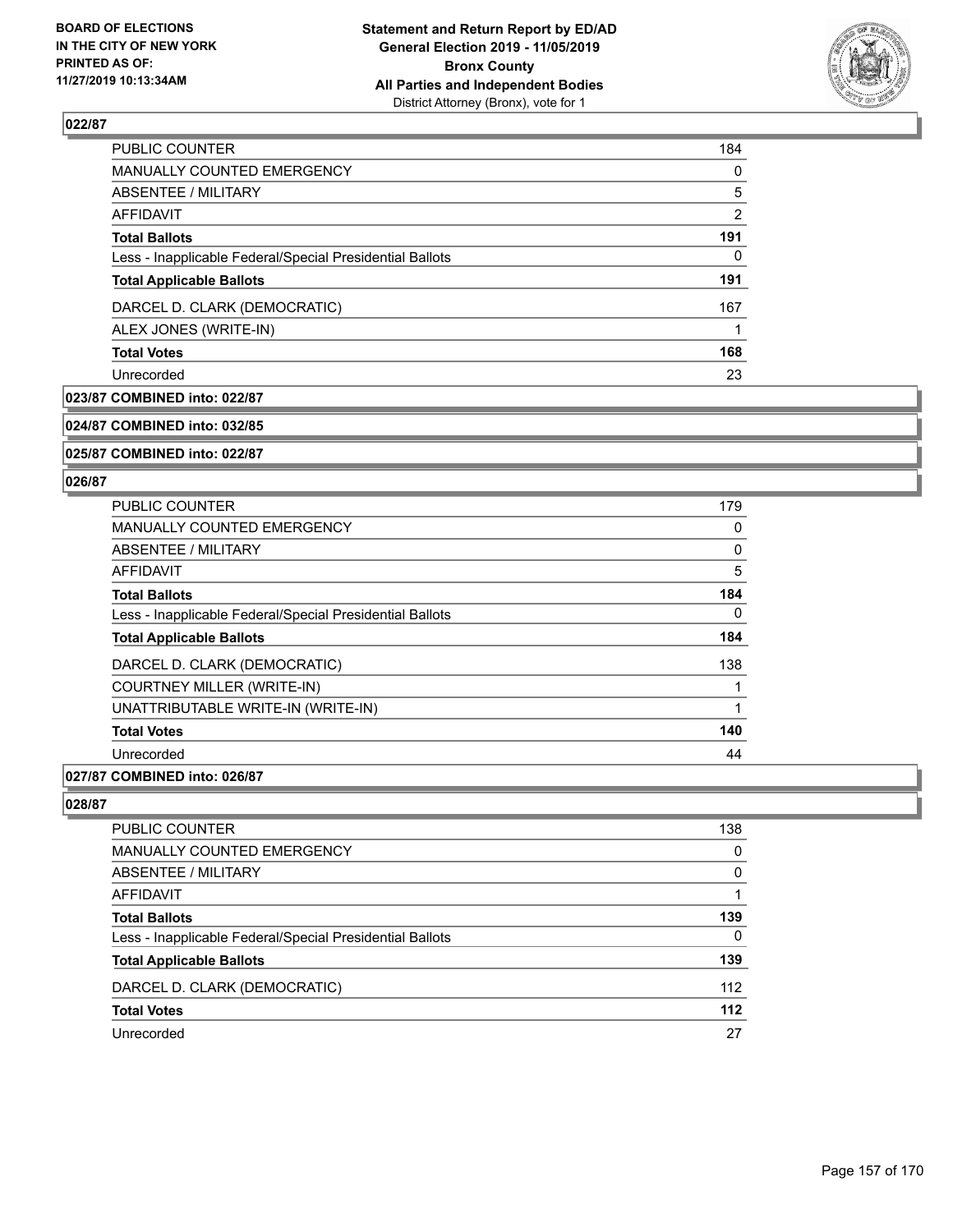

| PUBLIC COUNTER                                                                              | 210          |
|---------------------------------------------------------------------------------------------|--------------|
| MANUALLY COUNTED EMERGENCY                                                                  | $\mathbf{0}$ |
| ABSENTEE / MILITARY                                                                         | 11           |
| AFFIDAVIT                                                                                   | 2            |
| <b>Total Ballots</b>                                                                        | 223          |
|                                                                                             | $\Omega$     |
| Less - Inapplicable Federal/Special Presidential Ballots<br><b>Total Applicable Ballots</b> | 223          |
| DARCEL D. CLARK (DEMOCRATIC)                                                                | 190          |
| <b>Total Votes</b>                                                                          | 190          |
| Unrecorded                                                                                  | 33           |

## **030/87**

| <b>PUBLIC COUNTER</b>                                    | 170      |
|----------------------------------------------------------|----------|
| <b>MANUALLY COUNTED EMERGENCY</b>                        | 0        |
| ABSENTEE / MILITARY                                      |          |
| AFFIDAVIT                                                |          |
| <b>Total Ballots</b>                                     | 178      |
| Less - Inapplicable Federal/Special Presidential Ballots | $\Omega$ |
| <b>Total Applicable Ballots</b>                          | 178      |
| DARCEL D. CLARK (DEMOCRATIC)                             | 161      |
| <b>Total Votes</b>                                       | 161      |
| Unrecorded                                               | 17       |
|                                                          |          |

## **031/87 COMBINED into: 070/85**

#### **032/87**

| <b>PUBLIC COUNTER</b>                                    | 71       |
|----------------------------------------------------------|----------|
| MANUALLY COUNTED EMERGENCY                               | $\Omega$ |
| ABSENTEE / MILITARY                                      | $\Omega$ |
| AFFIDAVIT                                                | $\Omega$ |
| <b>Total Ballots</b>                                     | 71       |
| Less - Inapplicable Federal/Special Presidential Ballots | $\Omega$ |
| <b>Total Applicable Ballots</b>                          | 71       |
| DARCEL D. CLARK (DEMOCRATIC)                             | 59       |
| <b>Total Votes</b>                                       | 59       |
| Unrecorded                                               | 12       |

| <b>PUBLIC COUNTER</b>                                    | 202      |
|----------------------------------------------------------|----------|
| <b>MANUALLY COUNTED EMERGENCY</b>                        | $\Omega$ |
| ABSENTEE / MILITARY                                      | $\Omega$ |
| AFFIDAVIT                                                |          |
| <b>Total Ballots</b>                                     | 203      |
| Less - Inapplicable Federal/Special Presidential Ballots | $\Omega$ |
| <b>Total Applicable Ballots</b>                          | 203      |
| DARCEL D. CLARK (DEMOCRATIC)                             | 169      |
| <b>Total Votes</b>                                       | 169      |
| Unrecorded                                               | 34       |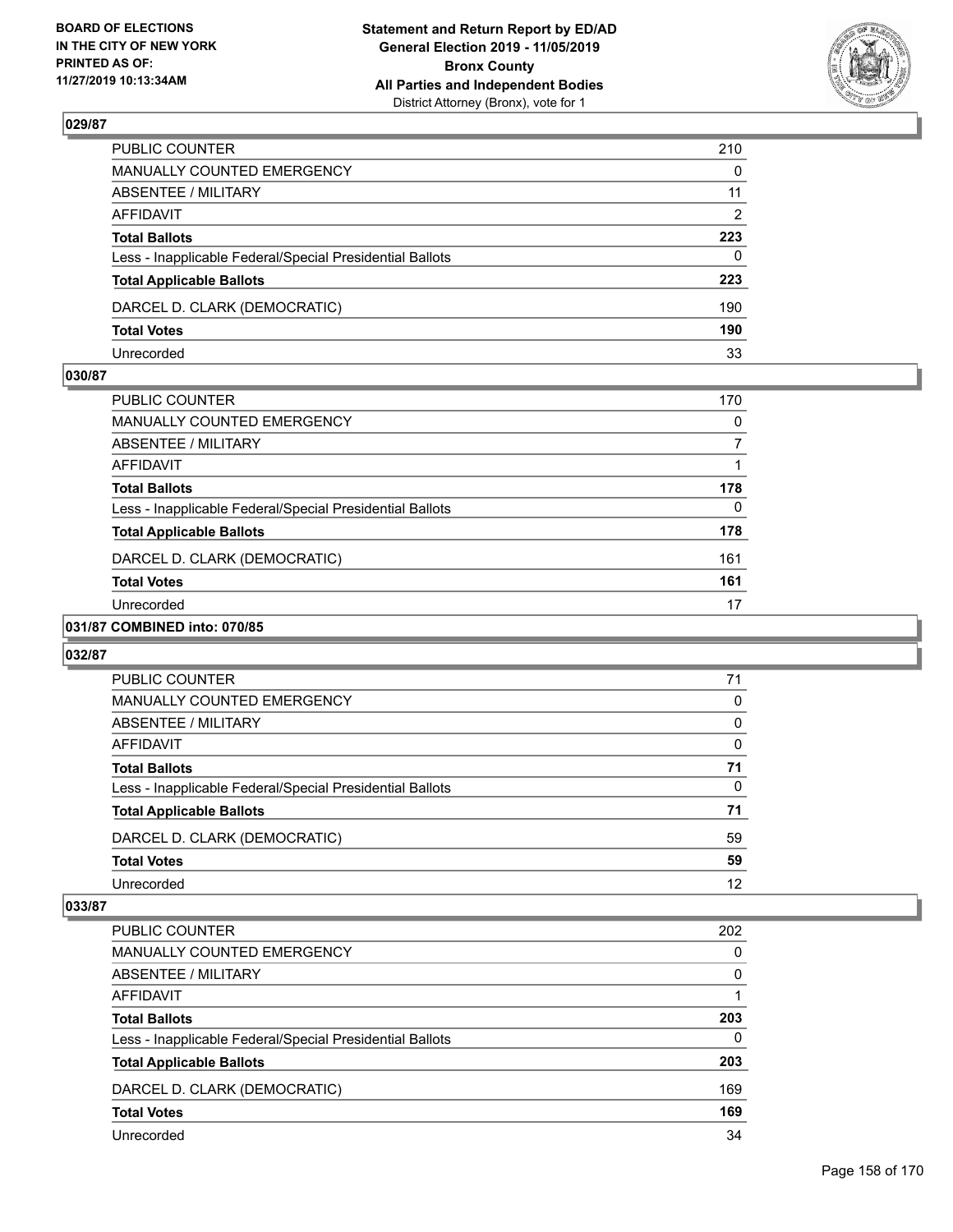

## **034/87 COMBINED into: 033/87**

#### **035/87**

| PUBLIC COUNTER                                           | 177          |
|----------------------------------------------------------|--------------|
| <b>MANUALLY COUNTED EMERGENCY</b>                        | 0            |
| ABSENTEE / MILITARY                                      | 2            |
| AFFIDAVIT                                                | $\mathbf{0}$ |
| <b>Total Ballots</b>                                     | 179          |
| Less - Inapplicable Federal/Special Presidential Ballots | $\mathbf{0}$ |
| <b>Total Applicable Ballots</b>                          | 179          |
| DARCEL D. CLARK (DEMOCRATIC)                             | 151          |
| <b>Total Votes</b>                                       | 151          |
| Unrecorded                                               | 28           |

#### **036/87 COMBINED into: 035/87**

#### **037/87**

| <b>PUBLIC COUNTER</b>                                    | 180 |
|----------------------------------------------------------|-----|
| <b>MANUALLY COUNTED EMERGENCY</b>                        | 0   |
| ABSENTEE / MILITARY                                      | 2   |
| AFFIDAVIT                                                | 0   |
| <b>Total Ballots</b>                                     | 182 |
| Less - Inapplicable Federal/Special Presidential Ballots | 0   |
| <b>Total Applicable Ballots</b>                          | 182 |
| DARCEL D. CLARK (DEMOCRATIC)                             | 154 |
| UNATTRIBUTABLE WRITE-IN (WRITE-IN)                       |     |
| <b>Total Votes</b>                                       | 155 |
| Unrecorded                                               | 27  |
| 038/87 COMBINED into: 037/87                             |     |

| <b>PUBLIC COUNTER</b>                                    | 124 |
|----------------------------------------------------------|-----|
| MANUALLY COUNTED EMERGENCY                               | 0   |
| <b>ABSENTEE / MILITARY</b>                               | 2   |
| AFFIDAVIT                                                | 3   |
| <b>Total Ballots</b>                                     | 129 |
| Less - Inapplicable Federal/Special Presidential Ballots | 0   |
| <b>Total Applicable Ballots</b>                          | 129 |
| DARCEL D. CLARK (DEMOCRATIC)                             | 110 |
| <b>Total Votes</b>                                       | 110 |
| Unrecorded                                               | 19  |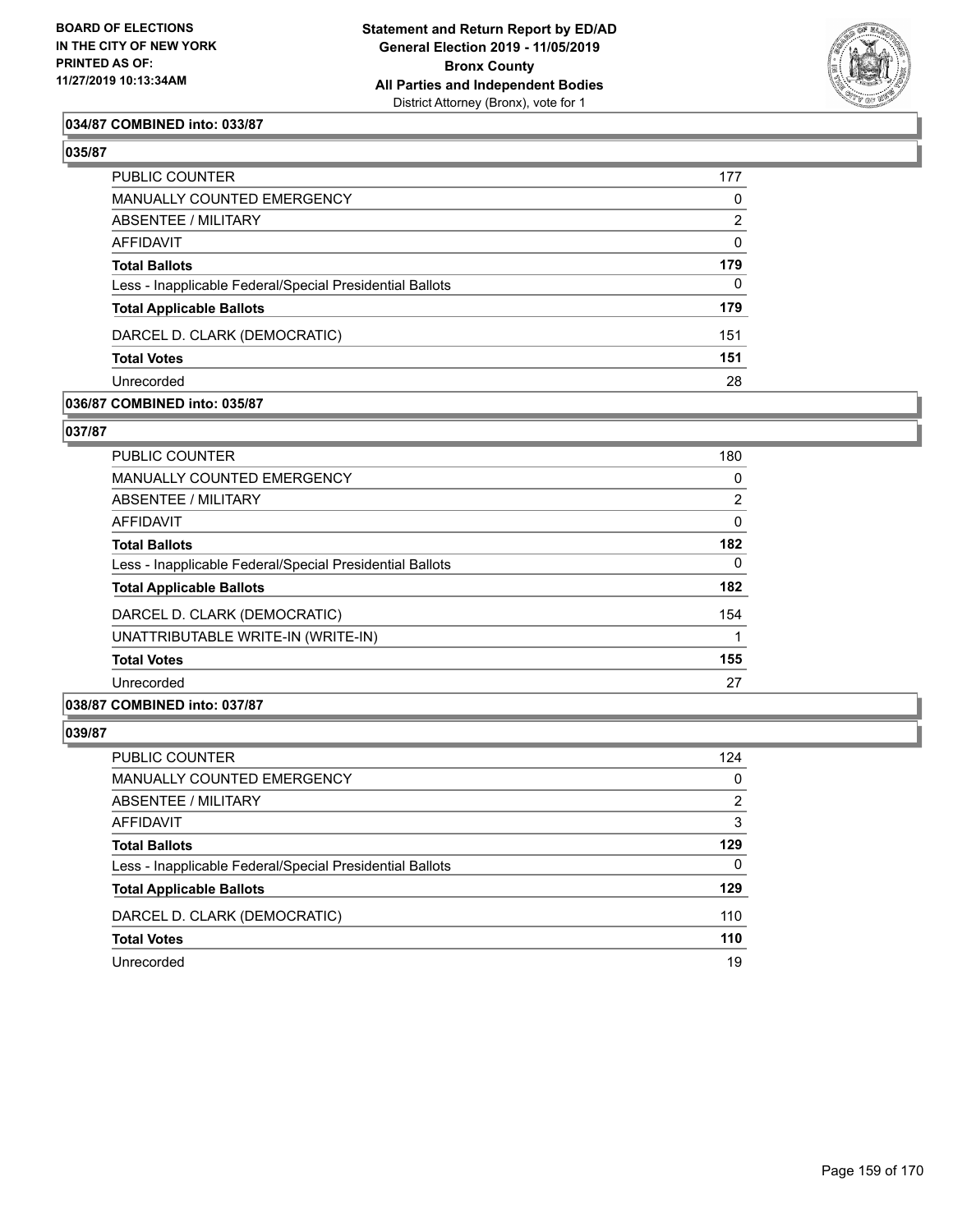

| <b>PUBLIC COUNTER</b>                                    | 218            |
|----------------------------------------------------------|----------------|
| <b>MANUALLY COUNTED EMERGENCY</b>                        | 0              |
| ABSENTEE / MILITARY                                      | 5              |
| AFFIDAVIT                                                | $\overline{2}$ |
| <b>Total Ballots</b>                                     | 225            |
| Less - Inapplicable Federal/Special Presidential Ballots | 0              |
| <b>Total Applicable Ballots</b>                          | 225            |
| DARCEL D. CLARK (DEMOCRATIC)                             | 178            |
| <b>JOSHUA LORGMAN (WRITE-IN)</b>                         |                |
| UNATTRIBUTABLE WRITE-IN (WRITE-IN)                       | 3              |
| WILLIAM MOORE (WRITE-IN)                                 | 1              |
| <b>Total Votes</b>                                       | 183            |
| Unrecorded                                               | 42             |

**041/87 COMBINED into: 040/87**

**042/87 COMBINED into: 027/85**

**043/87 COMBINED into: 010/87**

#### **044/87 COMBINED into: 064/82**

**045/87 COMBINED into: 064/82**

#### **046/87**

| PUBLIC COUNTER                                           | 85       |
|----------------------------------------------------------|----------|
| MANUALLY COUNTED EMERGENCY                               | $\Omega$ |
| ABSENTEE / MILITARY                                      |          |
| AFFIDAVIT                                                | 0        |
| <b>Total Ballots</b>                                     | 86       |
| Less - Inapplicable Federal/Special Presidential Ballots | $\Omega$ |
| <b>Total Applicable Ballots</b>                          | 86       |
| DARCEL D. CLARK (DEMOCRATIC)                             | 69       |
| <b>Total Votes</b>                                       | 69       |
| Unrecorded                                               | 17       |

| <b>PUBLIC COUNTER</b>                                    | 229 |
|----------------------------------------------------------|-----|
| MANUALLY COUNTED EMERGENCY                               | 0   |
| ABSENTEE / MILITARY                                      | 6   |
| AFFIDAVIT                                                |     |
| <b>Total Ballots</b>                                     | 236 |
| Less - Inapplicable Federal/Special Presidential Ballots | 0   |
| <b>Total Applicable Ballots</b>                          | 236 |
| DARCEL D. CLARK (DEMOCRATIC)                             | 205 |
| BARACK OBAMA (WRITE-IN)                                  |     |
| <b>Total Votes</b>                                       | 206 |
| Unrecorded                                               | 30  |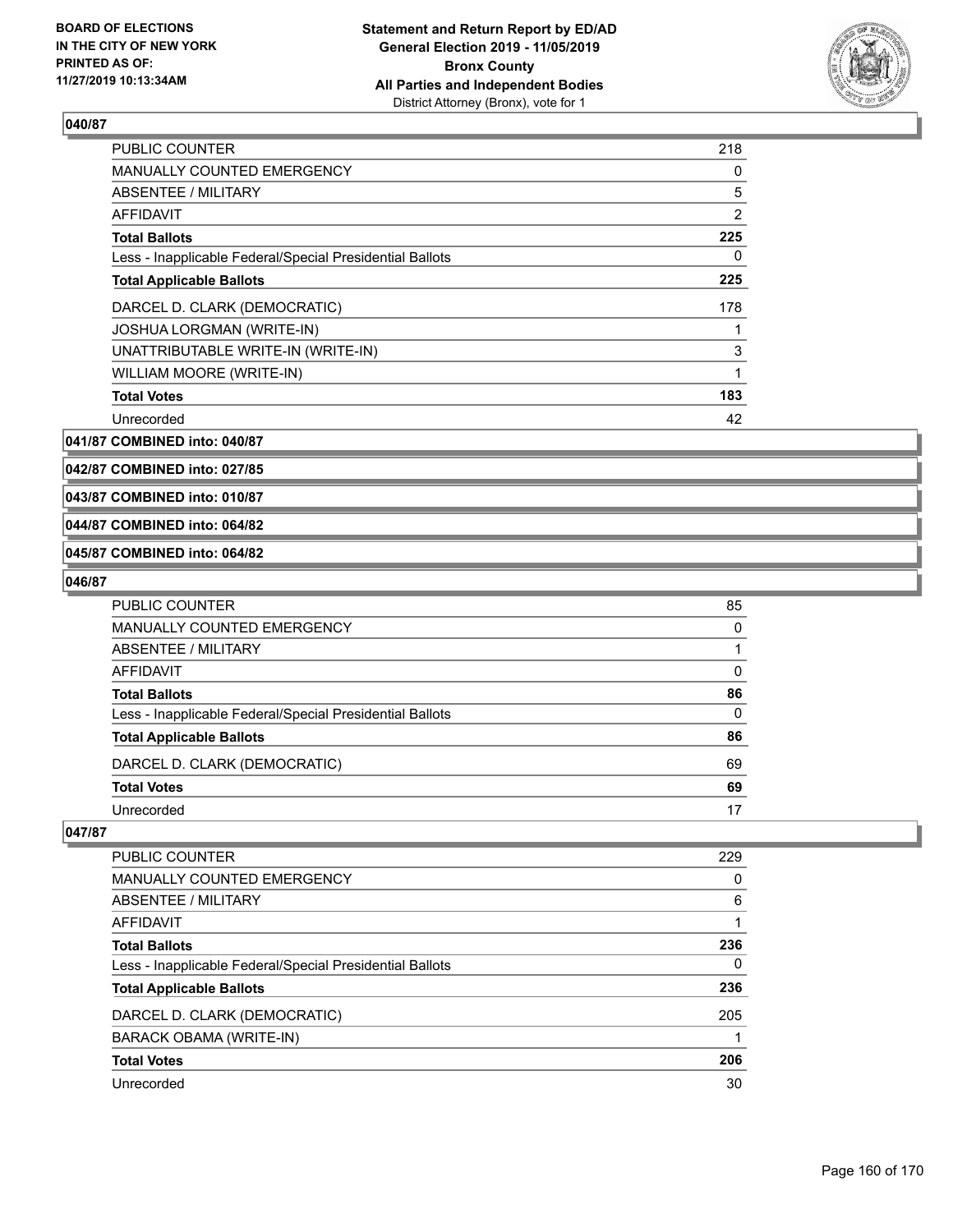

| PUBLIC COUNTER                                           | 189          |
|----------------------------------------------------------|--------------|
| MANUALLY COUNTED EMERGENCY                               | $\mathbf{0}$ |
| ABSENTEE / MILITARY                                      | 3            |
| AFFIDAVIT                                                | 4            |
| <b>Total Ballots</b>                                     | 196          |
| Less - Inapplicable Federal/Special Presidential Ballots | $\Omega$     |
| <b>Total Applicable Ballots</b>                          | 196          |
| DARCEL D. CLARK (DEMOCRATIC)                             | 161          |
| <b>Total Votes</b>                                       | 161          |
| Unrecorded                                               | 35           |

#### **049/87**

| PUBLIC COUNTER                                           | 326 |
|----------------------------------------------------------|-----|
| <b>MANUALLY COUNTED EMERGENCY</b>                        | 0   |
| ABSENTEE / MILITARY                                      | 6   |
| AFFIDAVIT                                                | 7   |
| <b>Total Ballots</b>                                     | 339 |
| Less - Inapplicable Federal/Special Presidential Ballots | 0   |
| <b>Total Applicable Ballots</b>                          | 339 |
| DARCEL D. CLARK (DEMOCRATIC)                             | 295 |
| DEFONSO COLON (WRITE-IN)                                 | 1   |
| <b>Total Votes</b>                                       | 296 |
| Unrecorded                                               | 43  |
| 050/87 COMBINED into: 049/87                             |     |

#### **051/87**

| <b>PUBLIC COUNTER</b>                                    | 354 |
|----------------------------------------------------------|-----|
| <b>MANUALLY COUNTED EMERGENCY</b>                        | 0   |
| ABSENTEE / MILITARY                                      | 8   |
| <b>AFFIDAVIT</b>                                         | 5   |
| <b>Total Ballots</b>                                     | 367 |
| Less - Inapplicable Federal/Special Presidential Ballots | 0   |
| <b>Total Applicable Ballots</b>                          | 367 |
| DARCEL D. CLARK (DEMOCRATIC)                             | 316 |
| UNATTRIBUTABLE WRITE-IN (WRITE-IN)                       |     |
| <b>Total Votes</b>                                       | 317 |
| Unrecorded                                               | 50  |
| A                                                        |     |

# **052/87 COMBINED into: 051/87**

**053/87 COMBINED into: 029/87**

**054/87 COMBINED into: 056/87**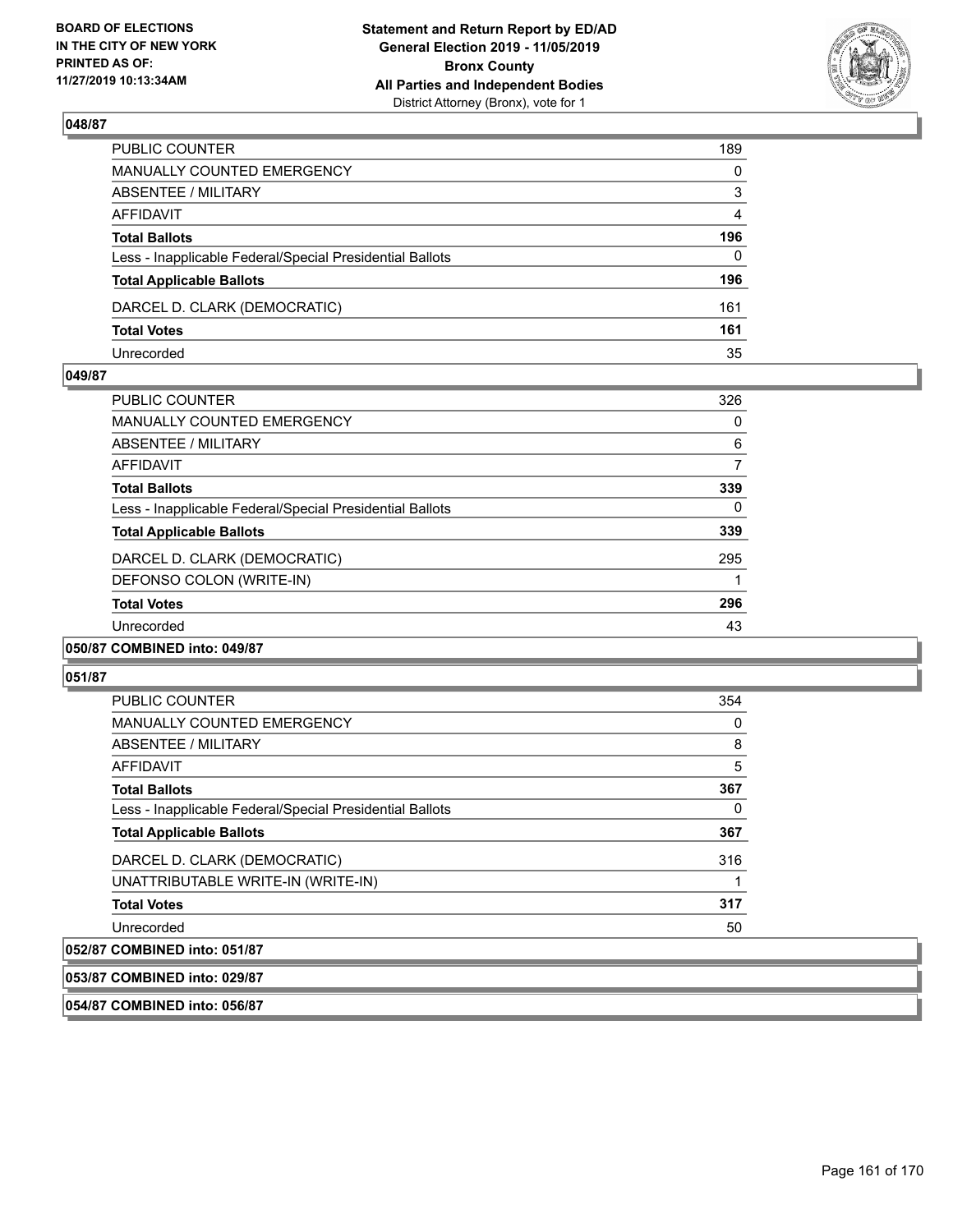

| PUBLIC COUNTER                                           | 274      |
|----------------------------------------------------------|----------|
| MANUALLY COUNTED EMERGENCY                               | $\Omega$ |
| ABSENTEE / MILITARY                                      | 6        |
| AFFIDAVIT                                                |          |
| Total Ballots                                            | 281      |
| Less - Inapplicable Federal/Special Presidential Ballots | 0        |
| <b>Total Applicable Ballots</b>                          | 281      |
| DARCEL D. CLARK (DEMOCRATIC)                             | 233      |
| UNATTRIBUTABLE WRITE-IN (WRITE-IN)                       |          |
| <b>Total Votes</b>                                       | 234      |
| Unrecorded                                               | 47       |

## **056/87**

| <b>PUBLIC COUNTER</b>                                    | 298      |
|----------------------------------------------------------|----------|
| MANUALLY COUNTED EMERGENCY                               | $\Omega$ |
| ABSENTEE / MILITARY                                      | 12       |
| AFFIDAVIT                                                | 21       |
| <b>Total Ballots</b>                                     | 331      |
| Less - Inapplicable Federal/Special Presidential Ballots | $\Omega$ |
| <b>Total Applicable Ballots</b>                          | 331      |
| DARCEL D. CLARK (DEMOCRATIC)                             | 283      |
| <b>Total Votes</b>                                       | 283      |
| Unrecorded                                               | 48       |

| <b>PUBLIC COUNTER</b>                                    | 279 |
|----------------------------------------------------------|-----|
| <b>MANUALLY COUNTED EMERGENCY</b>                        | 0   |
| ABSENTEE / MILITARY                                      | 2   |
| <b>AFFIDAVIT</b>                                         |     |
| <b>Total Ballots</b>                                     | 282 |
| Less - Inapplicable Federal/Special Presidential Ballots | 0   |
| <b>Total Applicable Ballots</b>                          | 282 |
| DARCEL D. CLARK (DEMOCRATIC)                             | 229 |
| <b>EMILY GALVIN (WRITE-IN)</b>                           |     |
| UNATTRIBUTABLE WRITE-IN (WRITE-IN)                       |     |
| <b>Total Votes</b>                                       | 231 |
| Unrecorded                                               | 51  |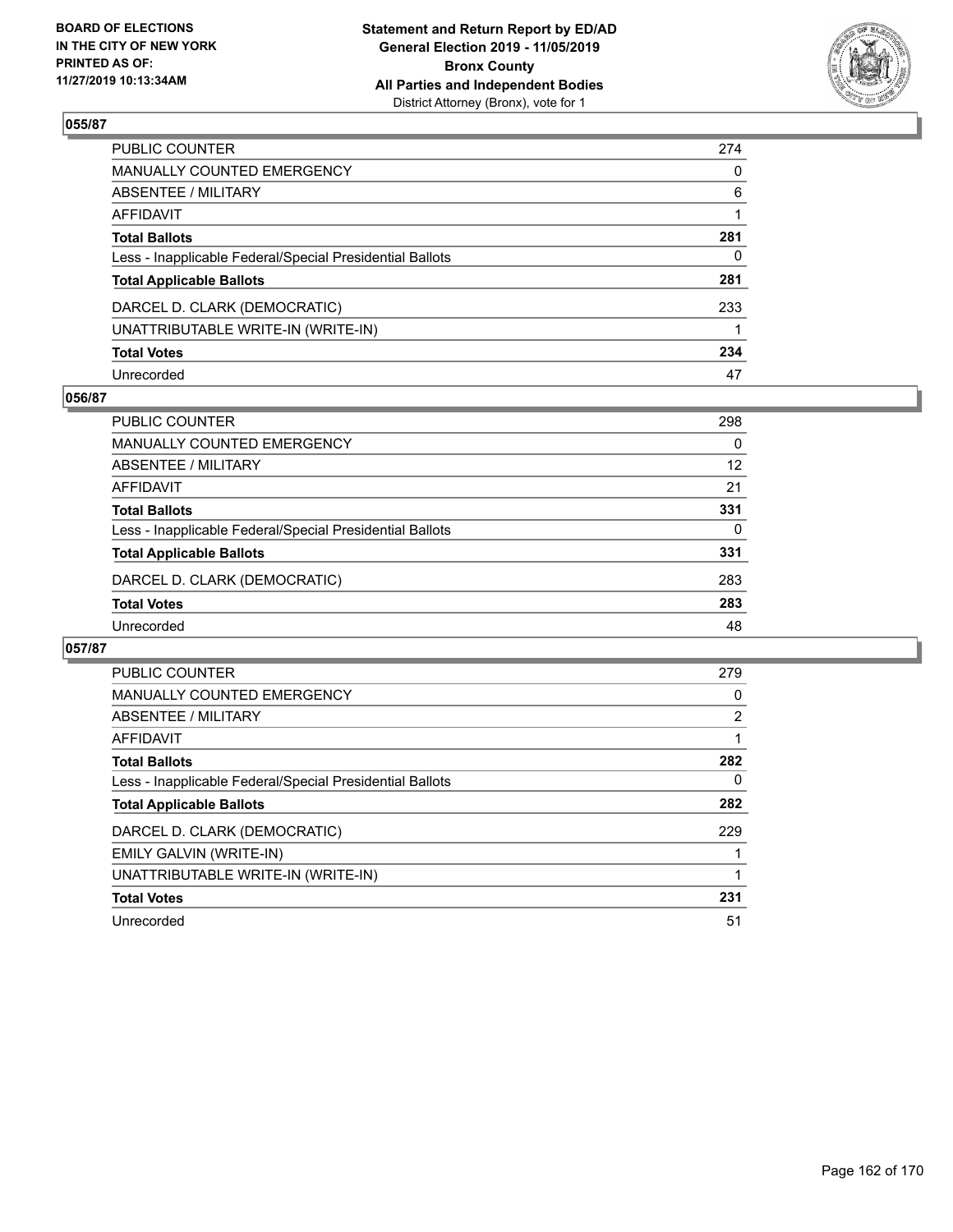

| PUBLIC COUNTER                                           | 285            |
|----------------------------------------------------------|----------------|
| MANUALLY COUNTED EMERGENCY                               | $\Omega$       |
| <b>ABSENTEE / MILITARY</b>                               | 5              |
| AFFIDAVIT                                                | $\overline{2}$ |
| <b>Total Ballots</b>                                     | 292            |
| Less - Inapplicable Federal/Special Presidential Ballots | 0              |
| <b>Total Applicable Ballots</b>                          | 292            |
| DARCEL D. CLARK (DEMOCRATIC)                             | 248            |
| <b>Total Votes</b>                                       | 248            |
| Unrecorded                                               | 44             |

#### **059/87 COMBINED into: 058/87**

#### **060/87**

| PUBLIC COUNTER                                           | 319      |
|----------------------------------------------------------|----------|
| MANUALLY COUNTED EMERGENCY                               | $\Omega$ |
| ABSENTEE / MILITARY                                      | 7        |
| AFFIDAVIT                                                |          |
| <b>Total Ballots</b>                                     | 333      |
| Less - Inapplicable Federal/Special Presidential Ballots | 0        |
| <b>Total Applicable Ballots</b>                          | 333      |
| DARCEL D. CLARK (DEMOCRATIC)                             | 278      |
| UNATTRIBUTABLE WRITE-IN (WRITE-IN)                       |          |
| <b>Total Votes</b>                                       | 279      |
| Unrecorded                                               | 54       |
|                                                          |          |

## **061/87**

| PUBLIC COUNTER                                           | 262 |
|----------------------------------------------------------|-----|
| <b>MANUALLY COUNTED EMERGENCY</b>                        | 0   |
| ABSENTEE / MILITARY                                      | 5   |
| <b>AFFIDAVIT</b>                                         | 3   |
| <b>Total Ballots</b>                                     | 270 |
| Less - Inapplicable Federal/Special Presidential Ballots | 0   |
| <b>Total Applicable Ballots</b>                          | 270 |
| DARCEL D. CLARK (DEMOCRATIC)                             | 244 |
| UNATTRIBUTABLE WRITE-IN (WRITE-IN)                       |     |
| <b>Total Votes</b>                                       | 245 |
| Unrecorded                                               | 25  |

# **062/87 COMBINED into: 055/87**

# **063/87 COMBINED into: 057/87**

**064/87 COMBINED into: 057/87**

## **065/87 COMBINED into: 047/87**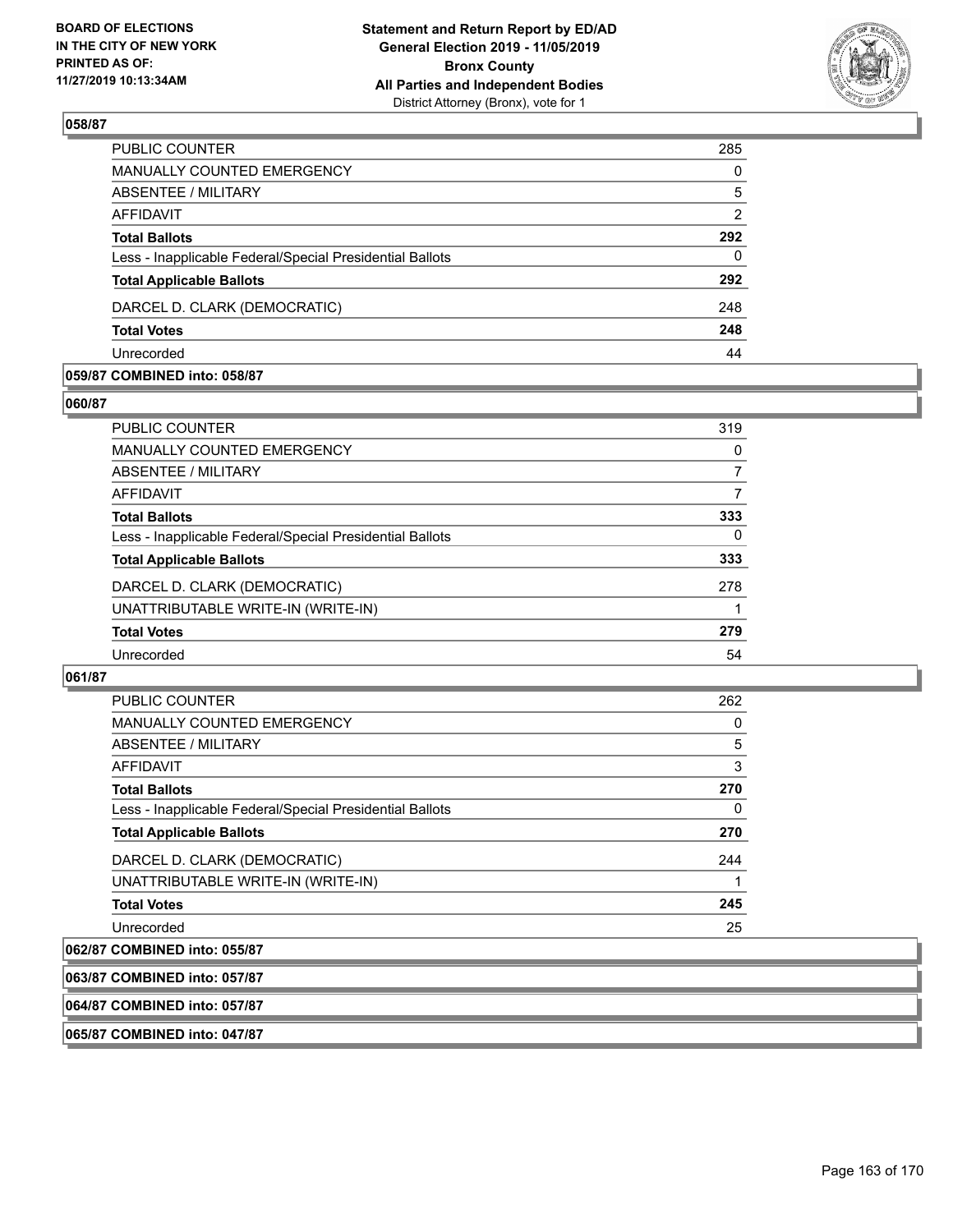

| PUBLIC COUNTER                                           | 124      |
|----------------------------------------------------------|----------|
| MANUALLY COUNTED EMERGENCY                               | $\Omega$ |
| ABSENTEE / MILITARY                                      |          |
| AFFIDAVIT                                                |          |
| <b>Total Ballots</b>                                     | 126      |
| Less - Inapplicable Federal/Special Presidential Ballots | $\Omega$ |
| <b>Total Applicable Ballots</b>                          | 126      |
| DARCEL D. CLARK (DEMOCRATIC)                             | 98       |
| <b>Total Votes</b>                                       | 98       |
| Unrecorded                                               | 28       |

#### **067/87 COMBINED into: 057/87**

#### **068/87**

| PUBLIC COUNTER                                           | 101 |
|----------------------------------------------------------|-----|
| MANUALLY COUNTED EMERGENCY                               | 0   |
| ABSENTEE / MILITARY                                      |     |
| AFFIDAVIT                                                | 0   |
| <b>Total Ballots</b>                                     | 102 |
| Less - Inapplicable Federal/Special Presidential Ballots | 0   |
| <b>Total Applicable Ballots</b>                          | 102 |
| DARCEL D. CLARK (DEMOCRATIC)                             | 85  |
| <b>Total Votes</b>                                       | 85  |
| Unrecorded                                               | 17  |
|                                                          |     |

| <b>PUBLIC COUNTER</b>                                    | 91       |
|----------------------------------------------------------|----------|
| <b>MANUALLY COUNTED EMERGENCY</b>                        | 0        |
| ABSENTEE / MILITARY                                      | 3        |
| AFFIDAVIT                                                | $\Omega$ |
| <b>Total Ballots</b>                                     | 94       |
| Less - Inapplicable Federal/Special Presidential Ballots | 0        |
| <b>Total Applicable Ballots</b>                          | 94       |
| DARCEL D. CLARK (DEMOCRATIC)                             | 78       |
| <b>Total Votes</b>                                       | 78       |
| Unrecorded                                               | 16       |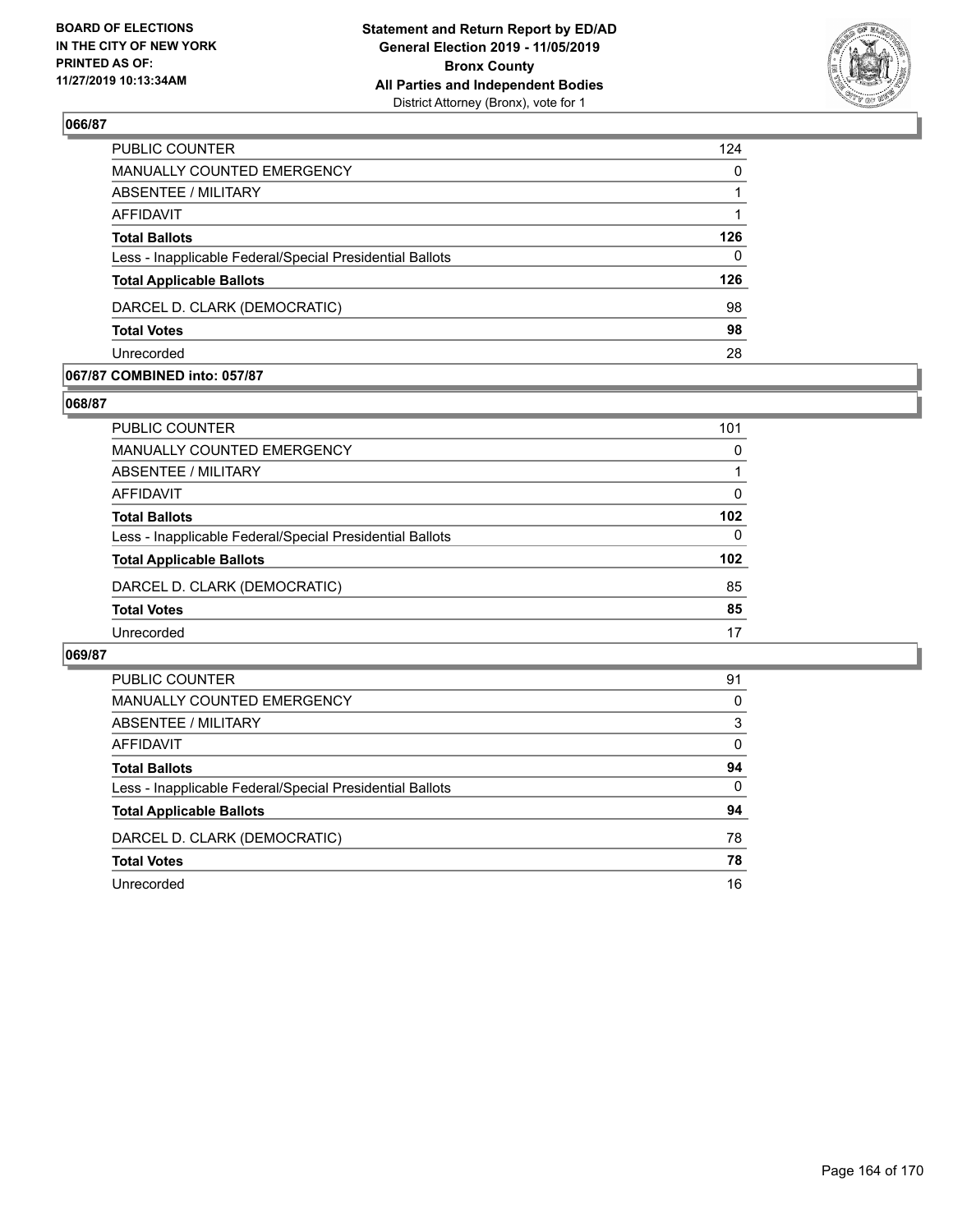

| PUBLIC COUNTER                                           | 153      |
|----------------------------------------------------------|----------|
| MANUALLY COUNTED EMERGENCY                               | $\Omega$ |
| ABSENTEE / MILITARY                                      | 3        |
| AFFIDAVIT                                                | 3        |
| <b>Total Ballots</b>                                     | 159      |
| Less - Inapplicable Federal/Special Presidential Ballots | 0        |
| <b>Total Applicable Ballots</b>                          | 159      |
| DARCEL D. CLARK (DEMOCRATIC)                             | 135      |
| ANGELA VALDEZ (WRITE-IN)                                 |          |
| <b>Total Votes</b>                                       | 136      |
| Unrecorded                                               | 23       |

## **071/87**

| <b>PUBLIC COUNTER</b>                                    | 129      |
|----------------------------------------------------------|----------|
| MANUALLY COUNTED EMERGENCY                               | 0        |
| ABSENTEE / MILITARY                                      | 3        |
| AFFIDAVIT                                                | $\Omega$ |
| <b>Total Ballots</b>                                     | 132      |
| Less - Inapplicable Federal/Special Presidential Ballots | $\Omega$ |
| <b>Total Applicable Ballots</b>                          | 132      |
| DARCEL D. CLARK (DEMOCRATIC)                             | 111      |
| <b>Total Votes</b>                                       | 111      |
| Unrecorded                                               | 21       |

| <b>PUBLIC COUNTER</b>                                    | 186 |
|----------------------------------------------------------|-----|
| <b>MANUALLY COUNTED EMERGENCY</b>                        | 0   |
| ABSENTEE / MILITARY                                      | 4   |
| AFFIDAVIT                                                | 2   |
| <b>Total Ballots</b>                                     | 192 |
| Less - Inapplicable Federal/Special Presidential Ballots | 0   |
| <b>Total Applicable Ballots</b>                          | 192 |
| DARCEL D. CLARK (DEMOCRATIC)                             | 154 |
| JOHN A. HOWARD (WRITE-IN)                                |     |
| MILLIE BONILLA (WRITE-IN)                                |     |
| <b>Total Votes</b>                                       | 156 |
| Unrecorded                                               | 36  |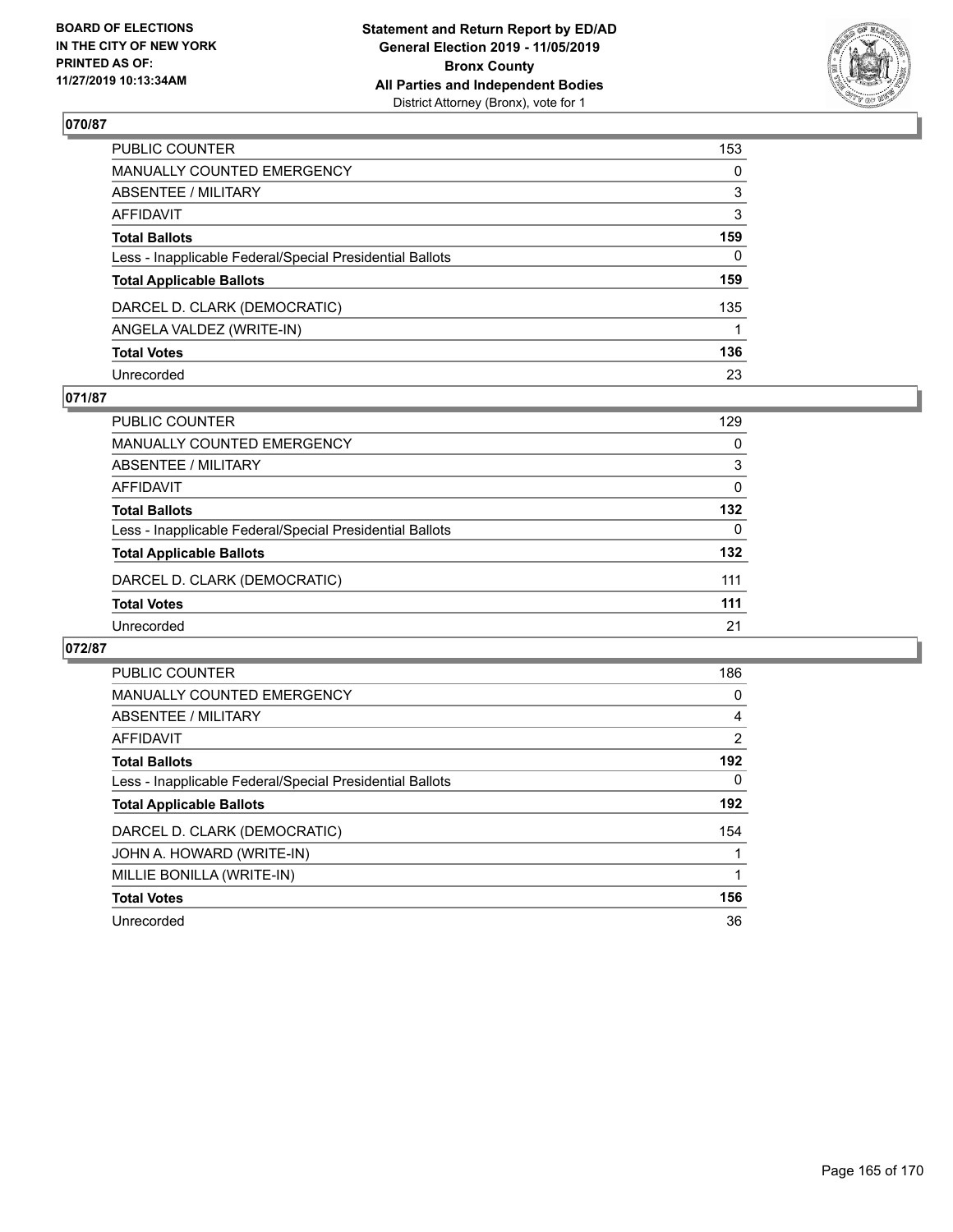

| PUBLIC COUNTER                                           | 24           |
|----------------------------------------------------------|--------------|
| MANUALLY COUNTED EMERGENCY                               | $\mathbf{0}$ |
| ABSENTEE / MILITARY                                      | $\Omega$     |
| AFFIDAVIT                                                | $\mathbf{0}$ |
| <b>Total Ballots</b>                                     | 24           |
| Less - Inapplicable Federal/Special Presidential Ballots | 0            |
| <b>Total Applicable Ballots</b>                          | 24           |
| DARCEL D. CLARK (DEMOCRATIC)                             | 21           |
| <b>Total Votes</b>                                       | 21           |
| Unrecorded                                               | 3            |

#### **074/87**

| <b>PUBLIC COUNTER</b>                                    | 195 |
|----------------------------------------------------------|-----|
| <b>MANUALLY COUNTED EMERGENCY</b>                        | 0   |
| ABSENTEE / MILITARY                                      |     |
| AFFIDAVIT                                                | 0   |
| <b>Total Ballots</b>                                     | 196 |
| Less - Inapplicable Federal/Special Presidential Ballots | 0   |
| <b>Total Applicable Ballots</b>                          | 196 |
| DARCEL D. CLARK (DEMOCRATIC)                             | 151 |
| UNATTRIBUTABLE WRITE-IN (WRITE-IN)                       |     |
| <b>Total Votes</b>                                       | 152 |
| Unrecorded                                               | 44  |
| 075/87 COMBINED into: 070/87                             |     |

# **076/87 COMBINED into: 074/87**

| <b>PUBLIC COUNTER</b>                                    | 173 |
|----------------------------------------------------------|-----|
| <b>MANUALLY COUNTED EMERGENCY</b>                        | 0   |
| <b>ABSENTEE / MILITARY</b>                               |     |
| AFFIDAVIT                                                | 3   |
| <b>Total Ballots</b>                                     | 177 |
| Less - Inapplicable Federal/Special Presidential Ballots | 0   |
| <b>Total Applicable Ballots</b>                          | 177 |
| DARCEL D. CLARK (DEMOCRATIC)                             | 147 |
| UNATTRIBUTABLE WRITE-IN (WRITE-IN)                       |     |
| <b>Total Votes</b>                                       | 148 |
| Unrecorded                                               | 29  |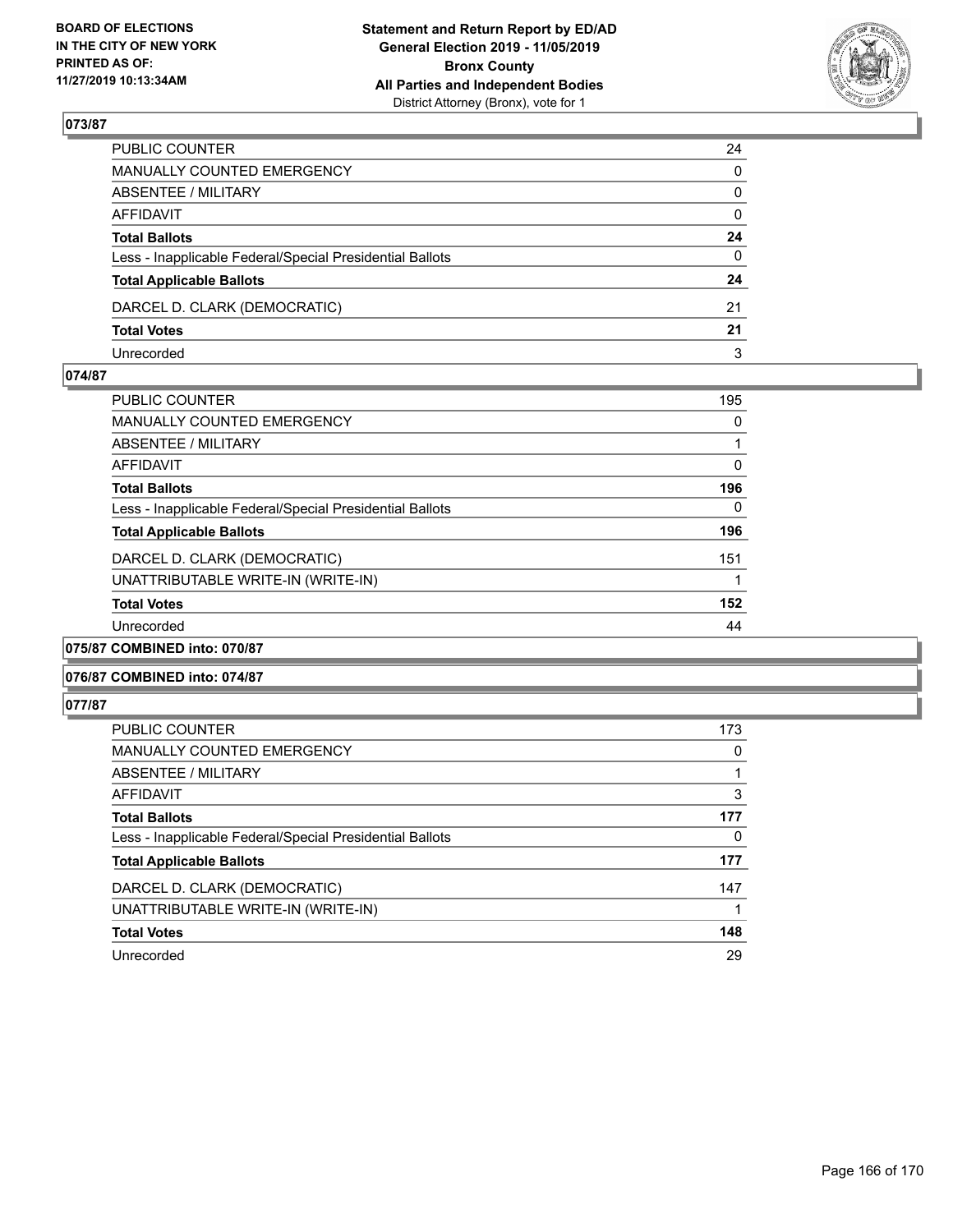

| PUBLIC COUNTER                                           | 211      |
|----------------------------------------------------------|----------|
| MANUALLY COUNTED EMERGENCY                               | $\Omega$ |
| ABSENTEE / MILITARY                                      | 3        |
| AFFIDAVIT                                                | 5        |
| <b>Total Ballots</b>                                     | 219      |
| Less - Inapplicable Federal/Special Presidential Ballots | $\Omega$ |
| <b>Total Applicable Ballots</b>                          | 219      |
| DARCEL D. CLARK (DEMOCRATIC)                             | 180      |
| <b>Total Votes</b>                                       | 180      |
| Unrecorded                                               | 39       |

#### **079/87 COMBINED into: 008/85**

#### **080/87**

| PUBLIC COUNTER                                           | 121            |
|----------------------------------------------------------|----------------|
| <b>MANUALLY COUNTED EMERGENCY</b>                        | 0              |
| ABSENTEE / MILITARY                                      | 3              |
| AFFIDAVIT                                                | $\overline{2}$ |
| <b>Total Ballots</b>                                     | 126            |
| Less - Inapplicable Federal/Special Presidential Ballots | 0              |
| <b>Total Applicable Ballots</b>                          | 126            |
| DARCEL D. CLARK (DEMOCRATIC)                             | 100            |
| <b>Total Votes</b>                                       | 100            |
| Unrecorded                                               | 26             |
|                                                          |                |

## **081/87**

| <b>PUBLIC COUNTER</b>                                    | 151            |
|----------------------------------------------------------|----------------|
| <b>MANUALLY COUNTED EMERGENCY</b>                        | 0              |
| ABSENTEE / MILITARY                                      | $\overline{2}$ |
| AFFIDAVIT                                                | 2              |
| <b>Total Ballots</b>                                     | 155            |
| Less - Inapplicable Federal/Special Presidential Ballots | 0              |
| <b>Total Applicable Ballots</b>                          | 155            |
| DARCEL D. CLARK (DEMOCRATIC)                             | 128            |
| EDWIN RAMIREZ (WRITE-IN)                                 |                |
| <b>Total Votes</b>                                       | 129            |
| Unrecorded                                               | 26             |
| 082/87 COMBINED into: 080/87                             |                |

#### **083/87 COMBINED into: 077/87**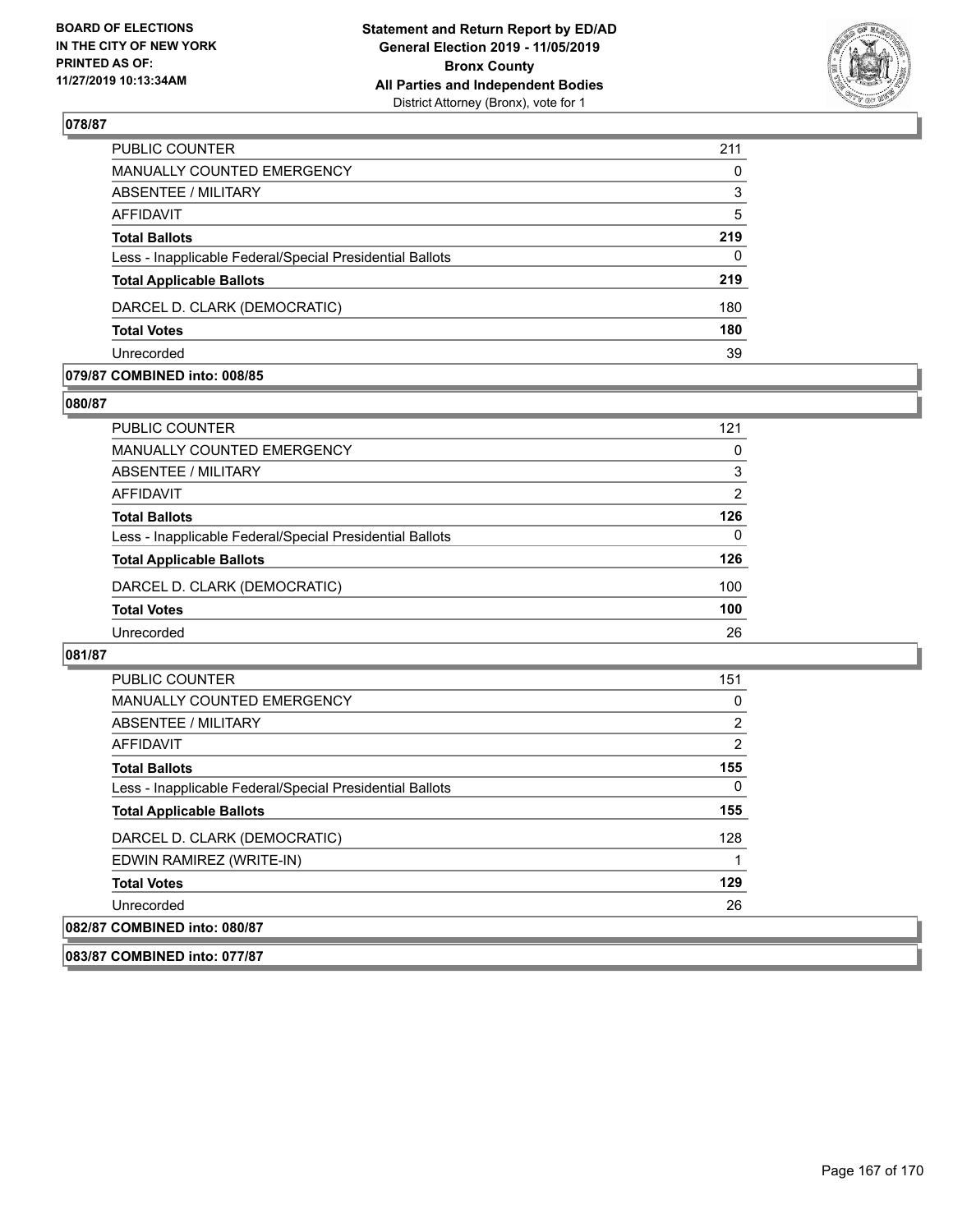

| <b>PUBLIC COUNTER</b>                                    | 214            |
|----------------------------------------------------------|----------------|
| MANUALLY COUNTED EMERGENCY                               | 0              |
| ABSENTEE / MILITARY                                      | $\overline{2}$ |
| AFFIDAVIT                                                | 4              |
| <b>Total Ballots</b>                                     | 220            |
| Less - Inapplicable Federal/Special Presidential Ballots | 0              |
| <b>Total Applicable Ballots</b>                          | 220            |
| DARCEL D. CLARK (DEMOCRATIC)                             | 171            |
| <b>Total Votes</b>                                       | 171            |
| Unrecorded                                               | 49             |

# **085/87 COMBINED into: 084/87**

#### **086/87 COMBINED into: 078/87**

#### **087/87**

| PUBLIC COUNTER                                           | 237 |
|----------------------------------------------------------|-----|
| MANUALLY COUNTED EMERGENCY                               | 0   |
| ABSENTEE / MILITARY                                      | 5   |
| AFFIDAVIT                                                | 2   |
| <b>Total Ballots</b>                                     | 244 |
| Less - Inapplicable Federal/Special Presidential Ballots | 0   |
| <b>Total Applicable Ballots</b>                          | 244 |
| DARCEL D. CLARK (DEMOCRATIC)                             | 214 |
| <b>Total Votes</b>                                       | 214 |
| Unrecorded                                               | 30  |

**088/87 COMBINED into: 071/87**

**089/87 COMBINED into: 081/87**

**090/87 COMBINED into: 003/87**

**091/87 COMBINED into: 003/87**

**092/87 COMBINED into: 010/87**

**093/87 COMBINED into: 073/87**

**094/87 COMBINED into: 073/87**

**095/87 COMBINED into: 008/85**

**096/87 COMBINED into: 030/87**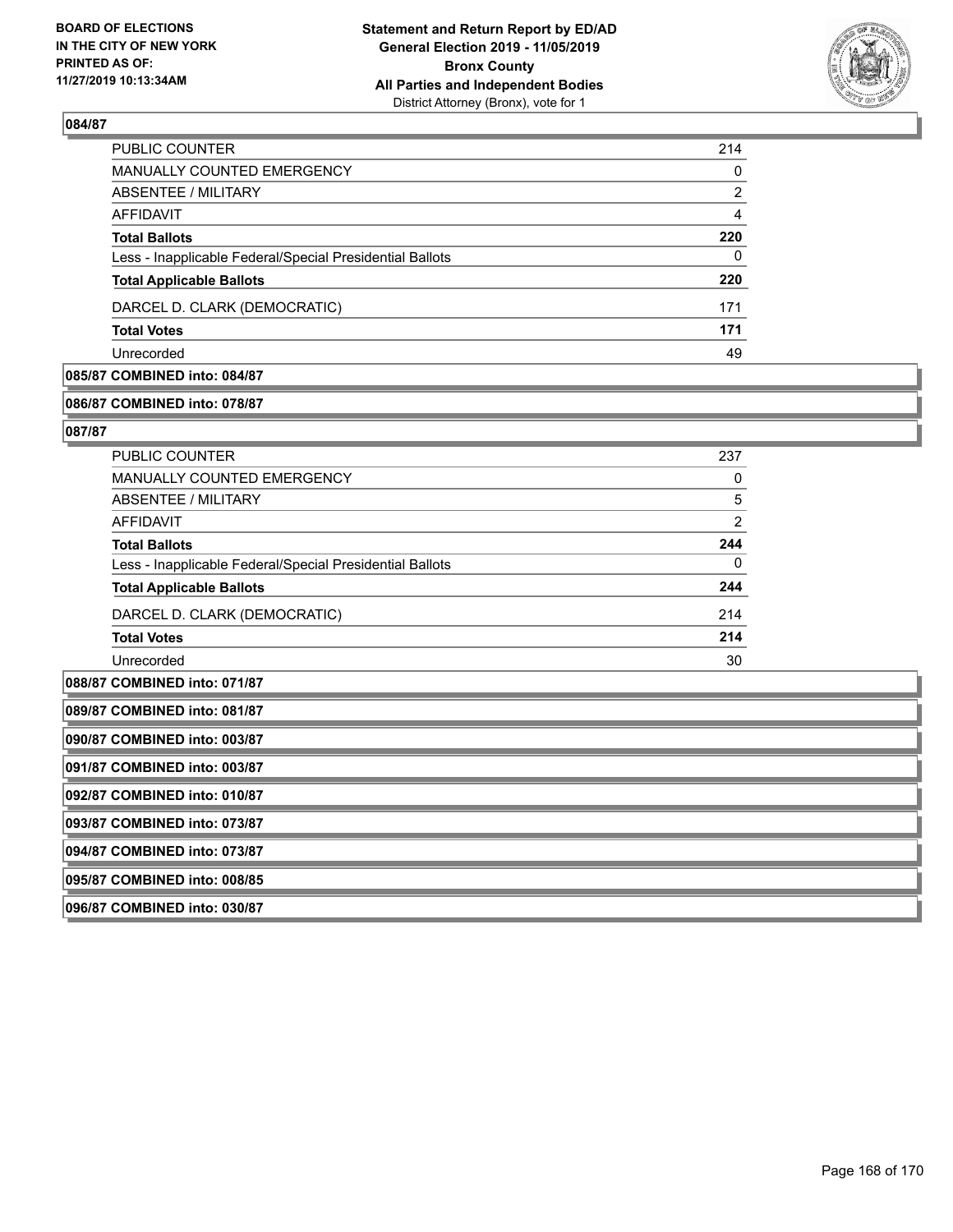

| PUBLIC COUNTER                                           | 65 |  |
|----------------------------------------------------------|----|--|
| <b>MANUALLY COUNTED EMERGENCY</b>                        | 0  |  |
| ABSENTEE / MILITARY                                      | 3  |  |
| <b>AFFIDAVIT</b>                                         | 0  |  |
| <b>Total Ballots</b>                                     | 68 |  |
| Less - Inapplicable Federal/Special Presidential Ballots | 0  |  |
| <b>Total Applicable Ballots</b>                          | 68 |  |
| DARCEL D. CLARK (DEMOCRATIC)                             | 60 |  |
| <b>Total Votes</b>                                       | 60 |  |
| Unrecorded                                               | 8  |  |
| 098/87 COMBINED into: 072/87                             |    |  |
| 099/87 COMBINED into: 060/87                             |    |  |
| 100/87 COMBINED into: 061/87                             |    |  |
| 101/87 COMBINED into: 030/87                             |    |  |
| 102/87 COMBINED into: 077/87                             |    |  |